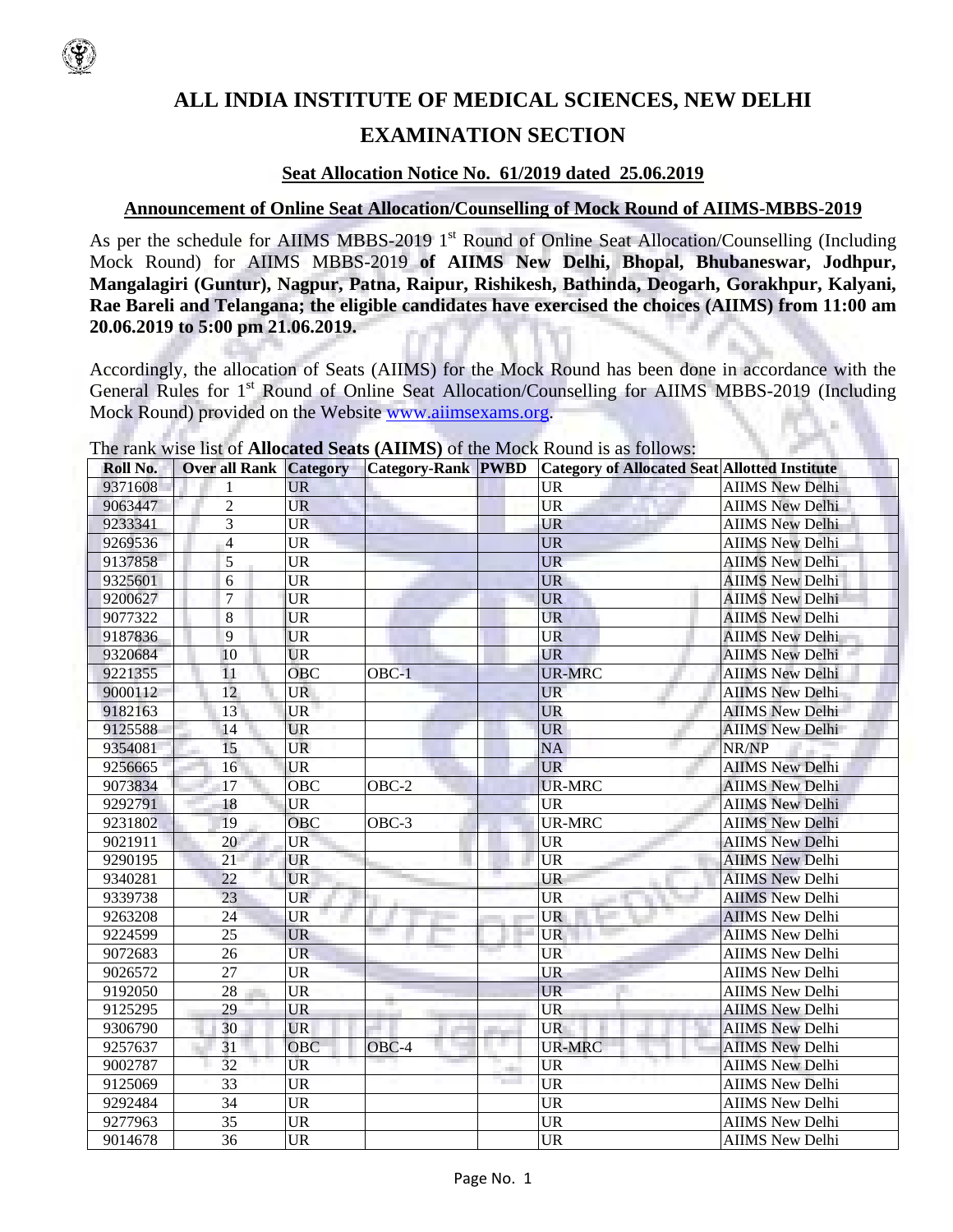| Roll No.           | <b>Over all Rank Category</b> |                        | <b>Category-Rank PWBD</b> |                                       | <b>Category of Allocated Seat Allotted Institute</b> |                                                |
|--------------------|-------------------------------|------------------------|---------------------------|---------------------------------------|------------------------------------------------------|------------------------------------------------|
| 9119200            | 37                            | <b>UR</b>              |                           |                                       | <b>UR</b>                                            | <b>AIIMS New Delhi</b>                         |
| 9380015            | $\overline{38}$               | <b>UR</b>              |                           |                                       | <b>UR</b>                                            | <b>AIIMS New Delhi</b>                         |
| 9255210            | $\overline{39}$               | $\overline{\text{UR}}$ |                           |                                       | <b>UR</b>                                            | <b>AIIMS New Delhi</b>                         |
| 9265009            | 40                            | <b>UR</b>              |                           |                                       | <b>UR</b>                                            | <b>AIIMS New Delhi</b>                         |
| 9281291            | 41                            | $\overline{\text{UR}}$ |                           |                                       | <b>UR</b>                                            | <b>AIIMS New Delhi</b>                         |
| 9022470            | 42                            | <b>UR</b>              |                           |                                       | <b>UR</b>                                            | <b>AIIMS</b> New Delhi                         |
| 9178129            | 43                            | <b>OBC</b>             | OBC-5                     |                                       | <b>UR-MRC</b>                                        | <b>AIIMS</b> New Delhi                         |
| 9145411            | 44                            | <b>UR</b>              |                           |                                       | <b>UR</b>                                            | <b>AIIMS New Delhi</b>                         |
| 9151145            | 45                            | <b>UR</b>              |                           |                                       | UR.                                                  | <b>AIIMS New Delhi</b>                         |
| 9015081            | 46                            | <b>UR</b>              |                           |                                       | UR.                                                  | <b>AIIMS New Delhi</b>                         |
| 9014711            | 47                            | <b>UR</b>              |                           |                                       | UR                                                   | <b>AIIMS New Delhi</b>                         |
| 9384987            | 48                            | <b>UR</b>              |                           |                                       | <b>UR</b>                                            | <b>AIIMS</b> New Delhi                         |
| 9242893            | 49                            | <b>UR</b>              |                           |                                       | <b>UR</b>                                            | <b>AIIMS New Delhi</b>                         |
| 9226047            | 50                            | <b>UR</b>              |                           |                                       | <b>UR</b>                                            | <b>AIIMS New Delhi</b>                         |
| 9372565            | 51                            | <b>UR</b>              |                           |                                       | <b>NA</b>                                            | NR/NP                                          |
| 9301235            | $\overline{52}$               | <b>OBC</b>             | OBC-6                     |                                       | OBC                                                  | <b>AIIMS New Delhi</b>                         |
| 9304481            | 53                            | UR                     |                           |                                       | <b>UR</b>                                            | <b>AIIMS Jodhpur</b>                           |
| 9010305            | 54                            | <b>UR</b>              |                           |                                       | <b>NA</b>                                            | <b>FCNA</b>                                    |
| 9119525            | 55                            | <b>UR</b>              |                           |                                       | <b>UR</b>                                            | <b>AIIMS Jodhpur</b>                           |
| 9220972            | 56                            | <b>UR</b>              |                           |                                       | <b>NA</b>                                            | <b>FCNA</b>                                    |
| 9010922            | $\overline{57}$               | <b>OBC</b>             | OBC-7                     |                                       | <b>OBC</b>                                           | <b>AIIMS New Delhi</b>                         |
| 9122288            | $\overline{58}$               | <b>UR</b>              |                           |                                       | <b>UR</b>                                            | <b>AIIMS Bhopal</b>                            |
| 9259707            | $\overline{59}$               | <b>UR</b>              |                           |                                       | <b>UR</b>                                            | <b>AIIMS Jodhpur</b>                           |
| 9060302            | 60                            | <b>UR</b>              |                           |                                       | <b>NA</b>                                            | <b>FCNA</b>                                    |
| 9284112            | 61                            | <b>UR</b>              |                           |                                       | <b>UR</b>                                            | <b>AIIMS Jodhpur</b>                           |
| 9325759            | 62                            | <b>UR</b>              |                           |                                       | <b>UR</b>                                            | <b>AIIMS Bhopal</b>                            |
| 9260544            | 63                            | <b>UR</b>              |                           |                                       | <b>NA</b>                                            | NR/NP                                          |
| 9239338            | 64                            | <b>UR</b>              |                           |                                       | <b>NA</b>                                            | NR/NP                                          |
| 9232740            | 65                            | <b>UR</b>              |                           |                                       | <b>UR</b>                                            | <b>AIIMS Bhopal</b>                            |
| 9003329            | 66                            | <b>UR</b>              |                           |                                       | <b>UR</b>                                            | <b>AIIMS Bhubaneswar</b>                       |
| 9094515            | 67                            | UR                     |                           |                                       | <b>NA</b>                                            | <b>FCNA</b>                                    |
| 9083745            | 68                            | <b>UR</b>              |                           |                                       | <b>NA</b>                                            | NR/NP                                          |
| 9377359            | 69                            | <b>UR</b>              |                           |                                       | <b>NA</b>                                            | 76<br><b>FCNA</b>                              |
| 9104460            | 70                            | <b>UR</b>              |                           |                                       | <b>NA</b>                                            | <b>FCNA</b>                                    |
| 9110148            | 71                            | UR                     |                           |                                       | <b>UR</b>                                            | <b>AIIMS Bhubaneswar</b>                       |
| 9198940            | 72                            | <b>UR</b>              |                           |                                       | <b>UR</b>                                            | <b>AIIMS Jodhpur</b>                           |
| 9334097            | 73                            | <b>UR</b>              |                           |                                       | <b>NA</b>                                            | <b>FCNA</b>                                    |
| 9033322            | 74                            | <b>UR</b>              |                           |                                       | UR                                                   | <b>AIIMS</b> Jodhpur                           |
| 9369277            | 75                            | <b>UR</b>              |                           |                                       | <b>UR</b>                                            | <b>AIIMS Jodhpur</b>                           |
| 9240622            | 76                            | <b>UR</b>              |                           |                                       | NA                                                   | <b>FCNA</b>                                    |
| 9036987            | 77                            | <b>UR</b>              |                           |                                       | <b>NA</b>                                            | <b>FCNA</b>                                    |
| 9037486            | 78                            | <b>UR</b>              |                           |                                       | UR                                                   | <b>AIIMS Bhopal</b>                            |
| 9034272            | 79                            | <b>UR</b>              |                           |                                       | <b>UR</b>                                            | <b>AIIMS Bhubaneswar</b>                       |
| 9358076            | 80                            | UR                     |                           |                                       | <b>UR</b>                                            | <b>AIIMS Bhopal</b>                            |
| 9257273            | 81                            | <b>OBC</b>             | OBC-8                     |                                       | OBC                                                  | <b>AIIMS New Delhi</b>                         |
| 9137542            | 82                            | <b>UR</b>              |                           |                                       | <b>NA</b>                                            | <b>FCNA</b>                                    |
| 9375923            | 83                            | OBC                    | OBC-9                     |                                       | OBC                                                  | <b>AIIMS New Delhi</b>                         |
| 9208093            | 84                            | UR                     |                           |                                       | <b>NA</b>                                            | NR/NP                                          |
| 9190035            | 85                            | OBC                    | $OBC-10$                  |                                       | OBC                                                  | <b>AIIMS New Delhi</b>                         |
| 9104782            | 86                            | <b>UR</b>              |                           |                                       | <b>UR</b>                                            |                                                |
|                    | 87                            | OBC                    | <b>OBC-11</b>             | a pro                                 | OBC                                                  | <b>AIIMS Jodhpur</b><br><b>AIIMS New Delhi</b> |
| 9132559<br>9336396 | 88                            | UR                     |                           |                                       | <b>UR</b>                                            | <b>AIIMS Bhubaneswar</b>                       |
| 9061096            | 89                            | <b>UR</b>              |                           | -99<br><b>The Contract of Service</b> | <b>UR</b>                                            | <b>AIIMS Jodhpur</b>                           |
|                    | 90                            |                        |                           |                                       |                                                      |                                                |
| 9296464            |                               | <b>UR</b>              |                           |                                       | UR                                                   | <b>AIIMS Bhopal</b>                            |
| 9336625            | 91                            | <b>OBC</b>             | <b>OBC-12</b>             |                                       | OBC                                                  | <b>AIIMS New Delhi</b>                         |
| 9203427            | $\overline{92}$               | <b>UR</b>              |                           |                                       | <b>UR</b>                                            | <b>AIIMS Bhopal</b>                            |

 $\mathcal{G}% _{ij}$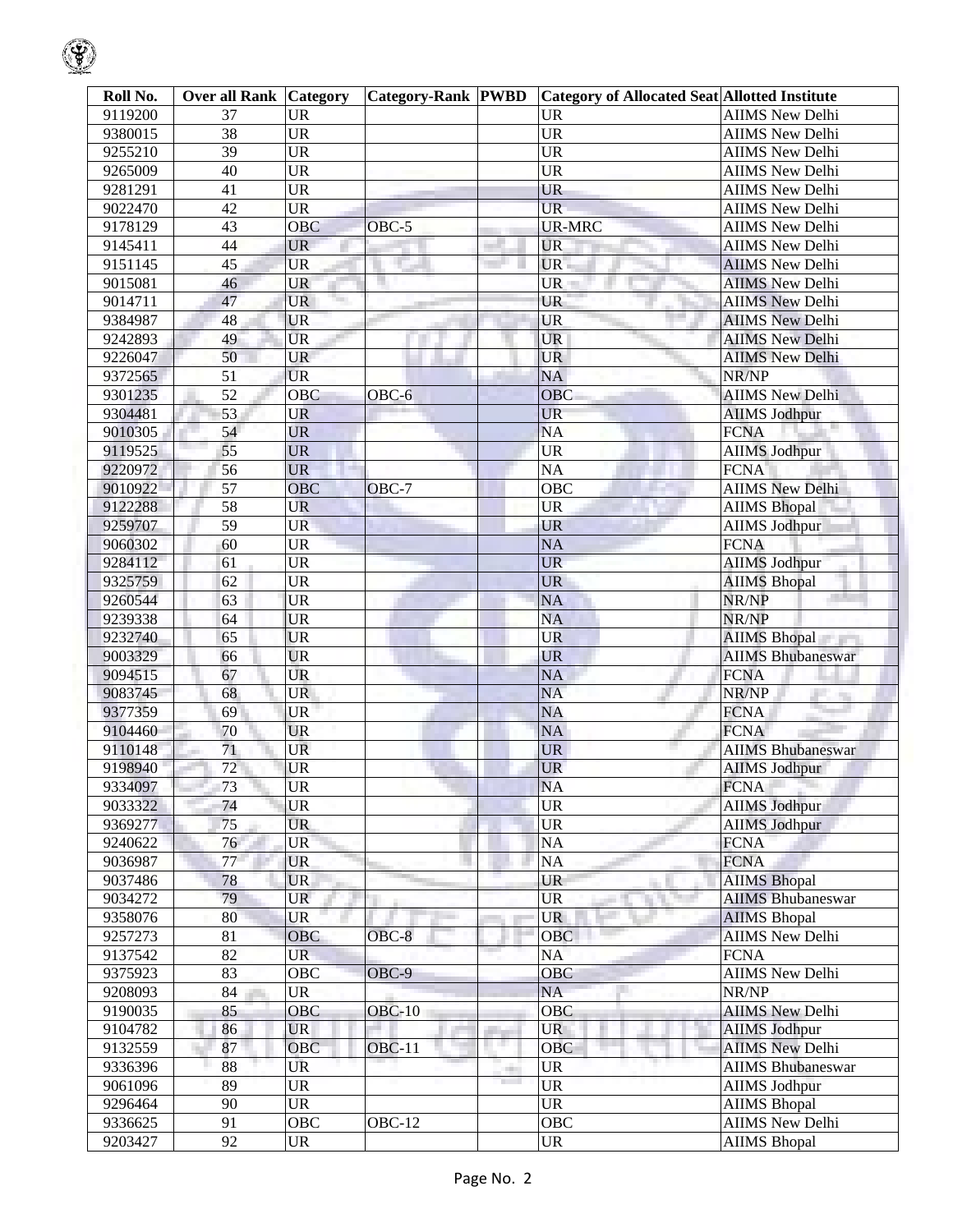| Roll No. | <b>Over all Rank Category</b> |                                   | Category-Rank PWBD |                     | <b>Category of Allocated Seat Allotted Institute</b> |                          |
|----------|-------------------------------|-----------------------------------|--------------------|---------------------|------------------------------------------------------|--------------------------|
| 9225363  | 93                            | <b>UR</b>                         |                    |                     | <b>NA</b>                                            | <b>FCNA</b>              |
| 9277796  | 94                            | <b>UR</b>                         |                    |                     | $\overline{UR}$                                      | <b>AIIMS Jodhpur</b>     |
| 9037966  | 95                            | UR                                |                    |                     | <b>NA</b>                                            | NR/NP                    |
| 9084115  | 96                            | <b>UR</b>                         |                    |                     | <b>UR</b>                                            | <b>AIIMS Jodhpur</b>     |
| 9107922  | 97                            | <b>UR</b>                         |                    |                     | <b>NA</b>                                            | NR/NP                    |
| 9079800  | 98                            | <b>UR</b>                         |                    |                     | <b>NA</b>                                            | NR/NP                    |
| 9052202  | 99                            | UR                                |                    |                     | <b>UR</b>                                            | <b>AIIMS</b> Jodhpur     |
| 9356765  | 100                           | OBC                               | $OBC-13$           |                     | OBC                                                  | <b>AIIMS New Delhi</b>   |
| 9383536  | 101                           | <b>UR</b>                         |                    |                     | UR.                                                  | <b>AIIMS Bhopal</b>      |
| 9025299  | 102                           | <b>UR</b>                         |                    |                     | UR.                                                  | <b>AIIMS Bhopal</b>      |
| 9046479  | 103                           | <b>UR</b>                         |                    |                     | <b>UR</b>                                            | <b>AIIMS Jodhpur</b>     |
| 9285810  | 104                           | <b>UR</b>                         |                    |                     | <b>NA</b>                                            | NR/NP                    |
| 9181923  | 105                           | <b>UR</b>                         |                    |                     | NA                                                   | NR/NP                    |
| 9120054  | 106                           | <b>UR</b>                         |                    |                     | <b>UR</b>                                            | <b>AIIMS Jodhpur</b>     |
| 9381987  | 107                           | <b>UR</b>                         |                    |                     | <b>UR</b>                                            | <b>AIIMS Jodhpur</b>     |
| 9316555  | 108                           | <b>UR</b>                         |                    |                     | <b>UR</b>                                            | <b>AIIMS Jodhpur</b>     |
| 9275655  | 109                           | UR                                |                    |                     | <b>NA</b>                                            | <b>FCNA</b>              |
| 9218398  | 110                           | <b>UR</b>                         |                    |                     | <b>NA</b>                                            | NR/NP                    |
| 9076924  | 111                           | OBC                               | OBC-14             |                     | $\overline{NA}$                                      | NR/NP                    |
| 9056247  | 112                           | <b>UR</b>                         |                    |                     | <b>UR</b>                                            | <b>AIIMS Bhopal</b>      |
| 9095438  | 113                           | <b>UR</b>                         |                    |                     | <b>UR</b>                                            | <b>AIIMS Jodhpur</b>     |
| 9033496  | 114                           | <b>UR</b>                         |                    |                     | <b>UR</b>                                            | <b>AIIMS Jodhpur</b>     |
| 9025396  | 115                           | <b>OBC</b>                        | <b>OBC-15</b>      |                     | OBC                                                  | <b>AIIMS New Delhi</b>   |
| 9161407  | 116                           | <b>UR</b>                         |                    |                     | <b>NA</b>                                            | NR/NP                    |
| 9184323  | 117                           | OBC                               | <b>OBC-16</b>      |                     | <b>NA</b>                                            | NR/NP                    |
| 9374899  | 118                           | <b>UR</b>                         |                    |                     | <b>UR</b>                                            | <b>AIIMS Jodhpur</b>     |
| 9213692  |                               | <b>UR</b>                         |                    |                     | <b>UR</b>                                            |                          |
|          | 119                           |                                   |                    |                     |                                                      | <b>AIIMS Bhopal</b>      |
| 9339558  | 120                           | <b>UR</b><br><b>UR</b>            |                    |                     | <b>UR</b>                                            | <b>AIIMS Jodhpur</b>     |
| 9335083  | 121                           |                                   |                    |                     | <b>UR</b>                                            | <b>AIIMS Bhopal</b>      |
| 9248340  | 122                           | <b>UR</b>                         |                    |                     | <b>NA</b>                                            | NR/NP                    |
| 9193114  | 123                           | UR                                |                    |                     | <b>UR</b>                                            | <b>AIIMS Jodhpur</b>     |
| 9178493  | 124                           | <b>UR</b>                         |                    |                     | <b>UR</b>                                            | <b>AIIMS Bhubaneswar</b> |
| 9285755  | 125                           | <b>UR</b>                         |                    |                     | <b>UR</b>                                            | <b>AIIMS Bhopal</b>      |
| 9322054  | 126                           | <b>UR</b>                         |                    |                     | <b>UR</b>                                            | <b>AIIMS Jodhpur</b>     |
| 9361153  | 127                           | UR                                |                    |                     | <b>NA</b>                                            | NR/NP                    |
| 9266942  | 128                           | <b>UR</b>                         |                    |                     | <b>NA</b>                                            | <b>FCNA</b>              |
| 9255747  | 129                           | <b>UR</b>                         |                    |                     | <b>UR</b>                                            | <b>AIIMS</b> Bhopal      |
| 9095462  | 130                           | <b>UR</b>                         |                    |                     | <b>NA</b>                                            | NR/NP                    |
| 9134475  | 131                           | <b>UR</b>                         |                    |                     | <b>UR</b>                                            | <b>AIIMS Jodhpur</b>     |
| 9144265  | 132                           | <b>UR</b>                         |                    |                     | $\ensuremath{\mathsf{UR}}\xspace$                    | <b>AIIMS Bhopal</b>      |
| 9186373  | 133                           | OBC                               | OBC-17             |                     | OBC                                                  | <b>AIIMS New Delhi</b>   |
| 9001047  | 134                           | <b>UR</b>                         |                    |                     | NA                                                   | NR/NP                    |
| 9302471  | 135                           | <b>UR</b>                         |                    |                     | <b>UR</b>                                            | <b>AIIMS Bhopal</b>      |
| 9281728  | 136                           | OBC                               | <b>OBC-18</b>      |                     | OBC                                                  | <b>AIIMS New Delhi</b>   |
| 9257955  | 137                           | <b>UR</b>                         |                    |                     | NA                                                   | <b>FCNA</b>              |
| 9236743  | 138                           | <b>UR</b>                         |                    |                     | <b>UR</b>                                            | <b>AIIMS Bhubaneswar</b> |
| 9052338  | 139                           | UR                                |                    |                     | NA                                                   | NR/NP                    |
| 9314635  | 140                           | UR                                |                    |                     | <b>NA</b>                                            | NR/NP                    |
| 9370904  | 141                           | <b>UR</b>                         |                    |                     | <b>NA</b>                                            | NR/NP                    |
| 9365370  | 142                           | <b>UR</b>                         |                    |                     | <b>NA</b>                                            | <b>FCNA</b>              |
| 9006976  | 143                           | OBC                               | <b>OBC-19</b>      | ш.                  | OBC                                                  | <b>AIIMS New Delhi</b>   |
| 9019664  | 144                           | UR                                |                    |                     | NA                                                   | NR/NP                    |
| 9143157  | 145                           | <b>UR</b>                         |                    | <b>The Contract</b> | <b>UR</b>                                            | <b>AIIMS Bhubaneswar</b> |
| 9139361  | 146                           | UR                                |                    |                     | NA                                                   | NR/NP                    |
| 9189948  | 147                           | $\ensuremath{\mathrm{UR}}\xspace$ |                    |                     | <b>UR</b>                                            | <b>AIIMS Jodhpur</b>     |
| 9289992  | 148                           | $\ensuremath{\mathrm{UR}}\xspace$ |                    |                     | <b>UR</b>                                            | <b>AIIMS Bhopal</b>      |

 $\bigcirc$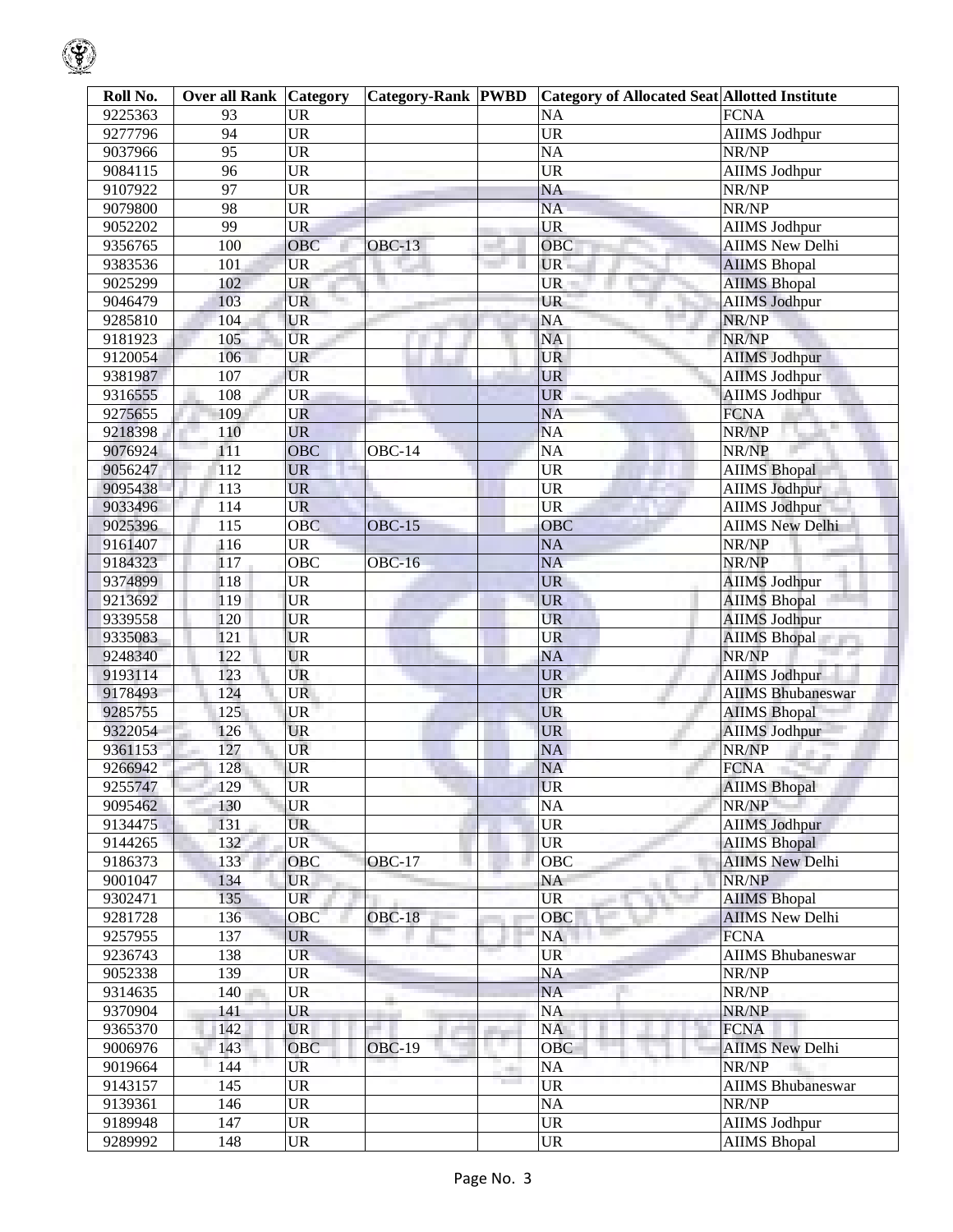| Roll No. | <b>Over all Rank Category</b> |                                   | <b>Category-Rank PWBD</b> |      | <b>Category of Allocated Seat Allotted Institute</b> |                          |
|----------|-------------------------------|-----------------------------------|---------------------------|------|------------------------------------------------------|--------------------------|
| 9281581  | 149                           | <b>UR</b>                         |                           |      | <b>UR</b>                                            | <b>AIIMS Jodhpur</b>     |
| 9055723  | 150                           | $\overline{UR}$                   |                           |      | $\overline{\text{UR}}$                               | <b>AIIMS Bhopal</b>      |
| 9377621  | 151                           | $\overline{\text{UR}}$            |                           |      | $\overline{\text{UR}}$                               | <b>AIIMS Jodhpur</b>     |
| 9027114  | 152                           | <b>UR</b>                         |                           |      | $\overline{\text{UR}}$                               | <b>AIIMS Rishikesh</b>   |
| 9115226  | 153                           | $\overline{\text{UR}}$            |                           |      | <b>UR</b>                                            | <b>AIIMS Bhopal</b>      |
| 9175345  | 154                           | <b>UR</b>                         |                           |      | $\overline{NA}$                                      | <b>FCNA</b>              |
| 9260562  | 155                           | SC                                | $SC-1$                    |      | SC                                                   | <b>AIIMS</b> New Delhi   |
| 9081266  | 156                           | <b>UR</b>                         |                           |      | <b>UR</b>                                            | <b>AIIMS Bhopal</b>      |
| 9104945  | 157                           | OBC                               | <b>OBC-20</b>             |      | OBC                                                  | <b>AIIMS New Delhi</b>   |
| 9149946  | 158                           | OBC                               | <b>OBC-21</b>             |      | OBC                                                  | <b>AIIMS New Delhi</b>   |
| 9191054  | 159                           | <b>UR</b><br>Territori            |                           |      | NA                                                   | NR/NP                    |
| 9354468  | 160                           | <b>UR</b>                         |                           |      | <b>UR</b>                                            | <b>AIIMS</b> Jodhpur     |
| 9323130  | 161                           | <b>UR</b>                         |                           |      | <b>NA</b>                                            | NR/NP                    |
| 9227579  | 162                           | <b>UR</b>                         |                           |      | <b>UR</b>                                            | <b>AIIMS Bhopal</b>      |
| 9066861  | 163                           | <b>UR</b>                         |                           |      | <b>UR</b>                                            | <b>AIIMS Bhopal</b>      |
| 9019928  | 164                           | <b>UR</b>                         |                           |      | <b>NA</b>                                            | <b>FCNA</b>              |
| 9202347  | 165                           | <b>UR</b>                         |                           |      | <b>UR</b>                                            | <b>AIIMS Bhopal</b>      |
| 9251414  | 166                           | <b>UR</b>                         |                           |      | <b>UR</b>                                            | <b>AIIMS Jodhpur</b>     |
| 9252319  | 167                           | <b>UR</b>                         |                           |      | $\overline{NA}$                                      | NR/NP                    |
| 9383672  | 168                           | <b>OBC</b>                        | OBC-22                    |      | OBC                                                  | <b>AIIMS</b> New Delhi   |
| 9016130  | 169                           | <b>UR</b>                         |                           |      | $\overline{\text{UR}}$                               | <b>AIIMS Jodhpur</b>     |
| 9097831  | 170                           | <b>OBC</b>                        | <b>OBC-23</b>             |      | OBC                                                  | <b>AIIMS New Delhi</b>   |
| 9076290  | 171                           | <b>UR</b>                         |                           |      | <b>NA</b>                                            | NR/NP                    |
| 9071415  | 172                           | <b>UR</b>                         |                           |      | <b>UR</b>                                            | <b>AIIMS Jodhpur</b>     |
| 9131008  | 173                           | $\overline{UR}$                   |                           |      | <b>UR</b>                                            | <b>AIIMS Bhopal</b>      |
| 9182435  | 174                           | $\overline{\text{UR}}$            |                           |      | <b>UR</b>                                            | <b>AIIMS Jodhpur</b>     |
| 9373545  | 175                           | <b>UR</b>                         |                           |      | <b>UR</b>                                            | <b>AIIMS Bhopal</b>      |
| 9218637  | 176                           | <b>UR</b>                         |                           |      | <b>NA</b>                                            | <b>FCNA</b>              |
| 9281484  | 177                           | <b>UR</b>                         |                           |      | <b>UR</b>                                            | <b>AIIMS Jodhpur</b>     |
| 9207919  | 178                           | <b>UR</b>                         |                           |      | <b>UR</b>                                            | <b>AIIMS Jodhpur</b>     |
| 9334442  | 179                           | OBC                               | <b>OBC-24</b>             |      | OBC                                                  | <b>AIIMS New Delhi</b>   |
| 9007741  | 180                           | <b>UR</b>                         |                           |      | <b>NA</b>                                            | NR/NP                    |
| 9123131  | 181                           | UR <sup>1</sup>                   |                           |      | <b>UR</b>                                            | <b>AIIMS Jodhpur</b>     |
| 9316612  | 182                           | OBC                               | OBC-25                    |      | OBC                                                  | AIIMS New Delhi          |
| 9312544  | 183                           | <b>UR</b>                         |                           |      | <b>UR</b>                                            | <b>AIIMS Jodhpur</b>     |
| 9245639  | 184                           | UR                                |                           |      | <b>UR</b>                                            | <b>AIIMS Kalyani</b>     |
| 9217784  | 185                           | <b>UR</b>                         |                           |      | <b>NA</b>                                            | <b>FCNA</b>              |
| 9279213  | 186                           | <b>UR</b>                         |                           |      | <b>UR</b>                                            | <b>AIIMS Rishikesh</b>   |
| 9085718  | 187                           | OBC                               | <b>OBC-26</b>             |      | OBC                                                  | <b>AIIMS New Delhi</b>   |
| 9062262  | 188                           | <b>UR</b>                         |                           |      | <b>UR</b>                                            | <b>AIIMS Bhopal</b>      |
| 9017497  | 189                           | <b>UR</b>                         |                           |      | <b>UR</b>                                            | <b>AIIMS Jodhpur</b>     |
| 9059847  | 190                           | <b>UR</b>                         |                           |      | UR                                                   | <b>AIIMS Bhopal</b>      |
| 9157921  | 191                           | <b>UR</b>                         |                           |      | <b>UR</b>                                            | <b>AIIMS Jodhpur</b>     |
| 9197740  | 192                           | <b>UR</b>                         |                           |      | <b>UR</b>                                            | <b>AIIMS Jodhpur</b>     |
| 9383856  | 193                           | <b>OBC</b>                        | <b>OBC-27</b>             |      | NA                                                   | NR/NP                    |
| 9363091  | 194                           | <b>UR</b>                         |                           |      | <b>UR</b>                                            | <b>AIIMS</b> Telangana   |
| 9384611  | 195                           | $\overline{\text{UR}}$            |                           |      | <b>UR</b>                                            | <b>AIIMS Bhubaneswar</b> |
| 9176866  | 196                           | <b>OBC</b>                        | <b>OBC-28</b>             |      | OBC                                                  | <b>AIIMS New Delhi</b>   |
| 9160318  | 197                           | <b>UR</b>                         |                           |      | <b>UR</b>                                            | <b>AIIMS Bhubaneswar</b> |
| 9167346  | 198                           | <b>UR</b>                         |                           | an i | <b>NA</b>                                            | NR/NP                    |
| 9277619  | 199                           | <b>UR</b>                         |                           |      | <b>UR</b>                                            | <b>AIIMS Bhubaneswar</b> |
| 9200515  | 200                           | UR                                |                           |      | <b>UR</b>                                            | <b>AIIMS Bhubaneswar</b> |
| 9237088  | 201                           | <b>UR</b>                         |                           |      | <b>NA</b>                                            | NR/NP                    |
| 9259349  | 202                           | <b>UR</b>                         |                           |      | <b>UR</b>                                            | AIIMS Jodhpur            |
| 9015166  | 203                           | $\overline{UR}$                   |                           |      | $\overline{UR}$                                      | <b>AIIMS Jodhpur</b>     |
| 9030334  | 204                           | $\ensuremath{\mathrm{UR}}\xspace$ |                           |      | <b>UR</b>                                            | <b>AIIMS Jodhpur</b>     |

 $\bigcirc$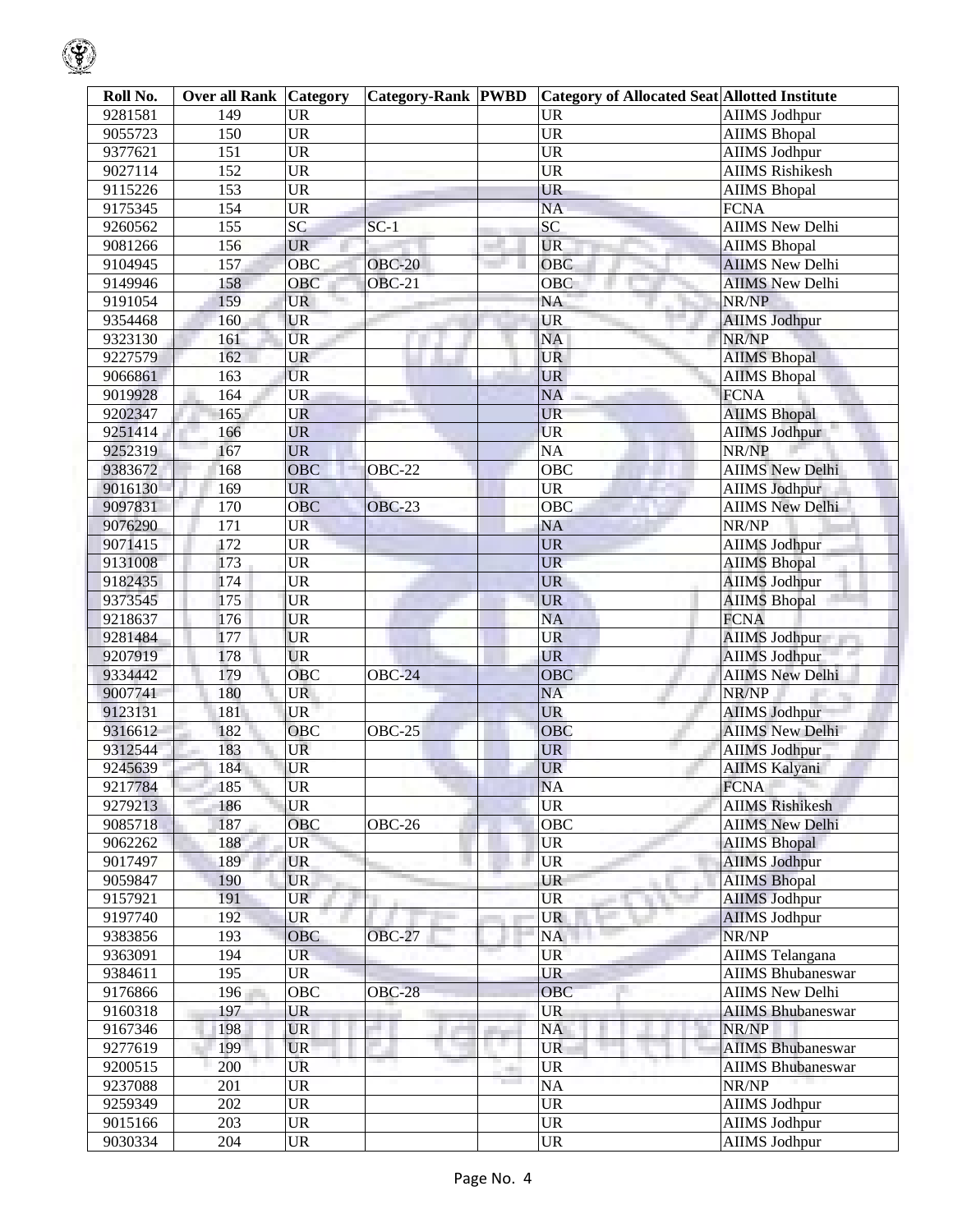| Roll No. | <b>Over all Rank Category</b> |                        | <b>Category-Rank PWBD</b> |   | <b>Category of Allocated Seat Allotted Institute</b> |                                             |
|----------|-------------------------------|------------------------|---------------------------|---|------------------------------------------------------|---------------------------------------------|
| 9221751  | 205                           | <b>UR</b>              |                           |   | NA                                                   | NR/NP                                       |
| 9114331  | 206                           | <b>UR</b>              |                           |   | $\overline{\text{UR}}$                               | <b>AIIMS Jodhpur</b>                        |
| 9190512  | 207                           | <b>UR</b>              |                           |   | $\overline{NA}$                                      | NR/NP                                       |
| 9166871  | 208                           | $\overline{OBC}$       | <b>OBC-29</b>             |   | OBC                                                  | <b>AIIMS New Delhi</b>                      |
| 9303412  | 209                           | <b>UR</b>              |                           |   | <b>UR</b>                                            | <b>AIIMS Bhopal</b>                         |
| 9379548  | 210                           | <b>UR</b>              |                           |   | UR-                                                  | <b>AIIMS Jodhpur</b>                        |
| 9370918  | 211                           | <b>UR</b>              |                           |   | <b>UR</b>                                            | <b>AIIMS</b> Jodhpur                        |
| 9334976  | 212                           | <b>UR</b>              |                           |   | <b>UR</b>                                            | <b>AIIMS Bhopal</b>                         |
| 9042720  | 213                           | <b>UR</b>              |                           |   | UR                                                   | <b>AIIMS Jodhpur</b>                        |
| 9023252  | 214                           | UR                     |                           |   | NA                                                   | NR/NP                                       |
| 9279914  | 215                           | <b>OBC</b>             | <b>OBC-30</b>             |   | $\overline{O}$ BC                                    | <b>AIIMS</b> New Delhi                      |
| 9244326  | 216                           | <b>UR</b>              |                           |   | <b>UR</b>                                            | <b>AIIMS Jodhpur</b>                        |
| 9198664  | 217                           | <b>UR</b>              |                           |   | <b>NA</b>                                            | NR/NP                                       |
| 9165872  | 218                           | <b>UR</b>              |                           |   | NA                                                   | NR/NP                                       |
| 9020527  | 219                           | <b>UR</b>              |                           |   | <b>UR</b>                                            | <b>AIIMS Bhopal</b>                         |
| 9108607  | 220                           | $\overline{O}$ BC      | OBC-31                    |   | <b>OBC</b>                                           | <b>AIIMS New Delhi</b>                      |
| 9156189  | 221                           | <b>UR</b>              |                           |   | <b>NA</b>                                            | NR/NP                                       |
| 9126697  | 222                           | <b>UR</b>              |                           |   | <b>NA</b>                                            | NR/NP                                       |
| 9030186  | 223                           | <b>UR</b>              |                           |   | $\overline{NA}$                                      | NR/NP                                       |
| 9053769  | 224                           | OBC                    | <b>OBC-32</b>             |   | $\overline{OBC}$                                     | <b>AIIMS New Delhi</b>                      |
| 9332484  | 225                           | SC                     | $SC-2$                    |   | SC                                                   | <b>AIIMS New Delhi</b>                      |
| 9371161  | 226                           | <b>UR</b>              |                           |   | $\overline{\text{UR}}$                               | <b>AIIMS Jodhpur</b>                        |
| 9361120  | 227                           | <b>UR</b>              |                           |   | NA                                                   | NR/NP                                       |
| 9304611  | 228                           | <b>UR</b>              |                           |   | <b>NA</b>                                            | NR/NP                                       |
| 9201771  | 229                           | <b>UR</b>              |                           |   | <b>UR</b>                                            | <b>AIIMS Jodhpur</b>                        |
| 9273088  | 230                           | <b>UR</b>              |                           |   | <b>NA</b>                                            | NR/NP                                       |
| 9007888  | 231                           | OBC                    |                           |   | <b>OBC</b>                                           | <b>AIIMS New Delhi</b>                      |
|          |                               |                        | <b>OBC-33</b>             |   | <b>NA</b>                                            |                                             |
| 9039156  | 232<br>233                    | <b>UR</b><br><b>UR</b> |                           |   | <b>NA</b>                                            | NR/NP<br>NR/NP                              |
| 9174458  | 234                           | $\overline{O}$ BC      |                           |   | OBC                                                  |                                             |
| 9155940  |                               | UR                     | <b>OBC-34</b>             |   |                                                      | AIIMS New Delhi                             |
| 9144062  | 235                           | <b>UR</b>              |                           |   | <b>UR</b><br><b>UR</b>                               | <b>AIIMS Bhopal</b><br><b>AIIMS Jodhpur</b> |
| 9308605  | 236                           |                        |                           |   |                                                      |                                             |
| 9290136  | 237                           | <b>UR</b>              |                           |   | <b>UR</b>                                            | <b>AIIMS Jodhpur</b>                        |
| 9011792  | 238                           | <b>UR</b>              |                           |   | <b>UR</b>                                            | <b>AIIMS Bhubaneswar</b>                    |
| 9007261  | 239                           | <b>UR</b>              |                           |   | <b>UR</b>                                            | <b>AIIMS Rishikesh</b>                      |
| 9027781  | 240                           | <b>UR</b>              |                           |   | <b>NA</b>                                            | NR/NP                                       |
| 9190648  | 241                           | <b>UR</b>              |                           |   | <b>UR</b>                                            | <b>AIIMS</b> Bhopal                         |
| 9179822  | 242                           | <b>UR</b>              |                           |   | <b>UR</b>                                            | <b>AIIMS Bhubaneswar</b>                    |
| 9113209  | 243                           | <b>UR</b>              |                           |   | <b>UR</b>                                            | <b>AIIMS Bhubaneswar</b>                    |
| 9335047  | 244                           | <b>UR</b>              |                           |   | NA                                                   | <b>FCNA</b>                                 |
| 9380749  | 245                           | OBC                    | <b>OBC-35</b>             |   | OBC                                                  | <b>AIIMS Jodhpur</b>                        |
| 9354850  | 246                           | UR                     |                           |   | UR                                                   | <b>AIIMS Bhopal</b>                         |
| 9252452  | 247                           | UR                     |                           |   | <b>UR</b>                                            | <b>AIIMS Rishikesh</b>                      |
| 9257682  | 248                           | <b>UR</b>              |                           |   | <b>UR</b>                                            | <b>AIIMS Bhopal</b>                         |
| 9209901  | 249                           | <b>UR</b>              |                           |   | <b>UR</b>                                            | <b>AIIMS</b> Rishikesh                      |
| 9258781  | 250                           | <b>UR</b>              |                           |   | NA                                                   | NR/NP                                       |
| 9151460  | 251                           | <b>UR</b>              |                           |   | NA                                                   | NR/NP                                       |
| 9305666  | 252                           | <b>UR</b>              |                           |   | <b>UR</b>                                            | <b>AIIMS Bhubaneswar</b>                    |
| 9275026  | 253                           | OBC                    | <b>OBC-36</b>             |   | <b>NA</b>                                            | NR/NP                                       |
| 9090361  | 254                           | <b>UR</b>              |                           |   | NA                                                   | NR/NP                                       |
| 9025948  | 255                           | <b>UR</b>              |                           |   | <b>UR</b>                                            | <b>AIIMS Bhubaneswar</b>                    |
| 9317701  | 256                           | UR                     |                           | - | <b>UR</b>                                            | <b>AIIMS Bhubaneswar</b>                    |
| 9150581  | 257                           | OBC                    | <b>OBC-37</b>             |   | <b>NA</b>                                            | <b>FCNA</b>                                 |
| 9103688  | 258                           | UR                     |                           |   | <b>UR</b>                                            | <b>AIIMS Bhubaneswar</b>                    |
| 9109497  | 259                           | UR                     |                           |   | <b>UR</b>                                            | <b>AIIMS Bhopal</b>                         |
| 9179522  | 260                           | UR                     |                           |   | <b>UR</b>                                            | <b>AIIMS Bhopal</b>                         |

 $\circledast$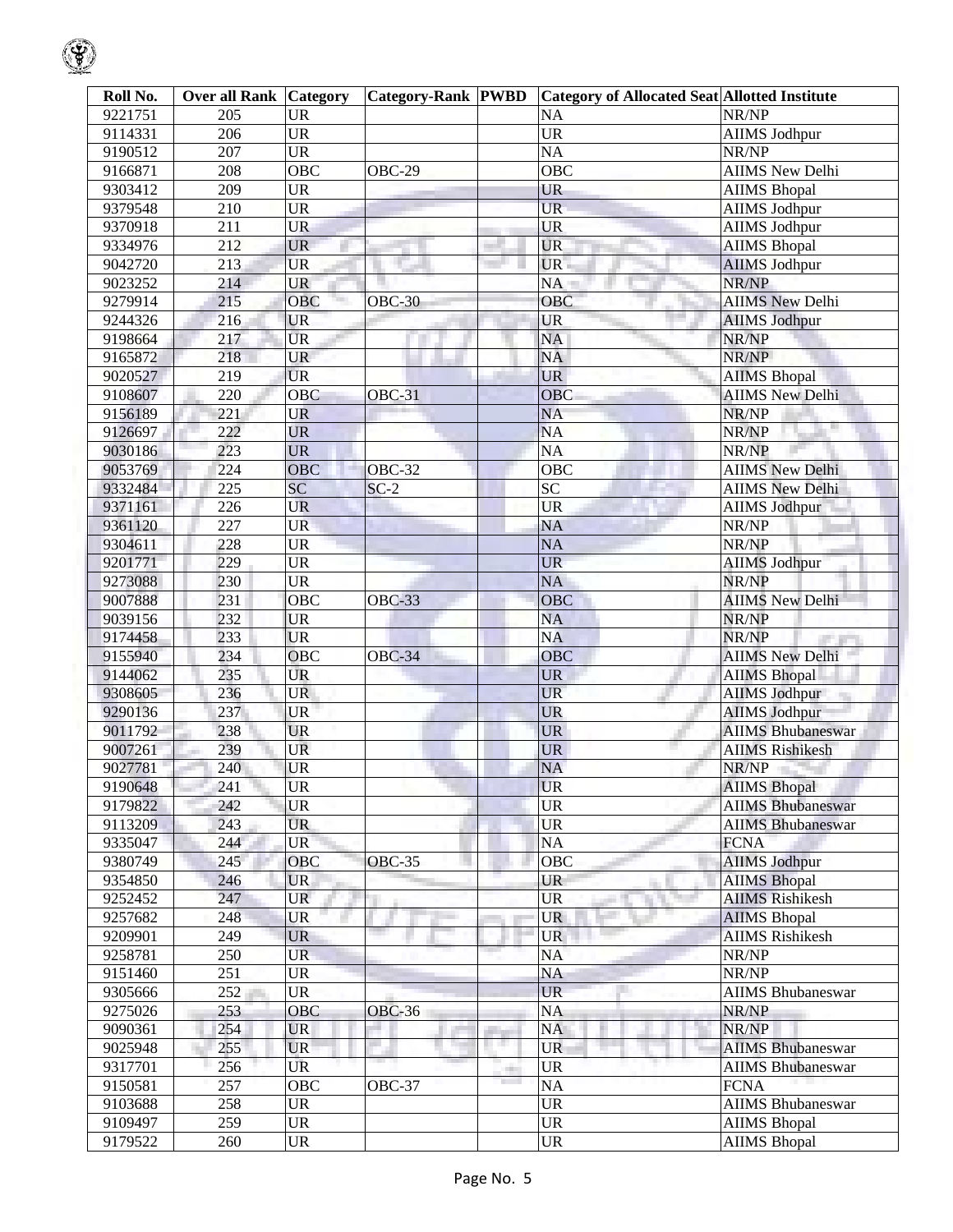| Roll No. | <b>Over all Rank Category</b> |                        | <b>Category-Rank PWBD</b> |                                    | <b>Category of Allocated Seat Allotted Institute</b> |                          |
|----------|-------------------------------|------------------------|---------------------------|------------------------------------|------------------------------------------------------|--------------------------|
| 9097908  | 261                           | <b>UR</b>              |                           |                                    | <b>UR</b>                                            | <b>AIIMS Bhubaneswar</b> |
| 9322059  | 262                           | <b>UR</b>              |                           |                                    | $\overline{UR}$                                      | <b>AIIMS Bhubaneswar</b> |
| 9310157  | 263                           | <b>UR</b>              |                           |                                    | $\overline{\text{UR}}$                               | <b>AIIMS Bhopal</b>      |
| 9371107  | 264                           | $\overline{UR}$        |                           |                                    | $\overline{\text{UR}}$                               | <b>AIIMS</b> Bhubaneswar |
| 9336701  | 265                           | OBC                    | <b>OBC-38</b>             |                                    | OBC                                                  | <b>AIIMS Jodhpur</b>     |
| 9049797  | 266                           | <b>OBC</b>             | <b>OBC-39</b>             |                                    | <b>OBC</b>                                           | <b>AIIMS Jodhpur</b>     |
| 9094102  | 267                           | <b>UR</b>              |                           |                                    | <b>NA</b>                                            | NR/NP                    |
| 9014368  | 268                           | <b>UR</b>              |                           |                                    | NA                                                   | NR/NP                    |
| 9372439  | 269                           | <b>UR</b>              |                           |                                    | NA                                                   | NR/NP                    |
| 9329573  | 270                           | <b>UR</b>              |                           |                                    | UR-                                                  | <b>AIIMS Bhopal</b>      |
| 9345615  | 271                           | <b>UR</b><br>Territori |                           |                                    | NA                                                   | <b>FCNA</b>              |
| 9337513  | 272                           | <b>UR</b>              |                           |                                    | <b>UR</b>                                            | <b>AIIMS</b> Bhopal      |
| 9140995  | 273                           | <b>OBC</b>             | $OBC-40$                  |                                    | <b>OBC</b>                                           | <b>AIIMS Jodhpur</b>     |
| 9061212  | 274                           | <b>UR</b>              |                           |                                    | <b>UR</b>                                            | <b>AIIMS Bhopal</b>      |
| 9053921  | 275                           | <b>UR</b>              |                           |                                    | <b>NA</b>                                            | NR/NP                    |
| 9066288  | 276                           | <b>UR</b>              |                           |                                    | <b>UR</b>                                            | <b>AIIMS Bhopal</b>      |
| 9075651  | 277                           | OBC                    | OBC-41                    |                                    | <b>UR-MRC</b>                                        | <b>AIIMS Bhopal</b>      |
| 9094797  | 278                           | OBC                    | <b>OBC-42</b>             |                                    | <b>UR-MRC</b>                                        | <b>AIIMS Bhopal</b>      |
| 9117778  | 279                           | <b>OBC</b>             | OBC-43                    |                                    | <b>UR-MRC</b>                                        | <b>AIIMS Bhubaneswar</b> |
| 9097249  | 280                           | <b>OBC</b>             | OBC-44                    |                                    | <b>UR-MRC</b>                                        | <b>AIIMS Rishikesh</b>   |
| 9201692  | 281                           | <b>UR</b>              |                           |                                    | $\rm NA$                                             | NR/NP                    |
| 9199190  | 282                           | <b>UR</b>              |                           |                                    | <b>UR</b>                                            | <b>AIIMS Bhopal</b>      |
| 9270784  | 283                           | <b>OBC</b>             | <b>OBC-45</b>             |                                    | <b>UR-MRC</b>                                        | <b>AIIMS Rishikesh</b>   |
| 9206043  | 284                           | <b>UR</b>              |                           |                                    | <b>UR</b>                                            | <b>AIIMS Bhopal</b>      |
| 9176846  | 285                           | <b>UR</b>              |                           |                                    | <b>UR</b>                                            | <b>AIIMS</b> Bhubaneswar |
| 9123352  | 286                           | <b>UR</b>              |                           |                                    | <b>NA</b>                                            | <b>FCNA</b>              |
| 9335093  | 287                           | <b>UR</b>              |                           |                                    | NA                                                   | <b>FCNA</b>              |
| 9316093  | 288                           | <b>UR</b>              |                           |                                    | <b>UR</b>                                            | <b>AIIMS Bhubaneswar</b> |
| 9354178  | 289                           | <b>UR</b>              |                           |                                    | <b>UR</b>                                            | <b>AIIMS Bhopal</b>      |
| 9337656  | 290                           | <b>UR</b>              |                           |                                    | <b>UR</b>                                            | <b>AIIMS Bhopal</b>      |
| 9129572  | 291                           | <b>UR</b>              |                           |                                    | <b>UR</b>                                            | <b>AIIMS Bhopal</b>      |
| 9158333  | 292                           | <b>UR</b>              |                           |                                    | <b>NA</b>                                            | NR/NP                    |
| 9114739  | 293                           | <b>UR</b>              |                           |                                    | <b>UR</b>                                            | <b>AIIMS Bhopal</b>      |
| 9183709  | 294                           | OBC                    | OBC-46                    |                                    | <b>OBC</b>                                           | <b>AIIMS Jodhpur</b>     |
| 9116898  | 295                           | <b>UR</b>              |                           |                                    | <b>NA</b>                                            | NR/NP                    |
| 9122015  | 296                           | <b>UR</b>              |                           |                                    | <b>UR</b>                                            | <b>AIIMS Bhopal</b>      |
| 9256504  | 297                           | OBC                    | OBC-47                    |                                    | <b>UR-MRC</b>                                        | <b>AIIMS Bhopal</b>      |
| 9198762  | 298                           | <b>UR</b>              |                           |                                    | <b>UR</b>                                            | <b>AIIMS Bhubaneswar</b> |
| 9200936  | 299                           | <b>UR</b>              |                           |                                    | $\rm NA$                                             | NR/NP                    |
| 9203794  | 300                           | <b>UR</b>              |                           |                                    | NA                                                   | NR/NP                    |
| 9004146  | 301                           | <b>UR</b>              |                           |                                    | <b>UR</b>                                            | <b>AIIMS Bhubaneswar</b> |
| 9020023  | 302                           | OBC                    | <b>OBC-48</b>             |                                    | <b>UR-MRC</b>                                        | <b>AIIMS</b> Bhubaneswar |
| 9023264  | 303                           | <b>UR</b>              |                           |                                    | <b>UR</b>                                            | <b>AIIMS Rishikesh</b>   |
| 9025662  | 304                           | OBC                    | <b>OBC-49</b>             |                                    | <b>OBC</b>                                           | <b>AIIMS</b> Bhopal      |
| 9332773  | 305                           | <b>UR</b>              |                           |                                    | <b>UR</b>                                            | <b>AIIMS Rishikesh</b>   |
| 9324617  | 306                           | <b>UR</b>              |                           |                                    | <b>UR</b>                                            | <b>AIIMS Rishikesh</b>   |
| 9359085  | 307                           | <b>UR</b>              |                           |                                    | <b>UR</b>                                            | <b>AIIMS Rishikesh</b>   |
| 9324917  | 308                           | <b>UR</b>              |                           |                                    | <b>UR</b>                                            | <b>AIIMS Bhubaneswar</b> |
| 9322387  | 309                           | <b>UR</b>              |                           |                                    | <b>NA</b>                                            | NR/NP                    |
| 9289650  | 310                           | <b>UR</b>              |                           |                                    | <b>UR</b>                                            | <b>AIIMS Bhubaneswar</b> |
| 9338338  | 311                           | <b>UR</b>              |                           | H.                                 | <b>NA</b>                                            | NR/NP                    |
| 9194821  | 312                           | UR                     |                           |                                    | <b>UR</b>                                            | <b>AIIMS Rishikesh</b>   |
| 9054559  | 313                           | <b>UR</b>              |                           | m<br><b>The Contract of Street</b> | <b>UR</b>                                            | <b>AIIMS Bhubaneswar</b> |
| 9078970  | 314                           | <b>UR</b>              |                           |                                    | <b>UR</b>                                            | <b>AIIMS Bhubaneswar</b> |
| 9079123  | 315                           | <b>UR</b>              |                           |                                    | $\ensuremath{\mathrm{UR}}\xspace$                    | <b>AIIMS Bhubaneswar</b> |
| 9112106  | 316                           | OBC                    | $OBC-50$                  |                                    | OBC                                                  | <b>AIIMS Bhopal</b>      |
|          |                               |                        |                           |                                    |                                                      |                          |

 $\mathcal{G}% _{ij}$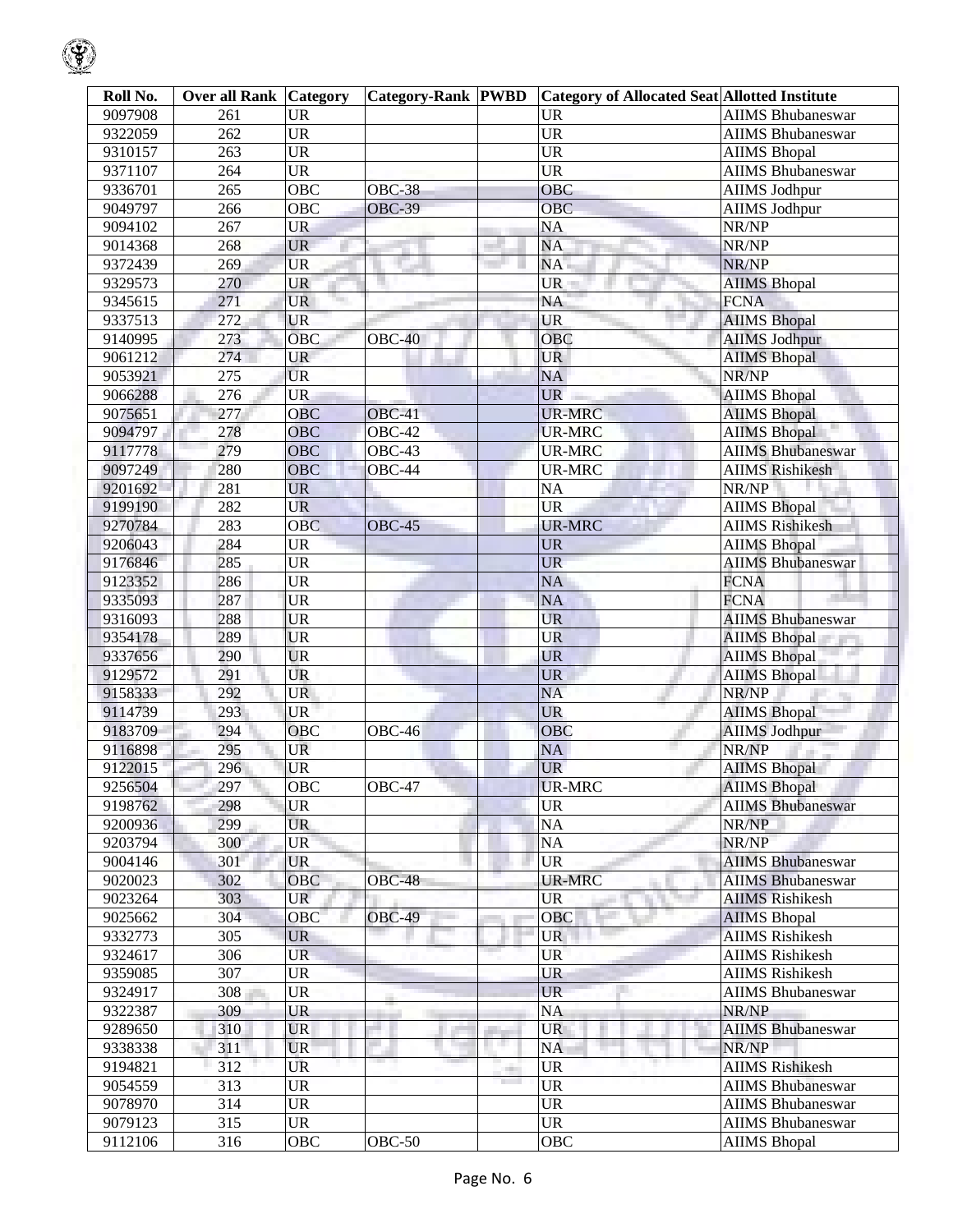| Roll No. | <b>Over all Rank Category</b> |                                   | <b>Category-Rank PWBD</b> |                                | <b>Category of Allocated Seat Allotted Institute</b> |                          |
|----------|-------------------------------|-----------------------------------|---------------------------|--------------------------------|------------------------------------------------------|--------------------------|
| 9183176  | 317                           | <b>UR</b>                         |                           |                                | NA                                                   | <b>FCNA</b>              |
| 9193147  | 318                           | <b>UR</b>                         |                           |                                | $\overline{UR}$                                      | <b>AIIMS Bhubaneswar</b> |
| 9323158  | 319                           | <b>UR</b>                         |                           |                                | $\ensuremath{\mathrm{UR}}\xspace$                    | <b>AIIMS</b> Patna       |
| 9299011  | 320                           | OBC                               | $OBC-51$                  |                                | OBC                                                  | <b>AIIMS Jodhpur</b>     |
| 9298412  | 321                           | <b>UR</b>                         |                           |                                | <b>UR</b>                                            | <b>AIIMS Rishikesh</b>   |
| 9209504  | 322                           | <b>UR</b>                         |                           |                                | UR-                                                  | <b>AIIMS Bhubaneswar</b> |
| 9121130  | $\overline{323}$              | <b>OBC</b>                        | <b>OBC-52</b>             |                                | <b>UR-MRC</b>                                        | <b>AIIMS</b> Rishikesh   |
| 9249575  | 324                           | OBC                               | <b>OBC-53</b>             |                                | <b>UR-MRC</b>                                        | <b>AIIMS Bhubaneswar</b> |
| 9215969  | 325                           | <b>UR</b>                         |                           |                                | UR-                                                  | <b>AIIMS Rishikesh</b>   |
| 9130615  | 326                           | <b>UR</b>                         |                           |                                | NA                                                   | <b>FCNA</b>              |
| 9090756  | 327                           | <b>UR</b>                         |                           |                                | UR                                                   | <b>AIIMS Rishikesh</b>   |
| 9022375  | 328                           | <b>UR</b>                         |                           |                                | <b>UR</b>                                            | <b>AIIMS Bhubaneswar</b> |
| 9017266  | 329                           | <b>OBC</b>                        | OBC-54                    |                                | <b>UR-MRC</b>                                        | <b>AIIMS Bhubaneswar</b> |
| 9183456  | 330                           | <b>UR</b>                         |                           |                                | <b>UR</b>                                            | <b>AIIMS Raipur</b>      |
| 9128199  | 331                           | OBC                               | <b>OBC-55</b>             |                                | OBC                                                  | <b>AIIMS Bhopal</b>      |
| 9092235  | 332                           | <b>OBC</b>                        | <b>OBC-56</b>             |                                | <b>UR-MRC</b>                                        | <b>AIIMS Bhubaneswar</b> |
| 9367204  | 333                           | UR                                |                           |                                | <b>NA</b>                                            | <b>FCNA</b>              |
| 9294220  | 334                           | <b>UR</b>                         |                           |                                | <b>UR</b>                                            | <b>AIIMS Bhubaneswar</b> |
| 9022338  | 335                           | <b>UR</b>                         |                           |                                | <b>UR</b>                                            | <b>AIIMS Raipur</b>      |
| 9084157  | 336                           | <b>UR</b>                         |                           |                                | NA                                                   | NR/NP                    |
| 9030442  | 337                           | <b>UR</b>                         |                           |                                | $\ensuremath{\mathrm{UR}}\xspace$                    | <b>AIIMS Bhubaneswar</b> |
| 9194016  | 338                           | <b>UR</b>                         |                           |                                | NA                                                   | NR/NP                    |
| 9080276  | 339                           | OBC                               | <b>OBC-57</b>             |                                | NA                                                   | NR/NP                    |
| 9141717  | 340                           | OBC                               | <b>OBC-58</b>             |                                | NA                                                   | NR/NP                    |
| 9188639  | 341                           | UR                                |                           |                                | NA                                                   | NR/NP                    |
| 9374505  | 342                           | <b>UR</b>                         |                           |                                | <b>NA</b>                                            | NR/NP                    |
| 9227927  | 343                           | <b>UR</b>                         |                           |                                | <b>UR</b>                                            | <b>AIIMS Bhubaneswar</b> |
| 9201189  | 344                           | <b>UR</b>                         |                           |                                | <b>UR</b>                                            | <b>AIIMS Bhubaneswar</b> |
| 9198710  | 345                           | <b>UR</b>                         |                           |                                | <b>UR</b>                                            | <b>AIIMS Bhubaneswar</b> |
| 9357408  | 346                           | <b>UR</b>                         |                           |                                | <b>NA</b>                                            | NR/NP                    |
| 9348053  | 347                           | OBC                               | <b>OBC-59</b>             |                                | <b>NA</b>                                            | NR/NP                    |
| 9152133  | 348                           | OBC                               | $OBC-60$                  |                                | OBC                                                  | <b>AIIMS Bhopal</b>      |
| 9173783  | 349                           | <b>UR</b>                         |                           |                                | <b>NA</b>                                            | NR/NP                    |
| 9124223  | 350                           | <b>UR</b>                         |                           |                                | NA                                                   | NR/NP                    |
| 9116107  | 351                           | UR                                |                           |                                | <b>NA</b>                                            | <b>FCNA</b>              |
| 9136979  | 352                           | <b>UR</b>                         |                           |                                | NA                                                   | NR/NP                    |
| 9115802  | 353                           | $\overline{\text{UR}}$            |                           |                                | <b>UR</b>                                            | <b>AIIMS</b> Bhubaneswar |
| 9181569  | 354                           | <b>UR</b>                         |                           |                                | <b>UR</b>                                            | <b>AIIMS Bhubaneswar</b> |
| 9331578  | 355                           | <b>UR</b>                         |                           |                                | $\ensuremath{\mathrm{UR}}\xspace$                    | <b>AIIMS Bhubaneswar</b> |
| 9383877  | 356                           | $\ensuremath{\mathsf{UR}}\xspace$ |                           |                                | $\rm NA$                                             | <b>FCNA</b>              |
| 9347076  | 357                           | <b>UR</b>                         |                           |                                | NA                                                   | NR/NP                    |
| 9375889  | 358                           | <b>UR</b>                         |                           |                                | NA                                                   | NR/NP                    |
| 9361520  | 359                           | <b>UR</b>                         |                           |                                | UR                                                   | <b>AIIMS</b> Rishikesh   |
| 9340408  | 360                           | UR                                |                           |                                | <b>UR</b>                                            | <b>AIIMS Rishikesh</b>   |
| 9318413  | 361                           | <b>UR</b>                         |                           |                                | NA                                                   | NR/NP                    |
| 9268031  | 362                           | <b>OBC</b>                        | OBC-61                    |                                | OBC                                                  | <b>AIIMS</b> Bhopal      |
| 9248755  | 363                           | <b>UR</b>                         |                           |                                | UR                                                   | <b>AIIMS Bhubaneswar</b> |
| 9207278  | 364                           | UR                                |                           |                                | NA                                                   | NR/NP                    |
| 9285916  | 365                           | OBC                               | <b>OBC-62</b>             |                                | OBC                                                  | <b>AIIMS Bhopal</b>      |
| 9040911  | 366                           | <b>UR</b>                         |                           |                                | <b>UR</b>                                            | <b>AIIMS Rishikesh</b>   |
| 9003970  | 367                           | <b>UR</b>                         |                           | u an                           | UR                                                   | <b>AIIMS Rishikesh</b>   |
| 9056983  | 368                           | <b>OBC</b>                        | OBC-63                    | -                              | OBC                                                  | <b>AIIMS Bhopal</b>      |
| 9072524  | 369                           | <b>UR</b>                         |                           | <b>The Contract of Service</b> | $\rm NA$                                             | NR/NP                    |
| 9217556  | 370                           | OBC                               | OBC-64                    |                                | <b>OBC</b>                                           | <b>AIIMS Jodhpur</b>     |
| 9239755  | 371                           | $\overline{SC}$                   | $SC-3$                    |                                | $\overline{SC}$                                      | <b>AIIMS New Delhi</b>   |
| 9189010  | $\overline{372}$              | OBC                               | OBC-65                    |                                | OBC                                                  | <b>AIIMS Bhopal</b>      |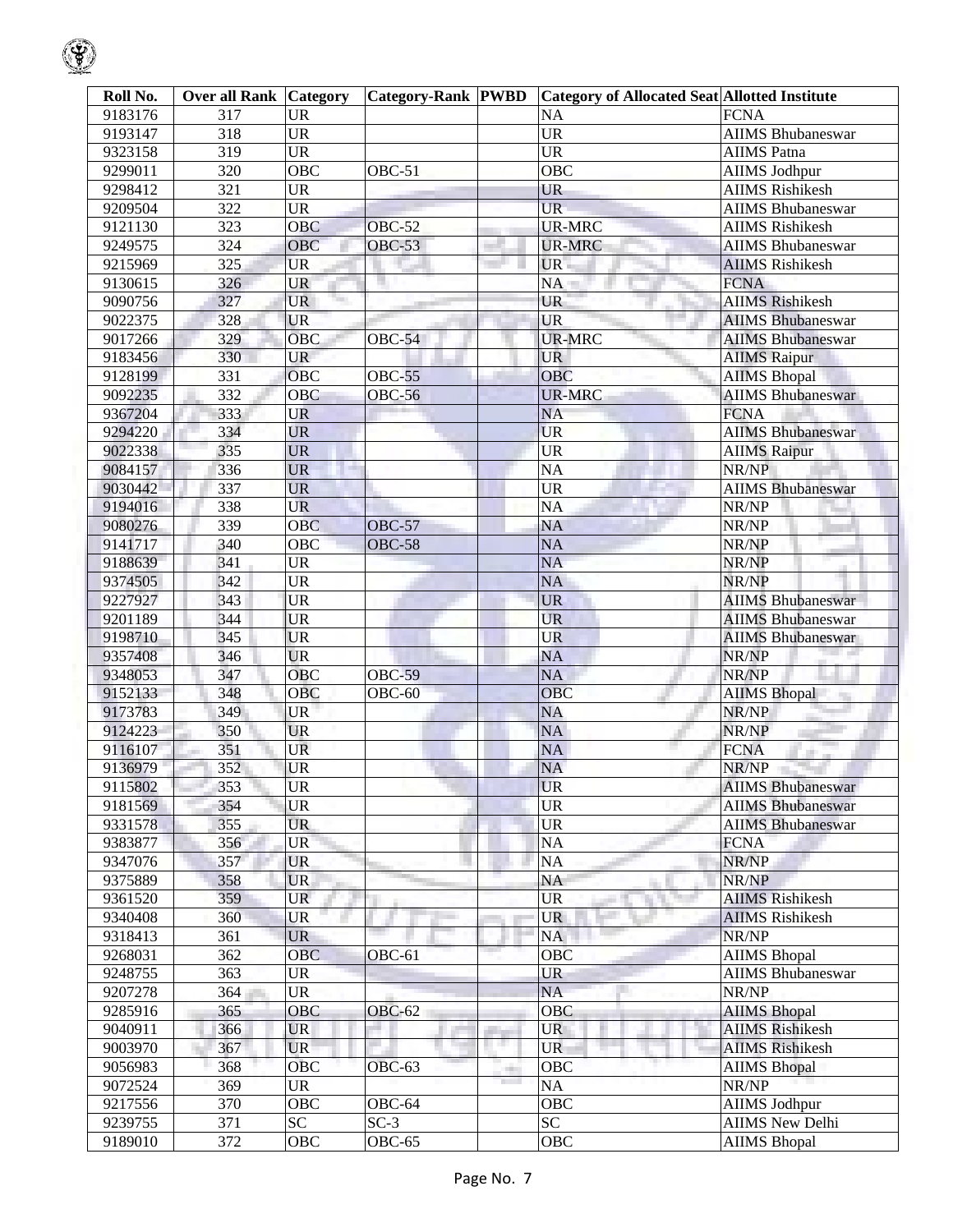| Roll No. | <b>Over all Rank Category</b> |                                   | <b>Category-Rank PWBD</b> |                               | <b>Category of Allocated Seat Allotted Institute</b> |                          |
|----------|-------------------------------|-----------------------------------|---------------------------|-------------------------------|------------------------------------------------------|--------------------------|
| 9218632  | 373                           | <b>UR</b>                         |                           |                               | <b>UR</b>                                            | <b>AIIMS Rishikesh</b>   |
| 9342350  | 374                           | $\overline{UR}$                   |                           |                               | $\overline{UR}$                                      | <b>AIIMS Bhubaneswar</b> |
| 9047364  | $\overline{375}$              | <b>OBC</b>                        | OBC-66                    |                               | <b>UR-MRC</b>                                        | <b>AIIMS Bhubaneswar</b> |
| 9021167  | 376                           | $\overline{UR}$                   |                           |                               | <b>UR</b>                                            | <b>AIIMS Bhubaneswar</b> |
| 9299151  | 377                           | <b>UR</b>                         |                           |                               | $\overline{NA}$                                      | NR/NP                    |
| 9079318  | 378                           | <b>UR</b>                         |                           |                               | $\overline{NA}$                                      | <b>FCNA</b>              |
| 9110961  | 379                           | <b>UR</b>                         |                           |                               | <b>UR</b>                                            | <b>AIIMS Bhubaneswar</b> |
| 9227568  | 380                           | <b>UR</b>                         |                           |                               | <b>NA</b>                                            | NR/NP                    |
| 9155841  | 381                           | <b>UR</b>                         |                           |                               | UR                                                   | <b>AIIMS</b> Patna       |
| 9121500  | 382                           | OBC                               | OBC-67                    |                               | OBC                                                  | <b>AIIMS Bhubaneswar</b> |
| 9140164  | 383                           | <b>UR</b>                         |                           |                               | <b>UR</b>                                            | <b>AIIMS Raipur</b>      |
| 9136908  | 384                           | <b>UR</b>                         |                           |                               | $\rm NA$                                             | NR/NP                    |
| 9358957  | 385                           | <b>UR</b>                         |                           |                               | <b>UR</b>                                            | <b>AIIMS Rishikesh</b>   |
| 9368337  | 386                           | OBC                               | <b>OBC-68</b>             |                               | OBC                                                  | <b>AIIMS Jodhpur</b>     |
| 9365962  | 387                           | <b>UR</b>                         |                           |                               | NA                                                   | NR/NP                    |
| 9082641  | 388                           | <b>UR</b>                         |                           |                               | <b>UR</b>                                            | <b>AIIMS Rishikesh</b>   |
| 9093014  | 389                           | <b>UR</b>                         |                           |                               | <b>NA</b>                                            | NR/NP                    |
| 9001946  | 390                           | <b>UR</b>                         |                           |                               | <b>UR</b>                                            | <b>AIIMS Rishikesh</b>   |
| 9092984  | 391                           | <b>UR</b>                         |                           |                               | $\overline{NA}$                                      | NR/NP                    |
| 9055722  | 392                           | <b>UR</b>                         |                           |                               | $\overline{NA}$                                      | <b>FCNA</b>              |
| 9347131  | 393                           | <b>UR</b>                         |                           |                               | $\overline{\text{UR}}$                               | <b>AIIMS Rishikesh</b>   |
| 9283922  | 394                           | ST                                | $ST-1$                    |                               | <b>ST</b>                                            | <b>AIIMS New Delhi</b>   |
| 9246311  | $\overline{395}$              | <b>OBC</b>                        | <b>OBC-69</b>             |                               | OBC                                                  | <b>AIIMS Bhopal</b>      |
| 9362810  | 396                           | <b>UR</b>                         |                           |                               | <b>UR</b>                                            | <b>AIIMS Rishikesh</b>   |
| 9313694  | 397                           | OBC                               | <b>OBC-70</b>             |                               | <b>OBC</b>                                           | <b>AIIMS Jodhpur</b>     |
| 9337241  | 398                           | <b>UR</b>                         |                           |                               | <b>UR</b>                                            | <b>AIIMS Rishikesh</b>   |
| 9367123  | 399                           | <b>UR</b>                         |                           |                               | NA                                                   | NR/NP                    |
| 9120929  | 400                           | <b>UR</b>                         |                           |                               | <b>UR</b>                                            | <b>AIIMS Rishikesh</b>   |
| 9127967  | 401                           | <b>UR</b>                         |                           |                               | <b>NA</b>                                            | NR/NP                    |
| 9083459  | 402                           | <b>UR</b>                         |                           |                               | <b>UR</b>                                            | <b>AIIMS Rishikesh</b>   |
| 9229688  | 403                           | UR                                |                           |                               | <b>NA</b>                                            | NR/NP                    |
| 9220154  | 404                           | <b>UR</b>                         |                           |                               | <b>UR</b>                                            | <b>AIIMS Rishikesh</b>   |
| 9215111  | 405                           | <b>UR</b>                         |                           |                               | <b>NA</b>                                            | NR/NP                    |
| 9233584  | 406                           | <b>UR</b>                         |                           |                               | <b>NA</b>                                            | NR/NP                    |
| 9061673  | 407                           | OBC                               | <b>OBC-71</b>             |                               | <b>UR-MRC</b>                                        | <b>AIIMS Rishikesh</b>   |
| 9005718  | 408                           | <b>UR</b>                         |                           |                               | NA                                                   | FCNA F                   |
| 9053438  | 409                           | <b>UR</b>                         |                           |                               | <b>UR</b>                                            | <b>AIIMS</b> Rishikesh   |
| 9061967  | 410                           | <b>UR</b>                         |                           |                               | NA                                                   | <b>FCNA</b>              |
| 9369287  | 411                           | <b>UR</b>                         |                           |                               | $\ensuremath{\mathsf{UR}}\xspace$                    | <b>AIIMS Rishikesh</b>   |
| 9322856  | 412                           | <b>UR</b>                         |                           |                               | <b>UR</b>                                            | <b>AIIMS Rishikesh</b>   |
| 9298596  | 413                           | <b>UR</b>                         |                           |                               | <b>UR</b>                                            | <b>AIIMS Rishikesh</b>   |
| 9317952  | 414                           | <b>UR</b>                         |                           |                               | UR                                                   | <b>AIIMS Rishikesh</b>   |
| 9369763  | 415                           | <b>OBC</b>                        | <b>OBC-72</b>             |                               | <b>NA</b>                                            | NR/NP                    |
| 9345982  | 416                           | UR                                |                           |                               | <b>NA</b>                                            | <b>FCNA</b>              |
| 9150047  | 417                           | <b>UR</b>                         |                           |                               | <b>UR</b>                                            | <b>AIIMS</b> Raipur      |
| 9142106  | 418                           | <b>UR</b>                         |                           |                               | <b>UR</b>                                            | <b>AIIMS Rishikesh</b>   |
| 9161532  | 419                           | <b>OBC</b>                        | <b>OBC-73</b>             |                               | OBC                                                  | <b>AIIMS Bhubaneswar</b> |
| 9232837  | 420                           | <b>UR</b>                         |                           |                               | <b>UR</b>                                            | <b>AIIMS</b> Patna       |
| 9220308  | 421                           | OBC                               | <b>OBC-74</b>             |                               | <b>OBC</b>                                           | <b>AIIMS Bhubaneswar</b> |
| 9232672  | 422                           | <b>UR</b>                         |                           |                               | NA                                                   | NR/NP                    |
| 9288768  | 423                           | <b>UR</b>                         |                           | a sa                          | <b>UR</b>                                            | <b>AIIMS</b> Patna       |
| 9254102  | 424                           | UR                                | <b>THE R</b>              | m                             | <b>UR</b>                                            | <b>AIIMS</b> Mangalagiri |
| 9001934  | 425                           | <b>UR</b>                         |                           | <b>The Contract of Street</b> | <b>UR</b>                                            | <b>AIIMS Rishikesh</b>   |
| 9046820  | 426                           | <b>UR</b>                         |                           |                               | <b>UR</b>                                            | <b>AIIMS</b> Raipur      |
| 9051911  | 427                           | <b>UR</b>                         |                           |                               | $\rm NA$                                             | NR/NP                    |
| 9015525  | 428                           | $\ensuremath{\mathrm{UR}}\xspace$ |                           |                               | $\ensuremath{\mathrm{UR}}\xspace$                    | <b>AIIMS</b> Raipur      |

 $\bigcirc$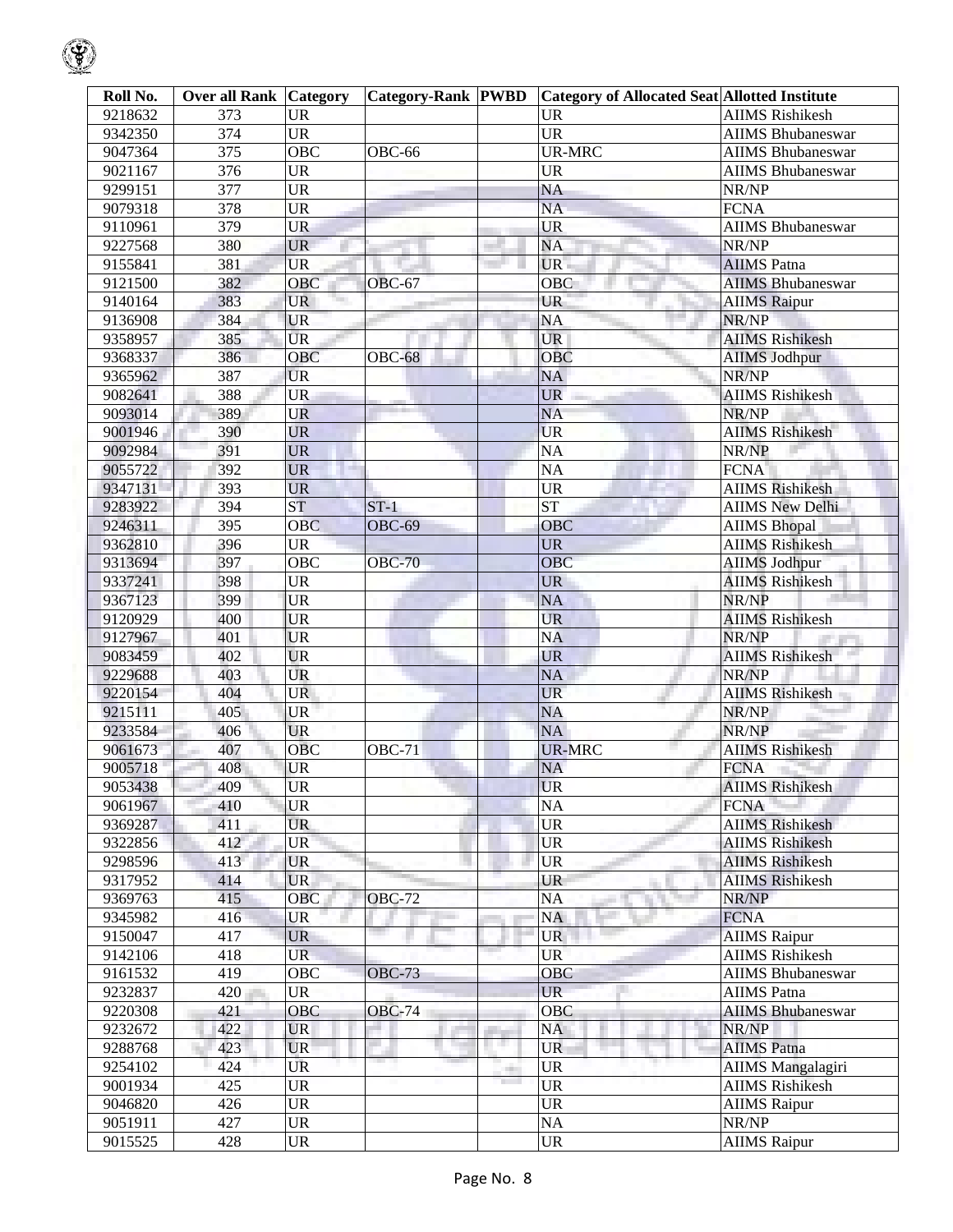| Roll No. | <b>Over all Rank Category</b> |                                   | Category-Rank PWBD |                   | <b>Category of Allocated Seat Allotted Institute</b> |                          |
|----------|-------------------------------|-----------------------------------|--------------------|-------------------|------------------------------------------------------|--------------------------|
| 9086252  | 429                           | <b>OBC</b>                        | <b>OBC-75</b>      |                   | <b>OBC</b>                                           | <b>AIIMS Jodhpur</b>     |
| 9035669  | 430                           | <b>UR</b>                         |                    |                   | <b>UR</b>                                            | <b>AIIMS</b> Patna       |
| 9119010  | 431                           | <b>UR</b>                         |                    |                   | NA                                                   | <b>FCNA</b>              |
| 9164324  | 432                           | <b>UR</b>                         |                    |                   | <b>NA</b>                                            | <b>FCNA</b>              |
| 9092823  | 433                           | <b>UR</b>                         |                    |                   | <b>UR</b>                                            | <b>AIIMS Rishikesh</b>   |
| 9125344  | 434                           | <b>UR</b>                         |                    |                   | UR-                                                  | <b>AIIMS</b> Rishikesh   |
| 9170447  | 435                           | <b>UR</b>                         |                    |                   | <b>NA</b>                                            | NR/NP                    |
| 9314238  | 436                           | OBC                               | <b>OBC-76</b>      |                   | OBC                                                  | <b>AIIMS Bhubaneswar</b> |
| 9366248  | 437                           | <b>UR</b>                         |                    |                   | UR.                                                  | <b>AIIMS Rishikesh</b>   |
| 9296336  | 438                           | OBC                               | <b>OBC-77</b>      |                   | OBC                                                  | <b>AIIMS Bhopal</b>      |
| 9308117  | 439                           | <b>UR</b>                         |                    |                   | UR                                                   | <b>AIIMS Rishikesh</b>   |
| 9177136  | 440                           | <b>UR</b>                         |                    |                   | <b>UR</b>                                            | <b>AIIMS Rishikesh</b>   |
| 9325918  | 441                           | SC <sub>1</sub>                   | $SC-4$             |                   | SC                                                   | <b>AIIMS New Delhi</b>   |
| 9332533  | 442                           | <b>UR</b>                         |                    |                   | <b>UR</b>                                            | <b>AIIMS</b> Patna       |
| 9309152  | 443                           | <b>UR</b>                         |                    |                   | <b>NA</b>                                            | NR/NP                    |
| 9273197  | 444                           | <b>OBC</b>                        | <b>OBC-78</b>      |                   | <b>OBC</b>                                           | <b>AIIMS Bhopal</b>      |
| 9263522  | 445                           | UR                                |                    |                   | <b>UR</b>                                            | <b>AIIMS</b> Patna       |
| 9225742  | 446                           | <b>OBC</b>                        | <b>OBC-79</b>      |                   | OBC                                                  | <b>AIIMS Bhubaneswar</b> |
| 9284363  | 447                           | <b>UR</b>                         |                    |                   | NA                                                   | <b>FCNA</b>              |
| 9260729  | 448                           | <b>UR</b>                         |                    |                   | <b>UR</b>                                            | <b>AIIMS Rishikesh</b>   |
| 9246782  | 449                           | <b>UR</b>                         |                    |                   | <b>UR</b>                                            | <b>AIIMS Mangalagiri</b> |
| 9272244  | 450                           | <b>UR</b>                         |                    |                   | NA                                                   | <b>FCNA</b>              |
| 9290310  | 451                           | <b>UR</b>                         |                    |                   | <b>UR</b>                                            | <b>AIIMS Rishikesh</b>   |
| 9163916  | 452                           | <b>UR</b>                         |                    |                   | <b>UR</b>                                            | <b>AIIMS</b> Patna       |
| 9156436  | 453                           | <b>UR</b>                         |                    |                   | NA                                                   | <b>FCNA</b>              |
| 9171355  | 454                           | <b>UR</b>                         |                    |                   | <b>NA</b>                                            | NR/NP                    |
| 9191387  | 455                           | <b>UR</b>                         |                    |                   | <b>UR</b>                                            | <b>AIIMS Rishikesh</b>   |
| 9112751  | 456                           | <b>UR</b>                         |                    |                   | <b>UR</b>                                            | <b>AIIMS Rishikesh</b>   |
| 9044276  | 457                           | <b>UR</b>                         |                    |                   | <b>UR</b>                                            | <b>AIIMS Rishikesh</b>   |
| 9022026  | 458                           | <b>UR</b>                         |                    |                   | <b>NA</b>                                            | NR/NP                    |
| 9010144  | 459                           | <b>UR</b>                         |                    |                   | NA                                                   | NR/NP                    |
| 9074787  | 460                           | <b>UR</b>                         |                    |                   | NA                                                   | <b>FCNA</b><br>76        |
| 9061298  | 461                           | OBC                               | <b>OBC-80</b>      |                   | <b>NA</b>                                            | <b>FCNA</b>              |
| 9036682  | 462                           | <b>UR</b>                         |                    |                   | <b>NA</b>                                            | NR/NP                    |
| 9058734  | 463                           | UR                                |                    |                   | <b>NA</b>                                            | <b>FCNA</b>              |
| 9089070  | 464                           | UR                                |                    |                   | <b>UR</b>                                            | <b>AIIMS</b> Patna       |
| 9051388  | 465                           | <b>UR</b>                         |                    |                   | <b>UR</b>                                            | <b>AIIMS</b> Rishikesh   |
| 9017285  | 466                           | <b>UR</b>                         |                    |                   | <b>UR</b>                                            | <b>AIIMS</b> Patna       |
| 9132958  | 467                           | OBC                               | OBC-81             |                   | <b>OBC</b>                                           | <b>AIIMS Bhubaneswar</b> |
| 9186649  | 468                           | <b>UR</b>                         |                    |                   | NA                                                   | NR/NP                    |
| 9150506  | 469                           | <b>UR</b>                         |                    |                   | UR                                                   | <b>AIIMS Rishikesh</b>   |
| 9369180  | 470                           | <b>UR</b>                         |                    |                   | NA                                                   | <b>FCNA</b>              |
| 9352950  | 471                           | OBC                               | <b>OBC-82</b>      |                   | NA                                                   | NR/NP                    |
| 9295602  | 472                           | <b>UR</b>                         |                    |                   | <b>NA</b>                                            | NR/NP                    |
| 9383080  | 473                           | <b>UR</b>                         |                    |                   | <b>UR</b>                                            | <b>AIIMS</b> Rishikesh   |
| 9311240  | 474                           | <b>UR</b>                         |                    |                   | NA                                                   | NR/NP                    |
| 9318619  | 475                           | OBC                               | <b>OBC-83</b>      |                   | <b>OBC</b>                                           | AIIMS Jodhpur            |
| 9217989  | 476                           | UR                                |                    |                   | <b>UR</b>                                            | <b>AIIMS</b> Raipur      |
| 9270781  | 477                           | <b>UR</b>                         |                    |                   | NA                                                   | <b>FCNA</b>              |
| 9211468  | 478                           | OBC                               | <b>OBC-84</b>      |                   | <b>OBC</b>                                           | <b>AIIMS Jodhpur</b>     |
| 9249371  | 479                           | OBC                               | <b>OBC-85</b>      | s.                | <b>OBC</b>                                           | <b>AIIMS Jodhpur</b>     |
| 9201427  | 480                           | UR                                |                    | <b>COLLECTION</b> | NA                                                   | <b>FCNA</b>              |
| 9288014  | 481                           | <b>SC</b>                         | $SC-5$             |                   | <b>SC</b>                                            | <b>AIIMS New Delhi</b>   |
| 9241810  | 482                           | <b>UR</b>                         |                    |                   | $\rm NA$                                             | <b>FCNA</b>              |
| 9233961  | 483                           | $\ensuremath{\mathsf{UR}}\xspace$ |                    |                   | <b>UR</b>                                            | <b>AIIMS</b> Raipur      |
| 9229943  | 484                           | $\ensuremath{\mathsf{UR}}\xspace$ |                    |                   | $\rm NA$                                             | <b>FCNA</b>              |
|          |                               |                                   |                    |                   |                                                      |                          |

 $\bigcirc$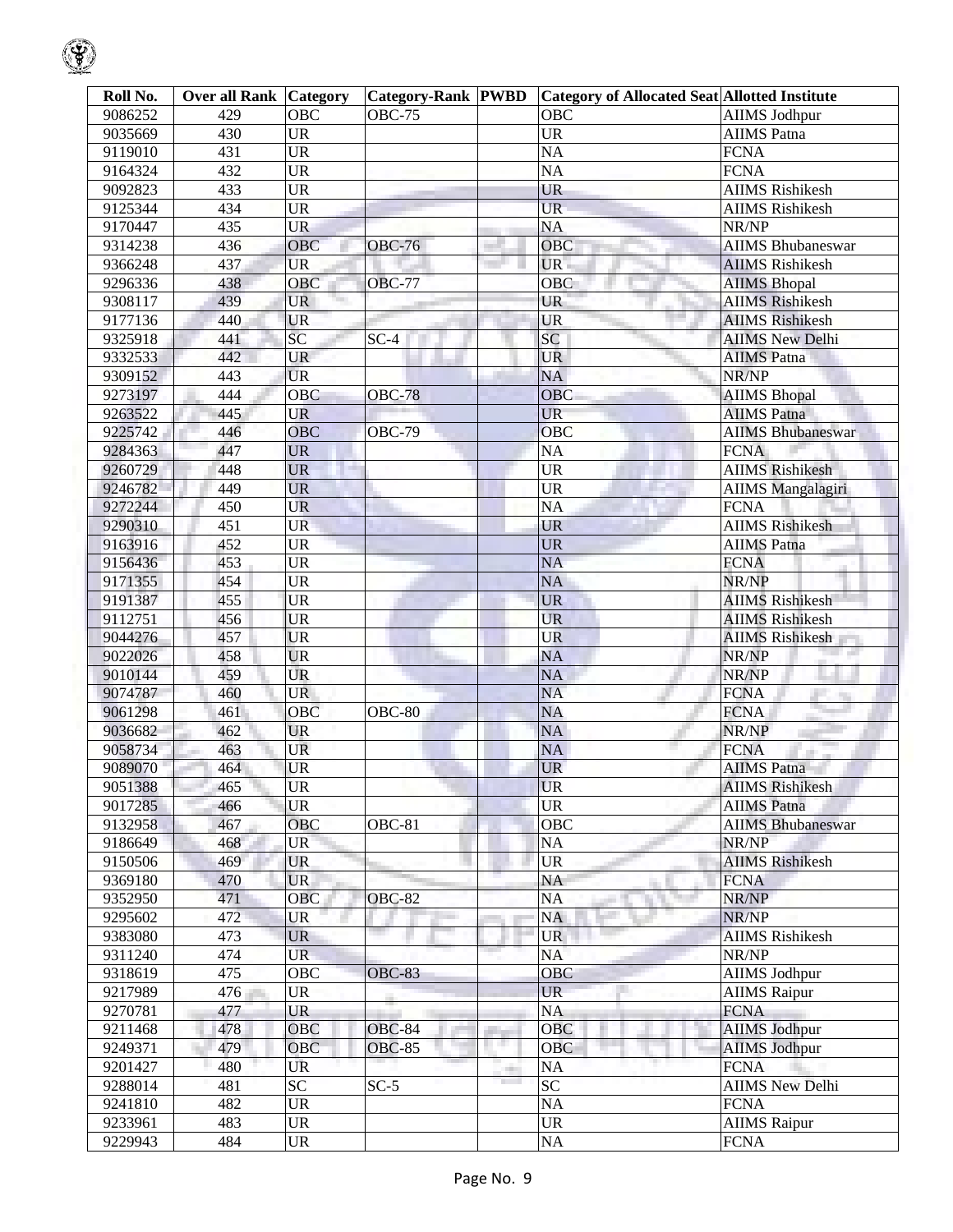| Roll No. | <b>Over all Rank Category</b> |                                   | <b>Category-Rank PWBD</b> |              | <b>Category of Allocated Seat Allotted Institute</b> |                          |
|----------|-------------------------------|-----------------------------------|---------------------------|--------------|------------------------------------------------------|--------------------------|
| 9257596  | 485                           | <b>UR</b>                         |                           |              | <b>UR</b>                                            | <b>AIIMS</b> Raipur      |
| 9241170  | 486                           | <b>UR</b>                         |                           |              | <b>UR</b>                                            | <b>AIIMS</b> Raipur      |
| 9153897  | 487                           | $\overline{\text{UR}}$            |                           |              | $\overline{UR}$                                      | <b>AIIMS</b> Patna       |
| 9151851  | 488                           | <b>UR</b>                         |                           |              | <b>NA</b>                                            | NR/NP                    |
| 9181515  | 489                           | <b>UR</b>                         |                           |              | $\overline{NA}$                                      | NR/NP                    |
| 9169487  | 490                           | <b>UR</b>                         |                           |              | $\overline{\text{NA}}$                               | <b>FCNA</b>              |
| 9072258  | 491                           | <b>UR</b>                         |                           |              | <b>UR</b>                                            | <b>AIIMS</b> Raipur      |
| 9016190  | 492                           | <b>UR</b>                         |                           |              | <b>UR</b>                                            | <b>AIIMS</b> Patna       |
| 9101834  | 493                           | <b>UR</b>                         |                           |              | NA.                                                  | <b>FCNA</b>              |
| 9008270  | 494                           | UR                                |                           |              | NA                                                   | NR/NP                    |
| 9071462  | 495                           | <b>UR</b>                         |                           |              | NA                                                   | <b>FCNA</b>              |
| 9293874  | 496                           | <b>UR</b>                         |                           |              | <b>UR</b>                                            | <b>AIIMS</b> Patna       |
| 9321445  | 497                           | <b>OBC</b>                        | <b>OBC-86</b>             |              | OBC                                                  | <b>AIIMS Jodhpur</b>     |
| 9316403  | 498                           | OBC                               | <b>OBC-87</b>             |              | OBC                                                  | <b>AIIMS Bhubaneswar</b> |
| 9363292  | 499                           | <b>UR</b>                         |                           |              | <b>UR</b>                                            | <b>AIIMS</b> Bathinda    |
| 9294256  | 500                           | <b>OBC</b>                        | <b>OBC-88</b>             |              | <b>OBC</b>                                           | <b>AIIMS Bhopal</b>      |
| 9112604  | 501                           | <b>OBC</b>                        | <b>OBC-89</b>             |              | OBC                                                  | <b>AIIMS Bhubaneswar</b> |
| 9149464  | 502                           | <b>UR</b>                         |                           |              | <b>UR</b>                                            | <b>AIIMS</b> Patna       |
| 9127237  | 503                           | OBC                               | OBC-90                    |              | OBC                                                  | <b>AIIMS Bhubaneswar</b> |
| 9304534  | 504                           | UR.                               |                           |              | NA                                                   | <b>FCNA</b>              |
| 9105501  | 505                           | <b>OBC</b>                        | OBC-91                    |              | NA                                                   | NR/NP                    |
| 9160434  | 506                           | <b>UR</b>                         |                           |              | $\overline{\text{UR}}$                               | <b>AIIMS Raipur</b>      |
| 9028989  | 507                           | <b>UR</b>                         |                           |              | NA                                                   | <b>FCNA</b>              |
| 9059850  | 508                           | <b>UR</b>                         |                           |              | <b>NA</b>                                            | NR/NP                    |
| 9033578  | 509                           | $\overline{O}$ BC                 | <b>OBC-92</b>             |              | OBC                                                  | <b>AIIMS Bhopal</b>      |
| 9076902  | 510                           | <b>UR</b>                         |                           |              | <b>NA</b>                                            | NR/NP                    |
| 9046642  | 511                           | <b>UR</b>                         |                           |              | <b>UR</b>                                            | <b>AIIMS Mangalagiri</b> |
| 9350412  | 512                           | <b>UR</b>                         |                           |              | <b>UR</b>                                            | <b>AIIMS Nagpur</b>      |
| 9368323  | 513                           | $\overline{O}$ BC                 | <b>OBC-93</b>             |              | <b>NA</b>                                            | <b>FCNA</b>              |
| 9293609  | 514                           | OBC                               | OBC-94                    |              | OBC                                                  | <b>AIIMS Bhopal</b>      |
| 9358527  | 515                           | <b>SC</b>                         | $\overline{SC}$ -6        |              | SC                                                   | <b>AIIMS New Delhi</b>   |
| 9325745  | 516                           | <b>UR</b>                         |                           |              | <b>NA</b>                                            | NR/NP                    |
| 9352410  | 517                           | UR                                |                           |              | <b>UR</b>                                            | <b>AIIMS Nagpur</b>      |
| 9345993  | 518                           | <b>UR</b>                         |                           |              | <b>NA</b>                                            | NR/NP                    |
| 9299424  | 519                           | UR                                |                           |              | NA                                                   | NR/NP<br>uit-            |
| 9203127  | 520                           | <b>UR</b>                         |                           |              | <b>NA</b>                                            | <b>FCNA</b>              |
| 9199674  | 521                           | <b>UR</b>                         |                           |              | <b>NA</b>                                            | <b>FCNA</b>              |
| 9268004  | 522                           | OBC                               | OBC-95                    |              | <b>NA</b>                                            | NR/NP                    |
| 9242950  | 523                           | <b>UR</b>                         |                           |              | NA                                                   | <b>FCNA</b>              |
| 9211710  | 524                           | <b>UR</b>                         |                           |              | NA                                                   | <b>FCNA</b>              |
| 9228630  | 525                           | <b>UR</b>                         |                           |              | <b>UR</b>                                            | <b>AIIMS Raipur</b>      |
| 9239004  | 526                           | <b>UR</b>                         |                           |              | UR                                                   | <b>AIIMS</b> Mangalagiri |
| 9155257  | 527                           | <b>UR</b>                         |                           |              | NA                                                   | <b>FCNA</b>              |
| 9156705  | 528                           | OBC                               | <b>OBC-96</b>             |              | OBC                                                  | <b>AIIMS Jodhpur</b>     |
| 9095295  | 529                           | <b>UR</b>                         |                           |              | NA                                                   | NR/NP                    |
| 9183462  | 530                           | <b>UR</b>                         |                           |              | NA                                                   | NR/NP                    |
| 9100063  | 531                           | <b>UR</b>                         |                           |              | NA                                                   | NR/NP                    |
| 9101225  | 532                           | <b>UR</b>                         |                           |              | <b>UR</b>                                            | <b>AIIMS</b> Raipur      |
| 9141883  | 533                           | <b>UR</b>                         |                           |              | <b>UR</b>                                            | <b>AIIMS</b> Bathinda    |
| 9128174  | 534                           | <b>UR</b>                         |                           |              | <b>UR</b>                                            | <b>AIIMS</b> Patna       |
| 9145073  | 535                           | <b>UR</b>                         |                           | a.           | UR                                                   | <b>AIIMS</b> Raipur      |
| 9285140  | 536                           | <b>UR</b>                         |                           | <b>COLOR</b> | <b>NA</b>                                            | NR/NP                    |
| 9090734  | 537                           | <b>UR</b>                         |                           |              | <b>NA</b>                                            | NR/NP                    |
| 9082568  | 538                           | <b>UR</b>                         |                           |              | UR                                                   | <b>AIIMS</b> Raipur      |
| 9016957  | 539                           | $\ensuremath{\mathsf{UR}}\xspace$ |                           |              | <b>UR</b>                                            | <b>AIIMS</b> Mangalagiri |
| 9008175  | 540                           | $\ensuremath{\mathrm{UR}}\xspace$ |                           |              | $\overline{NA}$                                      | NR/NP                    |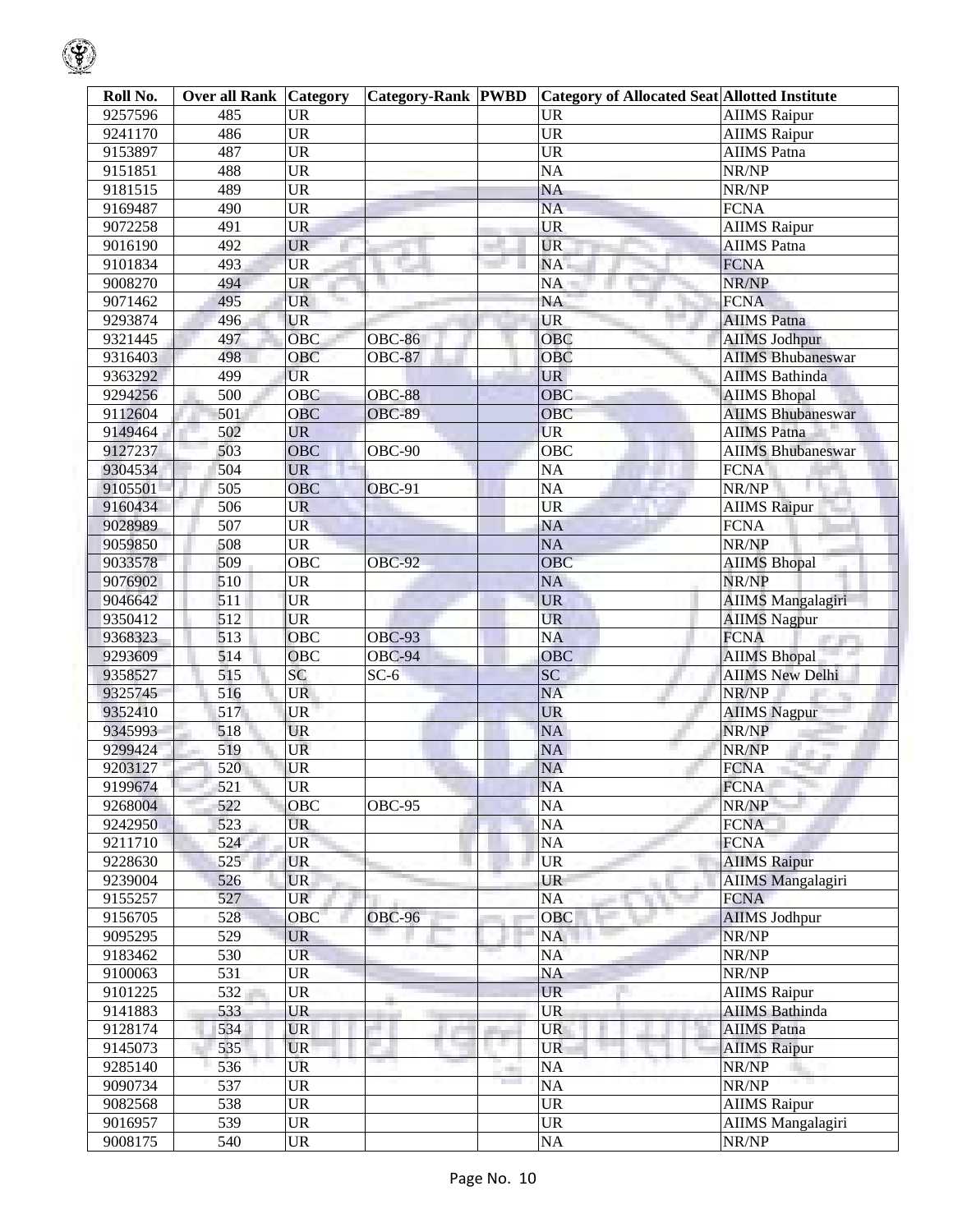| Roll No. | <b>Over all Rank Category</b> |                                   | <b>Category-Rank PWBD</b> |              | Category of Allocated Seat Allotted Institute |                            |
|----------|-------------------------------|-----------------------------------|---------------------------|--------------|-----------------------------------------------|----------------------------|
| 9094520  | 541                           | <b>UR</b>                         |                           |              | NA                                            | <b>FCNA</b>                |
| 9045730  | 542                           | $\overline{SC}$                   | $SC-7$                    |              | $\overline{SC}$                               | <b>AIIMS New Delhi</b>     |
| 9078033  | 543                           | <b>UR</b>                         |                           |              | $\overline{\text{UR}}$                        | <b>AIIMS</b> Nagpur        |
| 9336300  | 544                           | <b>UR</b>                         |                           |              | <b>NA</b>                                     | NR/NP                      |
| 9365248  | 545                           | OBC                               | <b>OBC-97</b>             |              | $\overline{\text{NA}}$                        | NR/NP                      |
| 9303965  | 546                           | OBC                               | <b>OBC-98</b>             |              | OBC                                           | <b>AIIMS Jodhpur</b>       |
| 9351179  | 547                           | <b>UR</b>                         |                           |              | <b>NA</b>                                     | NR/NP                      |
| 9323641  | 548                           | <b>UR</b>                         |                           |              | NA                                            | <b>FCNA</b>                |
| 9207420  | 549                           | <b>OBC</b>                        | <b>OBC-99</b>             |              | NA                                            | NR/NP                      |
| 9284392  | 550                           | OBC                               | <b>OBC-100</b>            |              | OBC                                           | <b>AIIMS Bhopal</b>        |
| 9283504  | 551                           | <b>UR</b>                         |                           |              | NA                                            | <b>FCNA</b>                |
| 9244382  | 552                           | <b>UR</b>                         |                           |              | <b>UR</b>                                     | <b>AIIMS Raipur</b>        |
| 9234637  | 553                           | <b>UR</b>                         |                           |              | NA                                            | <b>FCNA</b>                |
| 9236058  | 554                           | $\overline{O}$ BC                 | <b>OBC-101</b>            |              | OBC                                           | <b>AIIMS Bhopal</b>        |
| 9108970  | 555                           | <b>UR</b>                         |                           |              | NA                                            | NR/NP                      |
| 9115324  | 556                           | <b>UR</b>                         |                           |              | <b>UR</b>                                     | <b>AIIMS Raipur</b>        |
| 9174320  | 557                           | <b>UR</b>                         |                           |              | <b>NA</b>                                     | <b>FCNA</b>                |
| 9167927  | 558                           | <b>OBC</b>                        | <b>OBC-102</b>            |              | OBC                                           | <b>AIIMS Jodhpur</b>       |
| 9126245  | 559                           | <b>UR</b>                         |                           |              | <b>UR</b>                                     | <b>AIIMS Patna</b>         |
| 9126521  | 560                           | <b>UR</b>                         |                           |              | <b>NA</b>                                     | <b>FCNA</b>                |
| 9128012  | 561                           | <b>UR</b>                         |                           |              | <b>UR</b>                                     | <b>AIIMS Nagpur</b>        |
| 9183047  | 562                           | <b>UR</b>                         |                           |              | <b>UR</b>                                     | <b>AIIMS</b> Patna         |
| 9181154  | 563                           | <b>UR</b>                         |                           |              | <b>UR</b>                                     | <b>AIIMS</b> Nagpur        |
| 9168553  | $\overline{564}$              | <b>UR</b>                         |                           |              | <b>UR</b>                                     | <b>AIIMS Raipur</b>        |
| 9018351  | 565                           | <b>UR</b>                         |                           |              | <b>NA</b>                                     | <b>FCNA</b>                |
| 9071324  | 566                           | $\overline{O}$ BC                 | <b>OBC-103</b>            |              | OBC                                           | <b>AIIMS Jodhpur</b>       |
| 9063999  | 567                           | OBC                               | <b>OBC-104</b>            |              | <b>OBC</b>                                    | <b>AIIMS Jodhpur</b>       |
| 9088010  | 568                           | OBC                               | <b>OBC-105</b>            |              | <b>OBC</b>                                    | <b>AIIMS Bhubaneswar</b>   |
| 9368282  | 569                           | OBC                               | <b>OBC-106</b>            |              | OBC                                           | <b>AIIMS Jodhpur</b>       |
| 9332342  | 570                           | <b>UR</b>                         |                           |              | <b>NA</b>                                     | <b>FCNA</b>                |
| 9382208  | 571                           | <b>UR</b>                         |                           |              | NA                                            | NR/NP                      |
| 9350331  | 572                           | <b>UR</b>                         |                           |              | <b>NA</b>                                     | <b>FCNA</b>                |
| 9317534  | 573                           | OBC                               | <b>OBC-107</b>            |              | OBC                                           | 74<br><b>AIIMS Jodhpur</b> |
| 9234997  | 574                           | <b>UR</b>                         |                           |              | <b>UR</b>                                     | <b>AIIMS Raipur</b>        |
| 9309630  | 575                           | <b>UR</b>                         |                           |              | NA                                            | <b>FCNA</b>                |
| 9206526  | 576                           | OBC                               | <b>OBC-108</b>            |              | OBC                                           | <b>AIIMS Jodhpur</b>       |
| 9045266  | 577                           | <b>UR</b>                         |                           |              | <b>NA</b>                                     | NR/NP                      |
| 9077526  | 578                           | <b>UR</b>                         |                           |              | <b>NA</b>                                     | NR/NP                      |
| 9020491  | 579                           | SC                                | $SC-8$                    |              | SC                                            | <b>AIIMS New Delhi</b>     |
| 9094876  | 580                           | <b>UR</b>                         |                           |              | <b>UR</b>                                     | <b>AIIMS</b> Nagpur        |
| 9002154  | 581                           | <b>UR</b>                         |                           |              | NA                                            | <b>FCNA</b>                |
| 9048631  | 582                           | <b>UR</b>                         |                           |              | UR                                            | <b>AIIMS Raipur</b>        |
| 9047121  | 583                           | <b>UR</b>                         |                           |              | NA                                            | <b>FCNA</b>                |
| 9022931  | 584                           | <b>UR</b>                         |                           |              | <b>UR</b>                                     | <b>AIIMS</b> Raipur        |
| 9051161  | 585                           | <b>UR</b>                         |                           |              | NA                                            | NR/NP                      |
| 9254400  | 586                           | <b>UR</b>                         |                           |              | NA                                            | NR/NP                      |
| 9242471  | 587                           | <b>UR</b>                         |                           |              | NA                                            | <b>FCNA</b>                |
| 9285704  | 588                           | <b>UR</b>                         |                           |              | <b>UR</b>                                     | AIIMS Telangana            |
| 9206019  | 589                           | <b>UR</b>                         |                           |              | <b>UR</b>                                     | <b>AIIMS Raipur</b>        |
| 9227762  | 590                           | <b>UR</b>                         |                           |              | NA                                            | NR/NP                      |
| 9228188  | 591                           | <b>UR</b>                         |                           |              | <b>UR</b>                                     | <b>AIIMS</b> Bathinda      |
| 9387901  | 592                           | UR.                               |                           |              | <b>UR</b>                                     | <b>AIIMS Raipur</b>        |
| 9310217  | 593                           | <b>UR</b>                         |                           | <b>COLOR</b> | NA                                            | NR/NP                      |
| 9323434  | 594                           | <b>OBC</b>                        | <b>OBC-109</b>            |              | <b>NA</b>                                     | NR/NP                      |
| 9348428  | 595                           | <b>UR</b>                         |                           |              | <b>UR</b>                                     | <b>AIIMS Raipur</b>        |
| 9340148  | 596                           | $\ensuremath{\mathrm{UR}}\xspace$ |                           |              | $\ensuremath{\mathrm{UR}}\xspace$             | <b>AIIMS Raipur</b>        |
|          |                               |                                   |                           |              |                                               |                            |

 $\mathcal{G}$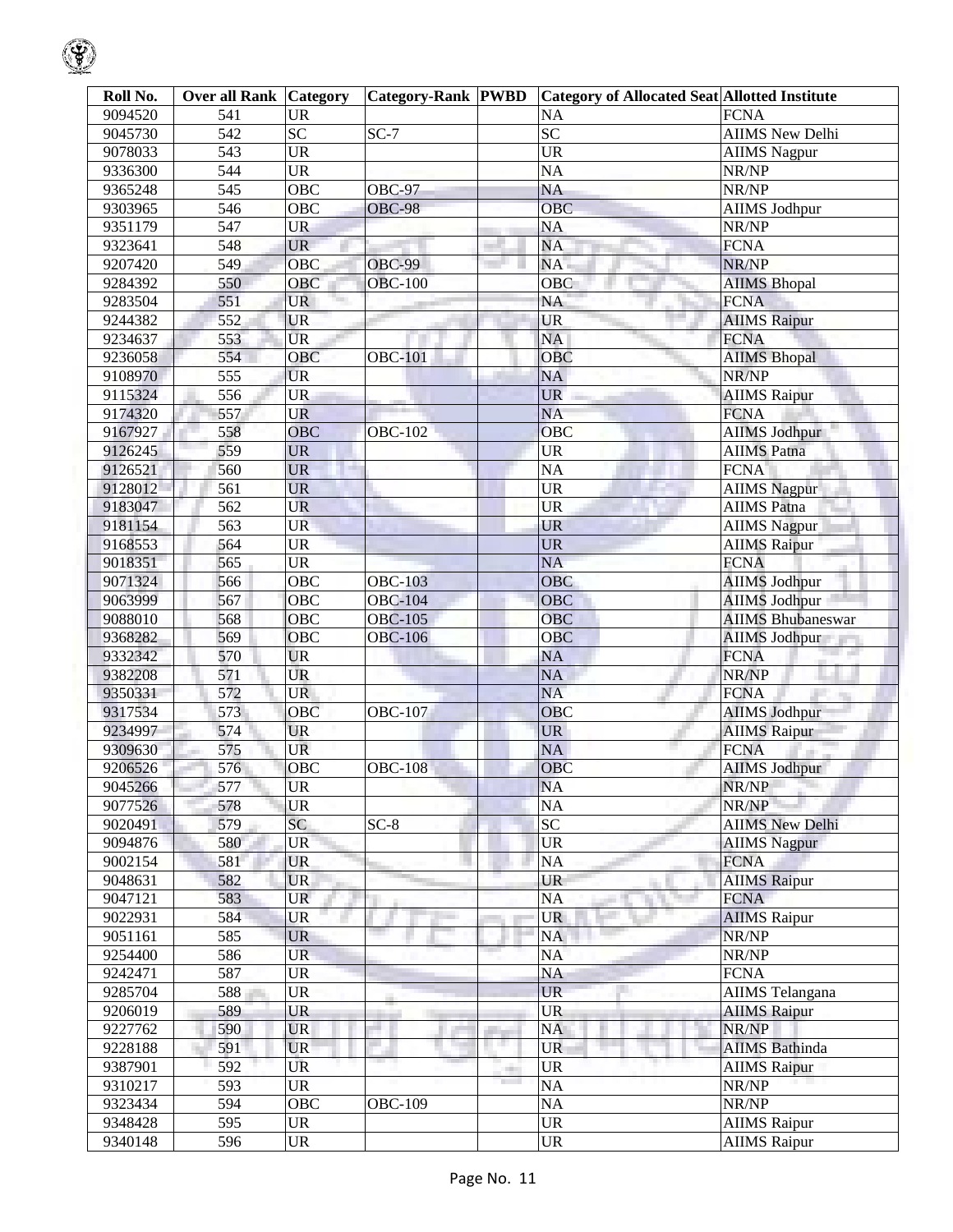| Roll No. | <b>Over all Rank Category</b> |            | <b>Category-Rank PWBD</b> |       | <b>Category of Allocated Seat Allotted Institute</b> |                          |
|----------|-------------------------------|------------|---------------------------|-------|------------------------------------------------------|--------------------------|
| 9113501  | 597                           | OBC        | <b>OBC-110</b>            |       | OBC                                                  | <b>AIIMS</b> Jodhpur     |
| 9120827  | 598                           | <b>UR</b>  |                           |       | NA                                                   | NR/NP                    |
| 9173955  | 599                           | <b>UR</b>  |                           |       | NA                                                   | NR/NP                    |
| 9191854  | 600                           | <b>UR</b>  |                           |       | <b>UR</b>                                            | AIIMS Bathinda           |
| 9123567  | 601                           | <b>UR</b>  |                           |       | <b>UR</b>                                            | <b>AIIMS</b> Raipur      |
| 9164394  | 602                           | <b>UR</b>  |                           |       | UR-                                                  | <b>AIIMS</b> Raipur      |
| 9373754  | 603                           | <b>UR</b>  |                           |       | <b>UR</b>                                            | AIIMS Bathinda           |
| 9340994  | 604                           | <b>UR</b>  |                           |       | <b>NA</b>                                            | <b>FCNA</b>              |
| 9227640  | 605                           | <b>UR</b>  |                           |       | NA                                                   | NR/NP                    |
| 9256744  | 606                           | OBC        | <b>OBC-111</b>            |       | NA                                                   | NR/NP                    |
| 9234755  | 607                           | <b>UR</b>  |                           |       | <b>UR</b>                                            | <b>AIIMS</b> Raipur      |
| 9222987  | 608                           | <b>UR</b>  |                           |       | NA                                                   | <b>FCNA</b>              |
| 9284819  | 609                           | <b>UR</b>  |                           |       | <b>UR</b>                                            | <b>AIIMS Raipur</b>      |
| 9041878  | 610                           | <b>UR</b>  |                           |       | <b>UR</b>                                            | <b>AIIMS</b> Telangana   |
| 9072611  | 611                           | <b>UR</b>  |                           |       | <b>NA</b>                                            | NR/NP                    |
| 9302792  | 612                           | <b>UR</b>  |                           |       | <b>NA</b>                                            | <b>FCNA</b>              |
| 9303908  | 613                           | <b>UR</b>  |                           |       | <b>UR</b>                                            | <b>AIIMS Patna</b>       |
| 9351227  | 614                           | <b>UR</b>  |                           |       | <b>NA</b>                                            | NR/NP                    |
| 9307605  | 615                           | <b>UR</b>  |                           |       | $\overline{UR}$                                      | <b>AIIMS Raipur</b>      |
| 9305533  | 616                           | <b>UR</b>  |                           |       | NA                                                   | NR/NP                    |
| 9386327  | 617                           | <b>OBC</b> | <b>OBC-112</b>            |       | NA                                                   | NR/NP                    |
| 9297525  | 618                           | <b>UR</b>  |                           |       | <b>UR</b>                                            | <b>AIIMS</b> Patna       |
| 9292283  | 619                           | <b>UR</b>  |                           |       | NA                                                   | NR/NP                    |
| 9317877  | 620                           | OBC        | <b>OBC-113</b>            |       | <b>OBC</b>                                           | <b>AIIMS Bhubaneswar</b> |
| 9354549  | 621                           | <b>UR</b>  |                           |       | <b>NA</b>                                            | <b>FCNA</b>              |
| 9052028  | 622                           | <b>UR</b>  |                           |       | <b>NA</b>                                            | NR/NP                    |
| 9054511  | 623                           | <b>UR</b>  |                           |       | <b>UR</b>                                            | <b>AIIMS Raipur</b>      |
| 9017997  | 624                           | <b>OBC</b> | <b>OBC-114</b>            |       | <b>OBC</b>                                           | <b>AIIMS Jodhpur</b>     |
| 9042085  | 625                           | <b>UR</b>  |                           |       | <b>UR</b>                                            | <b>AIIMS Raipur</b>      |
| 9013880  | 626                           | <b>UR</b>  |                           |       | <b>NA</b>                                            | NR/NP                    |
| 9268926  | 627                           | <b>UR</b>  |                           |       | <b>UR</b>                                            | <b>AIIMS Raipur</b>      |
| 9183950  | 628                           | <b>UR</b>  |                           |       | <b>UR</b>                                            | <b>AIIMS Raipur</b>      |
| 9138830  | 629                           | <b>UR</b>  |                           |       | <b>NA</b>                                            | <b>FCNA</b>              |
| 9275442  | 630                           | OBC        | <b>OBC-115</b>            |       | NA                                                   | NR/NP                    |
| 9207839  | 631                           | <b>OBC</b> | <b>OBC-116</b>            |       | <b>OBC</b>                                           | <b>AIIMS Jodhpur</b>     |
| 9240500  | 632                           | OBC        | <b>OBC-117</b>            |       | OBC                                                  | <b>AIIMS Jodhpur</b>     |
| 9234315  | 633                           | <b>UR</b>  |                           |       | <b>UR</b>                                            | <b>AIIMS</b> Bathinda    |
| 9097064  | 634                           | <b>UR</b>  |                           |       | <b>NA</b>                                            | <b>FCNA</b>              |
| 9069935  | 635                           | <b>UR</b>  |                           |       | <b>UR</b>                                            | <b>AIIMS Raipur</b>      |
| 9177399  | 636                           | <b>UR</b>  |                           |       | NA                                                   | <b>FCNA</b>              |
| 9169769  | 637                           | <b>OBC</b> | <b>OBC-118</b>            |       | NA                                                   | <b>FCNA</b>              |
| 9073917  | 638                           | UR.        |                           |       | NA                                                   | <b>FCNA</b>              |
| 9060279  | 639                           | <b>UR</b>  |                           |       | UR<br>an i                                           | <b>AIIMS</b> Nagpur      |
| 9018790  | 640                           | <b>UR</b>  | <b>STATE</b>              |       | NA                                                   | NR/NP                    |
| 9036026  | 641                           | <b>UR</b>  |                           |       | <b>UR</b>                                            | <b>AIIMS</b> Patna       |
| 9289209  | 642                           | <b>UR</b>  |                           |       | NA                                                   | NR/NP                    |
| 9268897  | 643                           | <b>UR</b>  |                           |       | <b>UR</b>                                            | <b>AIIMS</b> Deogarh     |
| 9192786  | 644                           | <b>UR</b>  |                           |       | <b>NA</b>                                            | NR/NP                    |
| 9257414  | 645                           | <b>OBC</b> | <b>OBC-119</b>            |       | OBC                                                  | <b>AIIMS Bhopal</b>      |
| 9201284  | 646                           | <b>UR</b>  |                           |       | NA                                                   | <b>FCNA</b>              |
| 9234108  | 647                           | <b>UR</b>  |                           |       | <b>UR</b>                                            | <b>AIIMS</b> Patna       |
| 9258511  | 648                           | <b>UR</b>  |                           | and a | <b>UR</b>                                            | <b>AIIMS</b> Raipur      |
| 9281440  | 649                           | OBC        | <b>OBC-120</b>            |       | <b>OBC</b>                                           | <b>AIIMS Rishikesh</b>   |
| 9172849  | 650                           | <b>UR</b>  |                           |       | NA                                                   | NR/NP                    |
| 9148583  | 651                           | <b>OBC</b> | <b>OBC-121</b>            |       | <b>OBC</b>                                           | <b>AIIMS Bhopal</b>      |
| 9114708  | 652                           | <b>UR</b>  |                           |       | <b>UR</b>                                            | AIIMS Patna              |

 $\mathbb{Q}$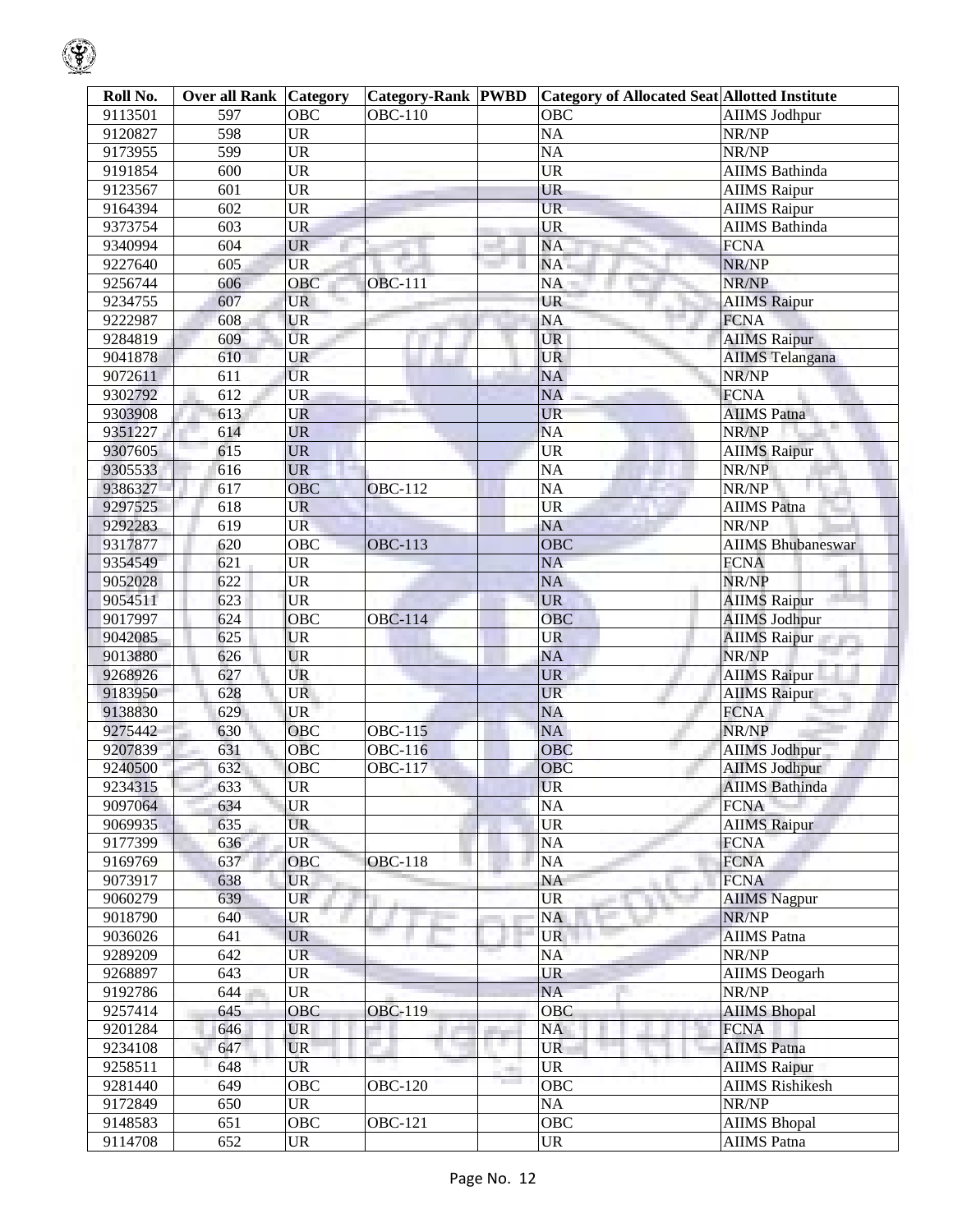| Roll No.           | <b>Over all Rank Category</b> |                        | <b>Category-Rank PWBD</b> |                               | <b>Category of Allocated Seat Allotted Institute</b> |                             |
|--------------------|-------------------------------|------------------------|---------------------------|-------------------------------|------------------------------------------------------|-----------------------------|
| 9167051            | 653                           | <b>UR</b>              |                           |                               | <b>UR</b>                                            | <b>AIIMS</b> Raipur         |
| 9168637            | 654                           | $\overline{UR}$        |                           |                               | $\overline{NA}$                                      | NR/NP                       |
| 9308012            | 655                           | $\overline{UR}$        |                           |                               | $\overline{\text{UR}}$                               | <b>AIIMS</b> Patna          |
| 9357244            | 656                           | $\overline{\text{UR}}$ |                           |                               | $\overline{NA}$                                      | <b>FCNA</b>                 |
| 9301243            | 657                           | <b>UR</b>              |                           |                               | $\overline{\text{UR}}$                               | <b>AIIMS</b> Mangalagiri    |
| 9343970            | 658                           | $\overline{\text{UR}}$ |                           |                               | $\overline{NA}$                                      | NR/NP                       |
| 9303776            | 659                           | <b>OBC</b>             | <b>OBC-122</b>            |                               | <b>NA</b>                                            | NR/NP                       |
| 9317979            | 660                           | <b>UR</b>              |                           |                               | <b>UR</b>                                            | <b>AIIMS</b> Patna          |
| 9345337            | 661                           | <b>UR</b>              |                           |                               | NA                                                   | NR/NP                       |
| 9029359            | 662                           | <b>UR</b>              |                           |                               | NA                                                   | NR/NP                       |
| 9057263            | 663                           | <b>UR</b><br>Tar       |                           |                               | NA                                                   | NR/NP                       |
| 9022784            | 664                           | <b>UR</b>              |                           |                               | <b>UR</b>                                            | <b>AIIMS</b> Raipur         |
| 9062724            | 665                           | <b>UR</b>              |                           |                               | UR                                                   | <b>AIIMS Raipur</b>         |
| 9161949            | 666                           | OBC                    | <b>OBC-123</b>            |                               | OBC                                                  | <b>AIIMS Bhopal</b>         |
| 9124857            | 667                           | <b>UR</b>              |                           |                               | <b>UR</b>                                            | <b>AIIMS</b> Patna          |
| 9105826            | 668                           | <b>UR</b>              |                           |                               | <b>NA</b>                                            | <b>FCNA</b>                 |
| 9132319            | 669                           | <b>UR</b>              |                           |                               | <b>NA</b>                                            | <b>FCNA</b>                 |
| 9164043            | 670                           | <b>UR</b>              |                           |                               | <b>NA</b>                                            | NR/NP                       |
| 9154559            | 671                           | <b>UR</b>              |                           |                               | $\overline{NA}$                                      | NR/NP                       |
| 9170376            | 672                           | <b>UR</b>              |                           |                               | <b>UR</b>                                            | <b>AIIMS</b> Patna          |
| 9018569            | 673                           | <b>OBC</b>             | <b>OBC-124</b>            |                               | $\overline{NA}$                                      | <b>FCNA</b>                 |
| 9090592            | 674                           | <b>UR</b>              |                           |                               | $\overline{NA}$                                      | NR/NP                       |
| 9091490            | 675                           | <b>OBC</b>             | <b>OBC-125</b>            |                               | OBC                                                  | <b>AIIMS</b> Bhopal         |
| 9078267            | 676                           | <b>UR</b>              |                           |                               | <b>NA</b>                                            | NR/NP                       |
| 9091331            | 677                           | <b>UR</b>              |                           |                               | <b>NA</b>                                            | NR/NP                       |
| 9046511            | 678                           | <b>UR</b>              |                           |                               | <b>NA</b>                                            | <b>FCNA</b>                 |
|                    |                               |                        |                           |                               | <b>OBC</b>                                           |                             |
| 9262463            | 679<br>680                    | OBC<br><b>UR</b>       | <b>OBC-126</b>            |                               | <b>UR</b>                                            | <b>AIIMS Rishikesh</b>      |
| 9195887            |                               | <b>UR</b>              |                           |                               | <b>NA</b>                                            | <b>AIIMS Raipur</b>         |
| 9270825<br>9224344 | 681                           | <b>UR</b>              |                           |                               | <b>NA</b>                                            | NR/NP<br><b>The Control</b> |
|                    | 682                           | <b>UR</b>              |                           |                               |                                                      | NR/NP                       |
| 9241093            | 683                           |                        |                           |                               | <b>UR</b>                                            | <b>AIIMS</b> Raipur         |
| 9247679            | 684                           | <b>OBC</b>             | <b>OBC-127</b>            |                               | <b>NA</b>                                            | NR/NP<br>201                |
| 9264653            | 685                           | <b>UR</b>              |                           |                               | <b>UR</b>                                            | <b>AIIMS</b> Nagpur         |
| 9308365            | 686                           | <b>UR</b>              |                           |                               | NA                                                   | NR/NP                       |
| 9138825            | 687                           | <b>UR</b>              |                           |                               | <b>UR</b>                                            | <b>AIIMS Patna</b>          |
| 9383691            | 688                           | OBC                    | <b>OBC-128</b>            |                               | OBC                                                  | <b>AIIMS Bhopal</b>         |
| 9328234            | 689                           | OBC                    | <b>OBC-129</b>            |                               | OBC                                                  | <b>AIIMS Bhubaneswar</b>    |
| 9284091            | 690                           | <b>UR</b>              |                           |                               | NA                                                   | NR/NP                       |
| 9325869            | 691                           | <b>UR</b>              |                           |                               | $\ensuremath{\mathrm{UR}}\xspace$                    | <b>AIIMS Raipur</b>         |
| 9351590            | 692                           | <b>UR</b>              |                           |                               | $\ensuremath{\mathrm{UR}}\xspace$                    | <b>AIIMS Raipur</b>         |
| 9332648            | 693                           | <b>UR</b>              |                           |                               | NA                                                   | <b>FCNA</b>                 |
| 9336211            | 694                           | OBC                    | <b>OBC-130</b>            |                               | OBC                                                  | <b>AIIMS</b> Bhubaneswar    |
| 9376885            | 695                           | <b>UR</b>              |                           |                               | <b>UR</b>                                            | <b>AIIMS</b> Patna          |
| 9317075            | 696                           | ST                     | $ST-2$                    |                               | ST                                                   | <b>AIIMS New Delhi</b>      |
| 9352072            | 697                           | <b>UR</b>              |                           |                               | NA                                                   | <b>FCNA</b>                 |
| 9299057            | 698                           | <b>OBC</b>             | <b>OBC-131</b>            |                               | OBC                                                  | <b>AIIMS</b> Bhopal         |
| 9357381            | 699                           | OBC                    | <b>OBC-132</b>            |                               | NA                                                   | NR/NP                       |
| 9002622            | 700                           | $\overline{SC}$        | $SC-9$                    |                               | $\overline{SC}$                                      | <b>AIIMS New Delhi</b>      |
| 9000337            | 701                           | OBC                    | <b>OBC-133</b>            |                               | <b>NA</b>                                            | NR/NP                       |
| 9192453            | 702                           | <b>OBC</b>             | <b>OBC-134</b>            |                               | OBC                                                  | <b>AIIMS Bhopal</b>         |
| 9127805            | 703                           | OBC                    | <b>OBC-135</b>            | a pro                         | OBC                                                  | <b>AIIMS</b> Bhopal         |
| 9148619            | 704                           | <b>UR</b>              |                           | m.                            | <b>UR</b>                                            | <b>AIIMS Raipur</b>         |
| 9135776            | 705                           | <b>UR</b>              |                           | <b>The Contract of Street</b> | <b>UR</b>                                            | <b>AIIMS Gorakhpur</b>      |
| 9168396            | 706                           | <b>UR</b>              |                           |                               | <b>UR</b>                                            | <b>AIIMS Raipur</b>         |
| 9190651            | 707                           | OBC                    | OBC- $136$                |                               | OBC                                                  | <b>AIIMS Bhopal</b>         |
| 9176341            | 708                           | OBC                    | <b>OBC-137</b>            |                               | NA                                                   | NR/NP                       |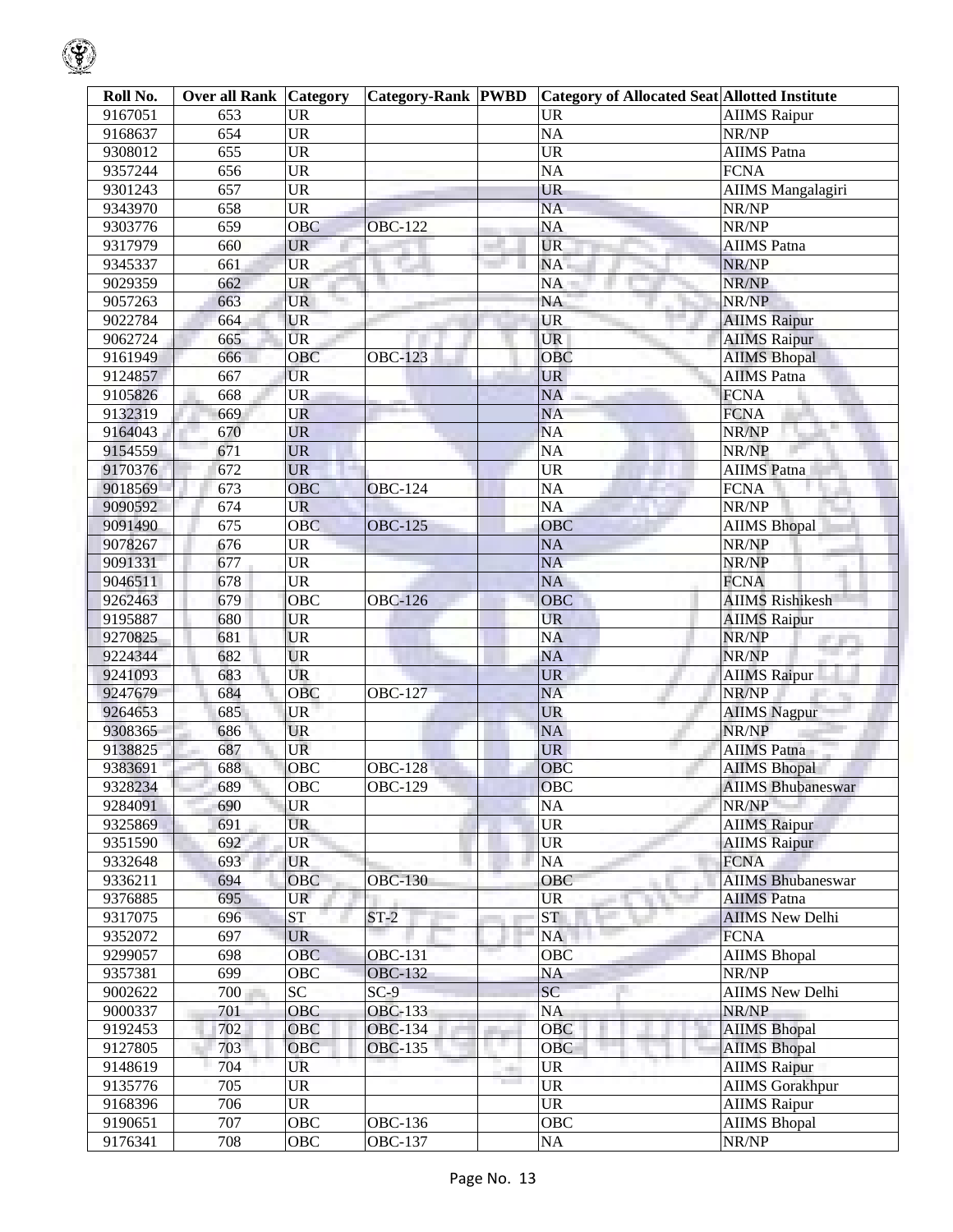| Roll No. | <b>Over all Rank   Category</b> |                 | <b>Category-Rank PWBD</b> |                                 | <b>Category of Allocated Seat Allotted Institute</b> |                                         |
|----------|---------------------------------|-----------------|---------------------------|---------------------------------|------------------------------------------------------|-----------------------------------------|
| 9147117  | 709                             | OBC             | <b>OBC-138</b>            |                                 | NA                                                   | NR/NP                                   |
| 9044403  | 710                             | <b>UR</b>       |                           |                                 | UR                                                   | <b>AIIMS</b> Raipur                     |
| 9037673  | 711                             | <b>UR</b>       |                           |                                 | <b>NA</b>                                            | NR/NP                                   |
| 9090511  | 712                             | <b>UR</b>       |                           |                                 | <b>UR</b>                                            | <b>AIIMS Raipur</b>                     |
| 9084758  | 713                             | OBC             | <b>OBC-139</b>            |                                 | OBC                                                  | <b>AIIMS Bhubaneswar</b>                |
| 9016156  | 714                             | <b>UR</b>       |                           |                                 | <b>NA</b>                                            | <b>FCNA</b>                             |
| 9038943  | 715                             | <b>UR</b>       |                           |                                 | <b>UR</b>                                            | <b>AIIMS</b> Raipur                     |
| 9071464  | 716                             | OBC             | <b>OBC-140</b>            |                                 | OBC                                                  | <b>AIIMS</b> Bhopal                     |
| 9011770  | 717                             | <b>UR</b>       |                           |                                 | UR-                                                  | <b>AIIMS</b> Raipur                     |
| 9064849  | 718                             | <b>UR</b>       |                           |                                 | $UR -$                                               | <b>AIIMS</b> Nagpur                     |
| 9289107  | 719                             | <b>OBC</b>      | <b>OBC-141</b>            |                                 | OBC                                                  | <b>AIIMS Bhubaneswar</b>                |
| 9277760  | 720                             | UR              |                           |                                 | <b>UR</b>                                            | <b>AIIMS</b> Raipur                     |
| 9241468  | 721                             | <b>UR</b>       |                           |                                 | UR                                                   | <b>AIIMS Bathinda</b>                   |
| 9279774  | 722                             | <b>OBC</b>      | <b>OBC-142</b>            |                                 | <b>OBC</b>                                           | <b>AIIMS Rishikesh</b>                  |
| 9216548  | 723                             | <b>UR</b>       |                           |                                 | <b>UR</b>                                            | <b>AIIMS</b> Patna                      |
| 9261754  | 724                             | <b>OBC</b>      | <b>OBC-143</b>            |                                 | <b>NA</b>                                            | <b>FCNA</b>                             |
| 9229186  | 725                             | <b>UR</b>       |                           |                                 | <b>UR</b>                                            | <b>AIIMS</b> Patna                      |
| 9223065  | 726                             | <b>UR</b>       |                           |                                 | <b>NA</b>                                            | <b>FCNA</b>                             |
| 9213429  | 727                             | <b>OBC</b>      | <b>OBC-144</b>            |                                 | <b>NA</b>                                            | NR/NP                                   |
| 9220198  | 728                             | <b>UR</b>       |                           |                                 | <b>UR</b>                                            | <b>AIIMS</b> Nagpur                     |
| 9206166  | 729                             | <b>UR</b>       |                           |                                 | <b>UR</b>                                            | <b>AIIMS Nagpur</b>                     |
| 9300089  | 730                             | <b>UR</b>       |                           |                                 | <b>NA</b>                                            | <b>FCNA</b>                             |
| 9310473  | 731                             | <b>UR</b>       |                           |                                 | <b>UR</b>                                            | <b>AIIMS</b> Patna                      |
| 9301470  | 732                             | <b>UR</b>       |                           |                                 | <b>NA</b>                                            | NR/NP                                   |
| 9345136  | 733                             | <b>UR</b>       |                           |                                 | <b>UR</b>                                            | <b>AIIMS</b> Patna                      |
| 9306125  | 734                             | <b>UR</b>       |                           |                                 | <b>UR</b>                                            | <b>AIIMS Nagpur</b>                     |
| 9375183  | 735                             | <b>UR</b>       |                           |                                 | <b>UR</b>                                            | <b>AIIMS</b> Nagpur                     |
| 9329959  | 736                             | <b>UR</b>       |                           |                                 | <b>UR</b>                                            | <b>AIIMS Nagpur</b>                     |
| 9347201  | 737                             | <b>UR</b>       |                           |                                 | <b>NA</b>                                            | <b>FCNA</b>                             |
| 9145720  | 738                             | <b>UR</b>       |                           |                                 | <b>UR</b>                                            | <b>CONTRACTOR</b><br><b>AIIMS</b> Patna |
| 9094060  | 739                             | <b>UR</b>       |                           |                                 | NA                                                   | <b>FCNA</b>                             |
| 9165517  | 740                             | <b>UR</b>       |                           |                                 | <b>UR</b>                                            | AIIMS Patna                             |
| 9104760  | 741                             | <b>OBC</b>      | <b>OBC-145</b>            |                                 | <b>OBC</b>                                           | <b>AIIMS Bhubaneswar</b>                |
| 9152348  | 742                             | OBC             | <b>OBC-146</b>            |                                 | <b>OBC</b>                                           | <b>AIIMS Rishikesh</b>                  |
| 9101120  | 743                             | <b>OBC</b>      | <b>OBC-147</b>            |                                 | <b>OBC</b>                                           | <b>AIIMS Bhubaneswar</b>                |
| 9113524  | 744                             | UR              |                           |                                 | <b>NA</b>                                            | NR/NP                                   |
| 9008868  | 745                             | UR.             |                           |                                 | UR.                                                  | AIIMS Mangalagiri                       |
| 9012567  | 746                             | <b>UR</b>       |                           |                                 | NA                                                   | <b>FCNA</b>                             |
| 9028322  | 747                             | <b>OBC</b>      | <b>OBC-148</b>            |                                 | <b>OBC</b>                                           | <b>AIIMS Bhubaneswar</b>                |
| 9057027  | 748                             | SC <sup>1</sup> | $SC-10$                   |                                 | SC                                                   | <b>AIIMS New Delhi</b>                  |
| 9248239  | 749                             | <b>UR</b>       |                           |                                 | NA                                                   | <b>FCNA</b>                             |
| 9268047  | 750                             | <b>UR</b>       |                           |                                 | <b>UR</b>                                            | <b>AIIMS</b> Patna                      |
| 9267212  | 751                             | UR              |                           |                                 | UR                                                   | <b>AIIMS</b> Patna                      |
| 9207463  | 752                             | <b>UR</b>       |                           |                                 | <b>NA</b>                                            | NR/NP                                   |
| 9206450  | 753                             | <b>UR</b>       |                           |                                 | <b>NA</b>                                            | NR/NP                                   |
| 9264016  | 754                             | <b>UR</b>       |                           |                                 | <b>UR</b>                                            | <b>AIIMS</b> Nagpur                     |
|          | 755                             |                 |                           |                                 | OBC                                                  | <b>AIIMS</b> Bhubaneswar                |
| 9240269  | 756                             | OBC             | <b>OBC-149</b>            |                                 | NA                                                   | <b>FCNA</b>                             |
| 9240456  | 757                             | UR<br><b>UR</b> |                           |                                 | <b>UR</b>                                            | <b>AIIMS Nagpur</b>                     |
| 9259054  |                                 | SC              | $SC-11$                   |                                 | SC                                                   | <b>AIIMS New Delhi</b>                  |
| 9253518  | 758                             |                 |                           | والتراز<br>11 M                 |                                                      |                                         |
| 9097043  | 759                             | OBC             | <b>OBC-150</b>            |                                 | <b>OBC</b>                                           | <b>AIIMS Bhubaneswar</b>                |
| 9074709  | 760                             | <b>OBC</b>      | <b>OBC-151</b>            | <b>COLOR</b><br><b>Contract</b> | OBC                                                  | <b>AIIMS Bhubaneswar</b>                |
| 9061078  | 761                             | <b>OBC</b>      | OBC-152                   |                                 | OBC                                                  | <b>AIIMS Bhubaneswar</b>                |
| 9092190  | 762                             | <b>UR</b>       |                           |                                 | <b>UR</b>                                            | AIIMS Patna                             |
| 9053954  | 763                             | <b>UR</b>       |                           |                                 | <b>UR</b>                                            | <b>AIIMS</b> Patna                      |
| 9010152  | 764                             | UR              |                           |                                 | $\rm NA$                                             | NR/NP                                   |

 $\mathcal{G}$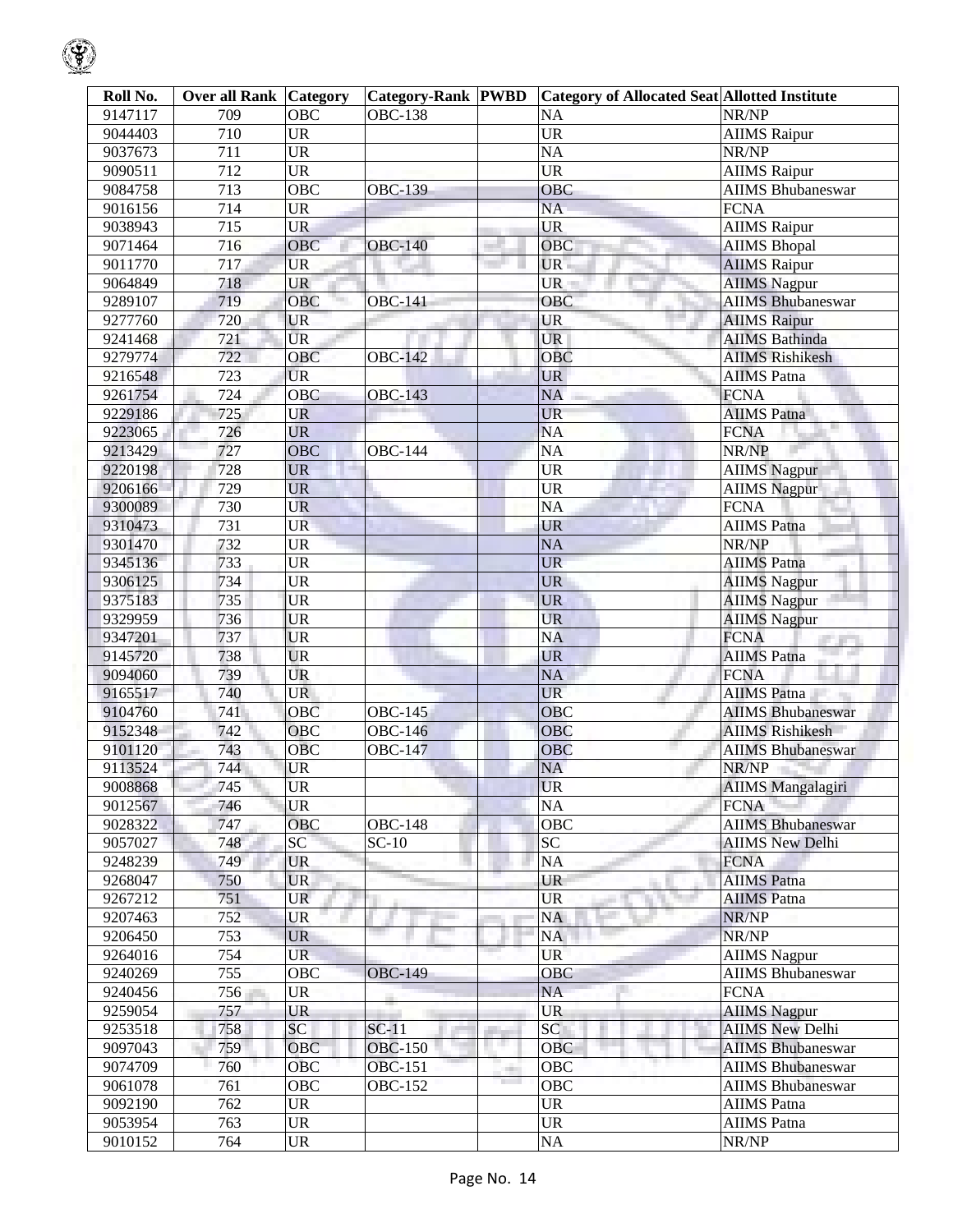| Roll No. | <b>Over all Rank Category</b> |           | <b>Category-Rank PWBD</b> |       | <b>Category of Allocated Seat Allotted Institute</b> |                          |
|----------|-------------------------------|-----------|---------------------------|-------|------------------------------------------------------|--------------------------|
| 9039493  | 765                           | <b>UR</b> |                           |       | <b>UR</b>                                            | <b>AIIMS</b> Patna       |
| 9008448  | 766                           | <b>UR</b> |                           |       | <b>UR</b>                                            | <b>AIIMS</b> Patna       |
| 9152624  | 767                           | OBC       | <b>OBC-153</b>            |       | <b>OBC</b>                                           | <b>AIIMS Bhubaneswar</b> |
| 9175186  | 768                           | OBC       | <b>OBC-154</b>            |       | NA                                                   | NR/NP                    |
| 9184429  | 769                           | OBC       | <b>OBC-155</b>            |       | NA                                                   | NR/NP                    |
| 9098768  | 770                           | <b>UR</b> |                           |       | NA                                                   | <b>FCNA</b>              |
| 9283961  | 771                           | <b>UR</b> |                           |       | NA                                                   | <b>FCNA</b>              |
| 9167996  | 772                           | OBC       | OBC-156                   |       | <b>OBC</b>                                           | <b>AIIMS Bhubaneswar</b> |
| 9168645  | 773                           | <b>UR</b> |                           |       | NA                                                   | NR/NP                    |
| 9106313  | 774                           | <b>UR</b> |                           |       | NA                                                   | NR/NP                    |
| 9132889  | 775                           | UR        |                           |       | NA                                                   | <b>FCNA</b>              |
| 9172091  | 776                           | <b>UR</b> |                           |       | <b>UR</b>                                            | <b>AIIMS</b> Bathinda    |
| 9190795  | 777                           | OBC       | <b>OBC-157</b>            |       | NA                                                   | NR/NP                    |
| 9219553  | 778                           | UR        |                           |       | <b>UR</b>                                            | <b>AIIMS</b> Patna       |
| 9311932  | 779                           | <b>UR</b> |                           |       | <b>NA</b>                                            | NR/NP                    |
| 9353359  | 780                           | <b>UR</b> |                           |       | <b>NA</b>                                            | <b>FCNA</b>              |
| 9365499  | 781                           | <b>UR</b> |                           |       | <b>NA</b>                                            | NR/NP                    |
| 9368508  | 782                           | <b>UR</b> |                           |       | <b>UR</b>                                            | <b>AIIMS</b> Patna       |
| 9355390  | 783                           | <b>UR</b> |                           |       | <b>UR</b>                                            | <b>AIIMS</b> Patna       |
| 9375320  | 784                           | <b>UR</b> |                           |       | <b>NA</b>                                            | NR/NP                    |
| 9325320  | 785                           | <b>UR</b> |                           |       | <b>UR</b>                                            | <b>AIIMS Nagpur</b>      |
| 9366765  | 786                           | <b>UR</b> |                           |       | <b>UR</b>                                            | <b>AIIMS</b> Patna       |
| 9306771  | 787                           | <b>UR</b> |                           |       | <b>UR</b>                                            | <b>AIIMS</b> Patna       |
| 9221995  | 788                           | OBC       | <b>OBC-158</b>            |       | <b>OBC</b>                                           | <b>AIIMS Bhubaneswar</b> |
| 9359412  | 789                           | OBC       | <b>OBC-159</b>            |       | OBC                                                  | <b>AIIMS Bhubaneswar</b> |
| 9156044  | 790                           | <b>UR</b> |                           |       | <b>UR</b>                                            | <b>AIIMS</b> Patna       |
| 9023154  | 791                           | <b>UR</b> |                           |       | <b>UR</b>                                            | <b>AIIMS</b> Patna       |
| 9040101  | 792                           | <b>UR</b> |                           |       | <b>NA</b>                                            | NR/NP                    |
| 9032341  | 793                           | <b>UR</b> |                           |       | <b>NA</b>                                            | NR/NP<br>an ann          |
| 9031129  | 794                           | <b>UR</b> |                           |       | <b>UR</b>                                            | <b>AIIMS</b> Patna       |
| 9014159  | 795                           | <b>UR</b> |                           |       | <b>NA</b>                                            | NR/NP                    |
| 9084455  | 796                           | OBC       | <b>OBC-160</b>            |       | <b>OBC</b>                                           | <b>AIIMS</b> Rishikesh   |
| 9074006  | 797                           | <b>UR</b> |                           |       | <b>NA</b>                                            | NR/NP                    |
| 9083920  | 798                           | <b>UR</b> |                           |       | UR <sup>-</sup>                                      | <b>AIIMS</b> Patna       |
| 9069572  | 799                           | UR        |                           |       | <b>UR</b>                                            | AIIMS Patna              |
| 9086016  | 800                           | UR        |                           |       | <b>UR</b>                                            | <b>AIIMS</b> Patna       |
| 9161165  | 801                           | <b>UR</b> |                           |       | <b>UR</b>                                            | <b>AIIMS</b> Nagpur      |
| 9054987  | 802                           | UR        |                           |       | <b>UR</b>                                            | <b>AIIMS</b> Telangana   |
| 9280015  | 803                           | <b>UR</b> |                           |       | <b>UR</b>                                            | <b>AIIMS</b> Nagpur      |
| 9211416  | 804                           | <b>UR</b> |                           |       | NA                                                   | <b>FCNA</b>              |
| 9209299  | 805                           | OBC       | <b>OBC-161</b>            |       | <b>OBC</b>                                           | <b>AIIMS Rishikesh</b>   |
| 9209613  | 806                           | UR.       |                           |       | <b>UR</b>                                            | <b>AIIMS</b> Nagpur      |
| 9277982  | 807                           | <b>UR</b> |                           |       | NA<br>an i                                           | <b>FCNA</b>              |
| 9130584  | 808                           | <b>UR</b> |                           |       | NA                                                   | NR/NP                    |
| 9258607  | 809                           | <b>UR</b> |                           |       | NA                                                   | <b>FCNA</b>              |
| 9231890  | 810                           | UR.       |                           |       | NA                                                   | NR/NP                    |
| 9181566  | 811                           | <b>UR</b> |                           |       | <b>UR</b>                                            | <b>AIIMS</b> Nagpur      |
| 9177331  | 812                           | OBC       | <b>OBC-162</b>            |       | OBC                                                  | <b>AIIMS</b> Patna       |
| 9153557  | 813                           | OBC       | <b>OBC-163</b>            |       | <b>NA</b>                                            | NR/NP                    |
| 9187663  | 814                           | <b>UR</b> |                           |       | <b>UR</b>                                            | <b>AIIMS</b> Telangana   |
| 9110070  | 815                           | OBC       | <b>OBC-164</b>            |       | <b>NA</b>                                            | NR/NP                    |
| 9192282  | 816                           | UR        |                           | and a | <b>UR</b>                                            | <b>AIIMS</b> Nagpur      |
| 9130494  | 817                           | <b>UR</b> |                           |       | NA                                                   | NR/NP                    |
| 9147385  | 818                           | OBC       | OBC-165                   |       | NA                                                   | NR/NP                    |
| 9167971  | 819                           | <b>UR</b> |                           |       | NA                                                   | <b>FCNA</b>              |
| 9127798  | 820                           | <b>UR</b> |                           |       | $\rm NA$                                             | <b>FCNA</b>              |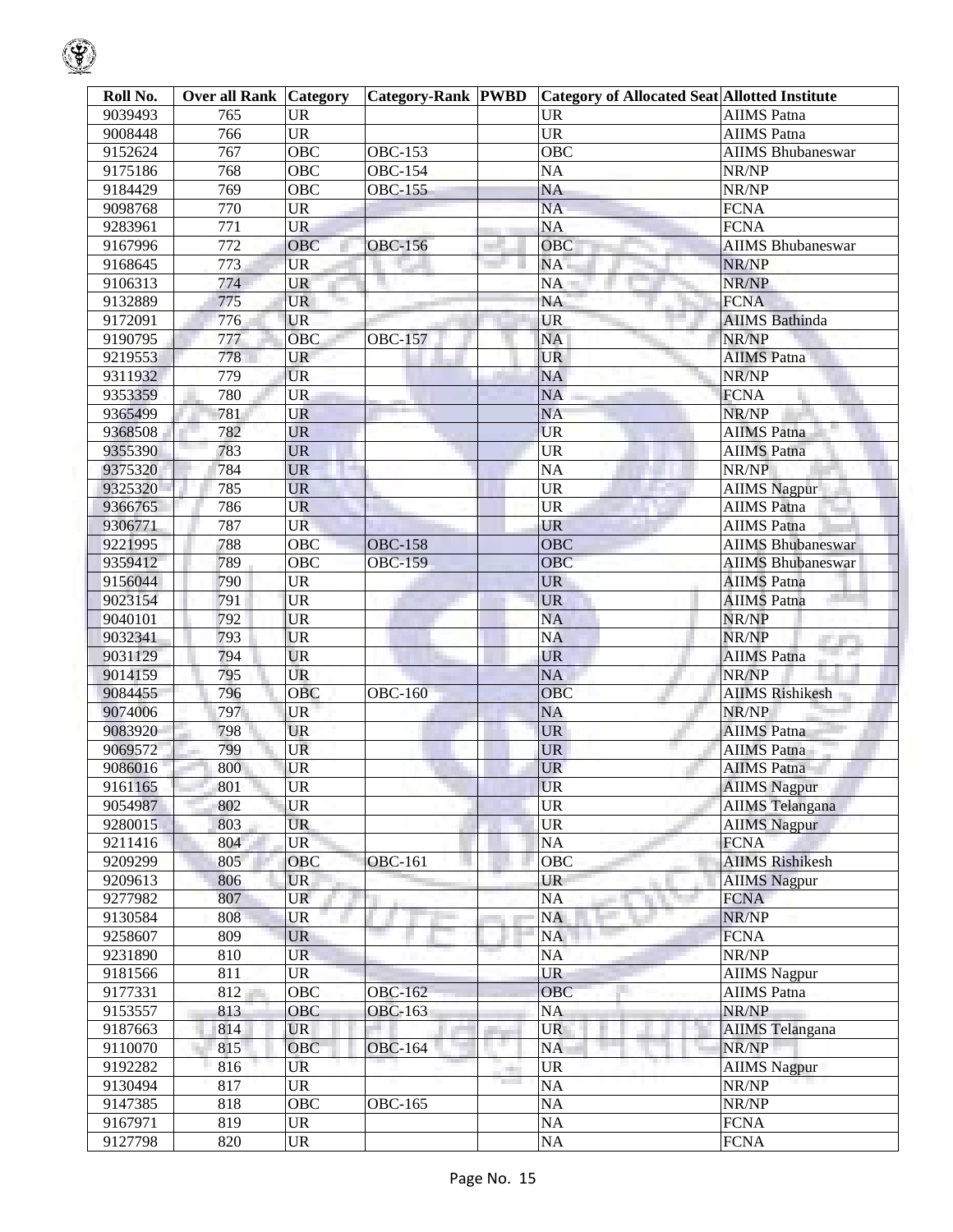| Roll No. | <b>Over all Rank Category</b> |                   | <b>Category-Rank PWBD</b> |              | <b>Category of Allocated Seat Allotted Institute</b> |                          |
|----------|-------------------------------|-------------------|---------------------------|--------------|------------------------------------------------------|--------------------------|
| 9152509  | 821                           | <b>UR</b>         |                           |              | NA                                                   | <b>FCNA</b>              |
| 9193086  | 822                           | <b>UR</b>         |                           |              | <b>NA</b>                                            | NR/NP                    |
| 9375181  | 823                           | <b>UR</b>         |                           |              | $\overline{NA}$                                      | <b>FCNA</b>              |
| 9342519  | 824                           | <b>OBC</b>        | <b>OBC-166</b>            |              | $\overline{NA}$                                      | <b>FCNA</b>              |
| 9316842  | 825                           | <b>UR</b>         |                           |              | $\overline{NA}$                                      | NR/NP                    |
| 9354973  | 826                           | <b>UR</b>         |                           |              | <b>UR</b>                                            | <b>AIIMS Nagpur</b>      |
| 9365224  | 827                           | UR                |                           |              | <b>NA</b>                                            | <b>FCNA</b>              |
| 9385775  | 828                           | OBC               | OBC-167                   |              | <b>OBC</b>                                           | <b>AIIMS</b> Raipur      |
| 9345920  | 829                           | <b>UR</b>         |                           |              | UR.                                                  | <b>AIIMS</b> Nagpur      |
| 9327469  | 830                           | OBC               | <b>OBC-168</b>            |              | <b>UR-MRC</b>                                        | <b>AIIMS</b> Mangalagiri |
| 9364644  | 831                           | <b>UR</b>         |                           |              | UR                                                   | <b>AIIMS Nagpur</b>      |
| 9306364  | 832                           | <b>UR</b>         |                           |              | NA                                                   | <b>FCNA</b>              |
| 9376821  | 833                           | <b>UR</b>         |                           |              | <b>NA</b>                                            | NR/NP                    |
| 9270945  | 834                           | OBC               | <b>OBC-169</b>            |              | OBC                                                  | <b>AIIMS</b> Patna       |
| 9266388  | 835                           | $\overline{O}$ BC | <b>OBC-170</b>            |              | <b>OBC</b>                                           | <b>AIIMS Raipur</b>      |
| 9206174  | 836                           | <b>UR</b>         |                           |              | <b>NA</b>                                            | NR/NP                    |
| 9240059  | 837                           | UR                |                           |              | <b>NA</b>                                            | NR/NP                    |
| 9272457  | 838                           | <b>UR</b>         |                           |              | <b>UR</b>                                            | <b>AIIMS Nagpur</b>      |
| 9279748  | 839                           | <b>UR</b>         |                           |              | <b>NA</b>                                            | <b>FCNA</b>              |
| 9274529  | 840                           | <b>UR</b>         |                           |              | $\overline{\text{UR}}$                               | <b>AIIMS Nagpur</b>      |
| 9247583  | 841                           | <b>OBC</b>        | <b>OBC-171</b>            |              | OBC                                                  | <b>AIIMS Rishikesh</b>   |
| 9229955  | 842                           | <b>UR</b>         |                           |              | <b>UR</b>                                            | <b>AIIMS Bathinda</b>    |
| 9093968  | 843                           | <b>UR</b>         |                           |              | <b>UR</b>                                            | <b>AIIMS</b> Mangalagiri |
| 9048114  | 844                           | OBC               | <b>OBC-172</b>            |              | <b>NA</b>                                            | NR/NP                    |
| 9038280  | 845                           | <b>UR</b>         |                           |              | <b>NA</b>                                            | <b>FCNA</b>              |
| 9092402  | 846                           | <b>UR</b>         |                           |              | <b>NA</b>                                            | NR/NP                    |
| 9051486  | 847                           | <b>UR</b>         |                           |              | <b>NA</b>                                            | NR/NP                    |
| 9087795  | 848                           | <b>UR</b>         |                           |              | <b>UR</b>                                            | <b>AIIMS Bathinda</b>    |
| 9110736  | 849                           | <b>UR</b>         |                           |              | <b>UR</b>                                            | <b>AIIMS Mangalagiri</b> |
| 9192934  | 850                           | <b>UR</b>         |                           |              | <b>UR</b>                                            | <b>AIIMS Nagpur</b>      |
| 9158978  | 851                           | $\overline{O}$ BC | <b>OBC-173</b>            |              | <b>OBC</b>                                           | <b>AIIMS Patna</b>       |
| 9139996  | 852                           | OBC               | <b>OBC-174</b>            |              | <b>NA</b>                                            | NR/NP                    |
| 9106234  | 853                           | $\overline{O}$ BC | <b>OBC-175</b>            |              | OBC                                                  | <b>AIIMS Rishikesh</b>   |
| 9389054  | 854                           | OBC               | <b>OBC-176</b>            |              | OBC                                                  | <b>AIIMS Rishikesh</b>   |
| 9377534  | 855                           | UR                |                           |              | <b>UR</b>                                            | <b>AIIMS Rae Bareli</b>  |
| 9389506  | 856                           | UR                |                           |              | <b>NA</b>                                            | NR/NP                    |
| 9351538  | 857                           | <b>UR</b>         |                           |              | <b>NA</b>                                            | NR/NP                    |
| 9352103  | 858                           | <b>OBC</b>        | <b>OBC-177</b>            |              | <b>NA</b>                                            | NR/NP                    |
| 9387971  | 859                           | <b>UR</b>         |                           |              | <b>NA</b>                                            | NR/NP                    |
| 9306031  | 860                           | <b>UR</b>         |                           |              | <b>UR</b>                                            | <b>AIIMS</b> Nagpur      |
| 9202041  | 861                           | <b>UR</b>         |                           |              | UR                                                   | <b>AIIMS Mangalagiri</b> |
| 9237821  | 862                           | <b>UR</b>         |                           |              | NA                                                   | NR/NP                    |
| 9196619  | 863                           | OBC               | <b>OBC-178</b>            |              | NA                                                   | NR/NP                    |
| 9112158  | 864                           | OBC               | <b>OBC-179</b>            |              | <b>NA</b>                                            | NR/NP                    |
| 9281528  | 865                           | <b>UR</b>         |                           |              | NA                                                   | <b>FCNA</b>              |
| 9128579  | 866                           | <b>UR</b>         |                           |              | <b>UR</b>                                            | <b>AIIMS Nagpur</b>      |
| 9142456  | 867                           | <b>UR</b>         |                           |              | UR                                                   | <b>AIIMS Nagpur</b>      |
| 9175213  | 868                           | UR                |                           |              | <b>UR</b>                                            | <b>AIIMS</b> Mangalagiri |
| 9151940  | 869                           | OBC               | <b>OBC-180</b>            |              | OBC                                                  | <b>AIIMS Rishikesh</b>   |
| 9133448  | 870                           | UR                |                           |              | <b>UR</b>                                            | <b>AIIMS</b> Gorakhpur   |
| 9179563  | 871                           | OBC               | <b>OBC-181</b>            | a,           | NA                                                   | NR/NP                    |
| 9138363  | 872                           | UR                |                           | <b>COLOR</b> | <b>UR</b>                                            | <b>AIIMS Nagpur</b>      |
| 9152290  | 873                           | UR                |                           |              | <b>UR</b>                                            | <b>AIIMS Nagpur</b>      |
| 9136192  | 874                           | OBC               | <b>OBC-182</b>            |              | <b>NA</b>                                            | NR/NP                    |
| 9116899  | 875                           | <b>UR</b>         |                           |              | <b>UR</b>                                            | <b>AIIMS Nagpur</b>      |
| 9068022  | 876                           | $\overline{O}$ BC | <b>OBC-183</b>            |              | OBC                                                  | <b>AIIMS Raipur</b>      |

 $\bigcirc$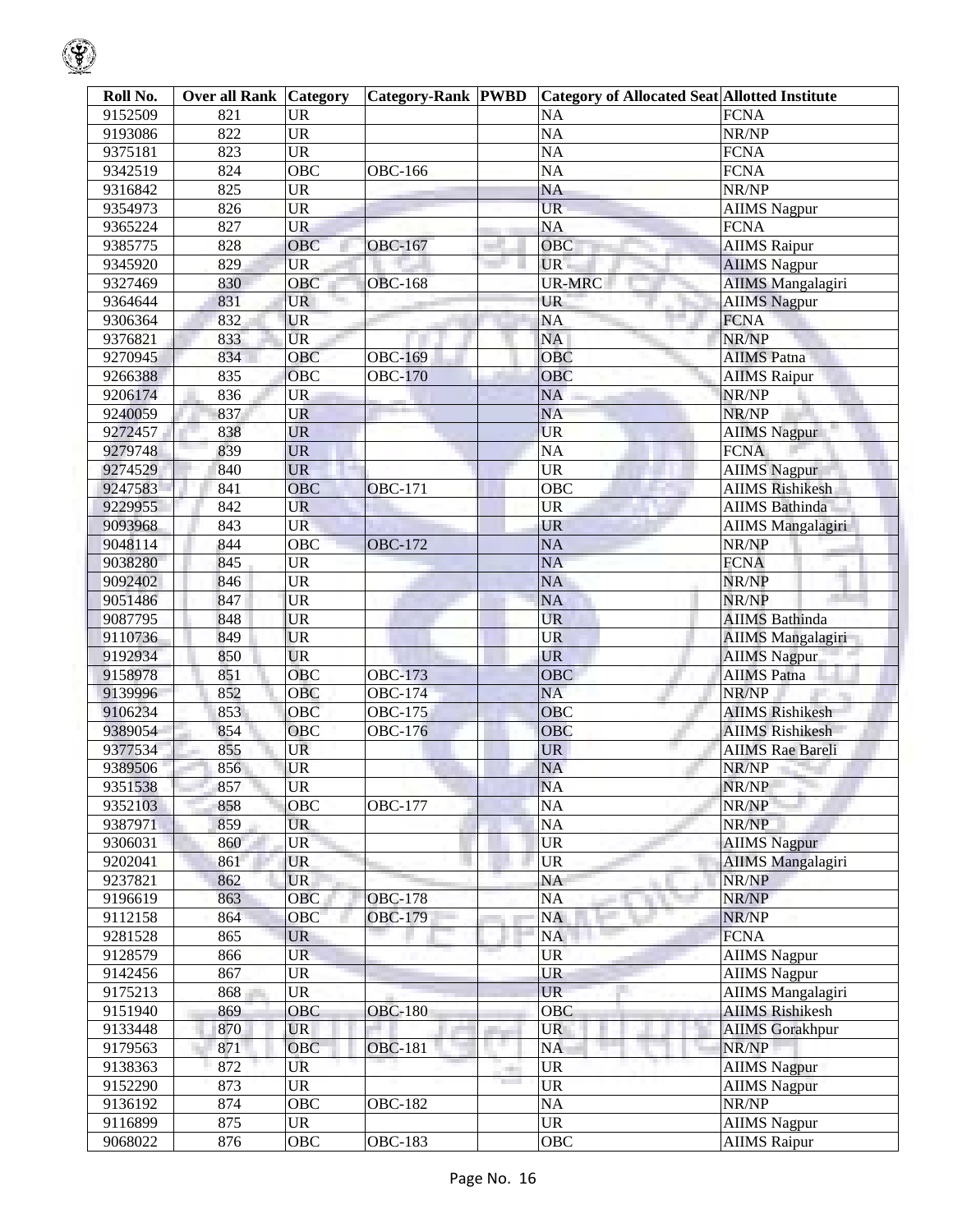| Roll No. | <b>Over all Rank</b> | Category           | <b>Category-Rank PWBD</b> |                                | <b>Category of Allocated Seat Allotted Institute</b> |                          |
|----------|----------------------|--------------------|---------------------------|--------------------------------|------------------------------------------------------|--------------------------|
| 9018291  | 877                  | <b>OBC</b>         | <b>OBC-184</b>            |                                | <b>UR-MRC</b>                                        | <b>AIIMS</b> Mangalagiri |
| 9006631  | 878                  | <b>UR</b>          |                           |                                | <b>UR</b>                                            | <b>AIIMS</b> Nagpur      |
| 9039624  | 879                  | <b>UR</b>          |                           |                                | $\overline{UR}$                                      | <b>AIIMS</b> Nagpur      |
| 9047906  | 880                  | OBC                | <b>OBC-185</b>            |                                | $\overline{OBC}$                                     | <b>AIIMS</b> Rishikesh   |
| 9049221  | 881                  | <b>UR</b>          |                           |                                | <b>NA</b>                                            | <b>FCNA</b>              |
| 9091393  | 882                  | <b>UR</b>          |                           |                                | <b>UR</b>                                            | <b>AIIMS</b> Nagpur      |
| 9048063  | 883                  | <b>UR</b>          |                           |                                | <b>NA</b>                                            | <b>FCNA</b>              |
| 9061198  | 884                  | <b>UR</b>          |                           |                                | <b>UR</b>                                            | <b>AIIMS</b> Nagpur      |
| 9075831  | 885                  | UR                 |                           |                                | <b>UR</b>                                            | <b>AIIMS</b> Nagpur      |
| 9022671  | 886                  | UR                 |                           |                                | NA                                                   | <b>FCNA</b>              |
| 9010657  | 887                  | <b>UR</b><br>Tarih |                           |                                | <b>NA</b>                                            | NR/NP                    |
| 9075055  | 888                  | <b>UR</b>          |                           |                                | <b>NA</b>                                            | NR/NP                    |
| 9239259  | 889                  | <b>UR</b>          |                           |                                | <b>NA</b>                                            | <b>FCNA</b>              |
| 9290330  | 890                  | <b>UR</b>          |                           |                                | UR                                                   | <b>AIIMS Bathinda</b>    |
| 9200086  | 891                  | <b>UR</b>          |                           |                                | <b>UR</b>                                            |                          |
|          | 892                  | <b>UR</b>          |                           |                                | <b>NA</b>                                            | <b>AIIMS Nagpur</b>      |
| 9236326  |                      |                    |                           |                                |                                                      | NR/NP                    |
| 9244018  | 893                  | <b>UR</b>          |                           |                                | <b>NA</b>                                            | NR/NP                    |
| 9254320  | 894                  | <b>OBC</b>         | <b>OBC-186</b>            |                                | OBC                                                  | <b>AIIMS Rishikesh</b>   |
| 9233906  | 895                  | <b>UR</b>          |                           |                                | <b>UR</b>                                            | <b>AIIMS</b> Bathinda    |
| 9269204  | 896                  | <b>UR</b>          |                           |                                | <b>UR</b>                                            | <b>AIIMS Nagpur</b>      |
| 9337950  | 897                  | <b>UR</b>          |                           |                                | <b>UR</b>                                            | <b>AIIMS</b> Nagpur      |
| 9343145  | 898                  | UR                 |                           |                                | <b>UR</b>                                            | <b>AIIMS</b> Nagpur      |
| 9289951  | 899                  | <b>UR</b>          |                           |                                | <b>NA</b>                                            | <b>FCNA</b>              |
| 9329145  | 900                  | OBC                | <b>OBC-187</b>            |                                | OBC                                                  | <b>AIIMS Raipur</b>      |
| 9378354  | 901                  | <b>UR</b>          |                           |                                | <b>NA</b>                                            | NR/NP                    |
| 9330903  | 902                  | <b>UR</b>          |                           |                                | <b>UR</b>                                            | <b>AIIMS</b> Nagpur      |
| 9313211  | 903                  | <b>UR</b>          |                           |                                | <b>NA</b>                                            | NR/NP                    |
| 9369001  | 904                  | UR                 |                           |                                | <b>NA</b>                                            | <b>FCNA</b>              |
| 9206950  | 905                  | <b>UR</b>          |                           |                                | <b>NA</b>                                            | <b>FCNA</b>              |
| 9278583  | 906                  | <b>OBC</b>         | <b>OBC-188</b>            |                                | OBC                                                  | <b>AIIMS Rishikesh</b>   |
| 9203960  | 907                  | UR                 |                           |                                | <b>UR</b>                                            | <b>AIIMS</b> Nagpur      |
| 9245219  | 908                  | <b>UR</b>          |                           |                                | <b>NA</b>                                            | NR/NP                    |
| 9222539  | 909                  | OBC                | <b>OBC-189</b>            |                                | <b>NA</b>                                            | NR/NP                    |
| 9280517  | 910                  | <b>UR</b>          |                           |                                | <b>UR</b>                                            | <b>AIIMS Bathinda</b>    |
| 9221001  | 911                  | UR                 |                           |                                | <b>NA</b>                                            | <b>FCNA</b>              |
| 9280252  | 912                  | <b>UR</b>          |                           |                                | <b>NA</b>                                            | <b>FCNA</b>              |
| 9283062  | 913                  | OBC                | <b>OBC-190</b>            |                                | <b>NA</b>                                            | NR/NP                    |
| 9236521  | 914                  | <b>UR</b>          |                           |                                | <b>NA</b>                                            | NR/NP                    |
| 9212012  | 915                  | OBC                | <b>OBC-191</b>            |                                | OBC                                                  | <b>AIIMS Rishikesh</b>   |
| 9293863  | 916                  | <b>UR</b>          |                           |                                | NA                                                   | NR/NP                    |
| 9300004  | 917                  | OBC                | <b>OBC-192</b>            |                                | OBC                                                  | <b>AIIMS Rishikesh</b>   |
| 9356905  | 918                  | OBC                | <b>OBC-193</b>            |                                | OBC                                                  | <b>AIIMS Rishikesh</b>   |
| 9350402  | 919                  | <b>UR</b>          |                           |                                | UR                                                   | <b>AIIMS</b> Nagpur      |
| 9308596  | 920                  | <b>UR</b>          |                           |                                | <b>UR</b>                                            | <b>AIIMS</b> Nagpur      |
| 9376398  | 921                  | <b>UR</b>          |                           |                                | <b>UR</b>                                            | <b>AIIMS</b> Mangalagiri |
| 9350120  | 922                  | <b>OBC</b>         | <b>OBC-194</b>            |                                | OBC                                                  | <b>AIIMS</b> Patna       |
| 9371423  | 923                  | OBC                | <b>OBC-195</b>            |                                | OBC                                                  | <b>AIIMS</b> Patna       |
| 9379562  | 924                  | UR                 |                           |                                | NA                                                   | NR/NP                    |
| 9362785  | 925                  | <b>UR</b>          |                           |                                | <b>UR</b>                                            | <b>AIIMS Bathinda</b>    |
|          | 926                  | <b>UR</b>          |                           |                                | <b>UR</b>                                            |                          |
| 9316916  | 927                  |                    |                           | a.                             | <b>UR</b>                                            | <b>AIIMS Nagpur</b>      |
| 9388621  |                      | <b>UR</b>          |                           |                                |                                                      | <b>AIIMS Nagpur</b>      |
| 9374335  | 928                  | <b>OBC</b>         | <b>OBC-196</b>            | <b>The Contract of Service</b> | OBC                                                  | <b>AIIMS Rishikesh</b>   |
| 9321326  | 929                  | <b>UR</b>          |                           |                                | <b>NA</b>                                            | NR/NP                    |
| 9337277  | 930                  | <b>UR</b>          |                           |                                | NA                                                   | <b>FCNA</b>              |
| 9119865  | 931                  | OBC                | <b>OBC-197</b>            |                                | OBC                                                  | <b>AIIMS Rishikesh</b>   |
| 9056736  | 932                  | <b>UR</b>          |                           |                                | <b>UR</b>                                            | <b>AIIMS Nagpur</b>      |

 $\mathbb{Q}$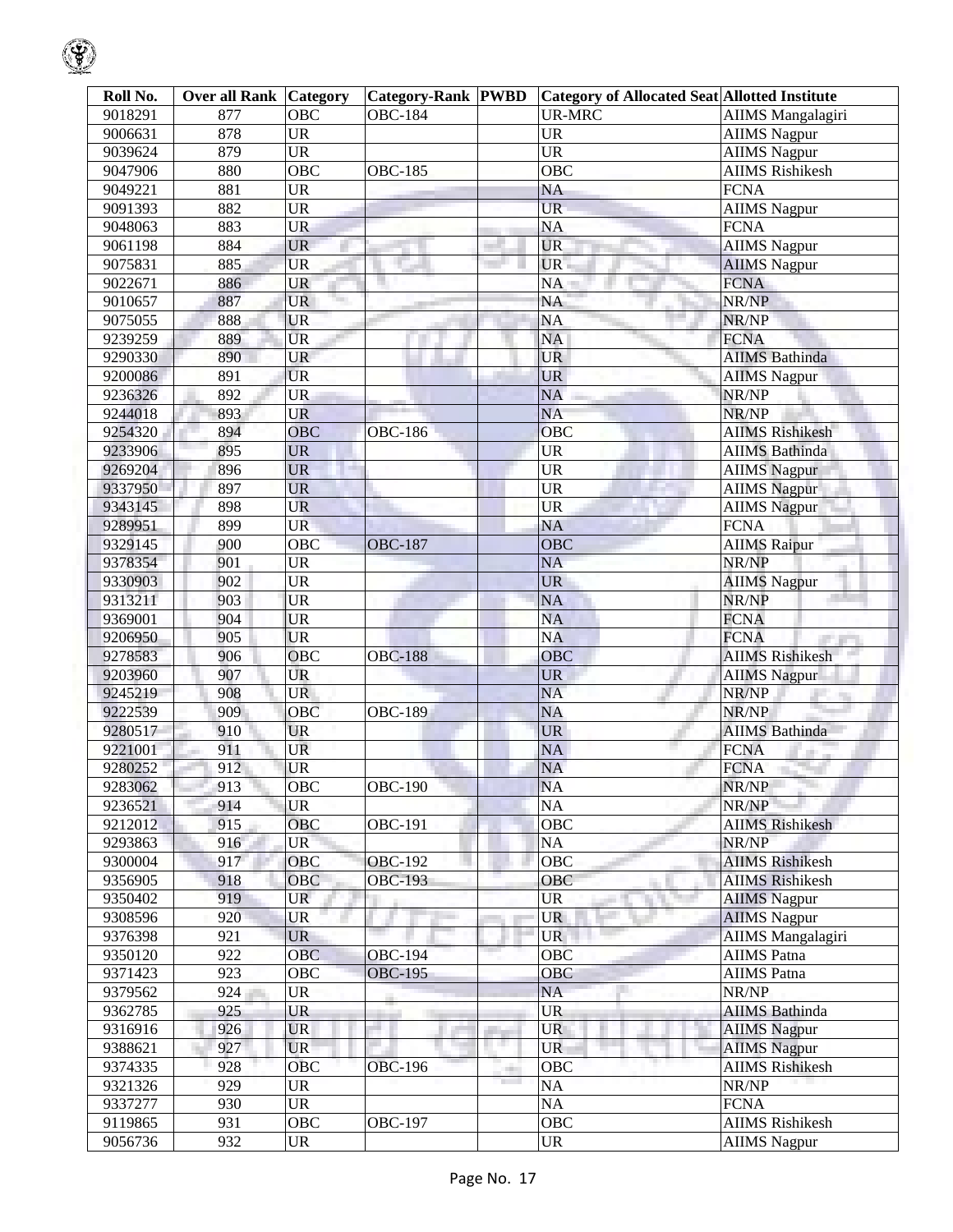| Roll No. | <b>Over all Rank Category</b> |                        | <b>Category-Rank PWBD</b> |                                                   | <b>Category of Allocated Seat Allotted Institute</b> |
|----------|-------------------------------|------------------------|---------------------------|---------------------------------------------------|------------------------------------------------------|
| 9199848  | 933                           | <b>UR</b>              |                           | $\overline{NA}$                                   | NR/NP                                                |
| 9142466  | 934                           | <b>UR</b>              |                           | <b>UR</b>                                         | <b>AIIMS Nagpur</b>                                  |
| 9130996  | 935                           | <b>UR</b>              |                           | $\overline{UR}$                                   | <b>AIIMS</b> Telangana                               |
| 9168062  | 936                           | <b>UR</b>              |                           | <b>UR</b>                                         | <b>AIIMS</b> Mangalagiri                             |
| 9104304  | 937                           | <b>UR</b>              |                           | <b>NA</b>                                         | NR/NP                                                |
| 9162787  | 938                           | <b>UR</b>              |                           | <b>UR</b>                                         | <b>AIIMS</b> Bathinda                                |
| 9116363  | 939                           | <b>UR</b>              |                           | <b>NA</b>                                         | NR/NP                                                |
| 9016851  | 940                           | <b>UR</b>              |                           | <b>NA</b>                                         | NR/NP                                                |
| 9054493  | 941                           | <b>OBC</b>             | <b>OBC-198</b>            | <b>OBC</b>                                        | <b>AIIMS</b> Rishikesh                               |
| 9094033  | 942                           | OBC                    | <b>OBC-199</b>            | OBC                                               | <b>AIIMS Raipur</b>                                  |
| 9047868  | 943                           | <b>OBC</b>             | <b>OBC-200</b>            | OBC                                               | <b>AIIMS Nagpur</b>                                  |
| 9083369  | 944                           | <b>UR</b>              |                           | <b>NA</b>                                         | <b>FCNA</b>                                          |
| 9035477  | 945                           | <b>OBC</b>             | <b>OBC-201</b>            | <b>NA</b>                                         | NR/NP                                                |
| 9075395  | 946                           | <b>UR</b>              |                           | <b>NA</b>                                         | <b>FCNA</b>                                          |
| 9006287  | 947                           | <b>UR</b>              |                           | <b>NA</b>                                         | NR/NP                                                |
| 9094637  | 948                           | <b>UR</b>              |                           | <b>NA</b>                                         | NR/NP                                                |
| 9061742  | 949                           | OBC                    | <b>OBC-202</b>            | OBC                                               | <b>AIIMS Rishikesh</b>                               |
| 9004215  | 950                           | <b>OBC</b>             | <b>OBC-203</b>            | <b>NA</b>                                         | <b>FCNA</b>                                          |
| 9028111  | 951                           | <b>UR</b>              |                           | $\overline{NA}$                                   | NR/NP                                                |
|          |                               | ۰                      |                           |                                                   |                                                      |
| 9032640  | 952                           | <b>UR</b>              |                           | $\overline{NA}$                                   | NR/NP                                                |
| 9081000  | 953                           | <b>UR</b>              |                           | NA                                                | NR/NP                                                |
| 9042252  | 954                           | OBC                    | <b>OBC-204</b>            | OBC                                               | <b>AIIMS Rishikesh</b>                               |
| 9044682  | 955                           | <b>UR</b>              |                           | <b>UR</b>                                         | <b>AIIMS</b> Bathinda                                |
| 9070556  | 956                           | <b>UR</b>              |                           | <b>NA</b>                                         | NR/NP                                                |
| 9030232  | 957                           | $\overline{UR}$        |                           | <b>UR</b>                                         | <b>AIIMS</b> Mangalagiri                             |
| 9027626  | 958                           | <b>UR</b>              |                           | <b>UR</b>                                         | <b>AIIMS</b> Bathinda                                |
| 9013954  | 959                           | <b>UR</b>              |                           | $\overline{NA}$                                   | <b>FCNA</b>                                          |
| 9116759  | 960                           | <b>UR</b>              |                           | <b>UR</b>                                         | <b>AIIMS</b> Mangalagiri                             |
| 9171551  | 961                           | <b>UR</b>              |                           | <b>UR</b>                                         | AIIMS Telangana                                      |
| 9132124  | 962                           | <b>UR</b>              |                           | UR                                                | <b>AIIMS Kalyani</b>                                 |
| 9108004  | 963                           | <b>UR</b>              |                           | <b>NA</b>                                         | NR/NP                                                |
| 9142199  | 964                           | <b>UR</b>              |                           | <b>UR</b>                                         | <b>AIIMS</b> Mangalagiri                             |
| 9103275  | 965                           | <b>OBC</b>             | <b>OBC-205</b>            | <b>NA</b>                                         | NR/NP                                                |
| 9157169  | 966                           | <b>UR</b>              |                           | NA                                                | <b>FCNA</b>                                          |
| 9155555  | 967                           | <b>UR</b>              |                           | <b>NA</b>                                         | <b>FCNA</b>                                          |
| 9137683  | 968                           | <b>UR</b>              |                           | <b>UR</b>                                         | <b>AIIMS Bathinda</b>                                |
| 9172805  | 969                           | <b>UR</b>              |                           | NA                                                | <b>FCNA</b>                                          |
| 9275569  | 970                           | <b>UR</b>              |                           | $\overline{NA}$                                   | <b>FCNA</b>                                          |
| 9102688  | 971                           | <b>UR</b>              |                           | $\overline{UR}$                                   | <b>AIIMS</b> Bathinda                                |
| 9265046  | 972                           | <b>OBC</b>             | <b>OBC-206</b>            | <b>OBC</b>                                        | <b>AIIMS</b> Patna                                   |
| 9281571  | 973                           | <b>UR</b>              |                           | NA                                                | <b>FCNA</b>                                          |
| 9258757  | 974                           | <b>UR</b>              |                           | NA                                                | NR/NP                                                |
| 9287903  | 975                           | <b>UR</b>              |                           | <b>NA</b>                                         | NR/NP                                                |
| 9218094  | 976                           | <b>UR</b>              |                           | <b>UR</b>                                         | <b>AIIMS</b> Bathinda                                |
| 9199078  | 977                           | <b>UR</b>              |                           | NA                                                | NR/NP                                                |
| 9277155  | 978                           | UR.                    |                           | NA                                                | NR/NP                                                |
| 9335639  | 979                           | <b>UR</b>              |                           | <b>NA</b>                                         | NR/NP                                                |
| 9264761  | 980                           | <b>UR</b>              |                           | <b>UR</b>                                         | AIIMS Mangalagiri                                    |
| 9202783  | 981                           | <b>UR</b>              |                           | <b>UR</b>                                         | <b>AIIMS</b> Bathinda                                |
| 9278521  | 982                           | <b>OBC</b>             | <b>OBC-207</b>            | <b>OBC</b>                                        | <b>AIIMS Rishikesh</b>                               |
| 9284877  | 983                           | <b>UR</b>              |                           | a.<br><b>NA</b>                                   | NR/NP                                                |
| 9336680  | 984                           | <b>OBC</b>             | <b>OBC-208</b>            | <b>NA</b>                                         | NR/NP                                                |
| 9315460  | 985                           | <b>UR</b>              |                           | $\overline{UR}$<br><b>The Contract of Service</b> | <b>AIIMS</b> Telangana                               |
| 9358153  | 986                           | $\overline{\text{UR}}$ |                           | $\overline{\text{UR}}$                            | AIIMS Mangalagiri                                    |
| 9325983  | 987                           | <b>UR</b>              |                           | $\overline{NA}$                                   | NR/NP                                                |

9345722 | 988 |UR | NA NA NR/NP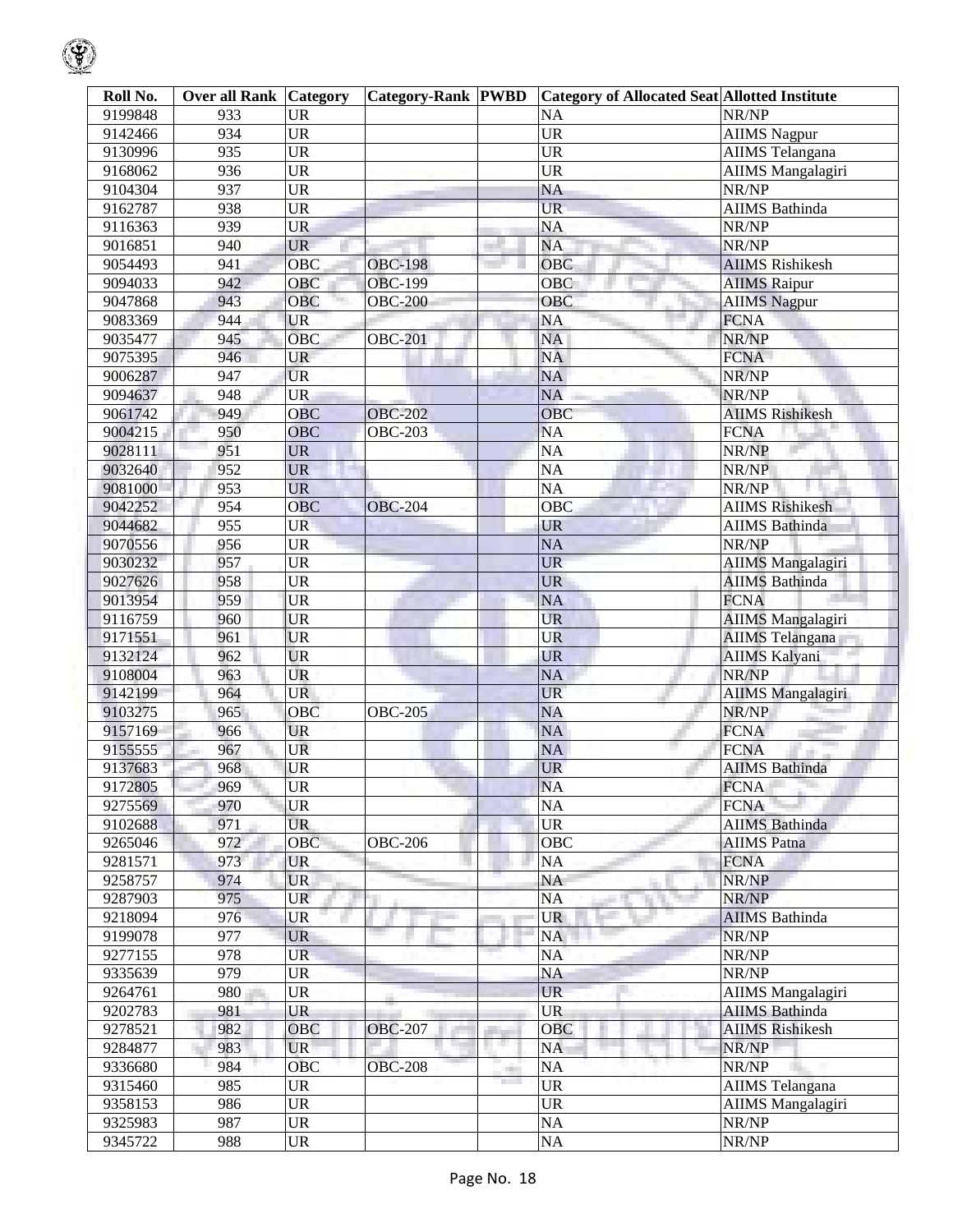| Roll No. | <b>Over all Rank Category</b> |                   | <b>Category-Rank PWBD</b> |      | <b>Category of Allocated Seat Allotted Institute</b> |                          |
|----------|-------------------------------|-------------------|---------------------------|------|------------------------------------------------------|--------------------------|
| 9356896  | 989                           | <b>OBC</b>        | <b>OBC-209</b>            |      | <b>OBC</b>                                           | <b>AIIMS</b> Patna       |
| 9313470  | 990                           | <b>UR</b>         |                           |      | <b>UR</b>                                            | <b>AIIMS</b> Mangalagiri |
| 9300857  | 991                           | <b>UR</b>         |                           |      | $\overline{NA}$                                      | NR/NP                    |
| 9378267  | 992                           | <b>UR</b>         |                           |      | $\overline{\text{UR}}$                               | AIIMS Bathinda           |
| 9336521  | 993                           | <b>OBC</b>        | <b>OBC-210</b>            |      | $\overline{NA}$                                      | NR/NP                    |
| 9351108  | 994                           | OBC               | <b>OBC-211</b>            |      | <b>OBC</b>                                           | <b>AIIMS</b> Rishikesh   |
| 9377565  | 995                           | <b>UR</b>         |                           |      | <b>UR</b>                                            | <b>AIIMS</b> Mangalagiri |
| 9178209  | 996                           | OBC               | <b>OBC-212</b>            |      | $\overline{OBC}$                                     | <b>AIIMS</b> Patna       |
| 9192859  | 997                           | <b>UR</b>         |                           |      | NA                                                   | NR/NP                    |
| 9150953  | 998                           | OBC               | <b>OBC-213</b>            |      | OBC                                                  | <b>AIIMS</b> Rishikesh   |
| 9096176  | 999                           | <b>OBC</b>        | <b>OBC-214</b>            |      | OBC                                                  | <b>AIIMS</b> Patna       |
| 9157150  | 1000                          | <b>UR</b>         |                           |      | <b>UR</b>                                            | <b>AIIMS</b> Mangalagiri |
| 9149792  | 1001                          | <b>OBC</b>        | <b>OBC-215</b>            |      | <b>OBC</b>                                           | <b>AIIMS Rishikesh</b>   |
| 9194463  | 1002                          | <b>UR</b>         |                           |      | <b>NA</b>                                            | NR/NP                    |
| 9051397  | 1003                          | <b>OBC</b>        | <b>OBC-216</b>            |      | OBC                                                  | <b>AIIMS</b> Patna       |
| 9258431  | 1004                          | <b>UR</b>         |                           |      | NA                                                   | NR/NP                    |
| 9086386  | 1005                          | <b>OBC</b>        | <b>OBC-217</b>            |      | <b>NA</b>                                            | NR/NP                    |
| 9072593  | 1006                          | <b>UR</b>         |                           |      | <b>NA</b>                                            | <b>FCNA</b>              |
| 9092136  | 1007                          | <b>OBC</b>        | <b>OBC-218</b>            |      | $\overline{OBC}$                                     | <b>AIIMS Raipur</b>      |
| 9025552  | 1008                          | <b>UR</b>         |                           |      | <b>NA</b>                                            | NR/NP                    |
| 9227201  | 1009                          | <b>UR</b>         |                           |      | <b>NA</b>                                            | NR/NP                    |
| 9231936  | 1010                          | <b>UR</b>         |                           |      | <b>UR</b>                                            | <b>AIIMS</b> Mangalagiri |
| 9236144  | 1011                          | <b>UR</b>         |                           |      | <b>UR</b>                                            | <b>AIIMS Mangalagiri</b> |
| 9267141  | 1012                          | <b>UR</b>         |                           |      | <b>NA</b>                                            | NR/NP                    |
| 9339298  | 1013                          | <b>UR</b>         |                           |      | <b>NA</b>                                            | NR/NP                    |
| 9252820  | 1014                          | <b>UR</b>         |                           |      | <b>NA</b>                                            | NR/NP                    |
| 9292214  | 1015                          | <b>OBC</b>        | <b>OBC-219</b>            |      | <b>NA</b>                                            | NR/NP                    |
| 9216348  | 1016                          | <b>UR</b>         |                           |      | <b>UR</b>                                            | <b>AIIMS</b> Gorakhpur   |
| 9322303  | 1017                          | <b>UR</b>         |                           |      | <b>UR</b>                                            | <b>AIIMS</b> Mangalagiri |
| 9348198  | 1018                          | <b>UR</b>         |                           |      | <b>UR</b>                                            | <b>AIIMS</b> Telangana   |
| 9378282  | 1019                          | <b>UR</b>         |                           |      | <b>NA</b>                                            | <b>FCNA</b>              |
| 9334562  | 1020                          | <b>UR</b>         |                           |      | <b>NA</b>                                            | <b>FCNA</b>              |
| 9304891  | 1021                          | <b>UR</b>         |                           |      | <b>NA</b>                                            | NR/NP                    |
| 9365462  | 1022                          | <b>OBC</b>        | <b>OBC-220</b>            |      | NA                                                   | NR/NP                    |
| 9330185  | 1023                          | <b>UR</b>         |                           |      | NA                                                   | <b>FCNA</b>              |
| 9373112  | 1024                          | <b>UR</b>         |                           |      | <b>NA</b>                                            | NR/NP                    |
| 9346754  | 1025                          | <b>UR</b>         |                           |      | UR                                                   | <b>AIIMS Kalyani</b>     |
| 9379118  | 1026                          | <b>UR</b>         |                           |      | <b>NA</b>                                            | <b>FCNA</b>              |
| 9035209  | 1027                          | <b>UR</b>         |                           |      | $\rm NA$                                             | <b>FCNA</b>              |
| 9053868  | 1028                          | <b>OBC</b>        | <b>OBC-221</b>            |      | <b>OBC</b>                                           | <b>AIIMS Rishikesh</b>   |
| 9062347  | 1029                          | <b>UR</b>         |                           |      | NA                                                   | NR/NP                    |
| 9014206  | 1030                          | <b>UR</b>         |                           |      | NA                                                   | <b>FCNA</b>              |
| 9040025  | 1031                          | <b>UR</b>         |                           |      | NA                                                   | NR/NP                    |
| 9084790  | 1032                          | $\overline{O}$ BC | <b>OBC-222</b>            |      | OBC                                                  | <b>AIIMS</b> Raipur      |
| 9004870  | 1033                          | <b>UR</b>         |                           |      | <b>UR</b>                                            | <b>AIIMS</b> Bathinda    |
| 9018172  | 1034                          | <b>OBC</b>        | <b>OBC-223</b>            |      | <b>OBC</b>                                           | <b>AIIMS</b> Raipur      |
| 9028342  | 1035                          | <b>UR</b>         |                           |      | NA                                                   | <b>FCNA</b>              |
| 9008969  | 1036                          | <b>UR</b>         |                           |      | <b>NA</b>                                            | <b>FCNA</b>              |
| 9171096  | 1037                          | <b>UR</b>         |                           |      | <b>NA</b>                                            | <b>FCNA</b>              |
| 9178474  | 1038                          | OBC               | <b>OBC-224</b>            |      | NA                                                   | NR/NP                    |
| 9183165  | 1039                          | <b>UR</b>         |                           |      | <b>NA</b>                                            | <b>FCNA</b>              |
| 9166145  | 1040                          | OBC               | <b>OBC-225</b>            | an a | <b>OBC</b>                                           | <b>AIIMS</b> Nagpur      |
| 9163242  | 1041                          | <b>UR</b>         |                           |      | <b>UR</b>                                            | <b>AIIMS</b> Gorakhpur   |
| 9112795  | 1042                          | $\overline{O}$ BC | <b>OBC-226</b>            |      | <b>OBC</b>                                           | <b>AIIMS</b> Patna       |
| 9103852  | 1043                          | <b>UR</b>         |                           |      | <b>UR</b>                                            | <b>AIIMS</b> Rae Bareli  |
| 9099855  | 1044                          | <b>UR</b>         |                           |      | $\rm NA$                                             | NR/NP                    |

୍କୃ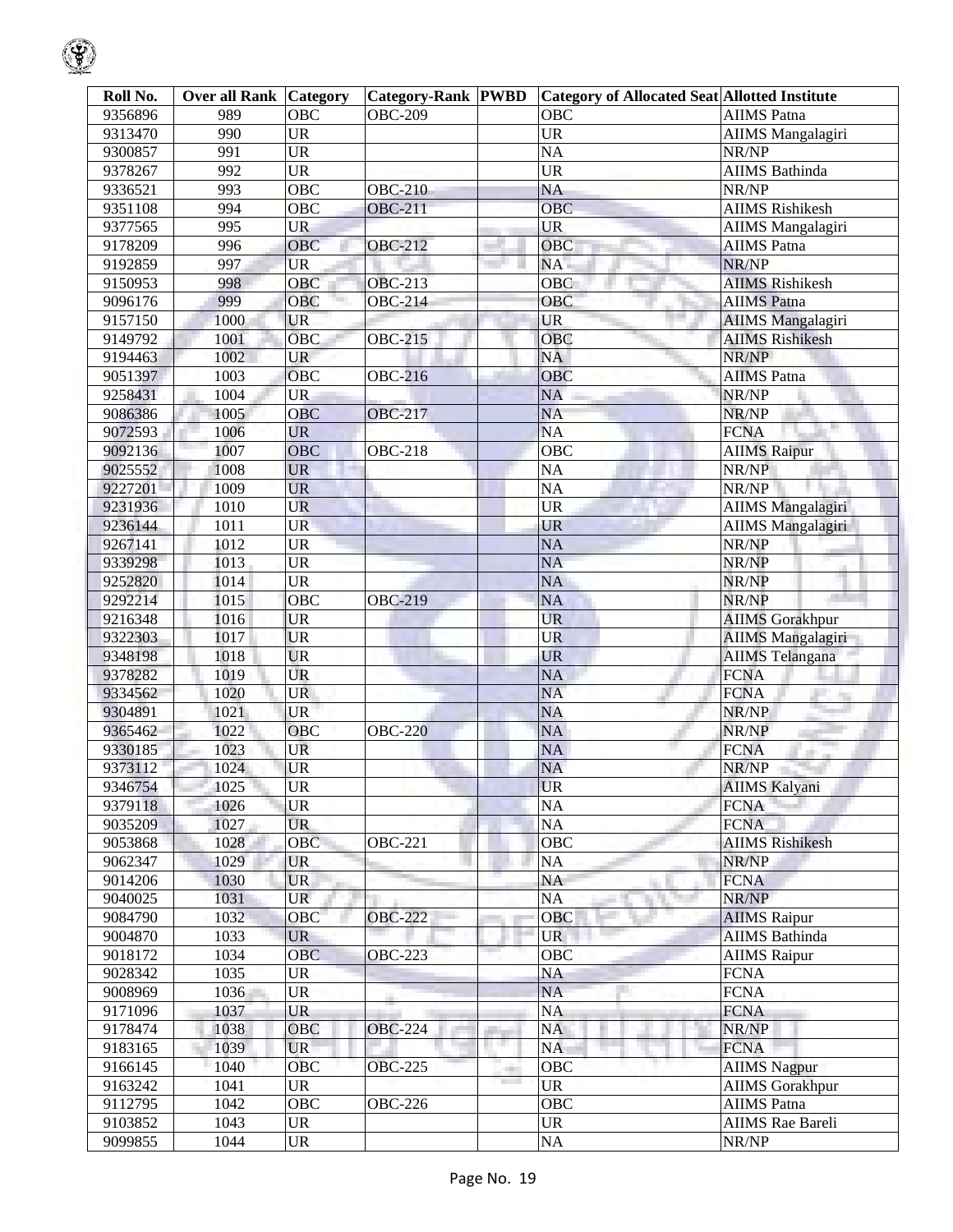| Roll No. | <b>Over all Rank Category</b> |                                   | <b>Category-Rank  PWBD</b> |            | <b>Category of Allocated Seat Allotted Institute</b> |                          |
|----------|-------------------------------|-----------------------------------|----------------------------|------------|------------------------------------------------------|--------------------------|
| 9165677  | 1045                          | <b>SC</b>                         | $SC-12$                    |            | <b>SC</b>                                            | <b>AIIMS New Delhi</b>   |
| 9126394  | 1046                          | <b>UR</b>                         |                            |            | <b>NA</b>                                            | <b>FCNA</b>              |
| 9186915  | 1047                          | <b>UR</b>                         |                            |            | <b>UR</b>                                            | <b>AIIMS</b> Bathinda    |
| 9117524  | 1048                          | <b>OBC</b>                        | <b>OBC-227</b>             |            | <b>NA</b>                                            | <b>FCNA</b>              |
| 9145305  | 1049                          | <b>UR</b>                         |                            |            | <b>NA</b>                                            | NR/NP                    |
| 9144683  | 1050                          | OBC                               | <b>OBC-228</b>             |            | $\overline{OBC}$                                     | <b>AIIMS</b> Patna       |
| 9161279  | 1051                          | <b>UR</b>                         |                            |            | <b>NA</b>                                            | NR/NP                    |
| 9103107  | 1052                          | <b>UR</b>                         |                            |            | <b>NA</b>                                            | <b>FCNA</b>              |
| 9174823  | 1053                          | <b>UR</b>                         |                            |            | UR -                                                 | <b>AIIMS</b> Gorakhpur   |
| 9234655  | 1054                          | OBC                               | <b>OBC-229</b>             |            | OBC                                                  | <b>AIIMS</b> Patna       |
| 9219793  | 1055                          | <b>UR</b>                         |                            |            | NA                                                   | NR/NP                    |
| 9292874  | 1056                          | <b>UR</b>                         |                            |            | <b>UR</b>                                            | <b>AIIMS</b> Gorakhpur   |
| 9231224  | 1057                          | <b>OBC</b>                        | <b>OBC-230</b>             |            | <b>NA</b>                                            | <b>FCNA</b>              |
| 9238360  | 1058                          | <b>UR</b>                         |                            |            | <b>UR</b>                                            | <b>AIIMS</b> Gorakhpur   |
| 9224574  | 1059                          | <b>UR</b>                         |                            |            | <b>NA</b>                                            | NR/NP                    |
| 9220532  | 1060                          | <b>UR</b>                         |                            |            | <b>NA</b>                                            | NR/NP                    |
| 9291496  | 1061                          | <b>UR</b>                         |                            |            | <b>NA</b>                                            | <b>FCNA</b>              |
| 9275816  | 1062                          | <b>UR</b>                         |                            |            | <b>NA</b>                                            | <b>FCNA</b>              |
| 9203202  | 1063                          | <b>UR</b>                         |                            |            | <b>NA</b>                                            | NR/NP                    |
| 9211171  | 1064                          | <b>UR</b>                         |                            |            | <b>NA</b>                                            | NR/NP                    |
| 9323142  | 1065                          | <b>OBC</b>                        | <b>OBC-231</b>             |            | OBC                                                  | <b>AIIMS Raipur</b>      |
| 9355354  | 1066                          | <b>UR</b>                         |                            |            | <b>UR</b>                                            | <b>AIIMS</b> Telangana   |
| 9298888  | 1067                          | <b>UR</b>                         |                            |            | <b>UR</b>                                            | <b>AIIMS</b> Telangana   |
| 9308677  | 1068                          | <b>UR</b>                         |                            |            | <b>NA</b>                                            | NR/NP                    |
| 9371241  | 1069                          | <b>OBC</b>                        | <b>OBC-232</b>             |            | <b>NA</b>                                            | NR/NP                    |
| 9349967  | 1070                          | OBC                               | <b>OBC-233</b>             |            | OBC                                                  | <b>AIIMS Nagpur</b>      |
| 9287875  | 1071                          | <b>UR</b>                         |                            |            | <b>NA</b>                                            | <b>FCNA</b>              |
| 9333969  | 1072                          | <b>OBC</b>                        | <b>OBC-234</b>             |            | <b>OBC</b>                                           | <b>AIIMS Raipur</b>      |
| 9326606  | 1073                          | <b>UR</b>                         |                            |            | <b>NA</b>                                            | NR/NP<br>an an a         |
| 9316362  | 1074                          | <b>OBC</b>                        | <b>OBC-235</b>             |            | <b>OBC</b>                                           | <b>AIIMS Raipur</b>      |
| 9381237  | 1075                          | <b>UR</b>                         |                            |            | <b>NA</b>                                            | NR/NP                    |
| 9299869  | 1076                          | <b>UR</b>                         |                            |            | <b>NA</b>                                            | <b>FCNA</b>              |
| 9092225  | 1077                          | OBC                               | <b>OBC-236</b>             |            | OBC                                                  | <b>AIIMS Mangalagiri</b> |
| 9015868  | 1078                          | OBC                               | <b>OBC-237</b>             |            | <b>NA</b>                                            | NR/NP                    |
| 9095302  | 1079                          | OBC                               | OBC-238                    |            | <b>OBC</b>                                           | <b>AIIMS</b> Patna       |
| 9040583  | 1080                          | UR                                |                            |            | <b>UR</b>                                            | <b>AIIMS</b> Deogarh     |
| 9036809  | 1081                          | UR                                |                            |            | <b>NA</b>                                            | <b>FCNA</b>              |
| 9034852  | 1082                          | <b>UR</b>                         |                            |            | <b>NA</b>                                            | <b>FCNA</b>              |
| 9052045  | 1083                          | <b>UR</b>                         |                            |            | NA                                                   | <b>FCNA</b>              |
| 9095072  | 1084                          | <b>UR</b>                         |                            |            | NA                                                   | NR/NP                    |
| 9036692  | 1085                          | <b>UR</b>                         |                            |            | <b>NA</b>                                            | <b>FCNA</b>              |
| 9218498  | 1086                          | <b>UR</b>                         |                            |            | <b>NA</b>                                            | NR/NP                    |
| 9316810  | 1087                          | <b>UR</b>                         |                            |            | UR                                                   | <b>AIIMS</b> Rae Bareli  |
| 9240293  | 1088                          | <b>UR</b>                         |                            |            | <b>NA</b>                                            | <b>FCNA</b>              |
| 9137718  | 1089                          | <b>UR</b>                         |                            |            | NA                                                   | NR/NP                    |
| 9247064  | 1090                          | <b>UR</b>                         |                            |            | <b>UR</b>                                            | <b>AIIMS</b> Telangana   |
| 9236476  | 1091                          | <b>UR</b>                         |                            |            | <b>UR</b>                                            | <b>AIIMS Gorakhpur</b>   |
| 9270848  | 1092                          | UR                                |                            |            | <b>UR</b>                                            | AIIMS Telangana          |
| 9197402  | 1093                          | <b>UR</b>                         |                            |            | <b>NA</b>                                            | <b>FCNA</b>              |
| 9247359  | 1094                          | <b>UR</b>                         |                            |            | NA                                                   | <b>FCNA</b>              |
| 9341009  | 1095                          | <b>UR</b>                         |                            | нg,        | <b>NA</b>                                            | NR/NP                    |
| 9225915  | 1096                          | <b>OBC</b>                        | <b>OBC-239</b>             | <b>COL</b> | <b>NA</b>                                            | NR/NP                    |
| 9247425  | 1097                          | <b>OBC</b>                        | <b>OBC-240</b>             |            | <b>OBC</b>                                           | <b>AIIMS</b> Mangalagiri |
| 9227855  | 1098                          | <b>UR</b>                         |                            |            | NA                                                   | NR/NP                    |
| 9249913  | 1099                          | <b>UR</b>                         |                            |            | NA                                                   | <b>FCNA</b>              |
| 9212731  | 1100                          | $\ensuremath{\mathsf{UR}}\xspace$ |                            |            | NA                                                   | <b>FCNA</b>              |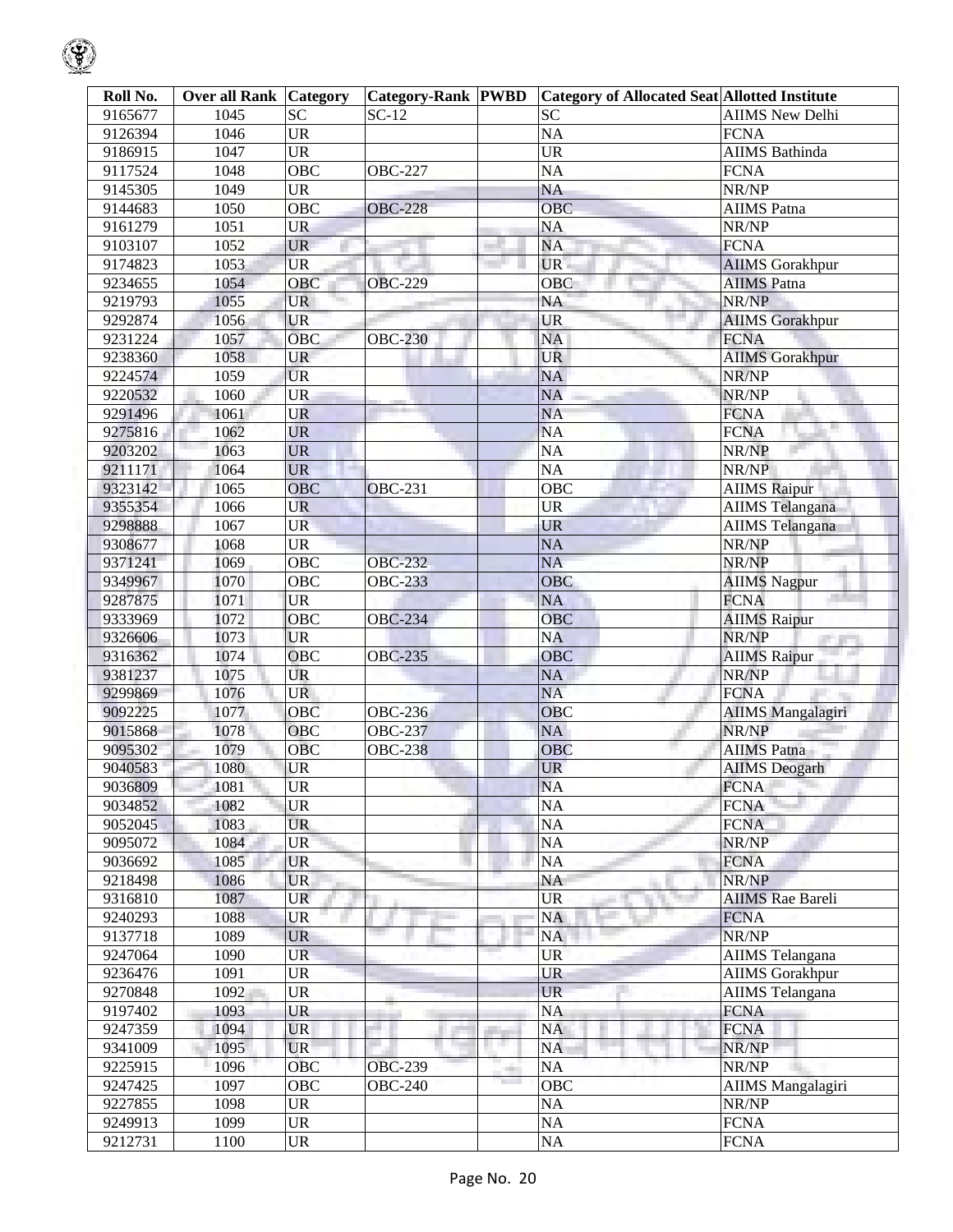| Roll No. | <b>Over all Rank Category</b> |                        | <b>Category-Rank PWBD</b> |                 | <b>Category of Allocated Seat Allotted Institute</b> |                         |
|----------|-------------------------------|------------------------|---------------------------|-----------------|------------------------------------------------------|-------------------------|
| 9174008  | 1101                          | <b>UR</b>              |                           |                 | <b>NA</b>                                            | NR/NP                   |
| 9186781  | 1102                          | $\overline{UR}$        |                           |                 | $\overline{UR}$                                      | <b>AIIMS</b> Gorakhpur  |
| 9125357  | 1103                          | $\overline{UR}$        |                           |                 | $\overline{UR}$                                      | <b>AIIMS</b> Gorakhpur  |
| 9147568  | 1104                          | $\overline{UR}$        |                           |                 | <b>NA</b>                                            | NR/NP                   |
| 9122309  | 1105                          | $\overline{UR}$        |                           |                 | <b>UR</b>                                            | <b>AIIMS</b> Telangana  |
| 9302483  | 110 <sub>6</sub>              | $\overline{UR}$        |                           |                 | <b>UR</b>                                            | <b>AIIMS</b> Rae Bareli |
| 9182563  | 1107                          | <b>UR</b>              |                           |                 | <b>NA</b>                                            | <b>FCNA</b>             |
| 9202455  | $1\overline{108}$             | <b>UR</b>              |                           |                 | <b>NA</b>                                            | <b>FCNA</b>             |
| 9110566  | 1109                          | <b>UR</b>              |                           |                 | NA                                                   | <b>FCNA</b>             |
| 9165647  | 1110                          | <b>UR</b>              |                           |                 | NA                                                   | NR/NP                   |
| 9014830  | 1111                          | OBC                    | <b>OBC-241</b>            |                 | OBC                                                  | <b>AIIMS</b> Patna      |
| 9094516  | 1112                          | <b>UR</b>              |                           |                 | <b>UR</b>                                            | <b>AIIMS</b> Rae Bareli |
| 9046230  | 1113                          | <b>UR</b>              |                           |                 | <b>UR</b>                                            | <b>AIIMS</b> Gorakhpur  |
| 9069695  | 1114                          | <b>UR</b>              |                           |                 | <b>NA</b>                                            | <b>FCNA</b>             |
| 9070365  | 1115                          | <b>OBC</b>             | <b>OBC-242</b>            |                 | <b>NA</b>                                            | NR/NP                   |
| 9037510  | 1116                          | <b>UR</b>              |                           |                 | <b>NA</b>                                            | NR/NP                   |
| 9345252  | 1117                          | <b>UR</b>              |                           |                 | <b>NA</b>                                            | <b>FCNA</b>             |
| 9365855  | 1118                          | <b>UR</b>              |                           |                 | <b>UR</b>                                            | <b>AIIMS</b> Deogarh    |
| 9368381  | 1119                          | <b>UR</b>              |                           |                 | $\overline{NA}$                                      | NR/NP                   |
| 9306936  | 1120                          | <b>UR</b>              |                           |                 | $\overline{UR}$                                      | <b>AIIMS</b> Telangana  |
| 9313050  | 1121                          | <b>UR</b>              |                           |                 | $\overline{UR}$                                      | <b>AIIMS</b> Deogarh    |
| 9355937  | 1122                          | OBC                    | <b>OBC-243</b>            |                 | OBC                                                  | <b>AIIMS</b> Raipur     |
| 9341428  | 1123                          | <b>UR</b>              |                           |                 | <b>NA</b>                                            | <b>FCNA</b>             |
| 9347124  | 1124                          | $\overline{\text{UR}}$ |                           |                 | $\overline{NA}$                                      | <b>FCNA</b>             |
| 9353637  | 1125                          | <b>OBC</b>             | <b>OBC-244</b>            |                 | <b>NA</b>                                            | NR/NP                   |
| 9329221  | 1126                          | $\overline{OBC}$       | <b>OBC-245</b>            |                 | OBC                                                  | <b>AIIMS</b> Patna      |
| 9365775  | 1127                          | <b>UR</b>              |                           |                 | <b>NA</b>                                            | <b>FCNA</b>             |
| 9091008  | 1128                          | <b>UR</b>              |                           |                 | <b>UR</b>                                            | <b>AIIMS</b> Telangana  |
| 9098819  | 1129                          | <b>UR</b>              |                           |                 | <b>NA</b>                                            | NR/NP                   |
| 9024358  | 1130                          | OBC                    | <b>OBC-246</b>            |                 | <b>OBC</b>                                           | <b>AIIMS Nagpur</b>     |
| 9056823  | 1131                          | <b>UR</b>              |                           |                 | <b>UR</b>                                            | <b>AIIMS Gorakhpur</b>  |
| 9085225  | 1132                          | <b>UR</b>              |                           |                 | <b>NA</b>                                            | NR/NP                   |
| 9030850  | 1133                          | <b>UR</b>              |                           |                 | <b>NA</b>                                            | NR/NP                   |
| 9162776  | 1134                          | <b>UR</b>              |                           |                 | <b>UR</b>                                            | <b>AIIMS Rae Bareli</b> |
| 9026362  | 1135                          | SC                     | $SC-13$                   |                 | SC                                                   | <b>AIIMS New Delhi</b>  |
| 9061146  | 1136                          | <b>UR</b>              |                           |                 | <b>UR</b>                                            | <b>AIIMS</b> Rae Bareli |
| 9054916  | 1137                          | SC                     | $SC-14$                   |                 | SC                                                   | <b>AIIMS</b> New Delhi  |
| 9043475  | 1138                          | <b>OBC</b>             | <b>OBC-247</b>            |                 | <b>OBC</b>                                           | <b>AIIMS</b> Patna      |
| 9131984  | 1139                          | <b>UR</b>              |                           |                 | <b>UR</b>                                            | <b>AIIMS</b> Gorakhpur  |
| 9155235  | 1140                          | <b>UR</b>              |                           |                 | <b>UR</b>                                            | <b>AIIMS</b> Gorakhpur  |
| 9146348  | 1141                          | OBC                    | <b>OBC-248</b>            |                 | <b>OBC</b>                                           | <b>AIIMS</b> Patna      |
| 9110084  | 1142                          | <b>UR</b>              |                           |                 | NA                                                   | <b>FCNA</b>             |
| 9288880  | 1143                          | <b>UR</b>              |                           |                 | <b>NA</b>                                            | NR/NP                   |
| 9162280  | 1144                          | <b>OBC</b>             | <b>OBC-249</b>            |                 | <b>NA</b>                                            | <b>FCNA</b>             |
| 9184010  | 1145                          | <b>UR</b>              |                           |                 | <b>NA</b>                                            | <b>FCNA</b>             |
| 9124919  | 1146                          | <b>UR</b>              |                           |                 | <b>UR</b>                                            | <b>AIIMS</b> Rae Bareli |
| 9183358  | 1147                          | <b>UR</b>              |                           |                 | NA                                                   | NR/NP                   |
| 9185324  | 1148                          | <b>UR</b>              |                           |                 | NA                                                   | <b>FCNA</b>             |
| 9144659  | 1149                          | SC                     | $SC-15$                   |                 | <b>NA</b>                                            | NR/NP                   |
| 9129011  | 1150                          | <b>UR</b>              |                           |                 | NA                                                   | <b>FCNA</b>             |
| 9124558  | 1151                          | <b>OBC</b>             | <b>OBC-250</b>            | 11 M            | NA                                                   | NR/NP                   |
| 9106654  | 1152                          | <b>OBC</b>             | <b>OBC-251</b>            | ÷               | <b>OBC</b>                                           | <b>AIIMS Raipur</b>     |
| 9140290  | 1153                          | <b>UR</b>              |                           | <b>Contract</b> | NA                                                   | NR/NP                   |
| 9185018  | 1154                          | <b>UR</b>              |                           |                 | <b>UR</b>                                            | <b>AIIMS</b> Deogarh    |
| 9235811  | 1155                          | OBC                    | <b>OBC-252</b>            |                 | <b>OBC</b>                                           | <b>AIIMS</b> Bathinda   |
| 9223121  | 1156                          | $\overline{SC}$        | $SC-16$                   |                 | SC                                                   | <b>AIIMS Bhopal</b>     |

 $\bigcirc$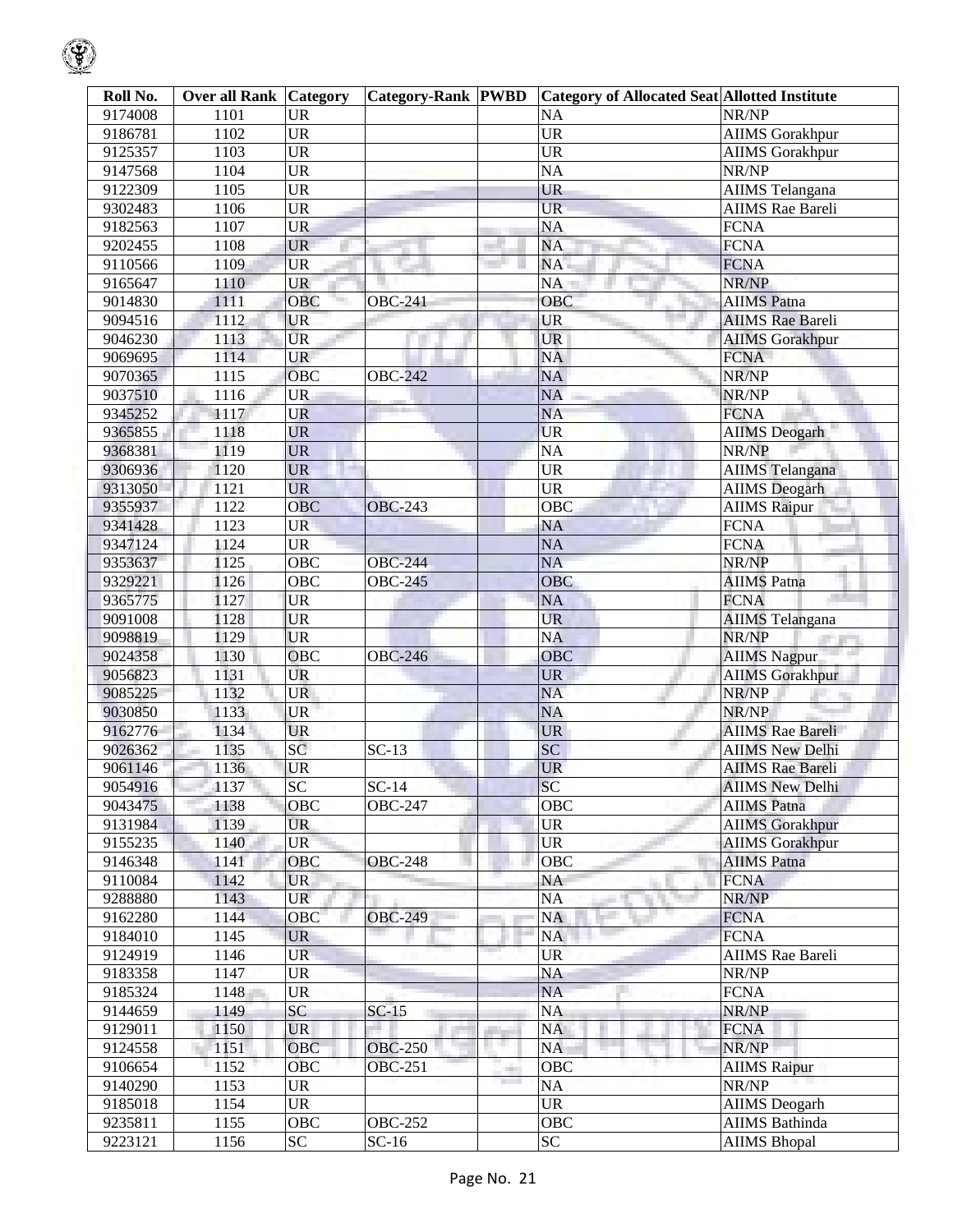| Roll No. | <b>Over all Rank Category</b> |            | <b>Category-Rank PWBD</b> |                | <b>Category of Allocated Seat Allotted Institute</b> |                         |
|----------|-------------------------------|------------|---------------------------|----------------|------------------------------------------------------|-------------------------|
| 9216420  | 1157                          | OBC        | <b>OBC-253</b>            |                | OBC                                                  | <b>AIIMS</b> Raipur     |
| 9134983  | 1158                          | <b>UR</b>  |                           |                | <b>UR</b>                                            | <b>AIIMS</b> Rae Bareli |
| 9221601  | 1159                          | <b>UR</b>  |                           |                | <b>NA</b>                                            | NR/NP                   |
| 9245157  | 1160                          | <b>UR</b>  |                           |                | NA                                                   | NR/NP                   |
| 9233900  | 1161                          | <b>UR</b>  |                           |                | <b>UR</b>                                            | <b>AIIMS</b> Deogarh    |
| 9188754  | 1162                          | <b>UR</b>  |                           |                | <b>NA</b>                                            | NR/NP                   |
| 9334362  | 1163                          | <b>UR</b>  |                           |                | <b>UR</b>                                            | <b>AIIMS</b> Gorakhpur  |
| 9386457  | 1164                          | <b>UR</b>  |                           |                | <b>UR</b>                                            | <b>AIIMS</b> Telangana  |
| 9315515  | 1165                          | <b>UR</b>  |                           |                | UR.                                                  | <b>AIIMS Kalyani</b>    |
| 9214960  | 1166                          | UR         |                           |                | NA                                                   | NR/NP                   |
| 9367409  | 1167                          | <b>UR</b>  |                           |                | NA                                                   | <b>FCNA</b>             |
| 9373214  | 1168                          | UR         |                           |                | $\rm NA$                                             | NR/NP                   |
| 9357678  | 1169                          | <b>UR</b>  |                           |                | NA                                                   | <b>FCNA</b>             |
| 9238510  | 1170                          | <b>UR</b>  |                           |                | <b>UR</b>                                            | <b>AIIMS</b> Gorakhpur  |
| 9215289  | 1171                          | <b>UR</b>  |                           |                | <b>UR</b>                                            | <b>AIIMS</b> Deogarh    |
| 9266210  | 1172                          | OBC        | <b>OBC-254</b>            |                | <b>OBC</b>                                           | <b>AIIMS Patna</b>      |
| 9242463  | 1173                          | <b>UR</b>  |                           |                | <b>UR</b>                                            | <b>AIIMS</b> Deogarh    |
| 9165098  | 1174                          | <b>UR</b>  |                           |                | <b>NA</b>                                            | NR/NP                   |
| 9241911  | 1175                          | OBC        | <b>OBC-255</b>            |                | OBC                                                  | <b>AIIMS Raipur</b>     |
| 9280379  | 1176                          | <b>UR</b>  |                           |                | <b>UR</b>                                            | <b>AIIMS</b> Deogarh    |
| 9313420  | 1177                          | <b>UR</b>  |                           |                | <b>NA</b>                                            | <b>FCNA</b>             |
|          | 1178                          | <b>UR</b>  |                           |                | <b>NA</b>                                            | <b>FCNA</b>             |
| 9236607  |                               |            |                           |                | <b>UR</b>                                            |                         |
| 9259238  | 1179                          | <b>UR</b>  |                           |                |                                                      | <b>AIIMS Rae Bareli</b> |
| 9210408  | 1180                          | <b>UR</b>  |                           |                | NA                                                   | <b>FCNA</b>             |
| 9252974  | 1181                          | <b>UR</b>  |                           |                | <b>UR</b>                                            | <b>AIIMS</b> Rae Bareli |
| 9314743  | 1182                          | <b>SC</b>  | $SC-17$                   |                | <b>SC</b>                                            | <b>AIIMS Jodhpur</b>    |
| 9277557  | 1183                          | OBC        | <b>OBC-256</b>            |                | <b>OBC</b>                                           | <b>AIIMS Raipur</b>     |
| 9090643  | 1184                          | <b>UR</b>  |                           |                | <b>NA</b>                                            | NR/NP                   |
| 9077599  | 1185                          | <b>UR</b>  |                           |                | <b>UR</b>                                            | AIIMS Telangana         |
| 9023714  | 1186                          | <b>UR</b>  |                           |                | <b>UR</b>                                            | <b>AIIMS Rae Bareli</b> |
| 9063577  | 1187                          | <b>UR</b>  |                           |                | <b>UR</b>                                            | <b>AIIMS Gorakhpur</b>  |
| 9014074  | 1188                          | <b>UR</b>  |                           |                | NA                                                   | NR/NP<br>×.             |
| 9077401  | 1189                          | OBC        | <b>OBC-257</b>            |                | <b>NA</b>                                            | NR/NP                   |
| 9010309  | 1190                          | <b>UR</b>  |                           |                | NA                                                   | NR/NP                   |
| 9313404  | 1191                          | <b>OBC</b> | <b>OBC-258</b>            |                | <b>NA</b>                                            | NR/NP<br>uit-           |
| 9379777  | 1192                          | <b>UR</b>  |                           |                | <b>NA</b>                                            | <b>FCNA</b>             |
| 9351682  | 1193                          | <b>UR</b>  |                           |                | <b>NA</b>                                            | <b>FCNA</b>             |
| 9385891  | 1194                          | OBC        | <b>OBC-259</b>            |                | OBC                                                  | <b>AIIMS</b> Patna      |
| 9375233  | 1195                          | <b>UR</b>  |                           |                | $\ensuremath{\mathrm{UR}}\xspace$                    | <b>AIIMS</b> Deogarh    |
| 9360532  | 1196                          | <b>UR</b>  |                           |                | $\rm NA$                                             | NR/NP                   |
| 9385691  | 1197                          | <b>UR</b>  |                           |                | UR                                                   | <b>AIIMS</b> Gorakhpur  |
| 9389152  | 1198                          | <b>UR</b>  |                           |                | <b>UR</b>                                            | <b>AIIMS</b> Telangana  |
| 9127007  | 1199                          | OBC        | <b>OBC-260</b>            |                | NA                                                   | NR/NP                   |
| 9091678  | 1200                          | <b>UR</b>  |                           |                | NA                                                   | NR/NP                   |
| 9150615  | 1201                          | <b>OBC</b> | <b>OBC-261</b>            |                | NA                                                   | <b>FCNA</b>             |
| 9163914  | 1202                          | <b>OBC</b> | <b>OBC-262</b>            |                | NA                                                   | <b>FCNA</b>             |
| 9143683  | 1203                          | <b>UR</b>  |                           |                | NA                                                   | <b>FCNA</b>             |
| 9112309  | 1204                          | <b>UR</b>  |                           |                | <b>UR</b>                                            | <b>AIIMS</b> Deogarh    |
| 9282489  | 1205                          | <b>UR</b>  |                           |                | NA                                                   | NR/NP                   |
| 9154252  | 1206                          | <b>UR</b>  |                           |                | <b>NA</b>                                            | <b>FCNA</b>             |
| 9011910  | 1207                          | <b>UR</b>  |                           | a.             | <b>NA</b>                                            | NR/NP                   |
| 9011266  | 1208                          | UR         |                           | <b>COLLEGE</b> | <b>NA</b>                                            | NR/NP                   |
| 9038203  | 1209                          | OBC        | <b>OBC-263</b>            |                | OBC                                                  | <b>AIIMS</b> Raipur     |
| 9002973  | 1210                          | <b>UR</b>  |                           |                | <b>UR</b>                                            | <b>AIIMS</b> Telangana  |
| 9034363  | 1211                          | <b>UR</b>  |                           |                | $\rm NA$                                             | <b>FCNA</b>             |
| 9073413  | 1212                          | OBC        | <b>OBC-264</b>            |                | OBC                                                  | <b>AIIMS</b> Patna      |

 $\mathcal{G}% _{ij}$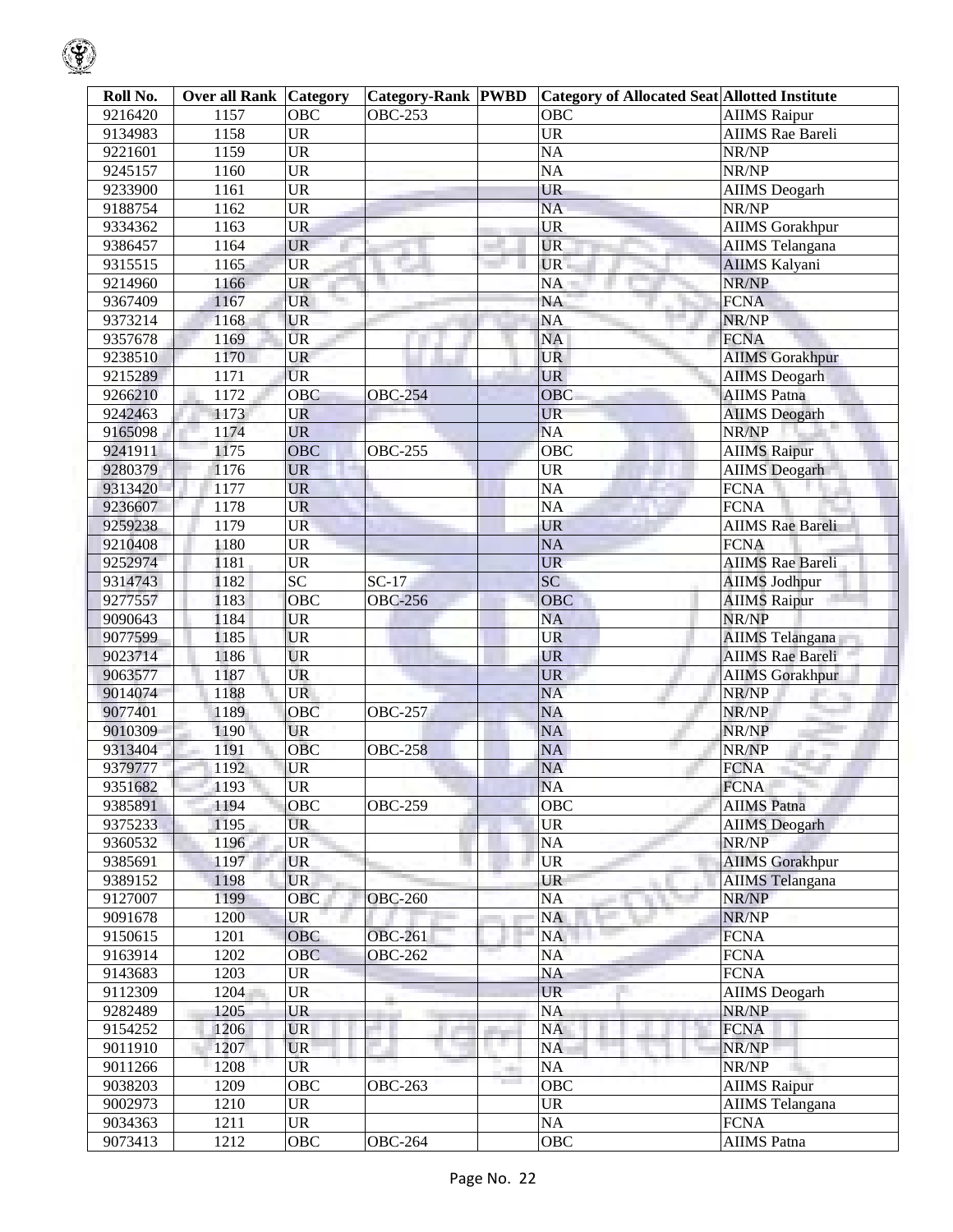| Roll No. | <b>Over all Rank</b> | Category                          | <b>Category-Rank PWBD</b> | <b>Category of Allocated Seat Allotted Institute</b> |                          |
|----------|----------------------|-----------------------------------|---------------------------|------------------------------------------------------|--------------------------|
| 9027222  | 1213                 | OBC                               | <b>OBC-265</b>            | <b>OBC</b>                                           | <b>AIIMS</b> Raipur      |
| 9062566  | 1214                 | <b>UR</b>                         |                           | <b>NA</b>                                            | NR/NP                    |
| 9072651  | 1215                 | $\overline{UR}$                   |                           | $\overline{NA}$                                      | <b>FCNA</b>              |
| 9005811  | 1216                 | $\overline{UR}$                   |                           | <b>NA</b>                                            | <b>FCNA</b>              |
| 9360938  | 1217                 | $\overline{UR}$                   |                           | <b>UR</b>                                            | AIIMS Telangana          |
| 9317031  | 1218                 | $\overline{OBC}$                  | <b>OBC-266</b>            | $\overline{NA}$                                      | <b>FCNA</b>              |
| 9170001  | 1219                 | <b>OBC</b>                        | <b>OBC-267</b>            | <b>OBC</b>                                           | <b>AIIMS</b> Patna       |
| 9381170  | 1220                 | SC                                | $SC-18$                   | <b>NA</b>                                            | NR/NP                    |
| 9370758  | 1221                 | <b>UR</b>                         |                           | <b>UR</b>                                            | <b>AIIMS</b> Rae Bareli  |
| 9348422  | 1222                 | <b>UR</b>                         | Ħ                         | <b>NA</b>                                            | <b>FCNA</b>              |
| 9385135  | 1223                 | <b>UR</b>                         |                           | <b>NA</b>                                            | NR/NP                    |
| 9360645  | 1224                 | <b>UR</b>                         |                           | <b>UR</b>                                            | <b>AIIMS</b> Rae Bareli  |
| 9326941  | 1225                 | <b>UR</b>                         |                           | <b>NA</b>                                            | <b>FCNA</b>              |
| 9347743  | 1226                 | OBC                               | <b>OBC-268</b>            | <b>NA</b>                                            | <b>FCNA</b>              |
| 9386725  | 1227                 | <b>UR</b>                         |                           | <b>NA</b>                                            | <b>FCNA</b>              |
| 9310221  | 1228                 | <b>OBC</b>                        | <b>OBC-269</b>            | <b>OBC</b>                                           | <b>AIIMS</b> Bathinda    |
| 9337136  | 1229                 | <b>UR</b>                         |                           | <b>UR</b>                                            | <b>AIIMS</b> Telangana   |
| 9317143  | 1230                 | <b>UR</b>                         |                           | <b>UR</b>                                            | <b>AIIMS</b> Gorakhpur   |
| 9339248  | 1231                 | <b>UR</b>                         |                           | <b>UR</b>                                            | <b>AIIMS</b> Gorakhpur   |
| 9305933  | 1232                 | <b>UR</b>                         |                           | <b>UR</b>                                            | <b>AIIMS</b> Telangana   |
| 9311938  | 1233                 | UR                                |                           | $\overline{NA}$                                      | <b>FCNA</b>              |
| 9303475  | 1234                 | UR                                |                           | <b>NA</b>                                            | NR/NP                    |
|          |                      | <b>OBC</b>                        |                           | <b>OBC</b>                                           |                          |
| 9338917  | 1235                 |                                   | <b>OBC-270</b>            |                                                      | <b>AIIMS</b> Raipur      |
| 9382059  | 1236                 | OBC                               | <b>OBC-271</b>            | <b>OBC</b>                                           | <b>AIIMS Nagpur</b>      |
| 9347326  | 1237                 | <b>OBC</b>                        | <b>OBC-272</b>            | <b>NA</b>                                            | NR/NP                    |
| 9268608  | 1238                 | <b>UR</b>                         |                           | <b>UR</b>                                            | <b>AIIMS</b> Deogarh     |
| 9263102  | 1239                 | <b>UR</b>                         |                           | <b>NA</b>                                            | <b>FCNA</b>              |
| 9240969  | 1240                 | <b>UR</b>                         |                           | <b>NA</b>                                            | NR/NP                    |
| 9225315  | 1241                 | UR                                |                           | UR                                                   | <b>AIIMS Kalyani</b>     |
| 9280644  | 1242                 | UR                                |                           | <b>NA</b>                                            | NR/NP                    |
| 9272586  | 1243                 | UR                                |                           | <b>NA</b>                                            | <b>FCNA</b>              |
| 9237025  | 1244                 | <b>UR</b>                         |                           | <b>NA</b>                                            | NR/NP                    |
| 9223646  | 1245                 | UR                                |                           | <b>NA</b>                                            | NR/NP                    |
| 9250445  | 1246                 | <b>UR</b>                         |                           | NA                                                   | NR/NP                    |
| 9172072  | 1247                 | <b>UR</b>                         |                           | <b>UR</b>                                            | <b>AIIMS</b> Telangana   |
| 9108331  | 1248                 | <b>OBC</b>                        | <b>OBC-273</b>            | <b>OBC</b>                                           | <b>AIIMS</b> Mangalagiri |
| 9194482  | 1249                 | <b>UR</b>                         |                           | <b>UR</b>                                            | <b>AIIMS</b> Telangana   |
| 9178625  | 1250                 | <b>UR</b>                         |                           | <b>NA</b>                                            | <b>FCNA</b>              |
| 9149653  | 1251                 | <b>UR</b>                         |                           | NA                                                   | <b>FCNA</b>              |
| 9104791  | 1252                 | <b>UR</b>                         |                           | <b>NA</b>                                            | <b>FCNA</b>              |
| 9116175  | 1253                 | <b>UR</b>                         |                           | <b>UR</b>                                            | <b>AIIMS</b> Gorakhpur   |
| 9140601  | 1254                 | OBC                               | <b>OBC-274</b>            | OBC                                                  | <b>AIIMS</b> Mangalagiri |
| 9172588  | 1255                 | <b>UR</b>                         |                           | <b>NA</b>                                            | NR/NP                    |
| 9084977  | 1256                 | OBC                               | <b>OBC-275</b>            | <b>OBC</b>                                           | <b>AIIMS</b> Nagpur      |
| 9088802  | 1257                 | <b>UR</b>                         |                           | <b>UR</b>                                            | <b>AIIMS</b> Rae Bareli  |
| 9033923  | 1258                 | <b>UR</b>                         |                           | <b>UR</b>                                            | <b>AIIMS</b> Telangana   |
| 9050796  | 1259                 | <b>UR</b>                         |                           | <b>UR</b>                                            | <b>AIIMS</b> Rae Bareli  |
| 9020409  | 1260                 | <b>UR</b>                         |                           | <b>UR</b>                                            | <b>AIIMS</b> Gorakhpur   |
| 9092594  | 1261                 | <b>UR</b>                         |                           | <b>UR</b>                                            | <b>AIIMS</b> Gorakhpur   |
| 9025138  | 1262                 | OBC                               | <b>OBC-276</b>            | <b>NA</b>                                            | NR/NP                    |
| 9060173  | 1263                 | OBC                               | <b>OBC-277</b>            | <b>OBC</b>                                           | <b>AIIMS</b> Patna       |
| 9217337  | 1264                 | UR                                |                           | <b>NA</b>                                            | NR/NP                    |
| 9273631  | 1265                 | $\ensuremath{\mathsf{UR}}\xspace$ |                           | <b>NA</b>                                            | NR/NP                    |
|          |                      |                                   |                           |                                                      |                          |

1268 UR UR AIIMS Kalyani

9222592 1266 UR NA NA NR/NP Process and the set of the Second of the Second of the Second of the Second of the Second of the Second of the Second of the Second of the Second of the Second of the Second of the Second of the Second of the Second of the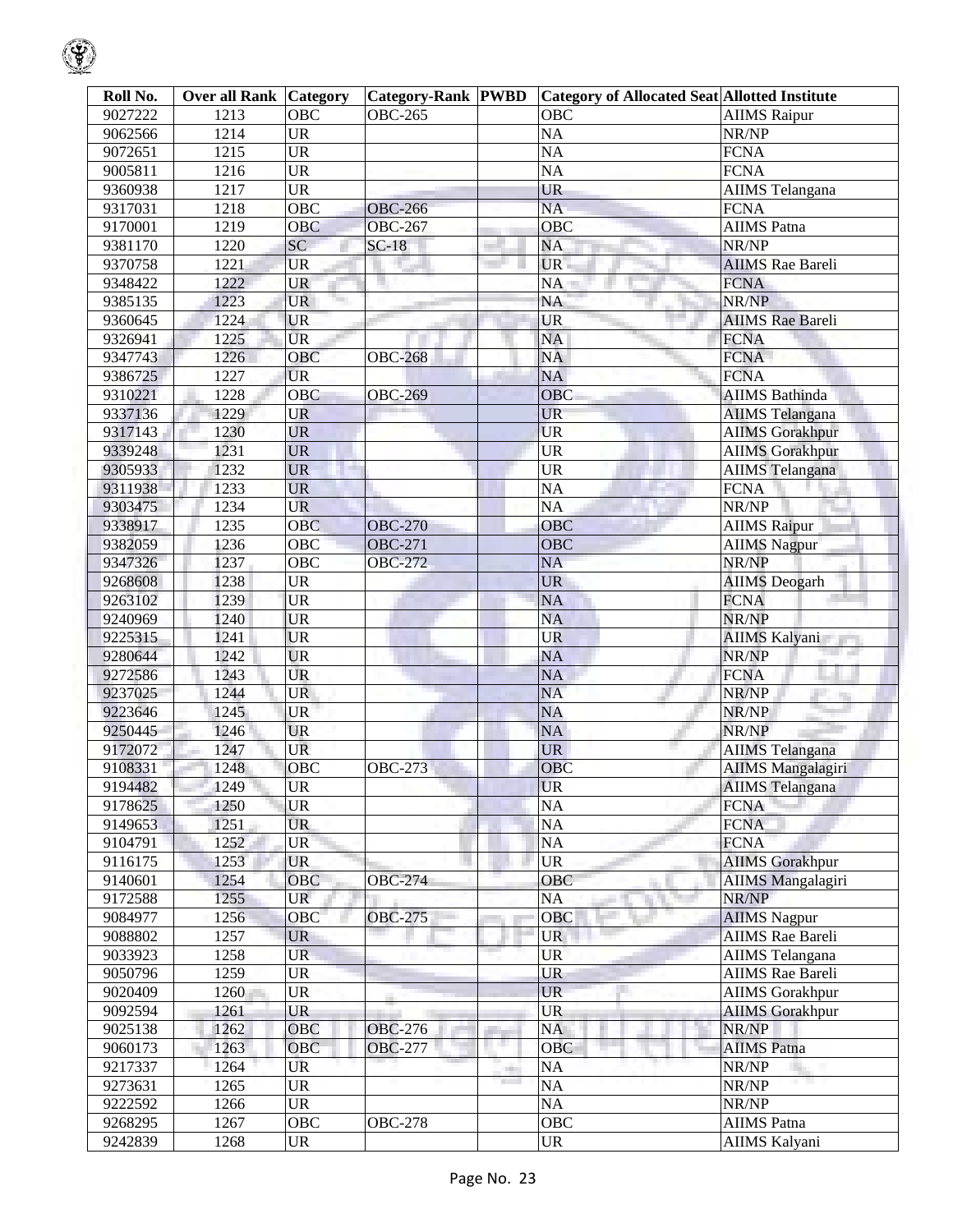| 9276265<br>1269<br><b>UR</b><br><b>NA</b><br><b>FCNA</b><br><b>UR</b><br><b>UR</b><br>1270<br>AIIMS Kalyani<br>9221400<br>1271<br><b>OBC</b><br><b>NA</b><br>9262553<br><b>OBC-279</b><br>NR/NP<br>1272<br><b>UR</b><br><b>UR</b><br>9269212<br><b>AIIMS</b> Rae Bareli<br><b>UR</b><br>1273<br><b>UR</b><br>9264694<br>AIIMS Kalyani<br>1274<br><b>UR</b><br><b>UR</b><br>9190343<br><b>AIIMS</b> Gorakhpur<br>1275<br>UR<br><b>NA</b><br>NR/NP<br>9268831<br>1276<br><b>NA</b><br>9243754<br><b>UR</b><br>NR/NP<br>9294767<br>1277<br><b>UR</b><br>NA<br>NR/NP<br>1278<br><b>UR</b><br>9279184<br><b>UR</b><br><b>AIIMS</b> Deogarh<br>1279<br><b>UR</b><br><b>UR</b><br>9330941<br><b>AIIMS</b> Rae Bareli<br>9207470<br>1280<br><b>UR</b><br><b>UR</b><br><b>AIIMS</b> Rae Bareli<br>1281<br><b>UR</b><br>NA<br>9245198<br>NR/NP<br><b>NA</b><br>1282<br><b>UR</b><br>9181316<br>NR/NP<br>1283<br>OBC<br><b>NA</b><br>9134507<br><b>OBC-280</b><br>NR/NP<br>1284<br><b>UR</b><br><b>NA</b><br>9276845<br>NR/NP<br>UR<br><b>NA</b><br>9133827<br>1285<br>NR/NP<br><b>UR</b><br><b>NA</b><br>9067753<br>1286<br>NR/NP<br>9116586<br>1287<br><b>UR</b><br><b>NA</b><br>NR/NP<br>1288<br><b>UR</b><br><b>UR</b><br>9193622<br><b>AIIMS</b> Rae Bareli<br>1289<br><b>UR</b><br><b>NA</b><br>9006402<br>NR/NP<br>1290<br>OBC<br><b>NA</b><br>9049812<br>NR/NP<br><b>OBC-281</b><br>9005657<br>1291<br>NA<br><b>UR</b><br>NR/NP<br>9055191<br>1292<br>OBC<br><b>NA</b><br>NR/NP<br><b>OBC-282</b><br>9076269<br>1293<br><b>UR</b><br><b>NA</b><br>NR/NP<br><b>UR</b><br>9006548<br>1294<br><b>NA</b><br>NR/NP<br>9074483<br>1295<br><b>UR</b><br><b>NA</b><br><b>FCNA</b><br>1296<br><b>UR</b><br><b>NA</b><br>9038994<br><b>FCNA</b><br>9093760<br>1297<br>OBC<br><b>NA</b><br><b>FCNA</b><br><b>OBC-283</b><br>and the con-<br><b>NA</b><br><b>The Contract</b><br>9038512<br>1298<br><b>UR</b><br>NR/NP<br>UR<br>1299<br><b>NA</b><br>9081348<br><b>FCNA</b><br>1300<br><b>UR</b><br><b>NA</b><br>9060223<br>NR/NP<br>×.<br>9032703<br><b>UR</b><br><b>NA</b><br>1301<br>NR/NP<br>9037531<br><b>UR</b><br>NA<br>1302<br>NR/NP<br>1303<br>UR<br><b>UR</b><br>9105170<br><b>AIIMS Rae Bareli</b><br><b>NA</b><br>9155937<br>1304<br><b>UR</b><br><b>FCNA</b><br>1305<br>OBC<br>9136877<br>OBC<br><b>AIIMS</b> Patna<br><b>OBC-284</b><br><b>UR</b><br>NA<br>9134455<br>1306<br><b>FCNA</b><br><b>NA</b><br>1307<br><b>UR</b><br>9107224<br><b>FCNA</b><br><b>UR</b><br><b>UR</b><br>9078111<br>1308<br><b>AIIMS</b> Rae Bareli<br><b>NA</b><br><b>UR</b><br>9189965<br>1309<br><b>FCNA</b><br>NA<br>9118031<br>1310<br><b>UR</b><br><b>FCNA</b><br>9150546<br>1311<br><b>UR</b><br>NA<br><b>FCNA</b><br>9193245<br>1312<br><b>UR</b><br><b>UR</b><br><b>AIIMS Kalyani</b><br><b>UR</b><br><b>NA</b><br>9148913<br>1313<br>NR/NP<br>OBC<br>9115941<br>1314<br><b>OBC</b><br><b>AIIMS</b> Raipur<br><b>OBC-285</b><br><b>UR</b><br>9294753<br>1315<br><b>UR</b><br><b>AIIMS</b> Rae Bareli<br>OBC<br>9171033<br>1316<br><b>OBC-286</b><br><b>NA</b><br>NR/NP<br><b>NA</b><br>1317<br>OBC<br>9296285<br><b>OBC-287</b><br><b>FCNA</b><br>1318<br><b>UR</b><br>9338146<br><b>UR</b><br><b>AIIMS</b> Rae Bareli<br>9347024<br>1319<br>OBC<br><b>OBC</b><br><b>OBC-288</b><br><b>AIIMS Raipur</b><br>1320<br><b>UR</b><br><b>NA</b><br>9387173<br><b>FCNA</b><br><b>COLOR</b><br><b>UR</b><br>9378106<br>1321<br><b>UR</b><br><b>AIIMS Rae Bareli</b><br>1322<br>$\ensuremath{\mathsf{UR}}\xspace$<br><b>UR</b><br>9184585<br><b>AIIMS</b> Rae Bareli<br>$\ensuremath{\mathrm{UR}}\xspace$<br>NA<br>1323<br>9369361<br><b>FCNA</b><br>NA<br>9320052<br>1324<br><b>UR</b><br>NR/NP | Roll No. | <b>Over all Rank Category</b> | <b>Category-Rank PWBD</b> | <b>Category of Allocated Seat Allotted Institute</b> |  |
|---------------------------------------------------------------------------------------------------------------------------------------------------------------------------------------------------------------------------------------------------------------------------------------------------------------------------------------------------------------------------------------------------------------------------------------------------------------------------------------------------------------------------------------------------------------------------------------------------------------------------------------------------------------------------------------------------------------------------------------------------------------------------------------------------------------------------------------------------------------------------------------------------------------------------------------------------------------------------------------------------------------------------------------------------------------------------------------------------------------------------------------------------------------------------------------------------------------------------------------------------------------------------------------------------------------------------------------------------------------------------------------------------------------------------------------------------------------------------------------------------------------------------------------------------------------------------------------------------------------------------------------------------------------------------------------------------------------------------------------------------------------------------------------------------------------------------------------------------------------------------------------------------------------------------------------------------------------------------------------------------------------------------------------------------------------------------------------------------------------------------------------------------------------------------------------------------------------------------------------------------------------------------------------------------------------------------------------------------------------------------------------------------------------------------------------------------------------------------------------------------------------------------------------------------------------------------------------------------------------------------------------------------------------------------------------------------------------------------------------------------------------------------------------------------------------------------------------------------------------------------------------------------------------------------------------------------------------------------------------------------------------------------------------------------------------------------------------------------------------------------------------------------------------------------------------------------------------------------------------------------------------------------------------------------------------------------------------------------------------------------------------------------------------------------------------------------------------------------------------------------------------------------------------------------------------------------------------------------------------------------------------------------------------------------|----------|-------------------------------|---------------------------|------------------------------------------------------|--|
|                                                                                                                                                                                                                                                                                                                                                                                                                                                                                                                                                                                                                                                                                                                                                                                                                                                                                                                                                                                                                                                                                                                                                                                                                                                                                                                                                                                                                                                                                                                                                                                                                                                                                                                                                                                                                                                                                                                                                                                                                                                                                                                                                                                                                                                                                                                                                                                                                                                                                                                                                                                                                                                                                                                                                                                                                                                                                                                                                                                                                                                                                                                                                                                                                                                                                                                                                                                                                                                                                                                                                                                                                                                                           |          |                               |                           |                                                      |  |
|                                                                                                                                                                                                                                                                                                                                                                                                                                                                                                                                                                                                                                                                                                                                                                                                                                                                                                                                                                                                                                                                                                                                                                                                                                                                                                                                                                                                                                                                                                                                                                                                                                                                                                                                                                                                                                                                                                                                                                                                                                                                                                                                                                                                                                                                                                                                                                                                                                                                                                                                                                                                                                                                                                                                                                                                                                                                                                                                                                                                                                                                                                                                                                                                                                                                                                                                                                                                                                                                                                                                                                                                                                                                           |          |                               |                           |                                                      |  |
|                                                                                                                                                                                                                                                                                                                                                                                                                                                                                                                                                                                                                                                                                                                                                                                                                                                                                                                                                                                                                                                                                                                                                                                                                                                                                                                                                                                                                                                                                                                                                                                                                                                                                                                                                                                                                                                                                                                                                                                                                                                                                                                                                                                                                                                                                                                                                                                                                                                                                                                                                                                                                                                                                                                                                                                                                                                                                                                                                                                                                                                                                                                                                                                                                                                                                                                                                                                                                                                                                                                                                                                                                                                                           |          |                               |                           |                                                      |  |
|                                                                                                                                                                                                                                                                                                                                                                                                                                                                                                                                                                                                                                                                                                                                                                                                                                                                                                                                                                                                                                                                                                                                                                                                                                                                                                                                                                                                                                                                                                                                                                                                                                                                                                                                                                                                                                                                                                                                                                                                                                                                                                                                                                                                                                                                                                                                                                                                                                                                                                                                                                                                                                                                                                                                                                                                                                                                                                                                                                                                                                                                                                                                                                                                                                                                                                                                                                                                                                                                                                                                                                                                                                                                           |          |                               |                           |                                                      |  |
|                                                                                                                                                                                                                                                                                                                                                                                                                                                                                                                                                                                                                                                                                                                                                                                                                                                                                                                                                                                                                                                                                                                                                                                                                                                                                                                                                                                                                                                                                                                                                                                                                                                                                                                                                                                                                                                                                                                                                                                                                                                                                                                                                                                                                                                                                                                                                                                                                                                                                                                                                                                                                                                                                                                                                                                                                                                                                                                                                                                                                                                                                                                                                                                                                                                                                                                                                                                                                                                                                                                                                                                                                                                                           |          |                               |                           |                                                      |  |
|                                                                                                                                                                                                                                                                                                                                                                                                                                                                                                                                                                                                                                                                                                                                                                                                                                                                                                                                                                                                                                                                                                                                                                                                                                                                                                                                                                                                                                                                                                                                                                                                                                                                                                                                                                                                                                                                                                                                                                                                                                                                                                                                                                                                                                                                                                                                                                                                                                                                                                                                                                                                                                                                                                                                                                                                                                                                                                                                                                                                                                                                                                                                                                                                                                                                                                                                                                                                                                                                                                                                                                                                                                                                           |          |                               |                           |                                                      |  |
|                                                                                                                                                                                                                                                                                                                                                                                                                                                                                                                                                                                                                                                                                                                                                                                                                                                                                                                                                                                                                                                                                                                                                                                                                                                                                                                                                                                                                                                                                                                                                                                                                                                                                                                                                                                                                                                                                                                                                                                                                                                                                                                                                                                                                                                                                                                                                                                                                                                                                                                                                                                                                                                                                                                                                                                                                                                                                                                                                                                                                                                                                                                                                                                                                                                                                                                                                                                                                                                                                                                                                                                                                                                                           |          |                               |                           |                                                      |  |
|                                                                                                                                                                                                                                                                                                                                                                                                                                                                                                                                                                                                                                                                                                                                                                                                                                                                                                                                                                                                                                                                                                                                                                                                                                                                                                                                                                                                                                                                                                                                                                                                                                                                                                                                                                                                                                                                                                                                                                                                                                                                                                                                                                                                                                                                                                                                                                                                                                                                                                                                                                                                                                                                                                                                                                                                                                                                                                                                                                                                                                                                                                                                                                                                                                                                                                                                                                                                                                                                                                                                                                                                                                                                           |          |                               |                           |                                                      |  |
|                                                                                                                                                                                                                                                                                                                                                                                                                                                                                                                                                                                                                                                                                                                                                                                                                                                                                                                                                                                                                                                                                                                                                                                                                                                                                                                                                                                                                                                                                                                                                                                                                                                                                                                                                                                                                                                                                                                                                                                                                                                                                                                                                                                                                                                                                                                                                                                                                                                                                                                                                                                                                                                                                                                                                                                                                                                                                                                                                                                                                                                                                                                                                                                                                                                                                                                                                                                                                                                                                                                                                                                                                                                                           |          |                               |                           |                                                      |  |
|                                                                                                                                                                                                                                                                                                                                                                                                                                                                                                                                                                                                                                                                                                                                                                                                                                                                                                                                                                                                                                                                                                                                                                                                                                                                                                                                                                                                                                                                                                                                                                                                                                                                                                                                                                                                                                                                                                                                                                                                                                                                                                                                                                                                                                                                                                                                                                                                                                                                                                                                                                                                                                                                                                                                                                                                                                                                                                                                                                                                                                                                                                                                                                                                                                                                                                                                                                                                                                                                                                                                                                                                                                                                           |          |                               |                           |                                                      |  |
|                                                                                                                                                                                                                                                                                                                                                                                                                                                                                                                                                                                                                                                                                                                                                                                                                                                                                                                                                                                                                                                                                                                                                                                                                                                                                                                                                                                                                                                                                                                                                                                                                                                                                                                                                                                                                                                                                                                                                                                                                                                                                                                                                                                                                                                                                                                                                                                                                                                                                                                                                                                                                                                                                                                                                                                                                                                                                                                                                                                                                                                                                                                                                                                                                                                                                                                                                                                                                                                                                                                                                                                                                                                                           |          |                               |                           |                                                      |  |
|                                                                                                                                                                                                                                                                                                                                                                                                                                                                                                                                                                                                                                                                                                                                                                                                                                                                                                                                                                                                                                                                                                                                                                                                                                                                                                                                                                                                                                                                                                                                                                                                                                                                                                                                                                                                                                                                                                                                                                                                                                                                                                                                                                                                                                                                                                                                                                                                                                                                                                                                                                                                                                                                                                                                                                                                                                                                                                                                                                                                                                                                                                                                                                                                                                                                                                                                                                                                                                                                                                                                                                                                                                                                           |          |                               |                           |                                                      |  |
|                                                                                                                                                                                                                                                                                                                                                                                                                                                                                                                                                                                                                                                                                                                                                                                                                                                                                                                                                                                                                                                                                                                                                                                                                                                                                                                                                                                                                                                                                                                                                                                                                                                                                                                                                                                                                                                                                                                                                                                                                                                                                                                                                                                                                                                                                                                                                                                                                                                                                                                                                                                                                                                                                                                                                                                                                                                                                                                                                                                                                                                                                                                                                                                                                                                                                                                                                                                                                                                                                                                                                                                                                                                                           |          |                               |                           |                                                      |  |
|                                                                                                                                                                                                                                                                                                                                                                                                                                                                                                                                                                                                                                                                                                                                                                                                                                                                                                                                                                                                                                                                                                                                                                                                                                                                                                                                                                                                                                                                                                                                                                                                                                                                                                                                                                                                                                                                                                                                                                                                                                                                                                                                                                                                                                                                                                                                                                                                                                                                                                                                                                                                                                                                                                                                                                                                                                                                                                                                                                                                                                                                                                                                                                                                                                                                                                                                                                                                                                                                                                                                                                                                                                                                           |          |                               |                           |                                                      |  |
|                                                                                                                                                                                                                                                                                                                                                                                                                                                                                                                                                                                                                                                                                                                                                                                                                                                                                                                                                                                                                                                                                                                                                                                                                                                                                                                                                                                                                                                                                                                                                                                                                                                                                                                                                                                                                                                                                                                                                                                                                                                                                                                                                                                                                                                                                                                                                                                                                                                                                                                                                                                                                                                                                                                                                                                                                                                                                                                                                                                                                                                                                                                                                                                                                                                                                                                                                                                                                                                                                                                                                                                                                                                                           |          |                               |                           |                                                      |  |
|                                                                                                                                                                                                                                                                                                                                                                                                                                                                                                                                                                                                                                                                                                                                                                                                                                                                                                                                                                                                                                                                                                                                                                                                                                                                                                                                                                                                                                                                                                                                                                                                                                                                                                                                                                                                                                                                                                                                                                                                                                                                                                                                                                                                                                                                                                                                                                                                                                                                                                                                                                                                                                                                                                                                                                                                                                                                                                                                                                                                                                                                                                                                                                                                                                                                                                                                                                                                                                                                                                                                                                                                                                                                           |          |                               |                           |                                                      |  |
|                                                                                                                                                                                                                                                                                                                                                                                                                                                                                                                                                                                                                                                                                                                                                                                                                                                                                                                                                                                                                                                                                                                                                                                                                                                                                                                                                                                                                                                                                                                                                                                                                                                                                                                                                                                                                                                                                                                                                                                                                                                                                                                                                                                                                                                                                                                                                                                                                                                                                                                                                                                                                                                                                                                                                                                                                                                                                                                                                                                                                                                                                                                                                                                                                                                                                                                                                                                                                                                                                                                                                                                                                                                                           |          |                               |                           |                                                      |  |
|                                                                                                                                                                                                                                                                                                                                                                                                                                                                                                                                                                                                                                                                                                                                                                                                                                                                                                                                                                                                                                                                                                                                                                                                                                                                                                                                                                                                                                                                                                                                                                                                                                                                                                                                                                                                                                                                                                                                                                                                                                                                                                                                                                                                                                                                                                                                                                                                                                                                                                                                                                                                                                                                                                                                                                                                                                                                                                                                                                                                                                                                                                                                                                                                                                                                                                                                                                                                                                                                                                                                                                                                                                                                           |          |                               |                           |                                                      |  |
|                                                                                                                                                                                                                                                                                                                                                                                                                                                                                                                                                                                                                                                                                                                                                                                                                                                                                                                                                                                                                                                                                                                                                                                                                                                                                                                                                                                                                                                                                                                                                                                                                                                                                                                                                                                                                                                                                                                                                                                                                                                                                                                                                                                                                                                                                                                                                                                                                                                                                                                                                                                                                                                                                                                                                                                                                                                                                                                                                                                                                                                                                                                                                                                                                                                                                                                                                                                                                                                                                                                                                                                                                                                                           |          |                               |                           |                                                      |  |
|                                                                                                                                                                                                                                                                                                                                                                                                                                                                                                                                                                                                                                                                                                                                                                                                                                                                                                                                                                                                                                                                                                                                                                                                                                                                                                                                                                                                                                                                                                                                                                                                                                                                                                                                                                                                                                                                                                                                                                                                                                                                                                                                                                                                                                                                                                                                                                                                                                                                                                                                                                                                                                                                                                                                                                                                                                                                                                                                                                                                                                                                                                                                                                                                                                                                                                                                                                                                                                                                                                                                                                                                                                                                           |          |                               |                           |                                                      |  |
|                                                                                                                                                                                                                                                                                                                                                                                                                                                                                                                                                                                                                                                                                                                                                                                                                                                                                                                                                                                                                                                                                                                                                                                                                                                                                                                                                                                                                                                                                                                                                                                                                                                                                                                                                                                                                                                                                                                                                                                                                                                                                                                                                                                                                                                                                                                                                                                                                                                                                                                                                                                                                                                                                                                                                                                                                                                                                                                                                                                                                                                                                                                                                                                                                                                                                                                                                                                                                                                                                                                                                                                                                                                                           |          |                               |                           |                                                      |  |
|                                                                                                                                                                                                                                                                                                                                                                                                                                                                                                                                                                                                                                                                                                                                                                                                                                                                                                                                                                                                                                                                                                                                                                                                                                                                                                                                                                                                                                                                                                                                                                                                                                                                                                                                                                                                                                                                                                                                                                                                                                                                                                                                                                                                                                                                                                                                                                                                                                                                                                                                                                                                                                                                                                                                                                                                                                                                                                                                                                                                                                                                                                                                                                                                                                                                                                                                                                                                                                                                                                                                                                                                                                                                           |          |                               |                           |                                                      |  |
|                                                                                                                                                                                                                                                                                                                                                                                                                                                                                                                                                                                                                                                                                                                                                                                                                                                                                                                                                                                                                                                                                                                                                                                                                                                                                                                                                                                                                                                                                                                                                                                                                                                                                                                                                                                                                                                                                                                                                                                                                                                                                                                                                                                                                                                                                                                                                                                                                                                                                                                                                                                                                                                                                                                                                                                                                                                                                                                                                                                                                                                                                                                                                                                                                                                                                                                                                                                                                                                                                                                                                                                                                                                                           |          |                               |                           |                                                      |  |
|                                                                                                                                                                                                                                                                                                                                                                                                                                                                                                                                                                                                                                                                                                                                                                                                                                                                                                                                                                                                                                                                                                                                                                                                                                                                                                                                                                                                                                                                                                                                                                                                                                                                                                                                                                                                                                                                                                                                                                                                                                                                                                                                                                                                                                                                                                                                                                                                                                                                                                                                                                                                                                                                                                                                                                                                                                                                                                                                                                                                                                                                                                                                                                                                                                                                                                                                                                                                                                                                                                                                                                                                                                                                           |          |                               |                           |                                                      |  |
|                                                                                                                                                                                                                                                                                                                                                                                                                                                                                                                                                                                                                                                                                                                                                                                                                                                                                                                                                                                                                                                                                                                                                                                                                                                                                                                                                                                                                                                                                                                                                                                                                                                                                                                                                                                                                                                                                                                                                                                                                                                                                                                                                                                                                                                                                                                                                                                                                                                                                                                                                                                                                                                                                                                                                                                                                                                                                                                                                                                                                                                                                                                                                                                                                                                                                                                                                                                                                                                                                                                                                                                                                                                                           |          |                               |                           |                                                      |  |
|                                                                                                                                                                                                                                                                                                                                                                                                                                                                                                                                                                                                                                                                                                                                                                                                                                                                                                                                                                                                                                                                                                                                                                                                                                                                                                                                                                                                                                                                                                                                                                                                                                                                                                                                                                                                                                                                                                                                                                                                                                                                                                                                                                                                                                                                                                                                                                                                                                                                                                                                                                                                                                                                                                                                                                                                                                                                                                                                                                                                                                                                                                                                                                                                                                                                                                                                                                                                                                                                                                                                                                                                                                                                           |          |                               |                           |                                                      |  |
|                                                                                                                                                                                                                                                                                                                                                                                                                                                                                                                                                                                                                                                                                                                                                                                                                                                                                                                                                                                                                                                                                                                                                                                                                                                                                                                                                                                                                                                                                                                                                                                                                                                                                                                                                                                                                                                                                                                                                                                                                                                                                                                                                                                                                                                                                                                                                                                                                                                                                                                                                                                                                                                                                                                                                                                                                                                                                                                                                                                                                                                                                                                                                                                                                                                                                                                                                                                                                                                                                                                                                                                                                                                                           |          |                               |                           |                                                      |  |
|                                                                                                                                                                                                                                                                                                                                                                                                                                                                                                                                                                                                                                                                                                                                                                                                                                                                                                                                                                                                                                                                                                                                                                                                                                                                                                                                                                                                                                                                                                                                                                                                                                                                                                                                                                                                                                                                                                                                                                                                                                                                                                                                                                                                                                                                                                                                                                                                                                                                                                                                                                                                                                                                                                                                                                                                                                                                                                                                                                                                                                                                                                                                                                                                                                                                                                                                                                                                                                                                                                                                                                                                                                                                           |          |                               |                           |                                                      |  |
|                                                                                                                                                                                                                                                                                                                                                                                                                                                                                                                                                                                                                                                                                                                                                                                                                                                                                                                                                                                                                                                                                                                                                                                                                                                                                                                                                                                                                                                                                                                                                                                                                                                                                                                                                                                                                                                                                                                                                                                                                                                                                                                                                                                                                                                                                                                                                                                                                                                                                                                                                                                                                                                                                                                                                                                                                                                                                                                                                                                                                                                                                                                                                                                                                                                                                                                                                                                                                                                                                                                                                                                                                                                                           |          |                               |                           |                                                      |  |
|                                                                                                                                                                                                                                                                                                                                                                                                                                                                                                                                                                                                                                                                                                                                                                                                                                                                                                                                                                                                                                                                                                                                                                                                                                                                                                                                                                                                                                                                                                                                                                                                                                                                                                                                                                                                                                                                                                                                                                                                                                                                                                                                                                                                                                                                                                                                                                                                                                                                                                                                                                                                                                                                                                                                                                                                                                                                                                                                                                                                                                                                                                                                                                                                                                                                                                                                                                                                                                                                                                                                                                                                                                                                           |          |                               |                           |                                                      |  |
|                                                                                                                                                                                                                                                                                                                                                                                                                                                                                                                                                                                                                                                                                                                                                                                                                                                                                                                                                                                                                                                                                                                                                                                                                                                                                                                                                                                                                                                                                                                                                                                                                                                                                                                                                                                                                                                                                                                                                                                                                                                                                                                                                                                                                                                                                                                                                                                                                                                                                                                                                                                                                                                                                                                                                                                                                                                                                                                                                                                                                                                                                                                                                                                                                                                                                                                                                                                                                                                                                                                                                                                                                                                                           |          |                               |                           |                                                      |  |
|                                                                                                                                                                                                                                                                                                                                                                                                                                                                                                                                                                                                                                                                                                                                                                                                                                                                                                                                                                                                                                                                                                                                                                                                                                                                                                                                                                                                                                                                                                                                                                                                                                                                                                                                                                                                                                                                                                                                                                                                                                                                                                                                                                                                                                                                                                                                                                                                                                                                                                                                                                                                                                                                                                                                                                                                                                                                                                                                                                                                                                                                                                                                                                                                                                                                                                                                                                                                                                                                                                                                                                                                                                                                           |          |                               |                           |                                                      |  |
|                                                                                                                                                                                                                                                                                                                                                                                                                                                                                                                                                                                                                                                                                                                                                                                                                                                                                                                                                                                                                                                                                                                                                                                                                                                                                                                                                                                                                                                                                                                                                                                                                                                                                                                                                                                                                                                                                                                                                                                                                                                                                                                                                                                                                                                                                                                                                                                                                                                                                                                                                                                                                                                                                                                                                                                                                                                                                                                                                                                                                                                                                                                                                                                                                                                                                                                                                                                                                                                                                                                                                                                                                                                                           |          |                               |                           |                                                      |  |
|                                                                                                                                                                                                                                                                                                                                                                                                                                                                                                                                                                                                                                                                                                                                                                                                                                                                                                                                                                                                                                                                                                                                                                                                                                                                                                                                                                                                                                                                                                                                                                                                                                                                                                                                                                                                                                                                                                                                                                                                                                                                                                                                                                                                                                                                                                                                                                                                                                                                                                                                                                                                                                                                                                                                                                                                                                                                                                                                                                                                                                                                                                                                                                                                                                                                                                                                                                                                                                                                                                                                                                                                                                                                           |          |                               |                           |                                                      |  |
|                                                                                                                                                                                                                                                                                                                                                                                                                                                                                                                                                                                                                                                                                                                                                                                                                                                                                                                                                                                                                                                                                                                                                                                                                                                                                                                                                                                                                                                                                                                                                                                                                                                                                                                                                                                                                                                                                                                                                                                                                                                                                                                                                                                                                                                                                                                                                                                                                                                                                                                                                                                                                                                                                                                                                                                                                                                                                                                                                                                                                                                                                                                                                                                                                                                                                                                                                                                                                                                                                                                                                                                                                                                                           |          |                               |                           |                                                      |  |
|                                                                                                                                                                                                                                                                                                                                                                                                                                                                                                                                                                                                                                                                                                                                                                                                                                                                                                                                                                                                                                                                                                                                                                                                                                                                                                                                                                                                                                                                                                                                                                                                                                                                                                                                                                                                                                                                                                                                                                                                                                                                                                                                                                                                                                                                                                                                                                                                                                                                                                                                                                                                                                                                                                                                                                                                                                                                                                                                                                                                                                                                                                                                                                                                                                                                                                                                                                                                                                                                                                                                                                                                                                                                           |          |                               |                           |                                                      |  |
|                                                                                                                                                                                                                                                                                                                                                                                                                                                                                                                                                                                                                                                                                                                                                                                                                                                                                                                                                                                                                                                                                                                                                                                                                                                                                                                                                                                                                                                                                                                                                                                                                                                                                                                                                                                                                                                                                                                                                                                                                                                                                                                                                                                                                                                                                                                                                                                                                                                                                                                                                                                                                                                                                                                                                                                                                                                                                                                                                                                                                                                                                                                                                                                                                                                                                                                                                                                                                                                                                                                                                                                                                                                                           |          |                               |                           |                                                      |  |
|                                                                                                                                                                                                                                                                                                                                                                                                                                                                                                                                                                                                                                                                                                                                                                                                                                                                                                                                                                                                                                                                                                                                                                                                                                                                                                                                                                                                                                                                                                                                                                                                                                                                                                                                                                                                                                                                                                                                                                                                                                                                                                                                                                                                                                                                                                                                                                                                                                                                                                                                                                                                                                                                                                                                                                                                                                                                                                                                                                                                                                                                                                                                                                                                                                                                                                                                                                                                                                                                                                                                                                                                                                                                           |          |                               |                           |                                                      |  |
|                                                                                                                                                                                                                                                                                                                                                                                                                                                                                                                                                                                                                                                                                                                                                                                                                                                                                                                                                                                                                                                                                                                                                                                                                                                                                                                                                                                                                                                                                                                                                                                                                                                                                                                                                                                                                                                                                                                                                                                                                                                                                                                                                                                                                                                                                                                                                                                                                                                                                                                                                                                                                                                                                                                                                                                                                                                                                                                                                                                                                                                                                                                                                                                                                                                                                                                                                                                                                                                                                                                                                                                                                                                                           |          |                               |                           |                                                      |  |
|                                                                                                                                                                                                                                                                                                                                                                                                                                                                                                                                                                                                                                                                                                                                                                                                                                                                                                                                                                                                                                                                                                                                                                                                                                                                                                                                                                                                                                                                                                                                                                                                                                                                                                                                                                                                                                                                                                                                                                                                                                                                                                                                                                                                                                                                                                                                                                                                                                                                                                                                                                                                                                                                                                                                                                                                                                                                                                                                                                                                                                                                                                                                                                                                                                                                                                                                                                                                                                                                                                                                                                                                                                                                           |          |                               |                           |                                                      |  |
|                                                                                                                                                                                                                                                                                                                                                                                                                                                                                                                                                                                                                                                                                                                                                                                                                                                                                                                                                                                                                                                                                                                                                                                                                                                                                                                                                                                                                                                                                                                                                                                                                                                                                                                                                                                                                                                                                                                                                                                                                                                                                                                                                                                                                                                                                                                                                                                                                                                                                                                                                                                                                                                                                                                                                                                                                                                                                                                                                                                                                                                                                                                                                                                                                                                                                                                                                                                                                                                                                                                                                                                                                                                                           |          |                               |                           |                                                      |  |
|                                                                                                                                                                                                                                                                                                                                                                                                                                                                                                                                                                                                                                                                                                                                                                                                                                                                                                                                                                                                                                                                                                                                                                                                                                                                                                                                                                                                                                                                                                                                                                                                                                                                                                                                                                                                                                                                                                                                                                                                                                                                                                                                                                                                                                                                                                                                                                                                                                                                                                                                                                                                                                                                                                                                                                                                                                                                                                                                                                                                                                                                                                                                                                                                                                                                                                                                                                                                                                                                                                                                                                                                                                                                           |          |                               |                           |                                                      |  |
|                                                                                                                                                                                                                                                                                                                                                                                                                                                                                                                                                                                                                                                                                                                                                                                                                                                                                                                                                                                                                                                                                                                                                                                                                                                                                                                                                                                                                                                                                                                                                                                                                                                                                                                                                                                                                                                                                                                                                                                                                                                                                                                                                                                                                                                                                                                                                                                                                                                                                                                                                                                                                                                                                                                                                                                                                                                                                                                                                                                                                                                                                                                                                                                                                                                                                                                                                                                                                                                                                                                                                                                                                                                                           |          |                               |                           |                                                      |  |
|                                                                                                                                                                                                                                                                                                                                                                                                                                                                                                                                                                                                                                                                                                                                                                                                                                                                                                                                                                                                                                                                                                                                                                                                                                                                                                                                                                                                                                                                                                                                                                                                                                                                                                                                                                                                                                                                                                                                                                                                                                                                                                                                                                                                                                                                                                                                                                                                                                                                                                                                                                                                                                                                                                                                                                                                                                                                                                                                                                                                                                                                                                                                                                                                                                                                                                                                                                                                                                                                                                                                                                                                                                                                           |          |                               |                           |                                                      |  |
|                                                                                                                                                                                                                                                                                                                                                                                                                                                                                                                                                                                                                                                                                                                                                                                                                                                                                                                                                                                                                                                                                                                                                                                                                                                                                                                                                                                                                                                                                                                                                                                                                                                                                                                                                                                                                                                                                                                                                                                                                                                                                                                                                                                                                                                                                                                                                                                                                                                                                                                                                                                                                                                                                                                                                                                                                                                                                                                                                                                                                                                                                                                                                                                                                                                                                                                                                                                                                                                                                                                                                                                                                                                                           |          |                               |                           |                                                      |  |
|                                                                                                                                                                                                                                                                                                                                                                                                                                                                                                                                                                                                                                                                                                                                                                                                                                                                                                                                                                                                                                                                                                                                                                                                                                                                                                                                                                                                                                                                                                                                                                                                                                                                                                                                                                                                                                                                                                                                                                                                                                                                                                                                                                                                                                                                                                                                                                                                                                                                                                                                                                                                                                                                                                                                                                                                                                                                                                                                                                                                                                                                                                                                                                                                                                                                                                                                                                                                                                                                                                                                                                                                                                                                           |          |                               |                           |                                                      |  |
|                                                                                                                                                                                                                                                                                                                                                                                                                                                                                                                                                                                                                                                                                                                                                                                                                                                                                                                                                                                                                                                                                                                                                                                                                                                                                                                                                                                                                                                                                                                                                                                                                                                                                                                                                                                                                                                                                                                                                                                                                                                                                                                                                                                                                                                                                                                                                                                                                                                                                                                                                                                                                                                                                                                                                                                                                                                                                                                                                                                                                                                                                                                                                                                                                                                                                                                                                                                                                                                                                                                                                                                                                                                                           |          |                               |                           |                                                      |  |
|                                                                                                                                                                                                                                                                                                                                                                                                                                                                                                                                                                                                                                                                                                                                                                                                                                                                                                                                                                                                                                                                                                                                                                                                                                                                                                                                                                                                                                                                                                                                                                                                                                                                                                                                                                                                                                                                                                                                                                                                                                                                                                                                                                                                                                                                                                                                                                                                                                                                                                                                                                                                                                                                                                                                                                                                                                                                                                                                                                                                                                                                                                                                                                                                                                                                                                                                                                                                                                                                                                                                                                                                                                                                           |          |                               |                           |                                                      |  |
|                                                                                                                                                                                                                                                                                                                                                                                                                                                                                                                                                                                                                                                                                                                                                                                                                                                                                                                                                                                                                                                                                                                                                                                                                                                                                                                                                                                                                                                                                                                                                                                                                                                                                                                                                                                                                                                                                                                                                                                                                                                                                                                                                                                                                                                                                                                                                                                                                                                                                                                                                                                                                                                                                                                                                                                                                                                                                                                                                                                                                                                                                                                                                                                                                                                                                                                                                                                                                                                                                                                                                                                                                                                                           |          |                               |                           |                                                      |  |
|                                                                                                                                                                                                                                                                                                                                                                                                                                                                                                                                                                                                                                                                                                                                                                                                                                                                                                                                                                                                                                                                                                                                                                                                                                                                                                                                                                                                                                                                                                                                                                                                                                                                                                                                                                                                                                                                                                                                                                                                                                                                                                                                                                                                                                                                                                                                                                                                                                                                                                                                                                                                                                                                                                                                                                                                                                                                                                                                                                                                                                                                                                                                                                                                                                                                                                                                                                                                                                                                                                                                                                                                                                                                           |          |                               |                           |                                                      |  |
|                                                                                                                                                                                                                                                                                                                                                                                                                                                                                                                                                                                                                                                                                                                                                                                                                                                                                                                                                                                                                                                                                                                                                                                                                                                                                                                                                                                                                                                                                                                                                                                                                                                                                                                                                                                                                                                                                                                                                                                                                                                                                                                                                                                                                                                                                                                                                                                                                                                                                                                                                                                                                                                                                                                                                                                                                                                                                                                                                                                                                                                                                                                                                                                                                                                                                                                                                                                                                                                                                                                                                                                                                                                                           |          |                               |                           |                                                      |  |
|                                                                                                                                                                                                                                                                                                                                                                                                                                                                                                                                                                                                                                                                                                                                                                                                                                                                                                                                                                                                                                                                                                                                                                                                                                                                                                                                                                                                                                                                                                                                                                                                                                                                                                                                                                                                                                                                                                                                                                                                                                                                                                                                                                                                                                                                                                                                                                                                                                                                                                                                                                                                                                                                                                                                                                                                                                                                                                                                                                                                                                                                                                                                                                                                                                                                                                                                                                                                                                                                                                                                                                                                                                                                           |          |                               |                           |                                                      |  |
|                                                                                                                                                                                                                                                                                                                                                                                                                                                                                                                                                                                                                                                                                                                                                                                                                                                                                                                                                                                                                                                                                                                                                                                                                                                                                                                                                                                                                                                                                                                                                                                                                                                                                                                                                                                                                                                                                                                                                                                                                                                                                                                                                                                                                                                                                                                                                                                                                                                                                                                                                                                                                                                                                                                                                                                                                                                                                                                                                                                                                                                                                                                                                                                                                                                                                                                                                                                                                                                                                                                                                                                                                                                                           |          |                               |                           |                                                      |  |
|                                                                                                                                                                                                                                                                                                                                                                                                                                                                                                                                                                                                                                                                                                                                                                                                                                                                                                                                                                                                                                                                                                                                                                                                                                                                                                                                                                                                                                                                                                                                                                                                                                                                                                                                                                                                                                                                                                                                                                                                                                                                                                                                                                                                                                                                                                                                                                                                                                                                                                                                                                                                                                                                                                                                                                                                                                                                                                                                                                                                                                                                                                                                                                                                                                                                                                                                                                                                                                                                                                                                                                                                                                                                           |          |                               |                           |                                                      |  |
|                                                                                                                                                                                                                                                                                                                                                                                                                                                                                                                                                                                                                                                                                                                                                                                                                                                                                                                                                                                                                                                                                                                                                                                                                                                                                                                                                                                                                                                                                                                                                                                                                                                                                                                                                                                                                                                                                                                                                                                                                                                                                                                                                                                                                                                                                                                                                                                                                                                                                                                                                                                                                                                                                                                                                                                                                                                                                                                                                                                                                                                                                                                                                                                                                                                                                                                                                                                                                                                                                                                                                                                                                                                                           |          |                               |                           |                                                      |  |
|                                                                                                                                                                                                                                                                                                                                                                                                                                                                                                                                                                                                                                                                                                                                                                                                                                                                                                                                                                                                                                                                                                                                                                                                                                                                                                                                                                                                                                                                                                                                                                                                                                                                                                                                                                                                                                                                                                                                                                                                                                                                                                                                                                                                                                                                                                                                                                                                                                                                                                                                                                                                                                                                                                                                                                                                                                                                                                                                                                                                                                                                                                                                                                                                                                                                                                                                                                                                                                                                                                                                                                                                                                                                           |          |                               |                           |                                                      |  |

 $\bigcirc$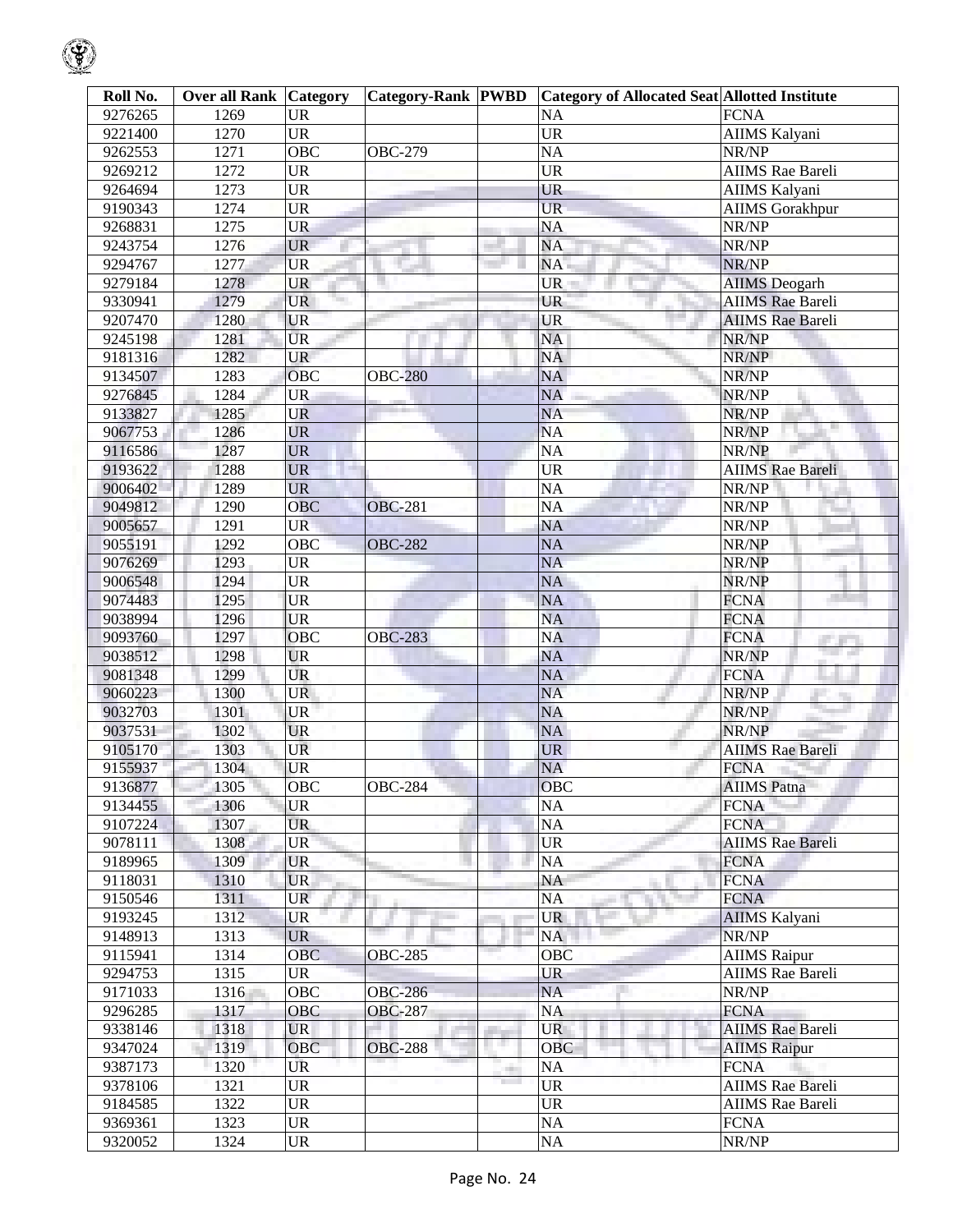| Roll No. | <b>Over all Rank Category</b> |                                   | <b>Category-Rank PWBD</b> |     | <b>Category of Allocated Seat Allotted Institute</b> |                        |
|----------|-------------------------------|-----------------------------------|---------------------------|-----|------------------------------------------------------|------------------------|
| 9363438  | 1325                          | <b>UR</b>                         |                           |     | <b>NA</b>                                            | NR/NP                  |
| 9372789  | 1326                          | <b>UR</b>                         |                           |     | $\overline{UR}$                                      | <b>AIIMS</b> Deogarh   |
| 9306015  | 1327                          | $\overline{\text{ST}}$            | $ST-3$                    |     | $\overline{\text{ST}}$                               | <b>AIIMS</b> Telangana |
| 9297302  | 1328                          | $\overline{\text{UR}}$            |                           |     | <b>NA</b>                                            | <b>FCNA</b>            |
| 9010526  | 1329                          | OBC                               | <b>OBC-289</b>            |     | OBC                                                  | <b>AIIMS</b> Patna     |
| 9022990  | 1330                          | $\overline{\text{ST}}$            | $ST-4$                    |     | ST                                                   | <b>AIIMS</b> New Delhi |
| 9016885  | 1331                          | <b>UR</b>                         |                           |     | <b>NA</b>                                            | NR/NP                  |
| 9055430  | 1332                          | <b>UR</b>                         |                           |     | <b>NA</b>                                            | NR/NP                  |
| 9060432  | 1333                          | <b>UR</b>                         |                           |     | UR.                                                  | <b>AIIMS</b> Deogarh   |
| 9086883  | 1334                          | OBC                               | <b>OBC-290</b>            |     | OBC                                                  | <b>AIIMS Raipur</b>    |
| 9011678  | 1335                          | OBC                               | <b>OBC-291</b>            |     | NA                                                   | NR/NP                  |
| 9062394  | 1336                          | UR                                |                           |     | <b>UR</b>                                            | <b>AIIMS</b> Deogarh   |
| 9052639  | 1337                          | <b>UR</b>                         |                           |     | <b>UR</b>                                            | <b>AIIMS</b> Deogarh   |
| 9009403  | 1338                          | <b>UR</b>                         |                           |     | NA                                                   | <b>FCNA</b>            |
| 9119637  | 1339                          | OBC                               | <b>OBC-292</b>            |     | NA                                                   | <b>FCNA</b>            |
| 9038231  | 1340                          | <b>UR</b>                         |                           |     | <b>NA</b>                                            | <b>FCNA</b>            |
| 9089656  | 1341                          | OBC                               | <b>OBC-293</b>            |     | <b>NA</b>                                            | <b>FCNA</b>            |
| 9097215  | 1342                          | <b>UR</b>                         |                           |     | <b>NA</b>                                            | <b>FCNA</b>            |
| 9087642  | 1343                          | <b>UR</b>                         |                           |     | NA                                                   | NR/NP                  |
| 9029299  | 1344                          | <b>UR</b>                         |                           |     | <b>NA</b>                                            | <b>FCNA</b>            |
| 9011881  | 1345                          | <b>UR</b>                         |                           |     | $\ensuremath{\mathrm{UR}}\xspace$                    | <b>AIIMS</b> Deogarh   |
| 9250175  | 1346                          | <b>UR</b>                         |                           |     | $\ensuremath{\mathrm{UR}}\xspace$                    | <b>AIIMS</b> Deogarh   |
| 9272431  | 1347                          | <b>OBC</b>                        | <b>OBC-294</b>            |     | OBC                                                  | <b>AIIMS Raipur</b>    |
| 9244403  | 1348                          | <b>UR</b>                         |                           |     | NA                                                   | <b>FCNA</b>            |
| 9229552  | 1349                          | <b>UR</b>                         |                           |     | NA                                                   | NR/NP                  |
| 9120842  | 1350                          | <b>UR</b>                         |                           |     | NA                                                   | <b>FCNA</b>            |
| 9336228  | 1351                          | <b>UR</b>                         |                           |     | NA                                                   | NR/NP                  |
| 9262302  | 1352                          | <b>UR</b>                         |                           |     | <b>NA</b>                                            | NR/NP                  |
| 9206216  | 1353                          | <b>UR</b>                         |                           |     | <b>NA</b>                                            | <b>FCNA</b>            |
| 9251039  | 1354                          | <b>UR</b>                         |                           |     | <b>UR</b>                                            | <b>AIIMS</b> Deogarh   |
| 9210764  | 1355                          | <b>UR</b>                         |                           |     | NA                                                   | <b>FCNA</b>            |
| 9195911  | 1356                          | <b>UR</b>                         |                           |     | <b>NA</b>                                            | <b>FCNA</b>            |
| 9233180  | 1357                          | $\overline{O}$ BC                 | <b>OBC-295</b>            |     | <b>NA</b>                                            | ПU.<br><b>FCNA</b>     |
| 9230236  | 1358                          | <b>UR</b>                         |                           |     | $\ensuremath{\mathrm{UR}}\xspace$                    | <b>AIIMS</b> Deogarh   |
| 9286584  | 1359                          | <b>UR</b>                         |                           |     | <b>UR</b>                                            | <b>AIIMS Kalyani</b>   |
| 9386982  | 1360                          | UR                                |                           |     | <b>UR</b>                                            | <b>AIIMS</b> Deogarh   |
| 9305217  | 1361                          | OBC                               | <b>OBC-296</b>            |     | OBC                                                  | <b>AIIMS</b> Nagpur    |
| 9219404  | 1362                          | <b>UR</b>                         |                           |     | NA                                                   | <b>FCNA</b>            |
| 9346222  | 1363                          | UR                                |                           |     | $\rm NA$                                             | NR/NP                  |
| 9334945  | 1364                          | OBC                               | <b>OBC-297</b>            |     | OBC                                                  | <b>AIIMS</b> Raipur    |
| 9358005  | 1365                          | <b>UR</b>                         |                           |     | NA                                                   | NR/NP                  |
| 9339424  | 1366                          | <b>UR</b>                         |                           |     | UR                                                   | <b>AIIMS</b> Deogarh   |
| 9356115  | 1367                          | <b>UR</b>                         |                           |     | NA                                                   | NR/NP                  |
| 9384188  | 1368                          | UR                                |                           |     | NA                                                   | NR/NP                  |
| 9371862  | 1369                          | <b>UR</b>                         |                           |     | <b>UR</b>                                            | <b>AIIMS Kalyani</b>   |
| 9360744  | 1370                          | <b>UR</b>                         |                           |     | NA                                                   | NR/NP                  |
| 9349286  | 1371                          | OBC                               | <b>OBC-298</b>            |     | OBC                                                  | <b>AIIMS Raipur</b>    |
| 9339884  | 1372                          | UR                                |                           |     | NA                                                   | NR/NP                  |
| 9186922  | 1373                          | <b>UR</b>                         |                           |     | NA                                                   | <b>FCNA</b>            |
| 9177591  | 1374                          | <b>UR</b>                         |                           |     | <b>UR</b>                                            | <b>AIIMS Kalyani</b>   |
| 9181547  | 1375                          | <b>UR</b>                         |                           |     | UR                                                   | <b>AIIMS Kalyani</b>   |
| 9119752  | 1376                          | UR                                |                           |     | <b>UR</b>                                            | <b>AIIMS Kalyani</b>   |
| 9200105  | 1377                          | OBC                               | <b>OBC-299</b>            | -93 | OBC                                                  | <b>AIIMS Raipur</b>    |
| 9167385  | 1378                          | <b>OBC</b>                        | <b>OBC-300</b>            |     | OBC                                                  | <b>AIIMS Raipur</b>    |
| 9177158  | 1379                          | <b>UR</b>                         |                           |     |                                                      | NR/NP                  |
|          |                               | $\ensuremath{\mathrm{UR}}\xspace$ |                           |     | $\rm NA$<br>$\overline{NA}$                          |                        |
| 9230572  | 1380                          |                                   |                           |     |                                                      | NR/NP                  |

 $\mathcal{G}% _{ij}$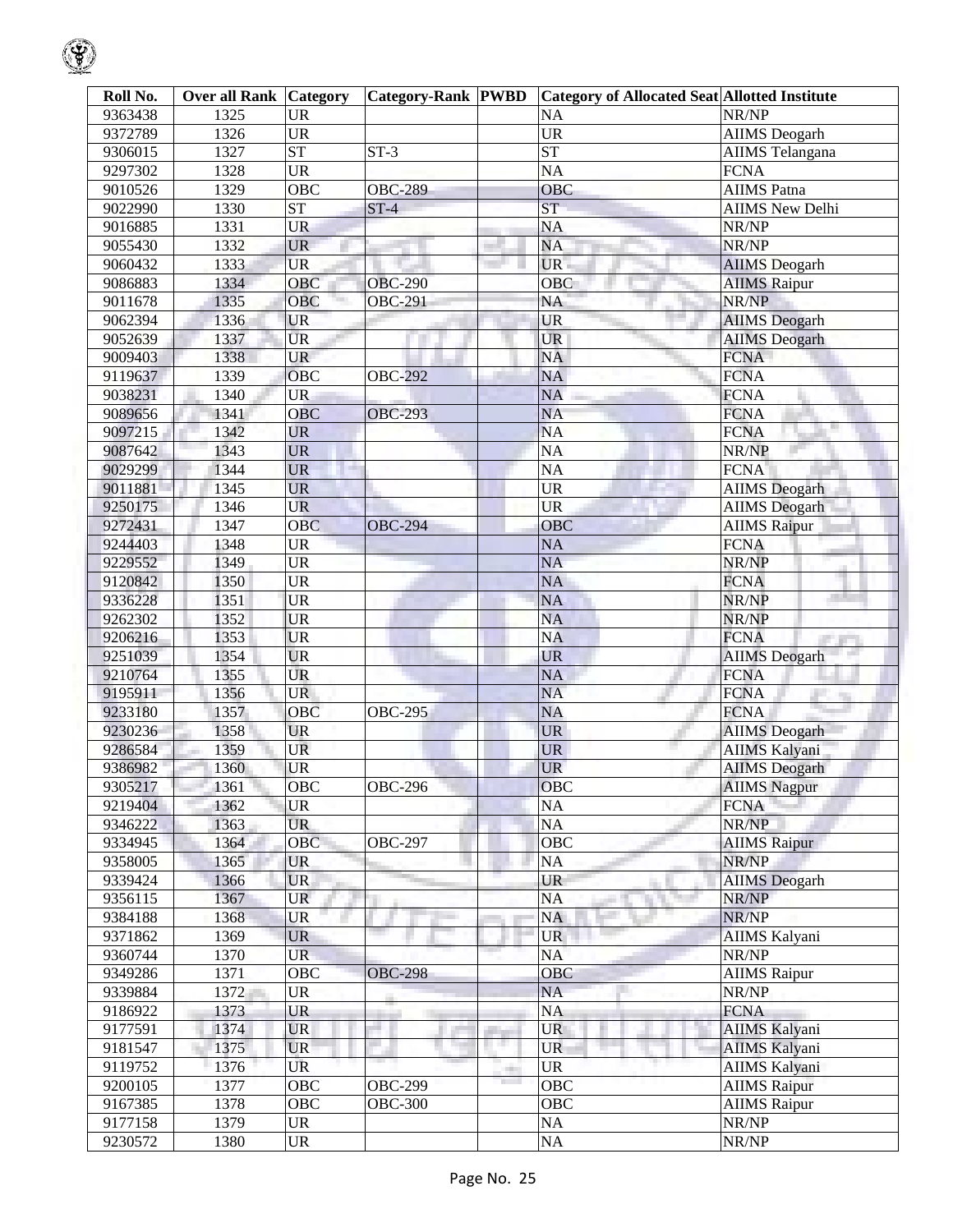| Roll No.           | <b>Over all Rank Category</b> |                                   | <b>Category-Rank PWBD</b> |                                | <b>Category of Allocated Seat Allotted Institute</b> |                                     |
|--------------------|-------------------------------|-----------------------------------|---------------------------|--------------------------------|------------------------------------------------------|-------------------------------------|
| 9115782            | 1381                          | <b>UR</b>                         |                           |                                | <b>UR</b>                                            | <b>AIIMS</b> Deogarh                |
| 9189165            | 1382                          | $\overline{\text{UR}}$            |                           |                                | $\overline{NA}$                                      | <b>FCNA</b>                         |
| 9104449            | 1383                          | $\overline{\text{UR}}$            |                           |                                | $\overline{NA}$                                      | NR/NP                               |
| 9262518            | 1384                          | $\overline{UR}$                   |                           |                                | <b>UR</b>                                            | AIIMS Kalyani                       |
| 9275688            | 1385                          | OBC                               | <b>OBC-301</b>            |                                | OBC                                                  | <b>AIIMS Nagpur</b>                 |
| 9249522            | 1386                          | $\overline{UR}$                   |                           |                                | $\overline{\text{UR}}$                               | <b>AIIMS Kalyani</b>                |
| 9253914            | 1387                          | <b>UR</b>                         |                           |                                | <b>NA</b>                                            | <b>FCNA</b>                         |
| 9269264            | 1388                          | <b>UR</b>                         |                           |                                | <b>NA</b>                                            | <b>FCNA</b>                         |
| 9227704            | 1389                          | <b>UR</b>                         |                           |                                | NA                                                   | NR/NP                               |
| 9153060            | 1390                          | UR                                |                           |                                | <b>UR</b>                                            | <b>AIIMS Kalyani</b>                |
| 9247967            | 1391                          | <b>UR</b>                         |                           |                                | <b>NA</b>                                            | NR/NP                               |
| 9254438            | 1392                          | <b>UR</b>                         |                           |                                | NA                                                   | <b>FCNA</b>                         |
| 9205690            | 1393                          | <b>UR</b>                         |                           |                                | UR                                                   | <b>AIIMS Kalyani</b>                |
| 9293046            | 1394                          | OBC                               | <b>OBC-302</b>            |                                | <b>NA</b>                                            | NR/NP                               |
| 9283633            | 1395                          | <b>UR</b>                         |                           |                                | <b>NA</b>                                            | <b>FCNA</b>                         |
| 9272429            | 1396                          | <b>OBC</b>                        | <b>OBC-303</b>            |                                | <b>OBC</b>                                           | <b>AIIMS Nagpur</b>                 |
| 9205613            | 1397                          | <b>UR</b>                         |                           |                                | <b>NA</b>                                            | NR/NP                               |
| 9288245            | 1398                          | <b>OBC</b>                        | <b>OBC-304</b>            |                                | OBC                                                  | <b>AIIMS Nagpur</b>                 |
| 9195637            | 1399                          | <b>UR</b>                         |                           |                                | <b>NA</b>                                            | <b>FCNA</b>                         |
| 9163919            | 1400                          | <b>UR</b>                         |                           |                                | $\overline{NA}$                                      | NR/NP                               |
| 9177909            | 1401                          | <b>UR</b>                         |                           |                                | $\overline{NA}$                                      | <b>FCNA</b>                         |
| 9136167            | 1402                          | OBC                               | <b>OBC-305</b>            |                                | OBC                                                  | <b>AIIMS Nagpur</b>                 |
| 9156521            | 1403                          | <b>OBC</b>                        | <b>OBC-306</b>            |                                | OBC                                                  | <b>AIIMS</b> Bathinda               |
| 9125291            | 1404                          | OBC                               | <b>OBC-307</b>            |                                | <b>NA</b>                                            | <b>FCNA</b>                         |
| 9136867            | 1405                          | OBC                               | <b>OBC-308</b>            |                                | OBC                                                  | <b>AIIMS Bathinda</b>               |
| 9103024            | 1406                          | OBC                               | <b>OBC-309</b>            |                                | OBC                                                  | <b>AIIMS Nagpur</b>                 |
| 9118458            | 1407                          | <b>UR</b>                         |                           |                                | <b>UR</b>                                            | <b>AIIMS Kalyani</b>                |
| 9104667            | 1408                          | <b>UR</b>                         |                           |                                | <b>NA</b>                                            | NR/NP                               |
| 9131743            | 1409                          | <b>UR</b>                         |                           |                                | <b>NA</b>                                            | <b>FCNA</b>                         |
| 9138050            | 1410                          | <b>UR</b>                         |                           |                                | <b>NA</b>                                            | <b>The Control</b><br><b>FCNA</b>   |
| 9109459            | 1411                          | <b>UR</b>                         |                           |                                | <b>NA</b>                                            | NR/NP                               |
| 9100195            | 1412                          | <b>UR</b>                         |                           |                                | <b>NA</b>                                            | <b>FCNA</b>                         |
| 9318270            | 1413                          | <b>UR</b>                         |                           |                                | <b>NA</b>                                            | 76<br><b>FCNA</b>                   |
| 9362943            | 1414                          | <b>UR</b>                         |                           |                                | NA                                                   | <b>FCNA</b>                         |
| 9174052            | 1415                          | OBC                               | <b>OBC-310</b>            |                                | OBC                                                  | <b>AIIMS Nagpur</b>                 |
| 9368971            | 1416                          | UR                                |                           |                                | <b>UR</b>                                            | <b>AIIMS Kalyani</b>                |
| 9196783            | 1417                          | $\overline{\text{UR}}$            |                           |                                | NA                                                   | <b>FCNA</b>                         |
| 9360632            | 1418                          | $\overline{SC}$                   | $SC-19$                   |                                | $\overline{SC}$                                      | <b>AIIMS Jodhpur</b>                |
| 9380145            | 1419                          | <b>UR</b>                         |                           |                                | $\ensuremath{\mathrm{UR}}\xspace$                    | <b>AIIMS Kalyani</b>                |
| 9312769            | 1420                          | OBC                               | <b>OBC-311</b>            |                                | $\overline{NA}$                                      | <b>FCNA</b>                         |
| 9344737            | 1421                          | <b>UR</b>                         |                           |                                | NA                                                   | NR/NP                               |
| 9084742            | 1422                          | <b>OBC</b>                        | OBC-312                   |                                | NA                                                   | NR/NP                               |
| 9034960            | 1423                          | UR                                |                           |                                | <b>UR</b>                                            | <b>AIIMS</b> Kalyani                |
| 9016401            | 1424                          | UR                                |                           |                                | <b>NA</b>                                            | <b>FCNA</b>                         |
| 9037578            | 1425                          | <b>OBC</b>                        | <b>OBC-313</b>            |                                | NA                                                   | <b>FCNA</b>                         |
| 9021088            | 1426                          | <b>UR</b>                         |                           |                                | NA                                                   | <b>FCNA</b>                         |
| 9003450            | 1427                          | OBC                               | <b>OBC-314</b>            |                                | OBC                                                  | <b>AIIMS Rae Bareli</b>             |
|                    |                               |                                   | OBC-315                   |                                |                                                      |                                     |
| 9077783<br>9026137 | 1428<br>1429                  | OBC<br><b>UR</b>                  |                           |                                | NA<br><b>UR</b>                                      | <b>FCNA</b><br><b>AIIMS Kalyani</b> |
|                    |                               |                                   |                           |                                |                                                      |                                     |
| 9038402            | 1430                          | <b>OBC</b>                        | OBC-316                   | n en                           | OBC                                                  | <b>AIIMS</b> Telangana              |
| 9091254            | 1431                          | <b>UR</b>                         |                           |                                | <b>NA</b>                                            | <b>FCNA</b>                         |
| 9065981            | 1432                          | <b>OBC</b>                        | OBC-317                   | <b>The Contract of Service</b> | <b>NA</b>                                            | <b>FCNA</b><br>- 70                 |
| 9083105            | 1433                          | OBC                               | OBC-318                   |                                | NA                                                   | NR/NP                               |
| 9034170            | 1434                          | <b>UR</b>                         |                           |                                | NA                                                   | <b>FCNA</b>                         |
| 9310857            | 1435                          | OBC                               | OBC-319                   |                                | OBC                                                  | <b>AIIMS</b> Nagpur                 |
| 9335628            | 1436                          | $\ensuremath{\mathsf{UR}}\xspace$ |                           |                                | $\overline{NA}$                                      | <b>FCNA</b>                         |

 $\mathcal{G}% _{ij}$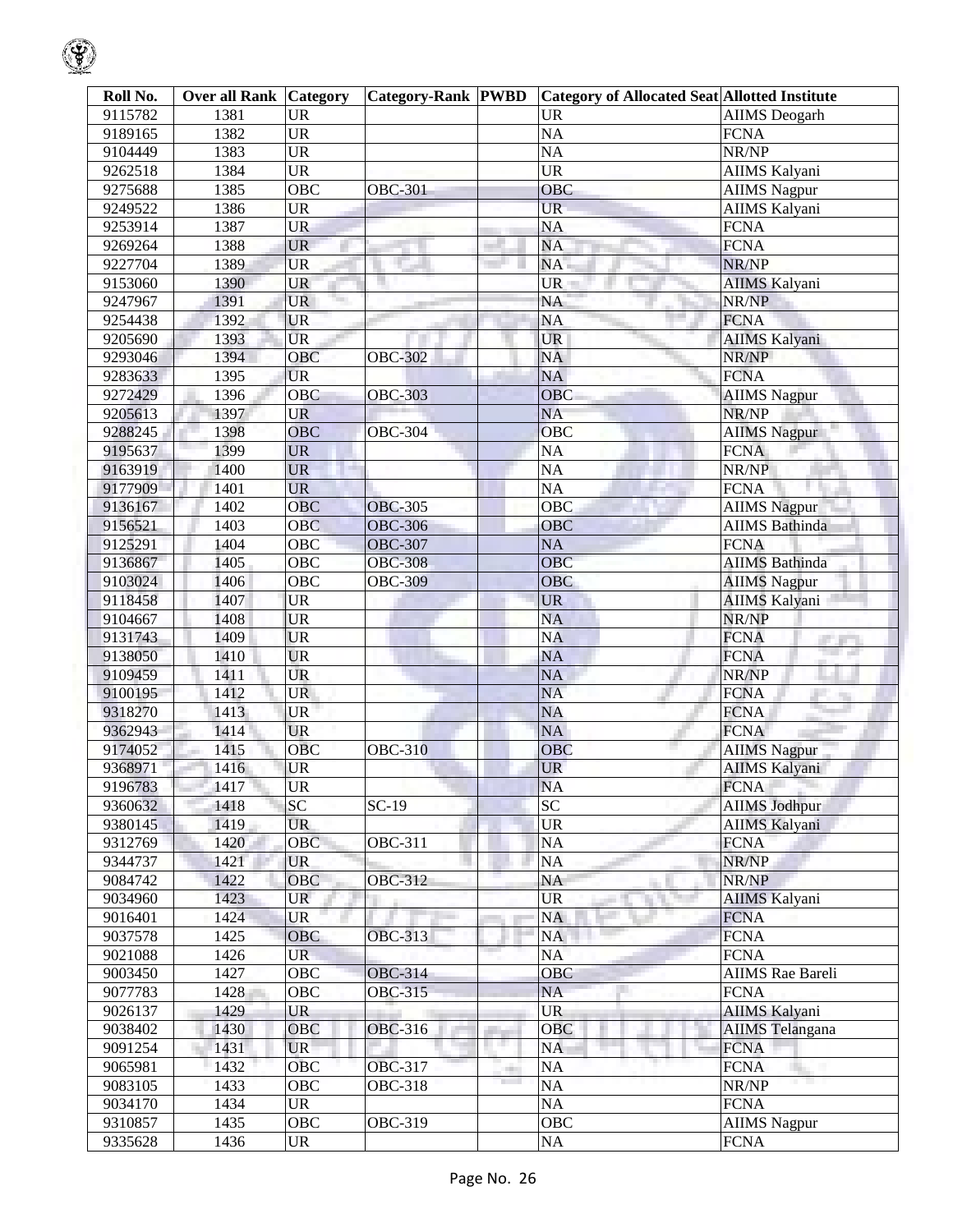| Roll No. | <b>Over all Rank Category</b> |                                   | <b>Category-Rank PWBD</b> | <b>Category of Allocated Seat Allotted Institute</b> |                                  |
|----------|-------------------------------|-----------------------------------|---------------------------|------------------------------------------------------|----------------------------------|
| 9342700  | 1437                          | <b>UR</b>                         |                           | <b>NA</b>                                            | NR/NP                            |
| 9322913  | 1438                          | <b>UR</b>                         |                           | <b>NA</b>                                            | NR/NP                            |
| 9322174  | 1439                          | $\ensuremath{\mathrm{UR}}\xspace$ |                           | <b>UR</b>                                            | AIIMS Kalyani                    |
| 9300763  | 1440                          | OBC                               | OBC-320                   | <b>NA</b>                                            | <b>FCNA</b>                      |
| 9341811  | 1441                          | <b>UR</b>                         |                           | <b>NA</b>                                            | NR/NP                            |
| 9356304  | 1442                          | OBC                               | <b>OBC-321</b>            | $\overline{NA}$                                      | <b>FCNA</b>                      |
| 9335095  | 1443                          | <b>UR</b>                         |                           | <b>NA</b>                                            | NR/NP                            |
| 9343300  | 1444                          | <b>UR</b>                         |                           | <b>NA</b>                                            | NR/NP                            |
| 9333082  | 1445                          | <b>UR</b>                         |                           | NA                                                   | NR/NP                            |
| 9347397  | 1446                          | OBC                               | <b>OBC-322</b>            | OBC                                                  | <b>AIIMS</b> Gorakhpur           |
| 9151992  | 1447                          | <b>UR</b>                         |                           | NA                                                   | NR/NP                            |
| 9122763  | 1448                          | OBC                               | <b>OBC-323</b>            | OBC                                                  | <b>AIIMS Nagpur</b>              |
| 9190799  | 1449                          | <b>OBC</b>                        | <b>OBC-324</b>            | NA                                                   | NR/NP                            |
| 9160825  | 1450                          | <b>UR</b>                         |                           | <b>UR</b>                                            | <b>AIIMS Kalyani</b>             |
| 9152237  | 1451                          | <b>UR</b>                         |                           | <b>UR</b>                                            | <b>AIIMS Kalyani</b>             |
| 9160707  | 1452                          | <b>UR</b>                         |                           | <b>NA</b>                                            | NR/NP                            |
| 9112293  | 1453                          | UR                                |                           | <b>NA</b>                                            | NR/NP                            |
| 9146799  | 1454                          | <b>UR</b>                         |                           | <b>NA</b>                                            | NR/NP                            |
| 9092428  | 1455                          | <b>UR</b>                         |                           | NA                                                   | NR/NP                            |
| 9117695  | 1456                          | <b>UR</b>                         |                           | $\overline{NA}$                                      | NR/NP                            |
| 9173851  | 1457                          | OBC                               | <b>OBC-325</b>            | OBC                                                  | <b>AIIMS</b> Nagpur              |
| 9229366  | 1458                          | <b>UR</b>                         |                           | <b>NA</b>                                            | <b>Seat Allotment Completed</b>  |
| 9123740  | 1459                          | OBC                               | <b>OBC-326</b>            | OBC                                                  | <b>AIIMS</b> Bathinda            |
| 9097069  | 1460                          | OBC                               | <b>OBC-327</b>            | <b>NA</b>                                            | <b>FCNA</b>                      |
| 9018123  | 1461                          | <b>UR</b>                         |                           | <b>NA</b>                                            | NR/NP                            |
| 9094397  | 1462                          | OBC                               | <b>OBC-328</b>            | OBC                                                  | <b>AIIMS Nagpur</b>              |
| 9009829  | 1463                          | <b>UR</b>                         |                           | <b>NA</b>                                            | <b>Seat Allotment Completed</b>  |
| 9029701  | 1464                          | <b>UR</b>                         |                           | <b>NA</b>                                            | <b>Seat Allotment Completed</b>  |
| 9044784  | 1465                          | <b>OBC</b>                        | <b>OBC-329</b>            | <b>NA</b>                                            | <b>FCNA</b><br><b>CONTRACTOR</b> |
| 9040657  | 1466                          | OBC                               | <b>OBC-330</b>            | <b>NA</b>                                            | <b>FCNA</b>                      |
| 9030190  | 1467                          | UR                                |                           | <b>NA</b>                                            | <b>Seat Allotment Completed</b>  |
| 9074820  | 1468                          | <b>UR</b>                         |                           | <b>NA</b>                                            | <b>Seat Allotment Completed</b>  |
| 9040420  | 1469                          | <b>UR</b>                         |                           | <b>NA</b>                                            | <b>Seat Allotment Completed</b>  |
| 9076347  | 1470                          | <b>UR</b>                         |                           | NA                                                   | <b>Seat Allotment Completed</b>  |
| 9036535  | 1471                          | <b>OBC</b>                        | <b>OBC-331</b>            | <b>NA</b>                                            | NR/NP                            |
| 9087335  | 1472                          | <b>UR</b>                         |                           | <b>NA</b>                                            | NR/NP                            |
| 9087685  | 1473                          | <b>UR</b>                         |                           | <b>NA</b>                                            | NR/NP                            |
| 9029326  | 1474                          | OBC                               | OBC-332                   | <b>NA</b>                                            | NR/NP                            |
| 9000147  | 1475                          | <b>UR</b>                         |                           | <b>NA</b>                                            | <b>Seat Allotment Completed</b>  |
| 9022748  | 1476                          | OBC                               | <b>OBC-333</b>            | <b>NA</b>                                            | NR/NP                            |
| 9076190  | 1477                          | <b>UR</b>                         |                           | <b>NA</b>                                            | <b>Seat Allotment Completed</b>  |
| 9028113  | 1478                          | <b>UR</b>                         |                           | <b>NA</b>                                            | <b>Seat Allotment Completed</b>  |
| 9090272  | 1479                          | <b>UR</b>                         |                           | <b>NA</b>                                            | NR/NP                            |
| 9277491  | 1480                          | <b>UR</b>                         |                           | <b>NA</b>                                            | <b>Seat Allotment Completed</b>  |
| 9200651  | 1481                          | <b>UR</b>                         |                           | NA                                                   | <b>Seat Allotment Completed</b>  |
| 9199409  | 1482                          | <b>UR</b>                         |                           | <b>NA</b>                                            | NR/NP                            |
| 9216634  | 1483                          | <b>UR</b>                         |                           | <b>NA</b>                                            | Seat Allotment Completed         |
| 9225888  | 1484                          | OBC                               | <b>OBC-334</b>            | OBC                                                  | <b>AIIMS</b> Nagpur              |
| 9204489  | 1485                          | <b>UR</b>                         |                           | <b>NA</b>                                            | NR/NP                            |
| 9130678  | 1486                          | OBC                               | <b>OBC-335</b>            | NA                                                   | NR/NP                            |
| 9198262  | 1487                          | <b>UR</b>                         |                           | NA                                                   | NR/NP                            |
| 9223854  | 1488                          | OBC                               | <b>OBC-336</b>            | <b>NA</b>                                            | NR/NP                            |
| 9226322  | 1489                          | $\ensuremath{\mathsf{UR}}\xspace$ |                           | <b>NA</b>                                            | NR/NP                            |
| 9279089  | 1490                          | OBC                               | <b>OBC-337</b>            | OBC                                                  | <b>AIIMS</b> Rae Bareli          |
| 9191779  | 1491                          | $\ensuremath{\mathsf{UR}}\xspace$ |                           | $\rm NA$                                             | Seat Allotment Completed         |
| 9229361  | 1492                          | <b>UR</b>                         |                           | <b>NA</b>                                            | Seat Allotment Completed         |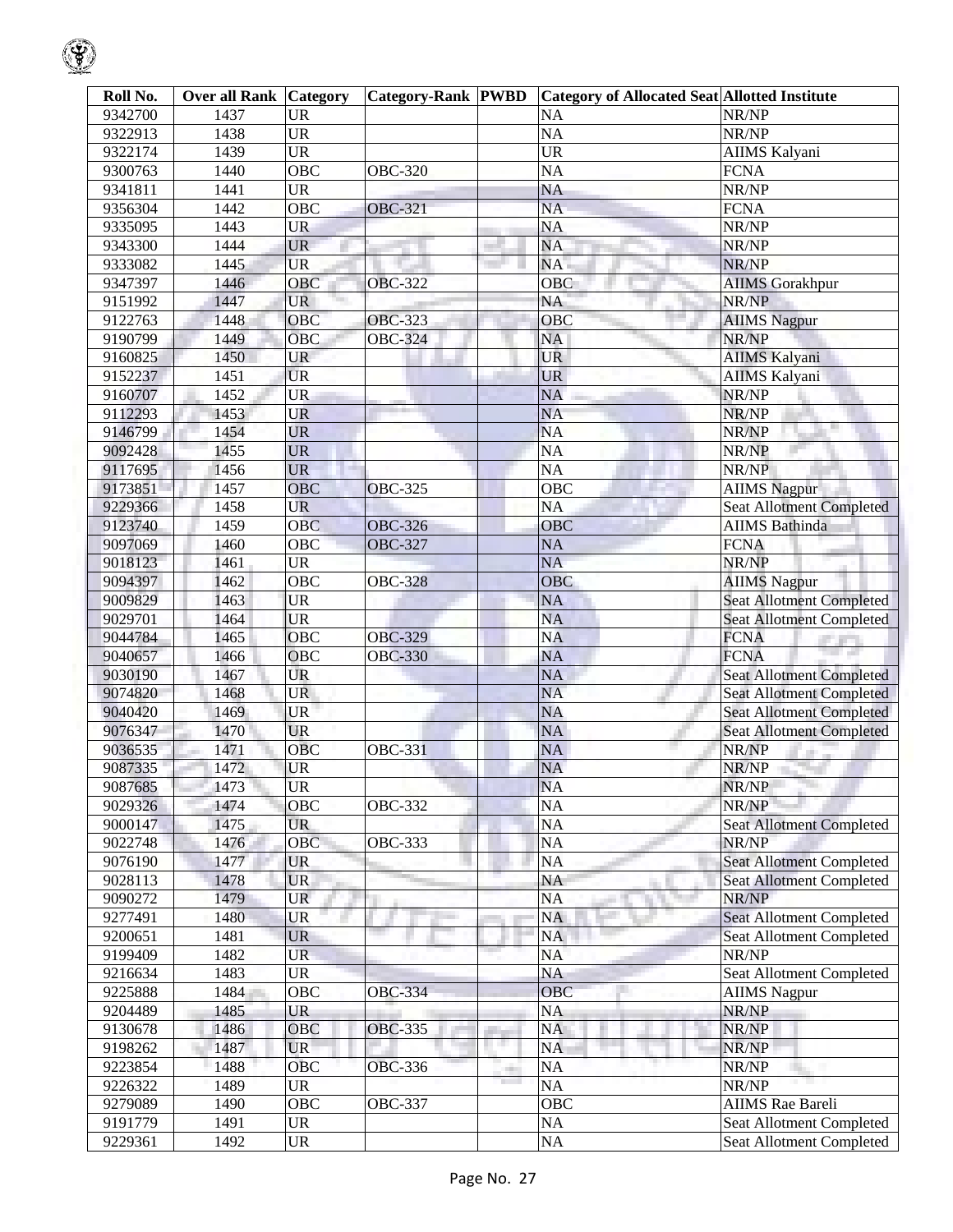| Roll No.           | <b>Over all Rank Category</b> |                                   | <b>Category-Rank PWBD</b> |                                     | <b>Category of Allocated Seat Allotted Institute</b> |                                 |
|--------------------|-------------------------------|-----------------------------------|---------------------------|-------------------------------------|------------------------------------------------------|---------------------------------|
| 9206960            | 1493                          | <b>OBC</b>                        | <b>OBC-338</b>            |                                     | <b>OBC</b>                                           | <b>AIIMS</b> Nagpur             |
| 9228490            | 1494                          | <b>OBC</b>                        | <b>OBC-339</b>            |                                     | $\overline{OBC}$                                     | <b>AIIMS</b> Bathinda           |
| 9247154            | 1495                          | <b>OBC</b>                        | <b>OBC-340</b>            |                                     | $\overline{NA}$                                      | NR/NP                           |
| 9284674            | 1496                          | <b>UR</b>                         |                           |                                     | NA                                                   | NR/NP                           |
| 9240404            | 1497                          | $\overline{OBC}$                  | <b>OBC-341</b>            |                                     | <b>NA</b>                                            | NR/NP                           |
| 9250907            | 1498                          | <b>UR</b>                         |                           |                                     | <b>NA</b>                                            | Seat Allotment Completed        |
| 9346691            | 1499                          | <b>UR</b>                         |                           |                                     | <b>NA</b>                                            | Seat Allotment Completed        |
| 9344956            | 1500                          | OBC                               | <b>OBC-342</b>            |                                     | <b>NA</b>                                            | NR/NP                           |
| 9306274            | 1501                          | OBC                               | <b>OBC-343</b>            |                                     | OBC                                                  | <b>AIIMS Nagpur</b>             |
| 9348382            | 1502                          | <b>UR</b>                         |                           |                                     | $\overline{NA}$                                      | <b>Seat Allotment Completed</b> |
| 9346502            | 1503                          | <b>UR</b>                         |                           |                                     | NA                                                   | Seat Allotment Completed        |
| 9360108            | 1504                          | <b>UR</b>                         |                           |                                     | <b>NA</b>                                            | <b>Seat Allotment Completed</b> |
| 9252753            | 1505                          | $\overline{OBC}$                  | <b>OBC-344</b>            |                                     | OBC                                                  | <b>AIIMS</b> Mangalagiri        |
| 9324818            | 1506                          | <b>UR</b>                         |                           |                                     | <b>NA</b>                                            | <b>Seat Allotment Completed</b> |
| 9354792            | 1507                          | OBC                               | <b>OBC-345</b>            |                                     | <b>NA</b>                                            | NR/NP                           |
| 9376917            | 1508                          | <b>UR</b>                         |                           |                                     | <b>NA</b>                                            | <b>Seat Allotment Completed</b> |
| 9378563            | 1509                          | <b>UR</b>                         |                           |                                     | <b>NA</b>                                            | <b>Seat Allotment Completed</b> |
| 9319954            | 1510                          | <b>UR</b>                         |                           |                                     | <b>NA</b>                                            | <b>Seat Allotment Completed</b> |
| 9366938            | 1511                          | <b>UR</b>                         |                           |                                     | <b>NA</b>                                            | NR/NP                           |
| 9222505            | 1512                          | <b>UR</b>                         |                           |                                     | $\overline{NA}$                                      | <b>Seat Allotment Completed</b> |
| 9327498            | 1513                          | <b>OBC</b>                        | <b>OBC-346</b>            |                                     | $\overline{OBC}$                                     | <b>AIIMS Nagpur</b>             |
| 9338385            | 1514                          | OBC                               | <b>OBC-347</b>            |                                     | <b>NA</b>                                            | <b>FCNA</b>                     |
| 9156585            | 1515                          | <b>UR</b>                         |                           |                                     | <b>NA</b>                                            | NR/NP                           |
|                    | 1516                          | <b>UR</b>                         |                           |                                     | <b>NA</b>                                            |                                 |
| 9186931<br>9137818 | 1517                          |                                   |                           |                                     |                                                      | <b>Seat Allotment Completed</b> |
|                    |                               | <b>UR</b>                         |                           |                                     | <b>NA</b>                                            | <b>Seat Allotment Completed</b> |
| 9147093            | 1518                          | <b>UR</b>                         |                           |                                     | <b>NA</b>                                            | <b>Seat Allotment Completed</b> |
| 9179441            | 1519                          | <b>UR</b>                         |                           |                                     | <b>NA</b>                                            | <b>Seat Allotment Completed</b> |
| 9175966            | 1520                          | OBC                               | <b>OBC-348</b>            |                                     | OBC                                                  | <b>AIIMS Nagpur</b>             |
| 9264411            | 1521                          | <b>UR</b>                         |                           |                                     | <b>NA</b>                                            | <b>Seat Allotment Completed</b> |
| 9156754            | 1522                          | <b>UR</b>                         |                           |                                     | <b>NA</b>                                            | NR/NP                           |
| 9190048            | 1523                          | <b>OBC</b>                        | <b>OBC-349</b>            |                                     | OBC                                                  | <b>AIIMS Nagpur</b>             |
| 9189803            | 1524                          | OBC                               | <b>OBC-350</b>            |                                     | <b>NA</b>                                            | NR/NP                           |
| 9164733            | 1525                          | OBC                               | <b>OBC-351</b>            |                                     | <b>NA</b>                                            | <b>FCNA</b>                     |
| 9132471            | 1526                          | <b>UR</b>                         |                           |                                     | <b>NA</b>                                            | NR/NP                           |
| 9110572            | 1527                          | <b>OBC</b>                        | <b>OBC-352</b>            |                                     | <b>NA</b>                                            | <b>FCNA</b>                     |
| 9037823            | 1528                          | OBC                               | <b>OBC-353</b>            |                                     | <b>NA</b>                                            | <b>FCNA</b>                     |
| 9001396            | 1529                          | <b>UR</b>                         |                           |                                     | <b>NA</b>                                            | NR/NP                           |
| 9096435            | 1530                          | <b>UR</b>                         |                           |                                     | <b>NA</b>                                            | NR/NP                           |
| 9057312            | 1531                          | <b>UR</b>                         |                           |                                     | NA                                                   | NR/NP                           |
| 9076120            | 1532                          | <b>OBC</b>                        | <b>OBC-354</b>            |                                     | NA                                                   | <b>FCNA</b>                     |
| 9083551            | 1533                          | <b>UR</b>                         |                           |                                     | <b>NA</b>                                            | <b>Seat Allotment Completed</b> |
| 9067440            | 1534                          | OBC                               | <b>OBC-355</b>            |                                     | <b>NA</b>                                            | <b>FCNA</b>                     |
| 9043435            | 1535                          | <b>UR</b>                         |                           |                                     | NA                                                   | <b>Seat Allotment Completed</b> |
| 9054035            | 1536                          | <b>UR</b>                         |                           |                                     | NA                                                   | NR/NP                           |
| 9025143            | 1537                          | <b>OBC</b>                        | <b>OBC-356</b>            |                                     | <b>OBC</b>                                           | <b>AIIMS</b> Nagpur             |
| 9075835            | 1538                          | <b>UR</b>                         |                           |                                     | <b>NA</b>                                            | <b>Seat Allotment Completed</b> |
| 9030467            | 1539                          | <b>UR</b>                         |                           |                                     | <b>NA</b>                                            | Seat Allotment Completed        |
| 9020158            | 1540                          | <b>UR</b>                         |                           |                                     | <b>NA</b>                                            | Seat Allotment Completed        |
| 9041493            | 1541                          | OBC                               | <b>OBC-357</b>            |                                     | <b>OBC</b>                                           | <b>AIIMS Gorakhpur</b>          |
| 9044269            | 1542                          | <b>UR</b>                         |                           |                                     | <b>NA</b>                                            | NR/NP                           |
| 9090131            | 1543                          | SC                                | $\overline{SC}$ -20       | 11 M                                | SC                                                   | <b>AIIMS Bhubaneswar</b>        |
| 9204960            | 1544                          | <b>UR</b>                         |                           | eko                                 | <b>NA</b>                                            | NR/NP                           |
| 9259256            | 1545                          | <b>UR</b>                         |                           | <b>The Contract of the Contract</b> | NA                                                   | <b>Seat Allotment Completed</b> |
| 9249571            | 1546                          | <b>UR</b>                         |                           |                                     | NA                                                   | NR/NP                           |
| 9291018            | 1547                          | <b>UR</b>                         |                           |                                     | NA                                                   | Seat Allotment Completed        |
| 9279268            | 1548                          | $\ensuremath{\mathsf{UR}}\xspace$ |                           |                                     | NA                                                   | Seat Allotment Completed        |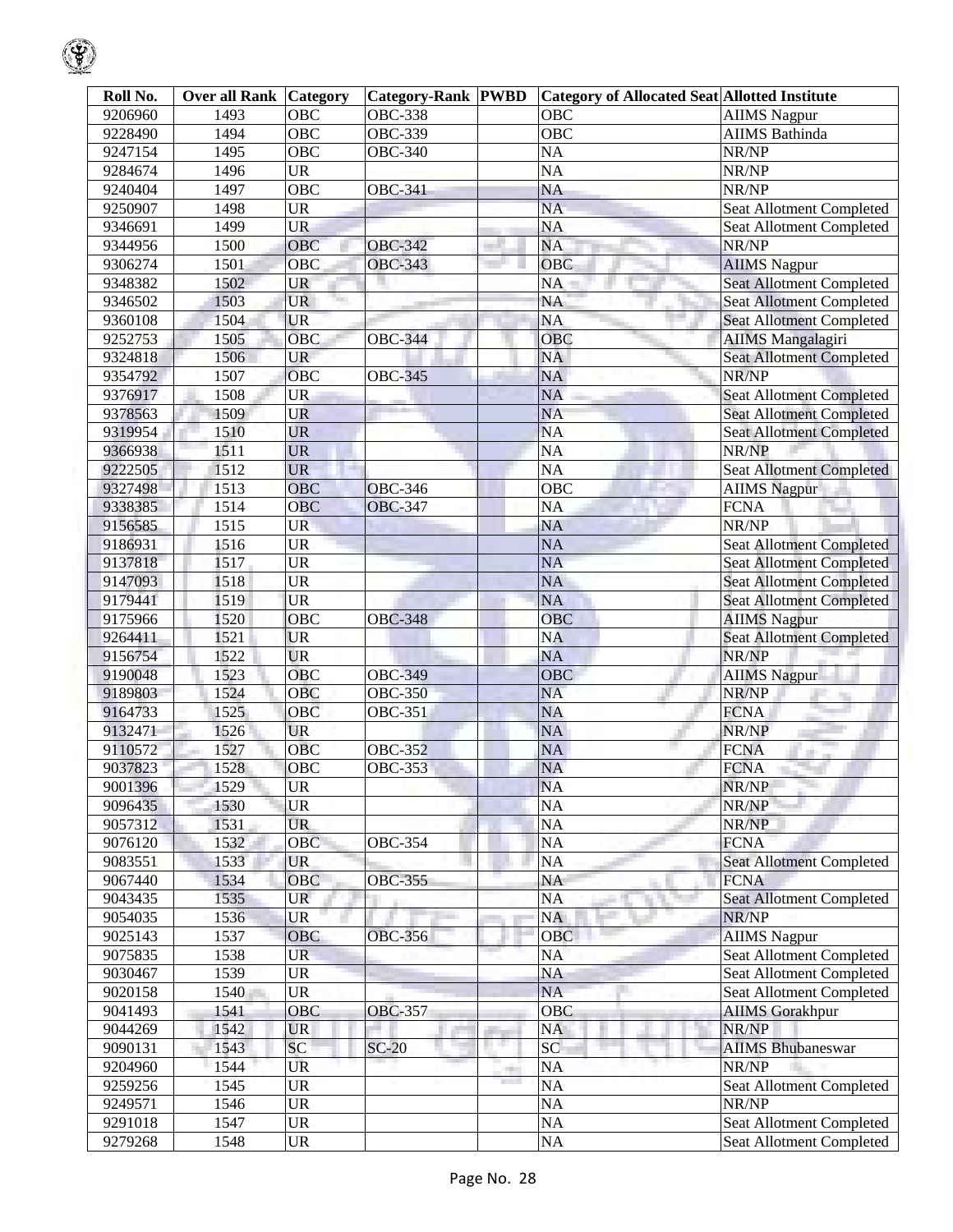| Roll No. | <b>Over all Rank Category</b> |           | <b>Category-Rank PWBD</b> |    | <b>Category of Allocated Seat Allotted Institute</b> |                                 |
|----------|-------------------------------|-----------|---------------------------|----|------------------------------------------------------|---------------------------------|
| 9276768  | 1549                          | <b>SC</b> | $SC-21$                   |    | <b>SC</b>                                            | <b>AIIMS Bhopal</b>             |
| 9196044  | 1550                          | <b>UR</b> |                           |    | <b>NA</b>                                            | Seat Allotment Completed        |
| 9216333  | 1551                          | <b>UR</b> |                           |    | $\overline{NA}$                                      | Seat Allotment Completed        |
| 9241820  | 1552                          | <b>UR</b> |                           |    | <b>NA</b>                                            | Seat Allotment Completed        |
| 9232552  | 1553                          | <b>UR</b> |                           |    | $\overline{NA}$                                      | NR/NP                           |
| 9258677  | 1554                          | <b>UR</b> |                           |    | <b>NA</b>                                            | Seat Allotment Completed        |
| 9260285  | 1555                          | <b>UR</b> |                           |    | $\overline{NA}$                                      | NR/NP                           |
| 9389187  | 1556                          | <b>UR</b> |                           |    | <b>NA</b>                                            | NR/NP                           |
| 9361142  | 1557                          | <b>UR</b> |                           |    | <b>NA</b>                                            | NR/NP                           |
| 9344005  | 1558                          | <b>UR</b> |                           |    | NA                                                   | <b>Seat Allotment Completed</b> |
| 9379819  | 1559                          | <b>UR</b> |                           |    | NA                                                   | NR/NP                           |
| 9384227  | 1560                          | <b>UR</b> |                           |    | <b>NA</b>                                            | NR/NP                           |
| 9312574  | 1561                          | <b>UR</b> |                           |    | <b>NA</b>                                            | <b>Seat Allotment Completed</b> |
| 9329999  | 1562                          | <b>UR</b> |                           |    | <b>NA</b>                                            | <b>Seat Allotment Completed</b> |
| 9375178  | 1563                          | <b>UR</b> |                           |    | <b>NA</b>                                            | <b>Seat Allotment Completed</b> |
| 9352838  | 1564                          | <b>UR</b> |                           |    | <b>NA</b>                                            | <b>Seat Allotment Completed</b> |
| 9320218  | 1565                          | UR        |                           |    | <b>NA</b>                                            | <b>Seat Allotment Completed</b> |
| 9309418  | 1566                          | <b>UR</b> |                           |    | <b>NA</b>                                            | <b>Seat Allotment Completed</b> |
| 9328105  | 1567                          | <b>UR</b> |                           |    | <b>NA</b>                                            | <b>Seat Allotment Completed</b> |
| 9351872  | 1568                          | <b>UR</b> |                           |    | <b>NA</b>                                            | <b>Seat Allotment Completed</b> |
| 9295674  | 1569                          | <b>UR</b> |                           |    | <b>NA</b>                                            | NR/NP                           |
| 9340140  | 1570                          | <b>UR</b> |                           |    | NA                                                   | <b>Seat Allotment Completed</b> |
| 9306738  | 1571                          | <b>UR</b> |                           |    | NA                                                   | Seat Allotment Completed        |
| 9314711  | 1572                          | <b>UR</b> |                           |    | NA                                                   | <b>Seat Allotment Completed</b> |
| 9327532  | 1573                          | OBC       | <b>OBC-358</b>            |    | <b>NA</b>                                            | NR/NP                           |
| 9335967  | 1574                          | <b>UR</b> |                           |    | <b>NA</b>                                            | NR/NP                           |
| 9104954  | 1575                          | <b>UR</b> |                           |    | <b>NA</b>                                            | <b>Seat Allotment Completed</b> |
| 9146036  | 1576                          | <b>UR</b> |                           |    | <b>NA</b>                                            | <b>Seat Allotment Completed</b> |
| 9138736  | 1577                          | OBC       | <b>OBC-359</b>            |    | OBC                                                  | <b>AIIMS Nagpur</b>             |
| 9169259  | 1578                          | <b>UR</b> |                           |    | <b>NA</b>                                            | NR/NP                           |
| 9192155  | 1579                          | <b>UR</b> |                           |    | <b>NA</b>                                            | NR/NP                           |
| 9141364  | 1580                          | <b>UR</b> |                           |    | <b>NA</b>                                            | NR/NP                           |
| 9172452  | 1581                          | <b>UR</b> |                           |    | <b>NA</b>                                            | <b>Seat Allotment Completed</b> |
| 9118486  | 1582                          | <b>UR</b> |                           |    | NA                                                   | <b>Seat Allotment Completed</b> |
| 9139843  | 1583                          | OBC       | <b>OBC-360</b>            |    | <b>NA</b>                                            | <b>FCNA</b>                     |
| 9148797  | 1584                          | UR        |                           |    | <b>NA</b>                                            | NR/NP                           |
| 9106527  | 1585                          | <b>UR</b> |                           |    | <b>NA</b>                                            | <b>Seat Allotment Completed</b> |
| 9121243  | 1586                          | <b>UR</b> |                           |    | NA                                                   | NR/NP                           |
| 9185947  | 1587                          | OBC       | OBC-361                   |    | OBC                                                  | <b>AIIMS</b> Nagpur             |
| 9245059  | 1588                          | <b>UR</b> |                           |    | NA                                                   | NR/NP                           |
| 9214671  | 1589                          | OBC       | <b>OBC-362</b>            |    | NA                                                   | <b>FCNA</b>                     |
| 9248748  | 1590                          | <b>UR</b> |                           |    | NA                                                   | NR/NP                           |
| 9278906  | 1591                          | <b>UR</b> |                           |    | NA                                                   | NR/NP                           |
| 9264523  | 1592                          | UR        |                           |    | NA                                                   | NR/NP                           |
| 9244259  | 1593                          | <b>UR</b> |                           |    | NA                                                   | Seat Allotment Completed        |
| 9225686  | 1594                          | <b>UR</b> |                           |    | <b>NA</b>                                            | <b>Seat Allotment Completed</b> |
| 9121516  | 1595                          | <b>UR</b> |                           |    | NA                                                   | NR/NP                           |
| 9262177  | 1596                          | OBC       | <b>OBC-363</b>            |    | <b>NA</b>                                            | <b>FCNA</b>                     |
| 9202912  | 1597                          | <b>UR</b> |                           |    | NA                                                   | <b>Seat Allotment Completed</b> |
| 9248881  | 1598                          | OBC       | <b>OBC-364</b>            |    | OBC                                                  | <b>AIIMS Nagpur</b>             |
| 9196391  | 1599                          | OBC       | <b>OBC-365</b>            | s. | NA                                                   | NR/NP                           |
| 9281651  | 1600                          | OBC       | OBC-366                   |    | NA                                                   | NR/NP                           |
| 9236401  | 1601                          | <b>UR</b> |                           |    | <b>NA</b>                                            | Seat Allotment Completed        |
| 9025498  | 1 <sub>602</sub>              | OBC       | OBC-367                   |    | NA                                                   | <b>FCNA</b>                     |
| 9089665  | 1603                          | <b>UR</b> |                           |    | NA                                                   | Seat Allotment Completed        |
| 9047704  | 1604                          | <b>UR</b> |                           |    | NA                                                   | Seat Allotment Completed        |
|          |                               |           |                           |    |                                                      |                                 |

 $\mathbb{C}$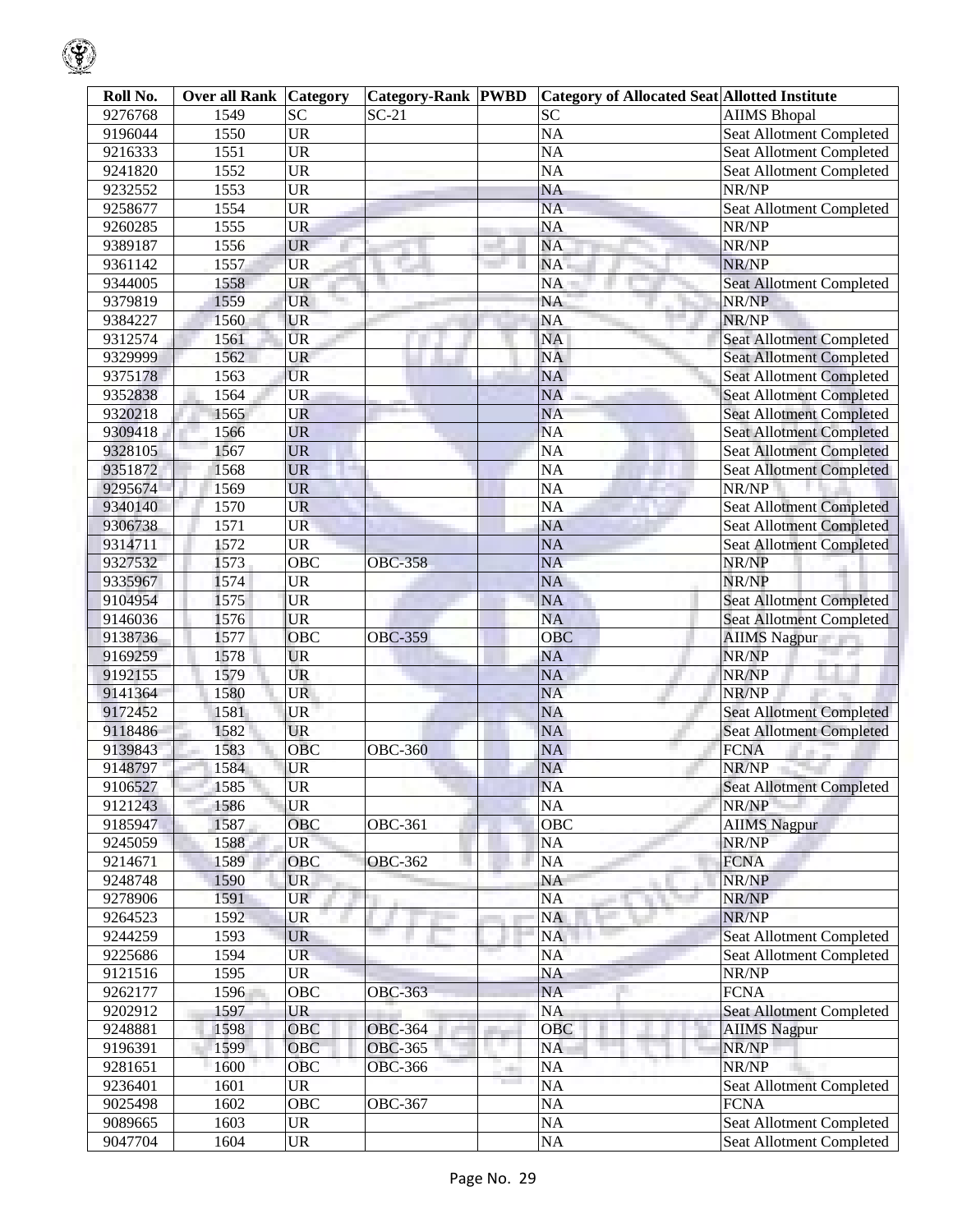| Roll No. | Over all Rank | <b>Category</b>   | <b>Category-Rank PWBD</b> |      | <b>Category of Allocated Seat Allotted Institute</b> |                                 |
|----------|---------------|-------------------|---------------------------|------|------------------------------------------------------|---------------------------------|
| 9005596  | 1605          | OBC               | <b>OBC-368</b>            |      | OBC                                                  | <b>AIIMS</b> Mangalagiri        |
| 9077369  | 1606          | <b>UR</b>         |                           |      | <b>NA</b>                                            | Seat Allotment Completed        |
| 9087753  | 1607          | OBC               | <b>OBC-369</b>            |      | $\overline{OBC}$                                     | <b>AIIMS Bathinda</b>           |
| 9038208  | 1608          | OBC               | <b>OBC-370</b>            |      | <b>NA</b>                                            | <b>FCNA</b>                     |
| 9036831  | 1609          | <b>UR</b>         |                           |      | <b>NA</b>                                            | NR/NP                           |
| 9025601  | 1610          | <b>UR</b>         |                           |      | <b>NA</b>                                            | Seat Allotment Completed        |
| 9053544  | 1611          | <b>UR</b>         |                           |      | <b>NA</b>                                            | Seat Allotment Completed        |
| 9031742  | 1612          | <b>UR</b>         |                           |      | <b>NA</b>                                            | <b>Seat Allotment Completed</b> |
| 9045733  | 1613          | <b>UR</b>         |                           |      | NA                                                   | <b>Seat Allotment Completed</b> |
| 9007210  | 1614          | <b>UR</b>         |                           |      | NA                                                   | NR/NP                           |
| 9012052  | 1615          | <b>UR</b>         |                           |      | <b>NA</b>                                            | Seat Allotment Completed        |
| 9047170  | 1616          | OBC               | <b>OBC-371</b>            |      | <b>NA</b>                                            | NR/NP                           |
| 9075528  | 1617          | <b>UR</b>         |                           |      | <b>NA</b>                                            | NR/NP                           |
| 9024660  | 1618          | <b>UR</b>         |                           |      | <b>NA</b>                                            | NR/NP                           |
| 9076223  | 1619          | <b>UR</b>         |                           |      | <b>NA</b>                                            | Seat Allotment Completed        |
| 9009300  | 1620          | $\overline{OBC}$  | <b>OBC-372</b>            |      | <b>NA</b>                                            | NR/NP                           |
| 9146547  | 1621          | OBC               | <b>OBC-373</b>            |      | <b>NA</b>                                            | NR/NP                           |
| 9266284  | 1622          | <b>UR</b>         |                           |      | <b>NA</b>                                            | <b>Seat Allotment Completed</b> |
| 9161137  | 1623          | <b>UR</b>         |                           |      | <b>NA</b>                                            | <b>Seat Allotment Completed</b> |
| 9288477  | 1624          | <b>UR</b>         |                           |      | <b>NA</b>                                            | NR/NP                           |
| 9121163  | 1625          | <b>UR</b>         |                           |      | <b>NA</b>                                            | <b>Seat Allotment Completed</b> |
| 9305135  | 1626          | <b>UR</b>         |                           |      | <b>NA</b>                                            | NR/NP                           |
| 9135235  | 1627          | <b>UR</b>         |                           |      | <b>NA</b>                                            | NR/NP                           |
| 9128079  | 1628          | OBC               | <b>OBC-374</b>            |      | <b>NA</b>                                            | <b>FCNA</b>                     |
| 9137901  | 1629          | <b>UR</b>         |                           |      | <b>NA</b>                                            | NR/NP                           |
| 9164976  | 1630          | <b>UR</b>         |                           |      | <b>NA</b>                                            | <b>Seat Allotment Completed</b> |
| 9135200  | 1631          | <b>UR</b>         |                           |      | <b>NA</b>                                            | NR/NP                           |
| 9168767  | 1632          | <b>UR</b>         |                           |      | <b>NA</b>                                            | NR/NP                           |
| 9272711  | 1633          | <b>UR</b>         |                           |      | <b>NA</b>                                            | NR/NP                           |
| 9078259  | 1634          | <b>UR</b>         |                           |      | <b>NA</b>                                            | والتواريخ<br>NR/NP              |
| 9130398  | 1635          | UR                |                           |      | <b>NA</b>                                            | Seat Allotment Completed        |
| 9179040  | 1636          | OBC               | <b>OBC-375</b>            |      | <b>NA</b>                                            | NR/NP                           |
| 9100038  | 1637          | UR                |                           |      | <b>NA</b>                                            | <b>Seat Allotment Completed</b> |
| 9303579  | 1638          | <b>UR</b>         |                           |      | <b>NA</b>                                            | <b>Seat Allotment Completed</b> |
| 9324460  | 1639          | UR                |                           |      | <b>NA</b>                                            | <b>Seat Allotment Completed</b> |
| 9383878  | 1640          | <b>OBC</b>        | <b>OBC-376</b>            |      | <b>NA</b>                                            | NR/NP                           |
| 9329794  | 1641          | <b>UR</b>         |                           |      | <b>NA</b>                                            | Seat Allotment Completed        |
| 9297658  | 1642          | <b>UR</b>         |                           |      | <b>NA</b>                                            | NR/NP                           |
| 9318106  | 1643          | OBC               | <b>OBC-377</b>            |      | OBC                                                  | <b>AIIMS Gorakhpur</b>          |
| 9357459  | 1644          | <b>UR</b>         |                           |      | NA                                                   | <b>Seat Allotment Completed</b> |
| 9361477  | 1645          | <b>UR</b>         |                           |      | <b>NA</b>                                            | <b>Seat Allotment Completed</b> |
| 9384504  | 1646          | <b>UR</b>         |                           |      | NA                                                   | NR/NP                           |
| 9320374  | 1647          | <b>UR</b>         |                           |      | NA                                                   | <b>Seat Allotment Completed</b> |
| 9293635  | 1648          | UR                |                           |      | <b>NA</b>                                            | <b>Seat Allotment Completed</b> |
| 9374496  | 1649          | <b>UR</b>         |                           |      | NA                                                   | Seat Allotment Completed        |
| 9382681  | 1650          | <b>UR</b>         |                           |      | <b>NA</b>                                            | NR/NP                           |
| 9328389  | 1651          | <b>UR</b>         |                           |      | NA                                                   | Seat Allotment Completed        |
| 9386611  | 1652          | UR                |                           |      | <b>NA</b>                                            | NR/NP                           |
| 9388872  | 1653          | <b>UR</b>         |                           |      | <b>NA</b>                                            | NR/NP                           |
|          | 1654          |                   | OBC-378                   |      |                                                      |                                 |
| 9238068  | 1655          | OBC<br>OBC        | <b>OBC-379</b>            |      | <b>NA</b><br><b>NA</b>                               | <b>FCNA</b><br>NR/NP            |
| 9239859  | 1656          | UR                |                           |      |                                                      |                                 |
| 9260436  |               |                   |                           | an a | <b>NA</b>                                            | <b>Seat Allotment Completed</b> |
| 9226642  | 1657          | OBC<br><b>OBC</b> | OBC-380                   |      | NA                                                   | NR/NP<br><b>FCNA</b>            |
| 9266966  | 1658<br>1659  |                   | <b>OBC-381</b>            |      | NA                                                   | NR/NP                           |
| 9215915  |               | <b>UR</b>         |                           |      | NA                                                   |                                 |
| 9214230  | 1660          | OBC               | <b>OBC-382</b>            |      | <b>OBC</b>                                           | <b>AIIMS</b> Telangana          |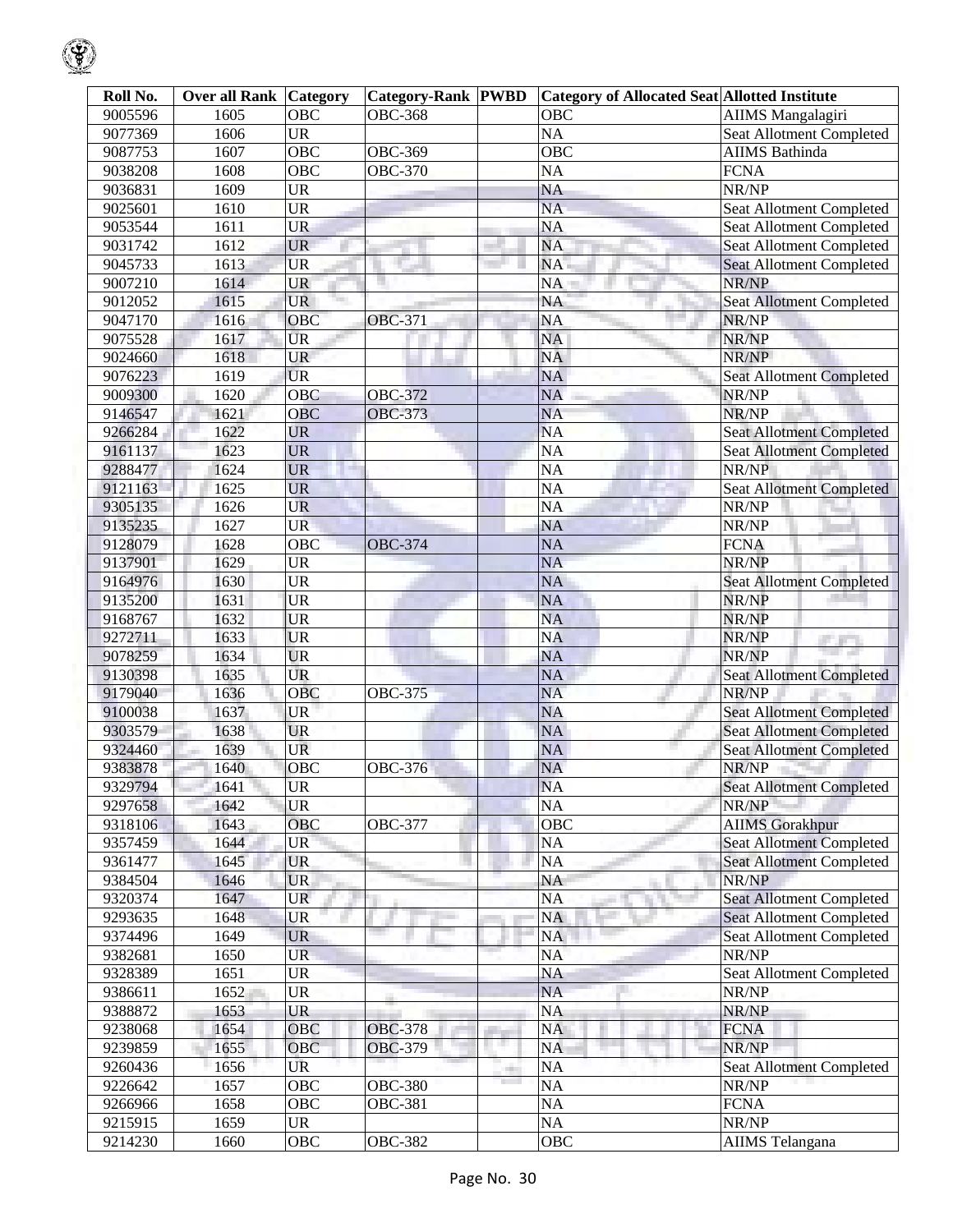| Roll No. | <b>Over all Rank Category</b> |            | <b>Category-Rank PWBD</b> |    | <b>Category of Allocated Seat Allotted Institute</b> |                                 |
|----------|-------------------------------|------------|---------------------------|----|------------------------------------------------------|---------------------------------|
| 9258463  | 1661                          | OBC        | <b>OBC-383</b>            |    | <b>OBC</b>                                           | <b>AIIMS</b> Deogarh            |
| 9227393  | <sup>1</sup> 662              | UR         |                           |    | <b>NA</b>                                            | NR/NP                           |
| 9276274  | 1663                          | UR         |                           |    | NA                                                   | Seat Allotment Completed        |
| 9210046  | 1664                          | <b>UR</b>  |                           |    | <b>NA</b>                                            | Seat Allotment Completed        |
| 9242892  | 1665                          | UR         |                           |    | $\overline{NA}$                                      | <b>Seat Allotment Completed</b> |
| 9215029  | 1666                          | <b>UR</b>  |                           |    | <b>NA</b>                                            | Seat Allotment Completed        |
| 9231184  | 1667                          | UR         |                           |    | <b>NA</b>                                            | Seat Allotment Completed        |
| 9277574  | 1668                          | <b>UR</b>  |                           |    | NA                                                   | NR/NP                           |
| 9281723  | 1669                          | <b>UR</b>  |                           |    | <b>NA</b>                                            | <b>Seat Allotment Completed</b> |
| 9207888  | 1670                          | UR         |                           |    | NA                                                   | <b>Seat Allotment Completed</b> |
| 9276734  | 1671                          | <b>UR</b>  |                           |    | NA                                                   | NR/NP                           |
| 9191583  | 1672                          | <b>UR</b>  |                           |    | <b>NA</b>                                            | NR/NP                           |
| 9211655  | 1673                          | <b>UR</b>  |                           |    | <b>NA</b>                                            | <b>Seat Allotment Completed</b> |
| 9223449  | 1674                          | UR         |                           |    | <b>NA</b>                                            | <b>Seat Allotment Completed</b> |
| 9282979  | 1675                          | <b>UR</b>  |                           |    | <b>NA</b>                                            | NR/NP                           |
| 9240527  | 1676                          | <b>UR</b>  |                           |    | <b>NA</b>                                            | <b>Seat Allotment Completed</b> |
| 9278595  | 1677                          | OBC        | <b>OBC-384</b>            |    | <b>NA</b>                                            | NR/NP                           |
| 9266731  | 1678                          | <b>UR</b>  |                           |    | <b>NA</b>                                            | <b>Seat Allotment Completed</b> |
| 9212955  | 1679                          | <b>UR</b>  |                           |    | <b>NA</b>                                            | NR/NP                           |
| 9197061  | 1680                          | OBC        | <b>OBC-385</b>            |    | $\overline{OBC}$                                     | <b>AIIMS Mangalagiri</b>        |
| 9168916  | 1681                          | <b>UR</b>  |                           |    | <b>NA</b>                                            | Seat Allotment Completed        |
| 9108931  | 1682                          | <b>OBC</b> | <b>OBC-386</b>            |    | <b>NA</b>                                            | NR/NP                           |
| 9146041  | 1683                          | <b>UR</b>  |                           |    | NA                                                   | <b>Seat Allotment Completed</b> |
| 9117567  | 1684                          | OBC        |                           |    | <b>NA</b>                                            |                                 |
|          | 1685                          |            | <b>OBC-387</b>            |    | OBC                                                  | NR/NP                           |
| 9163619  |                               | OBC        | <b>OBC-388</b>            |    |                                                      | <b>AIIMS Bathinda</b>           |
| 9160293  | 1686                          | OBC        | <b>OBC-389</b>            |    | <b>NA</b>                                            | NR/NP                           |
| 9183509  | 1687                          | <b>UR</b>  |                           |    | <b>NA</b>                                            | NR/NP                           |
| 9168253  | 1688                          | OBC        | <b>OBC-390</b>            |    | <b>NA</b>                                            | NR/NP                           |
| 9153428  | 1689                          | <b>UR</b>  |                           |    | <b>NA</b>                                            | <b>Seat Allotment Completed</b> |
| 9155902  | 1690                          | OBC        | <b>OBC-391</b>            |    | <b>NA</b>                                            | NR/NP                           |
| 9123590  | 1691                          | OBC        | <b>OBC-392</b>            |    | <b>NA</b>                                            | NR/NP                           |
| 9190220  | 1692                          | <b>UR</b>  |                           |    | <b>NA</b>                                            | Seat Allotment Completed        |
| 9193102  | 1693                          | <b>UR</b>  |                           |    | <b>NA</b>                                            | <b>Seat Allotment Completed</b> |
| 9172828  | 1694                          | OBC        | <b>OBC-393</b>            |    | <b>NA</b>                                            | NR/NP                           |
| 9093708  | 1695                          | UR         |                           |    | NA                                                   | <b>Seat Allotment Completed</b> |
| 9161375  | 1696                          | OBC        | <b>OBC-394</b>            |    | OBC                                                  | <b>AIIMS Mangalagiri</b>        |
| 9054176  | 1697                          | <b>UR</b>  |                           |    | <b>NA</b>                                            | <b>Seat Allotment Completed</b> |
| 9082159  | 1698                          | OBC        | <b>OBC-395</b>            |    | OBC                                                  | <b>AIIMS Mangalagiri</b>        |
| 9026992  | 1699                          | <b>UR</b>  |                           |    | NA                                                   | <b>Seat Allotment Completed</b> |
| 9178697  | 1700                          | <b>UR</b>  |                           |    | <b>NA</b>                                            | <b>Seat Allotment Completed</b> |
| 9029420  | 1701                          | <b>UR</b>  |                           |    | <b>NA</b>                                            | <b>Seat Allotment Completed</b> |
| 9049023  | 1702                          | <b>UR</b>  |                           |    | NA                                                   | <b>Seat Allotment Completed</b> |
| 9040585  | 1703                          | <b>UR</b>  |                           |    | NA                                                   | <b>Seat Allotment Completed</b> |
| 9022746  | 1704                          | UR         |                           |    | <b>NA</b>                                            | NR/NP                           |
| 9038329  | 1705                          | <b>UR</b>  |                           |    | NA                                                   | Seat Allotment Completed        |
| 9097253  | 1706                          | <b>UR</b>  |                           |    | <b>NA</b>                                            | NR/NP                           |
| 9294362  | 1707                          | <b>UR</b>  |                           |    | NA                                                   | Seat Allotment Completed        |
| 9195910  | 1708                          | <b>UR</b>  |                           |    | <b>NA</b>                                            | <b>Seat Allotment Completed</b> |
| 9174972  | 1709                          | UR         |                           |    | <b>NA</b>                                            | <b>Seat Allotment Completed</b> |
| 9375691  | 1710                          | <b>UR</b>  |                           |    | <b>NA</b>                                            | <b>Seat Allotment Completed</b> |
| 9348538  | 1711                          | OBC        | <b>OBC-396</b>            | a. | NA                                                   | <b>FCNA</b>                     |
| 9370550  | 1712                          | <b>OBC</b> | <b>OBC-397</b>            |    | <b>NA</b>                                            | <b>FCNA</b>                     |
| 9297332  | 1713                          | <b>UR</b>  |                           |    | <b>NA</b>                                            | <b>Seat Allotment Completed</b> |
| 9385687  | 1714                          | <b>UR</b>  |                           |    | <b>NA</b>                                            | <b>Seat Allotment Completed</b> |
| 9372353  | 1715                          | OBC        | <b>OBC-398</b>            |    | <b>NA</b>                                            | <b>FCNA</b>                     |
| 9358485  | 1716                          | UR         |                           |    | $\rm NA$                                             | NR/NP                           |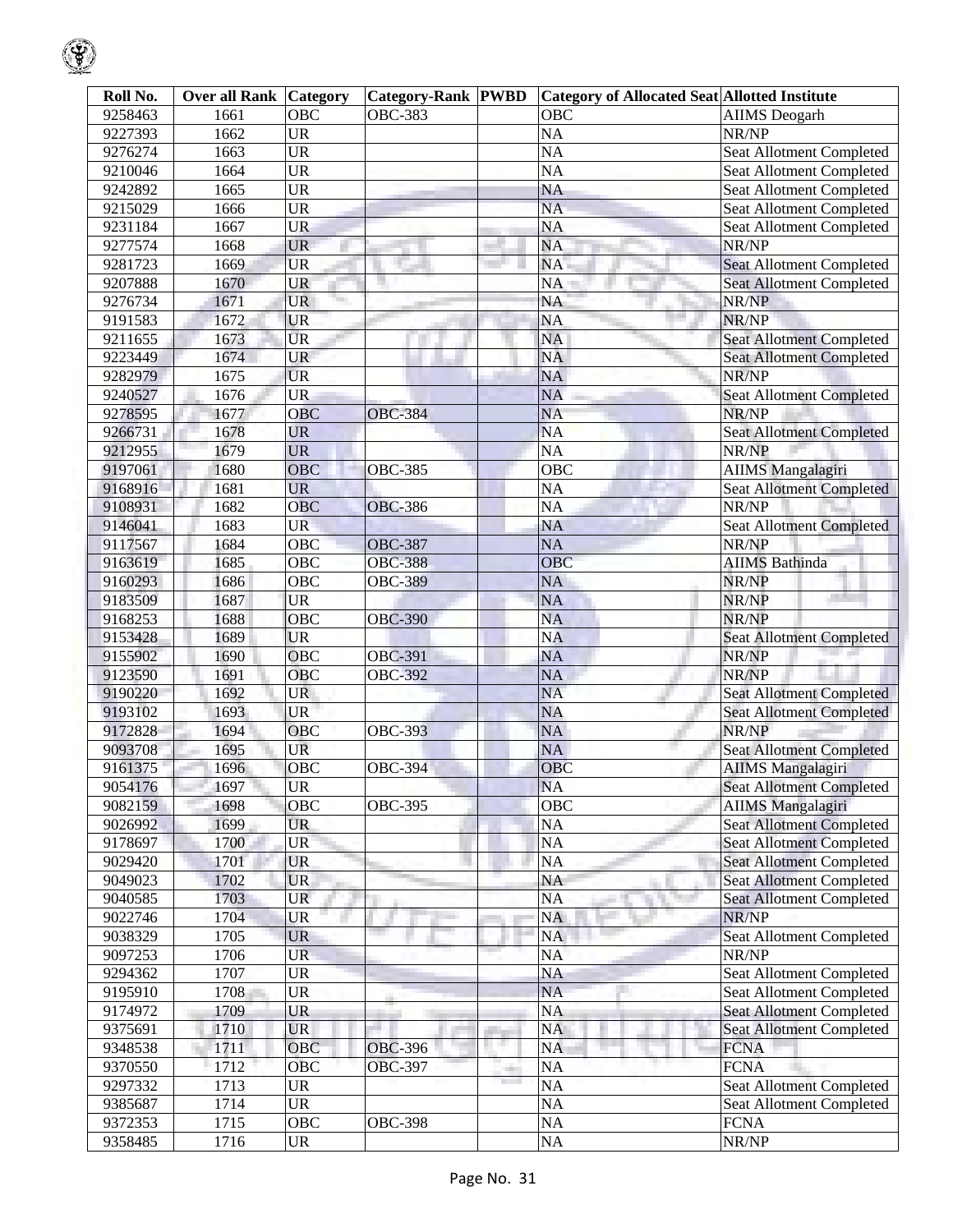| Roll No. | Over all Rank | Category                          | <b>Category-Rank PWBD</b> |       | <b>Category of Allocated Seat Allotted Institute</b> |                                 |
|----------|---------------|-----------------------------------|---------------------------|-------|------------------------------------------------------|---------------------------------|
| 9333196  | 1717          | <b>UR</b>                         |                           |       | <b>NA</b>                                            | Seat Allotment Completed        |
| 9357010  | 1718          | <b>UR</b>                         |                           |       | $\overline{NA}$                                      | <b>Seat Allotment Completed</b> |
| 9310483  | 1719          | <b>UR</b>                         |                           |       | $\overline{NA}$                                      | Seat Allotment Completed        |
| 9328402  | 1720          | $\overline{\text{UR}}$            |                           |       | <b>NA</b>                                            | NR/NP                           |
| 9090523  | 1721          | $\overline{\text{UR}}$            |                           |       | $\overline{NA}$                                      | Seat Allotment Completed        |
| 9097782  | 1722          | $\overline{\text{UR}}$            |                           |       | $\overline{NA}$                                      | Seat Allotment Completed        |
| 9062491  | 1723          | <b>UR</b>                         |                           |       | <b>NA</b>                                            | NR/NP                           |
| 9076559  | 1724          | <b>UR</b>                         |                           |       | <b>NA</b>                                            | <b>Seat Allotment Completed</b> |
| 9028633  | 1725          | <b>UR</b>                         |                           |       | NA.                                                  | Seat Allotment Completed        |
| 9086789  | 1726          | SC                                | $SC-22$                   |       | $\overline{SC}$                                      | <b>AIIMS</b> Bhopal             |
| 9005238  | 1727          | <b>UR</b>                         |                           |       | <b>NA</b>                                            | <b>Seat Allotment Completed</b> |
| 9012352  | 1728          | <b>UR</b>                         |                           |       | <b>NA</b>                                            | <b>Seat Allotment Completed</b> |
| 9088110  | 1729          | <b>UR</b>                         |                           |       | <b>NA</b>                                            | NR/NP                           |
|          |               | <b>UR</b>                         |                           |       | <b>NA</b>                                            |                                 |
| 9022711  | 1730          |                                   |                           |       |                                                      | <b>Seat Allotment Completed</b> |
| 9026576  | 1731          | OBC                               | <b>OBC-399</b>            |       | OBC                                                  | <b>AIIMS Mangalagiri</b>        |
| 9281921  | 1732          | <b>UR</b>                         |                           |       | <b>NA</b>                                            | NR/NP                           |
| 9193931  | 1733          | <b>UR</b>                         |                           |       | <b>NA</b>                                            | <b>Seat Allotment Completed</b> |
| 9109951  | 1734          | OBC                               | <b>OBC-400</b>            |       | <b>NA</b>                                            | NR/NP                           |
| 9139332  | 1735          | <b>UR</b>                         |                           |       | $\overline{NA}$                                      | <b>Seat Allotment Completed</b> |
| 9122332  | 1736          | <b>UR</b>                         |                           |       | <b>NA</b>                                            | NR/NP                           |
| 9121942  | 1737          | <b>UR</b>                         |                           |       | $\overline{NA}$                                      | <b>Seat Allotment Completed</b> |
| 9113757  | 1738          | <b>UR</b>                         |                           |       | <b>NA</b>                                            | NR/NP                           |
| 9292719  | 1739          | <b>UR</b>                         |                           |       | <b>NA</b>                                            | <b>Seat Allotment Completed</b> |
| 9106194  | 1740          | <b>UR</b>                         |                           |       | <b>NA</b>                                            | NR/NP                           |
| 9263523  | 1741          | $\overline{OBC}$                  | <b>OBC-401</b>            |       | <b>NA</b>                                            | <b>FCNA</b>                     |
| 9152655  | 1742          | <b>UR</b>                         |                           |       | <b>NA</b>                                            | NR/NP                           |
| 9137100  | 1743          | <b>UR</b>                         |                           |       | <b>NA</b>                                            | <b>Seat Allotment Completed</b> |
| 9182008  | 1744          | <b>UR</b>                         |                           |       | <b>NA</b>                                            | NR/NP                           |
| 9115247  | 1745          | OBC                               | <b>OBC-402</b>            |       | <b>OBC</b>                                           | <b>AIIMS</b> Gorakhpur          |
| 9095566  | 1746          | OBC                               | <b>OBC-403</b>            |       | <b>NA</b>                                            | <b>FCNA</b>                     |
| 9175767  | 1747          | OBC                               | <b>OBC-404</b>            |       | <b>NA</b>                                            | NR/NP                           |
| 9120919  | 1748          | <b>UR</b>                         |                           |       | <b>NA</b>                                            | NR/NP                           |
| 9282362  | 1749          | <b>UR</b>                         |                           |       | <b>NA</b>                                            | <b>Seat Allotment Completed</b> |
| 9115766  | 1750          | <b>UR</b>                         |                           |       | NA                                                   | <b>Seat Allotment Completed</b> |
| 9347949  | 1751          | <b>UR</b>                         |                           |       | NA                                                   | <b>Seat Allotment Completed</b> |
| 9322164  | 1752          | SC                                | $SC-23$                   |       | <b>NA</b>                                            | NR/NP                           |
| 9333220  | 1753          | OBC                               | <b>OBC-405</b>            |       | <b>OBC</b>                                           | <b>AIIMS</b> Mangalagiri        |
| 9312153  | 1754          | OBC                               | <b>OBC-406</b>            |       | <b>NA</b>                                            | <b>FCNA</b>                     |
| 9350275  | 1755          | <b>UR</b>                         |                           |       | <b>NA</b>                                            | NR/NP                           |
| 9325155  | 1756          | <b>UR</b>                         |                           |       | <b>NA</b>                                            | NR/NP                           |
| 9341607  | 1757          | <b>UR</b>                         |                           |       | <b>NA</b>                                            | NR/NP                           |
| 9345060  | 1758          | OBC                               | <b>OBC-407</b>            |       | NA                                                   | <b>FCNA</b>                     |
| 9322605  | 1759          | <b>UR</b>                         |                           |       | <b>NA</b>                                            | NR/NP                           |
| 9307387  | 1760          | <b>UR</b>                         |                           |       | <b>NA</b>                                            | NR/NP                           |
| 9357433  | 1761          | <b>UR</b>                         |                           |       | <b>NA</b>                                            | NR/NP                           |
| 9296825  | 1762          | <b>UR</b>                         |                           |       | <b>NA</b>                                            | <b>Seat Allotment Completed</b> |
| 9352279  | 1763          | $\overline{OBC}$                  | <b>OBC-408</b>            |       | OBC                                                  | <b>AIIMS</b> Mangalagiri        |
| 9376779  | 1764          | UR                                |                           |       | <b>NA</b>                                            | Seat Allotment Completed        |
| 9329531  | 1765          | <b>UR</b>                         |                           |       | <b>NA</b>                                            | <b>Seat Allotment Completed</b> |
| 9330432  | 1766          | <b>UR</b>                         |                           |       | <b>NA</b>                                            | <b>Seat Allotment Completed</b> |
| 9388455  | 1767          | <b>UR</b>                         |                           | ш     | <b>NA</b>                                            | Seat Allotment Completed        |
| 9311677  | 1768          | ŪR                                |                           |       | <b>NA</b>                                            | Seat Allotment Completed        |
| 9311448  | 1769          | <b>UR</b>                         |                           | and a | <b>NA</b>                                            | <b>Seat Allotment Completed</b> |
| 9269193  | 1770          | <b>UR</b>                         |                           |       | <b>NA</b>                                            | NR/NP                           |
| 9284050  | 1771          | OBC                               | <b>OBC-409</b>            |       | <b>NA</b>                                            | <b>FCNA</b>                     |
|          |               |                                   |                           |       |                                                      |                                 |
| 9262105  | 1772          | $\ensuremath{\mathsf{UR}}\xspace$ |                           |       | $\rm NA$                                             | NR/NP                           |

ୢୄୄ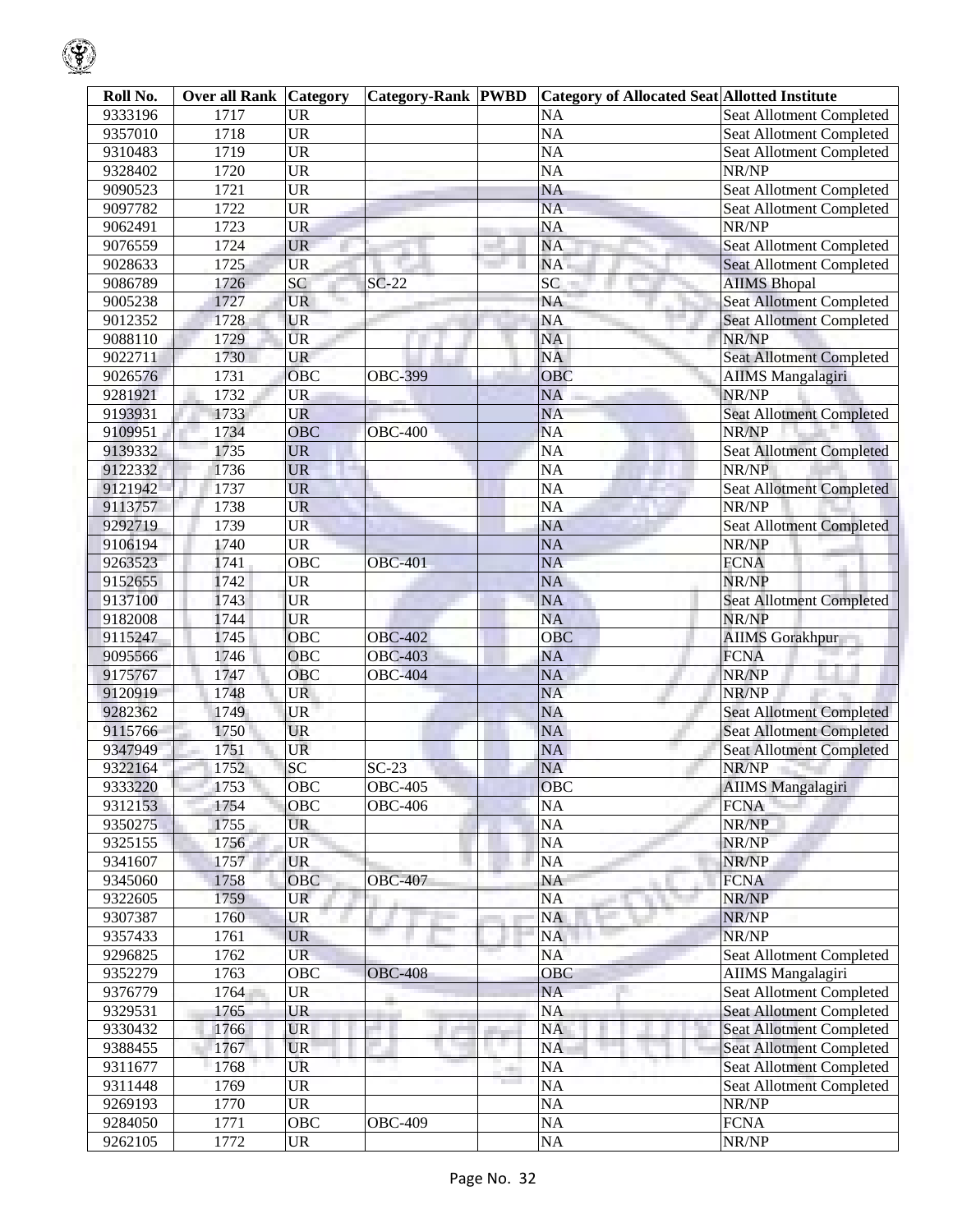| Roll No. | <b>Over all Rank</b> | <b>Category</b>        | <b>Category-Rank PWBD</b> | Category of Allocated Seat Allotted Institute |                                 |
|----------|----------------------|------------------------|---------------------------|-----------------------------------------------|---------------------------------|
| 9231160  | 1773                 | <b>UR</b>              |                           | <b>NA</b>                                     | <b>Seat Allotment Completed</b> |
| 9227557  | 1774                 | $\overline{OBC}$       | <b>OBC-410</b>            | OBC                                           | <b>AIIMS</b> Mangalagiri        |
| 9293894  | 1775                 | <b>UR</b>              |                           | $\overline{NA}$                               | NR/NP                           |
| 9268843  | 1776                 | $\overline{\text{UR}}$ |                           | <b>NA</b>                                     | NR/NP                           |
| 9264588  | 1777                 | $\overline{\text{UR}}$ |                           | <b>NA</b>                                     | <b>Seat Allotment Completed</b> |
| 9191276  | 1778                 | <b>UR</b>              |                           | $\overline{NA}$                               | <b>Seat Allotment Completed</b> |
| 9200116  | 1779                 | <b>UR</b>              |                           | <b>NA</b>                                     | NR/NP                           |
| 9233478  | 1780                 | <b>UR</b>              |                           | <b>NA</b>                                     | Seat Allotment Completed        |
| 9013570  | 1781                 | OBC                    | <b>OBC-411</b>            | <b>NA</b>                                     | <b>FCNA</b>                     |
| 9055853  | 1782                 | SC                     | $SC-24$                   | NA                                            | NR/NP                           |
| 9049343  | 1783                 | <b>UR</b>              |                           | <b>NA</b>                                     | <b>Seat Allotment Completed</b> |
| 9036354  | 1784                 | <b>UR</b>              |                           | <b>NA</b>                                     | NR/NP                           |
| 9050033  | 1785                 | <b>UR</b>              |                           | <b>NA</b>                                     | NR/NP                           |
| 9095978  | 1786                 | OBC                    | <b>OBC-412</b>            | OBC                                           | <b>AIIMS Kalyani</b>            |
| 9046347  | 1787                 | <b>UR</b>              |                           | <b>NA</b>                                     | NR/NP                           |
| 9047702  | 1788                 | <b>OBC</b>             | <b>OBC-413</b>            | <b>NA</b>                                     | NR/NP                           |
| 9082773  | 1789                 | <b>UR</b>              |                           | <b>NA</b>                                     | <b>Seat Allotment Completed</b> |
|          |                      | <b>UR</b>              |                           | <b>NA</b>                                     |                                 |
| 9046531  | 1790                 |                        |                           |                                               | Seat Allotment Completed        |
| 9007576  | 1791                 | <b>UR</b>              |                           | <b>NA</b>                                     | NR/NP                           |
| 9050581  | 1792                 | <b>UR</b>              |                           | $\overline{NA}$                               | NR/NP                           |
| 9000660  | 1793                 | <b>UR</b>              |                           | $\overline{NA}$                               | <b>Seat Allotment Completed</b> |
| 9055715  | 1794                 | <b>UR</b>              |                           | $\overline{NA}$                               | NR/NP                           |
| 9078615  | 1795                 | <b>OBC</b>             | <b>OBC-414</b>            | OBC                                           | <b>AIIMS</b> Rae Bareli         |
| 9280399  | 1796                 | OBC                    | <b>OBC-415</b>            | <b>NA</b>                                     | <b>FCNA</b>                     |
| 9279973  | 1797                 | $\overline{OBC}$       | <b>OBC-416</b>            | <b>NA</b>                                     | NR/NP                           |
| 9225579  | 1798                 | <b>UR</b>              |                           | <b>NA</b>                                     | <b>Seat Allotment Completed</b> |
| 9231341  | 1799                 | <b>UR</b>              |                           | <b>NA</b>                                     | NR/NP                           |
| 9253126  | 1800                 | OBC                    | <b>OBC-417</b>            | <b>OBC</b>                                    | <b>AIIMS</b> Mangalagiri        |
| 9205216  | 1801                 | <b>UR</b>              |                           | <b>NA</b>                                     | NR/NP                           |
| 9336954  | 1802                 | <b>UR</b>              |                           | <b>NA</b>                                     | <b>Seat Allotment Completed</b> |
| 9240356  | 1803                 | OBC                    | <b>OBC-418</b>            | <b>NA</b>                                     | NR/NP                           |
| 9264068  | 1804                 | OBC                    | <b>OBC-419</b>            | <b>NA</b>                                     | <b>FCNA</b>                     |
| 9199179  | 1805                 | <b>UR</b>              |                           | <b>NA</b>                                     | NR/NP                           |
| 9259659  | 1806                 | <b>UR</b>              |                           | <b>NA</b>                                     | <b>Seat Allotment Completed</b> |
| 9121185  | 1807                 | $\overline{O}$ BC      | <b>OBC-420</b>            | <b>NA</b>                                     | <b>FCNA</b>                     |
| 9260039  | 1808                 | OBC                    | <b>OBC-421</b>            | <b>NA</b>                                     | NR/NP                           |
| 9219657  | 1809                 | <b>UR</b>              |                           | <b>NA</b>                                     | <b>Seat Allotment Completed</b> |
| 9220966  | 1810                 | <b>OBC</b>             | <b>OBC-422</b>            | <b>OBC</b>                                    | <b>AIIMS</b> Bathinda           |
| 9219251  | 1811                 | <b>UR</b>              |                           | NA                                            | NR/NP                           |
| 9239110  | 1812                 | <b>UR</b>              |                           | NA                                            | NR/NP                           |
| 9200373  | 1813                 | OBC                    | <b>OBC-423</b>            | NA                                            | NR/NP                           |
| 9225740  | 1814                 | <b>UR</b>              |                           | <b>NA</b>                                     | NR/NP                           |
| 9202581  | 1815                 | <b>UR</b>              |                           | <b>NA</b>                                     | <b>Seat Allotment Completed</b> |
| 9217677  | 1816                 | <b>UR</b>              |                           | <b>NA</b>                                     | <b>Seat Allotment Completed</b> |
| 9166075  | 1817                 | <b>UR</b>              |                           | <b>NA</b>                                     | Seat Allotment Completed        |
| 9135199  | 1818                 | <b>UR</b>              |                           | NA                                            | Seat Allotment Completed        |
| 9138066  | 1819                 | OBC                    | <b>OBC-424</b>            | NA                                            | <b>FCNA</b>                     |
| 9097474  | 1820                 | <b>UR</b>              |                           | NA                                            | Seat Allotment Completed        |
| 9110204  | 1821                 | <b>UR</b>              |                           | <b>NA</b>                                     | <b>Seat Allotment Completed</b> |
| 9116454  | 1822                 | <b>UR</b>              |                           | <b>NA</b>                                     | <b>Seat Allotment Completed</b> |
| 9118606  | 1823                 | OBC                    | <b>OBC-425</b>            | <b>OBC</b>                                    | <b>AIIMS</b> Gorakhpur          |
| 9125276  | 1824                 | UR                     |                           | <b>NA</b>                                     | Seat Allotment Completed        |
| 9163972  | 1825                 | OBC                    | <b>OBC-426</b>            | NA                                            | NR/NP                           |
| 9138841  | 1826                 | <b>UR</b>              |                           | NA                                            | NR/NP                           |
| 9149184  | 1827                 | <b>UR</b>              |                           | NA                                            | Seat Allotment Completed        |
| 9155317  | 1828                 | OBC                    | <b>OBC-427</b>            | <b>OBC</b>                                    | <b>AIIMS</b> Gorakhpur          |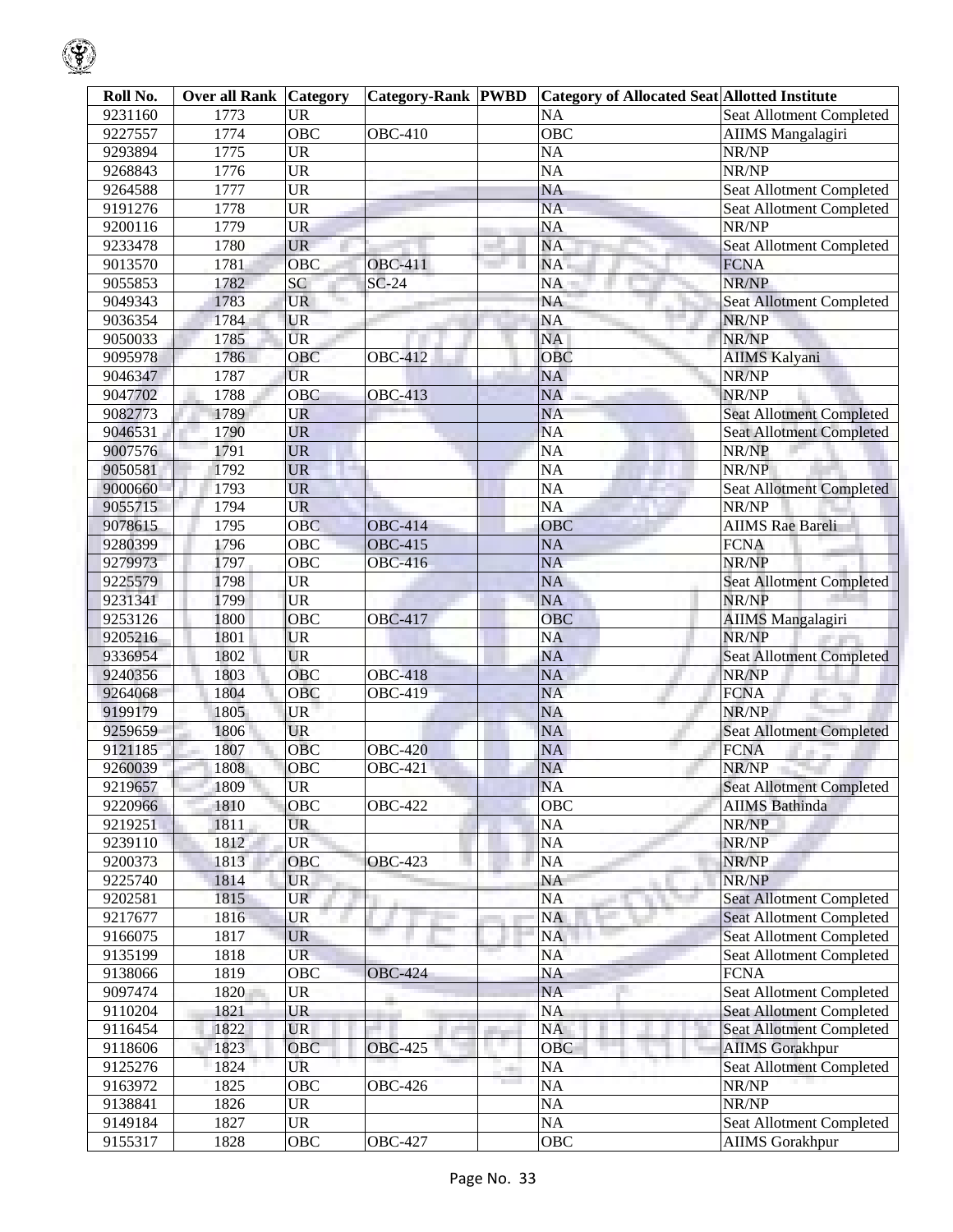| Roll No. | <b>Over all Rank Category</b> |                                   | Category-Rank PWBD | <b>Category of Allocated Seat Allotted Institute</b> |                                 |
|----------|-------------------------------|-----------------------------------|--------------------|------------------------------------------------------|---------------------------------|
| 9179922  | 1829                          | <b>UR</b>                         |                    | <b>NA</b>                                            | Seat Allotment Completed        |
| 9150761  | 1830                          | <b>UR</b>                         |                    | <b>NA</b>                                            | <b>Seat Allotment Completed</b> |
| 9132429  | 1831                          | <b>UR</b>                         |                    | <b>NA</b>                                            | Seat Allotment Completed        |
| 9100793  | 1832                          | OBC                               | <b>OBC-428</b>     | $\overline{OBC}$                                     | <b>AIIMS</b> Telangana          |
| 9106938  | 1833                          | OBC                               | <b>OBC-429</b>     | <b>NA</b>                                            | NR/NP                           |
| 9128422  | 1834                          | <b>UR</b>                         |                    | <b>NA</b>                                            | Seat Allotment Completed        |
| 9057657  | 1835                          | <b>UR</b>                         |                    | <b>NA</b>                                            | Seat Allotment Completed        |
| 9130706  | 1836                          | OBC                               | <b>OBC-430</b>     | OBC                                                  | <b>AIIMS</b> Bathinda           |
| 9170192  | 1837                          | <b>UR</b>                         |                    | NA                                                   | <b>Seat Allotment Completed</b> |
| 9121520  | 1838                          | OBC                               | <b>OBC-431</b>     | NA                                                   | NR/NP                           |
| 9150831  | 1839                          | <b>UR</b>                         |                    | <b>NA</b>                                            | NR/NP                           |
| 9156913  | 1840                          | OBC                               | <b>OBC-432</b>     | OBC                                                  | <b>AIIMS</b> Bathinda           |
| 9115509  | 1841                          | $\overline{OBC}$                  | <b>OBC-433</b>     | NA                                                   | NR/NP                           |
| 9375627  | 1842                          | <b>UR</b>                         |                    | <b>NA</b>                                            | <b>Seat Allotment Completed</b> |
| 9382969  | 1843                          | <b>UR</b>                         |                    | <b>NA</b>                                            | NR/NP                           |
| 9313085  | 1844                          | <b>UR</b>                         |                    | <b>NA</b>                                            | NR/NP                           |
| 9375780  | 1845                          | OBC                               | <b>OBC-434</b>     | <b>NA</b>                                            | NR/NP                           |
| 9308891  | 1846                          | OBC                               | <b>OBC-435</b>     | OBC                                                  | <b>AIIMS</b> Telangana          |
| 9250237  | 1847                          | <b>UR</b>                         |                    | <b>NA</b>                                            | NR/NP                           |
| 9306476  | 1848                          | OBC                               | <b>OBC-436</b>     | <b>NA</b>                                            | <b>FCNA</b>                     |
| 9353416  | 1849                          | <b>UR</b>                         |                    | <b>NA</b>                                            | NR/NP                           |
| 9364187  | 1850                          | UR                                |                    | <b>NA</b>                                            | <b>Seat Allotment Completed</b> |
| 9321370  | 1851                          | <b>UR</b>                         |                    | <b>NA</b>                                            | NR/NP                           |
| 9354842  | 1852                          | <b>UR</b>                         |                    | <b>NA</b>                                            | NR/NP                           |
| 9366584  | 1853                          | <b>UR</b>                         |                    | <b>NA</b>                                            | NR/NP                           |
| 9387064  | 1854                          | <b>UR</b>                         |                    | <b>NA</b>                                            | <b>Seat Allotment Completed</b> |
| 9354584  | 1855                          | <b>UR</b>                         |                    | <b>NA</b>                                            | NR/NP                           |
| 9311393  | 1856                          | OBC                               | <b>OBC-437</b>     | OBC                                                  | <b>AIIMS</b> Bathinda           |
| 9294145  | 1857                          | <b>UR</b>                         |                    | <b>NA</b>                                            | Seat Allotment Completed        |
| 9334282  | 1858                          | <b>UR</b>                         |                    | <b>NA</b>                                            | <b>Seat Allotment Completed</b> |
| 9321441  | 1859                          | OBC                               | <b>OBC-438</b>     | OBC                                                  | <b>AIIMS</b> Rae Bareli         |
| 9054957  | 1860                          | <b>UR</b>                         |                    | <b>NA</b>                                            | <b>Seat Allotment Completed</b> |
| 9072065  | 1861                          | <b>UR</b>                         |                    | <b>NA</b>                                            | <b>Seat Allotment Completed</b> |
| 9011428  | 1862                          | OBC                               | <b>OBC-439</b>     | <b>NA</b>                                            | NR/NP                           |
| 9017713  | 1863                          | UR                                |                    | <b>NA</b>                                            | <b>Seat Allotment Completed</b> |
| 9030776  | 1864                          | <b>UR</b>                         |                    | <b>NA</b>                                            | <b>Seat Allotment Completed</b> |
| 9013232  | 1865                          | <b>UR</b>                         |                    | <b>NA</b>                                            | <b>Seat Allotment Completed</b> |
| 9067763  | 1866                          | <b>UR</b>                         |                    | <b>NA</b>                                            | <b>Seat Allotment Completed</b> |
| 9093425  | 1867                          | <b>UR</b>                         |                    | <b>NA</b>                                            | NR/NP                           |
| 9044476  | 1868                          | OBC                               | <b>OBC-440</b>     | OBC                                                  | <b>AIIMS Bathinda</b>           |
| 9086519  | 1869                          | SC                                | $SC-25$            | $\overline{SC}$                                      | <b>AIIMS Bhopal</b>             |
| 9093012  | 1870                          | <b>UR</b>                         |                    | <b>NA</b>                                            | <b>Seat Allotment Completed</b> |
| 9000415  | 1871                          | <b>UR</b>                         |                    | <b>NA</b>                                            | NR/NP                           |
| 9030429  | 1872                          | OBC                               | <b>OBC-441</b>     | OBC                                                  | <b>AIIMS</b> Telangana          |
| 9012174  | 1873                          | <b>UR</b>                         |                    | NA                                                   | Seat Allotment Completed        |
| 9054585  | 1874                          | <b>UR</b>                         |                    | <b>NA</b>                                            | <b>Seat Allotment Completed</b> |
| 9063203  | 1875                          | <b>UR</b>                         |                    | <b>NA</b>                                            | Seat Allotment Completed        |
| 9015442  | 1876                          | <b>UR</b>                         |                    | <b>NA</b>                                            | Seat Allotment Completed        |
| 9047477  | 1877                          | <b>UR</b>                         |                    | <b>NA</b>                                            | <b>Seat Allotment Completed</b> |
| 9027591  | 1878                          | <b>UR</b>                         |                    | NA                                                   | NR/NP                           |
| 9298527  | 1879                          | SC                                | $SC-26$            | SC                                                   | <b>AIIMS Jodhpur</b>            |
| 9236503  | 1880                          | UR                                |                    | <b>NA</b>                                            | NR/NP                           |
| 9193262  | 1881                          | OBC                               | OBC-442            | <b>NA</b>                                            | NR/NP                           |
| 9223841  | 1882                          | OBC                               | <b>OBC-443</b>     | <b>NA</b>                                            | NR/NP                           |
| 9275737  | 1883                          | $\ensuremath{\mathsf{UR}}\xspace$ |                    | $\rm NA$                                             | Seat Allotment Completed        |
| 9257546  | 1884                          | OBC                               | <b>OBC-444</b>     | NA                                                   | NR/NP                           |
|          |                               |                                   |                    |                                                      |                                 |

 $\mathbb{Q}$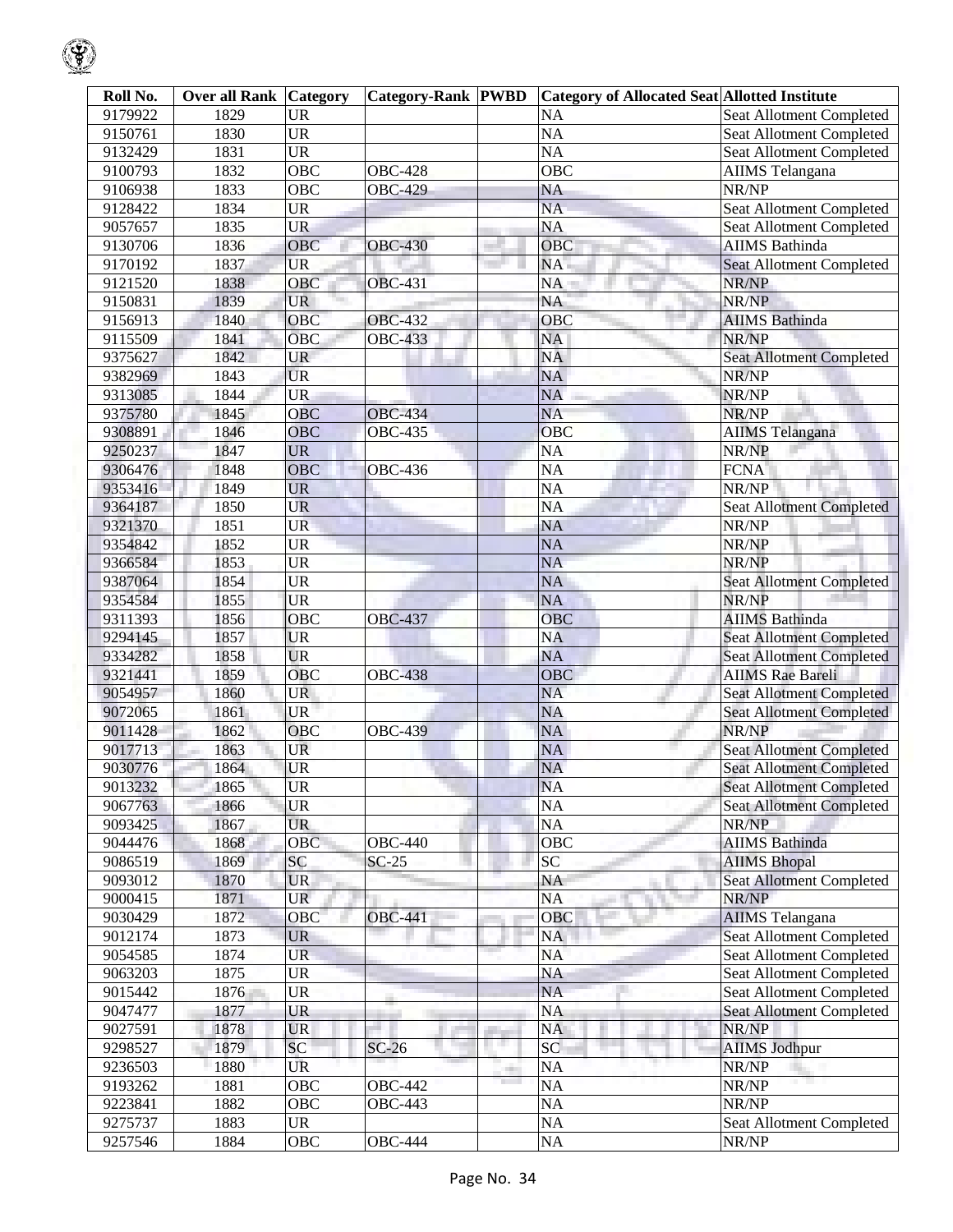| Roll No. | <b>Over all Rank   Category</b> |                                   | <b>Category-Rank PWBD</b> |                             | <b>Category of Allocated Seat Allotted Institute</b> |                                 |
|----------|---------------------------------|-----------------------------------|---------------------------|-----------------------------|------------------------------------------------------|---------------------------------|
| 9288336  | 1885                            | <b>OBC</b>                        | <b>OBC-445</b>            |                             | <b>NA</b>                                            | <b>FCNA</b>                     |
| 9217032  | 1886                            | <b>UR</b>                         |                           |                             | <b>NA</b>                                            | Seat Allotment Completed        |
| 9230540  | 1887                            | $\overline{OBC}$                  | <b>OBC-446</b>            |                             | <b>NA</b>                                            | <b>FCNA</b>                     |
| 9235560  | 1888                            | <b>UR</b>                         |                           |                             | <b>NA</b>                                            | Seat Allotment Completed        |
| 9214903  | 1889                            | <b>UR</b>                         |                           |                             | <b>NA</b>                                            | NR/NP                           |
| 9191793  | 1890                            | <b>UR</b>                         |                           |                             | <b>NA</b>                                            | Seat Allotment Completed        |
| 9199018  | 1891                            | <b>UR</b>                         |                           |                             | <b>NA</b>                                            | Seat Allotment Completed        |
| 9232223  | 1892                            | <b>UR</b>                         |                           |                             | <b>NA</b>                                            | Seat Allotment Completed        |
| 9245144  | 1893                            | <b>UR</b>                         |                           |                             | NA                                                   | NR/NP                           |
| 9288299  | 1894                            | <b>UR</b>                         |                           |                             | NA                                                   | NR/NP                           |
| 9202799  | 1895                            | <b>OBC</b>                        | <b>OBC-447</b>            |                             | <b>NA</b>                                            | <b>FCNA</b>                     |
| 9236823  | 1896                            | OBC                               | <b>OBC-448</b>            |                             | <b>NA</b>                                            | <b>FCNA</b>                     |
| 9232724  | 1897                            | <b>UR</b>                         |                           |                             | <b>NA</b>                                            | <b>Seat Allotment Completed</b> |
| 9321156  | 1898                            | <b>ST</b>                         | $ST-5$                    |                             | <b>ST</b>                                            | <b>AIIMS New Delhi</b>          |
| 9354696  | 1899                            | <b>UR</b>                         |                           |                             | <b>NA</b>                                            | <b>Seat Allotment Completed</b> |
| 9340271  | 1900                            | UR                                |                           |                             | <b>NA</b>                                            | NR/NP                           |
| 9357090  | 1901                            | UR                                |                           |                             | <b>NA</b>                                            | <b>Seat Allotment Completed</b> |
| 9301957  | 1902                            | <b>UR</b>                         |                           |                             | <b>NA</b>                                            | NR/NP                           |
| 9350533  | 1903                            | OBC                               | <b>OBC-449</b>            |                             | OBC                                                  | <b>AIIMS</b> Gorakhpur          |
| 9357510  | 1904                            | OBC                               | <b>OBC-450</b>            |                             | <b>NA</b>                                            | <b>FCNA</b>                     |
| 9308076  | 1905                            | <b>UR</b>                         |                           |                             | <b>NA</b>                                            | NR/NP                           |
| 9306930  | 1906                            | OBC                               | <b>OBC-451</b>            |                             | <b>NA</b>                                            | NR/NP                           |
| 9318798  | 1907                            | <b>UR</b>                         |                           |                             | <b>NA</b>                                            | <b>Seat Allotment Completed</b> |
| 9313895  | 1908                            | OBC                               | <b>OBC-452</b>            |                             | <b>NA</b>                                            | NR/NP                           |
| 9376905  | 1909                            | <b>UR</b>                         |                           |                             | <b>NA</b>                                            | <b>Seat Allotment Completed</b> |
| 9333965  | 1910                            | <b>UR</b>                         |                           |                             | <b>NA</b>                                            | NR/NP                           |
| 9307109  | 1911                            | <b>UR</b>                         |                           |                             | <b>NA</b>                                            | <b>Seat Allotment Completed</b> |
| 9389291  | 1912                            | <b>UR</b>                         |                           |                             | <b>NA</b>                                            | <b>Seat Allotment Completed</b> |
| 9354612  | 1913                            | OBC                               | <b>OBC-453</b>            |                             | <b>NA</b>                                            | <b>FCNA</b>                     |
| 9346368  | 1914                            | <b>UR</b>                         |                           |                             | <b>NA</b>                                            | NR/NP                           |
| 9375544  | 1915                            | OBC                               | <b>OBC-454</b>            |                             | <b>NA</b>                                            | <b>FCNA</b>                     |
| 9025553  | 1916                            | UR                                |                           |                             | <b>NA</b>                                            | Seat Allotment Completed        |
| 9025300  | 1917                            | <b>UR</b>                         |                           |                             | <b>NA</b>                                            | <b>Seat Allotment Completed</b> |
| 9025373  | 1918                            | <b>UR</b>                         |                           |                             | <b>NA</b>                                            | NR/NP                           |
| 9029588  | 1919                            | UR                                |                           |                             | NA                                                   | <b>Seat Allotment Completed</b> |
| 9003520  | 1920                            | <b>UR</b>                         |                           |                             | NA                                                   | <b>Seat Allotment Completed</b> |
| 9005719  | 1921                            | OBC                               | <b>OBC-455</b>            |                             | <b>NA</b>                                            | NR/NP                           |
| 9014140  | 1922                            | <b>UR</b>                         |                           |                             | <b>NA</b>                                            | NR/NP                           |
| 9082359  | 1923                            | <b>UR</b>                         |                           |                             | NA                                                   | NR/NP                           |
| 9011013  | 1924                            | <b>UR</b>                         |                           |                             | NA                                                   | <b>Seat Allotment Completed</b> |
| 9063377  | 1925                            | <b>UR</b>                         |                           |                             | <b>NA</b>                                            | NR/NP                           |
| 9068650  | 1926                            | <b>UR</b>                         |                           |                             | <b>NA</b>                                            | <b>Seat Allotment Completed</b> |
| 9056765  | 1927                            | <b>UR</b>                         |                           |                             | <b>NA</b>                                            | <b>Seat Allotment Completed</b> |
| 9071445  | 1928                            | OBC                               | <b>OBC-456</b>            |                             | <b>OBC</b>                                           | <b>AIIMS Kalyani</b>            |
| 9089710  | 1929                            | <b>OBC</b>                        | <b>OBC-457</b>            |                             | NA                                                   | NR/NP                           |
| 9057870  | 1930                            | <b>OBC</b>                        | <b>OBC-458</b>            |                             | <b>NA</b>                                            | NR/NP                           |
| 9047015  | 1931                            | <b>OBC</b>                        | <b>OBC-459</b>            |                             | <b>OBC</b>                                           | <b>AIIMS</b> Bathinda           |
| 9041106  | 1932                            | <b>UR</b>                         |                           |                             | <b>NA</b>                                            | <b>Seat Allotment Completed</b> |
| 9074624  | 1933                            | <b>UR</b>                         |                           |                             | <b>NA</b>                                            | Seat Allotment Completed        |
| 9000527  | 1934                            | <b>UR</b>                         |                           |                             | <b>NA</b>                                            | <b>Seat Allotment Completed</b> |
| 9024463  | 1935                            | <b>UR</b>                         |                           | нg (                        | <b>NA</b>                                            | NR/NP                           |
| 9065258  | 1936                            | UR                                |                           |                             | NA                                                   | <b>Seat Allotment Completed</b> |
| 9051215  | 1937                            | <b>UR</b>                         |                           | ek i<br><b>The Contract</b> | <b>NA</b>                                            | NR/NP                           |
| 9014797  | 1938                            | <b>UR</b>                         |                           |                             | NA                                                   | Seat Allotment Completed        |
| 9040762  | 1939                            | <b>UR</b>                         |                           |                             | NA                                                   | Seat Allotment Completed        |
|          | 1940                            |                                   |                           |                             |                                                      |                                 |
| 9049789  |                                 | $\ensuremath{\mathsf{UR}}\xspace$ |                           |                             | NA                                                   | NR/NP                           |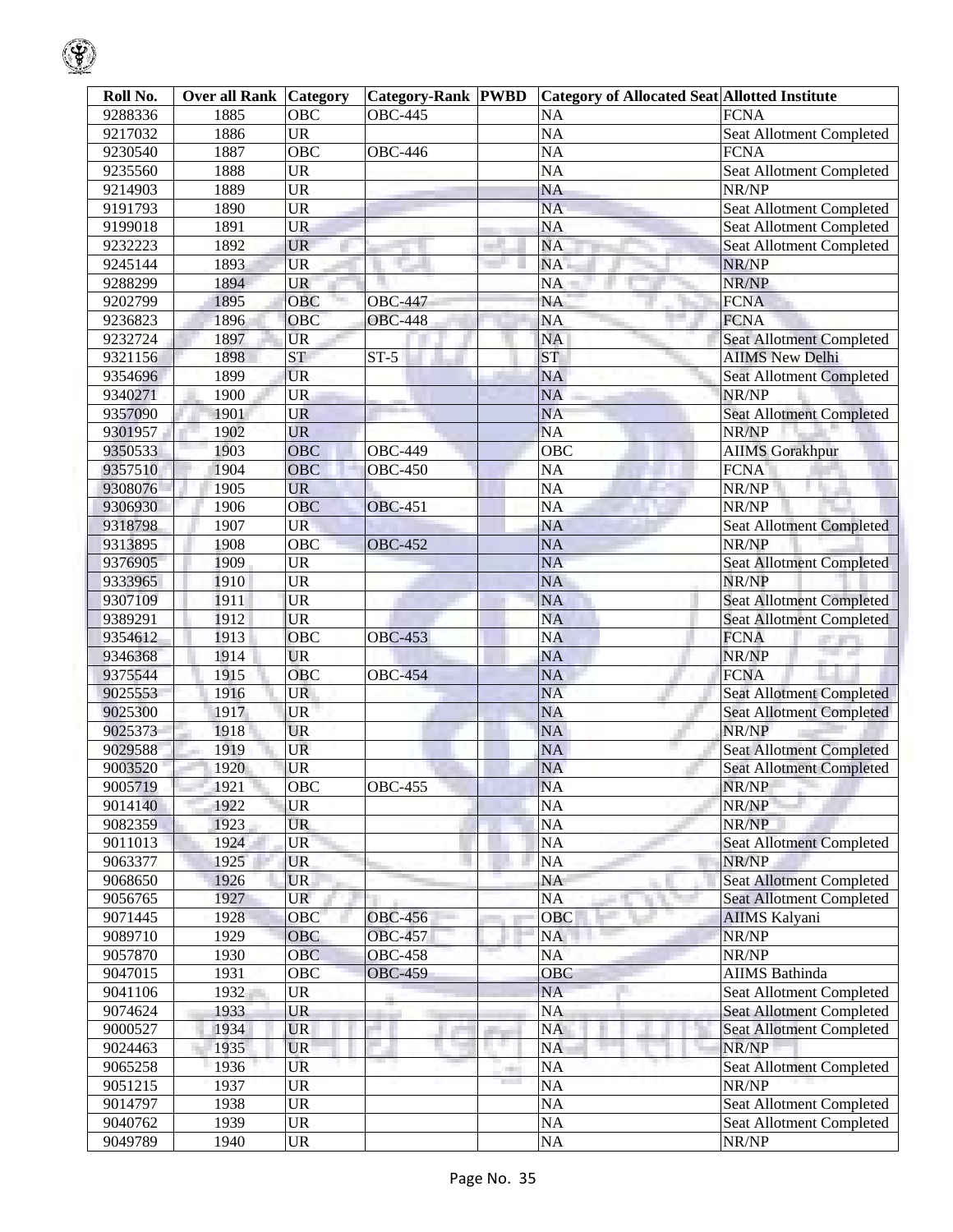| Roll No. | <b>Over all Rank Category</b> |                                   | <b>Category-Rank PWBD</b> |     | <b>Category of Allocated Seat Allotted Institute</b> |                                 |
|----------|-------------------------------|-----------------------------------|---------------------------|-----|------------------------------------------------------|---------------------------------|
| 9032380  | 1941                          | <b>SC</b>                         | $SC-27$                   |     | <b>NA</b>                                            | NR/NP                           |
| 9195544  | 1942                          | $\overline{UR}$                   |                           |     | $\overline{NA}$                                      | Seat Allotment Completed        |
| 9136171  | 1943                          | <b>UR</b>                         |                           |     | $\overline{NA}$                                      | Seat Allotment Completed        |
| 9164619  | 1944                          | <b>UR</b>                         |                           |     | <b>NA</b>                                            | Seat Allotment Completed        |
| 9191154  | 1945                          | $\overline{OBC}$                  | <b>OBC-460</b>            |     | <b>NA</b>                                            | <b>FCNA</b>                     |
| 9142788  | 1946                          | <b>UR</b>                         |                           |     | $\overline{NA}$                                      | NR/NP                           |
| 9182434  | 1947                          | OBC                               | <b>OBC-461</b>            |     | <b>NA</b>                                            | NR/NP                           |
| 9118139  | 1948                          | <b>UR</b>                         |                           |     | NA                                                   | Seat Allotment Completed        |
| 9152568  | 1949                          | OBC                               | <b>OBC-462</b>            |     | OBC                                                  | <b>AIIMS</b> Gorakhpur          |
| 9128006  | 1950                          | OBC                               | <b>OBC-463</b>            |     | OBC                                                  | <b>AIIMS</b> Gorakhpur          |
| 9136269  | 1951                          | <b>UR</b>                         |                           |     | NA                                                   | NR/NP                           |
| 9229660  | 1952                          | <b>OBC</b>                        | <b>OBC-464</b>            |     | <b>NA</b>                                            | NR/NP                           |
| 9114439  | 1953                          | OBC                               | <b>OBC-465</b>            |     | <b>NA</b>                                            | NR/NP                           |
| 9124296  | 1954                          | OBC                               | <b>OBC-466</b>            |     | OBC                                                  | <b>AIIMS</b> Rae Bareli         |
| 9131609  | 1955                          | OBC                               | <b>OBC-467</b>            |     | OBC                                                  | <b>AIIMS</b> Deogarh            |
| 9115491  | 1956                          | <b>UR</b>                         |                           |     | <b>NA</b>                                            | Seat Allotment Completed        |
| 9225698  | 1957                          | UR                                |                           |     | <b>NA</b>                                            | <b>Seat Allotment Completed</b> |
| 9245514  | 1958                          | OBC                               | <b>OBC-468</b>            |     | OBC                                                  | <b>AIIMS</b> Gorakhpur          |
| 9235812  | 1959                          | <b>OBC</b>                        | <b>OBC-469</b>            |     | <b>NA</b>                                            | NR/NP                           |
| 9324884  | 1960                          | <b>UR</b>                         |                           |     | $\overline{NA}$                                      | <b>Seat Allotment Completed</b> |
| 9238149  | 1961                          | <b>UR</b>                         |                           |     | <b>NA</b>                                            | <b>Seat Allotment Completed</b> |
| 9233535  | 1962                          | <b>UR</b>                         |                           |     | $\overline{NA}$                                      | NR/NP                           |
| 9211620  | 1963                          | <b>UR</b>                         |                           |     | <b>NA</b>                                            | NR/NP                           |
| 9229303  | 1964                          | <b>UR</b>                         |                           |     | <b>NA</b>                                            | <b>Seat Allotment Completed</b> |
| 9207110  | 1965                          | <b>UR</b>                         |                           |     | <b>NA</b>                                            | <b>Seat Allotment Completed</b> |
| 9202607  | 1966                          | <b>UR</b>                         |                           |     | <b>NA</b>                                            | NR/NP                           |
| 9221670  | 1967                          | <b>UR</b>                         |                           |     | <b>NA</b>                                            | NR/NP                           |
| 9225365  | 1968                          | OBC                               | <b>OBC-470</b>            |     | OBC                                                  | <b>AIIMS</b> Telangana          |
| 9244028  | 1969                          | OBC                               | <b>OBC-471</b>            |     | <b>NA</b>                                            | NR/NP                           |
| 9362525  | 1970                          | <b>UR</b>                         |                           |     | <b>NA</b>                                            | <b>Seat Allotment Completed</b> |
| 9374488  | 1971                          | <b>UR</b>                         |                           |     | <b>NA</b>                                            | NR/NP                           |
| 9305055  | 1972                          | OBC                               | <b>OBC-472</b>            |     | <b>NA</b>                                            | NR/NP                           |
| 9305104  | 1973                          | OBC                               | <b>OBC-473</b>            |     | OBC                                                  | <b>AIIMS</b> Rae Bareli         |
| 9372899  | 1974                          | <b>UR</b>                         |                           |     | <b>NA</b>                                            | <b>Seat Allotment Completed</b> |
| 9350264  | 1975                          | UR                                |                           |     | <b>NA</b>                                            | <b>Seat Allotment Completed</b> |
| 9335848  | 1976                          | <b>UR</b>                         |                           |     | <b>NA</b>                                            | <b>Seat Allotment Completed</b> |
| 9389891  | 1977                          | <b>UR</b>                         |                           |     | <b>NA</b>                                            | <b>Seat Allotment Completed</b> |
| 9369010  | 1978                          | OBC                               | <b>OBC-474</b>            |     | <b>NA</b>                                            | NR/NP                           |
| 9320923  | 1979                          | <b>UR</b>                         |                           |     | <b>NA</b>                                            | <b>Seat Allotment Completed</b> |
| 9362498  | 1980                          | OBC                               | <b>OBC-475</b>            |     | OBC                                                  | <b>AIIMS Rae Bareli</b>         |
| 9365000  | 1981                          | <b>UR</b>                         |                           |     | <b>NA</b>                                            | <b>Seat Allotment Completed</b> |
| 9308593  | 1982                          | <b>UR</b>                         |                           |     | <b>NA</b>                                            | NR/NP                           |
| 9314483  | 1983                          | <b>UR</b>                         |                           |     | <b>NA</b>                                            | NR/NP                           |
| 9386267  | 1984                          | UR                                |                           |     | <b>NA</b>                                            | <b>Seat Allotment Completed</b> |
| 9306104  | 1985                          | <b>UR</b>                         |                           |     | NA                                                   | <b>Seat Allotment Completed</b> |
| 9197600  | 1986                          | <b>UR</b>                         |                           |     | <b>NA</b>                                            | Seat Allotment Completed        |
| 9364142  | 1987                          | OBC                               | <b>OBC-476</b>            |     | OBC                                                  | <b>AIIMS</b> Rae Bareli         |
| 9344523  | 1988                          | <b>UR</b>                         |                           |     | <b>NA</b>                                            | NR/NP                           |
| 9374906  | 1989                          | UR                                |                           |     | <b>NA</b>                                            | NR/NP                           |
| 9364012  | 1990                          | <b>UR</b>                         |                           |     | <b>NA</b>                                            | <b>Seat Allotment Completed</b> |
| 9346098  | 1991                          | <b>UR</b>                         |                           | . . | <b>NA</b>                                            | <b>Seat Allotment Completed</b> |
| 9308032  | 1992                          | <b>OBC</b>                        | <b>OBC-477</b>            | m   | <b>NA</b>                                            | NR/NP                           |
| 9323676  | 1993                          | <b>UR</b>                         |                           |     | <b>NA</b>                                            | NR/NP                           |
| 9199147  | 1994                          | <b>UR</b>                         |                           |     | <b>NA</b>                                            | Seat Allotment Completed        |
| 9155898  | 1995                          | $\ensuremath{\mathsf{UR}}\xspace$ |                           |     | NA                                                   | Seat Allotment Completed        |
| 9193198  | 1996                          | OBC                               | <b>OBC-478</b>            |     | $\overline{NA}$                                      | <b>FCNA</b>                     |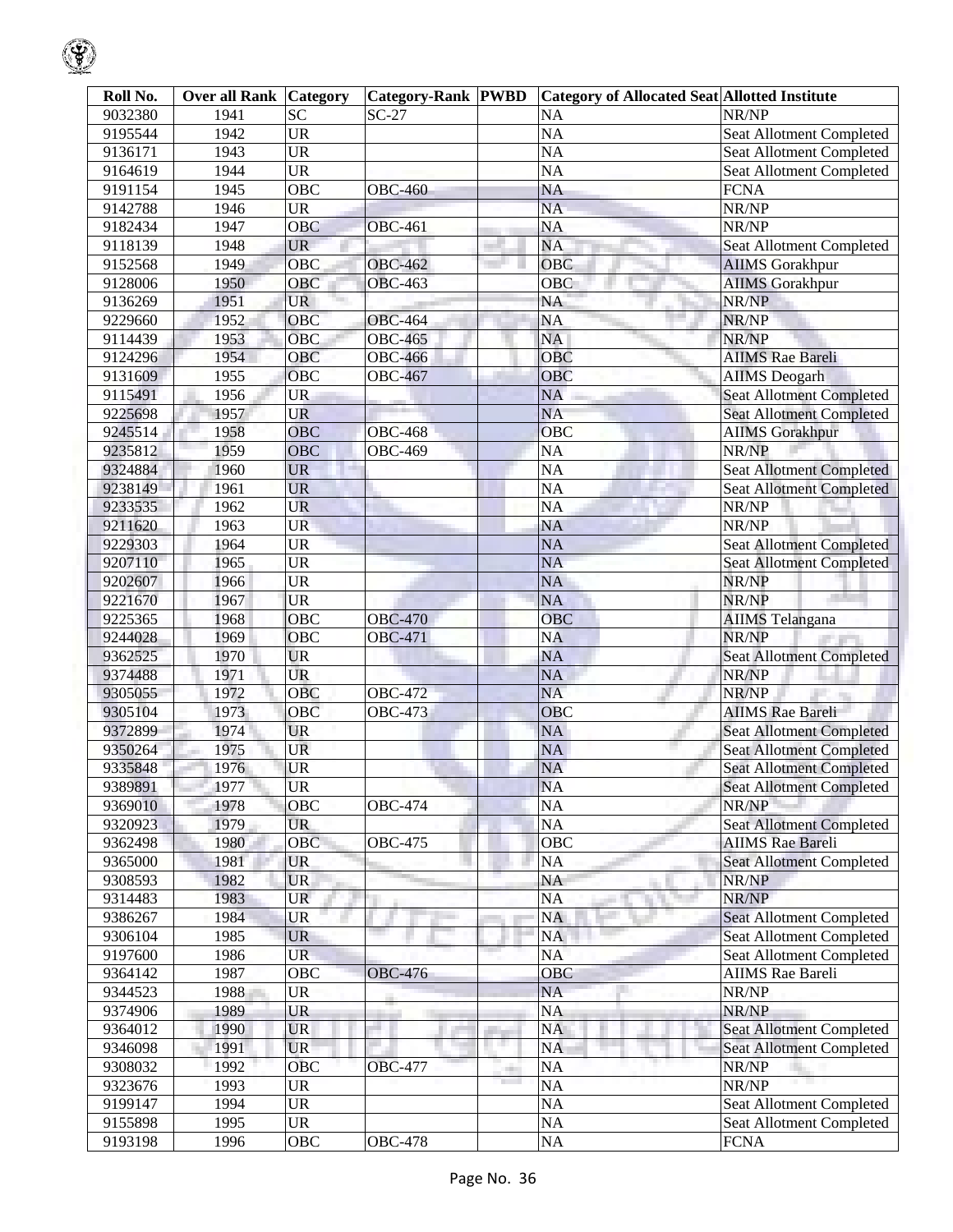| Roll No. | <b>Over all Rank   Category</b> |            | <b>Category-Rank  PWBD</b> |              | <b>Category of Allocated Seat Allotted Institute</b> |                                 |
|----------|---------------------------------|------------|----------------------------|--------------|------------------------------------------------------|---------------------------------|
| 9126043  | 1997                            | OBC        | <b>OBC-479</b>             |              | OBC                                                  | AIIMS Kalyani                   |
| 9125640  | 1998                            | <b>UR</b>  |                            |              | <b>NA</b>                                            | Seat Allotment Completed        |
| 9133881  | 1999                            | <b>UR</b>  |                            |              | <b>NA</b>                                            | NR/NP                           |
| 9161863  | 2000                            | <b>OBC</b> | <b>OBC-480</b>             |              | <b>NA</b>                                            | <b>FCNA</b>                     |
| 9188382  | 2001                            | <b>UR</b>  |                            |              | <b>NA</b>                                            | Seat Allotment Completed        |
| 9170258  | 2002                            | <b>OBC</b> | <b>OBC-481</b>             |              | <b>NA</b>                                            | <b>FCNA</b>                     |
| 9268811  | 2003                            | <b>UR</b>  |                            |              | <b>NA</b>                                            | NR/NP                           |
| 9179761  | 2004                            | <b>UR</b>  |                            |              | NA                                                   | Seat Allotment Completed        |
| 9154325  | 2005                            | OBC        | <b>OBC-482</b>             |              | NA.                                                  | <b>FCNA</b>                     |
| 9136251  | 2006                            | <b>UR</b>  |                            |              | NA                                                   | NR/NP                           |
| 9103277  | 2007                            | <b>OBC</b> | <b>OBC-483</b>             |              | NA                                                   | <b>FCNA</b>                     |
| 9108007  | 2008                            | <b>UR</b>  |                            |              | <b>NA</b>                                            | <b>Seat Allotment Completed</b> |
| 9135800  | 2009                            | <b>OBC</b> | <b>OBC-484</b>             |              | OBC                                                  | <b>AIIMS</b> Telangana          |
| 9213712  | 2010                            | <b>UR</b>  |                            |              | NA                                                   | NR/NP                           |
| 9265116  | 2011                            | OBC        | <b>OBC-485</b>             |              | <b>OBC</b>                                           | <b>AIIMS</b> Rae Bareli         |
| 9247312  | 2012                            | <b>UR</b>  |                            |              | <b>NA</b>                                            | <b>Seat Allotment Completed</b> |
| 9263150  | 2013                            | UR         |                            |              | <b>NA</b>                                            | <b>Seat Allotment Completed</b> |
| 9282265  | 2014                            | <b>UR</b>  |                            |              | <b>NA</b>                                            | <b>Seat Allotment Completed</b> |
| 9279064  | 2015                            | <b>UR</b>  |                            |              | <b>NA</b>                                            | <b>Seat Allotment Completed</b> |
| 9278806  | 2016                            | <b>OBC</b> | <b>OBC-486</b>             |              | <b>NA</b>                                            | <b>FCNA</b>                     |
| 9187114  | 2017                            | <b>UR</b>  |                            |              | <b>NA</b>                                            | NR/NP                           |
| 9283196  | 2018                            | <b>OBC</b> | <b>OBC-487</b>             |              | <b>NA</b>                                            | NR/NP                           |
|          |                                 |            |                            |              |                                                      | NR/NP                           |
| 9263132  | 2019                            | OBC        | <b>OBC-488</b>             |              | NA                                                   |                                 |
| 9062276  | 2020                            | <b>UR</b>  |                            |              | <b>NA</b>                                            | <b>Seat Allotment Completed</b> |
| 9070623  | 2021                            | OBC        | <b>OBC-489</b>             |              | OBC                                                  | <b>AIIMS Gorakhpur</b>          |
| 9044813  | 2022                            | <b>UR</b>  |                            |              | <b>NA</b>                                            | NR/NP                           |
| 9011302  | 2023                            | <b>OBC</b> | <b>OBC-490</b>             |              | <b>NA</b>                                            | <b>FCNA</b>                     |
| 9085351  | 2024                            | OBC        | <b>OBC-491</b>             |              | <b>NA</b>                                            | <b>FCNA</b>                     |
| 9080944  | 2025                            | OBC        | <b>OBC-492</b>             |              | <b>OBC</b>                                           | <b>AIIMS Gorakhpur</b>          |
| 9068095  | 2026                            | OBC        | <b>OBC-493</b>             |              | <b>OBC</b>                                           | <b>AIIMS</b> Telangana          |
| 9066768  | 2027                            | <b>OBC</b> | <b>OBC-494</b>             |              | <b>NA</b>                                            | NR/NP                           |
| 9024866  | 2028                            | UR.        |                            |              | <b>NA</b>                                            | NR/NP<br><b>CONTRACTOR</b>      |
| 9043753  | 2029                            | OBC        | <b>OBC-495</b>             |              | <b>NA</b>                                            | NR/NP                           |
| 9059693  | 2030                            | UR         |                            |              | NA                                                   | <b>Seat Allotment Completed</b> |
| 9030338  | 2031                            | SC         | $SC-28$                    |              | SC                                                   | <b>AIIMS Bhopal</b>             |
| 9042094  | 2032                            | OBC        | <b>OBC-496</b>             |              | <b>NA</b>                                            | NR/NP                           |
| 9025902  | 2033                            | UR.        |                            |              | NA                                                   | NR/NP                           |
| 9082844  | 2034                            | <b>UR</b>  |                            |              | <b>NA</b>                                            | NR/NP                           |
| 9100308  | 2035                            | <b>UR</b>  |                            |              | NA                                                   | <b>Seat Allotment Completed</b> |
| 9071813  | 2036                            | <b>UR</b>  |                            |              | <b>NA</b>                                            | <b>Seat Allotment Completed</b> |
| 9062584  | 2037                            | OBC        | <b>OBC-497</b>             |              | OBC                                                  | <b>AIIMS</b> Gorakhpur          |
| 9117555  | 2038                            | <b>UR</b>  |                            |              | NA                                                   | NR/NP                           |
| 9126554  | 2039                            | <b>UR</b>  |                            |              | NA                                                   | NR/NP                           |
| 9163458  | 2040                            | <b>UR</b>  |                            |              | NA                                                   | Seat Allotment Completed        |
| 9134037  | 2041                            | <b>OBC</b> | <b>OBC-498</b>             |              | OBC                                                  | <b>AIIMS</b> Gorakhpur          |
| 9194433  | 2042                            | <b>OBC</b> | <b>OBC-499</b>             |              | <b>NA</b>                                            | <b>FCNA</b>                     |
| 9159222  | 2043                            | <b>UR</b>  |                            |              | NA                                                   | <b>Seat Allotment Completed</b> |
| 9155444  | 2044                            | <b>UR</b>  |                            |              | <b>NA</b>                                            | Seat Allotment Completed        |
| 9109885  | 2045                            | OBC        | <b>OBC-500</b>             |              | <b>OBC</b>                                           | <b>AIIMS Telangana</b>          |
| 9152126  | 2046                            | <b>UR</b>  |                            | an a         | NA                                                   | <b>Seat Allotment Completed</b> |
| 9117098  | 2047                            | <b>UR</b>  |                            |              | <b>NA</b>                                            | <b>Seat Allotment Completed</b> |
| 9119796  | 2048                            | <b>OBC</b> | <b>OBC-501</b>             | <b>COLOR</b> | <b>NA</b>                                            | NR/NP                           |
| 9123906  | 2049                            | <b>UR</b>  |                            |              | <b>NA</b>                                            | <b>Seat Allotment Completed</b> |
| 9143936  | 2050                            | <b>UR</b>  |                            |              | NA                                                   | Seat Allotment Completed        |
| 9118982  | 2051                            | <b>SC</b>  | $SC-29$                    |              | $\overline{SC}$                                      | <b>AIIMS Jodhpur</b>            |
| 9188758  | 2052                            | OBC        | <b>OBC-502</b>             |              | OBC                                                  | AIIMS Kalyani                   |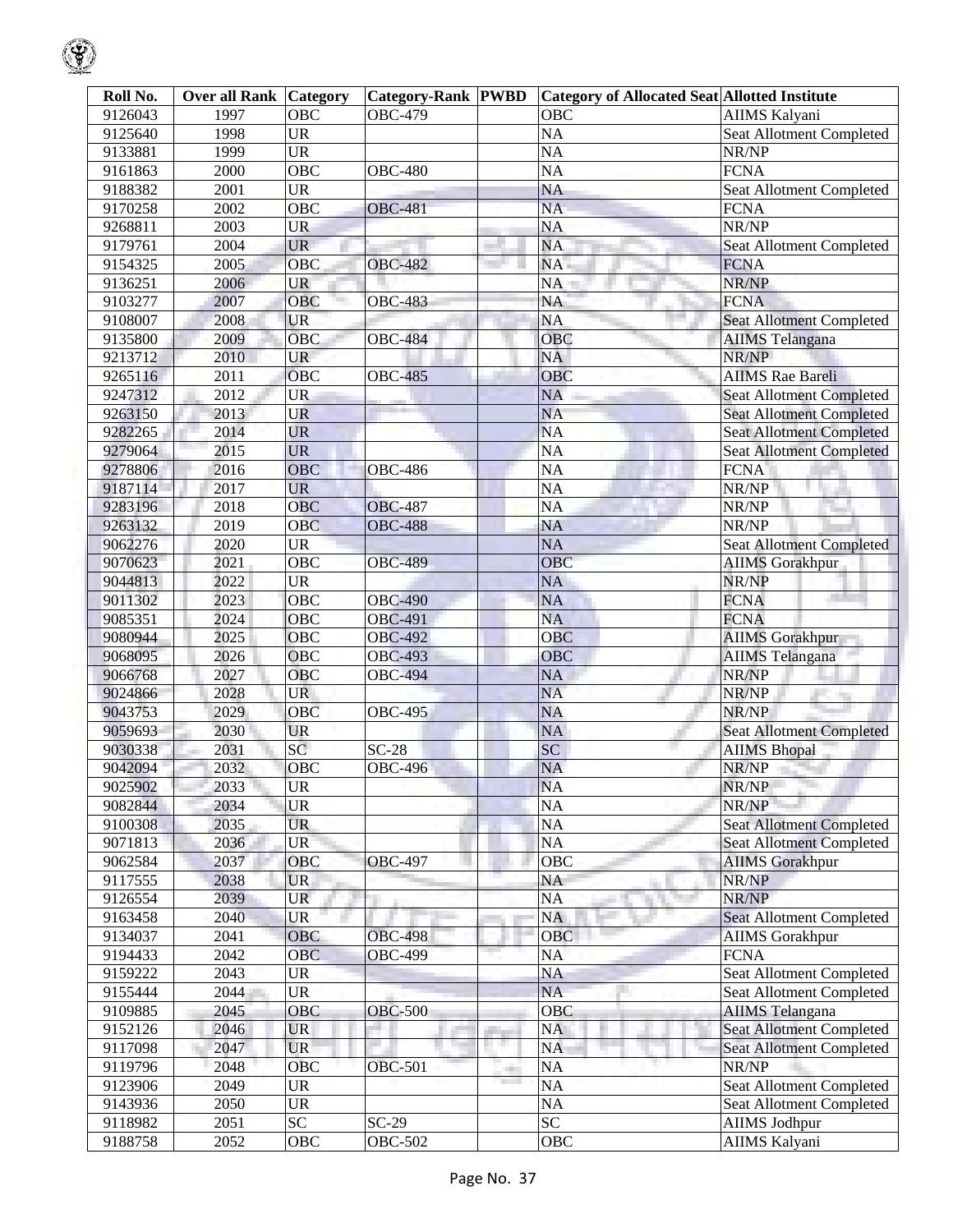| Roll No. | <b>Over all Rank Category</b> |                        | <b>Category-Rank PWBD</b> |                      | <b>Category of Allocated Seat Allotted Institute</b> |                                 |
|----------|-------------------------------|------------------------|---------------------------|----------------------|------------------------------------------------------|---------------------------------|
| 9128185  | 2053                          | <b>UR</b>              |                           |                      | <b>NA</b>                                            | NR/NP                           |
| 9178195  | 2054                          | $\overline{OBC}$       | <b>OBC-503</b>            |                      | $\overline{NA}$                                      | NR/NP                           |
| 9171233  | $\overline{2055}$             | $\overline{\text{UR}}$ |                           |                      | $\overline{NA}$                                      | Seat Allotment Completed        |
| 9137216  | 2056                          | $\overline{\text{UR}}$ |                           |                      | <b>NA</b>                                            | Seat Allotment Completed        |
| 9123547  | 2057                          | $\overline{\text{UR}}$ |                           |                      | <b>NA</b>                                            | Seat Allotment Completed        |
| 9285136  | 2058                          | ST                     | $ST-6$                    |                      | $\overline{\text{ST}}$                               | <b>AIIMS New Delhi</b>          |
| 9223606  | 2059                          | OBC                    | $OE$ -504                 |                      | <b>NA</b>                                            | NR/NP                           |
| 9209799  | 2060                          | <b>UR</b>              |                           |                      | <b>NA</b>                                            | NR/NP                           |
| 9337451  | 2061                          | OBC                    | <b>OBC-505</b>            |                      | <b>OBC</b>                                           | <b>AIIMS</b> Rae Bareli         |
| 9235830  | 2062                          | UR                     |                           |                      | NA                                                   | <b>Seat Allotment Completed</b> |
| 9247059  | 2063                          | <b>UR</b>              |                           |                      | <b>NA</b>                                            | NR/NP                           |
| 9223066  | 2064                          | <b>UR</b>              |                           |                      | <b>NA</b>                                            | NR/NP                           |
| 9150762  | 2065                          | <b>UR</b>              |                           |                      | <b>NA</b>                                            | NR/NP                           |
| 9261734  | 2066                          | OBC                    | <b>OBC-506</b>            |                      | <b>NA</b>                                            | NR/NP                           |
| 9227064  | 2067                          | OBC                    | <b>OBC-507</b>            |                      | <b>NA</b>                                            | NR/NP                           |
| 9232884  | 2068                          | <b>UR</b>              |                           |                      | <b>NA</b>                                            | <b>Seat Allotment Completed</b> |
| 9325966  | 2069                          | <b>UR</b>              |                           |                      | <b>NA</b>                                            | <b>Seat Allotment Completed</b> |
| 9206577  | 2070                          | OBC                    | <b>OBC-508</b>            |                      | <b>NA</b>                                            | NR/NP                           |
| 9223015  | 2071                          | <b>UR</b>              |                           |                      | $\overline{NA}$                                      | NR/NP                           |
| 9343084  | 2072                          | OBC                    | <b>OBC-509</b>            |                      | $\overline{NA}$                                      | NR/NP                           |
| 9354396  | 2073                          | <b>UR</b>              |                           |                      | <b>NA</b>                                            | <b>Seat Allotment Completed</b> |
| 9366343  | 2074                          | UR                     |                           |                      | <b>NA</b>                                            | <b>Seat Allotment Completed</b> |
| 9320601  | $\overline{2075}$             | <b>UR</b>              |                           |                      | <b>NA</b>                                            | NR/NP                           |
| 9219902  | 2076                          | <b>UR</b>              |                           |                      | <b>NA</b>                                            | <b>Seat Allotment Completed</b> |
| 9342473  | 2077                          | $\overline{SC}$        | $SC-30$                   |                      | $\overline{SC}$                                      | <b>AIIMS Bhubaneswar</b>        |
| 9319085  | 2078                          | <b>UR</b>              |                           |                      | <b>NA</b>                                            | <b>Seat Allotment Completed</b> |
| 9382402  | 2079                          | <b>UR</b>              |                           |                      | <b>NA</b>                                            | <b>Seat Allotment Completed</b> |
| 9332524  | 2080                          | <b>UR</b>              |                           |                      | <b>NA</b>                                            | <b>Seat Allotment Completed</b> |
| 9345149  | 2081                          | <b>UR</b>              |                           |                      | <b>NA</b>                                            | <b>Seat Allotment Completed</b> |
| 9355622  | 2082                          | <b>UR</b>              |                           |                      | <b>NA</b>                                            | NR/NP                           |
| 9380478  | 2083                          | SC                     | $SC-31$                   |                      | <b>NA</b>                                            | NR/NP                           |
| 9327492  | 2084                          | OBC                    | <b>OBC-510</b>            |                      | OBC                                                  | <b>AIIMS Kalyani</b>            |
| 9365373  | 2085                          | <b>UR</b>              |                           |                      | <b>NA</b>                                            | <b>Seat Allotment Completed</b> |
| 9336356  | 2086                          | OBC                    | <b>OBC-511</b>            |                      | <b>NA</b>                                            | NR/NP                           |
| 9353075  | 2087                          | <b>UR</b>              |                           |                      | <b>NA</b>                                            | <b>Seat Allotment Completed</b> |
| 9378107  | 2088                          | UR                     |                           |                      | <b>NA</b>                                            | NR/NP                           |
| 9328085  | 2089                          | OBC                    | $OE-512$                  |                      | OBC                                                  | <b>AIIMS</b> Telangana          |
| 9339490  | 2090                          | <b>UR</b>              |                           |                      | <b>NA</b>                                            | NR/NP                           |
| 9343629  | 2091                          | <b>UR</b>              |                           |                      | <b>NA</b>                                            | <b>Seat Allotment Completed</b> |
| 9369297  | 2092                          | <b>UR</b>              |                           |                      | <b>NA</b>                                            | <b>Seat Allotment Completed</b> |
| 9317787  | 2093                          | <b>UR</b>              |                           |                      | <b>NA</b>                                            | <b>Seat Allotment Completed</b> |
| 9087284  | 2094                          | <b>UR</b>              |                           |                      | <b>NA</b>                                            | NR/NP                           |
| 9052801  | 2095                          | <b>UR</b>              |                           |                      | <b>NA</b>                                            | NR/NP                           |
| 9034309  | 2096                          | <b>UR</b>              |                           |                      | <b>NA</b>                                            | NR/NP                           |
| 9067190  | 2097                          | <b>UR</b>              |                           |                      | <b>NA</b>                                            |                                 |
| 9091090  | 2098                          | <b>UR</b>              |                           |                      |                                                      | Seat Allotment Completed        |
| 9083691  | 2099                          | $\overline{OBC}$       | <b>OBC-513</b>            |                      | <b>NA</b>                                            | Seat Allotment Completed        |
|          |                               |                        |                           |                      | NA                                                   | NR/NP                           |
| 9062168  | 2100                          | UR                     |                           |                      | <b>NA</b>                                            | Seat Allotment Completed        |
| 9029357  | 2101                          | OBC                    | <b>OBC-514</b>            |                      | <b>NA</b>                                            | NR/NP                           |
| 9089289  | 2102                          | OBC                    | OBC-515                   | 11 M                 | OBC                                                  | <b>AIIMS</b> Telangana          |
| 9064263  | 2103                          | UR                     |                           |                      | <b>NA</b>                                            | <b>Seat Allotment Completed</b> |
| 9072171  | 2104                          | OBC                    | OBC-516                   | a.<br><b>College</b> | <b>NA</b>                                            | NR/NP                           |
| 9039022  | 2105                          | <b>UR</b>              |                           |                      | <b>NA</b>                                            | NR/NP                           |
| 9035306  | 2106                          | $\overline{OBC}$       | <b>OBC-517</b>            |                      | <b>OBC</b>                                           | <b>AIIMS</b> Deogarh            |
| 9021990  | 2107                          | <b>UR</b>              |                           |                      | <b>NA</b>                                            | NR/NP                           |
| 9011874  | 2108                          | $\overline{\text{UR}}$ |                           |                      | <b>NA</b>                                            | Seat Allotment Completed        |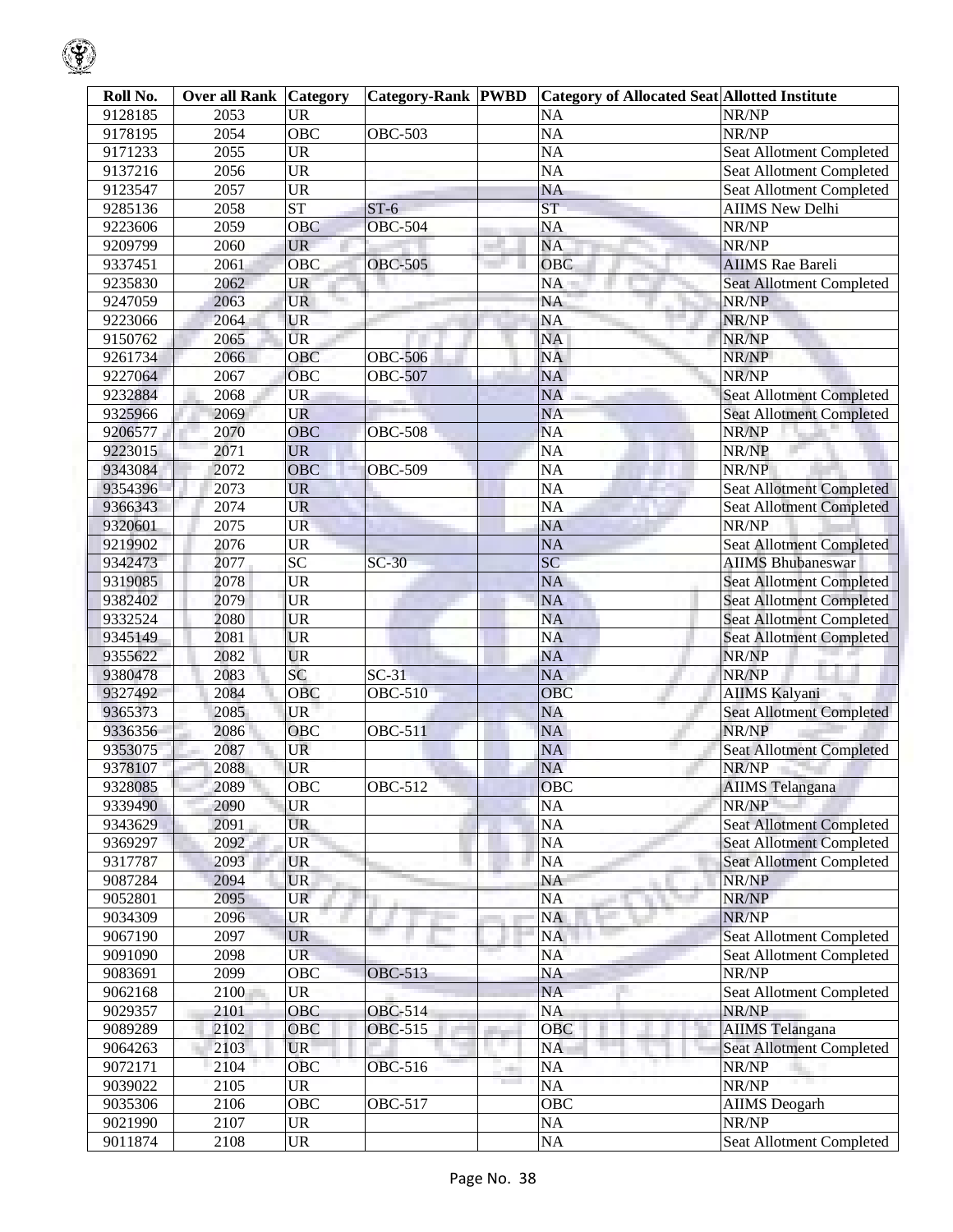| Roll No. | <b>Over all Rank Category</b> |                                   | Category-Rank PWBD |              | <b>Category of Allocated Seat Allotted Institute</b> |                                 |
|----------|-------------------------------|-----------------------------------|--------------------|--------------|------------------------------------------------------|---------------------------------|
| 9003620  | 2109                          | <b>UR</b>                         |                    |              | NA                                                   | NR/NP                           |
| 9051542  | 2110                          | <b>OBC</b>                        | <b>OBC-518</b>     |              | $\overline{OBC}$                                     | <b>AIIMS</b> Telangana          |
| 9036686  | 2111                          | <b>UR</b>                         |                    |              | <b>NA</b>                                            | NR/NP                           |
| 9069978  | 2112                          | <b>UR</b>                         |                    |              | <b>NA</b>                                            | NR/NP                           |
| 9095057  | 2113                          | OBC                               | <b>OBC-519</b>     |              | $\overline{NA}$                                      | <b>FCNA</b>                     |
| 9002076  | 2114                          | <b>UR</b>                         |                    |              | <b>NA</b>                                            | NR/NP                           |
| 9010285  | 2115                          | <b>UR</b>                         |                    |              | <b>NA</b>                                            | Seat Allotment Completed        |
| 9241342  | 2116                          | <b>UR</b>                         |                    |              | NA                                                   | NR/NP                           |
| 9028774  | 2117                          | OBC                               | <b>OBC-520</b>     |              | NA                                                   | NR/NP                           |
| 9072934  | 2118                          | OBC                               | OBC-521            |              | OBC                                                  | <b>AIIMS</b> Telangana          |
| 9083625  | 2119                          | OBC                               | <b>OBC-522</b>     |              | NA                                                   | <b>FCNA</b>                     |
| 9076096  | 2120                          | <b>UR</b>                         |                    |              | NA                                                   | <b>Seat Allotment Completed</b> |
| 9055836  | 2121                          | <b>UR</b>                         |                    |              | NA                                                   | NR/NP                           |
| 9074776  | 2122                          | <b>UR</b>                         |                    |              | <b>NA</b>                                            | <b>Seat Allotment Completed</b> |
| 9266305  | 2123                          | <b>UR</b>                         |                    |              | <b>NA</b>                                            | NR/NP                           |
| 9307917  | 2124                          | <b>UR</b>                         |                    |              | <b>NA</b>                                            | NR/NP                           |
| 9220748  | 2125                          | <b>UR</b>                         |                    |              | <b>NA</b>                                            | NR/NP                           |
| 9216146  | 2126                          | <b>UR</b>                         |                    |              | <b>NA</b>                                            | <b>Seat Allotment Completed</b> |
| 9272678  | 2127                          | <b>OBC</b>                        | <b>OBC-523</b>     |              | $\overline{NA}$                                      | NR/NP                           |
| 9332278  | 2128                          | <b>UR</b>                         |                    |              | <b>NA</b>                                            | <b>Seat Allotment Completed</b> |
|          | 2129                          | <b>UR</b>                         |                    |              | <b>NA</b>                                            | NR/NP                           |
| 9272870  |                               |                                   |                    |              |                                                      |                                 |
| 9131632  | 2130                          | OBC                               | <b>OBC-524</b>     |              | OBC                                                  | <b>AIIMS Rae Bareli</b>         |
| 9219333  | 2131                          | <b>OBC</b>                        | <b>OBC-525</b>     |              | NA                                                   | NR/NP                           |
| 9251844  | 2132                          | OBC                               | <b>OBC-526</b>     |              | OBC                                                  | <b>AIIMS</b> Deogarh            |
| 9244765  | 2133                          | <b>UR</b>                         |                    |              | <b>NA</b>                                            | Seat Allotment Completed        |
| 9271639  | 2134                          | <b>OBC</b>                        | <b>OBC-527</b>     |              | <b>OBC</b>                                           | <b>AIIMS</b> Deogarh            |
| 9221741  | 2135                          | <b>UR</b>                         |                    |              | <b>NA</b>                                            | NR/NP                           |
| 9196110  | 2136                          | OBC                               | <b>OBC-528</b>     |              | $\overline{O}$ BC                                    | <b>AIIMS</b> Deogarh            |
| 9205594  | 2137                          | <b>UR</b>                         |                    |              | <b>NA</b>                                            | NR/NP                           |
| 9287544  | 2138                          | <b>OBC</b>                        | <b>OBC-529</b>     |              | OBC                                                  | <b>AIIMS</b> Deogarh            |
| 9327947  | 2139                          | <b>OBC</b>                        | <b>OBC-530</b>     |              | OBC                                                  | <b>AIIMS</b> Rae Bareli         |
| 9216617  | 2140                          | <b>UR</b>                         |                    |              | <b>NA</b>                                            | NR/NP<br>76                     |
| 9205321  | 2141                          | OBC                               | <b>OBC-531</b>     |              | <b>NA</b>                                            | <b>FCNA</b>                     |
| 9231186  | 2142                          | OBC                               | OBC-532            |              | $\overline{NA}$                                      | NR/NP                           |
| 9292398  | 2143                          | <b>OBC</b>                        | OBC-533            |              | NA                                                   | <b>FCNA</b>                     |
| 9117191  | 2144                          | UR                                |                    |              | <b>NA</b>                                            | <b>Seat Allotment Completed</b> |
| 9280278  | 2145                          | OBC                               | <b>OBC-534</b>     |              | <b>NA</b>                                            | <b>FCNA</b>                     |
| 9332921  | 2146                          | <b>UR</b>                         |                    |              | <b>NA</b>                                            | <b>Seat Allotment Completed</b> |
| 9237049  | 2147                          | <b>UR</b>                         |                    |              | NA                                                   | <b>Seat Allotment Completed</b> |
| 9205462  | 2148                          | <b>UR</b>                         |                    |              | NA                                                   | <b>Seat Allotment Completed</b> |
| 9146052  | 2149                          | <b>UR</b>                         |                    |              | <b>NA</b>                                            | <b>Seat Allotment Completed</b> |
| 9138123  | 2150                          | <b>UR</b>                         |                    |              | NA                                                   | <b>Seat Allotment Completed</b> |
| 9095850  | 2151                          | OBC                               | <b>OBC-535</b>     |              | OBC                                                  | <b>AIIMS</b> Deogarh            |
| 9093360  | 2152                          | <b>UR</b>                         |                    |              | NA                                                   | <b>Seat Allotment Completed</b> |
| 9120118  | 2153                          | <b>UR</b>                         |                    |              | NA                                                   | <b>Seat Allotment Completed</b> |
| 9102782  | 2154                          | <b>UR</b>                         |                    |              | <b>NA</b>                                            | <b>Seat Allotment Completed</b> |
| 9181000  | 2155                          | <b>UR</b>                         |                    |              | NA                                                   | Seat Allotment Completed        |
| 9164179  | 2156                          | <b>UR</b>                         |                    |              | <b>NA</b>                                            | Seat Allotment Completed        |
| 9108535  | 2157                          | <b>UR</b>                         |                    |              | <b>NA</b>                                            | <b>Seat Allotment Completed</b> |
| 9174334  | 2158                          | <b>UR</b>                         |                    |              | NA                                                   | <b>Seat Allotment Completed</b> |
| 9116621  | 2159                          | OBC                               | OBC-536            |              | <b>NA</b>                                            | NR/NP                           |
| 9110400  | 2160                          | UR                                |                    | <b>COLOR</b> | <b>NA</b>                                            | <b>Seat Allotment Completed</b> |
| 9129971  | 2161                          | OBC                               | <b>OBC-537</b>     |              | NA                                                   | <b>FCNA</b>                     |
| 9160763  | 2162                          | <b>UR</b>                         |                    |              | <b>NA</b>                                            | NR/NP                           |
| 9173666  | 2163                          | <b>UR</b>                         |                    |              | NA                                                   | Seat Allotment Completed        |
| 9189635  | 2164                          | $\ensuremath{\mathsf{UR}}\xspace$ |                    |              | NA                                                   | NR/NP                           |

 $\mathcal{G}$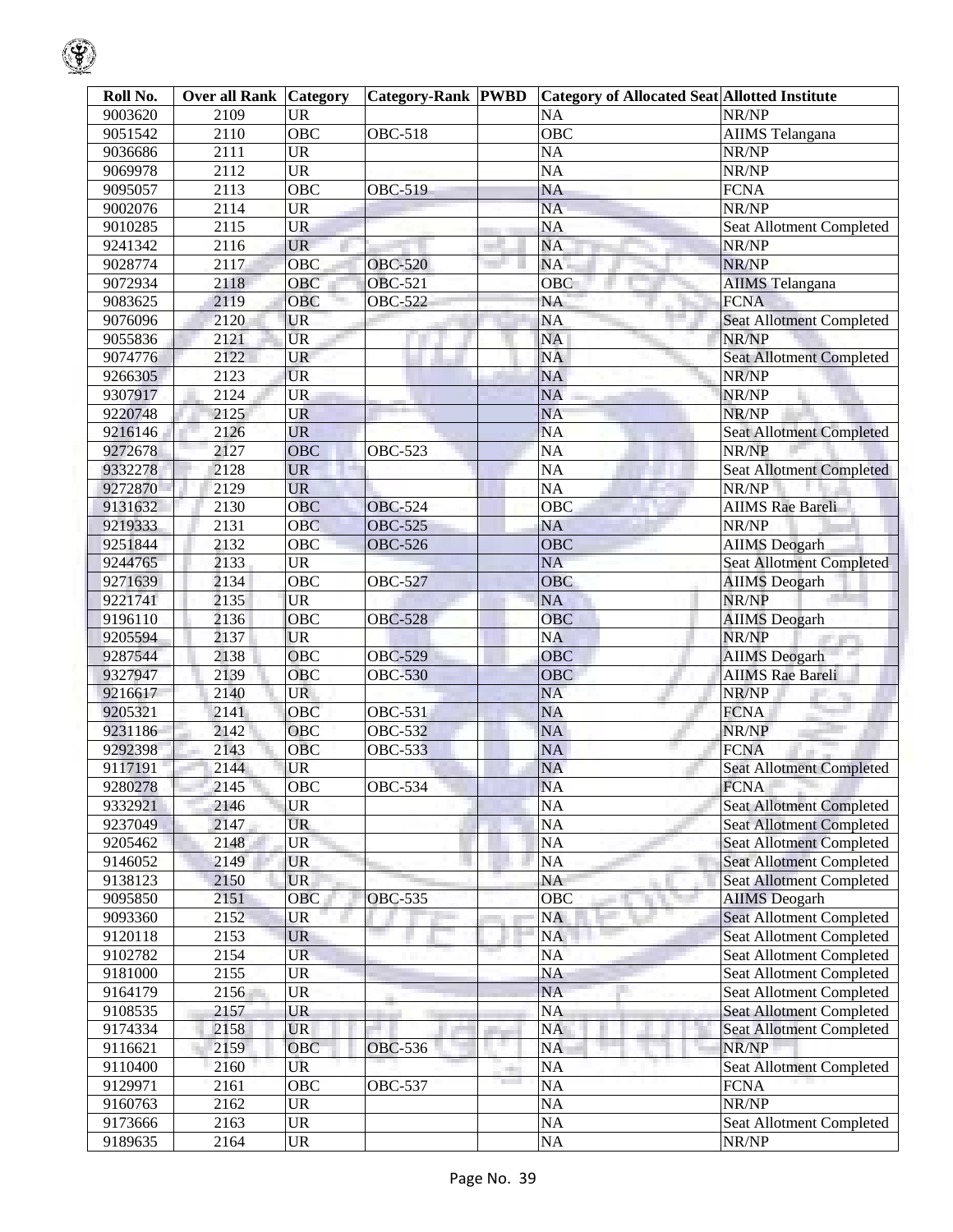| Roll No. | <b>Over all Rank Category</b> |                  | <b>Category-Rank PWBD</b> |               | <b>Category of Allocated Seat Allotted Institute</b> |                                 |
|----------|-------------------------------|------------------|---------------------------|---------------|------------------------------------------------------|---------------------------------|
| 9139465  | 2165                          | <b>UR</b>        |                           |               | <b>NA</b>                                            | NR/NP                           |
| 9121180  | 2166                          | $\overline{UR}$  |                           |               | $\overline{NA}$                                      | NR/NP                           |
| 9114618  | 2167                          | $\overline{UR}$  |                           |               | $\overline{NA}$                                      | Seat Allotment Completed        |
| 9177408  | 2168                          | $\overline{UR}$  |                           |               | <b>NA</b>                                            | NR/NP                           |
| 9175157  | 2169                          | $\overline{OBC}$ | <b>OBC-538</b>            |               | <b>NA</b>                                            | <b>FCNA</b>                     |
| 9152337  | 2170                          | OBC              | <b>OBC-539</b>            |               | $\overline{NA}$                                      | <b>FCNA</b>                     |
| 9124064  | 2171                          | SC               | $SC-32$                   |               | SC                                                   | <b>AIIMS</b> Bhopal             |
| 9155066  | 2172                          | <b>UR</b>        |                           |               | <b>NA</b>                                            | NR/NP                           |
| 9346557  | 2173                          | <b>UR</b>        |                           |               | NA                                                   | <b>Seat Allotment Completed</b> |
| 9324245  | 2174                          | <b>UR</b>        |                           |               | NA                                                   | <b>Seat Allotment Completed</b> |
| 9362169  | 2175                          | <b>UR</b>        |                           |               | <b>NA</b>                                            | NR/NP                           |
| 9297344  | 2176                          | OBC              | <b>OBC-540</b>            |               | OBC                                                  | <b>AIIMS Kalyani</b>            |
| 9367323  | 2177                          | <b>UR</b>        |                           |               | <b>NA</b>                                            | <b>Seat Allotment Completed</b> |
| 9333842  | 2178                          | <b>OBC</b>       | <b>OBC-541</b>            |               | OBC                                                  | <b>AIIMS</b> Deogarh            |
| 9360723  | 2179                          | SC               | $SC-33$                   |               | <b>SC</b>                                            | <b>AIIMS Bhopal</b>             |
| 9382343  | 2180                          | OBC              | <b>OBC-542</b>            |               | <b>NA</b>                                            | <b>FCNA</b>                     |
| 9389023  | 2181                          | OBC              | <b>OBC-543</b>            |               | OBC                                                  | <b>AIIMS Kalyani</b>            |
| 9354923  | 2182                          | <b>UR</b>        |                           |               | <b>NA</b>                                            | NR/NP                           |
| 9372225  | 2183                          | <b>UR</b>        |                           |               | $\overline{NA}$                                      | <b>Seat Allotment Completed</b> |
| 9362242  | 2184                          | <b>UR</b>        |                           |               | $\overline{NA}$                                      | NR/NP                           |
| 9389035  | 2185                          | <b>UR</b>        |                           |               | <b>NA</b>                                            | NR/NP                           |
| 9320532  | 2186                          | <b>UR</b>        |                           |               | $\overline{NA}$                                      | <b>Seat Allotment Completed</b> |
| 9331093  | 2187                          | OBC              | <b>OBC-544</b>            |               | <b>NA</b>                                            | <b>FCNA</b>                     |
| 9380436  | 2188                          | OBC              | <b>OBC-545</b>            |               | OBC                                                  | <b>AIIMS Kalyani</b>            |
| 9365158  | 2189                          | <b>UR</b>        |                           |               | <b>NA</b>                                            | <b>Seat Allotment Completed</b> |
| 9376622  | 2190                          | <b>UR</b>        |                           |               | <b>NA</b>                                            | NR/NP                           |
| 9309760  | $\overline{2191}$             | <b>UR</b>        |                           |               | <b>NA</b>                                            | <b>Seat Allotment Completed</b> |
| 9332852  | 2192                          | OBC              | <b>OBC-546</b>            |               | <b>NA</b>                                            | NR/NP                           |
| 9373991  | 2193                          | <b>UR</b>        |                           |               | <b>NA</b>                                            | NR/NP                           |
| 9042921  | 2194                          | <b>OBC</b>       | <b>OBC-547</b>            |               | <b>OBC</b>                                           | <b>AIIMS</b> Deogarh            |
| 9038107  | 2195                          | <b>UR</b>        |                           |               | <b>NA</b>                                            | NR/NP                           |
| 9045185  | 2196                          | <b>OBC</b>       | <b>OBC-548</b>            |               | <b>NA</b>                                            | <b>FCNA</b>                     |
| 9023773  | 2197                          | <b>UR</b>        |                           |               | <b>NA</b>                                            | <b>Seat Allotment Completed</b> |
| 9000197  | 2198                          | <b>UR</b>        |                           |               | <b>NA</b>                                            | <b>Seat Allotment Completed</b> |
| 9085132  | 2199                          | <b>UR</b>        |                           |               | <b>NA</b>                                            | NR/NP                           |
| 9011628  | 2200                          | <b>UR</b>        |                           |               | <b>NA</b>                                            | NR/NP                           |
| 9099210  | 2201                          | <b>UR</b>        |                           |               | <b>NA</b>                                            | NR/NP                           |
| 9030767  | 2202                          | <b>UR</b>        |                           |               | <b>NA</b>                                            | NR/NP                           |
| 9020054  | 2203                          | <b>UR</b>        |                           |               | <b>NA</b>                                            | NR/NP                           |
| 9031943  | 2204                          | <b>UR</b>        |                           |               | $\overline{NA}$                                      | NR/NP                           |
| 9048580  | 2205                          | OBC              | <b>OBC-549</b>            |               | <b>OBC</b>                                           | <b>AIIMS</b> Deogarh            |
| 9007323  | 2206                          | OBC              | <b>OBC-550</b>            |               | NA                                                   | NR/NP                           |
| 9041123  | 2207                          | <b>UR</b>        |                           |               | <b>NA</b>                                            | <b>Seat Allotment Completed</b> |
| 9037176  | 2208                          | UR               |                           |               | <b>NA</b>                                            | NR/NP                           |
| 9007400  | 2209                          | <b>UR</b>        |                           |               | NA                                                   | <b>Seat Allotment Completed</b> |
| 9057965  | 2210                          | <b>UR</b>        |                           |               | <b>NA</b>                                            | Seat Allotment Completed        |
| 9150260  | 2211                          | <b>UR</b>        |                           |               | NA                                                   | <b>Seat Allotment Completed</b> |
| 9142378  | 2212                          | <b>UR</b>        |                           |               | <b>NA</b>                                            | Seat Allotment Completed        |
| 9288005  | 2213                          | <b>UR</b>        |                           |               | <b>NA</b>                                            | Seat Allotment Completed        |
| 9108437  | 2214                          | <b>UR</b>        |                           |               | <b>NA</b>                                            | <b>Seat Allotment Completed</b> |
| 9161503  | 2215                          | <b>UR</b>        |                           | u a           | <b>NA</b>                                            | <b>Seat Allotment Completed</b> |
| 9184280  | 2216                          | UR               |                           | $\Rightarrow$ | <b>NA</b>                                            | NR/NP                           |
| 9107541  | 2217                          | <b>UR</b>        |                           | m             | NA                                                   | NR/NP                           |
| 9173881  | 2218                          | <b>UR</b>        |                           |               | NA                                                   | NR/NP                           |
| 9294605  | 2219                          | <b>UR</b>        |                           |               | $\rm NA$                                             | NR/NP                           |
| 9155062  | 2220                          | <b>UR</b>        |                           |               | $\overline{NA}$                                      | Seat Allotment Completed        |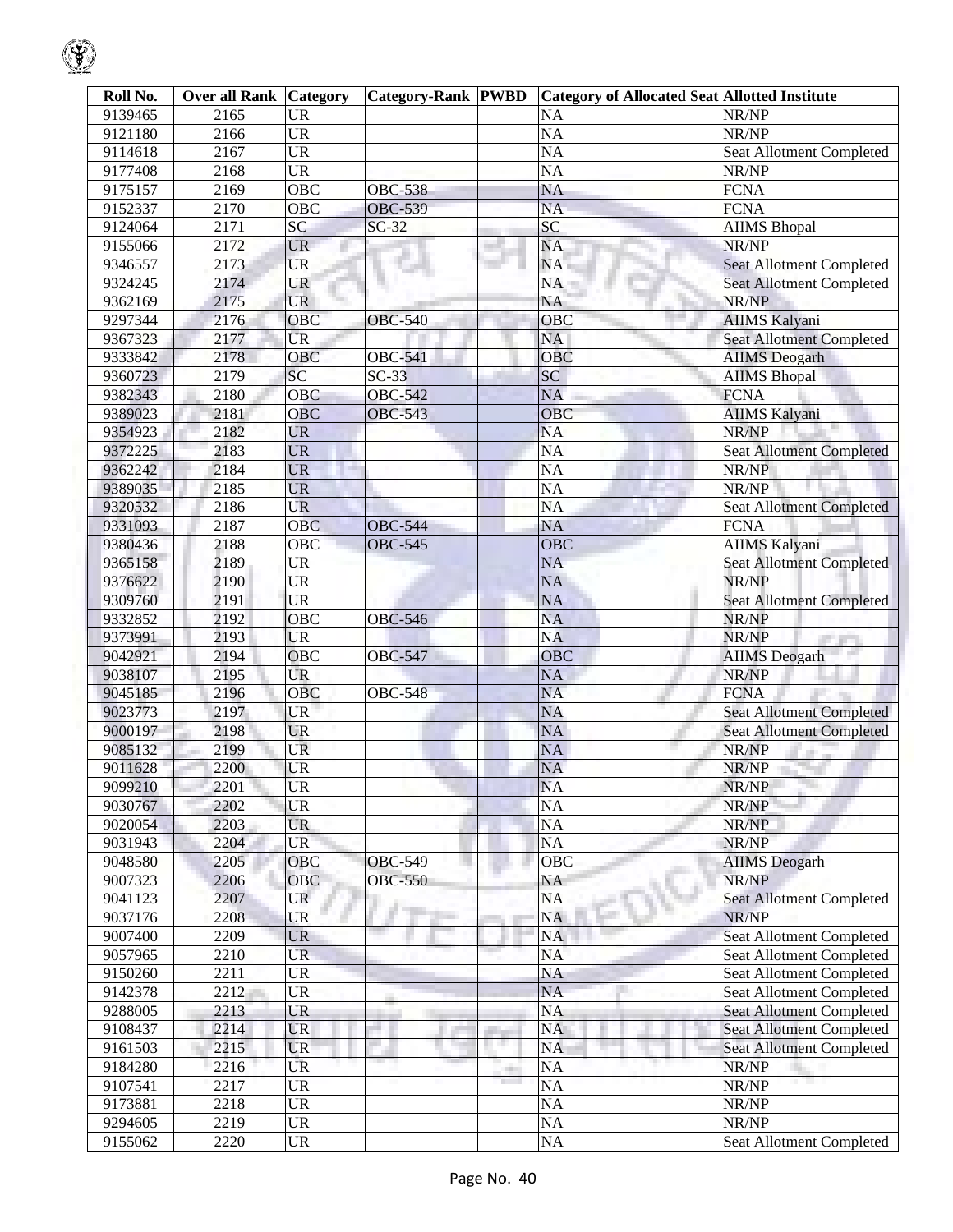| Roll No. | <b>Over all Rank Category</b> |                                   | <b>Category-Rank PWBD</b> |                               | <b>Category of Allocated Seat Allotted Institute</b> |                                 |
|----------|-------------------------------|-----------------------------------|---------------------------|-------------------------------|------------------------------------------------------|---------------------------------|
| 9147181  | 2221                          | <b>UR</b>                         |                           |                               | <b>NA</b>                                            | NR/NP                           |
| 9302194  | 2222                          | $\overline{UR}$                   |                           |                               | $\overline{NA}$                                      | Seat Allotment Completed        |
| 9146854  | 2223                          | <b>UR</b>                         |                           |                               | $\overline{NA}$                                      | NR/NP                           |
| 9153407  | 2224                          | $\overline{\text{UR}}$            |                           |                               | $\overline{NA}$                                      | NR/NP                           |
| 9100324  | 2225                          | <b>UR</b>                         |                           |                               | <b>NA</b>                                            | Seat Allotment Completed        |
| 9109441  | 2226                          | <b>UR</b>                         |                           |                               | $\overline{NA}$                                      | Seat Allotment Completed        |
| 9090456  | 2227                          | <b>UR</b>                         |                           |                               | <b>NA</b>                                            | NR/NP                           |
| 9128866  | 2228                          | <b>UR</b>                         |                           |                               | <b>NA</b>                                            | <b>Seat Allotment Completed</b> |
| 9211737  | 2229                          | <b>UR</b>                         |                           |                               | NA                                                   | NR/NP                           |
| 9278650  | 2230                          | <b>UR</b>                         |                           |                               | NA                                                   | <b>Seat Allotment Completed</b> |
| 9291391  | 2231                          | <b>UR</b>                         |                           |                               | <b>NA</b>                                            | <b>Seat Allotment Completed</b> |
| 9326932  | 2232                          | <b>UR</b>                         |                           |                               | <b>NA</b>                                            | <b>Seat Allotment Completed</b> |
| 9275141  | 2233                          | <b>OBC</b>                        | <b>OBC-551</b>            |                               | <b>NA</b>                                            | NR/NP                           |
| 9249435  | 2234                          | OBC                               | <b>OBC-552</b>            |                               | OBC                                                  | <b>AIIMS</b> Deogarh            |
| 9211885  | 2235                          | OBC                               | <b>OBC-553</b>            |                               | OBC                                                  | <b>AIIMS</b> Deogarh            |
| 9212961  | 2236                          | <b>UR</b>                         |                           |                               | <b>NA</b>                                            | NR/NP                           |
| 9199181  | 2237                          | OBC                               | <b>OBC-554</b>            |                               | OBC                                                  | <b>AIIMS Kalyani</b>            |
| 9268611  | 2238                          | <b>UR</b>                         |                           |                               | <b>NA</b>                                            | NR/NP                           |
| 9273227  | 2239                          | <b>UR</b>                         |                           |                               | $\overline{NA}$                                      | Seat Allotment Completed        |
| 9238815  | 2240                          | <b>UR</b>                         |                           |                               | $\overline{NA}$                                      | <b>Seat Allotment Completed</b> |
| 9239191  | 2241                          | <b>UR</b>                         |                           |                               | NA                                                   | NR/NP                           |
| 9287276  | 2242                          | <b>UR</b>                         |                           |                               | $\overline{NA}$                                      | <b>Seat Allotment Completed</b> |
| 9271978  | 2243                          | <b>OBC</b>                        | <b>OBC-555</b>            |                               | <b>NA</b>                                            | NR/NP                           |
| 9264459  | 2244                          | OBC                               | <b>OBC-556</b>            |                               | $\overline{NA}$                                      | NR/NP                           |
| 9205921  | 2245                          | OBC                               | <b>OBC-557</b>            |                               | <b>NA</b>                                            | NR/NP                           |
| 9246895  | 2246                          | <b>UR</b>                         |                           |                               | <b>NA</b>                                            | <b>Seat Allotment Completed</b> |
| 9268064  | 2247                          | <b>UR</b>                         |                           |                               | <b>NA</b>                                            | NR/NP                           |
| 9298437  | 2248                          | <b>OBC</b>                        | <b>OBC-558</b>            |                               | OBC                                                  | <b>AIIMS</b> Deogarh            |
| 9312728  | 2249                          | <b>UR</b>                         |                           |                               | <b>NA</b>                                            | NR/NP                           |
| 9332470  | 2250                          | UR                                |                           |                               | <b>NA</b>                                            | <b>Seat Allotment Completed</b> |
| 9300421  | 2251                          | UR                                |                           |                               | <b>NA</b>                                            | NR/NP                           |
| 9355272  | 2252                          | OBC                               | <b>OBC-559</b>            |                               | <b>NA</b>                                            | <b>FCNA</b>                     |
| 9296695  | 2253                          | <b>UR</b>                         |                           |                               | <b>NA</b>                                            | NR/NP                           |
| 9376807  | 2254                          | <b>UR</b>                         |                           |                               | NA                                                   | <b>Seat Allotment Completed</b> |
| 9386674  | 2255                          | <b>UR</b>                         |                           |                               | NA                                                   | NR/NP                           |
| 9286254  | 2256                          | <b>UR</b>                         |                           |                               | <b>NA</b>                                            | NR/NP                           |
| 9344411  | 2257                          | OBC                               | <b>OBC-560</b>            |                               | <b>NA</b>                                            | <b>FCNA</b>                     |
| 9355669  | 2258                          | <b>OBC</b>                        | <b>OBC-561</b>            |                               | <b>OBC</b>                                           | <b>AIIMS Kalyani</b>            |
| 9357383  | 2259                          | <b>UR</b>                         |                           |                               | NA                                                   | <b>Seat Allotment Completed</b> |
| 9313864  | 2260                          | <b>UR</b>                         |                           |                               | NA                                                   | NR/NP                           |
| 9326992  | 2261                          | <b>UR</b>                         |                           |                               | <b>NA</b>                                            | <b>Seat Allotment Completed</b> |
| 9296438  | 2262                          | <b>UR</b>                         |                           |                               | NA                                                   | <b>Seat Allotment Completed</b> |
| 9345813  | 2263                          | <b>UR</b>                         |                           |                               | <b>NA</b>                                            | NR/NP                           |
| 9386241  | 2264                          | <b>UR</b>                         |                           |                               | NA                                                   | NR/NP                           |
| 9372563  | 2265                          | <b>UR</b>                         |                           |                               | NA                                                   | Seat Allotment Completed        |
| 9372066  | 2266                          | <b>OBC</b>                        | <b>OBC-562</b>            |                               | <b>NA</b>                                            | NR/NP                           |
| 9358756  | 2267                          | OBC                               | <b>OBC-563</b>            |                               | NA                                                   | <b>FCNA</b>                     |
| 9353808  | 2268                          | UR                                |                           |                               | <b>NA</b>                                            | Seat Allotment Completed        |
| 9334027  | 2269                          | <b>UR</b>                         |                           |                               | <b>NA</b>                                            | NR/NP                           |
| 9374447  | 2270                          | <b>UR</b>                         |                           |                               | NA                                                   | NR/NP                           |
| 9388296  | 2271                          | <b>UR</b>                         |                           |                               | <b>NA</b>                                            | <b>Seat Allotment Completed</b> |
| 9294837  | 2272                          | <b>UR</b>                         |                           |                               | <b>NA</b>                                            | NR/NP                           |
| 9039620  | 2273                          | <b>UR</b>                         |                           | <b>The Contract of Street</b> | $\overline{NA}$                                      | <b>Seat Allotment Completed</b> |
| 9048087  | 2274                          | <b>UR</b>                         |                           |                               | <b>NA</b>                                            | NR/NP                           |
| 9029742  | 2275                          | OBC                               | <b>OBC-564</b>            |                               | OBC                                                  | AIIMS Kalyani                   |
| 9095895  | 2276                          | $\ensuremath{\mathrm{UR}}\xspace$ |                           |                               | NA                                                   | NR/NP                           |
|          |                               |                                   |                           |                               |                                                      |                                 |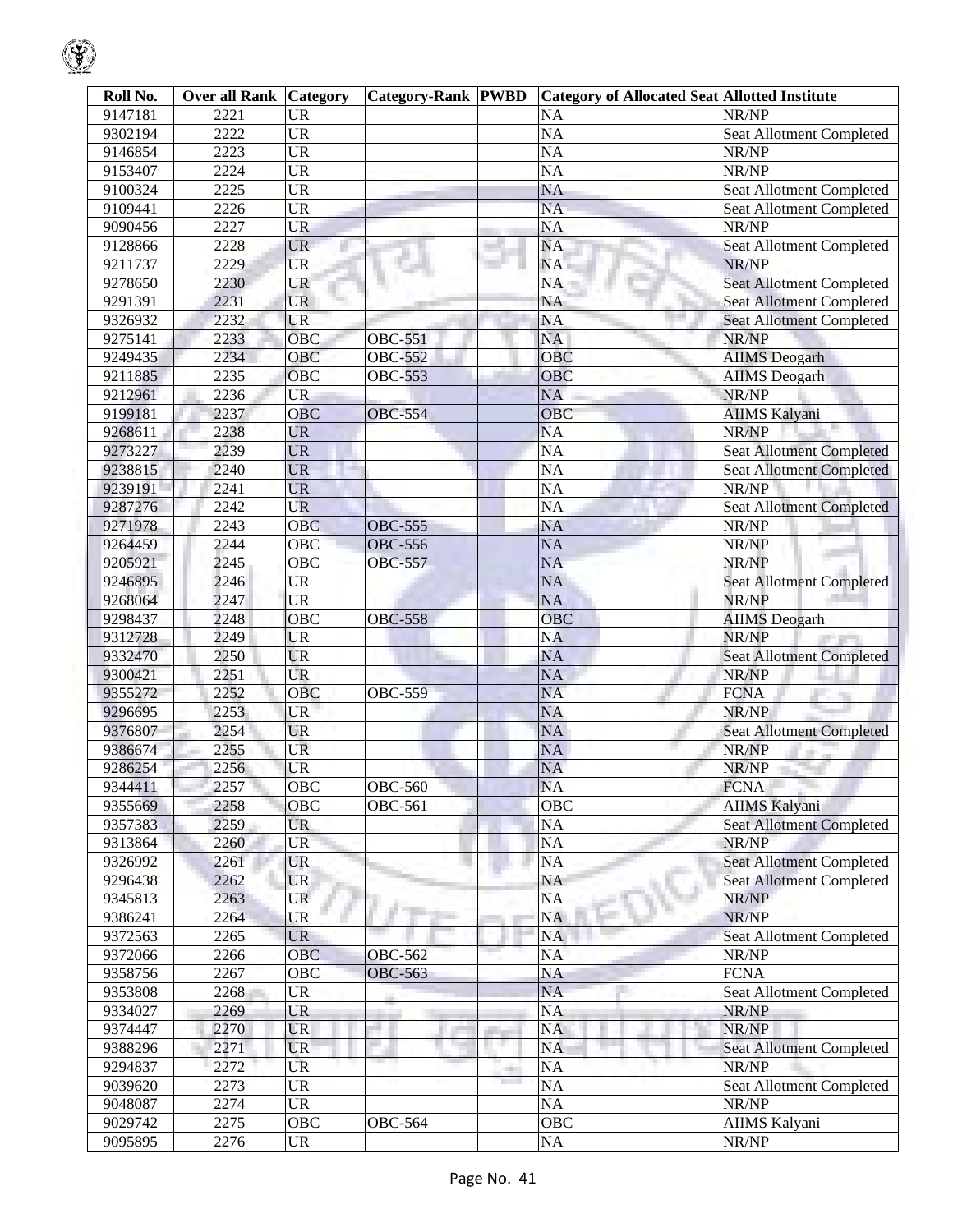| Roll No. | <b>Over all Rank Category</b> |                        | <b>Category-Rank PWBD</b> |      | <b>Category of Allocated Seat Allotted Institute</b> |                                 |
|----------|-------------------------------|------------------------|---------------------------|------|------------------------------------------------------|---------------------------------|
| 9005974  | 2277                          | <b>UR</b>              |                           |      | <b>NA</b>                                            | Seat Allotment Completed        |
| 9062236  | 2278                          | $\overline{OBC}$       | <b>OBC-565</b>            |      | OBC                                                  | AIIMS Kalyani                   |
| 9025628  | 2279                          | $\overline{\text{UR}}$ |                           |      | $\overline{NA}$                                      | NR/NP                           |
| 9058283  | 2280                          | <b>UR</b>              |                           |      | NA                                                   | Seat Allotment Completed        |
| 9081492  | 2281                          | $\overline{\text{UR}}$ |                           |      | <b>NA</b>                                            | NR/NP                           |
| 9067546  | 2282                          | <b>UR</b>              |                           |      | $\overline{NA}$                                      | Seat Allotment Completed        |
| 9017956  | 2283                          | <b>UR</b>              |                           |      | <b>NA</b>                                            | Seat Allotment Completed        |
| 9067020  | 2284                          | <b>UR</b>              |                           |      | <b>NA</b>                                            | Seat Allotment Completed        |
| 9003578  | 2285                          | <b>UR</b>              |                           |      | NA                                                   | <b>Seat Allotment Completed</b> |
| 9048485  | 2286                          | <b>OBC</b>             | <b>OBC-566</b>            |      | NA                                                   | NR/NP                           |
| 9024141  | 2287                          | <b>UR</b>              |                           |      | <b>NA</b>                                            | NR/NP                           |
| 9034229  | 2288                          | <b>UR</b>              |                           |      | $\overline{NA}$                                      | NR/NP                           |
| 9042046  | 2289                          | <b>UR</b>              |                           |      | <b>NA</b>                                            | NR/NP                           |
| 9081058  | 2290                          | <b>UR</b>              |                           |      | <b>NA</b>                                            | NR/NP                           |
| 9038186  | 2291                          | <b>UR</b>              |                           |      | <b>NA</b>                                            | NR/NP                           |
| 9055389  | 2292                          | <b>UR</b>              |                           |      | <b>NA</b>                                            | <b>Seat Allotment Completed</b> |
| 9070933  | 2293                          | <b>UR</b>              |                           |      | <b>NA</b>                                            | NR/NP                           |
| 9171397  | 2294                          | <b>OBC</b>             | <b>OBC-567</b>            |      | <b>NA</b>                                            | NR/NP                           |
| 9114621  | 2295                          | OBC                    | <b>OBC-568</b>            |      | $\overline{OBC}$                                     | <b>AIIMS Kalyani</b>            |
| 9171496  | 2296                          | <b>UR</b>              |                           |      | $\overline{NA}$                                      | <b>Seat Allotment Completed</b> |
| 9163546  | 2297                          | <b>UR</b>              |                           |      | $\overline{NA}$                                      | NR/NP                           |
| 9112905  | 2298                          | UR                     |                           |      | $\overline{NA}$                                      | <b>Seat Allotment Completed</b> |
| 9180199  | 2299                          | <b>UR</b>              |                           |      | <b>NA</b>                                            | <b>Seat Allotment Completed</b> |
| 9155324  | 2300                          | OBC                    | <b>OBC-569</b>            |      | <b>NA</b>                                            | <b>FCNA</b>                     |
| 9095665  | $\overline{2301}$             | <b>UR</b>              |                           |      | <b>NA</b>                                            | <b>Seat Allotment Completed</b> |
| 9181345  | 2302                          | <b>UR</b>              |                           |      | <b>NA</b>                                            | <b>Seat Allotment Completed</b> |
| 9159529  | 2303                          | <b>UR</b>              |                           |      | <b>NA</b>                                            | <b>Seat Allotment Completed</b> |
| 9169701  | 2304                          | <b>UR</b>              |                           |      | <b>NA</b>                                            | NR/NP                           |
| 9131353  | 2305                          | <b>UR</b>              |                           |      | <b>NA</b>                                            | NR/NP                           |
| 9283828  | 2306                          | <b>UR</b>              |                           |      | <b>NA</b>                                            | Seat Allotment Completed        |
| 9175110  | 2307                          | UR                     |                           |      | <b>NA</b>                                            | <b>Seat Allotment Completed</b> |
| 9161376  | 2308                          | <b>UR</b>              |                           |      | <b>NA</b>                                            | <b>Seat Allotment Completed</b> |
| 9060270  | 2309                          | <b>UR</b>              |                           |      | <b>NA</b>                                            | <b>Seat Allotment Completed</b> |
| 9289253  | $\overline{2310}$             | UR                     |                           |      | <b>NA</b>                                            | <b>Seat Allotment Completed</b> |
| 9197219  | 2311                          | <b>UR</b>              |                           |      | <b>NA</b>                                            | <b>Seat Allotment Completed</b> |
| 9217123  | 2312                          | OBC                    | <b>OBC-570</b>            |      | <b>NA</b>                                            | NR/NP                           |
| 9225827  | 2313                          | <b>UR</b>              |                           |      | NA                                                   | NR/NP                           |
| 9282697  | 2314                          | <b>OBC</b>             | OBC-571                   |      | <b>NA</b>                                            | <b>FCNA</b>                     |
| 9278432  | 2315                          | OBC                    | <b>OBC-572</b>            |      | <b>NA</b>                                            | <b>FCNA</b>                     |
| 9235029  | 2316                          | <b>UR</b>              |                           |      | $\overline{NA}$                                      | <b>Seat Allotment Completed</b> |
| 9268154  | 2317                          | <b>UR</b>              |                           |      | $N\overline{A}$                                      | <b>Seat Allotment Completed</b> |
| 9281654  | 2318                          | <b>UR</b>              |                           |      | NA                                                   | <b>Seat Allotment Completed</b> |
| 9287378  | 2319                          | OBC                    | <b>OBC-573</b>            |      | <b>NA</b>                                            | <b>FCNA</b>                     |
| 9260682  | 2320                          | <b>UR</b>              |                           |      | <b>NA</b>                                            | <b>Seat Allotment Completed</b> |
| 9249275  | 2321                          | OBC                    | <b>OBC-574</b>            |      | <b>NA</b>                                            | <b>FCNA</b>                     |
| 9233244  | 2322                          | <b>UR</b>              |                           |      | <b>NA</b>                                            | NR/NP                           |
| 9238266  | 2323                          | $\overline{O}$ BC      | <b>OBC-575</b>            |      | NA                                                   | <b>FCNA</b>                     |
| 9217940  | 2324                          | <b>UR</b>              |                           |      | <b>NA</b>                                            | NR/NP                           |
| 9204558  | 2325                          | <b>UR</b>              |                           |      | $\overline{NA}$                                      | NR/NP                           |
| 9207676  | 2326                          | OBC                    | <b>OBC-576</b>            |      | <b>NA</b>                                            | <b>FCNA</b>                     |
| 9262834  | 2327                          | UR                     |                           | a sa | <b>NA</b>                                            | NR/NP                           |
| 9274421  | 2328                          | UR                     |                           |      | <b>NA</b>                                            | NR/NP                           |
| 9222383  | 2329                          | <b>UR</b>              |                           | m    | <b>NA</b>                                            | Seat Allotment Completed        |
| 9371912  | 2330                          | <b>UR</b>              |                           |      | NA                                                   | Seat Allotment Completed        |
| 9355059  | 2331                          | $\overline{UR}$        |                           |      | NA                                                   | Seat Allotment Completed        |
| 9352811  | 2332                          | OBC                    | OBC-577                   |      | $\overline{NA}$                                      | <b>FCNA</b>                     |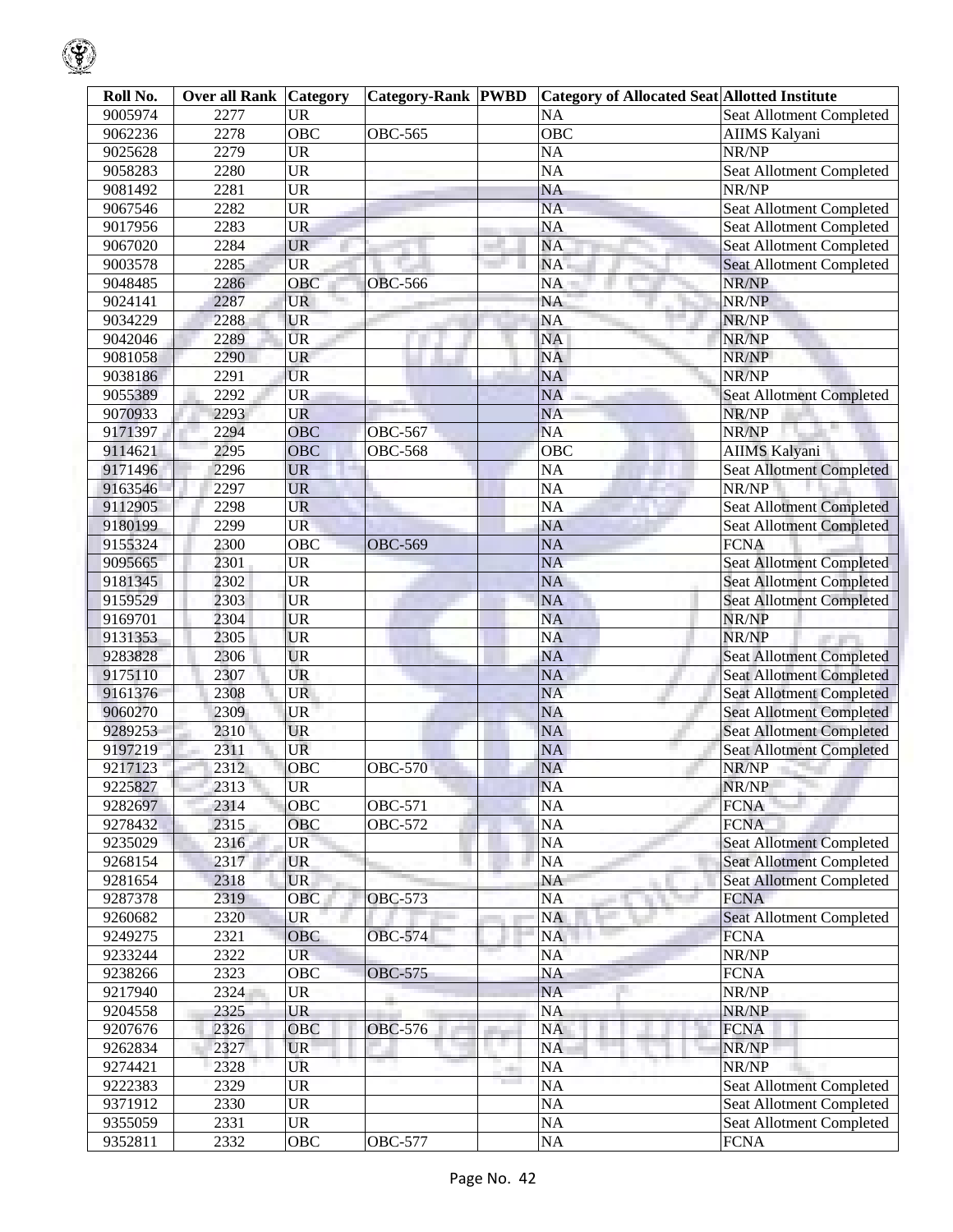| Roll No. | <b>Over all Rank Category</b> |                        | <b>Category-Rank PWBD</b> |     | <b>Category of Allocated Seat Allotted Institute</b> |                                       |
|----------|-------------------------------|------------------------|---------------------------|-----|------------------------------------------------------|---------------------------------------|
| 9360187  | 2333                          | <b>UR</b>              |                           |     | <b>NA</b>                                            | NR/NP                                 |
| 9367638  | 2334                          | $\overline{\text{UR}}$ |                           |     | $\overline{NA}$                                      | <b>Seat Allotment Completed</b>       |
| 9329998  | 2335                          | $\overline{\text{UR}}$ |                           |     | $\overline{NA}$                                      | Seat Allotment Completed              |
| 9315346  | 2336                          | $\overline{UR}$        |                           |     | $\overline{NA}$                                      | Seat Allotment Completed              |
| 9377615  | 2337                          | <b>OBC</b>             | <b>OBC-578</b>            |     | $\overline{NA}$                                      | <b>FCNA</b>                           |
| 9363682  | 2338                          | $\overline{UR}$        |                           |     | <b>NA</b>                                            | NR/NP                                 |
| 9344783  | 2339                          | <b>UR</b>              |                           |     | <b>NA</b>                                            | Seat Allotment Completed              |
| 9387238  | 2340                          | <b>UR</b>              |                           |     | <b>NA</b>                                            | Seat Allotment Completed              |
| 9389665  | 2342                          | <b>OBC</b>             | <b>OBC-579</b>            |     | NA                                                   | NR/NP                                 |
| 9321819  | 2347                          | SC                     | $SC-34$                   |     | NA                                                   | NR/NP                                 |
| 9367007  | 2352                          | OBC                    | <b>OBC-580</b>            |     | <b>NA</b>                                            | NR/NP                                 |
| 9347083  | 2354                          | OBC                    | <b>OBC-581</b>            |     | <b>NA</b>                                            | <b>FCNA</b>                           |
| 9098818  | 2370                          | <b>OBC</b>             | <b>OBC-582</b>            |     | <b>NA</b>                                            | <b>FCNA</b>                           |
| 9157899  | 2372                          | OBC                    | <b>OBC-583</b>            |     | <b>NA</b>                                            | <b>FCNA</b>                           |
| 9178530  | 2376                          | OBC                    | <b>OBC-584</b>            |     | <b>NA</b>                                            | <b>FCNA</b>                           |
| 9112040  | 2377                          | OBC                    | <b>OBC-585</b>            |     | <b>NA</b>                                            | NR/NP                                 |
| 9156204  | 2379                          | <b>OBC</b>             | <b>OBC-586</b>            |     | <b>NA</b>                                            | <b>FCNA</b>                           |
| 9104703  | 2383                          | SC                     | $SC-35$                   |     | <b>NA</b>                                            | NR/NP                                 |
| 9103192  | 2387                          | OBC                    | <b>OBC-587</b>            |     | $\overline{NA}$                                      | <b>FCNA</b>                           |
| 9140710  | 2388                          | <b>OBC</b>             | <b>OBC-588</b>            |     | $\overline{NA}$                                      | NR/NP                                 |
| 9175313  | 2389                          | OBC                    | <b>OBC-589</b>            |     | $\overline{NA}$                                      | $\overline{\text{NR}}/\text{NP}$      |
| 9158123  | 2396                          | OBC                    | <b>OBC-590</b>            |     | $\overline{NA}$                                      | <b>FCNA</b>                           |
| 9016901  | 2398                          | <b>OBC</b>             | <b>OBC-591</b>            |     | <b>NA</b>                                            | <b>FCNA</b>                           |
| 9015576  | 2399                          | OBC                    | OBC-592                   |     | <b>NA</b>                                            | NR/NP                                 |
| 9033311  | 2402                          | $\overline{OBC}$       | <b>OBC-593</b>            |     | <b>NA</b>                                            | <b>FCNA</b>                           |
| 9056317  | 2403                          | OBC                    | <b>OBC-594</b>            |     | <b>NA</b>                                            | NR/NP                                 |
| 9080912  | 2406                          | OBC                    | OBC-595                   |     | NA                                                   | NR/NP                                 |
| 9036413  | 2409                          | OBC                    | <b>OBC-596</b>            |     | <b>NA</b>                                            | <b>FCNA</b>                           |
| 9043090  | 2410                          | OBC                    | <b>OBC-597</b>            |     | <b>NA</b>                                            | <b>FCNA</b>                           |
| 9003333  | 2414                          | OBC                    | <b>OBC-598</b>            |     | <b>NA</b>                                            | <b>College College</b><br><b>FCNA</b> |
| 9002785  | 2415                          | <b>OBC</b>             | <b>OBC-599</b>            |     | <b>NA</b>                                            | <b>FCNA</b>                           |
| 9283458  | 2418                          | SC                     | $SC-36$                   |     | <b>NA</b>                                            | NR/NP                                 |
| 9289575  | 2420                          | OBC                    | <b>OBC-600</b>            |     | <b>NA</b>                                            | <b>FCNA</b>                           |
| 9220159  | 2421                          | <b>OBC</b>             | <b>OBC-601</b>            |     | <b>NA</b>                                            | <b>FCNA</b>                           |
| 9225574  | 2422                          | <b>OBC</b>             | <b>OBC-602</b>            |     | NA                                                   | NR/NP                                 |
| 9248661  | 2425                          | <b>OBC</b>             | <b>OBC-603</b>            |     | <b>NA</b>                                            | <b>FCNA</b>                           |
| 9237457  | 2429                          | OBC                    | <b>OBC-604</b>            |     | <b>NA</b>                                            | NR/NP                                 |
| 9239811  | 2434                          | OBC                    | <b>OBC-605</b>            |     | <b>NA</b>                                            | NR/NP                                 |
| 9225442  | 2438                          | <b>OBC</b>             | <b>OBC-606</b>            |     | NA                                                   | <b>FCNA</b>                           |
| 9280681  | 2440                          | OBC                    | <b>OBC-607</b>            |     | NA                                                   | <b>FCNA</b>                           |
| 9218987  | 2443                          | OBC                    | <b>OBC-608</b>            |     | <b>NA</b>                                            | <b>FCNA</b>                           |
| 9258550  | 2444                          | <b>OBC</b>             | <b>OBC-609</b>            |     | NA                                                   | NR/NP                                 |
| 9291274  | 2447                          | <b>OBC</b>             | <b>OBC-610</b>            |     | <b>NA</b>                                            | <b>FCNA</b>                           |
| 9233616  | 2449                          | <b>OBC</b>             | OBC-611                   |     | <b>NA</b>                                            | NR/NP                                 |
| 9045000  | 2453                          | <b>OBC</b>             | OBC-612                   |     | <b>NA</b>                                            | NR/NP                                 |
| 9293778  | 2457                          | <b>OBC</b>             | <b>OBC-613</b>            |     | <b>NA</b>                                            | <b>FCNA</b>                           |
| 9087427  | 2458                          | <b>OBC</b>             | <b>OBC-614</b>            |     | NA                                                   | <b>FCNA</b>                           |
| 9033466  | 2460                          | OBC                    | <b>OBC-615</b>            |     | <b>NA</b>                                            | <b>FCNA</b>                           |
| 9066136  | 2461                          | <b>OBC</b>             | <b>OBC-616</b>            |     | <b>NA</b>                                            | <b>FCNA</b>                           |
| 9032885  | 2464                          | <b>OBC</b>             | <b>OBC-617</b>            | . . | <b>NA</b>                                            | <b>FCNA</b>                           |
| 9029561  | 2471                          | OBC                    | <b>OBC-618</b>            |     | <b>NA</b>                                            | NR/NP                                 |
| 9359508  | 2472                          | <b>OBC</b>             | OBC-619                   |     | <b>NA</b>                                            | <b>FCNA</b>                           |
| 9375001  | 2474                          | OBC                    | <b>OBC-620</b>            |     | <b>NA</b>                                            | NR/NP                                 |
| 9344847  | 2476                          | <b>OBC</b>             | <b>OBC-621</b>            |     | <b>NA</b>                                            | NR/NP                                 |
| 9320818  | 2477                          | OBC                    | <b>OBC-622</b>            |     | NA                                                   | <b>FCNA</b>                           |
| 9328489  | 2481                          | OBC                    | <b>OBC-623</b>            |     | NA                                                   | <b>FCNA</b>                           |

 $\mathcal{G}% _{ij}$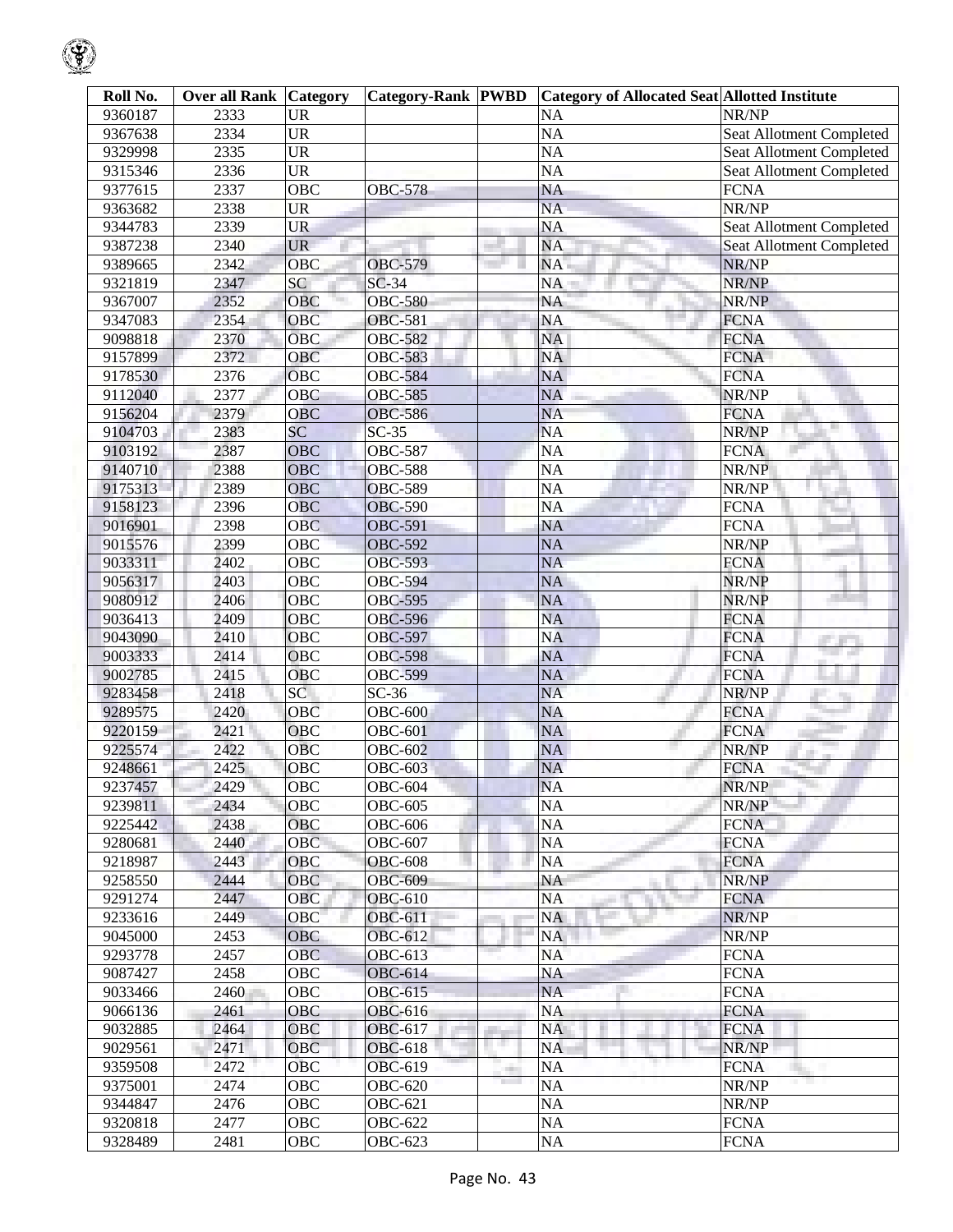|--|

| Roll No.           | <b>Over all Rank Category</b> |                         | <b>Category-Rank PWBD</b>        |    | <b>Category of Allocated Seat Allotted Institute</b> |                                   |
|--------------------|-------------------------------|-------------------------|----------------------------------|----|------------------------------------------------------|-----------------------------------|
| 9329149            | 2482                          | <b>OBC</b>              | <b>OBC-624</b>                   |    | <b>NA</b>                                            | NR/NP                             |
| 9377372            | 2486                          | $\overline{OBC}$        | <b>OBC-625</b>                   |    | $\overline{NA}$                                      | NR/NP                             |
| 9313054            | 2487                          | <b>OBC</b>              | <b>OBC-626</b>                   |    | <b>NA</b>                                            | <b>FCNA</b>                       |
| 9345100            | 2488                          | OBC                     | <b>OBC-627</b>                   |    | <b>NA</b>                                            | <b>FCNA</b>                       |
| 9367110            | 2490                          | OBC                     | <b>OBC-628</b>                   |    | <b>NA</b>                                            | <b>FCNA</b>                       |
| 9352596            | 2493                          | OBC                     | <b>OBC-629</b>                   |    | <b>NA</b>                                            | NR/NP                             |
| 9334808            | 2495                          | OBC                     | <b>OBC-630</b>                   |    | <b>NA</b>                                            | NR/NP                             |
| 9382125            | 2496                          | OBC                     | <b>OBC-631</b>                   |    | <b>NA</b>                                            | NR/NP                             |
| 9284457            | 2497                          | OBC                     | <b>OBC-632</b>                   |    | NA                                                   | <b>FCNA</b>                       |
| 9164517            | 2498                          | OBC                     | <b>OBC-633</b>                   |    | <b>NA</b>                                            | NR/NP                             |
| 9116873            | 2506                          | OBC                     | <b>OBC-634</b>                   |    | <b>NA</b>                                            | <b>FCNA</b>                       |
| 9125379            | 2507                          | OBC                     | <b>OBC-635</b>                   |    | <b>NA</b>                                            | NR/NP                             |
| 9117806            | 2509                          | OBC                     | <b>OBC-636</b>                   |    | <b>NA</b>                                            | <b>FCNA</b>                       |
| 9126814            | 2510                          | <b>OBC</b>              | <b>OBC-637</b>                   |    | <b>NA</b>                                            | NR/NP                             |
| 9227655            | 2512                          | OBC                     | <b>OBC-638</b>                   |    | <b>NA</b>                                            | <b>FCNA</b>                       |
| 9120468            | 2513                          | OBC                     | <b>OBC-639</b>                   |    | <b>NA</b>                                            | <b>FCNA</b>                       |
| 9166910            | 2515                          | OBC                     | <b>OBC-640</b>                   |    | <b>NA</b>                                            | <b>FCNA</b>                       |
| 9187883            | 2518                          | <b>OBC</b>              | <b>OBC-641</b>                   |    | <b>NA</b>                                            | NR/NP                             |
| 9112578            | 2519                          | <b>OBC</b>              | <b>OBC-642</b>                   |    | <b>NA</b>                                            | NR/NP                             |
| 9251723            | 2523                          | OBC                     | <b>OBC-643</b>                   |    | <b>NA</b>                                            | <b>FCNA</b>                       |
| 9259233            | 2527                          | OBC                     | <b>OBC-644</b>                   |    | <b>NA</b>                                            | <b>FCNA</b>                       |
| 9252013            | 2528                          | OBC                     | <b>OBC-645</b>                   |    | <b>NA</b>                                            | <b>FCNA</b>                       |
| 9259902            | 2529                          | <b>OBC</b>              | <b>OBC-646</b>                   |    | <b>NA</b>                                            | <b>FCNA</b>                       |
| 9117143            | 2534                          | OBC                     | <b>OBC-647</b>                   |    | <b>NA</b>                                            | NR/NP                             |
| 9284671            | 2535                          | OBC                     | <b>OBC-648</b>                   |    | <b>NA</b>                                            | NR/NP                             |
| 9212452            | 2536                          | OBC                     | <b>OBC-649</b>                   |    | <b>NA</b>                                            | <b>FCNA</b>                       |
| 9003786            | 2543                          | OBC                     | <b>OBC-650</b>                   |    | <b>NA</b>                                            | NR/NP                             |
| 9022485            | 2545                          | OBC                     | <b>OBC-651</b>                   |    | <b>NA</b>                                            | <b>FCNA</b>                       |
| 9032652            | 2546                          | <b>OBC</b>              | <b>OBC-652</b>                   |    | <b>NA</b>                                            | NR/NP                             |
| 9008433            | 2548                          | OBC                     | <b>OBC-653</b>                   |    | <b>NA</b>                                            | <b>Contract</b><br>NR/NP          |
| 9271082            | 2549                          | OBC                     | <b>OBC-654</b>                   |    | <b>NA</b>                                            | <b>FCNA</b>                       |
| 9064085            | 2552                          | OBC                     | <b>OBC-655</b>                   |    | <b>NA</b>                                            | NR/NP                             |
| 9000958            | 2561                          | OBC                     | <b>OBC-656</b>                   |    | <b>NA</b>                                            | <b>FCNA</b>                       |
| 9068786            | 2564                          | OBC                     | <b>OBC-657</b>                   |    | <b>NA</b>                                            | <b>FCNA</b>                       |
| 9308792            | 2567                          | <b>OBC</b>              | <b>OBC-658</b>                   |    | <b>NA</b>                                            | NR/NP                             |
| 9337177            | 2570                          | <b>OBC</b>              | <b>OBC-659</b>                   |    | <b>NA</b>                                            | <b>FCNA</b>                       |
| 9372873            | 2572                          | OBC                     | <b>OBC-660</b>                   |    | <b>NA</b>                                            | <b>FCNA</b>                       |
| 9314395            | 2578                          | OBC                     | <b>OBC-661</b>                   |    | <b>NA</b>                                            | NR/NP                             |
| 9343151            | 2579                          | OBC                     | <b>OBC-662</b>                   |    | <b>NA</b>                                            | <b>FCNA</b>                       |
| 9331279            | 2581                          | OBC                     | OBC-663                          |    | <b>NA</b>                                            | <b>FCNA</b>                       |
| 9317958            | 2582                          | OBC                     | <b>OBC-664</b>                   |    | <b>NA</b>                                            | <b>FCNA</b>                       |
| 9100160            | 2587                          | OBC                     | <b>OBC-665</b>                   |    | <b>NA</b>                                            | <b>FCNA</b>                       |
| 9103262            | 2589                          | OBC                     | <b>OBC-666</b>                   |    | <b>NA</b>                                            | NR/NP                             |
| 9136528            | 2595                          | OBC                     | <b>OBC-667</b>                   |    | <b>NA</b>                                            | NR/NP                             |
| 9135075            | 2599                          | OBC                     | <b>OBC-668</b>                   |    | <b>NA</b>                                            | Seat Allotment Completed          |
| 9172267            | 2600                          | OBC                     | <b>OBC-669</b>                   |    | <b>NA</b>                                            | NR/NP                             |
| 9184195<br>9130567 | 2602<br>2603                  | OBC<br>$\overline{OBC}$ | <b>OBC-670</b><br><b>OBC-671</b> |    | <b>NA</b><br><b>NA</b>                               | Seat Allotment Completed<br>NR/NP |
| 9073967            | 2604                          | OBC                     | <b>OBC-672</b>                   |    | <b>NA</b>                                            | NR/NP                             |
| 9198741            | 2607                          | OBC                     | OBC-673                          |    | <b>NA</b>                                            | <b>Seat Allotment Completed</b>   |
| 9105710            | 2608                          | OBC                     | OBC-674                          | ш. | <b>NA</b>                                            | NR/NP                             |
| 9174319            | 2610                          | $\overline{SC}$         | $SC-37$                          |    | SC                                                   | <b>AIIMS Jodhpur</b>              |
| 9199820            | 2617                          | OBC                     | <b>OBC-675</b>                   | w. | <b>NA</b>                                            | <b>Seat Allotment Completed</b>   |
| 9247209            | 2619                          | OBC                     | <b>OBC-676</b>                   |    | <b>NA</b>                                            | NR/NP                             |
| 9270198            | 2620                          | $\overline{SC}$         | $SC-38$                          |    | $\overline{NA}$                                      | NR/NP                             |
| 9245589            | 2621                          | OBC                     | <b>OBC-677</b>                   |    | $\overline{NA}$                                      | Seat Allotment Completed          |
|                    |                               |                         |                                  |    |                                                      |                                   |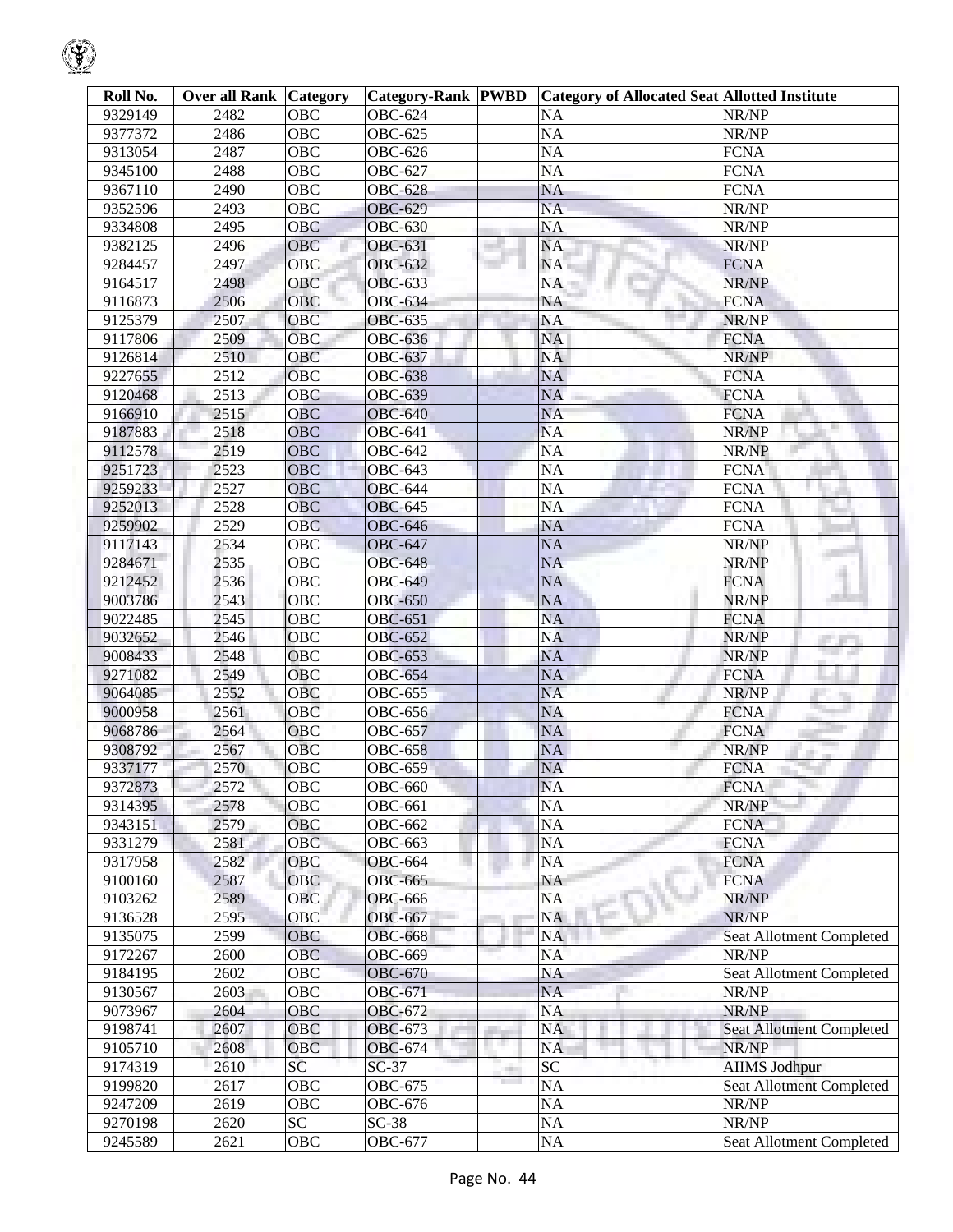| Roll No. | <b>Over all Rank Category</b> |                 | <b>Category-Rank PWBD</b> |             | <b>Category of Allocated Seat Allotted Institute</b> |                                 |
|----------|-------------------------------|-----------------|---------------------------|-------------|------------------------------------------------------|---------------------------------|
| 9201488  | 2624                          | <b>OBC</b>      | <b>OBC-678</b>            | <b>PWBD</b> | <b>NA</b>                                            | NR/NP                           |
| 9236505  | 2628                          | <b>OBC</b>      | <b>OBC-679</b>            |             | <b>NA</b>                                            | Seat Allotment Completed        |
| 9259824  | 2629                          | <b>OBC</b>      | <b>OBC-680</b>            |             | <b>NA</b>                                            | NR/NP                           |
| 9221897  | 2632                          | <b>OBC</b>      | <b>OBC-681</b>            |             | <b>NA</b>                                            | Seat Allotment Completed        |
| 9269734  | 2635                          | <b>OBC</b>      | <b>OBC-682</b>            |             | NA                                                   | <b>Seat Allotment Completed</b> |
| 9211370  | 2637                          | <b>OBC</b>      | <b>OBC-683</b>            |             | <b>NA</b>                                            | Seat Allotment Completed        |
| 9074020  | 2640                          | <b>OBC</b>      | <b>OBC-684</b>            |             | <b>NA</b>                                            | NR/NP                           |
| 9077907  | 2644                          | OBC             | <b>OBC-685</b>            |             | <b>NA</b>                                            | Seat Allotment Completed        |
| 9060544  | 2645                          | OBC             | <b>OBC-686</b>            |             | NA                                                   | NR/NP                           |
| 9032468  | 2649                          | OBC             | <b>OBC-687</b>            |             | NA                                                   | NR/NP                           |
| 9069753  | 2652                          | OBC             | <b>OBC-688</b>            |             | <b>NA</b>                                            | NR/NP                           |
| 9029845  | 2661                          | OBC             | <b>OBC-689</b>            |             | NA                                                   | <b>Seat Allotment Completed</b> |
| 9297126  | 2670                          | SC              | $SC-39$                   |             | SC                                                   | <b>AIIMS Bhopal</b>             |
| 9336665  | 2671                          | <b>OBC</b>      | <b>OBC-690</b>            |             | <b>NA</b>                                            | <b>Seat Allotment Completed</b> |
| 9292421  | 2672                          | <b>ST</b>       | $ST-7$                    |             | <b>ST</b>                                            | <b>AIIMS New Delhi</b>          |
| 9375248  | 2673                          | <b>OBC</b>      | OBC-691                   |             | <b>NA</b>                                            | <b>Seat Allotment Completed</b> |
| 9299376  | 2674                          | OBC             | <b>OBC-692</b>            |             | <b>NA</b>                                            | <b>Seat Allotment Completed</b> |
| 9317538  | 2689                          | <b>OBC</b>      | <b>OBC-693</b>            |             | <b>NA</b>                                            | <b>Seat Allotment Completed</b> |
| 9342586  | 2690                          | <b>OBC</b>      | <b>OBC-694</b>            |             | <b>NA</b>                                            | <b>Seat Allotment Completed</b> |
| 9354710  | 2691                          | OBC             | <b>OBC-695</b>            |             | <b>NA</b>                                            | <b>Seat Allotment Completed</b> |
| 9221113  | 2695                          | <b>OBC</b>      | <b>OBC-696</b>            |             | NA                                                   | NR/NP                           |
| 9268930  | 2698                          | <b>OBC</b>      | <b>OBC-697</b>            |             | <b>NA</b>                                            | <b>Seat Allotment Completed</b> |
| 9244741  | 2701                          | <b>OBC</b>      | <b>OBC-698</b>            |             | NA                                                   | <b>Seat Allotment Completed</b> |
| 9286333  | 2702                          | OBC             | <b>OBC-699</b>            |             | <b>NA</b>                                            | <b>Seat Allotment Completed</b> |
| 9204514  | 2712                          | OBC             | <b>OBC-700</b>            |             | <b>NA</b>                                            | <b>Seat Allotment Completed</b> |
| 9211802  | 2714                          | OBC             | <b>OBC-701</b>            |             | <b>NA</b>                                            | NR/NP                           |
| 9186104  | 2716                          | <b>OBC</b>      | <b>OBC-702</b>            |             | <b>NA</b>                                            | <b>Seat Allotment Completed</b> |
| 9109413  | 2718                          | <b>OBC</b>      | <b>OBC-703</b>            |             | <b>NA</b>                                            | <b>Seat Allotment Completed</b> |
| 9149820  | 2719                          | <b>OBC</b>      | <b>OBC-704</b>            |             | <b>NA</b>                                            | <b>Seat Allotment Completed</b> |
| 9106200  | 2720                          | <b>OBC</b>      | <b>OBC-705</b>            |             | <b>NA</b>                                            | Seat Allotment Completed        |
| 9175202  | 2724                          | <b>OBC</b>      | <b>OBC-706</b>            |             | <b>NA</b>                                            | <b>Seat Allotment Completed</b> |
| 9122400  | 2729                          | OBC             | <b>OBC-707</b>            |             | <b>NA</b>                                            | NR/NP                           |
| 9154972  | 2733                          | OBC             | <b>OBC-708</b>            |             | <b>NA</b>                                            | NR/NP                           |
| 9100768  | 2735                          | OBC             | <b>OBC-709</b>            |             | <b>NA</b>                                            | NR/NP                           |
| 9140493  | 2738                          | <b>OBC</b>      | <b>OBC-710</b>            |             | <b>NA</b>                                            | <b>Seat Allotment Completed</b> |
| 9186117  | 2740                          | OBC             | <b>OBC-711</b>            |             | <b>NA</b>                                            | NR/NP                           |
| 9023769  | 2748                          | OBC             | OBC-712                   |             | <b>NA</b>                                            | NR/NP                           |
| 9074157  | 2752                          | OBC             | <b>OBC-713</b>            |             | NA                                                   | NR/NP                           |
| 9038387  | 2753                          | OBC             | <b>OBC-714</b>            |             | NA                                                   | <b>Seat Allotment Completed</b> |
| 9009936  | 2756                          | OBC             | <b>OBC-715</b>            |             | <b>NA</b>                                            | NR/NP                           |
| 9083928  | 2757                          | OBC             | <b>OBC-716</b>            |             | <b>NA</b>                                            | NR/NP                           |
| 9085676  | 2758                          | OBC             | <b>OBC-717</b>            |             | NA                                                   | NR/NP                           |
| 9005343  | 2761                          | OBC             | <b>OBC-718</b>            |             | NA                                                   | <b>Seat Allotment Completed</b> |
| 9087072  | 2765                          | $\overline{SC}$ | $SC-40$                   |             | $\overline{SC}$                                      | <b>AIIMS</b> Bhubaneswar        |
| 9211021  | 2772                          | OBC             | OBC-719                   |             | <b>NA</b>                                            | NR/NP                           |
| 9241038  | 2773                          | <b>OBC</b>      | <b>OBC-720</b>            |             | <b>NA</b>                                            | Seat Allotment Completed        |
| 9219663  | 2774                          | OBC             | <b>OBC-721</b>            |             | NA                                                   | Seat Allotment Completed        |
| 9224487  | 2778                          | OBC             | <b>OBC-722</b>            |             | <b>NA</b>                                            | Seat Allotment Completed        |
| 9221322  | 2791                          | OBC             | <b>OBC-723</b>            |             | <b>NA</b>                                            | Seat Allotment Completed        |
| 9267594  | 2796                          | OBC             | <b>OBC-724</b>            |             | <b>NA</b>                                            | NR/NP                           |
| 9228164  | 2803                          | OBC             | OBC-725                   | a,          | <b>NA</b>                                            | Seat Allotment Completed        |
| 9224194  | 2805                          | <b>OBC</b>      | <b>OBC-726</b>            | a.          | <b>NA</b>                                            | <b>Seat Allotment Completed</b> |
| 9324262  | 2809                          | OBC             | <b>OBC-727</b>            | m.          | <b>NA</b>                                            | Seat Allotment Completed        |
| 9380607  | 2812                          | OBC             | <b>OBC-728</b>            |             | <b>NA</b>                                            | NR/NP                           |
| 9372590  | 2815                          | OBC             | <b>OBC-729</b>            |             | <b>NA</b>                                            | Seat Allotment Completed        |
| 9387696  | 2820                          | OBC             | <b>OBC-730</b>            |             | <b>NA</b>                                            | Seat Allotment Completed        |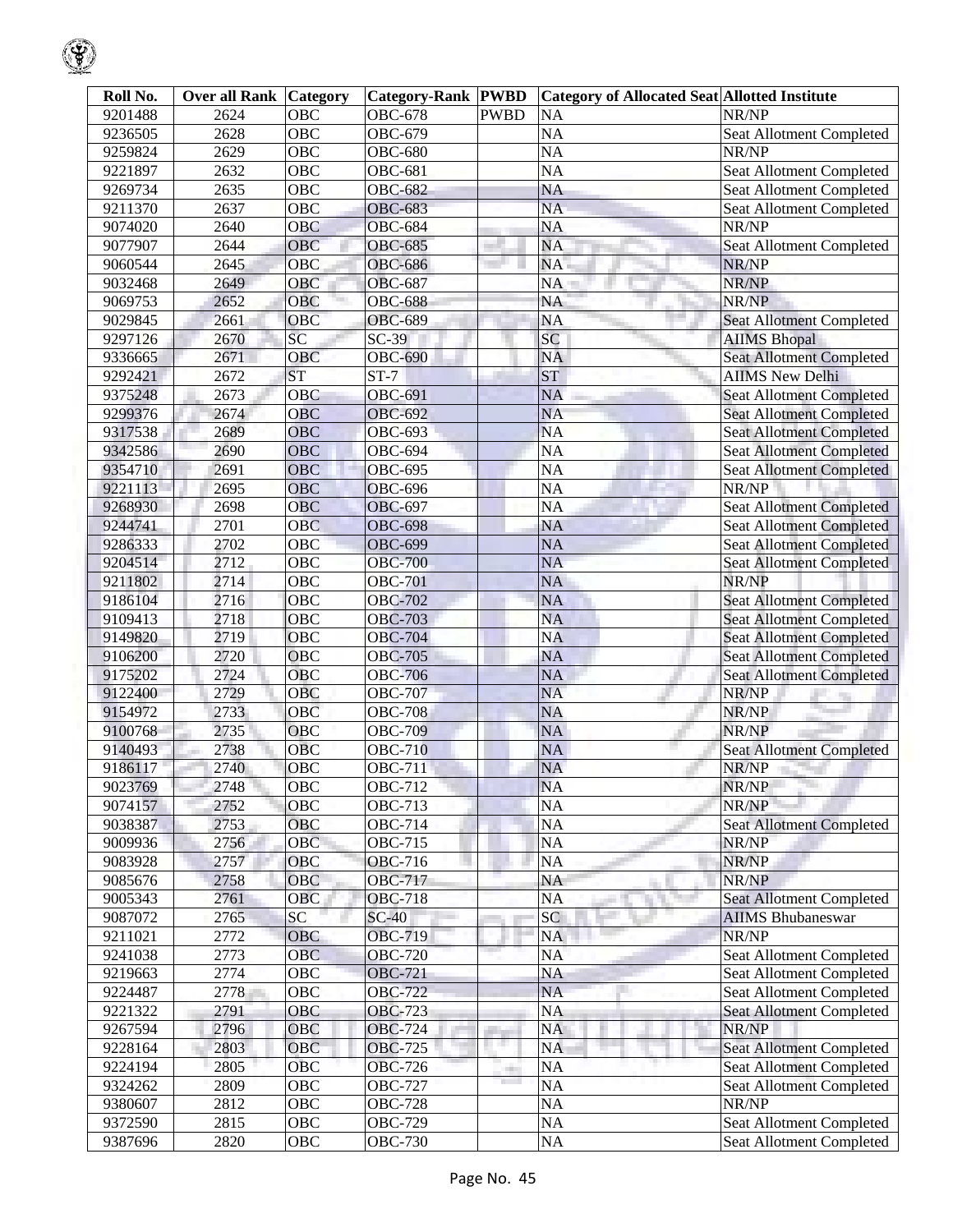| Roll No. | <b>Over all Rank Category</b> |                  | <b>Category-Rank PWBD</b> |                      | <b>Category of Allocated Seat Allotted Institute</b> |                                 |
|----------|-------------------------------|------------------|---------------------------|----------------------|------------------------------------------------------|---------------------------------|
| 9300074  | 2821                          | OBC              | <b>OBC-731</b>            |                      | $\overline{NA}$                                      | <b>Seat Allotment Completed</b> |
| 9297664  | 2822                          | $\overline{OBC}$ | <b>OBC-732</b>            |                      | $\overline{NA}$                                      | NR/NP                           |
| 9332346  | 2824                          | <b>OBC</b>       | <b>OBC-733</b>            |                      | $\overline{NA}$                                      | Seat Allotment Completed        |
| 9377015  | 2825                          | $\overline{OBC}$ | <b>OBC-734</b>            |                      | NA                                                   | NR/NP                           |
| 9344137  | 2827                          | $\overline{OBC}$ | <b>OBC-735</b>            |                      | NA                                                   | Seat Allotment Completed        |
| 9309511  | 2829                          | $\overline{OBC}$ | <b>OBC-736</b>            |                      | $\overline{NA}$                                      | <b>Seat Allotment Completed</b> |
| 9303806  | 2835                          | <b>OBC</b>       | <b>OBC-737</b>            |                      | $\overline{NA}$                                      | NR/NP                           |
| 9004629  | 2837                          | OBC              | <b>OBC-738</b>            |                      | <b>NA</b>                                            | NR/NP                           |
| 9072207  | 2838                          | <b>OBC</b>       | <b>OBC-739</b>            |                      | NA                                                   | NR/NP                           |
| 9036502  | 2839                          | SC               | $SC-41$                   |                      | $\overline{SC}$                                      | <b>AIIMS</b> Bhopal             |
| 9013687  | 2841                          | OBC              | <b>OBC-740</b>            |                      | <b>NA</b>                                            | <b>Seat Allotment Completed</b> |
| 9045639  | 2844                          | <b>OBC</b>       | <b>OBC-741</b>            |                      | <b>NA</b>                                            | <b>Seat Allotment Completed</b> |
| 9006243  | 2848                          | OBC              | <b>OBC-742</b>            |                      | <b>NA</b>                                            | <b>Seat Allotment Completed</b> |
| 9044850  | 2852                          | OBC              | <b>OBC-743</b>            |                      | <b>NA</b>                                            | <b>Seat Allotment Completed</b> |
| 9052476  | 2857                          | OBC              | <b>OBC-744</b>            |                      | <b>NA</b>                                            | NR/NP                           |
| 9071611  | 2861                          | OBC              | <b>OBC-745</b>            |                      | <b>NA</b>                                            | <b>Seat Allotment Completed</b> |
| 9174365  | 2865                          | OBC              | <b>OBC-746</b>            |                      | <b>NA</b>                                            | <b>Seat Allotment Completed</b> |
| 9152941  | 2868                          | SC               | $SC-42$                   |                      | SC                                                   | <b>AIIMS Jodhpur</b>            |
| 9125015  | 2870                          | <b>OBC</b>       | <b>OBC-747</b>            |                      | $\overline{NA}$                                      | NR/NP                           |
| 9106553  | 2873                          | <b>OBC</b>       | <b>OBC-748</b>            |                      | $\overline{NA}$                                      | <b>Seat Allotment Completed</b> |
| 9092454  | 2874                          | OBC              | <b>OBC-749</b>            |                      | $\overline{NA}$                                      | <b>Seat Allotment Completed</b> |
| 9103899  | 2878                          | OBC              | <b>OBC-750</b>            |                      | $\overline{NA}$                                      | <b>Seat Allotment Completed</b> |
| 9127811  | 2885                          | OBC              | <b>OBC-751</b>            |                      | <b>NA</b>                                            | <b>Seat Allotment Completed</b> |
| 9159160  | 2891                          | OBC              | <b>OBC-752</b>            |                      | <b>NA</b>                                            | NR/NP                           |
| 9311880  | 2897                          | <b>OBC</b>       | <b>OBC-753</b>            |                      | <b>NA</b>                                            | <b>Seat Allotment Completed</b> |
| 9344139  | 2898                          | OBC              | <b>OBC-754</b>            |                      | <b>NA</b>                                            | <b>Seat Allotment Completed</b> |
| 9346077  | 2899                          | OBC              | <b>OBC-755</b>            |                      | <b>NA</b>                                            | <b>Seat Allotment Completed</b> |
| 9328023  | 2901                          | OBC              | <b>OBC-756</b>            |                      | <b>NA</b>                                            | <b>Seat Allotment Completed</b> |
| 9299321  | 2903                          | OBC              | <b>OBC-757</b>            |                      | <b>NA</b>                                            | NR/NP                           |
| 9338519  | 2904                          | <b>OBC</b>       | <b>OBC-758</b>            |                      | <b>NA</b>                                            | <b>Seat Allotment Completed</b> |
| 9333758  | 2905                          | OBC              | <b>OBC-759</b>            |                      | <b>NA</b>                                            | <b>Seat Allotment Completed</b> |
| 9322563  | 2906                          | <b>OBC</b>       | <b>OBC-760</b>            |                      | <b>NA</b>                                            | NR/NP                           |
| 9294263  | 2912                          | OBC              | <b>OBC-761</b>            |                      | <b>NA</b>                                            | Seat Allotment Completed        |
| 9335249  | 2913                          | OBC              | OBC-762                   |                      | $\rm NA$                                             | <b>Seat Allotment Completed</b> |
| 9055115  | 2918                          | <b>OBC</b>       | <b>OBC-763</b>            |                      | NA                                                   | NR/NP                           |
| 9009856  | 2923                          | OBC              | <b>OBC-764</b>            |                      | <b>NA</b>                                            | <b>Seat Allotment Completed</b> |
| 9016611  | 2924                          | OBC              | <b>OBC-765</b>            |                      | <b>NA</b>                                            | NR/NP                           |
| 9081096  | 2926                          | OBC              | <b>OBC-766</b>            |                      | $\overline{NA}$                                      | <b>Seat Allotment Completed</b> |
| 9000953  | 2934                          | OBC              | <b>OBC-767</b>            |                      | $\overline{NA}$                                      | NR/NP                           |
| 9064813  | 2935                          | OBC              | <b>OBC-768</b>            |                      | <b>NA</b>                                            | <b>Seat Allotment Completed</b> |
| 9079275  | 2938                          | OBC              | <b>OBC-769</b>            |                      | $\overline{NA}$                                      | NR/NP                           |
| 9082750  | 2939                          | OBC              | <b>OBC-770</b>            |                      | NA                                                   | NR/NP                           |
| 9211406  | 2942                          | OBC              | <b>OBC-771</b>            |                      | <b>NA</b>                                            | NR/NP                           |
| 9247081  | 2943                          | OBC              | OBC-772                   |                      | <b>NA</b>                                            | <b>Seat Allotment Completed</b> |
| 9252728  | 2944                          | OBC              | <b>OBC-773</b>            |                      | NA                                                   | Seat Allotment Completed        |
| 9258277  | 2949                          | OBC              | <b>OBC-774</b>            |                      | <b>NA</b>                                            | Seat Allotment Completed        |
| 9281152  | 2951                          | OBC              | <b>OBC-775</b>            |                      | $\overline{NA}$                                      | NR/NP                           |
| 9247354  | 2953                          | OBC              | <b>OBC-776</b>            |                      | <b>NA</b>                                            | <b>Seat Allotment Completed</b> |
| 9246335  | 2957                          | OBC              | <b>OBC-777</b>            |                      | $\overline{NA}$                                      | Seat Allotment Completed        |
| 9202926  | 2958                          | OBC              | <b>OBC-778</b>            |                      | <b>NA</b>                                            | <b>Seat Allotment Completed</b> |
| 9160201  | 2960                          | OBC              | OBC-779                   | ×.                   | <b>NA</b>                                            | NR/NP                           |
|          |                               |                  |                           |                      |                                                      |                                 |
| 9257483  | 2961                          | OBC              | <b>OBC-780</b>            | ÷<br><b>Contract</b> | <b>NA</b>                                            | NR/NP                           |
| 9265624  | 2962                          | OBC              | <b>OBC-781</b>            |                      | $\overline{NA}$                                      | <b>Seat Allotment Completed</b> |
| 9207204  | 2963                          | OBC              | <b>OBC-782</b>            |                      | $\overline{NA}$                                      | Seat Allotment Completed        |
| 9162051  | 2964                          | OBC              | <b>OBC-783</b>            |                      | $\overline{NA}$                                      | Seat Allotment Completed        |
| 9203542  | 2965                          | OBC              | <b>OBC-784</b>            |                      | $\overline{NA}$                                      | NR/NP                           |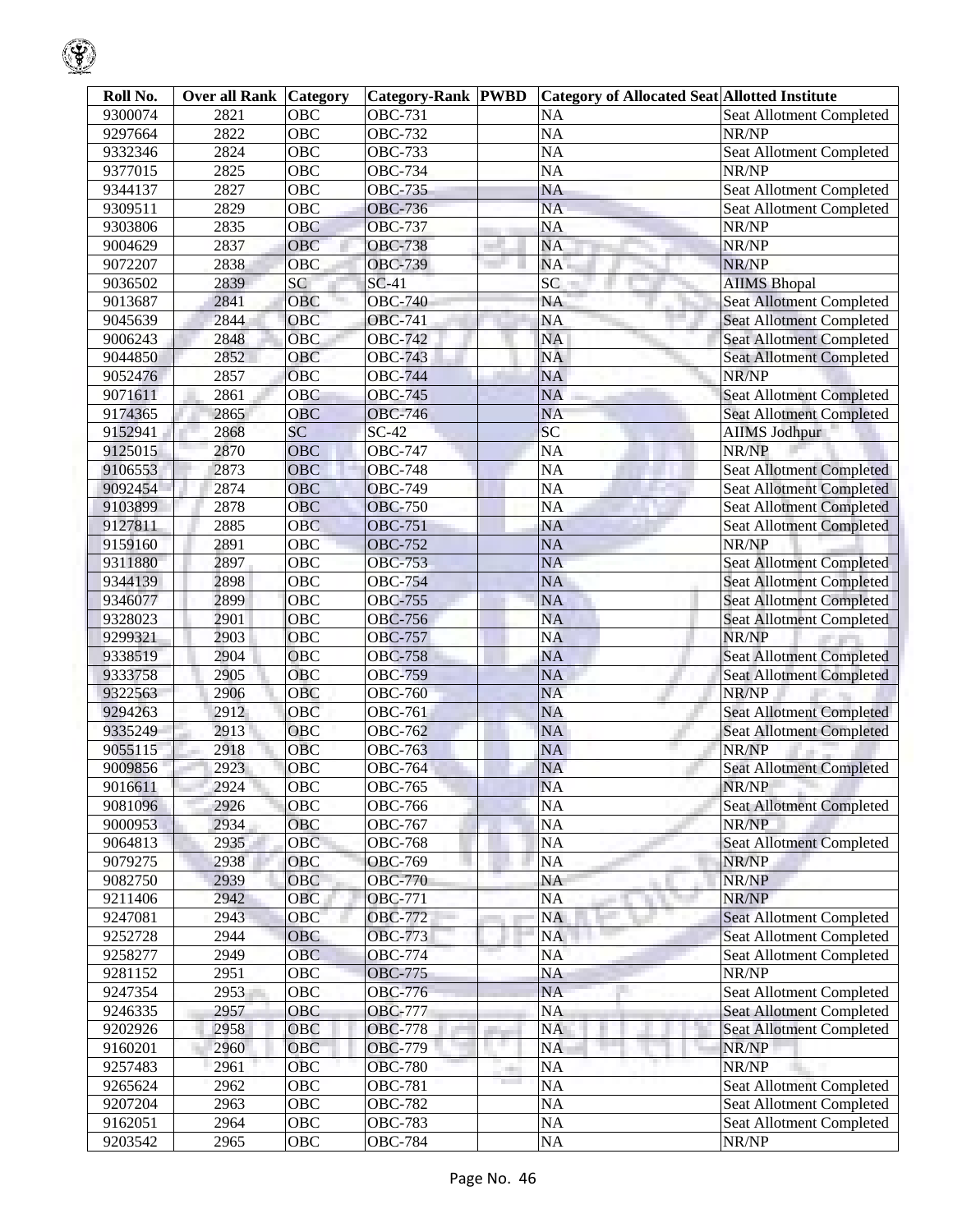| Roll No. | <b>Over all Rank Category</b> |                        | <b>Category-Rank PWBD</b> |    | Category of Allocated Seat Allotted Institute |                                 |
|----------|-------------------------------|------------------------|---------------------------|----|-----------------------------------------------|---------------------------------|
| 9279030  | 2966                          | <b>OBC</b>             | <b>OBC-785</b>            |    | <b>NA</b>                                     | NR/NP                           |
| 9201343  | 2968                          | $\overline{SC}$        | $SC-43$                   |    | $\overline{SC}$                               | <b>AIIMS Jodhpur</b>            |
| 9143260  | 2970                          | <b>OBC</b>             | <b>OBC-786</b>            |    | <b>NA</b>                                     | <b>Seat Allotment Completed</b> |
| 9240068  | 2974                          | <b>OBC</b>             | <b>OBC-787</b>            |    | <b>NA</b>                                     | <b>Seat Allotment Completed</b> |
| 9205796  | 2976                          | <b>OBC</b>             | <b>OBC-788</b>            |    | <b>NA</b>                                     | <b>Seat Allotment Completed</b> |
| 9128857  | 2981                          | <b>OBC</b>             | <b>OBC-789</b>            |    | <b>NA</b>                                     | Seat Allotment Completed        |
| 9202446  | 2984                          | <b>OBC</b>             | <b>OBC-790</b>            |    | <b>NA</b>                                     | Seat Allotment Completed        |
| 9139209  | 2985                          | OBC                    | OBC-791                   |    | <b>NA</b>                                     | NR/NP                           |
| 9173910  | 2990                          | OBC                    | OBC-792                   |    | NA                                            | NR/NP                           |
| 9099708  | 2995                          | OBC                    | <b>OBC-793</b>            |    | <b>NA</b>                                     | <b>Seat Allotment Completed</b> |
| 9138281  | 2996                          | OBC                    | <b>OBC-794</b>            |    | <b>NA</b>                                     | <b>Seat Allotment Completed</b> |
| 9356295  | 2998                          | <b>OBC</b>             | <b>OBC-795</b>            |    | <b>NA</b>                                     | <b>Seat Allotment Completed</b> |
| 9318428  | 3001                          | <b>OBC</b>             | <b>OBC-796</b>            |    | <b>NA</b>                                     | <b>Seat Allotment Completed</b> |
| 9308860  | 3005                          | OBC                    | <b>OBC-797</b>            |    | <b>NA</b>                                     | NR/NP                           |
| 9339117  | 3007                          | OBC                    | <b>OBC-798</b>            |    | <b>NA</b>                                     | <b>Seat Allotment Completed</b> |
| 9330011  | 3009                          | <b>OBC</b>             | <b>OBC-799</b>            |    | <b>NA</b>                                     | <b>Seat Allotment Completed</b> |
| 9302298  | 3012                          | <b>OBC</b>             | <b>OBC-800</b>            |    | <b>NA</b>                                     | NR/NP                           |
| 9298551  | 3015                          | <b>OBC</b>             | <b>OBC-801</b>            |    | <b>NA</b>                                     | <b>Seat Allotment Completed</b> |
| 9311686  | 3019                          | SC                     | $SC-44$                   |    | $\overline{SC}$                               | <b>AIIMS Jodhpur</b>            |
| 9294112  | 3021                          | <b>OBC</b>             | <b>OBC-802</b>            |    | <b>NA</b>                                     | <b>Seat Allotment Completed</b> |
| 9182465  | 3024                          | $\overline{SC}$        | $SC-45$                   |    | <b>NA</b>                                     | NR/NP                           |
| 9223427  | 3027                          | <b>OBC</b>             | <b>OBC-803</b>            |    | <b>NA</b>                                     | NR/NP                           |
| 9308559  | 3028                          | <b>OBC</b>             | <b>OBC-804</b>            |    | <b>NA</b>                                     | Seat Allotment Completed        |
| 9094864  | 3031                          | $\overline{\text{ST}}$ | $ST-8$                    |    | <b>ST</b>                                     |                                 |
|          |                               | $\overline{OBC}$       |                           |    |                                               | <b>AIIMS New Delhi</b><br>NR/NP |
| 9009664  | 3035                          |                        | <b>OBC-805</b>            |    | <b>NA</b>                                     |                                 |
| 9037336  | 3036                          | <b>OBC</b>             | <b>OBC-806</b>            |    | <b>NA</b>                                     | <b>Seat Allotment Completed</b> |
| 9041458  | 3038                          | OBC                    | <b>OBC-807</b>            |    | <b>NA</b>                                     | NR/NP                           |
| 9014429  | 3041                          | OBC                    | <b>OBC-808</b>            |    | <b>NA</b>                                     | NR/NP                           |
| 9056069  | 3049                          | <b>OBC</b>             | <b>OBC-809</b>            |    | <b>NA</b>                                     | <b>Seat Allotment Completed</b> |
| 9075426  | 3050                          | <b>OBC</b>             | <b>OBC-810</b>            |    | <b>NA</b>                                     | NR/NP                           |
| 9102124  | 3052                          | OBC                    | <b>OBC-811</b>            |    | <b>NA</b>                                     | NR/NP                           |
| 9042986  | 3053                          | OBC                    | <b>OBC-812</b>            |    | <b>NA</b>                                     | NR/NP                           |
| 9058319  | 3054                          | OBC                    | OBC-813                   |    | <b>NA</b>                                     | <b>Seat Allotment Completed</b> |
| 9158434  | 3056                          | OBC                    | $\overline{OBC}$ -814     |    | <b>NA</b>                                     | NR/NP                           |
| 9108208  | 3060                          | <b>OBC</b>             | OBC-815                   |    | <b>NA</b>                                     | NR/NP                           |
| 9195541  | 3069                          | $\overline{SC}$        | $SC-46$                   |    | SC                                            | <b>AIIMS Jodhpur</b>            |
| 9111221  | 3071                          | OBC                    | OBC-816                   |    | <b>NA</b>                                     | NR/NP                           |
| 9116841  | 3079                          | <b>OBC</b>             | <b>OBC-817</b>            |    | <b>NA</b>                                     | <b>Seat Allotment Completed</b> |
| 9175208  | 3080                          | OBC                    | <b>OBC-818</b>            |    | <b>NA</b>                                     | NR/NP                           |
| 9127530  | 3082                          | OBC                    | OBC-819                   |    | <b>NA</b>                                     | <b>Seat Allotment Completed</b> |
| 9111588  | 3083                          | OBC                    | <b>OBC-820</b>            |    | <b>NA</b>                                     | <b>Seat Allotment Completed</b> |
| 9193663  | 3085                          | OBC                    | <b>OBC-821</b>            |    | <b>NA</b>                                     | NR/NP                           |
| 9191107  | 3088                          | OBC                    | <b>OBC-822</b>            |    | <b>NA</b>                                     | <b>Seat Allotment Completed</b> |
| 9263145  | 3098                          | OBC                    | <b>OBC-823</b>            |    | <b>NA</b>                                     | <b>Seat Allotment Completed</b> |
| 9195984  | 3102                          | OBC                    | <b>OBC-824</b>            |    | NA                                            | Seat Allotment Completed        |
| 9225307  | 3111                          | OBC                    | <b>OBC-825</b>            |    | <b>NA</b>                                     | NR/NP                           |
| 9211197  | 3113                          | OBC                    | <b>OBC-826</b>            |    | <b>NA</b>                                     | Seat Allotment Completed        |
| 9264628  | 3117                          | $\overline{SC}$        | $SC-47$                   |    | <b>NA</b>                                     | NR/NP                           |
| 9371663  | 3119                          | OBC                    | <b>OBC-827</b>            |    | <b>NA</b>                                     | <b>Seat Allotment Completed</b> |
| 9218862  | 3123                          | OBC                    | <b>OBC-828</b>            |    | <b>NA</b>                                     | NR/NP                           |
| 9380116  | 3126                          | SC                     | $SC-48$                   | a. | <b>NA</b>                                     | NR/NP                           |
| 9317297  | 3128                          | <b>OBC</b>             | OBC-829                   |    | <b>NA</b>                                     | Seat Allotment Completed        |
| 9389841  | 3134                          | OBC                    | OBC-830                   |    | <b>NA</b>                                     | <b>Seat Allotment Completed</b> |
| 9363538  | 3142                          | $\overline{O}$ BC      | <b>OBC-831</b>            |    | <b>NA</b>                                     | Seat Allotment Completed        |
| 9325342  | 3152                          | OBC                    | OBC-832                   |    | NA                                            | Seat Allotment Completed        |
| 9038735  | $\overline{3}157$             | OBC                    | OBC-833                   |    | NA                                            | Seat Allotment Completed        |
|          |                               |                        |                           |    |                                               |                                 |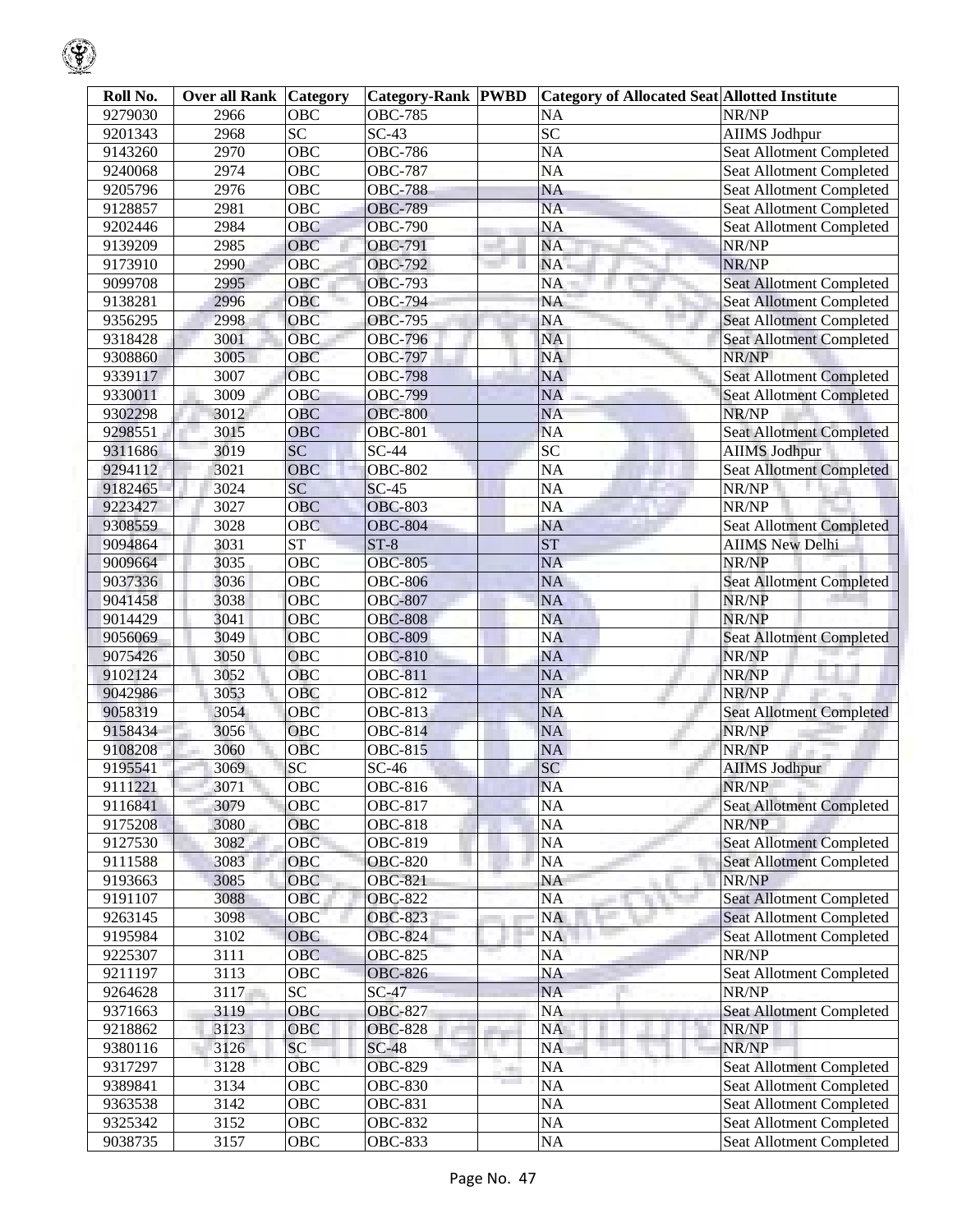| Roll No. | <b>Over all Rank</b> | Category          | <b>Category-Rank PWBD</b> |       | <b>Category of Allocated Seat Allotted Institute</b> |                                 |
|----------|----------------------|-------------------|---------------------------|-------|------------------------------------------------------|---------------------------------|
| 9078899  | 3158                 | ST                | $\overline{\text{ST-9}}$  |       | $\overline{\text{ST}}$                               | <b>AIIMS</b> Bhopal             |
| 9056879  | 3166                 | $\overline{OBC}$  | <b>OBC-834</b>            |       | NA                                                   | NR/NP                           |
| 9082165  | 3168                 | <b>OBC</b>        | <b>OBC-835</b>            |       | $\overline{NA}$                                      | Seat Allotment Completed        |
| 9107643  | 3182                 | $\overline{OBC}$  | <b>OBC-836</b>            |       | $\overline{NA}$                                      | NR/NP                           |
| 9106760  | 3186                 | OBC               | <b>OBC-837</b>            |       | <b>NA</b>                                            | Seat Allotment Completed        |
| 9135114  | 3188                 | OBC               | <b>OBC-838</b>            |       | $\overline{NA}$                                      | NR/NP                           |
| 9172677  | 3190                 | <b>OBC</b>        | <b>OBC-839</b>            |       | <b>NA</b>                                            | Seat Allotment Completed        |
| 9172787  | 3192                 | OBC               | <b>OBC-840</b>            |       | <b>NA</b>                                            | NR/NP                           |
| 9091607  | 3194                 | OBC               | <b>OBC-841</b>            |       | NA                                                   | <b>Seat Allotment Completed</b> |
| 9144214  | 3195                 | OBC               | <b>OBC-842</b>            |       | $\overline{NA}$                                      | NR/NP                           |
| 9142411  | 3200                 | OBC               | <b>OBC-843</b>            |       | <b>NA</b>                                            | Seat Allotment Completed        |
| 9177737  | 3202                 | OBC               | <b>OBC-844</b>            |       | <b>NA</b>                                            | <b>Seat Allotment Completed</b> |
| 9162578  | 3205                 | <b>OBC</b>        | <b>OBC-845</b>            |       | <b>NA</b>                                            | <b>Seat Allotment Completed</b> |
| 9171934  | 3207                 | OBC               | <b>OBC-846</b>            |       | <b>NA</b>                                            | NR/NP                           |
| 9292446  | 3209                 | OBC               | <b>OBC-847</b>            |       | <b>NA</b>                                            | NR/NP                           |
| 9218967  | 3217                 | <b>OBC</b>        | <b>OBC-848</b>            |       | <b>NA</b>                                            | NR/NP                           |
| 9282038  | 3218                 | OBC               | <b>OBC-849</b>            |       | <b>NA</b>                                            | <b>Seat Allotment Completed</b> |
| 9206290  | 3219                 | <b>OBC</b>        | <b>OBC-850</b>            |       | <b>NA</b>                                            | NR/NP                           |
| 9198756  | 3223                 | <b>OBC</b>        | <b>OBC-851</b>            |       | $\overline{NA}$                                      | NR/NP                           |
| 9285700  | 3226                 | <b>OBC</b>        | <b>OBC-852</b>            |       | $\overline{NA}$                                      | NR/NP                           |
| 9201933  | 3227                 | <b>OBC</b>        | <b>OBC-853</b>            |       | $\overline{NA}$                                      | <b>Seat Allotment Completed</b> |
| 9253030  | 3230                 | <b>OBC</b>        | <b>OBC-854</b>            |       | $\overline{NA}$                                      | NR/NP                           |
| 9213114  | 3235                 | OBC               | <b>OBC-855</b>            |       | <b>NA</b>                                            | <b>Seat Allotment Completed</b> |
| 9261008  | 3237                 | OBC               | <b>OBC-856</b>            |       | <b>NA</b>                                            | <b>Seat Allotment Completed</b> |
| 9017938  | 3240                 | OBC               | <b>OBC-857</b>            |       | <b>NA</b>                                            | NR/NP                           |
| 9070042  | 3243                 | $\overline{OBC}$  | <b>OBC-858</b>            |       | <b>NA</b>                                            | <b>Seat Allotment Completed</b> |
| 9065204  | 3245                 | OBC               | <b>OBC-859</b>            |       | $\overline{NA}$                                      | <b>Seat Allotment Completed</b> |
| 9044632  | 3252                 | <b>OBC</b>        | <b>OBC-860</b>            |       | <b>NA</b>                                            | NR/NP                           |
| 9042325  | 3255                 | <b>OBC</b>        | <b>OBC-861</b>            |       | <b>NA</b>                                            | NR/NP                           |
| 9078967  | 3261                 | <b>OBC</b>        | <b>OBC-862</b>            |       | <b>NA</b>                                            | <b>Seat Allotment Completed</b> |
| 9051540  | 3266                 | <b>OBC</b>        | <b>OBC-863</b>            |       | <b>NA</b>                                            | <b>Seat Allotment Completed</b> |
| 9329423  | 3268                 | OBC               | <b>OBC-864</b>            |       | <b>NA</b>                                            | NR/NP                           |
| 9330073  | 3269                 | OBC               | <b>OBC-865</b>            |       | <b>NA</b>                                            | <b>Seat Allotment Completed</b> |
| 9323938  | 3270                 | OBC               | <b>OBC-866</b>            |       | NA                                                   | <b>Seat Allotment Completed</b> |
| 9305581  | 3271                 | <b>OBC</b>        | <b>OBC-867</b>            |       | $\overline{NA}$                                      | <b>Seat Allotment Completed</b> |
| 9309707  | 3272                 | OBC               | <b>OBC-868</b>            |       | <b>NA</b>                                            | <b>Seat Allotment Completed</b> |
| 9306622  | 3274                 | <b>OBC</b>        | <b>OBC-869</b>            |       | <b>NA</b>                                            | NR/NP                           |
| 9333657  | 3277                 | SC                | $SC-49$                   |       | $\overline{SC}$                                      | <b>AIIMS Bhubaneswar</b>        |
| 9333325  | 3278                 | $\overline{O}$ BC | <b>OBC-870</b>            |       | NA                                                   | <b>Seat Allotment Completed</b> |
| 9368741  | 3280                 | OBC               | <b>OBC-871</b>            |       | NA                                                   | <b>Seat Allotment Completed</b> |
| 9388912  | 3281                 | <b>OBC</b>        | <b>OBC-872</b>            |       | <b>NA</b>                                            | NR/NP                           |
| 9332833  | 3282                 | <b>OBC</b>        | <b>OBC-873</b>            |       | NA                                                   | <b>Seat Allotment Completed</b> |
| 9384438  | 3285                 | OBC               | <b>OBC-874</b>            |       | <b>NA</b>                                            | NR/NP                           |
| 9342520  | 3287                 | OBC               | <b>OBC-875</b>            |       | <b>NA</b>                                            | <b>Seat Allotment Completed</b> |
| 9313428  | 3292                 | OBC               | <b>OBC-876</b>            |       | NA                                                   | NR/NP                           |
| 9327419  | 3296                 | <b>OBC</b>        | <b>OBC-877</b>            |       | <b>NA</b>                                            | NR/NP                           |
| 9293482  | 3298                 | <b>OBC</b>        | <b>OBC-878</b>            |       | NA                                                   | NR/NP                           |
| 9355953  | 3300                 | OBC               | <b>OBC-879</b>            |       | <b>NA</b>                                            | Seat Allotment Completed        |
| 9351804  | 3301                 | <b>OBC</b>        | <b>OBC-880</b>            |       | $\overline{NA}$                                      | NR/NP                           |
| 9374173  | 3302                 | <b>OBC</b>        | <b>OBC-881</b>            |       | <b>NA</b>                                            | <b>Seat Allotment Completed</b> |
| 9174235  | 3313                 | $\overline{O}$ BC | <b>OBC-882</b>            | u a   | <b>NA</b>                                            | <b>Seat Allotment Completed</b> |
| 9188077  | 3315                 | OBC               | <b>OBC-883</b>            | nin i | <b>NA</b>                                            | Seat Allotment Completed        |
| 9099346  | 3317                 | <b>OBC</b>        | <b>OBC-884</b>            |       | NA                                                   | NR/NP                           |
| 9127023  | 3327                 | <b>OBC</b>        | <b>OBC-885</b>            |       | NA                                                   | NR/NP                           |
| 9169779  | 3330                 | OBC               | <b>OBC-886</b>            |       | $\rm NA$                                             | Seat Allotment Completed        |
| 9142811  | 3335                 | OBC               | <b>OBC-887</b>            |       | NA                                                   | NR/NP                           |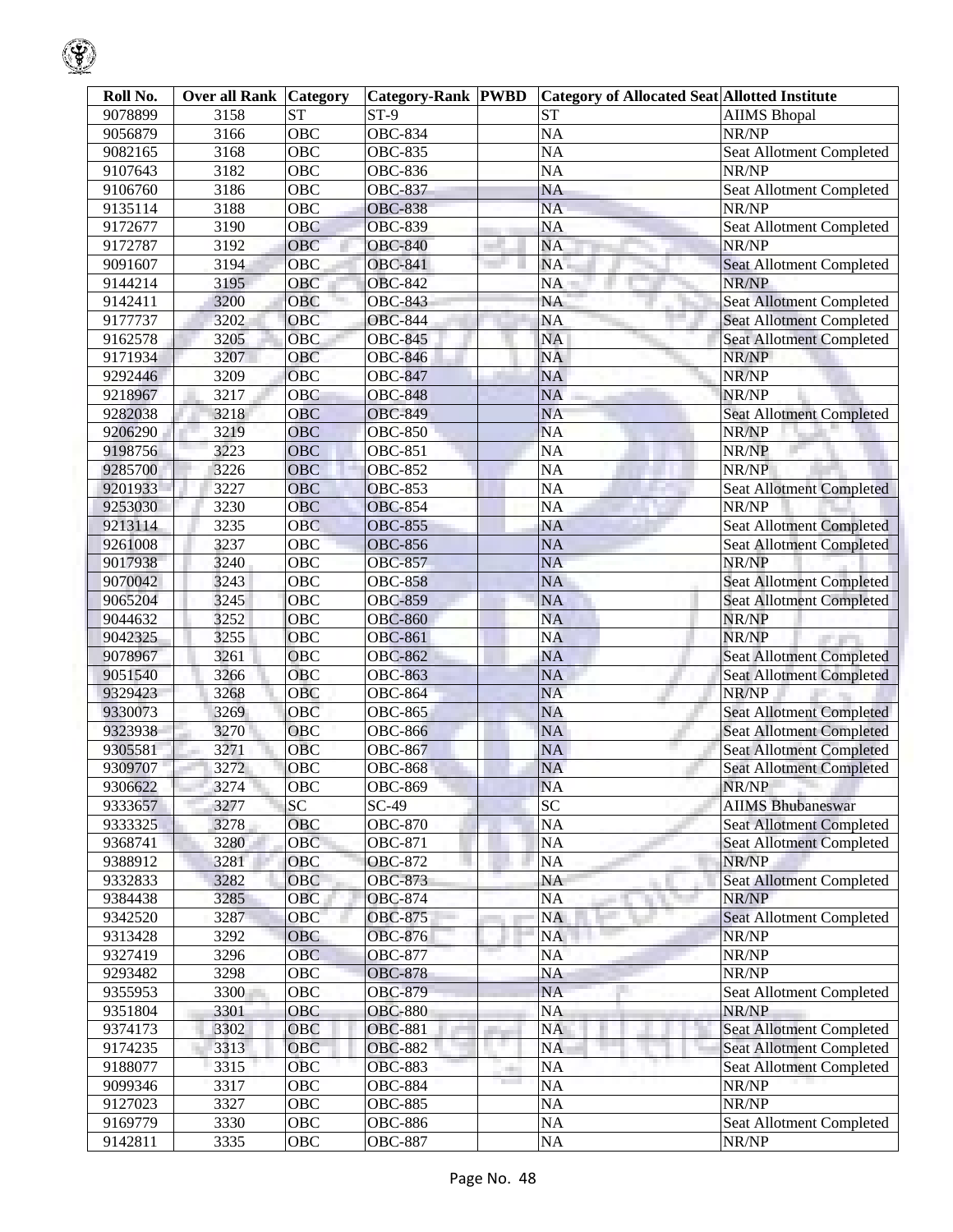| 9257284<br><b>OBC</b><br><b>OBC-888</b><br>NR/NP<br>3339<br><b>NA</b><br>3345<br><b>OBC</b><br><b>OBC-889</b><br><b>NA</b><br>9246583<br>Seat Allotment Completed<br>9271925<br><b>OBC</b><br><b>OBC-890</b><br><b>NA</b><br>3346<br><b>Seat Allotment Completed</b><br>3347<br>OBC<br><b>OBC-891</b><br><b>NA</b><br>NR/NP<br>9288999<br>3349<br><b>OBC</b><br><b>OBC-892</b><br><b>NA</b><br>NR/NP<br>9167217<br>3350<br><b>OBC</b><br><b>OBC-893</b><br><b>NA</b><br>9271432<br>Seat Allotment Completed<br>3351<br><b>OBC-894</b><br><b>NA</b><br>NR/NP<br>9276254<br><b>OBC</b><br>3352<br>OBC<br><b>OBC-895</b><br><b>NA</b><br>9235151<br>Seat Allotment Completed<br>9223802<br>3355<br>OBC<br><b>OBC-896</b><br>NA<br><b>Seat Allotment Completed</b><br>9227309<br>3357<br>OBC<br><b>OBC-897</b><br>NR/NP<br>NA<br>3358<br><b>OBC-898</b><br>9296586<br>OBC<br><b>NA</b><br><b>Seat Allotment Completed</b><br><b>OBC-899</b><br>NR/NP<br>9210627<br>3365<br><b>OBC</b><br><b>NA</b><br><b>ST</b><br>9248928<br>3366<br>$ST-10$<br><b>ST</b><br><b>AIIMS Bhopal</b><br>9059034<br>3368<br>OBC<br><b>OBC-900</b><br>Seat Allotment Completed<br><b>NA</b><br>9091376<br>3370<br>OBC<br><b>OBC-901</b><br><b>NA</b><br>NR/NP<br>9033147<br>3373<br>OBC<br><b>OBC-902</b><br><b>NA</b><br><b>Seat Allotment Completed</b><br><b>OBC-903</b><br>9038976<br>3374<br>OBC<br><b>NA</b><br><b>Seat Allotment Completed</b><br>9051763<br>3385<br>OBC<br><b>OBC-904</b><br><b>NA</b><br><b>Seat Allotment Completed</b><br>3388<br>$\overline{OBC}$<br><b>OBC-905</b><br>9026595<br><b>NA</b><br><b>Seat Allotment Completed</b><br>9050761<br>3392<br><b>OBC-906</b><br><b>OBC</b><br><b>NA</b><br><b>Seat Allotment Completed</b><br>9038062<br>3393<br>OBC<br><b>OBC-907</b><br>NR/NP<br><b>NA</b><br>3398<br>OBC<br><b>OBC-908</b><br><b>NA</b><br>9095170<br>Seat Allotment Completed<br>9359953<br>3401<br>OBC<br><b>OBC-909</b><br><b>NA</b><br>NR/NP<br>3404<br><b>OBC-910</b><br><b>NA</b><br>NR/NP<br>9338666<br><b>OBC</b><br>3405<br><b>OBC-911</b><br>9311744<br>OBC<br><b>NA</b><br><b>Seat Allotment Completed</b><br>OBC<br><b>OBC-912</b><br><b>NA</b><br>NR/NP<br>9372705<br>3409<br>9387162<br>3410<br>OBC<br><b>OBC-913</b><br><b>NA</b><br><b>Seat Allotment Completed</b><br>3411<br><b>OBC</b><br><b>OBC-914</b><br><b>NA</b><br>9365027<br><b>Seat Allotment Completed</b><br>3412<br><b>OBC</b><br><b>OBC-915</b><br><b>Seat Allotment Completed</b><br>9328490<br><b>NA</b><br>3414<br>OBC<br><b>OBC-916</b><br><b>NA</b><br>9300882<br><b>Seat Allotment Completed</b><br>3417<br>OBC<br><b>OBC-917</b><br><b>NA</b><br>NR/NP<br>9317278<br>3422<br>OBC<br><b>OBC-918</b><br><b>NA</b><br>NR/NP<br>9360592<br>3424<br>OBC<br><b>OBC-919</b><br><b>NA</b><br><b>Seat Allotment Completed</b><br>9372150<br>3430<br><b>OBC-920</b><br><b>NA</b><br>9140372<br>OBC<br><b>Seat Allotment Completed</b><br>3431<br>9174753<br><b>OBC</b><br><b>OBC-921</b><br><b>NA</b><br>NR/NP<br>3432<br>9298336<br><b>OBC-922</b><br><b>NA</b><br><b>OBC</b><br>NR/NP<br><b>NA</b><br>3434<br>$\overline{OBC}$<br>OBC-923<br>NR/NP<br>9099379<br><b>Seat Allotment Completed</b><br>9194183<br>OBC<br><b>OBC-924</b><br>NA<br>3437<br>9154502<br>3441<br>OBC<br><b>OBC-925</b><br>NA<br>NR/NP<br>OBC<br>9179953<br>3442<br><b>OBC-926</b><br><b>NA</b><br>NR/NP<br>NR/NP<br>3443<br>OBC<br><b>OBC-927</b><br>NA<br>9106585<br><b>Seat Allotment Completed</b><br>3444<br>OBC<br><b>OBC-928</b><br>NA<br>9140573<br>9137701<br>3445<br>OBC<br><b>OBC-929</b><br><b>Seat Allotment Completed</b><br>NA<br>a.<br>OBC<br>9157924<br>3446<br><b>OBC-930</b><br>NA<br>NR/NP<br>9179244<br>3451<br>OBC<br><b>OBC-931</b><br>Seat Allotment Completed<br><b>NA</b><br>NR/NP<br>9194638<br>3460<br><b>OBC</b><br><b>OBC-932</b><br><b>NA</b><br>9170823<br>3462<br>OBC<br><b>OBC-933</b><br>NR/NP<br>NA<br>3465<br>OBC<br><b>OBC-934</b><br><b>NA</b><br>Seat Allotment Completed<br>9214530<br>9263357<br>3470<br>OBC<br><b>OBC-935</b><br><b>NA</b><br>NR/NP<br>9259455<br>3471<br>OBC<br><b>NA</b><br>NR/NP<br><b>OBC-936</b><br>a ser<br>3473<br>9157171<br>OBC<br><b>OBC-937</b><br><b>NA</b><br>NR/NP<br>3474<br><b>OBC</b><br><b>Seat Allotment Completed</b><br>9241382<br><b>OBC-938</b><br>NA<br><b>STERN</b><br><b>The Contract of Street</b><br>9195502<br>3475<br>OBC<br><b>OBC-939</b><br>NA<br>Seat Allotment Completed<br>3478<br>9200126<br>OBC<br><b>OBC-940</b><br><b>NA</b><br>Seat Allotment Completed<br>9227711<br>3482<br>OBC<br><b>OBC-941</b><br><b>NA</b><br>Seat Allotment Completed | Roll No. | <b>Over all Rank Category</b> |     | <b>Category-Rank PWBD</b> | <b>Category of Allocated Seat Allotted Institute</b> |                          |
|--------------------------------------------------------------------------------------------------------------------------------------------------------------------------------------------------------------------------------------------------------------------------------------------------------------------------------------------------------------------------------------------------------------------------------------------------------------------------------------------------------------------------------------------------------------------------------------------------------------------------------------------------------------------------------------------------------------------------------------------------------------------------------------------------------------------------------------------------------------------------------------------------------------------------------------------------------------------------------------------------------------------------------------------------------------------------------------------------------------------------------------------------------------------------------------------------------------------------------------------------------------------------------------------------------------------------------------------------------------------------------------------------------------------------------------------------------------------------------------------------------------------------------------------------------------------------------------------------------------------------------------------------------------------------------------------------------------------------------------------------------------------------------------------------------------------------------------------------------------------------------------------------------------------------------------------------------------------------------------------------------------------------------------------------------------------------------------------------------------------------------------------------------------------------------------------------------------------------------------------------------------------------------------------------------------------------------------------------------------------------------------------------------------------------------------------------------------------------------------------------------------------------------------------------------------------------------------------------------------------------------------------------------------------------------------------------------------------------------------------------------------------------------------------------------------------------------------------------------------------------------------------------------------------------------------------------------------------------------------------------------------------------------------------------------------------------------------------------------------------------------------------------------------------------------------------------------------------------------------------------------------------------------------------------------------------------------------------------------------------------------------------------------------------------------------------------------------------------------------------------------------------------------------------------------------------------------------------------------------------------------------------------------------------------------------------------------------------------------------------------------------------------------------------------------------------------------------------------------------------------------------------------------------------------------------------------------------------------------------------------------------------------------------------------------------------------------------------------------------------------------------------------------------------------------------------------------------------------------------------------------------------------------------------------------------------------------------------------------------------------------------------------------------------------------------------------------------------------------------------------------------------------------------------------------------------------------------------------------------------|----------|-------------------------------|-----|---------------------------|------------------------------------------------------|--------------------------|
|                                                                                                                                                                                                                                                                                                                                                                                                                                                                                                                                                                                                                                                                                                                                                                                                                                                                                                                                                                                                                                                                                                                                                                                                                                                                                                                                                                                                                                                                                                                                                                                                                                                                                                                                                                                                                                                                                                                                                                                                                                                                                                                                                                                                                                                                                                                                                                                                                                                                                                                                                                                                                                                                                                                                                                                                                                                                                                                                                                                                                                                                                                                                                                                                                                                                                                                                                                                                                                                                                                                                                                                                                                                                                                                                                                                                                                                                                                                                                                                                                                                                                                                                                                                                                                                                                                                                                                                                                                                                                                                                                                                                                    |          |                               |     |                           |                                                      |                          |
|                                                                                                                                                                                                                                                                                                                                                                                                                                                                                                                                                                                                                                                                                                                                                                                                                                                                                                                                                                                                                                                                                                                                                                                                                                                                                                                                                                                                                                                                                                                                                                                                                                                                                                                                                                                                                                                                                                                                                                                                                                                                                                                                                                                                                                                                                                                                                                                                                                                                                                                                                                                                                                                                                                                                                                                                                                                                                                                                                                                                                                                                                                                                                                                                                                                                                                                                                                                                                                                                                                                                                                                                                                                                                                                                                                                                                                                                                                                                                                                                                                                                                                                                                                                                                                                                                                                                                                                                                                                                                                                                                                                                                    |          |                               |     |                           |                                                      |                          |
|                                                                                                                                                                                                                                                                                                                                                                                                                                                                                                                                                                                                                                                                                                                                                                                                                                                                                                                                                                                                                                                                                                                                                                                                                                                                                                                                                                                                                                                                                                                                                                                                                                                                                                                                                                                                                                                                                                                                                                                                                                                                                                                                                                                                                                                                                                                                                                                                                                                                                                                                                                                                                                                                                                                                                                                                                                                                                                                                                                                                                                                                                                                                                                                                                                                                                                                                                                                                                                                                                                                                                                                                                                                                                                                                                                                                                                                                                                                                                                                                                                                                                                                                                                                                                                                                                                                                                                                                                                                                                                                                                                                                                    |          |                               |     |                           |                                                      |                          |
|                                                                                                                                                                                                                                                                                                                                                                                                                                                                                                                                                                                                                                                                                                                                                                                                                                                                                                                                                                                                                                                                                                                                                                                                                                                                                                                                                                                                                                                                                                                                                                                                                                                                                                                                                                                                                                                                                                                                                                                                                                                                                                                                                                                                                                                                                                                                                                                                                                                                                                                                                                                                                                                                                                                                                                                                                                                                                                                                                                                                                                                                                                                                                                                                                                                                                                                                                                                                                                                                                                                                                                                                                                                                                                                                                                                                                                                                                                                                                                                                                                                                                                                                                                                                                                                                                                                                                                                                                                                                                                                                                                                                                    |          |                               |     |                           |                                                      |                          |
|                                                                                                                                                                                                                                                                                                                                                                                                                                                                                                                                                                                                                                                                                                                                                                                                                                                                                                                                                                                                                                                                                                                                                                                                                                                                                                                                                                                                                                                                                                                                                                                                                                                                                                                                                                                                                                                                                                                                                                                                                                                                                                                                                                                                                                                                                                                                                                                                                                                                                                                                                                                                                                                                                                                                                                                                                                                                                                                                                                                                                                                                                                                                                                                                                                                                                                                                                                                                                                                                                                                                                                                                                                                                                                                                                                                                                                                                                                                                                                                                                                                                                                                                                                                                                                                                                                                                                                                                                                                                                                                                                                                                                    |          |                               |     |                           |                                                      |                          |
|                                                                                                                                                                                                                                                                                                                                                                                                                                                                                                                                                                                                                                                                                                                                                                                                                                                                                                                                                                                                                                                                                                                                                                                                                                                                                                                                                                                                                                                                                                                                                                                                                                                                                                                                                                                                                                                                                                                                                                                                                                                                                                                                                                                                                                                                                                                                                                                                                                                                                                                                                                                                                                                                                                                                                                                                                                                                                                                                                                                                                                                                                                                                                                                                                                                                                                                                                                                                                                                                                                                                                                                                                                                                                                                                                                                                                                                                                                                                                                                                                                                                                                                                                                                                                                                                                                                                                                                                                                                                                                                                                                                                                    |          |                               |     |                           |                                                      |                          |
|                                                                                                                                                                                                                                                                                                                                                                                                                                                                                                                                                                                                                                                                                                                                                                                                                                                                                                                                                                                                                                                                                                                                                                                                                                                                                                                                                                                                                                                                                                                                                                                                                                                                                                                                                                                                                                                                                                                                                                                                                                                                                                                                                                                                                                                                                                                                                                                                                                                                                                                                                                                                                                                                                                                                                                                                                                                                                                                                                                                                                                                                                                                                                                                                                                                                                                                                                                                                                                                                                                                                                                                                                                                                                                                                                                                                                                                                                                                                                                                                                                                                                                                                                                                                                                                                                                                                                                                                                                                                                                                                                                                                                    |          |                               |     |                           |                                                      |                          |
|                                                                                                                                                                                                                                                                                                                                                                                                                                                                                                                                                                                                                                                                                                                                                                                                                                                                                                                                                                                                                                                                                                                                                                                                                                                                                                                                                                                                                                                                                                                                                                                                                                                                                                                                                                                                                                                                                                                                                                                                                                                                                                                                                                                                                                                                                                                                                                                                                                                                                                                                                                                                                                                                                                                                                                                                                                                                                                                                                                                                                                                                                                                                                                                                                                                                                                                                                                                                                                                                                                                                                                                                                                                                                                                                                                                                                                                                                                                                                                                                                                                                                                                                                                                                                                                                                                                                                                                                                                                                                                                                                                                                                    |          |                               |     |                           |                                                      |                          |
|                                                                                                                                                                                                                                                                                                                                                                                                                                                                                                                                                                                                                                                                                                                                                                                                                                                                                                                                                                                                                                                                                                                                                                                                                                                                                                                                                                                                                                                                                                                                                                                                                                                                                                                                                                                                                                                                                                                                                                                                                                                                                                                                                                                                                                                                                                                                                                                                                                                                                                                                                                                                                                                                                                                                                                                                                                                                                                                                                                                                                                                                                                                                                                                                                                                                                                                                                                                                                                                                                                                                                                                                                                                                                                                                                                                                                                                                                                                                                                                                                                                                                                                                                                                                                                                                                                                                                                                                                                                                                                                                                                                                                    |          |                               |     |                           |                                                      |                          |
|                                                                                                                                                                                                                                                                                                                                                                                                                                                                                                                                                                                                                                                                                                                                                                                                                                                                                                                                                                                                                                                                                                                                                                                                                                                                                                                                                                                                                                                                                                                                                                                                                                                                                                                                                                                                                                                                                                                                                                                                                                                                                                                                                                                                                                                                                                                                                                                                                                                                                                                                                                                                                                                                                                                                                                                                                                                                                                                                                                                                                                                                                                                                                                                                                                                                                                                                                                                                                                                                                                                                                                                                                                                                                                                                                                                                                                                                                                                                                                                                                                                                                                                                                                                                                                                                                                                                                                                                                                                                                                                                                                                                                    |          |                               |     |                           |                                                      |                          |
|                                                                                                                                                                                                                                                                                                                                                                                                                                                                                                                                                                                                                                                                                                                                                                                                                                                                                                                                                                                                                                                                                                                                                                                                                                                                                                                                                                                                                                                                                                                                                                                                                                                                                                                                                                                                                                                                                                                                                                                                                                                                                                                                                                                                                                                                                                                                                                                                                                                                                                                                                                                                                                                                                                                                                                                                                                                                                                                                                                                                                                                                                                                                                                                                                                                                                                                                                                                                                                                                                                                                                                                                                                                                                                                                                                                                                                                                                                                                                                                                                                                                                                                                                                                                                                                                                                                                                                                                                                                                                                                                                                                                                    |          |                               |     |                           |                                                      |                          |
|                                                                                                                                                                                                                                                                                                                                                                                                                                                                                                                                                                                                                                                                                                                                                                                                                                                                                                                                                                                                                                                                                                                                                                                                                                                                                                                                                                                                                                                                                                                                                                                                                                                                                                                                                                                                                                                                                                                                                                                                                                                                                                                                                                                                                                                                                                                                                                                                                                                                                                                                                                                                                                                                                                                                                                                                                                                                                                                                                                                                                                                                                                                                                                                                                                                                                                                                                                                                                                                                                                                                                                                                                                                                                                                                                                                                                                                                                                                                                                                                                                                                                                                                                                                                                                                                                                                                                                                                                                                                                                                                                                                                                    |          |                               |     |                           |                                                      |                          |
|                                                                                                                                                                                                                                                                                                                                                                                                                                                                                                                                                                                                                                                                                                                                                                                                                                                                                                                                                                                                                                                                                                                                                                                                                                                                                                                                                                                                                                                                                                                                                                                                                                                                                                                                                                                                                                                                                                                                                                                                                                                                                                                                                                                                                                                                                                                                                                                                                                                                                                                                                                                                                                                                                                                                                                                                                                                                                                                                                                                                                                                                                                                                                                                                                                                                                                                                                                                                                                                                                                                                                                                                                                                                                                                                                                                                                                                                                                                                                                                                                                                                                                                                                                                                                                                                                                                                                                                                                                                                                                                                                                                                                    |          |                               |     |                           |                                                      |                          |
|                                                                                                                                                                                                                                                                                                                                                                                                                                                                                                                                                                                                                                                                                                                                                                                                                                                                                                                                                                                                                                                                                                                                                                                                                                                                                                                                                                                                                                                                                                                                                                                                                                                                                                                                                                                                                                                                                                                                                                                                                                                                                                                                                                                                                                                                                                                                                                                                                                                                                                                                                                                                                                                                                                                                                                                                                                                                                                                                                                                                                                                                                                                                                                                                                                                                                                                                                                                                                                                                                                                                                                                                                                                                                                                                                                                                                                                                                                                                                                                                                                                                                                                                                                                                                                                                                                                                                                                                                                                                                                                                                                                                                    |          |                               |     |                           |                                                      |                          |
|                                                                                                                                                                                                                                                                                                                                                                                                                                                                                                                                                                                                                                                                                                                                                                                                                                                                                                                                                                                                                                                                                                                                                                                                                                                                                                                                                                                                                                                                                                                                                                                                                                                                                                                                                                                                                                                                                                                                                                                                                                                                                                                                                                                                                                                                                                                                                                                                                                                                                                                                                                                                                                                                                                                                                                                                                                                                                                                                                                                                                                                                                                                                                                                                                                                                                                                                                                                                                                                                                                                                                                                                                                                                                                                                                                                                                                                                                                                                                                                                                                                                                                                                                                                                                                                                                                                                                                                                                                                                                                                                                                                                                    |          |                               |     |                           |                                                      |                          |
|                                                                                                                                                                                                                                                                                                                                                                                                                                                                                                                                                                                                                                                                                                                                                                                                                                                                                                                                                                                                                                                                                                                                                                                                                                                                                                                                                                                                                                                                                                                                                                                                                                                                                                                                                                                                                                                                                                                                                                                                                                                                                                                                                                                                                                                                                                                                                                                                                                                                                                                                                                                                                                                                                                                                                                                                                                                                                                                                                                                                                                                                                                                                                                                                                                                                                                                                                                                                                                                                                                                                                                                                                                                                                                                                                                                                                                                                                                                                                                                                                                                                                                                                                                                                                                                                                                                                                                                                                                                                                                                                                                                                                    |          |                               |     |                           |                                                      |                          |
|                                                                                                                                                                                                                                                                                                                                                                                                                                                                                                                                                                                                                                                                                                                                                                                                                                                                                                                                                                                                                                                                                                                                                                                                                                                                                                                                                                                                                                                                                                                                                                                                                                                                                                                                                                                                                                                                                                                                                                                                                                                                                                                                                                                                                                                                                                                                                                                                                                                                                                                                                                                                                                                                                                                                                                                                                                                                                                                                                                                                                                                                                                                                                                                                                                                                                                                                                                                                                                                                                                                                                                                                                                                                                                                                                                                                                                                                                                                                                                                                                                                                                                                                                                                                                                                                                                                                                                                                                                                                                                                                                                                                                    |          |                               |     |                           |                                                      |                          |
|                                                                                                                                                                                                                                                                                                                                                                                                                                                                                                                                                                                                                                                                                                                                                                                                                                                                                                                                                                                                                                                                                                                                                                                                                                                                                                                                                                                                                                                                                                                                                                                                                                                                                                                                                                                                                                                                                                                                                                                                                                                                                                                                                                                                                                                                                                                                                                                                                                                                                                                                                                                                                                                                                                                                                                                                                                                                                                                                                                                                                                                                                                                                                                                                                                                                                                                                                                                                                                                                                                                                                                                                                                                                                                                                                                                                                                                                                                                                                                                                                                                                                                                                                                                                                                                                                                                                                                                                                                                                                                                                                                                                                    |          |                               |     |                           |                                                      |                          |
|                                                                                                                                                                                                                                                                                                                                                                                                                                                                                                                                                                                                                                                                                                                                                                                                                                                                                                                                                                                                                                                                                                                                                                                                                                                                                                                                                                                                                                                                                                                                                                                                                                                                                                                                                                                                                                                                                                                                                                                                                                                                                                                                                                                                                                                                                                                                                                                                                                                                                                                                                                                                                                                                                                                                                                                                                                                                                                                                                                                                                                                                                                                                                                                                                                                                                                                                                                                                                                                                                                                                                                                                                                                                                                                                                                                                                                                                                                                                                                                                                                                                                                                                                                                                                                                                                                                                                                                                                                                                                                                                                                                                                    |          |                               |     |                           |                                                      |                          |
|                                                                                                                                                                                                                                                                                                                                                                                                                                                                                                                                                                                                                                                                                                                                                                                                                                                                                                                                                                                                                                                                                                                                                                                                                                                                                                                                                                                                                                                                                                                                                                                                                                                                                                                                                                                                                                                                                                                                                                                                                                                                                                                                                                                                                                                                                                                                                                                                                                                                                                                                                                                                                                                                                                                                                                                                                                                                                                                                                                                                                                                                                                                                                                                                                                                                                                                                                                                                                                                                                                                                                                                                                                                                                                                                                                                                                                                                                                                                                                                                                                                                                                                                                                                                                                                                                                                                                                                                                                                                                                                                                                                                                    |          |                               |     |                           |                                                      |                          |
|                                                                                                                                                                                                                                                                                                                                                                                                                                                                                                                                                                                                                                                                                                                                                                                                                                                                                                                                                                                                                                                                                                                                                                                                                                                                                                                                                                                                                                                                                                                                                                                                                                                                                                                                                                                                                                                                                                                                                                                                                                                                                                                                                                                                                                                                                                                                                                                                                                                                                                                                                                                                                                                                                                                                                                                                                                                                                                                                                                                                                                                                                                                                                                                                                                                                                                                                                                                                                                                                                                                                                                                                                                                                                                                                                                                                                                                                                                                                                                                                                                                                                                                                                                                                                                                                                                                                                                                                                                                                                                                                                                                                                    |          |                               |     |                           |                                                      |                          |
|                                                                                                                                                                                                                                                                                                                                                                                                                                                                                                                                                                                                                                                                                                                                                                                                                                                                                                                                                                                                                                                                                                                                                                                                                                                                                                                                                                                                                                                                                                                                                                                                                                                                                                                                                                                                                                                                                                                                                                                                                                                                                                                                                                                                                                                                                                                                                                                                                                                                                                                                                                                                                                                                                                                                                                                                                                                                                                                                                                                                                                                                                                                                                                                                                                                                                                                                                                                                                                                                                                                                                                                                                                                                                                                                                                                                                                                                                                                                                                                                                                                                                                                                                                                                                                                                                                                                                                                                                                                                                                                                                                                                                    |          |                               |     |                           |                                                      |                          |
|                                                                                                                                                                                                                                                                                                                                                                                                                                                                                                                                                                                                                                                                                                                                                                                                                                                                                                                                                                                                                                                                                                                                                                                                                                                                                                                                                                                                                                                                                                                                                                                                                                                                                                                                                                                                                                                                                                                                                                                                                                                                                                                                                                                                                                                                                                                                                                                                                                                                                                                                                                                                                                                                                                                                                                                                                                                                                                                                                                                                                                                                                                                                                                                                                                                                                                                                                                                                                                                                                                                                                                                                                                                                                                                                                                                                                                                                                                                                                                                                                                                                                                                                                                                                                                                                                                                                                                                                                                                                                                                                                                                                                    |          |                               |     |                           |                                                      |                          |
|                                                                                                                                                                                                                                                                                                                                                                                                                                                                                                                                                                                                                                                                                                                                                                                                                                                                                                                                                                                                                                                                                                                                                                                                                                                                                                                                                                                                                                                                                                                                                                                                                                                                                                                                                                                                                                                                                                                                                                                                                                                                                                                                                                                                                                                                                                                                                                                                                                                                                                                                                                                                                                                                                                                                                                                                                                                                                                                                                                                                                                                                                                                                                                                                                                                                                                                                                                                                                                                                                                                                                                                                                                                                                                                                                                                                                                                                                                                                                                                                                                                                                                                                                                                                                                                                                                                                                                                                                                                                                                                                                                                                                    |          |                               |     |                           |                                                      |                          |
|                                                                                                                                                                                                                                                                                                                                                                                                                                                                                                                                                                                                                                                                                                                                                                                                                                                                                                                                                                                                                                                                                                                                                                                                                                                                                                                                                                                                                                                                                                                                                                                                                                                                                                                                                                                                                                                                                                                                                                                                                                                                                                                                                                                                                                                                                                                                                                                                                                                                                                                                                                                                                                                                                                                                                                                                                                                                                                                                                                                                                                                                                                                                                                                                                                                                                                                                                                                                                                                                                                                                                                                                                                                                                                                                                                                                                                                                                                                                                                                                                                                                                                                                                                                                                                                                                                                                                                                                                                                                                                                                                                                                                    |          |                               |     |                           |                                                      |                          |
|                                                                                                                                                                                                                                                                                                                                                                                                                                                                                                                                                                                                                                                                                                                                                                                                                                                                                                                                                                                                                                                                                                                                                                                                                                                                                                                                                                                                                                                                                                                                                                                                                                                                                                                                                                                                                                                                                                                                                                                                                                                                                                                                                                                                                                                                                                                                                                                                                                                                                                                                                                                                                                                                                                                                                                                                                                                                                                                                                                                                                                                                                                                                                                                                                                                                                                                                                                                                                                                                                                                                                                                                                                                                                                                                                                                                                                                                                                                                                                                                                                                                                                                                                                                                                                                                                                                                                                                                                                                                                                                                                                                                                    |          |                               |     |                           |                                                      |                          |
|                                                                                                                                                                                                                                                                                                                                                                                                                                                                                                                                                                                                                                                                                                                                                                                                                                                                                                                                                                                                                                                                                                                                                                                                                                                                                                                                                                                                                                                                                                                                                                                                                                                                                                                                                                                                                                                                                                                                                                                                                                                                                                                                                                                                                                                                                                                                                                                                                                                                                                                                                                                                                                                                                                                                                                                                                                                                                                                                                                                                                                                                                                                                                                                                                                                                                                                                                                                                                                                                                                                                                                                                                                                                                                                                                                                                                                                                                                                                                                                                                                                                                                                                                                                                                                                                                                                                                                                                                                                                                                                                                                                                                    |          |                               |     |                           |                                                      |                          |
|                                                                                                                                                                                                                                                                                                                                                                                                                                                                                                                                                                                                                                                                                                                                                                                                                                                                                                                                                                                                                                                                                                                                                                                                                                                                                                                                                                                                                                                                                                                                                                                                                                                                                                                                                                                                                                                                                                                                                                                                                                                                                                                                                                                                                                                                                                                                                                                                                                                                                                                                                                                                                                                                                                                                                                                                                                                                                                                                                                                                                                                                                                                                                                                                                                                                                                                                                                                                                                                                                                                                                                                                                                                                                                                                                                                                                                                                                                                                                                                                                                                                                                                                                                                                                                                                                                                                                                                                                                                                                                                                                                                                                    |          |                               |     |                           |                                                      |                          |
|                                                                                                                                                                                                                                                                                                                                                                                                                                                                                                                                                                                                                                                                                                                                                                                                                                                                                                                                                                                                                                                                                                                                                                                                                                                                                                                                                                                                                                                                                                                                                                                                                                                                                                                                                                                                                                                                                                                                                                                                                                                                                                                                                                                                                                                                                                                                                                                                                                                                                                                                                                                                                                                                                                                                                                                                                                                                                                                                                                                                                                                                                                                                                                                                                                                                                                                                                                                                                                                                                                                                                                                                                                                                                                                                                                                                                                                                                                                                                                                                                                                                                                                                                                                                                                                                                                                                                                                                                                                                                                                                                                                                                    |          |                               |     |                           |                                                      |                          |
|                                                                                                                                                                                                                                                                                                                                                                                                                                                                                                                                                                                                                                                                                                                                                                                                                                                                                                                                                                                                                                                                                                                                                                                                                                                                                                                                                                                                                                                                                                                                                                                                                                                                                                                                                                                                                                                                                                                                                                                                                                                                                                                                                                                                                                                                                                                                                                                                                                                                                                                                                                                                                                                                                                                                                                                                                                                                                                                                                                                                                                                                                                                                                                                                                                                                                                                                                                                                                                                                                                                                                                                                                                                                                                                                                                                                                                                                                                                                                                                                                                                                                                                                                                                                                                                                                                                                                                                                                                                                                                                                                                                                                    |          |                               |     |                           |                                                      |                          |
|                                                                                                                                                                                                                                                                                                                                                                                                                                                                                                                                                                                                                                                                                                                                                                                                                                                                                                                                                                                                                                                                                                                                                                                                                                                                                                                                                                                                                                                                                                                                                                                                                                                                                                                                                                                                                                                                                                                                                                                                                                                                                                                                                                                                                                                                                                                                                                                                                                                                                                                                                                                                                                                                                                                                                                                                                                                                                                                                                                                                                                                                                                                                                                                                                                                                                                                                                                                                                                                                                                                                                                                                                                                                                                                                                                                                                                                                                                                                                                                                                                                                                                                                                                                                                                                                                                                                                                                                                                                                                                                                                                                                                    |          |                               |     |                           |                                                      |                          |
|                                                                                                                                                                                                                                                                                                                                                                                                                                                                                                                                                                                                                                                                                                                                                                                                                                                                                                                                                                                                                                                                                                                                                                                                                                                                                                                                                                                                                                                                                                                                                                                                                                                                                                                                                                                                                                                                                                                                                                                                                                                                                                                                                                                                                                                                                                                                                                                                                                                                                                                                                                                                                                                                                                                                                                                                                                                                                                                                                                                                                                                                                                                                                                                                                                                                                                                                                                                                                                                                                                                                                                                                                                                                                                                                                                                                                                                                                                                                                                                                                                                                                                                                                                                                                                                                                                                                                                                                                                                                                                                                                                                                                    |          |                               |     |                           |                                                      |                          |
|                                                                                                                                                                                                                                                                                                                                                                                                                                                                                                                                                                                                                                                                                                                                                                                                                                                                                                                                                                                                                                                                                                                                                                                                                                                                                                                                                                                                                                                                                                                                                                                                                                                                                                                                                                                                                                                                                                                                                                                                                                                                                                                                                                                                                                                                                                                                                                                                                                                                                                                                                                                                                                                                                                                                                                                                                                                                                                                                                                                                                                                                                                                                                                                                                                                                                                                                                                                                                                                                                                                                                                                                                                                                                                                                                                                                                                                                                                                                                                                                                                                                                                                                                                                                                                                                                                                                                                                                                                                                                                                                                                                                                    |          |                               |     |                           |                                                      |                          |
|                                                                                                                                                                                                                                                                                                                                                                                                                                                                                                                                                                                                                                                                                                                                                                                                                                                                                                                                                                                                                                                                                                                                                                                                                                                                                                                                                                                                                                                                                                                                                                                                                                                                                                                                                                                                                                                                                                                                                                                                                                                                                                                                                                                                                                                                                                                                                                                                                                                                                                                                                                                                                                                                                                                                                                                                                                                                                                                                                                                                                                                                                                                                                                                                                                                                                                                                                                                                                                                                                                                                                                                                                                                                                                                                                                                                                                                                                                                                                                                                                                                                                                                                                                                                                                                                                                                                                                                                                                                                                                                                                                                                                    |          |                               |     |                           |                                                      |                          |
|                                                                                                                                                                                                                                                                                                                                                                                                                                                                                                                                                                                                                                                                                                                                                                                                                                                                                                                                                                                                                                                                                                                                                                                                                                                                                                                                                                                                                                                                                                                                                                                                                                                                                                                                                                                                                                                                                                                                                                                                                                                                                                                                                                                                                                                                                                                                                                                                                                                                                                                                                                                                                                                                                                                                                                                                                                                                                                                                                                                                                                                                                                                                                                                                                                                                                                                                                                                                                                                                                                                                                                                                                                                                                                                                                                                                                                                                                                                                                                                                                                                                                                                                                                                                                                                                                                                                                                                                                                                                                                                                                                                                                    |          |                               |     |                           |                                                      |                          |
|                                                                                                                                                                                                                                                                                                                                                                                                                                                                                                                                                                                                                                                                                                                                                                                                                                                                                                                                                                                                                                                                                                                                                                                                                                                                                                                                                                                                                                                                                                                                                                                                                                                                                                                                                                                                                                                                                                                                                                                                                                                                                                                                                                                                                                                                                                                                                                                                                                                                                                                                                                                                                                                                                                                                                                                                                                                                                                                                                                                                                                                                                                                                                                                                                                                                                                                                                                                                                                                                                                                                                                                                                                                                                                                                                                                                                                                                                                                                                                                                                                                                                                                                                                                                                                                                                                                                                                                                                                                                                                                                                                                                                    |          |                               |     |                           |                                                      |                          |
|                                                                                                                                                                                                                                                                                                                                                                                                                                                                                                                                                                                                                                                                                                                                                                                                                                                                                                                                                                                                                                                                                                                                                                                                                                                                                                                                                                                                                                                                                                                                                                                                                                                                                                                                                                                                                                                                                                                                                                                                                                                                                                                                                                                                                                                                                                                                                                                                                                                                                                                                                                                                                                                                                                                                                                                                                                                                                                                                                                                                                                                                                                                                                                                                                                                                                                                                                                                                                                                                                                                                                                                                                                                                                                                                                                                                                                                                                                                                                                                                                                                                                                                                                                                                                                                                                                                                                                                                                                                                                                                                                                                                                    |          |                               |     |                           |                                                      |                          |
|                                                                                                                                                                                                                                                                                                                                                                                                                                                                                                                                                                                                                                                                                                                                                                                                                                                                                                                                                                                                                                                                                                                                                                                                                                                                                                                                                                                                                                                                                                                                                                                                                                                                                                                                                                                                                                                                                                                                                                                                                                                                                                                                                                                                                                                                                                                                                                                                                                                                                                                                                                                                                                                                                                                                                                                                                                                                                                                                                                                                                                                                                                                                                                                                                                                                                                                                                                                                                                                                                                                                                                                                                                                                                                                                                                                                                                                                                                                                                                                                                                                                                                                                                                                                                                                                                                                                                                                                                                                                                                                                                                                                                    |          |                               |     |                           |                                                      |                          |
|                                                                                                                                                                                                                                                                                                                                                                                                                                                                                                                                                                                                                                                                                                                                                                                                                                                                                                                                                                                                                                                                                                                                                                                                                                                                                                                                                                                                                                                                                                                                                                                                                                                                                                                                                                                                                                                                                                                                                                                                                                                                                                                                                                                                                                                                                                                                                                                                                                                                                                                                                                                                                                                                                                                                                                                                                                                                                                                                                                                                                                                                                                                                                                                                                                                                                                                                                                                                                                                                                                                                                                                                                                                                                                                                                                                                                                                                                                                                                                                                                                                                                                                                                                                                                                                                                                                                                                                                                                                                                                                                                                                                                    |          |                               |     |                           |                                                      |                          |
|                                                                                                                                                                                                                                                                                                                                                                                                                                                                                                                                                                                                                                                                                                                                                                                                                                                                                                                                                                                                                                                                                                                                                                                                                                                                                                                                                                                                                                                                                                                                                                                                                                                                                                                                                                                                                                                                                                                                                                                                                                                                                                                                                                                                                                                                                                                                                                                                                                                                                                                                                                                                                                                                                                                                                                                                                                                                                                                                                                                                                                                                                                                                                                                                                                                                                                                                                                                                                                                                                                                                                                                                                                                                                                                                                                                                                                                                                                                                                                                                                                                                                                                                                                                                                                                                                                                                                                                                                                                                                                                                                                                                                    |          |                               |     |                           |                                                      |                          |
|                                                                                                                                                                                                                                                                                                                                                                                                                                                                                                                                                                                                                                                                                                                                                                                                                                                                                                                                                                                                                                                                                                                                                                                                                                                                                                                                                                                                                                                                                                                                                                                                                                                                                                                                                                                                                                                                                                                                                                                                                                                                                                                                                                                                                                                                                                                                                                                                                                                                                                                                                                                                                                                                                                                                                                                                                                                                                                                                                                                                                                                                                                                                                                                                                                                                                                                                                                                                                                                                                                                                                                                                                                                                                                                                                                                                                                                                                                                                                                                                                                                                                                                                                                                                                                                                                                                                                                                                                                                                                                                                                                                                                    |          |                               |     |                           |                                                      |                          |
|                                                                                                                                                                                                                                                                                                                                                                                                                                                                                                                                                                                                                                                                                                                                                                                                                                                                                                                                                                                                                                                                                                                                                                                                                                                                                                                                                                                                                                                                                                                                                                                                                                                                                                                                                                                                                                                                                                                                                                                                                                                                                                                                                                                                                                                                                                                                                                                                                                                                                                                                                                                                                                                                                                                                                                                                                                                                                                                                                                                                                                                                                                                                                                                                                                                                                                                                                                                                                                                                                                                                                                                                                                                                                                                                                                                                                                                                                                                                                                                                                                                                                                                                                                                                                                                                                                                                                                                                                                                                                                                                                                                                                    |          |                               |     |                           |                                                      |                          |
|                                                                                                                                                                                                                                                                                                                                                                                                                                                                                                                                                                                                                                                                                                                                                                                                                                                                                                                                                                                                                                                                                                                                                                                                                                                                                                                                                                                                                                                                                                                                                                                                                                                                                                                                                                                                                                                                                                                                                                                                                                                                                                                                                                                                                                                                                                                                                                                                                                                                                                                                                                                                                                                                                                                                                                                                                                                                                                                                                                                                                                                                                                                                                                                                                                                                                                                                                                                                                                                                                                                                                                                                                                                                                                                                                                                                                                                                                                                                                                                                                                                                                                                                                                                                                                                                                                                                                                                                                                                                                                                                                                                                                    |          |                               |     |                           |                                                      |                          |
|                                                                                                                                                                                                                                                                                                                                                                                                                                                                                                                                                                                                                                                                                                                                                                                                                                                                                                                                                                                                                                                                                                                                                                                                                                                                                                                                                                                                                                                                                                                                                                                                                                                                                                                                                                                                                                                                                                                                                                                                                                                                                                                                                                                                                                                                                                                                                                                                                                                                                                                                                                                                                                                                                                                                                                                                                                                                                                                                                                                                                                                                                                                                                                                                                                                                                                                                                                                                                                                                                                                                                                                                                                                                                                                                                                                                                                                                                                                                                                                                                                                                                                                                                                                                                                                                                                                                                                                                                                                                                                                                                                                                                    |          |                               |     |                           |                                                      |                          |
|                                                                                                                                                                                                                                                                                                                                                                                                                                                                                                                                                                                                                                                                                                                                                                                                                                                                                                                                                                                                                                                                                                                                                                                                                                                                                                                                                                                                                                                                                                                                                                                                                                                                                                                                                                                                                                                                                                                                                                                                                                                                                                                                                                                                                                                                                                                                                                                                                                                                                                                                                                                                                                                                                                                                                                                                                                                                                                                                                                                                                                                                                                                                                                                                                                                                                                                                                                                                                                                                                                                                                                                                                                                                                                                                                                                                                                                                                                                                                                                                                                                                                                                                                                                                                                                                                                                                                                                                                                                                                                                                                                                                                    |          |                               |     |                           |                                                      |                          |
|                                                                                                                                                                                                                                                                                                                                                                                                                                                                                                                                                                                                                                                                                                                                                                                                                                                                                                                                                                                                                                                                                                                                                                                                                                                                                                                                                                                                                                                                                                                                                                                                                                                                                                                                                                                                                                                                                                                                                                                                                                                                                                                                                                                                                                                                                                                                                                                                                                                                                                                                                                                                                                                                                                                                                                                                                                                                                                                                                                                                                                                                                                                                                                                                                                                                                                                                                                                                                                                                                                                                                                                                                                                                                                                                                                                                                                                                                                                                                                                                                                                                                                                                                                                                                                                                                                                                                                                                                                                                                                                                                                                                                    |          |                               |     |                           |                                                      |                          |
|                                                                                                                                                                                                                                                                                                                                                                                                                                                                                                                                                                                                                                                                                                                                                                                                                                                                                                                                                                                                                                                                                                                                                                                                                                                                                                                                                                                                                                                                                                                                                                                                                                                                                                                                                                                                                                                                                                                                                                                                                                                                                                                                                                                                                                                                                                                                                                                                                                                                                                                                                                                                                                                                                                                                                                                                                                                                                                                                                                                                                                                                                                                                                                                                                                                                                                                                                                                                                                                                                                                                                                                                                                                                                                                                                                                                                                                                                                                                                                                                                                                                                                                                                                                                                                                                                                                                                                                                                                                                                                                                                                                                                    |          |                               |     |                           |                                                      |                          |
|                                                                                                                                                                                                                                                                                                                                                                                                                                                                                                                                                                                                                                                                                                                                                                                                                                                                                                                                                                                                                                                                                                                                                                                                                                                                                                                                                                                                                                                                                                                                                                                                                                                                                                                                                                                                                                                                                                                                                                                                                                                                                                                                                                                                                                                                                                                                                                                                                                                                                                                                                                                                                                                                                                                                                                                                                                                                                                                                                                                                                                                                                                                                                                                                                                                                                                                                                                                                                                                                                                                                                                                                                                                                                                                                                                                                                                                                                                                                                                                                                                                                                                                                                                                                                                                                                                                                                                                                                                                                                                                                                                                                                    |          |                               |     |                           |                                                      |                          |
|                                                                                                                                                                                                                                                                                                                                                                                                                                                                                                                                                                                                                                                                                                                                                                                                                                                                                                                                                                                                                                                                                                                                                                                                                                                                                                                                                                                                                                                                                                                                                                                                                                                                                                                                                                                                                                                                                                                                                                                                                                                                                                                                                                                                                                                                                                                                                                                                                                                                                                                                                                                                                                                                                                                                                                                                                                                                                                                                                                                                                                                                                                                                                                                                                                                                                                                                                                                                                                                                                                                                                                                                                                                                                                                                                                                                                                                                                                                                                                                                                                                                                                                                                                                                                                                                                                                                                                                                                                                                                                                                                                                                                    |          |                               |     |                           |                                                      |                          |
|                                                                                                                                                                                                                                                                                                                                                                                                                                                                                                                                                                                                                                                                                                                                                                                                                                                                                                                                                                                                                                                                                                                                                                                                                                                                                                                                                                                                                                                                                                                                                                                                                                                                                                                                                                                                                                                                                                                                                                                                                                                                                                                                                                                                                                                                                                                                                                                                                                                                                                                                                                                                                                                                                                                                                                                                                                                                                                                                                                                                                                                                                                                                                                                                                                                                                                                                                                                                                                                                                                                                                                                                                                                                                                                                                                                                                                                                                                                                                                                                                                                                                                                                                                                                                                                                                                                                                                                                                                                                                                                                                                                                                    |          |                               |     |                           |                                                      |                          |
|                                                                                                                                                                                                                                                                                                                                                                                                                                                                                                                                                                                                                                                                                                                                                                                                                                                                                                                                                                                                                                                                                                                                                                                                                                                                                                                                                                                                                                                                                                                                                                                                                                                                                                                                                                                                                                                                                                                                                                                                                                                                                                                                                                                                                                                                                                                                                                                                                                                                                                                                                                                                                                                                                                                                                                                                                                                                                                                                                                                                                                                                                                                                                                                                                                                                                                                                                                                                                                                                                                                                                                                                                                                                                                                                                                                                                                                                                                                                                                                                                                                                                                                                                                                                                                                                                                                                                                                                                                                                                                                                                                                                                    |          |                               |     |                           |                                                      |                          |
|                                                                                                                                                                                                                                                                                                                                                                                                                                                                                                                                                                                                                                                                                                                                                                                                                                                                                                                                                                                                                                                                                                                                                                                                                                                                                                                                                                                                                                                                                                                                                                                                                                                                                                                                                                                                                                                                                                                                                                                                                                                                                                                                                                                                                                                                                                                                                                                                                                                                                                                                                                                                                                                                                                                                                                                                                                                                                                                                                                                                                                                                                                                                                                                                                                                                                                                                                                                                                                                                                                                                                                                                                                                                                                                                                                                                                                                                                                                                                                                                                                                                                                                                                                                                                                                                                                                                                                                                                                                                                                                                                                                                                    |          |                               |     |                           |                                                      |                          |
|                                                                                                                                                                                                                                                                                                                                                                                                                                                                                                                                                                                                                                                                                                                                                                                                                                                                                                                                                                                                                                                                                                                                                                                                                                                                                                                                                                                                                                                                                                                                                                                                                                                                                                                                                                                                                                                                                                                                                                                                                                                                                                                                                                                                                                                                                                                                                                                                                                                                                                                                                                                                                                                                                                                                                                                                                                                                                                                                                                                                                                                                                                                                                                                                                                                                                                                                                                                                                                                                                                                                                                                                                                                                                                                                                                                                                                                                                                                                                                                                                                                                                                                                                                                                                                                                                                                                                                                                                                                                                                                                                                                                                    |          |                               |     |                           |                                                      |                          |
|                                                                                                                                                                                                                                                                                                                                                                                                                                                                                                                                                                                                                                                                                                                                                                                                                                                                                                                                                                                                                                                                                                                                                                                                                                                                                                                                                                                                                                                                                                                                                                                                                                                                                                                                                                                                                                                                                                                                                                                                                                                                                                                                                                                                                                                                                                                                                                                                                                                                                                                                                                                                                                                                                                                                                                                                                                                                                                                                                                                                                                                                                                                                                                                                                                                                                                                                                                                                                                                                                                                                                                                                                                                                                                                                                                                                                                                                                                                                                                                                                                                                                                                                                                                                                                                                                                                                                                                                                                                                                                                                                                                                                    |          |                               |     |                           |                                                      |                          |
|                                                                                                                                                                                                                                                                                                                                                                                                                                                                                                                                                                                                                                                                                                                                                                                                                                                                                                                                                                                                                                                                                                                                                                                                                                                                                                                                                                                                                                                                                                                                                                                                                                                                                                                                                                                                                                                                                                                                                                                                                                                                                                                                                                                                                                                                                                                                                                                                                                                                                                                                                                                                                                                                                                                                                                                                                                                                                                                                                                                                                                                                                                                                                                                                                                                                                                                                                                                                                                                                                                                                                                                                                                                                                                                                                                                                                                                                                                                                                                                                                                                                                                                                                                                                                                                                                                                                                                                                                                                                                                                                                                                                                    |          |                               |     |                           |                                                      |                          |
|                                                                                                                                                                                                                                                                                                                                                                                                                                                                                                                                                                                                                                                                                                                                                                                                                                                                                                                                                                                                                                                                                                                                                                                                                                                                                                                                                                                                                                                                                                                                                                                                                                                                                                                                                                                                                                                                                                                                                                                                                                                                                                                                                                                                                                                                                                                                                                                                                                                                                                                                                                                                                                                                                                                                                                                                                                                                                                                                                                                                                                                                                                                                                                                                                                                                                                                                                                                                                                                                                                                                                                                                                                                                                                                                                                                                                                                                                                                                                                                                                                                                                                                                                                                                                                                                                                                                                                                                                                                                                                                                                                                                                    | 9239850  | 3483                          | OBC | <b>OBC-942</b>            | NA                                                   | Seat Allotment Completed |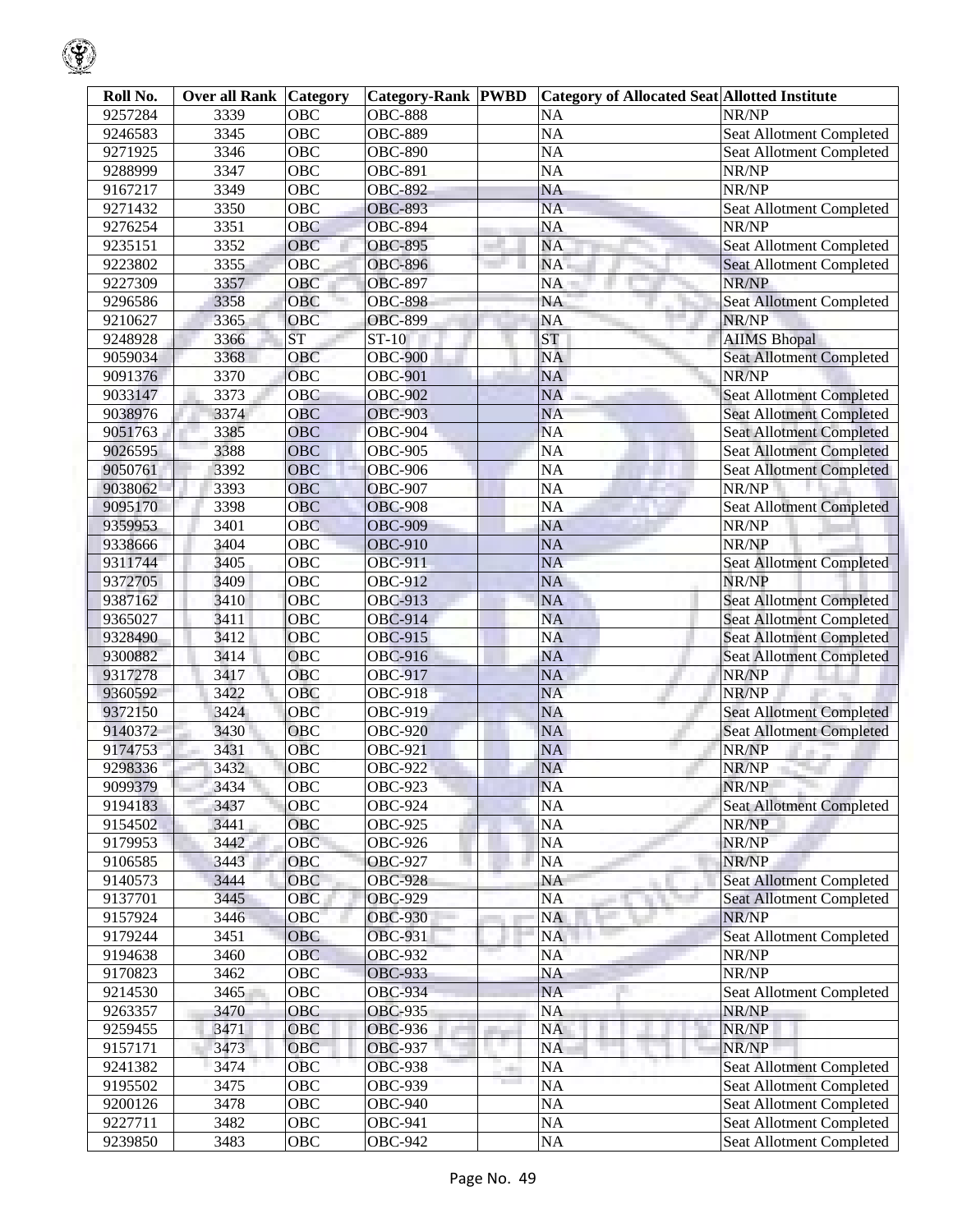| Roll No.           | <b>Over all Rank Category</b> |                 | <b>Category-Rank PWBD</b> |            | <b>Category of Allocated Seat Allotted Institute</b> |                                 |
|--------------------|-------------------------------|-----------------|---------------------------|------------|------------------------------------------------------|---------------------------------|
| 9275606            | 3484                          | <b>SC</b>       | $SC-50$                   |            | <b>NA</b>                                            | NR/NP                           |
| 9259293            | 3486                          | $\overline{SC}$ | $SC-51$                   |            | <b>SC</b>                                            | <b>AIIMS Jodhpur</b>            |
| 9237172            | 3488                          | OBC             | <b>OBC-943</b>            |            | <b>NA</b>                                            | NR/NP                           |
| 9228489            | 3491                          | OBC             | <b>OBC-944</b>            |            | <b>NA</b>                                            | Seat Allotment Completed        |
| 9228071            | 3492                          | OBC             | <b>OBC-945</b>            |            | <b>NA</b>                                            | NR/NP                           |
| 9015518            | 3493                          | OBC             | <b>OBC-946</b>            |            | <b>NA</b>                                            | Seat Allotment Completed        |
| 9027801            | 3495                          | <b>OBC</b>      | <b>OBC-947</b>            |            | <b>NA</b>                                            | NR/NP                           |
| 9023646            | 3496                          | OBC             | <b>OBC-948</b>            |            | <b>NA</b>                                            | NR/NP                           |
| 9078851            | 3498                          | OBC             | <b>OBC-949</b>            |            | NA.                                                  | NR/NP                           |
| 9088502            | 3505                          | OBC             | <b>OBC-950</b>            |            | NA                                                   | NR/NP                           |
| 9030386            | 3508                          | <b>ST</b>       | $ST-11$                   |            | <b>ST</b>                                            | <b>AIIMS Bhopal</b>             |
| 9016001            | 3510                          | OBC             | <b>OBC-951</b>            |            | <b>NA</b>                                            | NR/NP                           |
| 9044856            | 3511                          | OBC             | <b>OBC-952</b>            |            | <b>NA</b>                                            | NR/NP                           |
| 9087646            | 3512                          | OBC             | <b>OBC-953</b>            |            | NA                                                   | NR/NP                           |
| 9065181            | 3513                          | OBC             | <b>OBC-954</b>            |            | NA                                                   | NR/NP                           |
| 9068803            | 3516                          | OBC             | <b>OBC-955</b>            |            | <b>NA</b>                                            | NR/NP                           |
| 9016199            | 3517                          | OBC             | <b>OBC-956</b>            |            | <b>NA</b>                                            | NR/NP                           |
| 9068718            | 3519                          | <b>OBC</b>      | <b>OBC-957</b>            |            | <b>NA</b>                                            | <b>Seat Allotment Completed</b> |
| 9035648            | 3524                          | OBC             | <b>OBC-958</b>            |            | <b>NA</b>                                            | <b>Seat Allotment Completed</b> |
| 9061089            | 3525                          | OBC             | <b>OBC-959</b>            |            | <b>NA</b>                                            | <b>Seat Allotment Completed</b> |
| 9303519            | 3527                          | <b>SC</b>       | $SC-52$                   |            | <b>NA</b>                                            | NR/NP                           |
| 9372959            | 3530                          | OBC             | <b>OBC-960</b>            |            | <b>NA</b>                                            | NR/NP                           |
| 9308594            | 3531                          | <b>OBC</b>      | <b>OBC-961</b>            |            | <b>NA</b>                                            | <b>Seat Allotment Completed</b> |
| 9203985            | 3534                          | OBC             | <b>OBC-962</b>            |            | <b>NA</b>                                            | NR/NP                           |
| 9352558            | 3536                          | OBC             | <b>OBC-963</b>            |            | <b>NA</b>                                            | <b>Seat Allotment Completed</b> |
| 9371326            | 3541                          | OBC             | <b>OBC-964</b>            |            | <b>NA</b>                                            | <b>Seat Allotment Completed</b> |
| 9310987            | 3547                          | OBC             | <b>OBC-965</b>            |            | <b>NA</b>                                            | NR/NP                           |
| 9303053            | 3548                          | OBC             | <b>OBC-966</b>            |            | <b>NA</b>                                            | <b>Seat Allotment Completed</b> |
| 9359545            | 3551                          | OBC             | <b>OBC-967</b>            |            | <b>NA</b>                                            | <b>Seat Allotment Completed</b> |
| 9384209            | 3554                          | OBC             | <b>OBC-968</b>            |            | <b>NA</b>                                            | <b>Seat Allotment Completed</b> |
| 9163087            | 3556                          | SC              | $SC-53$                   |            | SC                                                   | <b>AIIMS Rishikesh</b>          |
| 9202583            | 3557                          | OBC             | <b>OBC-969</b>            |            | <b>NA</b>                                            | NR/NP                           |
| 9233772            | 3558                          | OBC             | <b>OBC-970</b>            |            | <b>NA</b>                                            | <b>Seat Allotment Completed</b> |
|                    | 3559                          | OBC             | <b>OBC-971</b>            |            | NA                                                   | NR/NP                           |
| 9243588            | 3564                          | <b>OBC</b>      | <b>OBC-972</b>            |            | <b>NA</b>                                            | <b>Seat Allotment Completed</b> |
| 9268581            | 3574                          |                 | <b>OBC-973</b>            |            |                                                      | <b>Seat Allotment Completed</b> |
| 9204301<br>9280956 |                               | OBC<br>OBC      | OBC-974                   |            | <b>NA</b><br><b>NA</b>                               |                                 |
| 9103897            | 3579                          |                 | <b>OBC-975</b>            |            |                                                      | NR/NP<br>NR/NP                  |
|                    | 3583                          | OBC             |                           |            | NA                                                   |                                 |
| 9172960            | 3585                          | OBC             | OBC-976                   |            | NA                                                   | <b>Seat Allotment Completed</b> |
| 9131260            | 3587                          | OBC             | <b>OBC-977</b>            |            | NA                                                   | <b>Seat Allotment Completed</b> |
| 9155689            | 3589                          | OBC             | <b>OBC-978</b>            |            | <b>NA</b>                                            | NR/NP                           |
| 9301690            | 3592                          | OBC             | <b>OBC-979</b>            |            | NA                                                   | NR/NP                           |
| 9186789            | 3593                          | OBC             | <b>OBC-980</b>            |            | <b>NA</b>                                            | <b>Seat Allotment Completed</b> |
| 9157364            | 3594                          | OBC             | <b>OBC-981</b>            |            | <b>NA</b>                                            | <b>Seat Allotment Completed</b> |
| 9154835            | 3598                          | OBC             | <b>OBC-982</b>            |            | <b>NA</b>                                            | Seat Allotment Completed        |
| 9176150            | 3599                          | <b>OBC</b>      | <b>OBC-983</b>            |            | <b>NA</b>                                            | Seat Allotment Completed        |
| 9112610            | 3601                          | OBC             | <b>OBC-984</b>            |            | NA                                                   | NR/NP                           |
| 9129736            | 3603                          | OBC             | <b>OBC-985</b>            |            | <b>NA</b>                                            | Seat Allotment Completed        |
| 9115626            | 3605                          | SC              | $SC-54$                   |            | $\overline{SC}$                                      | <b>AIIMS Bhopal</b>             |
| 9163336            | 3611                          | OBC             | <b>OBC-986</b>            |            | <b>NA</b>                                            | NR/NP                           |
| 9176283            | 3614                          | OBC             | <b>OBC-987</b>            |            | <b>NA</b>                                            | NR/NP                           |
| 9104012            | 3617                          | <b>OBC</b>      | <b>OBC-988</b>            | <b>THE</b> | <b>NA</b>                                            | NR/NP                           |
| 9123309            | 3618                          | OBC             | <b>OBC-989</b>            |            | <b>NA</b>                                            | <b>Seat Allotment Completed</b> |
| 9030591            | 3623                          | OBC             | <b>OBC-990</b>            |            | NA                                                   | NR/NP                           |
| 9093540            | 3624                          | OBC             | OBC-991                   |            | $\rm NA$                                             | Seat Allotment Completed        |
| 9031428            | 3627                          | OBC             | <b>OBC-992</b>            |            | NA                                                   | Seat Allotment Completed        |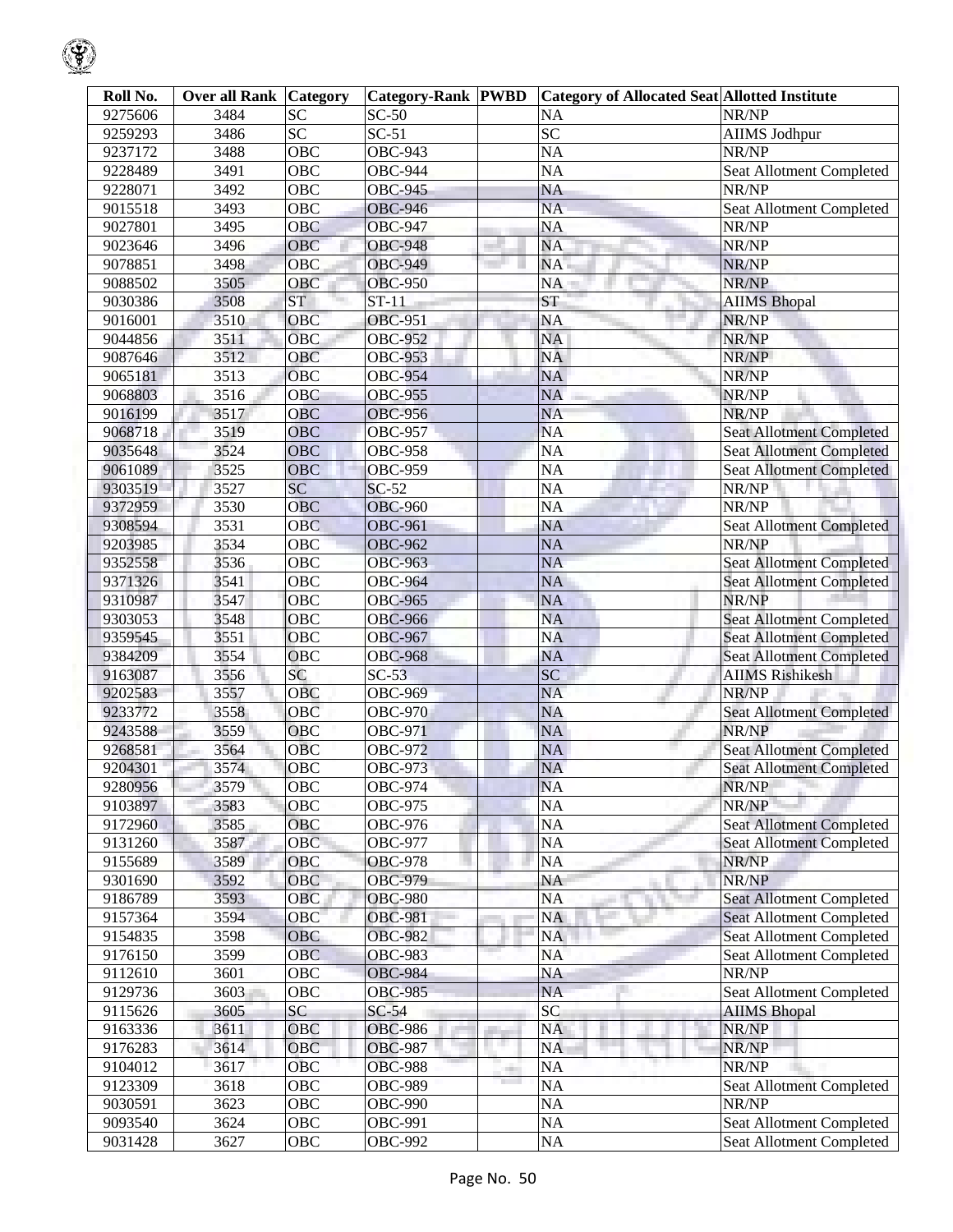| Roll No. | <b>Over all Rank Category</b> |                 | <b>Category-Rank PWBD</b> |            | <b>Category of Allocated Seat Allotted Institute</b> |                                 |
|----------|-------------------------------|-----------------|---------------------------|------------|------------------------------------------------------|---------------------------------|
| 9049114  | 3628                          | <b>OBC</b>      | <b>OBC-993</b>            |            | <b>NA</b>                                            | NR/NP                           |
| 9021256  | 3629                          | <b>OBC</b>      | <b>OBC-994</b>            |            | <b>NA</b>                                            | NR/NP                           |
| 9030934  | 3635                          | <b>OBC</b>      | <b>OBC-995</b>            |            | <b>NA</b>                                            | NR/NP                           |
| 9025929  | 3637                          | <b>OBC</b>      | <b>OBC-996</b>            |            | <b>NA</b>                                            | Seat Allotment Completed        |
| 9036678  | 3638                          | <b>OBC</b>      | <b>OBC-997</b>            |            | NA                                                   | NR/NP                           |
| 9053824  | 3646                          | <b>OBC</b>      | <b>OBC-998</b>            |            | <b>NA</b>                                            | Seat Allotment Completed        |
| 9030768  | 3651                          | <b>OBC</b>      | <b>OBC-999</b>            |            | <b>NA</b>                                            | NR/NP                           |
| 9366967  | 3659                          | OBC             | <b>OBC-1000</b>           |            | <b>NA</b>                                            | NR/NP                           |
| 9383754  | 3665                          | OBC             | <b>OBC-1001</b>           |            | NA                                                   | <b>Seat Allotment Completed</b> |
| 9326589  | 3667                          | OBC             | <b>OBC-1002</b>           |            | NA                                                   | <b>Seat Allotment Completed</b> |
| 9356578  | 3668                          | <b>OBC</b>      | <b>OBC-1003</b>           |            | NA                                                   | NR/NP                           |
| 9368587  | 3670                          | SC              | $SC-55$                   |            | <b>NA</b>                                            | NR/NP                           |
| 9344781  | 3675                          | <b>OBC</b>      | <b>OBC-1004</b>           |            | <b>NA</b>                                            | <b>Seat Allotment Completed</b> |
| 9311786  | 3677                          | <b>OBC</b>      | <b>OBC-1005</b>           |            | <b>NA</b>                                            | NR/NP                           |
| 9362607  | 3680                          | <b>OBC</b>      | <b>OBC-1006</b>           |            | <b>NA</b>                                            | Seat Allotment Completed        |
| 9377995  | 3682                          | <b>OBC</b>      | <b>OBC-1007</b>           |            | <b>NA</b>                                            | <b>Seat Allotment Completed</b> |
| 9347514  | 3684                          | OBC             | <b>OBC-1008</b>           |            | <b>NA</b>                                            | NR/NP                           |
| 9365301  | 3685                          | <b>OBC</b>      | <b>OBC-1009</b>           |            | <b>NA</b>                                            | NR/NP                           |
| 9382890  | 3686                          | <b>OBC</b>      | <b>OBC-1010</b>           |            | <b>NA</b>                                            | NR/NP                           |
| 9314762  | 3687                          | <b>OBC</b>      | <b>OBC-1011</b>           |            | <b>NA</b>                                            | <b>Seat Allotment Completed</b> |
| 9325700  | 3689                          | <b>OBC</b>      | <b>OBC-1012</b>           |            | <b>NA</b>                                            | <b>Seat Allotment Completed</b> |
| 9313361  | 3690                          | <b>OBC</b>      | <b>OBC-1013</b>           |            | <b>NA</b>                                            | NR/NP                           |
| 9329223  | 3692                          | <b>OBC</b>      | <b>OBC-1014</b>           |            | NA                                                   | <b>Seat Allotment Completed</b> |
| 9335647  | 3694                          | OBC             | <b>OBC-1015</b>           |            | <b>NA</b>                                            | <b>Seat Allotment Completed</b> |
| 9353949  | 3695                          | OBC             | <b>OBC-1016</b>           |            | <b>NA</b>                                            | <b>Seat Allotment Completed</b> |
| 9292773  | 3696                          | $\overline{SC}$ | $SC-56$                   |            | <b>NA</b>                                            | NR/NP                           |
| 9230310  | 3697                          | OBC             | <b>OBC-1017</b>           |            | <b>NA</b>                                            | <b>Seat Allotment Completed</b> |
| 9287577  | 3698                          | <b>OBC</b>      | <b>OBC-1018</b>           |            | <b>NA</b>                                            | <b>Seat Allotment Completed</b> |
| 9129407  | 3700                          | <b>OBC</b>      | <b>OBC-1019</b>           |            | <b>NA</b>                                            | <b>Seat Allotment Completed</b> |
| 9120161  | 3701                          | <b>OBC</b>      | <b>OBC-1020</b>           |            | <b>NA</b>                                            | Seat Allotment Completed        |
| 9129018  | 3704                          | <b>OBC</b>      | OBC-1021                  |            | <b>NA</b>                                            | <b>Seat Allotment Completed</b> |
| 9259642  | 3709                          | <b>OBC</b>      | <b>OBC-1022</b>           |            | <b>NA</b>                                            | <b>Seat Allotment Completed</b> |
| 9232342  | 3712                          | OBC             | OBC-1023                  |            | <b>NA</b>                                            | <b>Seat Allotment Completed</b> |
| 9250126  | 3714                          | OBC             | <b>OBC-1024</b>           |            | <b>NA</b>                                            | <b>Seat Allotment Completed</b> |
| 9241801  | 3718                          | <b>OBC</b>      | <b>OBC-1025</b>           |            | <b>NA</b>                                            | NR/NP                           |
| 9279793  | 3719                          | SC              | $SC-57$                   |            | SC                                                   | <b>AIIMS</b> Bhopal             |
| 9281630  | 3722                          | OBC             | OBC-1026                  |            | <b>NA</b>                                            | <b>Seat Allotment Completed</b> |
| 9189998  | 3728                          | OBC             | OBC-1027                  |            | <b>NA</b>                                            | <b>Seat Allotment Completed</b> |
| 9116327  | 3729                          | OBC             | OBC-1028                  |            | NA                                                   | <b>Seat Allotment Completed</b> |
| 9127413  | 3730                          | OBC             | OBC-1029                  |            | <b>NA</b>                                            | NR/NP                           |
| 9101248  | 3731                          | OBC             | <b>OBC-1030</b>           |            | <b>NA</b>                                            | <b>Seat Allotment Completed</b> |
| 9173501  | 3734                          | OBC             | OBC-1031                  |            | NA                                                   | <b>Seat Allotment Completed</b> |
| 9114462  | 3736                          | OBC             | <b>OBC-1032</b>           |            | NA<br>a.                                             | NR/NP                           |
| 9108478  | 3738                          | OBC             | OBC-1033                  |            | NA                                                   | Seat Allotment Completed        |
| 9166710  | 3739                          | OBC             | OBC-1034                  |            | <b>NA</b>                                            | Seat Allotment Completed        |
| 9114126  | 3740                          | <b>OBC</b>      | OBC-1035                  |            | <b>NA</b>                                            | Seat Allotment Completed        |
| 9154114  | 3742                          | OBC             | OBC-1036                  |            | NA                                                   | Seat Allotment Completed        |
| 9134841  | 3743                          | OBC             | OBC-1037                  |            | <b>NA</b>                                            | Seat Allotment Completed        |
| 9129384  | 3744                          | OBC             | <b>OBC-1038</b>           |            | <b>NA</b>                                            | <b>Seat Allotment Completed</b> |
| 9102637  | 3746                          | OBC             | OBC-1039                  |            | <b>NA</b>                                            | <b>Seat Allotment Completed</b> |
| 9177893  | 3748                          | OBC             | OBC-1040                  | m.         | <b>NA</b>                                            | <b>Seat Allotment Completed</b> |
| 9147292  | 3749                          | <b>OBC</b>      | OBC-1041                  | <b>THE</b> | NA                                                   | Seat Allotment Completed        |
| 9107823  | 3753                          | OBC             | OBC-1042                  |            | <b>NA</b>                                            | NR/NP                           |
| 9148641  | 3761                          | OBC             | OBC-1043                  |            | <b>NA</b>                                            | Seat Allotment Completed        |
| 9201671  | 3763                          | OBC             | OBC-1044                  |            | <b>NA</b>                                            | NR/NP                           |
| 9245149  | 3764                          | OBC             | OBC-1045                  |            | <b>NA</b>                                            | Seat Allotment Completed        |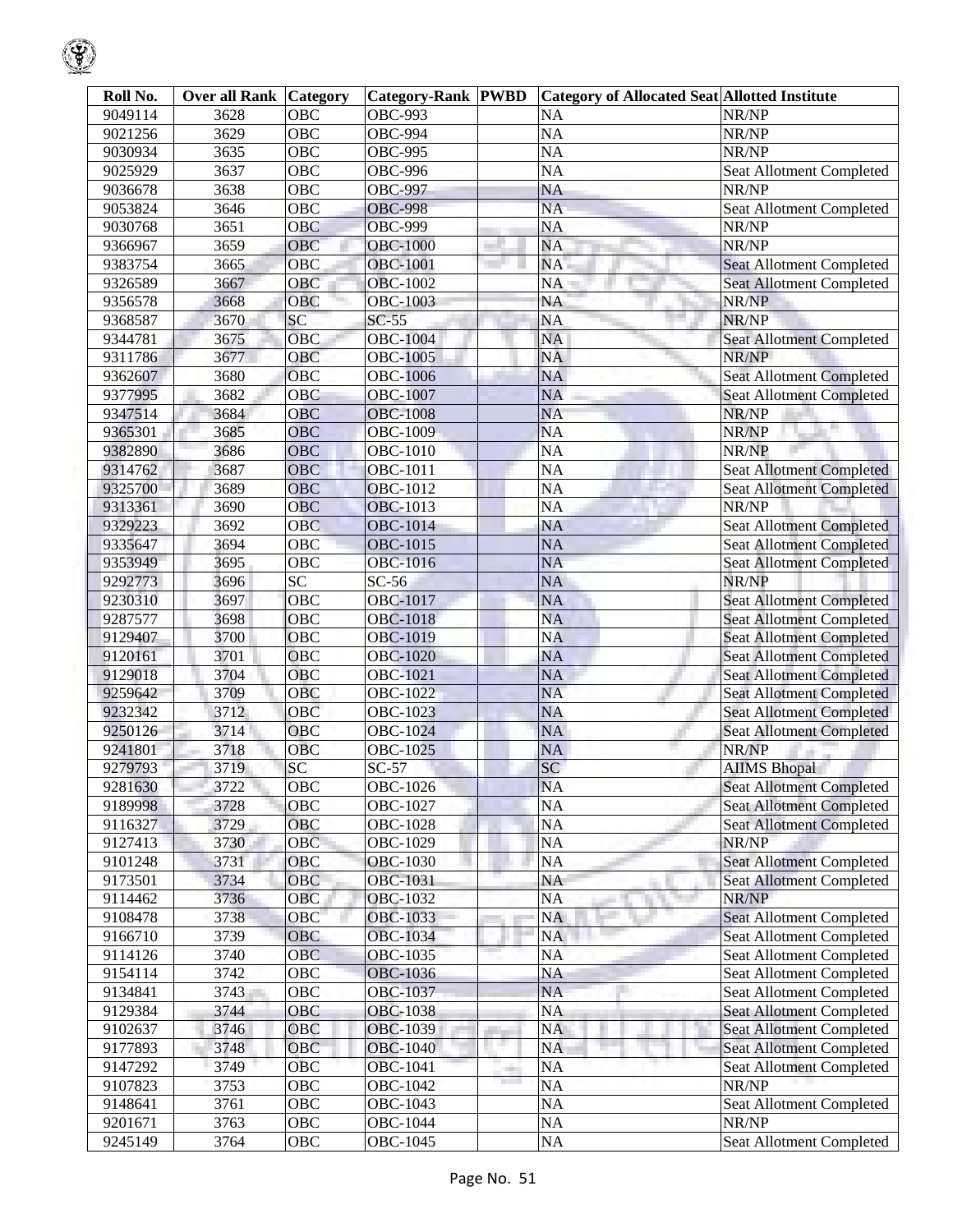|--|

| Roll No. | <b>Over all Rank Category</b> |                  | <b>Category-Rank PWBD</b> | <b>Category of Allocated Seat Allotted Institute</b> |                                 |
|----------|-------------------------------|------------------|---------------------------|------------------------------------------------------|---------------------------------|
| 9269285  | 3765                          | <b>OBC</b>       | OBC-1046                  | <b>NA</b>                                            | Seat Allotment Completed        |
| 9226609  | 3766                          | $\overline{OBC}$ | <b>OBC-1047</b>           | <b>NA</b>                                            | Seat Allotment Completed        |
| 9287290  | $\frac{1}{3769}$              | $\overline{OBC}$ | <b>OBC-1048</b>           | <b>NA</b>                                            | NR/NP                           |
| 9204550  | 3772                          | <b>OBC</b>       | <b>OBC-1049</b>           | <b>NA</b>                                            | NR/NP                           |
| 9279459  | 3774                          | OBC              | <b>OBC-1050</b>           | <b>NA</b>                                            | Seat Allotment Completed        |
| 9286767  | 3781                          | $\overline{OBC}$ | <b>OBC-1051</b>           | <b>NA</b>                                            | Seat Allotment Completed        |
| 9282057  | 3783                          | OBC              | OBC-1052                  | <b>NA</b>                                            | Seat Allotment Completed        |
| 9283654  | 3788                          | OBC              | <b>OBC-1053</b>           | <b>NA</b>                                            | NR/NP                           |
| 9241239  | 3789                          | OBC              | <b>OBC-1054</b>           | NA                                                   | NR/NP                           |
| 9332360  | 3792                          | OBC              | OBC-1055                  | NA                                                   | <b>Seat Allotment Completed</b> |
| 9059372  | 3803                          | <b>OBC</b>       | OBC-1056                  | <b>NA</b>                                            | NR/NP                           |
| 9004258  | 3805                          | <b>OBC</b>       | <b>OBC-1057</b>           | <b>NA</b>                                            | <b>Seat Allotment Completed</b> |
| 9005593  | 3813                          | <b>OBC</b>       | <b>OBC-1058</b>           | <b>NA</b>                                            | NR/NP                           |
| 9086551  | 3818                          | OBC              | OBC-1059                  | <b>NA</b>                                            | <b>Seat Allotment Completed</b> |
| 9069311  | 3819                          | OBC              | <b>OBC-1060</b>           | <b>NA</b>                                            | <b>Seat Allotment Completed</b> |
| 9060480  | 3823                          | <b>OBC</b>       | <b>OBC-1061</b>           | <b>NA</b>                                            | <b>Seat Allotment Completed</b> |
| 9049766  | 3824                          | OBC              | <b>OBC-1062</b>           | <b>NA</b>                                            | NR/NP                           |
| 9389896  | 3834                          | <b>ST</b>        | $\overline{\text{ST-12}}$ | <b>ST</b>                                            | <b>AIIMS</b> Bhopal             |
| 9351561  | 3835                          | <b>OBC</b>       | <b>OBC-1063</b>           | <b>NA</b>                                            | NR/NP                           |
| 9383849  | 3837                          | OBC              | OBC-1064                  | <b>NA</b>                                            | <b>Seat Allotment Completed</b> |
| 9304077  | 3839                          | <b>OBC</b>       | <b>OBC-1065</b>           | <b>NA</b>                                            | NR/NP                           |
| 9288140  | 3842                          | OBC              | <b>OBC-1066</b>           | <b>NA</b>                                            | NR/NP                           |
| 9368777  | 3847                          | $\overline{SC}$  | $SC-58$                   | NA                                                   | NR/NP                           |
| 9388752  | 3848                          | OBC              | <b>OBC-1067</b>           | <b>NA</b>                                            | <b>Seat Allotment Completed</b> |
| 9366278  | 3851                          | $\overline{OBC}$ | <b>OBC-1068</b>           | <b>NA</b>                                            | NR/NP                           |
| 9335672  | 3860                          | OBC              | OBC-1069                  | <b>NA</b>                                            | NR/NP                           |
| 9381843  | 3865                          | OBC              | <b>OBC-1070</b>           | <b>NA</b>                                            | <b>Seat Allotment Completed</b> |
| 9158109  | 3867                          | OBC              | <b>OBC-1071</b>           | <b>NA</b>                                            | <b>Seat Allotment Completed</b> |
| 9175170  | 3868                          | OBC              | OBC-1072                  | <b>NA</b>                                            | <b>Seat Allotment Completed</b> |
| 9104540  | 3873                          | <b>OBC</b>       | <b>OBC-1073</b>           | <b>NA</b>                                            | Seat Allotment Completed        |
| 9113964  | 3878                          | OBC              | OBC-1074                  | <b>NA</b>                                            | NR/NP                           |
| 9102098  | 3881                          | <b>OBC</b>       | OBC-1075                  | <b>NA</b>                                            | NR/NP                           |
| 9165464  | 3884                          | OBC              | OBC-1076                  | <b>NA</b>                                            | <b>Seat Allotment Completed</b> |
| 9171532  | 3885                          | OBC              | OBC-1077                  | <b>NA</b>                                            | NR/NP                           |
| 9171448  | 3886                          | OBC              | <b>OBC-1078</b>           | <b>NA</b>                                            | NR/NP                           |
| 9099722  | 3889                          | $\overline{SC}$  | $SC-59$                   | SC                                                   | <b>AIIMS Bhubaneswar</b>        |
| 9152780  | 3893                          | OBC              | <b>OBC-1079</b>           | <b>NA</b>                                            | NR/NP                           |
| 9176573  | 3897                          | <b>OBC</b>       | <b>OBC-1080</b>           | <b>NA</b>                                            | <b>Seat Allotment Completed</b> |
| 9027001  | 3910                          | OBC              | <b>OBC-1081</b>           | NA                                                   | NR/NP                           |
| 9067604  | 3911                          | OBC              | <b>OBC-1082</b>           | <b>NA</b>                                            | NR/NP                           |
| 9065226  | 3916                          | OBC              | <b>OBC-1083</b>           | <b>NA</b>                                            | <b>Seat Allotment Completed</b> |
| 9003124  | 3917                          | OBC              | <b>OBC-1084</b>           | NA                                                   | NR/NP                           |
| 9057356  | 3919                          | OBC              | <b>OBC-1085</b>           | NA                                                   | NR/NP                           |
| 9078498  | 3920                          | OBC              | <b>OBC-1086</b>           | <b>NA</b>                                            | NR/NP                           |
| 9002021  | 3924                          | OBC              | OBC-1087                  | NA                                                   | Seat Allotment Completed        |
| 9029325  | 3925                          | OBC              | <b>OBC-1088</b>           | <b>NA</b>                                            | NR/NP                           |
| 9069212  | 3926                          | OBC              | OBC-1089                  | NA                                                   | Seat Allotment Completed        |
| 9089076  | 3927                          | OBC              | <b>OBC-1090</b>           | <b>NA</b>                                            | NR/NP                           |
| 9041555  | 3929                          | OBC              | OBC-1091                  | <b>NA</b>                                            | Seat Allotment Completed        |
| 9001297  | 3932                          | OBC              | OBC-1092                  | <b>NA</b>                                            | <b>Seat Allotment Completed</b> |
| 9054754  | 3934                          | OBC              | OBC-1093                  | <b>NA</b>                                            | NR/NP                           |
| 9067959  | 3935                          | OBC              | <b>OBC-1094</b>           | <b>NA</b>                                            | Seat Allotment Completed        |
| 9089205  | 3936                          | OBC              | OBC-1095                  | <b>NA</b>                                            | Seat Allotment Completed        |
| 9015564  | 3937                          | OBC              | OBC-1096                  | <b>NA</b>                                            | Seat Allotment Completed        |
| 9062013  | 3938                          | OBC              | OBC-1097                  | NA                                                   | Seat Allotment Completed        |
| 9089703  | 3940                          | OBC              | <b>OBC-1098</b>           | <b>NA</b>                                            | NR/NP                           |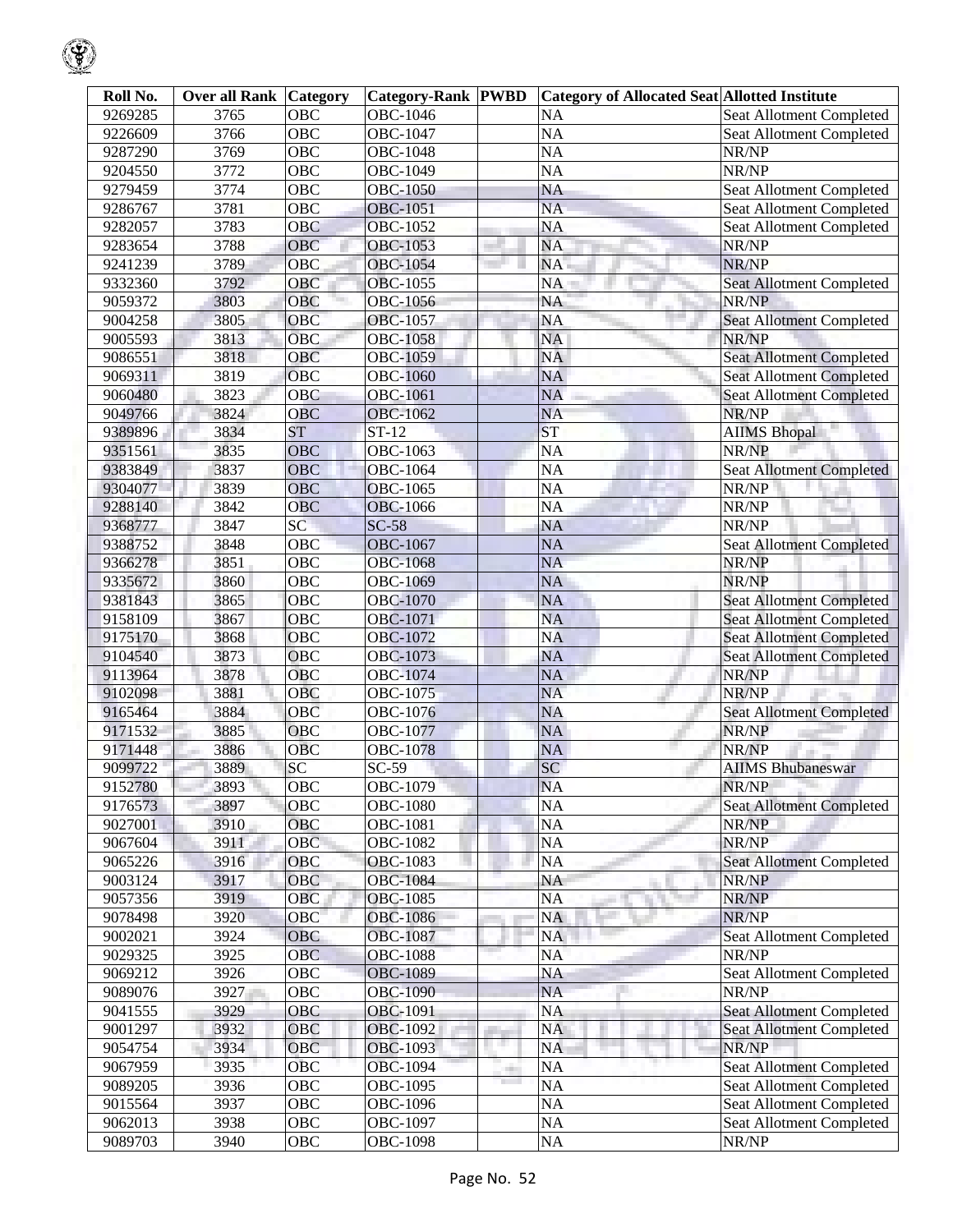| Roll No. | <b>Over all Rank Category</b> |                   | <b>Category-Rank PWBD</b> |     | <b>Category of Allocated Seat Allotted Institute</b> |                                 |
|----------|-------------------------------|-------------------|---------------------------|-----|------------------------------------------------------|---------------------------------|
| 9242234  | 3941                          | $\overline{O}$ BC | <b>OBC-1099</b>           |     | <b>NA</b>                                            | <b>Seat Allotment Completed</b> |
| 9207575  | 3945                          | $\overline{OBC}$  | OBC-1100                  |     | <b>NA</b>                                            | NR/NP                           |
| 9213045  | 3950                          | <b>OBC</b>        | OBC-1101                  |     | <b>NA</b>                                            | NR/NP                           |
| 9289192  | 3951                          | <b>OBC</b>        | OBC-1102                  |     | <b>NA</b>                                            | Seat Allotment Completed        |
| 9258333  | 3952                          | <b>OBC</b>        | <b>OBC-1103</b>           |     | <b>NA</b>                                            | NR/NP                           |
| 9243957  | 3953                          | $\overline{OBC}$  | <b>OBC-1104</b>           |     | <b>NA</b>                                            | NR/NP                           |
| 9144040  | 3954                          | <b>OBC</b>        | OBC-1105                  |     | <b>NA</b>                                            | Seat Allotment Completed        |
| 9198960  | 3956                          | OBC               | OBC-1106                  |     | <b>NA</b>                                            | NR/NP                           |
| 9261034  | 3957                          | OBC               | <b>OBC-1107</b>           |     | <b>NA</b>                                            | NR/NP                           |
| 9243351  | 3959                          | SC                | $SC-60$                   |     | $\overline{SC}$                                      | <b>AIIMS Jodhpur</b>            |
| 9206130  | 3960                          | OBC               | <b>OBC-1108</b>           |     | <b>NA</b>                                            | <b>Seat Allotment Completed</b> |
| 9309905  | 3966                          | OBC               | OBC-1109                  |     | <b>NA</b>                                            | <b>Seat Allotment Completed</b> |
| 9353250  | 3968                          | <b>OBC</b>        | OBC-1110                  |     | <b>NA</b>                                            | NR/NP                           |
| 9384703  | 3969                          | OBC               | OBC-1111                  |     | <b>NA</b>                                            | NR/NP                           |
| 9372456  | 3971                          | OBC               | OBC-1112                  |     | <b>NA</b>                                            | <b>Seat Allotment Completed</b> |
| 9322242  | 3973                          | OBC               | OBC-1113                  |     | <b>NA</b>                                            | NR/NP                           |
| 9357398  | 3974                          | OBC               | <b>OBC-1114</b>           |     | <b>NA</b>                                            | <b>Seat Allotment Completed</b> |
| 9337788  | 3982                          | OBC               | OBC-1115                  |     | <b>NA</b>                                            | <b>Seat Allotment Completed</b> |
| 9348782  | 3983                          | OBC               | OBC-1116                  |     | <b>NA</b>                                            | <b>Seat Allotment Completed</b> |
| 9304575  | 3984                          | SC                | $SC-61$                   |     | $\overline{SC}$                                      | <b>AIIMS Bhubaneswar</b>        |
| 9387895  | 3985                          | OBC               | <b>OBC-1117</b>           |     | <b>NA</b>                                            | <b>Seat Allotment Completed</b> |
| 9307821  | 3989                          | OBC               | <b>OBC-1118</b>           |     | <b>NA</b>                                            | <b>Seat Allotment Completed</b> |
| 9353907  | 3990                          | OBC               | <b>OBC-1119</b>           |     | <b>NA</b>                                            | NR/NP                           |
| 9305187  | 3991                          | OBC               | <b>OBC-1120</b>           |     | <b>NA</b>                                            | NR/NP                           |
| 9330406  | 4001                          | OBC               | <b>OBC-1121</b>           |     | <b>NA</b>                                            | <b>Seat Allotment Completed</b> |
| 9367806  | 4005                          | OBC               | OBC-1122                  |     | <b>NA</b>                                            | <b>Seat Allotment Completed</b> |
| 9193736  | 4007                          | OBC               | OBC-1123                  |     | <b>NA</b>                                            | <b>Seat Allotment Completed</b> |
| 9098610  | 4008                          | OBC               | OBC-1124                  |     | <b>NA</b>                                            | <b>Seat Allotment Completed</b> |
| 9108156  | 4009                          | <b>OBC</b>        | OBC-1125                  |     | <b>NA</b>                                            | <b>Seat Allotment Completed</b> |
| 9152851  | 4010                          | OBC               | OBC-1126                  |     | <b>NA</b>                                            | Seat Allotment Completed        |
| 9184589  | 4011                          | <b>OBC</b>        | <b>OBC-1127</b>           |     | <b>NA</b>                                            | <b>Seat Allotment Completed</b> |
| 9151550  | 4016                          | OBC               | <b>OBC-1128</b>           |     | <b>NA</b>                                            | <b>Seat Allotment Completed</b> |
| 9099449  | 4018                          | OBC               | OBC-1129                  |     | <b>NA</b>                                            | NR/NP                           |
| 9106341  | 4019                          | OBC               | <b>OBC-1130</b>           |     | <b>NA</b>                                            | NR/NP                           |
| 9151469  | 4021                          | <b>OBC</b>        | <b>OBC-1131</b>           |     | <b>NA</b>                                            | <b>Seat Allotment Completed</b> |
| 9119550  | 4023                          | OBC               | OBC-1132                  |     | <b>NA</b>                                            | NR/NP                           |
| 9153915  | 4024                          | OBC               | OBC-1133                  |     | <b>NA</b>                                            | NR/NP                           |
| 9145793  | 4034                          | <b>OBC</b>        | OBC-1134                  |     | <b>NA</b>                                            | NR/NP                           |
| 9148249  | 4038                          | OBC               | OBC-1135                  |     | <b>NA</b>                                            | NR/NP                           |
| 9099826  | 4039                          | OBC               | OBC-1136                  |     | <b>NA</b>                                            | <b>Seat Allotment Completed</b> |
| 9253152  | 4047                          | OBC               | OBC-1137                  |     | <b>NA</b>                                            | <b>Seat Allotment Completed</b> |
| 9230605  | 4048                          | OBC               | OBC-1138                  |     | <b>NA</b>                                            | Seat Allotment Completed        |
| 9232999  | 4049                          | OBC               | OBC-1139                  |     | <b>NA</b>                                            | <b>Seat Allotment Completed</b> |
| 9199276  | 4050                          | OBC               | <b>OBC-1140</b>           |     | <b>NA</b>                                            | <b>Seat Allotment Completed</b> |
| 9222533  | 4054                          | OBC               | OBC-1141                  |     | NA                                                   | Seat Allotment Completed        |
| 9268807  | 4056                          | OBC               | <b>OBC-1142</b>           |     | <b>NA</b>                                            | NR/NP                           |
| 9285280  | 4058                          | OBC               | OBC-1143                  |     | <b>NA</b>                                            | <b>Seat Allotment Completed</b> |
| 9252175  | 4061                          | OBC               | <b>OBC-1144</b>           |     | <b>NA</b>                                            | NR/NP                           |
| 9255417  | 4062                          | OBC               | OBC-1145                  |     | <b>NA</b>                                            | NR/NP                           |
| 9196554  | 4064                          | OBC               | OBC-1146                  |     | NA                                                   | <b>Seat Allotment Completed</b> |
| 9269194  | 4065                          | OBC               | OBC-1147                  | цņ, | <b>NA</b>                                            | <b>Seat Allotment Completed</b> |
| 9206740  | 4070                          | OBC               | OBC-1148                  |     | <b>NA</b>                                            | Seat Allotment Completed        |
| 9274952  | 4072                          | OBC               | OBC-1149                  | m   | <b>NA</b>                                            | NR/NP                           |
| 9261429  | 4075                          | OBC               | OBC-1150                  |     | <b>NA</b>                                            | Seat Allotment Completed        |
| 9285268  | 4078                          | OBC               | OBC-1151                  |     | <b>NA</b>                                            | Seat Allotment Completed        |
| 9237809  | 4082                          | OBC               | OBC-1152                  |     | <b>NA</b>                                            | Seat Allotment Completed        |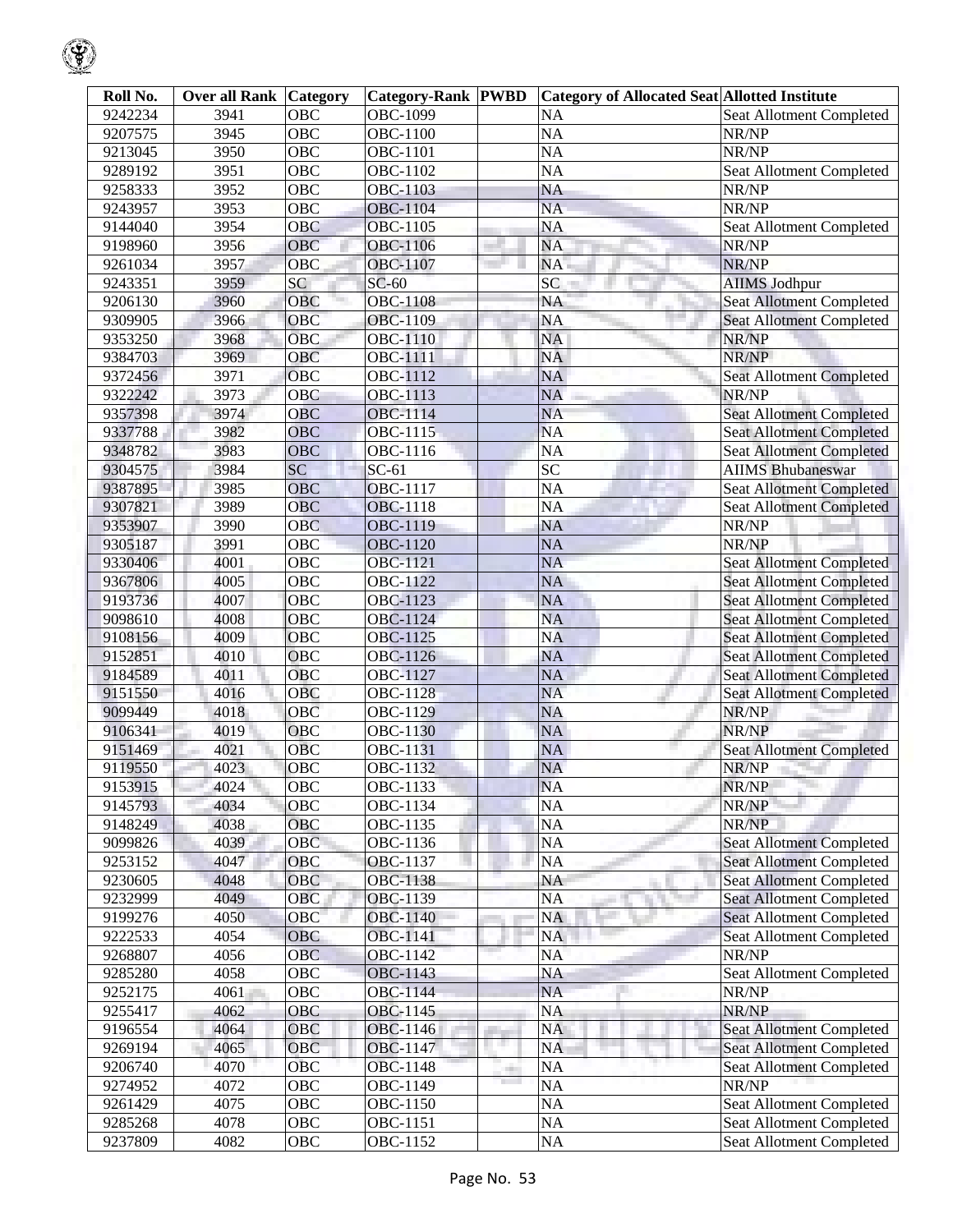| Roll No. | <b>Over all Rank Category</b> |            | <b>Category-Rank PWBD</b> |                                                           | <b>Category of Allocated Seat Allotted Institute</b> |                                 |
|----------|-------------------------------|------------|---------------------------|-----------------------------------------------------------|------------------------------------------------------|---------------------------------|
| 9032939  | 4086                          | OBC        | OBC-1153                  |                                                           | <b>NA</b>                                            | NR/NP                           |
| 9086798  | 4089                          | OBC        | OBC-1154                  |                                                           | <b>NA</b>                                            | NR/NP                           |
| 9013757  | 4092                          | OBC        | OBC-1155                  |                                                           | <b>NA</b>                                            | Seat Allotment Completed        |
| 9075647  | 4098                          | OBC        | OBC-1156                  |                                                           | <b>NA</b>                                            | NR/NP                           |
| 9034898  | 4099                          | OBC        | OBC-1157                  |                                                           | <b>NA</b>                                            | NR/NP                           |
| 9020605  | 4100                          | OBC        | OBC-1158                  |                                                           | <b>NA</b>                                            | Seat Allotment Completed        |
| 9009902  | 4101                          | <b>OBC</b> | OBC-1159                  |                                                           | <b>NA</b>                                            | NR/NP                           |
| 9093492  | 4102                          | SC         | $SC-62$                   |                                                           | <b>NA</b>                                            | NR/NP                           |
| 9052694  | 4104                          | OBC        | OBC-1160                  |                                                           | NA.                                                  | NR/NP                           |
| 9069618  | 4111                          | <b>ST</b>  | $ST-13$                   |                                                           | <b>ST</b>                                            | <b>AIIMS Bhopal</b>             |
| 9031648  | 4113                          | OBC        | OBC-1161                  |                                                           | <b>NA</b>                                            | <b>Seat Allotment Completed</b> |
| 9086921  | 4114                          | OBC        | OBC-1162                  |                                                           | <b>NA</b>                                            | <b>Seat Allotment Completed</b> |
| 9086433  | 4115                          | <b>OBC</b> | OBC-1163                  |                                                           | NA                                                   | NR/NP                           |
| 9087355  | 4117                          | <b>OBC</b> | OBC-1164                  |                                                           | <b>NA</b>                                            | <b>Seat Allotment Completed</b> |
| 9000622  | 4120                          | OBC        | OBC-1165                  |                                                           | <b>NA</b>                                            | NR/NP                           |
| 9032549  | 4122                          | <b>OBC</b> | OBC-1166                  |                                                           | <b>NA</b>                                            | NR/NP                           |
| 9307462  | 4125                          | OBC        | OBC-1167                  |                                                           | <b>NA</b>                                            | NR/NP                           |
| 9362219  | 4127                          | <b>OBC</b> | OBC-1168                  |                                                           | <b>NA</b>                                            | NR/NP                           |
| 9306273  | 4128                          | <b>OBC</b> | OBC-1169                  |                                                           | <b>NA</b>                                            | <b>Seat Allotment Completed</b> |
| 9315057  | 4129                          | <b>OBC</b> | OBC-1170                  |                                                           | <b>NA</b>                                            | <b>Seat Allotment Completed</b> |
| 9379638  | 4131                          | <b>OBC</b> | OBC-1171                  |                                                           | NA                                                   | NR/NP                           |
| 9332614  | 4132                          | <b>OBC</b> | OBC-1172                  |                                                           | <b>NA</b>                                            | <b>Seat Allotment Completed</b> |
| 9372276  | 4133                          | <b>OBC</b> | OBC-1173                  |                                                           | <b>NA</b>                                            | <b>Seat Allotment Completed</b> |
| 9359904  | 4134                          | OBC        | OBC-1174                  |                                                           | <b>NA</b>                                            | <b>Seat Allotment Completed</b> |
| 9389351  | 4136                          | OBC        | OBC-1175                  |                                                           | <b>NA</b>                                            | NR/NP                           |
| 9355944  | 4141                          | OBC        | OBC-1176                  |                                                           | <b>NA</b>                                            | NR/NP                           |
| 9383432  | 4142                          | OBC        | OBC-1177                  |                                                           | <b>NA</b>                                            | NR/NP                           |
| 9327719  | 4143                          | OBC        | OBC-1178                  |                                                           | <b>NA</b>                                            | <b>Seat Allotment Completed</b> |
| 9345130  | 4147                          | OBC        | OBC-1179                  |                                                           | <b>NA</b>                                            | NR/NP                           |
| 9321803  | 4149                          | OBC        | <b>OBC-1180</b>           |                                                           | <b>NA</b>                                            | <b>Seat Allotment Completed</b> |
| 9296228  | 4150                          | <b>OBC</b> | OBC-1181                  |                                                           | <b>NA</b>                                            | <b>Seat Allotment Completed</b> |
| 9107453  | 4159                          | OBC        | OBC-1182                  |                                                           | <b>NA</b>                                            | NR/NP                           |
| 9168512  | 4168                          | OBC        | OBC-1183                  |                                                           | <b>NA</b>                                            | NR/NP                           |
| 9163445  | 4170                          | OBC        | OBC-1184                  |                                                           | <b>NA</b>                                            | <b>Seat Allotment Completed</b> |
| 9112734  | 4173                          | <b>OBC</b> | OBC-1185                  |                                                           | <b>NA</b>                                            | NR/NP                           |
| 9144792  | 4174                          | OBC        | OBC-1186                  |                                                           | <b>NA</b>                                            | NR/NP                           |
| 9184333  | 4175                          | OBC        | OBC-1187                  |                                                           | <b>NA</b>                                            | NR/NP                           |
| 9145682  | 4177                          | <b>OBC</b> | OBC-1188                  |                                                           | NA                                                   | <b>Seat Allotment Completed</b> |
| 9193103  | 4181                          | OBC        | OBC-1189                  |                                                           | NA                                                   | NR/NP                           |
| 9110723  | 4183                          | OBC        | OBC-1190                  |                                                           | NA                                                   | <b>Seat Allotment Completed</b> |
| 9119737  | 4188                          | OBC        | OBC-1191                  |                                                           | NA                                                   | NR/NP                           |
| 9069270  | 4192                          | OBC        | OBC-1192                  |                                                           | NA                                                   | NR/NP                           |
| 9199399  | 4193                          | OBC        | OBC-1193                  |                                                           | <b>NA</b><br>a.                                      | NR/NP                           |
| 9219108  | 4195                          | OBC        | OBC-1194                  |                                                           | <b>NA</b>                                            | Seat Allotment Completed        |
| 9196040  | 4199                          | OBC        | OBC-1195                  |                                                           | NA                                                   | NR/NP                           |
| 9218383  | 4203                          | <b>OBC</b> | OBC-1196                  |                                                           | NA                                                   | <b>Seat Allotment Completed</b> |
| 9249945  | 4204                          | OBC        | OBC-1197                  |                                                           | NA                                                   | Seat Allotment Completed        |
| 9224539  | 4208                          | OBC        | <b>OBC-1198</b>           |                                                           | <b>NA</b>                                            | NR/NP                           |
| 9243334  | 4209                          | <b>OBC</b> | OBC-1199                  |                                                           | <b>NA</b>                                            | NR/NP                           |
| 9247859  | 4211                          | <b>OBC</b> | <b>OBC-1200</b>           |                                                           | <b>NA</b>                                            | <b>Seat Allotment Completed</b> |
| 9231395  | 4213                          | OBC        | OBC-1201                  |                                                           | <b>NA</b>                                            | NR/NP                           |
| 9227941  | 4215                          | <b>OBC</b> | OBC-1202                  | a.<br><b>The Contract of the Contract of the Contract</b> | NA                                                   | NR/NP                           |
| 9251419  | 4216                          | OBC        | OBC-1203                  |                                                           | NA                                                   | <b>Seat Allotment Completed</b> |
| 9216646  | 4217                          | OBC        | OBC-1204                  |                                                           | NA                                                   | Seat Allotment Completed        |
| 9262858  | 4219                          | OBC        | OBC-1205                  |                                                           | NA                                                   | Seat Allotment Completed        |
| 9256364  | 4233                          | OBC        | OBC-1206                  |                                                           | NA                                                   | NR/NP                           |

୍କୃ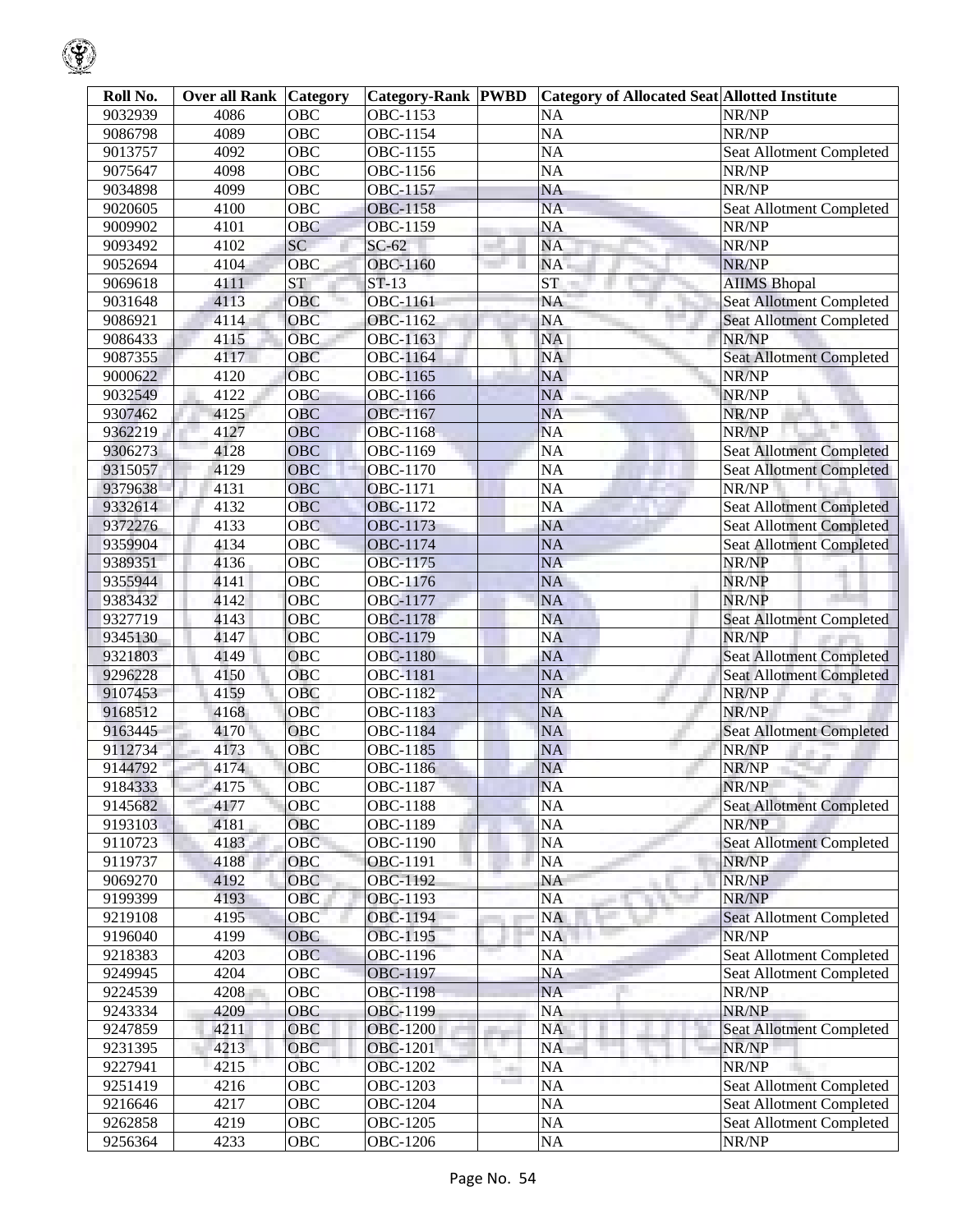| Roll No. | <b>Over all Rank Category</b> |                        | <b>Category-Rank PWBD</b> |      | Category of Allocated Seat Allotted Institute |                                 |
|----------|-------------------------------|------------------------|---------------------------|------|-----------------------------------------------|---------------------------------|
| 9235872  | 4234                          | OBC                    | OBC-1207                  |      | <b>NA</b>                                     | <b>Seat Allotment Completed</b> |
| 9217869  | 4235                          | $\overline{OBC}$       | <b>OBC-1208</b>           |      | <b>NA</b>                                     | NR/NP                           |
| 9250940  | 4237                          | <b>OBC</b>             | OBC-1209                  |      | <b>NA</b>                                     | Seat Allotment Completed        |
| 9304767  | 4240                          | <b>ST</b>              | $\overline{ST-14}$        |      | <b>ST</b>                                     | <b>AIIMS</b> Bhopal             |
| 9336503  | 4241                          | $\overline{OBC}$       | <b>OBC-1210</b>           |      | <b>NA</b>                                     | NR/NP                           |
| 9380220  | 4244                          | $\overline{SC}$        | $SC-63$                   |      | $\overline{SC}$                               | <b>AIIMS Jodhpur</b>            |
| 9318070  | 4246                          | <b>OBC</b>             | <b>OBC-1211</b>           |      | <b>NA</b>                                     | NR/NP                           |
| 9380123  | 4252                          | OBC                    | <b>OBC-1212</b>           |      | <b>NA</b>                                     | NR/NP                           |
| 9330096  | 4253                          | OBC                    | OBC-1213                  |      | <b>NA</b>                                     | NR/NP                           |
| 9357461  | 4254                          | OBC                    | OBC-1214                  |      | NA                                            | NR/NP                           |
| 9299553  | 4255                          | OBC                    | OBC-1215                  |      | <b>NA</b>                                     | <b>Seat Allotment Completed</b> |
| 9288322  | 4258                          | OBC                    | OBC-1216                  |      | <b>NA</b>                                     | NR/NP                           |
| 9311835  | 4262                          | <b>OBC</b>             | OBC-1217                  |      | <b>NA</b>                                     | NR/NP                           |
| 9316795  | 4263                          | <b>OBC</b>             | <b>OBC-1218</b>           |      | <b>NA</b>                                     | NR/NP                           |
| 9300454  | 4264                          | OBC                    | OBC-1219                  |      | <b>NA</b>                                     | <b>Seat Allotment Completed</b> |
| 9341746  | 4265                          | OBC                    | <b>OBC-1220</b>           |      | <b>NA</b>                                     | NR/NP                           |
| 9295598  | 4270                          | OBC                    | <b>OBC-1221</b>           |      | <b>NA</b>                                     | <b>Seat Allotment Completed</b> |
| 9067362  | 4272                          | OBC                    | <b>OBC-1222</b>           |      | <b>NA</b>                                     | <b>Seat Allotment Completed</b> |
| 9013627  | 4273                          | OBC                    | OBC-1223                  |      | <b>NA</b>                                     | <b>Seat Allotment Completed</b> |
| 9044561  | 4274                          | OBC                    | <b>OBC-1224</b>           |      | <b>NA</b>                                     | <b>Seat Allotment Completed</b> |
| 9043406  | 4276                          | OBC                    | <b>OBC-1225</b>           |      | <b>NA</b>                                     | <b>Seat Allotment Completed</b> |
| 9050728  | 4278                          | OBC                    | <b>OBC-1226</b>           |      | <b>NA</b>                                     | <b>Seat Allotment Completed</b> |
| 9017340  | 4279                          | <b>OBC</b>             | <b>OBC-1227</b>           |      | <b>NA</b>                                     | <b>Seat Allotment Completed</b> |
| 9002534  | 4283                          | OBC                    | <b>OBC-1228</b>           |      | <b>NA</b>                                     | NR/NP                           |
| 9050197  | 4284                          | OBC                    | <b>OBC-1229</b>           |      | <b>NA</b>                                     | <b>Seat Allotment Completed</b> |
| 9077305  | 4287                          | <b>OBC</b>             | <b>OBC-1230</b>           |      | <b>NA</b>                                     | <b>Seat Allotment Completed</b> |
| 9003424  | 4288                          | <b>OBC</b>             | OBC-1231                  |      | <b>NA</b>                                     | NR/NP                           |
| 9097511  | 4290                          | OBC                    | OBC-1232                  |      | <b>NA</b>                                     | <b>Seat Allotment Completed</b> |
| 9075596  | 4291                          | <b>OBC</b>             | OBC-1233                  |      | <b>NA</b>                                     | NR/NP                           |
| 9050677  | 4293                          | OBC                    | <b>OBC-1234</b>           |      | <b>NA</b>                                     | <b>Seat Allotment Completed</b> |
| 9015969  | 4295                          | <b>OBC</b>             | <b>OBC-1235</b>           |      | <b>NA</b>                                     | NR/NP                           |
| 9002248  | 4301                          | OBC                    | OBC-1236                  |      | <b>NA</b>                                     | NR/NP                           |
| 9081048  | 4302                          | <b>OBC</b>             | OBC-1237                  |      | <b>NA</b>                                     | NR/NP                           |
| 9167386  | 4307                          | OBC                    | OBC-1238                  |      | <b>NA</b>                                     | <b>Seat Allotment Completed</b> |
| 9178359  | 4310                          | <b>OBC</b>             | <b>OBC-1239</b>           |      | <b>NA</b>                                     | <b>Seat Allotment Completed</b> |
| 9114691  | 4312                          | OBC                    | <b>OBC-1240</b>           |      | <b>NA</b>                                     | <b>Seat Allotment Completed</b> |
| 9319442  | 4389                          | ST                     | $ST-15$                   |      | <b>ST</b>                                     | <b>AIIMS Bhopal</b>             |
| 9096475  | 4457                          | $\overline{SC}$        | $SC-64$                   |      | <b>NA</b>                                     | NR/NP                           |
| 9171756  | 4502                          | SC                     | $SC-65$                   |      | <b>NA</b>                                     | NR/NP                           |
| 9067913  | 4528                          | SC                     | $SC-66$                   |      | <b>NA</b>                                     | NR/NP                           |
| 9292971  | 4572                          | SC                     | $SC-67$                   |      | <b>NA</b>                                     | NR/NP                           |
| 9346620  | 4583                          | SC                     | $SC-68$                   |      | SC                                            | <b>AIIMS</b> Bhopal             |
| 9200302  | 4620                          | ST                     | $ST-16$                   |      | <b>ST</b>                                     | <b>AIIMS Jodhpur</b>            |
| 9128728  | 4688                          | ST                     | $ST-17$                   |      | <b>ST</b>                                     | <b>AIIMS Bhubaneswar</b>        |
| 9178773  | 4718                          | SC                     | $SC-69$                   |      | <b>NA</b>                                     | NR/NP                           |
| 9226857  | 4743                          | SC                     | $SC-70$                   |      | SC                                            | <b>AIIMS Bhubaneswar</b>        |
| 9367623  | 4947                          | $\overline{\text{ST}}$ | $ST-18$                   |      | <b>NA</b>                                     | NR/NP                           |
| 9036525  | 5010                          | $\overline{SC}$        | $SC-71$                   |      | SC                                            | <b>AIIMS</b> Bhopal             |
| 9105298  | 5095                          | SC                     | $SC-72$                   |      | SC                                            | <b>AIIMS Bhopal</b>             |
| 9372931  | 5134                          | SC                     | $SC-73$                   |      | SC                                            | <b>AIIMS Jodhpur</b>            |
| 9288310  | 5174                          | SC                     | $SC-74$                   | 11 M | <b>NA</b>                                     | NR/NP                           |
| 9217041  | 5175                          | SC                     | $SC-75$                   |      | <b>NA</b>                                     | NR/NP                           |
| 9019067  | 5242                          | $\overline{SC}$        | $SC-76$                   | ٠    | SC                                            | <b>AIIMS Bhubaneswar</b>        |
| 9166634  | 5263                          | <b>ST</b>              | $ST-19$                   |      | <b>NA</b>                                     | NR/NP                           |
| 9289132  | 5290                          | <b>ST</b>              | <b>ST-20</b>              |      | <b>ST</b>                                     | AIIMS Jodhpur                   |
| 9120591  | 5292                          | $\overline{SC}$        | <b>SC-77</b>              |      | SC                                            | <b>AIIMS Bhopal</b>             |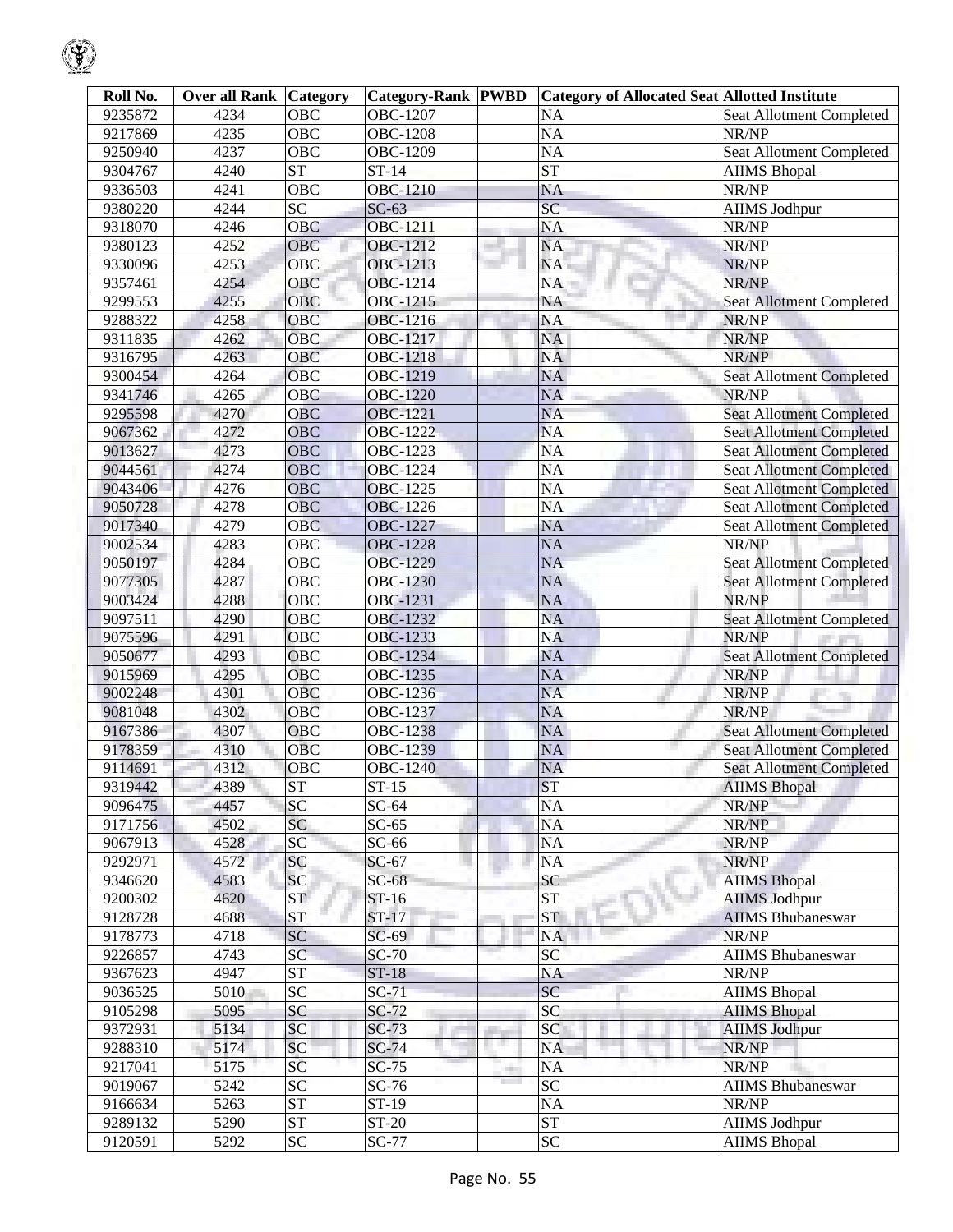| Roll No.           | Over all Rank | <b>Category</b>        | <b>Category-Rank PWBD</b> |                                      | <b>Category of Allocated Seat Allotted Institute</b> |                                 |
|--------------------|---------------|------------------------|---------------------------|--------------------------------------|------------------------------------------------------|---------------------------------|
| 9260185            | 5323          | <b>SC</b>              | <b>SC-78</b>              |                                      | <b>NA</b>                                            | NR/NP                           |
| 9317152            | 5364          | <b>ST</b>              | $ST-21$                   |                                      | <b>ST</b>                                            | <b>AIIMS Bhubaneswar</b>        |
| 9377541            | 5375          | <b>SC</b>              | SC-79                     |                                      | <b>SC</b>                                            | <b>AIIMS Rishikesh</b>          |
| 9055466            | 5383          | $\overline{SC}$        | $SC-80$                   |                                      | SC                                                   | <b>AIIMS Rishikesh</b>          |
| 9386940            | 5499          | $\overline{SC}$        | $SC-81$                   |                                      | <b>SC</b>                                            | <b>AIIMS Jodhpur</b>            |
| 9319286            | 5505          | SC                     | $SC-82$                   |                                      | <b>NA</b>                                            | NR/NP                           |
| 9202533            | 5573          | SC                     | $SC-83$                   |                                      | SC                                                   | <b>AIIMS</b> Jodhpur            |
| 9148893            | 5614          | <b>SC</b>              | $SC-84$                   |                                      | SC                                                   | <b>AIIMS</b> Patna              |
| 9156644            | 5665          | SC                     | $SC-85$                   |                                      | SC                                                   | <b>AIIMS</b> Bhubaneswar        |
| 9161927            | 5676          | SC                     | $SC-86$                   |                                      | <b>SC</b>                                            | <b>AIIMS Rishikesh</b>          |
| 9299042            | 5743          | <b>ST</b>              | $ST-22$                   |                                      | <b>ST</b>                                            | <b>AIIMS Bhubaneswar</b>        |
| 9090050            | 5820          | SC                     | $SC-87$                   |                                      | <b>SC</b>                                            | <b>AIIMS</b> Bhubaneswar        |
| 9237710            | 5863          | SC                     | $SC-88$                   |                                      | <b>SC</b>                                            | <b>AIIMS Rishikesh</b>          |
| 9175867            | 5870          | SC                     | <b>SC-89</b>              |                                      | SC                                                   | <b>AIIMS Bhubaneswar</b>        |
| 9081538            | 5903          | <b>UR</b>              |                           | <b>PWBD</b>                          | <b>URPwD</b>                                         | <b>AIIMS New Delhi</b>          |
| 9353978            | 5931          | SC                     | $SC-90$                   |                                      | <b>SC</b>                                            | <b>AIIMS Bhubaneswar</b>        |
| 9332450            | 5934          | <b>SC</b>              | SC-91                     |                                      | <b>SC</b>                                            | <b>AIIMS Bhubaneswar</b>        |
| 9346560            | 5943          | SC                     | $SC-92$                   |                                      | SC                                                   | <b>AIIMS Raipur</b>             |
| 9063734            | 5973          | <b>SC</b>              | $SC-93$                   |                                      | <b>NA</b>                                            | NR/NP                           |
| 9247408            | 6013          | SC                     | SC-94                     |                                      | <b>NA</b>                                            | NR/NP                           |
| 9265996            | 6035          | SC                     | $SC-95$                   |                                      | <b>NA</b>                                            | NR/NP                           |
| 9126213            | 6110          | SC                     | <b>SC-96</b>              |                                      | <b>NA</b>                                            | NR/NP                           |
| 9252060            | 6234          | SC                     | <b>SC-97</b>              |                                      | SC                                                   | <b>AIIMS Bhubaneswar</b>        |
| 9230356            | 6268          | $\overline{SC}$        | <b>SC-98</b>              |                                      | <b>SC</b>                                            | <b>AIIMS Bhubaneswar</b>        |
| 9018210            | 6303          | SC                     | <b>SC-99</b>              |                                      | <b>SC</b>                                            | <b>AIIMS Rishikesh</b>          |
| 9054181            | 6333          | SC                     | <b>SC-100</b>             |                                      | <b>NA</b>                                            | NR/NP                           |
| 9178554            | 6401          | <b>ST</b>              | $ST-23$                   |                                      | <b>ST</b>                                            | <b>AIIMS Jodhpur</b>            |
| 9247018            | 6498          | SC                     | SC-101                    |                                      | SC                                                   | <b>AIIMS Rishikesh</b>          |
|                    | 6518          | SC                     | SC-102                    |                                      | <b>SC</b>                                            |                                 |
| 9174788<br>9194411 | 6540          | SC                     | <b>SC-103</b>             |                                      | <b>NA</b>                                            | <b>AIIMS Raipur</b><br>NR/NP    |
| 9035855            | 6582          | SC                     | <b>SC-104</b>             |                                      | SC                                                   | <b>AIIMS Rishikesh</b>          |
| 9049991            | 6803          | SC                     | SC-105                    |                                      | SC                                                   | <b>AIIMS Rishikesh</b>          |
| 9051572            | 6830          | SC                     | SC-106                    |                                      | SC                                                   | <b>AIIMS Rishikesh</b>          |
| 9260256            | 6921          | SC                     | SC-107                    |                                      | <b>NA</b>                                            | NR/NP                           |
| 9253799            | 6933          | SC                     | SC-108                    |                                      | NA                                                   | NR/NP                           |
| 9142070            | 6947          | SC                     | SC-109                    |                                      | SC                                                   | <b>AIIMS Rishikesh</b>          |
|                    |               |                        | SC-110                    |                                      |                                                      |                                 |
| 9043144<br>9043750 | 6987<br>6989  | <b>SC</b><br><b>SC</b> | $\overline{SC}$ -111      |                                      | <b>SC</b><br><b>NA</b>                               | <b>AIIMS Rishikesh</b><br>NR/NP |
| 9008849            | 6996          | SC                     | SC-112                    |                                      | NA                                                   | NR/NP                           |
| 9308723            | 7036          | <b>SC</b>              | SC-113                    |                                      | <b>SC</b>                                            | <b>AIIMS Rishikesh</b>          |
| 9306594            | 7043          | <b>SC</b>              | $SC-114$                  |                                      | <b>SC</b>                                            | <b>AIIMS Raipur</b>             |
| 9142321            | 7096          | <b>SC</b>              | $SC-115$                  |                                      | <b>NA</b>                                            | NR/NP                           |
| 9092685            | 7105          | SC                     | SC-116                    |                                      | <b>NA</b>                                            | NR/NP                           |
| 9141292            | 7124          | SC                     | SC-117                    |                                      | SC                                                   | <b>AIIMS Rishikesh</b>          |
|                    | 7131          | <b>SC</b>              | $SC-118$                  |                                      | SC                                                   | <b>AIIMS</b> Mangalagiri        |
| 9124478<br>9305522 | 7226          | <b>SC</b>              | SC-119                    |                                      | <b>NA</b>                                            | NR/NP                           |
| 9376826            | 7247          | <b>SC</b>              | SC-120                    |                                      | NA                                                   | NR/NP                           |
|                    | 7253          | <b>SC</b>              | SC-121                    |                                      | <b>NA</b>                                            | NR/NP                           |
| 9326448<br>9082715 | 7305          | <b>SC</b>              | $SC-122$                  |                                      | <b>NA</b>                                            | NR/NP                           |
| 9209555            | 7400          | <b>ST</b>              | $ST-24$                   |                                      | <b>ST</b>                                            | <b>AIIMS Bhubaneswar</b>        |
|                    | 7408          | <b>ST</b>              | $ST-25$                   | . .                                  | <b>ST</b>                                            | <b>AIIMS Bhubaneswar</b>        |
| 9255632            | 7554          | SC                     |                           |                                      |                                                      | NR/NP                           |
| 9041988            |               |                        | $SC-123$                  | er.<br><b>The Contract of Street</b> | <b>NA</b>                                            |                                 |
| 9200273            | 7605          | <b>ST</b>              | $ST-26$                   |                                      | <b>NA</b>                                            | NR/NP                           |
| 9262455            | 7623          | <b>SC</b>              | SC-124                    |                                      | <b>SC</b><br>SC                                      | <b>AIIMS</b> Nagpur             |
| 9148644            | 7669          | <b>SC</b>              | SC-125                    |                                      |                                                      | <b>AIIMS Rishikesh</b>          |
| 9119850            | 7691          | <b>SC</b>              | SC-126                    |                                      | <b>SC</b>                                            | <b>AIIMS</b> Patna              |

 $\mathbb{Q}$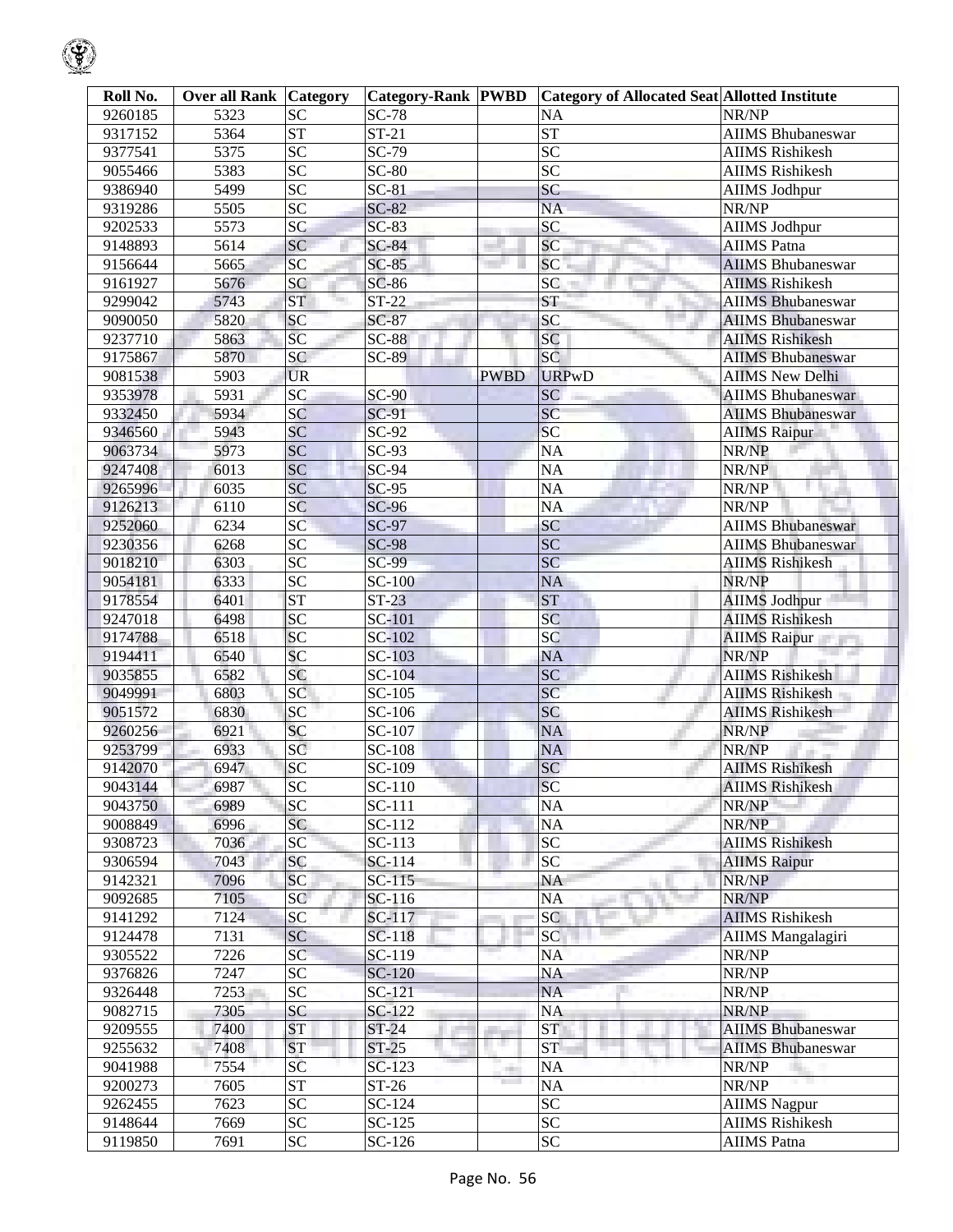| Roll No. | <b>Over all Rank Category</b> |                   | <b>Category-Rank PWBD</b> |                 | <b>Category of Allocated Seat Allotted Institute</b> |                          |
|----------|-------------------------------|-------------------|---------------------------|-----------------|------------------------------------------------------|--------------------------|
| 9313887  | 7749                          | <b>SC</b>         | SC-127                    |                 | <b>SC</b>                                            | <b>AIIMS</b> Bathinda    |
| 9340801  | 7756                          | $\overline{SC}$   | SC-128                    |                 | NA                                                   | NR/NP                    |
| 9280861  | 7875                          | $\overline{SC}$   | SC-129                    |                 | <b>NA</b>                                            | NR/NP                    |
| 9153972  | 7979                          | SC                | $\overline{SC}$ -130      |                 | SC                                                   | <b>AIIMS Nagpur</b>      |
| 9368629  | 8003                          | SC                | SC-131                    |                 | SC                                                   | <b>AIIMS</b> Mangalagiri |
| 9374217  | 8016                          | SC                | SC-132                    |                 | $\overline{SC}$                                      | <b>AIIMS</b> Deogarh     |
| 9375292  | 8034                          | <b>ST</b>         | $ST-27$                   |                 | <b>ST</b>                                            | <b>AIIMS Jodhpur</b>     |
| 9272362  | 8040                          | SC                | SC-133                    |                 | <b>NA</b>                                            | <b>FCNA</b>              |
| 9032559  | 8064                          | SC                | SC-134                    |                 | SC                                                   | <b>AIIMS</b> Bathinda    |
| 9020518  | 8081                          | <b>SC</b>         | SC-135                    |                 | SC                                                   | <b>AIIMS</b> Patna       |
| 9141711  | 8116                          | <b>UR</b><br>Ter. |                           | <b>PWBD</b>     | <b>URPwD</b>                                         | <b>AIIMS New Delhi</b>   |
| 9270367  | 8122                          | SC                | SC-136                    |                 | <b>SC</b>                                            | <b>AIIMS</b> Raipur      |
| 9137016  | 8238                          | SC                | SC-137                    |                 | <b>NA</b>                                            | NR/NP                    |
| 9125457  | 8244                          | SC                | SC-138                    |                 | <b>SC</b>                                            | <b>AIIMS</b> Telangana   |
| 9369972  | 8261                          | SC                | SC-139                    |                 | <b>NA</b>                                            | NR/NP                    |
| 9374183  | 8294                          | SC                | SC-140                    |                 | <b>SC</b>                                            | <b>AIIMS</b> Mangalagiri |
| 9016902  | 8339                          | SC                | SC-141                    |                 | SC                                                   | <b>AIIMS Nagpur</b>      |
| 9046838  | 8357                          | SC                | SC-142                    |                 | SC                                                   | <b>AIIMS Patna</b>       |
| 9245529  | 8409                          | <b>ST</b>         | $ST-28$                   |                 | <b>NA</b>                                            | NR/NP                    |
| 9262040  | 8430                          | SC                | $\overline{SC}$ -143      |                 | SC                                                   | <b>AIIMS</b> Mangalagiri |
| 9374416  |                               | <b>ST</b>         | ST-29                     |                 | <b>ST</b>                                            |                          |
|          | 8486                          |                   |                           |                 |                                                      | <b>AIIMS Bhubaneswar</b> |
| 9111371  | 8532<br>8543                  | SC                | SC-144<br>$ST-30$         |                 | <b>NA</b>                                            | NR/NP                    |
| 9098986  |                               | <b>ST</b>         |                           |                 | NA                                                   | NR/NP                    |
| 9046970  | 8641                          | $\overline{SC}$   | $SC-145$                  |                 | <b>NA</b>                                            | NR/NP                    |
| 9214645  | 8756                          | <b>ST</b>         | $ST-31$                   |                 | <b>ST</b>                                            | <b>AIIMS Bhubaneswar</b> |
| 9222634  | 8765                          | <b>ST</b>         | $ST-32$                   |                 | <b>ST</b>                                            | <b>AIIMS Jodhpur</b>     |
| 9325356  | 8802                          | <b>SC</b>         | SC-146                    |                 | SC                                                   | <b>AIIMS</b> Patna       |
| 9333000  | 8830                          | <b>ST</b>         | $ST-33$                   |                 | <b>NA</b>                                            | NR/NP                    |
| 9102075  | 8850                          | SC                | SC-147                    |                 | SC                                                   | <b>AIIMS Mangalagiri</b> |
| 9150769  | 8859                          | SC                | $\overline{SC}$ -148      |                 | <b>NA</b>                                            | <b>FCNA</b>              |
| 9183023  | 8870                          | SC                | $SC-149$                  |                 | SC                                                   | <b>AIIMS</b> Bathinda    |
| 9114192  | 8900                          | SC                | SC-150                    |                 | SC                                                   | <b>AIIMS Raipur</b>      |
| 9149942  | 8902                          | SC                | $\overline{SC}$ -151      |                 | SC                                                   | <b>AIIMS</b> Nagpur      |
| 9199074  | 8911                          | SC                | SC-152                    |                 | <b>NA</b>                                            | NR/NP                    |
| 9027739  | 8951                          | <b>ST</b>         | ST-34                     |                 | <b>NA</b>                                            | NR/NP                    |
| 9088291  | 8970                          | <b>ST</b>         | ST-35                     |                 | NA                                                   | <b>FCNA</b>              |
| 9054544  | 8991                          | <b>SC</b>         | SC-153                    |                 | <b>NA</b>                                            | NR/NP                    |
| 9259568  | 8997                          | <b>SC</b>         | SC-154                    |                 | <b>NA</b>                                            | NR/NP                    |
| 9216868  | 9029                          | <b>ST</b>         | ST-36                     |                 | <b>ST</b>                                            | <b>AIIMS</b> Patna       |
| 9216459  | 9032                          | <b>ST</b>         | $ST-37$                   |                 | NA                                                   | NR/NP                    |
| 9246615  | 9033                          | <b>OBC</b>        | <b>OBC-2918</b>           | <b>PWBD</b>     | <b>NA</b>                                            | NR/NP                    |
| 9317576  | 9343                          | <b>SC</b>         | $SC-155$                  |                 | <b>SC</b>                                            | <b>AIIMS</b> Telangana   |
| 9302042  | 9350                          | SC                | SC-156                    |                 | <b>NA</b>                                            | <b>FCNA</b>              |
| 9382820  | 9351                          | SC                | SC-157                    |                 | SC                                                   | <b>AIIMS</b> Raipur      |
| 9157047  | 9535                          | <b>SC</b>         | SC-158                    |                 | <b>NA</b>                                            | <b>FCNA</b>              |
| 9176375  | 9557                          | <b>ST</b>         | <b>ST-38</b>              |                 | <b>ST</b>                                            | <b>AIIMS Rishikesh</b>   |
| 9280142  | 9610                          | <b>SC</b>         | SC-159                    |                 | NA                                                   | NR/NP                    |
| 9224274  | 9641                          | <b>SC</b>         | SC-160                    |                 | <b>NA</b>                                            | NR/NP                    |
| 9364658  | 9689                          | <b>SC</b>         | SC-161                    |                 | <b>NA</b>                                            | NR/NP                    |
| 9383291  | 9693                          | <b>SC</b>         | SC-162                    |                 | SC                                                   | <b>AIIMS</b> Raipur      |
| 9305017  | 9720                          | SC                | SC-163                    | . .             | <b>NA</b>                                            | NR/NP                    |
| 9176133  | 9762                          | SC                | SC-164                    | ek i            | SC                                                   | <b>AIIMS</b> Patna       |
| 9137750  | 9773                          | <b>SC</b>         | $SC-165$                  | <b>Contract</b> | NA                                                   | <b>FCNA</b>              |
| 9261444  | 9945                          | <b>SC</b>         | $\overline{SC}$ -166      |                 | NA                                                   | NR/NP                    |
| 9376995  | 9987                          | <b>SC</b>         | SC-167                    |                 | NA                                                   | NR/NP                    |
| 9090818  | 10091                         | <b>SC</b>         | SC-168                    |                 | NA                                                   | NR/NP                    |

 $\mathcal{G}% _{ij}$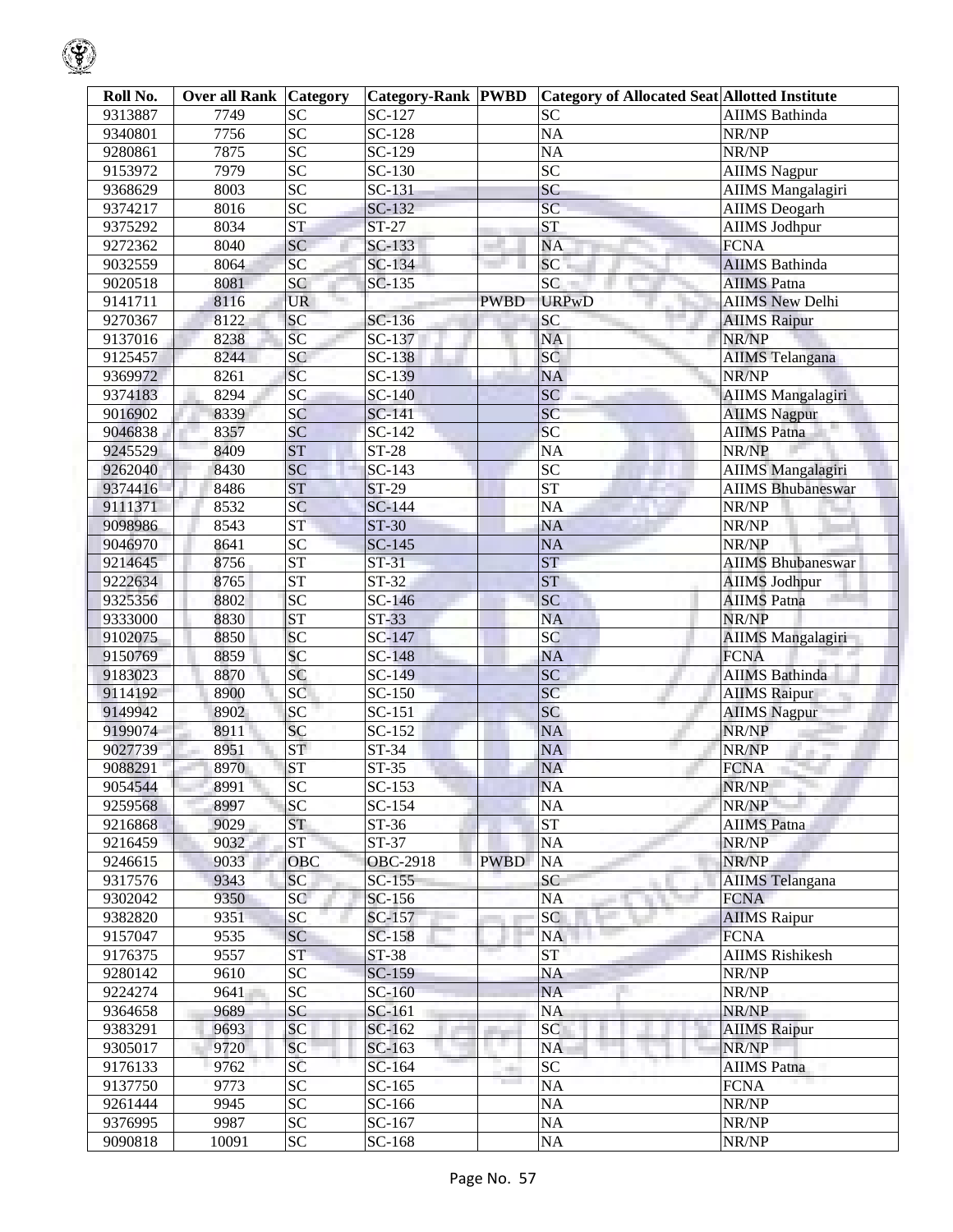| Roll No. | <b>Over all Rank Category</b> |                 | <b>Category-Rank PWBD</b> |                     | <b>Category of Allocated Seat Allotted Institute</b> |                          |
|----------|-------------------------------|-----------------|---------------------------|---------------------|------------------------------------------------------|--------------------------|
| 9067177  | 10132                         | <b>ST</b>       | ST-39                     |                     | <b>ST</b>                                            | <b>AIIMS Jodhpur</b>     |
| 9041615  | 10216                         | $\overline{SC}$ | SC-169                    |                     | SC                                                   | <b>AIIMS Raipur</b>      |
| 9097140  | 10235                         | $\overline{SC}$ | $\overline{SC}$ -170      |                     | SC                                                   | <b>AIIMS Raipur</b>      |
| 9330105  | 10393                         | <b>ST</b>       | $\overline{ST-40}$        |                     | <b>ST</b>                                            | <b>AIIMS Rishikesh</b>   |
| 9117464  | 10408                         | $\overline{SC}$ | $SC-171$                  |                     | SC                                                   | <b>AIIMS Raipur</b>      |
| 9064214  | 10528                         | <b>ST</b>       | $ST-41$                   |                     | <b>NA</b>                                            | NR/NP                    |
| 9267552  | 10565                         | <b>ST</b>       | $ST-42$                   |                     | <b>NA</b>                                            | NR/NP                    |
| 9270643  | 10596                         | <b>ST</b>       | $ST-43$                   |                     | <b>ST</b>                                            | <b>AIIMS Jodhpur</b>     |
| 9185137  | 10636                         | SC              | SC-172                    |                     | SC                                                   | <b>AIIMS</b> Nagpur      |
| 9295414  | 10665                         | SC              | SC-173                    |                     | NA                                                   | <b>FCNA</b>              |
| 9361087  | 10695                         | SC              | SC-174                    |                     | <b>NA</b>                                            | NR/NP                    |
| 9335658  | 10709                         | <b>ST</b>       | <b>ST-44</b>              |                     | <b>ST</b>                                            | <b>AIIMS Rishikesh</b>   |
| 9084655  | 10725                         | <b>ST</b>       | $ST-45$                   |                     | <b>ST</b>                                            | <b>AIIMS Mangalagiri</b> |
| 9054631  | 10784                         | <b>SC</b>       | $SC-175$                  |                     | <b>SC</b>                                            | <b>AIIMS Raipur</b>      |
| 9290071  | 10872                         | <b>ST</b>       | ST-46                     |                     | <b>NA</b>                                            | NR/NP                    |
| 9203177  | 10879                         | SC              | SC-176                    |                     | <b>NA</b>                                            | NR/NP                    |
| 9156530  | 10901                         | <b>SC</b>       | SC-177                    |                     | <b>NA</b>                                            | <b>FCNA</b>              |
| 9093293  | 10955                         | SC              | SC-178                    |                     | SC                                                   | <b>AIIMS Raipur</b>      |
| 9290342  | 10975                         | SC              | $SC-179$                  |                     | <b>NA</b>                                            | NR/NP                    |
| 9334811  | 10993                         | <b>ST</b>       | ST-47                     |                     | <b>ST</b>                                            | <b>AIIMS Nagpur</b>      |
| 9297292  | 11020                         | <b>ST</b>       | $ST-48$                   |                     | <b>ST</b>                                            | <b>AIIMS Rishikesh</b>   |
| 9301784  | 11031                         | SC              | <b>SC-180</b>             |                     | <b>NA</b>                                            | NR/NP                    |
| 9378426  | 11039                         | SC              | SC-181                    |                     | <b>NA</b>                                            | NR/NP                    |
| 9292494  | 11042                         | $\overline{SC}$ | SC-182                    |                     | SC                                                   | <b>AIIMS Nagpur</b>      |
| 9364339  | 11050                         | $\overline{SC}$ | SC-183                    |                     | <b>SC</b>                                            | <b>AIIMS Patna</b>       |
| 9340382  | 11053                         | SC              | SC-184                    |                     | SC                                                   | <b>AIIMS Raipur</b>      |
| 9314708  | 11055                         | <b>ST</b>       | ST-49                     |                     | <b>ST</b>                                            | <b>AIIMS Rishikesh</b>   |
| 9329631  | 11081                         | SC              | SC-185                    |                     | <b>NA</b>                                            | <b>FCNA</b>              |
| 9249691  | 11157                         | SC              | SC-186                    |                     | <b>NA</b>                                            | NR/NP                    |
| 9212686  | 11167                         | SC              | SC-187                    |                     | SC                                                   | <b>AIIMS Raipur</b>      |
| 9138092  | 11190                         | <b>ST</b>       | <b>ST-50</b>              |                     | <b>ST</b>                                            | <b>AIIMS Rishikesh</b>   |
| 9115060  | 11196                         | <b>ST</b>       | $ST-51$                   |                     | <b>ST</b>                                            | <b>AIIMS Mangalagiri</b> |
| 9180067  | 11215                         | SC              | $\overline{SC}$ -188      |                     | SC                                                   | <b>AIIMS Raipur</b>      |
| 9158354  | 11228                         | <b>SC</b>       | SC-189                    |                     | <b>NA</b>                                            | NR/NP                    |
| 9192353  | 11231                         | SC              | SC-190                    |                     | SC                                                   | <b>AIIMS Bathinda</b>    |
| 9131373  | 11239                         | <b>SC</b>       | SC-191                    |                     | SC                                                   | <b>AIIMS</b> Gorakhpur   |
| 9060323  | 11261                         | <b>SC</b>       | SC-192                    |                     | <b>NA</b>                                            | NR/NP                    |
| 9079156  | 11295                         | <b>SC</b>       | SC-193                    |                     | <b>NA</b>                                            | <b>FCNA</b>              |
| 9041396  | 11298                         | SC              | SC-194                    |                     | SC                                                   | <b>AIIMS</b> Patna       |
| 9074968  | 11334                         | <b>ST</b>       | $ST-52$                   |                     | <b>ST</b>                                            | <b>AIIMS Rishikesh</b>   |
| 9345296  | 11355                         | <b>SC</b>       | SC-195                    |                     | SC                                                   | <b>AIIMS</b> Patna       |
| 9241704  | 11457                         | <b>SC</b>       | SC-196                    |                     | NA                                                   | NR/NP                    |
| 9287436  | 11462                         | ST              | $ST-53$                   |                     | <b>ST</b>                                            | <b>AIIMS</b> Nagpur      |
| 9257516  | 11465                         | <b>SC</b>       | SC-197                    |                     | <b>NA</b>                                            | NR/NP                    |
| 9237150  | 11537                         | <b>SC</b>       | <b>SC-198</b>             |                     | $\overline{SC}$                                      | <b>AIIMS</b> Patna       |
| 9026942  | 11575                         | SC              | SC-199                    |                     | <b>SC</b>                                            | <b>AIIMS</b> Bathinda    |
| 9059221  | 11612                         | <b>SC</b>       | <b>SC-200</b>             |                     | <b>NA</b>                                            | NR/NP                    |
| 9037182  | 11613                         | <b>SC</b>       | SC-201                    |                     | SC                                                   | <b>AIIMS</b> Bathinda    |
| 9029260  | 11631                         | <b>SC</b>       | SC-202                    |                     | <b>NA</b>                                            | NR/NP                    |
| 9090617  | 11639                         | OBC             | OBC-3954                  | <b>PWBD</b>         | <b>OBCPwD</b>                                        | <b>AIIMS New Delhi</b>   |
| 9116772  | 11671                         | SC              | SC-203                    |                     | <b>SC</b>                                            | <b>AIIMS</b> Patna       |
| 9109257  | 11702                         | ST              | $ST-54$                   | ain,                | <b>ST</b>                                            | <b>AIIMS</b> Raipur      |
| 9135683  | 11733                         | <b>SC</b>       | SC-204                    | <b>The Contract</b> | <b>SC</b>                                            | <b>AIIMS</b> Bathinda    |
| 9042200  | 11755                         | <b>SC</b>       | SC-205                    |                     | <b>SC</b>                                            | <b>AIIMS</b> Patna       |
| 9077588  | 11758                         | <b>SC</b>       | SC-206                    |                     | SC                                                   | <b>AIIMS</b> Patna       |
| 9094766  | 11801                         | <b>SC</b>       | SC-207                    |                     | <b>NA</b>                                            | NR/NP                    |

 $\bigcirc$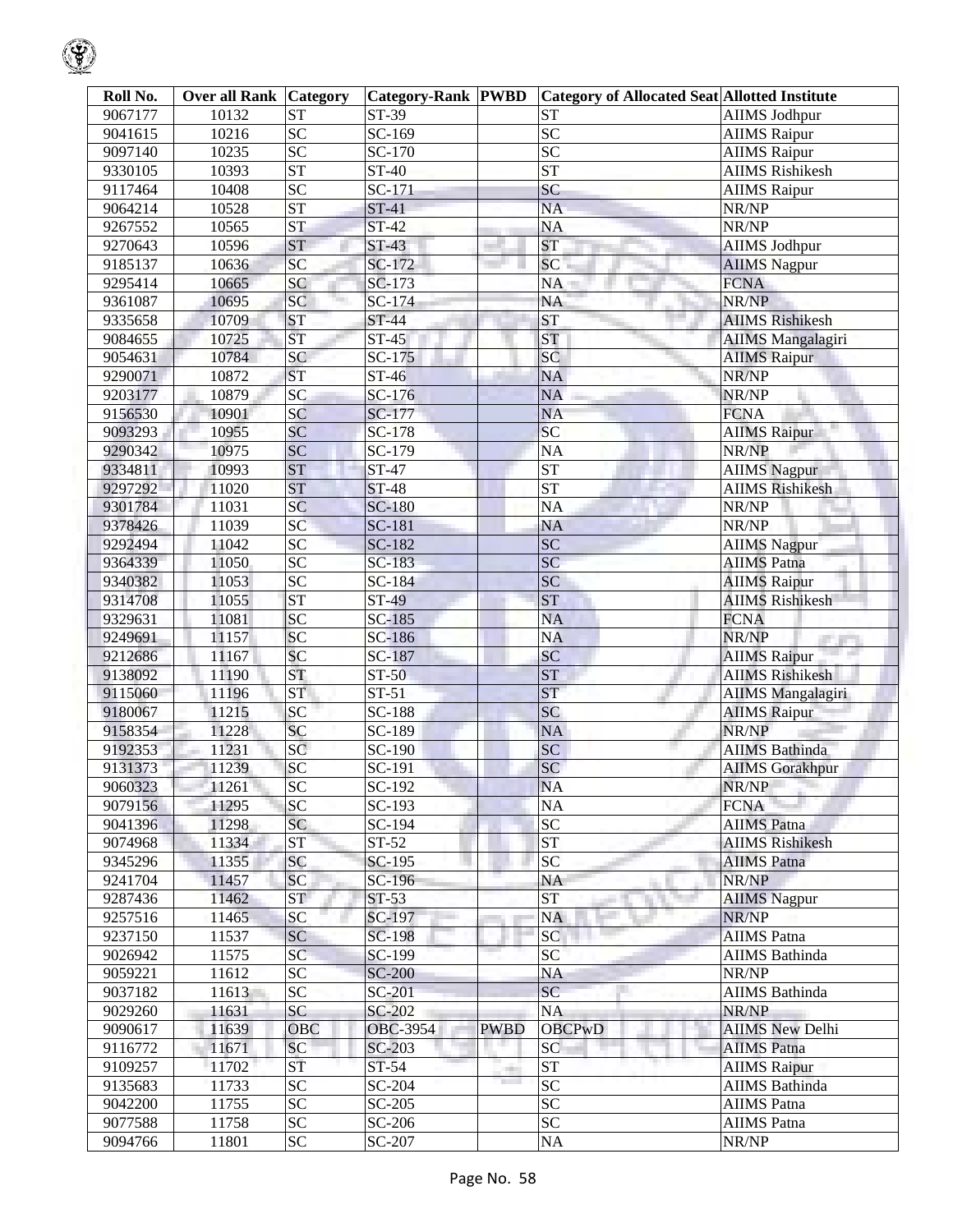| Roll No. | <b>Over all Rank   Category</b> |                 | <b>Category-Rank PWBD</b> |     | <b>Category of Allocated Seat Allotted Institute</b> |                              |
|----------|---------------------------------|-----------------|---------------------------|-----|------------------------------------------------------|------------------------------|
| 9203926  | 11837                           | <b>SC</b>       | SC-208                    |     | <b>SC</b>                                            | <b>AIIMS</b> Nagpur          |
| 9222552  | 11879                           | ${\rm SC}$      | SC-209                    |     | <b>SC</b>                                            | AIIMS Kalyani                |
| 9278502  | 11894                           | $\overline{SC}$ | SC-210                    |     | <b>NA</b>                                            | NR/NP                        |
| 9249217  | 11895                           | $\overline{SC}$ | SC-211                    |     | SC                                                   | <b>AIIMS</b> Bathinda        |
| 9218980  | 11928                           | SC              | SC-212                    |     | NA                                                   | NR/NP                        |
| 9310628  | 11989                           | $\overline{SC}$ | $SC-213$                  |     | $\overline{SC}$                                      | <b>AIIMS</b> Patna           |
| 9110633  | 12004                           | SC              | SC-214                    |     | SC                                                   | <b>AIIMS</b> Telangana       |
| 9114035  | 12007                           | <b>SC</b>       | $SC-215$                  |     | NA                                                   | NR/NP                        |
| 9123832  | 12009                           | <b>SC</b>       | $SC-216$                  |     | NA                                                   | NR/NP                        |
| 9167468  | 12015                           | SC              | SC-217                    |     | NA                                                   | NR/NP                        |
| 9160627  | 12035                           | <b>ST</b>       | $ST-55$                   |     | ST                                                   | <b>AIIMS Raipur</b>          |
| 9182042  | 12072                           | SC              | SC-218                    |     | NA                                                   | NR/NP                        |
| 9125294  | 12098                           | <b>SC</b>       | SC-219                    |     | NA                                                   | <b>FCNA</b>                  |
| 9325317  | 12183                           | SC              | SC-220                    |     | NA                                                   | NR/NP                        |
| 9101930  | 12221                           | <b>SC</b>       | $SC-221$                  |     | <b>NA</b>                                            | <b>FCNA</b>                  |
| 9076805  | 12282                           | SC              | $SC-222$                  |     | <b>NA</b>                                            | NR/NP                        |
| 9088981  | 12318                           | <b>SC</b>       | $SC-223$                  |     | SC                                                   | <b>AIIMS Gorakhpur</b>       |
| 9017084  | 12324                           | SC              | SC-224                    |     | SC                                                   | <b>AIIMS Kalyani</b>         |
| 9248646  | 12333                           | <b>SC</b>       | SC-225                    |     | NA                                                   | NR/NP                        |
| 9217864  | 12385                           | SC              | $SC-226$                  |     | $\overline{SC}$                                      | <b>AIIMS</b> Patna           |
| 9237958  | 12391                           | <b>ST</b>       | ST-56                     |     | $\overline{\text{ST}}$                               | <b>AIIMS</b> Patna           |
| 9263776  | 12393                           | SC              | SC-227                    |     | $\overline{SC}$                                      | <b>AIIMS Nagpur</b>          |
| 9331667  | 12395                           | SC              | SC-228                    |     | SC                                                   |                              |
|          |                                 | SC              | SC-229                    |     | <b>NA</b>                                            | <b>AIIMS Nagpur</b><br>NR/NP |
| 9141063  | 12427                           | $\overline{SC}$ |                           |     | SC                                                   |                              |
| 9357003  | 12600                           |                 | SC-230                    |     |                                                      | <b>AIIMS Rae Bareli</b>      |
| 9088286  | 12718                           | SC              | $SC-231$                  |     | <b>NA</b>                                            | <b>FCNA</b>                  |
| 9083568  | 12732                           | SC              | SC-232                    |     | <b>SC</b>                                            | <b>AIIMS Nagpur</b>          |
| 9092331  | 12747                           | SC              | $SC-233$                  |     | SC                                                   | <b>AIIMS Nagpur</b>          |
| 9049077  | 12749                           | SC              | SC-234                    |     | <b>SC</b>                                            | <b>AIIMS Nagpur</b>          |
| 9061622  | 12777                           | <b>ST</b>       | $ST-57$                   |     | <b>ST</b>                                            | <b>AIIMS Patna</b>           |
| 9132593  | 12792                           | SC              | $SC-235$                  |     | SC                                                   | <b>AIIMS Gorakhpur</b>       |
| 9145265  | 12802                           | SC              | $SC-236$                  |     | <b>SC</b>                                            | AIIMS Nagpur                 |
| 9151981  | 12839                           | <b>ST</b>       | ST-58                     |     | <b>ST</b>                                            | <b>AIIMS</b> Patna           |
| 9117339  | 12858                           | SC              | SC-237                    |     | <b>SC</b>                                            | <b>AIIMS Gorakhpur</b>       |
| 9121524  | 12868                           | <b>ST</b>       | ST-59                     |     | <b>ST</b>                                            | <b>AIIMS Patna</b>           |
| 9361093  | 12916                           | SC              | SC-238                    |     | <b>SC</b>                                            | <b>AIIMS Nagpur</b>          |
| 9298730  | 12954                           | SС              | SC-239                    |     | ßС                                                   | <b>AIIMS</b> Rae Bareli      |
| 9206313  | 13034                           | SC              | SC-240                    |     | <b>NA</b>                                            | <b>FCNA</b>                  |
| 9255857  | 13063                           | <b>ST</b>       | ST-60                     |     | NA                                                   | NR/NP                        |
| 9325894  | 13077                           | <b>SC</b>       | SC-241                    |     | NA                                                   | NR/NP                        |
| 9014804  | 13151                           | <b>ST</b>       | ST-61                     |     | NA                                                   | NR/NP                        |
| 9058597  | 13180                           | <b>SC</b>       | SC-242                    |     | NA                                                   | NR/NP                        |
| 9031761  | 13193                           | SC <sup>-</sup> | $SC-243$                  |     | NA                                                   | NR/NP                        |
| 9340811  | 13335                           | SC              | SC-244                    |     | NA                                                   | NR/NP                        |
| 9348213  | 13343                           | SC              | $SC-245$                  |     | NA                                                   | <b>FCNA</b>                  |
| 9311135  | 13403                           | SC              | $SC-246$                  |     | SC                                                   | <b>AIIMS</b> Mangalagiri     |
| 9262934  | 13456                           | <b>SC</b>       | SC-247                    |     | SC                                                   | <b>AIIMS</b> Rae Bareli      |
| 9070095  | 13525                           | <b>SC</b>       | SC-248                    |     | <b>NA</b>                                            | NR/NP                        |
| 9080664  | 13529                           | SC              | SC-249                    |     | <b>NA</b>                                            | NR/NP                        |
| 9093462  | 13576                           | <b>SC</b>       | SC-250                    |     | SC                                                   | <b>AIIMS Mangalagiri</b>     |
| 9022262  | 13621                           | <b>SC</b>       | $SC-251$                  | . . | NA                                                   | NR/NP                        |
| 9239463  | 13628                           | ST              | $ST-62$                   | -   | <b>ST</b>                                            | <b>AIIMS</b> Nagpur          |
| 9237930  | 13686                           | <b>SC</b>       | $SC-252$                  |     | NA                                                   | NR/NP                        |
| 9236121  | 13690                           | <b>SC</b>       | $SC-253$                  |     | SC                                                   | AIIMS Telangana              |
| 9171446  | 13748                           | SC              | $SC-254$                  |     | <b>SC</b>                                            | <b>AIIMS</b> Telangana       |
| 9095092  | 13753                           | <b>SC</b>       | $SC-255$                  |     | <b>SC</b>                                            | AIIMS Kalyani                |

 $\bigcirc$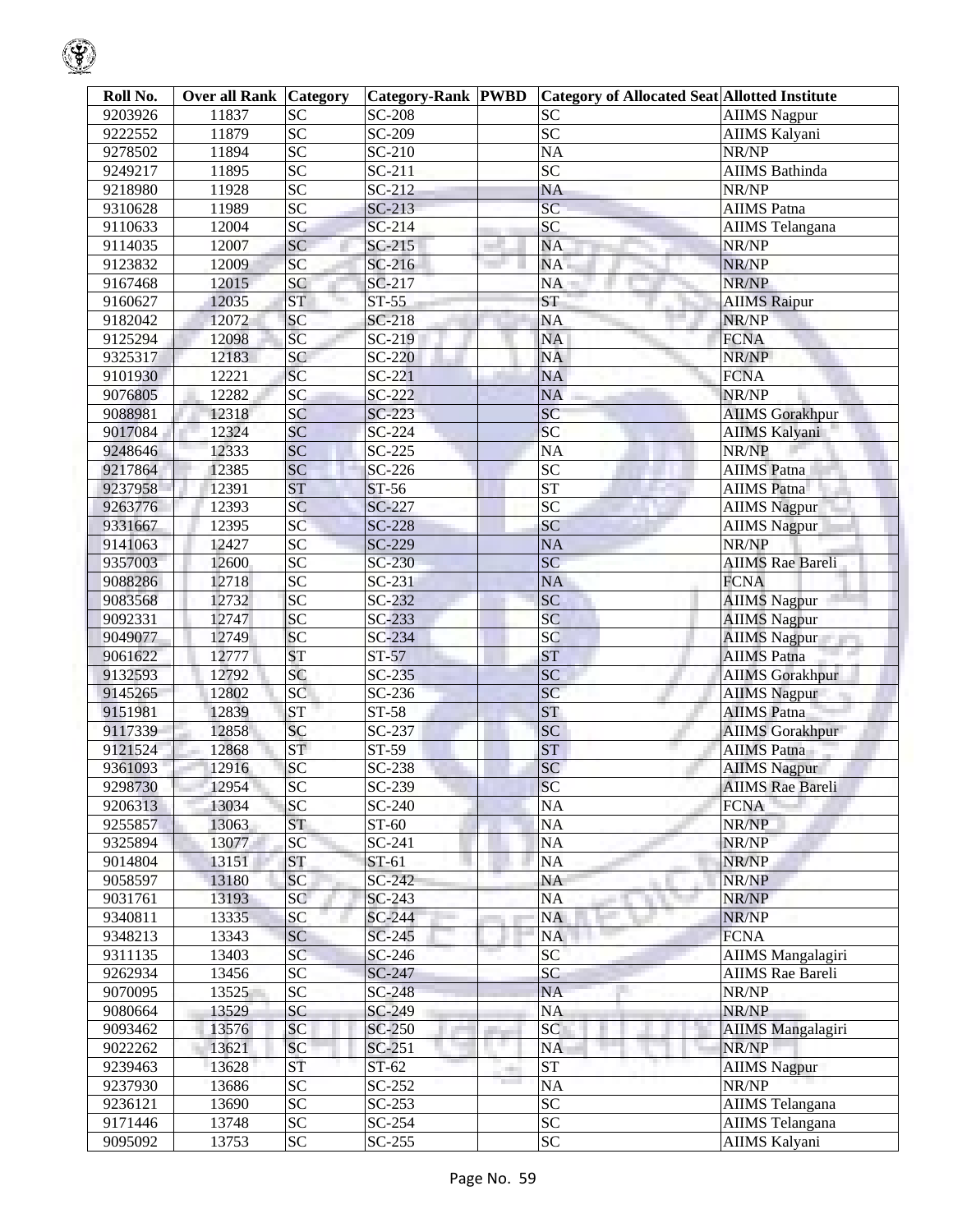| Roll No. | <b>Over all Rank Category</b> |                 | <b>Category-Rank PWBD</b> |             | <b>Category of Allocated Seat Allotted Institute</b> |                         |
|----------|-------------------------------|-----------------|---------------------------|-------------|------------------------------------------------------|-------------------------|
| 9132698  | 13786                         | <b>SC</b>       | SC-256                    |             | <b>SC</b>                                            | <b>AIIMS</b> Gorakhpur  |
| 9111821  | 13807                         | <b>SC</b>       | SC-257                    |             | NA                                                   | NR/NP                   |
| 9154747  | 13814                         | $\overline{SC}$ | SC-258                    |             | $\overline{SC}$                                      | <b>AIIMS</b> Rae Bareli |
| 9103940  | 13847                         | SC              | SC-259                    |             | SC                                                   | <b>AIIMS</b> Rae Bareli |
| 9383375  | 13894                         | $\overline{SC}$ | SC-260                    |             | <b>NA</b>                                            | <b>FCNA</b>             |
| 9366559  | 13901                         | SC              | SC-261                    |             | <b>NA</b>                                            | <b>FCNA</b>             |
| 9320328  | 13904                         | SC              | SC-262                    |             | NA                                                   | <b>FCNA</b>             |
| 9331007  | 13911                         | SC              | SC-263                    |             | NA                                                   | NR/NP                   |
| 9287861  | 13952                         | SC              | SC-264                    |             | NA.                                                  | NR/NP                   |
| 9051040  | 13995                         | <b>ST</b>       | $ST-63$                   |             | NA                                                   | NR/NP                   |
| 9279186  | 14107                         | SC              | $SC-265$                  |             | <b>NA</b>                                            | NR/NP                   |
| 9198654  | 14127                         | SC              | SC-266                    |             | NA                                                   | NR/NP                   |
| 9147520  | 14134                         | SC              | SC-267                    |             | SC                                                   | <b>AIIMS</b> Gorakhpur  |
| 9215663  | 14166                         | SC              | SC-268                    |             | NA                                                   | <b>FCNA</b>             |
| 9192017  | 14193                         | SC              | SC-269                    |             | NA                                                   | <b>FCNA</b>             |
| 9269313  | 14194                         | SC              | SC-270                    |             | SC                                                   | <b>AIIMS Kalyani</b>    |
| 9218274  | 14202                         | <b>SC</b>       | SC-271                    |             | <b>NA</b>                                            | <b>FCNA</b>             |
| 9320485  | 14231                         | SC              | SC-272                    |             | <b>NA</b>                                            | NR/NP                   |
| 9381413  | 14237                         | SC              | SC-273                    |             | NA                                                   | <b>FCNA</b>             |
| 9316680  | 14247                         | <b>ST</b>       | ST-64                     |             | $\rm NA$                                             | NR/NP                   |
| 9178334  | 14304                         | <b>ST</b>       | $ST-65$                   |             | <b>ST</b>                                            | <b>AIIMS</b> Raipur     |
| 9149008  | 14312                         | SC              | SC-274                    |             | <b>NA</b>                                            | NR/NP                   |
| 9132103  | 14346                         | SC              | SC-275                    |             | SC                                                   | <b>AIIMS</b> Rae Bareli |
| 9105722  | 14389                         | $\overline{SC}$ | SC-276                    |             | <b>NA</b>                                            | NR/NP                   |
| 9091754  | 14450                         | $\overline{SC}$ | SC-277                    |             | SC                                                   | <b>AIIMS</b> Gorakhpur  |
| 9070386  | 14471                         | $\overline{SC}$ | SC-278                    |             | SC                                                   | <b>AIIMS</b> Deogarh    |
| 9351224  | 14526                         | SC              | $SC-279$                  |             | SC                                                   | <b>AIIMS</b> Deogarh    |
| 9386428  | 14549                         | SC              | <b>SC-280</b>             |             | SC                                                   | <b>AIIMS</b> Rae Bareli |
| 9331351  | 14575                         | SC              | SC-281                    |             | <b>NA</b>                                            | NR/NP                   |
| 9351197  | 14589                         | SC              | SC-282                    |             | SC                                                   | <b>AIIMS Gorakhpur</b>  |
| 9255815  | 14647                         | SC              | SC-283                    |             | <b>NA</b>                                            | <b>FCNA</b>             |
| 9230159  | 14706                         | SC              | SC-284                    |             | SC                                                   | <b>AIIMS Kalyani</b>    |
| 9161628  | 14736                         | <b>ST</b>       | ST-66                     |             | <b>ST</b>                                            | <b>AIIMS</b> Patna      |
| 9181090  | 14751                         | <b>SC</b>       | SC-285                    |             | <b>NA</b>                                            | NR/NP                   |
| 9138674  | 14778                         | SC              | $SC-286$                  |             | SC                                                   | <b>AIIMS</b> Deogarh    |
| 9193906  | 14784                         | SC              | SC-287                    |             | SC                                                   | <b>AIIMS Kalyani</b>    |
| 9130768  | 14808                         | SC              | SC-288                    |             | <b>SC</b>                                            | <b>AIIMS</b> Deogarh    |
| 9128029  | 14813                         | <b>SC</b>       | SC-289                    |             | <b>SC</b>                                            | <b>AIIMS</b> Deogarh    |
| 9044358  | 14836                         | SC              | SC-290                    |             | <b>SC</b>                                            | <b>AIIMS</b> Deogarh    |
| 9243449  | 14846                         | <b>SC</b>       | SC-291                    |             | $\rm NA$                                             | <b>FCNA</b>             |
| 9085065  | 14879                         | <b>SC</b>       | SC-292                    |             | NA                                                   | NR/NP                   |
| 9057033  | 14900                         | SC              | SC-293                    |             | <b>NA</b>                                            | NR/NP                   |
| 9008819  | 14917                         | SC              | SC-294                    |             | $\overline{SC}$                                      | <b>AIIMS</b> Telangana  |
| 9321124  | 14944                         | OBC             | <b>OBC-5250</b>           | <b>PWBD</b> | <b>OBCPwD</b>                                        | <b>AIIMS</b> Bhopal     |
| 9258391  | 14964                         | <b>SC</b>       | SC-295                    |             | NA                                                   | NR/NP                   |
| 9258551  | 14976                         | <b>ST</b>       | $ST-67$                   |             | NA                                                   | NR/NP                   |
| 9271622  | 14981                         | <b>SC</b>       | SC-296                    |             | NA                                                   | NR/NP                   |
| 9188699  | 15045                         | <b>SC</b>       | SC-297                    |             | <b>NA</b>                                            | NR/NP                   |
| 9109767  | 15058                         | <b>SC</b>       | $SC-298$                  |             | NA                                                   | <b>FCNA</b>             |
| 9076311  | 15090                         | <b>SC</b>       | SC-299                    |             | <b>NA</b>                                            | NR/NP                   |
| 9157831  | 15091                         | SC              | SC-300                    | . .         | <b>SC</b>                                            | <b>AIIMS</b> Telangana  |
| 9164194  | 15111                         | SC              | SC-301                    | eri i       | NA                                                   | <b>FCNA</b>             |
| 9120884  | 15134                         | <b>ST</b>       | ST-68                     | a sa ta     | <b>ST</b>                                            | <b>AIIMS</b> Raipur     |
| 9170669  | 15145                         | <b>ST</b>       | ST-69                     |             | NA                                                   | NR/NP                   |
| 9369473  | 15149                         | SC              | SC-302                    |             | $\rm NA$                                             | <b>FCNA</b>             |
| 9281071  | 15173                         | ${\rm SC}$      | SC-303                    |             | $\rm NA$                                             | NR/NP                   |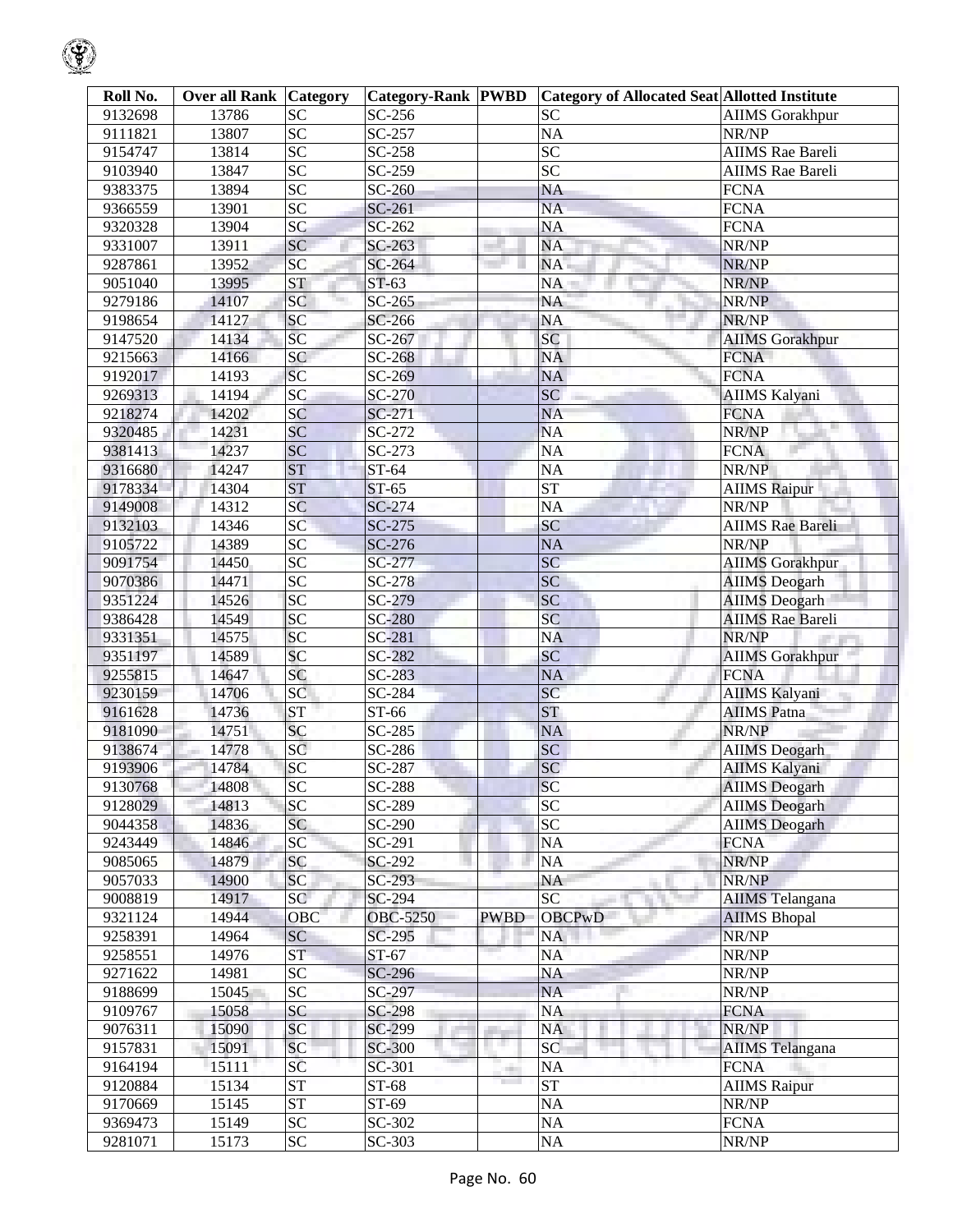| Roll No. | <b>Over all Rank Category</b> |                    | <b>Category-Rank PWBD</b> |             | <b>Category of Allocated Seat Allotted Institute</b> |                                          |
|----------|-------------------------------|--------------------|---------------------------|-------------|------------------------------------------------------|------------------------------------------|
| 9207178  | 15192                         | <b>SC</b>          | SC-304                    |             | <b>SC</b>                                            | <b>AIIMS</b> Deogarh                     |
| 9380633  | 15193                         | $\overline{SC}$    | SC-305                    |             | <b>NA</b>                                            | NR/NP                                    |
| 9367412  | 15208                         | $\overline{SC}$    | SC-306                    |             | <b>NA</b>                                            | NR/NP                                    |
| 9339243  | 15215                         | SC                 | SC-307                    |             | <b>NA</b>                                            | NR/NP                                    |
| 9360841  | 15218                         | SC                 | <b>SC-308</b>             |             | <b>NA</b>                                            | <b>FCNA</b>                              |
| 9345375  | 15253                         | SC                 | SC-309                    |             | $\overline{SC}$                                      | <b>AIIMS Kalyani</b>                     |
| 9326657  | 15254                         | SC                 | SC-310                    |             | <b>NA</b>                                            | Seat Allotment Completed                 |
| 9014718  | 15285                         | SC                 | SC-311                    |             | <b>NA</b>                                            | Seat Allotment Completed                 |
| 9289474  | 15378                         | SC                 | SC-312                    |             | NA                                                   | NR/NP                                    |
| 9119868  | 15458                         | <b>ST</b>          | ST-70                     |             | NA                                                   | <b>FCNA</b>                              |
| 9126820  | 15479                         | SC                 | SC-313                    |             | <b>NA</b>                                            | Seat Allotment Completed                 |
| 9126151  | 15485                         | SC                 | SC-314                    |             | <b>NA</b>                                            | NR/NP                                    |
| 9153443  | 15493                         | SC                 | SC-315                    |             | <b>NA</b>                                            | NR/NP                                    |
| 9159702  | 15510                         | <b>ST</b>          | ST-71                     |             | <b>ST</b>                                            | <b>AIIMS</b> Telangana                   |
| 9165409  | 15511                         | <b>ST</b>          | ST-72                     |             | <b>NA</b>                                            | NR/NP                                    |
| 9151160  | 15514                         | SC                 | SC-316                    |             | <b>NA</b>                                            | NR/NP                                    |
| 9097820  | 15518                         | <b>ST</b>          | $ST-73$                   |             | <b>ST</b>                                            | <b>AIIMS Raipur</b>                      |
| 9149012  | 15526                         | SC                 | SC-317                    |             | <b>NA</b>                                            | <b>Seat Allotment Completed</b>          |
| 9180245  | 15537                         | SC                 | SC-318                    |             | <b>NA</b>                                            | <b>Seat Allotment Completed</b>          |
| 9100835  | 15564                         | SC                 | SC-319                    |             | <b>NA</b>                                            | NR/NP                                    |
| 9170164  | 15574                         | SC                 | SC-320                    |             | <b>NA</b>                                            | <b>Seat Allotment Completed</b>          |
|          |                               | SC                 |                           |             | <b>NA</b>                                            |                                          |
| 9169867  | 15585                         | SC                 | SC-321                    |             |                                                      | <b>Seat Allotment Completed</b><br>NR/NP |
| 9362399  | 15621                         |                    | SC-322                    |             | <b>NA</b>                                            |                                          |
| 9072066  | 15844                         | $\overline{SC}$    | SC-323                    |             | <b>NA</b>                                            | <b>Seat Allotment Completed</b>          |
| 9059672  | 15855                         | SC                 | SC-324                    |             | <b>NA</b>                                            | NR/NP                                    |
| 9021954  | 15863                         | <b>UR</b>          |                           | <b>PWBD</b> | <b>URPwD</b>                                         | <b>AIIMS Jodhpur</b>                     |
| 9056461  | 15870                         | <b>ST</b>          | <b>ST-74</b>              |             | <b>ST</b>                                            | <b>AIIMS Patna</b>                       |
| 9051081  | 15902                         | <b>ST</b>          | $ST-75$                   |             | <b>ST</b>                                            | <b>AIIMS Raipur</b>                      |
| 9026230  | 15941                         | SC                 | SC-325                    |             | <b>NA</b>                                            | NR/NP<br>والتواريخ                       |
| 9250560  | 15963                         | SC                 | SC-326                    |             | <b>NA</b>                                            | NR/NP                                    |
| 9329237  | 15986                         | SC                 | SC-327                    |             | <b>NA</b>                                            | <b>Seat Allotment Completed</b>          |
| 9379591  | 15999                         | SC                 | SC-328                    |             | <b>NA</b>                                            | <b>Seat Allotment Completed</b>          |
| 9372399  | 16065                         | SC                 | SC-329                    |             | <b>NA</b>                                            | NR/NP                                    |
| 9186631  | 16085                         | SC                 | SC-330                    |             | <b>NA</b>                                            | NR/NP                                    |
| 9156714  | 16097                         | SC                 | SC-331                    |             | <b>NA</b>                                            | <b>Seat Allotment Completed</b>          |
| 9099078  | 16099                         | ST                 | ST-76                     |             | <b>NA</b>                                            | NR/NP                                    |
| 9110228  | 16136                         | <b>SC</b>          | SC-332                    |             | <b>NA</b>                                            | <b>Seat Allotment Completed</b>          |
| 9186029  | 16151                         | SC                 | SC-333                    |             | <b>NA</b>                                            | NR/NP                                    |
| 9175245  | 16158                         | SC                 | SC-334                    |             | NA                                                   | <b>Seat Allotment Completed</b>          |
| 9256769  | 16192                         | <b>SC</b>          | SC-335                    |             | NA                                                   | <b>Seat Allotment Completed</b>          |
| 9216766  | 16210                         | SC                 | SC-336                    |             | <b>NA</b>                                            | NR/NP                                    |
| 9213752  | 16249                         | <b>SC</b>          | SC-337                    |             | <b>NA</b>                                            | Seat Allotment Completed                 |
| 9253185  | 16265                         | SC                 | SC-338                    |             | <b>NA</b>                                            | <b>Seat Allotment Completed</b>          |
| 9071292  | 16311                         | SC                 | SC-339                    |             | <b>NA</b>                                            | <b>Seat Allotment Completed</b>          |
| 9021453  | 16341                         | <b>ST</b>          | ST-77                     |             | <b>ST</b>                                            | <b>AIIMS</b> Nagpur                      |
| 9002994  | 16353                         | <b>ST</b>          | <b>ST-78</b>              |             | <b>ST</b>                                            | <b>AIIMS</b> Raipur                      |
| 9048132  | 16356                         | $\overline{SC}$    | SC-340                    |             | NA                                                   | NR/NP                                    |
| 9381252  | 16418                         | $\overline{SC}$    | SC-341                    |             | <b>NA</b>                                            | NR/NP                                    |
| 9338620  | 16421                         | SC                 | SC-342                    |             | <b>NA</b>                                            | <b>Seat Allotment Completed</b>          |
| 9346685  | 16431                         | SC                 | SC-343                    |             | <b>NA</b>                                            | <b>Seat Allotment Completed</b>          |
| 9370213  | 16442                         | <b>SC</b>          | SC-344                    |             | <b>NA</b>                                            | Seat Allotment Completed                 |
| 9343180  | 16463                         | SC                 | SC-345                    |             | NA                                                   | <b>Seat Allotment Completed</b>          |
| 9316478  | 16523                         | $\overline{SC}$    | SC-346                    |             | NA                                                   | NR/NP                                    |
| 9321963  | 16535                         | $\overline{SC}$    | SC-347                    |             | NA                                                   | Seat Allotment Completed                 |
| 9180684  | 16557                         | $\overline{SC}$    | SC-348                    |             | NA                                                   | Seat Allotment Completed                 |
| 9146277  | 16563                         | ${\cal S}{\cal T}$ | ST-79                     |             | NA                                                   | NR/NP                                    |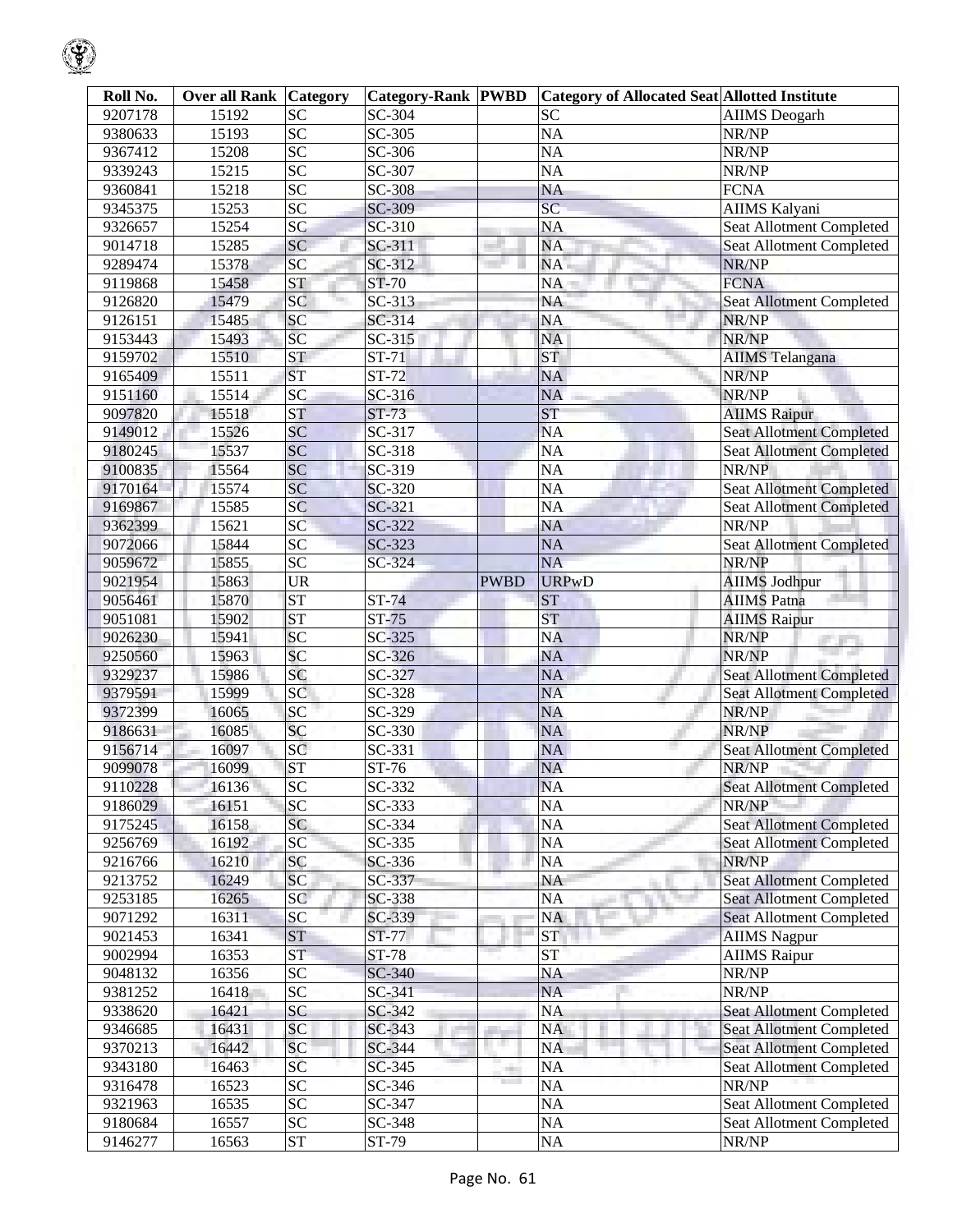| Roll No. | <b>Over all Rank</b> | Category        | <b>Category-Rank PWBD</b> |             | <b>Category of Allocated Seat Allotted Institute</b> |                                 |
|----------|----------------------|-----------------|---------------------------|-------------|------------------------------------------------------|---------------------------------|
| 9146265  | 16605                | $\overline{SC}$ | SC-349                    |             | <b>NA</b>                                            | <b>Seat Allotment Completed</b> |
| 9117233  | 16614                | ST              | $ST-80$                   |             | <b>NA</b>                                            | NR/NP                           |
| 9150533  | 16619                | $\overline{SC}$ | SC-350                    |             | <b>NA</b>                                            | NR/NP                           |
| 9149363  | 16629                | <b>ST</b>       | $ST-81$                   |             | <b>ST</b>                                            | <b>AIIMS</b> Nagpur             |
| 9189332  | 16659                | <b>ST</b>       | $ST-82$                   |             | <b>NA</b>                                            | NR/NP                           |
| 9184927  | 16661                | SC              | $SC-351$                  |             | <b>NA</b>                                            | NR/NP                           |
| 9176290  | 16674                | SC              | SC-352                    |             | <b>NA</b>                                            | Seat Allotment Completed        |
| 9264767  | 16694                | <b>ST</b>       | ST-83                     |             | <b>NA</b>                                            | <b>FCNA</b>                     |
| 9247320  | 16786                | SC              | SC-353                    |             | <b>NA</b>                                            | <b>Seat Allotment Completed</b> |
| 9008548  | 16817                | SC              | SC-354                    |             | NA                                                   | <b>Seat Allotment Completed</b> |
| 9058891  | 16819                | SC              | SC-355                    |             | <b>NA</b>                                            | NR/NP                           |
| 9000320  | 16861                | SC              | SC-356                    |             | <b>NA</b>                                            | NR/NP                           |
| 9017172  | 16862                | SC              | SC-357                    |             | <b>NA</b>                                            | NR/NP                           |
| 9088088  | 16871                | SC              | SC-358                    |             | <b>NA</b>                                            | <b>Seat Allotment Completed</b> |
| 9082956  | 16872                | <b>ST</b>       | $ST-84$                   |             | <b>ST</b>                                            | <b>AIIMS</b> Telangana          |
| 9059054  | 16897                | SC              | SC-359                    |             | <b>NA</b>                                            | NR/NP                           |
| 9214865  | 16949                | SC              | SC-360                    |             | <b>NA</b>                                            | NR/NP                           |
| 9265245  | 16988                | SC              | SC-361                    |             | <b>NA</b>                                            | <b>Seat Allotment Completed</b> |
| 9142313  | 17057                | SC              | SC-362                    |             | <b>NA</b>                                            | <b>Seat Allotment Completed</b> |
| 9141394  | 17067                | SC              | SC-363                    |             | $\overline{NA}$                                      | <b>Seat Allotment Completed</b> |
| 9102742  | 17143                | SC              | SC-364                    |             | <b>NA</b>                                            | NR/NP                           |
| 9096101  | 17167                | SC              | SC-365                    |             | <b>NA</b>                                            | NR/NP                           |
| 9299851  | 17183                | SC              | SC-366                    |             | <b>NA</b>                                            | <b>Seat Allotment Completed</b> |
| 9361485  | 17230                | <b>ST</b>       | $ST-85$                   |             | <b>NA</b>                                            | NR/NP                           |
| 9361986  | 17235                | <b>ST</b>       | ST-86                     |             | <b>ST</b>                                            | <b>AIIMS Nagpur</b>             |
| 9080102  | 17290                | SC              | SC-367                    |             | <b>NA</b>                                            | <b>Seat Allotment Completed</b> |
| 9037577  | 17291                | SC              | SC-368                    |             | <b>NA</b>                                            | NR/NP                           |
| 9077572  | 17310                | SC              | SC-369                    |             | <b>NA</b>                                            | NR/NP                           |
| 9037964  | 17320                | SC              | SC-370                    |             | <b>NA</b>                                            | NR/NP                           |
| 9014716  | 17350                | SC              | SC-371                    |             | <b>NA</b>                                            | <b>Seat Allotment Completed</b> |
| 9073809  | 17353                | SC              | SC-372                    |             | <b>NA</b>                                            | NR/NP                           |
| 9061128  | 17411                | SC              | SC-373                    |             | <b>NA</b>                                            | <b>Seat Allotment Completed</b> |
| 9048397  | 17420                | SC              | SC-374                    |             | <b>NA</b>                                            | <b>Seat Allotment Completed</b> |
| 9211498  | 17426                | SC              | SC-375                    |             | <b>NA</b>                                            | NR/NP                           |
| 9227690  | 17428                | SC              | SC-376                    |             | <b>NA</b>                                            | <b>Seat Allotment Completed</b> |
| 9267943  | 17441                | <b>ST</b>       | ST-87                     |             | <b>NA</b>                                            | NR/NP                           |
| 9265672  | 17458                | SC              | SC-377                    |             | <b>NA</b>                                            | NR/NP                           |
| 9235353  | 17489                | <b>SC</b>       | SC-378                    |             | <b>NA</b>                                            | NR/NP                           |
| 9223946  | 17516                | SC              | SC-379                    |             | <b>NA</b>                                            | NR/NP                           |
| 9260437  | 17525                | SC              | SC-380                    |             | <b>NA</b>                                            | <b>Seat Allotment Completed</b> |
| 9377365  | 17537                | SC              | SC-381                    |             | <b>NA</b>                                            | <b>Seat Allotment Completed</b> |
| 9321361  | 17557                | <b>ST</b>       | <b>ST-88</b>              |             | <b>ST</b>                                            | <b>AIIMS</b> Telangana          |
| 9365689  | 17590                | <b>ST</b>       | ST-89                     |             | <b>NA</b>                                            | NR/NP                           |
| 9356052  | 17602                | <b>ST</b>       | <b>ST-90</b>              |             | <b>NA</b>                                            | NR/NP                           |
| 9373028  | 17610                | SC              | SC-382                    |             | <b>NA</b>                                            | NR/NP                           |
| 9369492  | 17623                | SC              | SC-383                    |             | NA                                                   | Seat Allotment Completed        |
| 9209691  | 17629                | <b>SC</b>       | SC-384                    |             | <b>NA</b>                                            | Seat Allotment Completed        |
| 9339980  | 17643                | $\overline{SC}$ | SC-385                    |             | <b>NA</b>                                            | Seat Allotment Completed        |
| 9369307  | 17649                | SC              | SC-386                    |             | <b>NA</b>                                            | <b>Seat Allotment Completed</b> |
| 9091615  | 17693                | SC              | SC-387                    |             | <b>NA</b>                                            | NR/NP                           |
| 9132992  | 17739                | SC              | SC-388                    | . .         | <b>NA</b>                                            | NR/NP                           |
| 9124663  | 17784                | SC              | SC-389                    |             | <b>NA</b>                                            | <b>Seat Allotment Completed</b> |
| 9050426  | 17800                | OBC             | OBC-6346                  | <b>PWBD</b> | <b>NA</b>                                            | NR/NP                           |
| 9026596  | 17860                | $\overline{SC}$ | SC-390                    |             | <b>NA</b>                                            | Seat Allotment Completed        |
| 9044227  | 17906                | ${\rm SC}$      | SC-391                    |             | NA                                                   | NR/NP                           |
| 9074774  | 17909                | $\overline{SC}$ | SC-392                    |             | NA                                                   | Seat Allotment Completed        |
|          |                      |                 |                           |             |                                                      |                                 |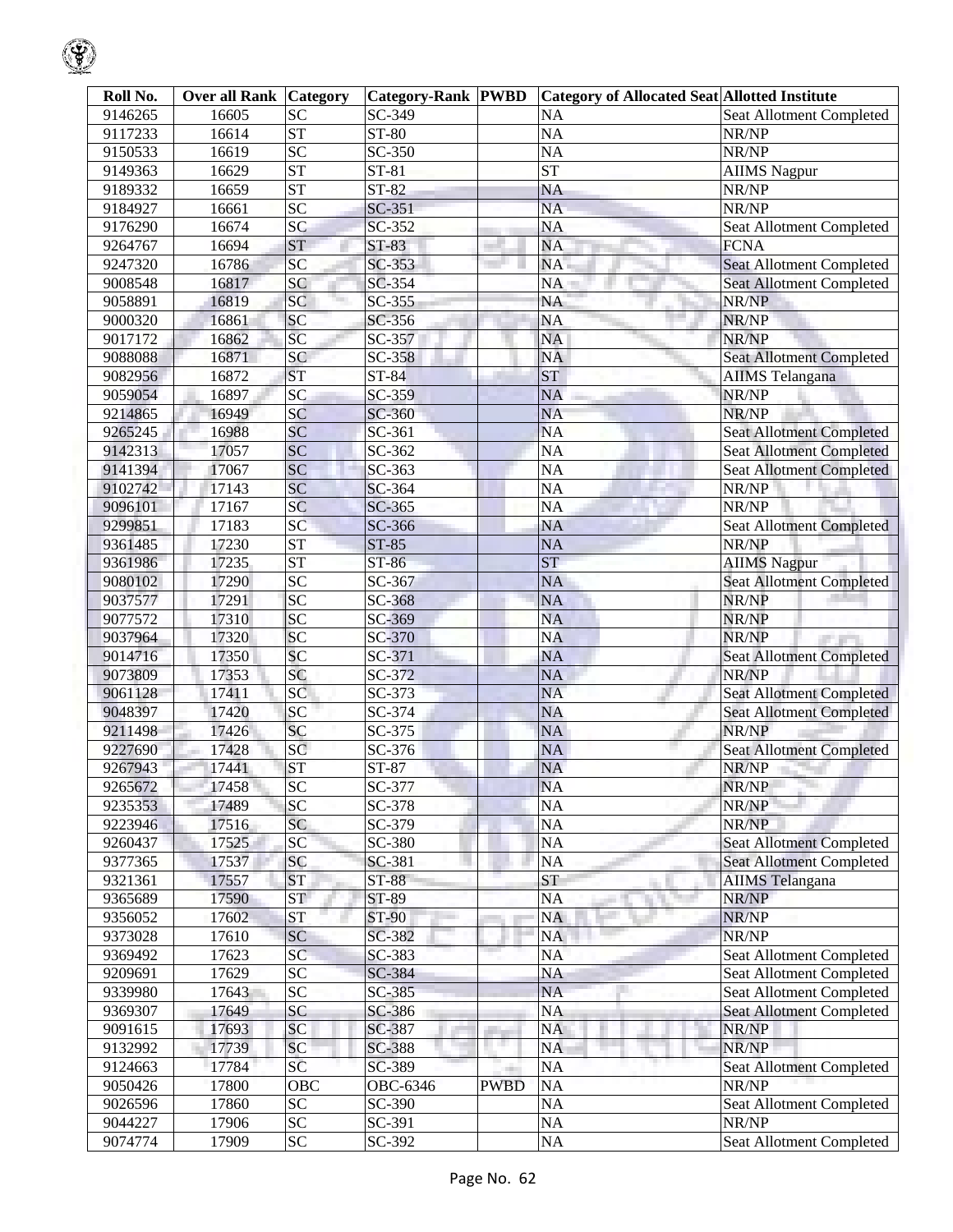| Roll No. | <b>Over all Rank Category</b> |                 | <b>Category-Rank PWBD</b> |     | <b>Category of Allocated Seat Allotted Institute</b> |                                 |
|----------|-------------------------------|-----------------|---------------------------|-----|------------------------------------------------------|---------------------------------|
| 9001008  | 17929                         | <b>ST</b>       | ST-91                     |     | <b>ST</b>                                            | <b>AIIMS Nagpur</b>             |
| 9165700  | 17956                         | <b>SC</b>       | SC-393                    |     | <b>NA</b>                                            | <b>Seat Allotment Completed</b> |
| 9207397  | 17974                         | <b>ST</b>       | ST-92                     |     | $\overline{\text{ST}}$                               | <b>AIIMS</b> Mangalagiri        |
| 9154939  | 17994                         | $\overline{SC}$ | SC-394                    |     | <b>NA</b>                                            | <b>Seat Allotment Completed</b> |
| 9315621  | 18004                         | $\overline{SC}$ | SC-395                    |     | <b>NA</b>                                            | NR/NP                           |
| 9240665  | 18012                         | SC              | SC-396                    |     | <b>NA</b>                                            | Seat Allotment Completed        |
| 9237099  | 18059                         | SC              | SC-397                    |     | <b>NA</b>                                            | NR/NP                           |
| 9123109  | 18192                         | SC              | SC-398                    |     | <b>NA</b>                                            | NR/NP                           |
| 9109909  | 18217                         | SC              | SC-399                    |     | NA.                                                  | <b>Seat Allotment Completed</b> |
| 9135618  | 18242                         | SC              | <b>SC-400</b>             |     | NA                                                   | NR/NP                           |
| 9148778  | 18243                         | SC              | <b>SC-401</b>             |     | <b>NA</b>                                            | Seat Allotment Completed        |
| 9172613  | 18263                         | SC              | <b>SC-402</b>             |     | <b>NA</b>                                            | NR/NP                           |
| 9311421  | 18333                         | SC              | SC-403                    |     | <b>NA</b>                                            | NR/NP                           |
| 9265067  | 18375                         | SC              | SC-404                    |     | <b>NA</b>                                            | <b>Seat Allotment Completed</b> |
| 9259792  | 18387                         | <b>ST</b>       | <b>ST-93</b>              |     | <b>NA</b>                                            | <b>FCNA</b>                     |
| 9257698  | 18399                         | SC              | SC-405                    |     | <b>NA</b>                                            | Seat Allotment Completed        |
| 9345228  | 18428                         | SC              | <b>SC-406</b>             |     | <b>NA</b>                                            | NR/NP                           |
| 9311817  | 18466                         | SC              | SC-407                    |     | <b>NA</b>                                            | <b>Seat Allotment Completed</b> |
| 9319931  | 18477                         | SC              | <b>SC-408</b>             |     | NA                                                   | NR/NP                           |
| 9381894  | 18481                         | <b>ST</b>       | ST-94                     |     | NA                                                   | NR/NP                           |
| 9314151  |                               | SC              | <b>SC-409</b>             |     | NA                                                   | <b>Seat Allotment Completed</b> |
|          | 18495<br>18550                | SC              |                           |     |                                                      |                                 |
| 9347746  |                               |                 | SC-410                    |     | <b>NA</b>                                            | <b>Seat Allotment Completed</b> |
| 9305991  | 18551                         | SC              | SC-411                    |     | NA                                                   | NR/NP                           |
| 9080208  | 18587                         | $\overline{SC}$ | SC-412                    |     | <b>NA</b>                                            | NR/NP                           |
| 9045207  | 18630                         | SC              | SC-413                    |     | <b>NA</b>                                            | <b>Seat Allotment Completed</b> |
| 9072629  | 18642                         | SC              | SC-414                    |     | <b>NA</b>                                            | NR/NP                           |
| 9021495  | 18656                         | SC              | SC-415                    |     | <b>NA</b>                                            | <b>Seat Allotment Completed</b> |
| 9154021  | 18714                         | SC              | SC-416                    |     | <b>NA</b>                                            | NR/NP                           |
| 9158847  | 18728                         | SC              | SC-417                    |     | <b>NA</b>                                            | NR/NP                           |
| 9097067  | 18756                         | SC              | SC-418                    |     | <b>NA</b>                                            | <b>Seat Allotment Completed</b> |
| 9149962  | 18757                         | <b>ST</b>       | $ST-95$                   |     | <b>NA</b>                                            | NR/NP                           |
| 9147925  | 18764                         | SC              | SC-419                    |     | <b>NA</b>                                            | NR/NP                           |
| 9085487  | 18776                         | <b>ST</b>       | ST-96                     |     | <b>NA</b>                                            | NR/NP                           |
| 9208118  | 18911                         | SC              | SC-420                    |     | <b>NA</b>                                            | <b>Seat Allotment Completed</b> |
| 9058037  | 18951                         | SC              | SC-421                    |     | <b>NA</b>                                            | NR/NP                           |
| 9038971  | 18982                         | SC              | SC-422                    |     | <b>NA</b>                                            | NR/NP                           |
| 9086408  | 19039                         | <b>SC</b>       | $SC-423$                  |     | <b>NA</b>                                            | NR/NP                           |
| 9162361  | 19077                         | <b>SC</b>       | SC-424                    |     | <b>NA</b>                                            | <b>Seat Allotment Completed</b> |
| 9101828  | 19080                         | SC              | SC-425                    |     | NA                                                   | <b>Seat Allotment Completed</b> |
| 9160375  | 19117                         | SC              | SC-426                    |     | NA                                                   | NR/NP                           |
| 9309026  | 19209                         | <b>ST</b>       | ST-97                     |     | <b>ST</b>                                            | <b>AIIMS</b> Bathinda           |
| 9374959  | 19210                         | <b>SC</b>       | SC-427                    |     | NA                                                   | NR/NP                           |
| 9331914  | 19243                         | SC              | <b>SC-428</b>             |     | NA<br>a.                                             | NR/NP                           |
| 9297899  | 19264                         | SC              | SC-429                    |     | <b>NA</b>                                            | NR/NP                           |
| 9256349  | 19374                         | SC              | SC-430                    |     | NA                                                   | Seat Allotment Completed        |
| 9273819  | 19375                         | SC              | SC-431                    |     | NA                                                   | NR/NP                           |
| 9203863  | 19405                         | <b>SC</b>       | SC-432                    |     | NA                                                   | NR/NP                           |
| 9282852  | 19411                         | <b>SC</b>       | $SC-433$                  |     | NA                                                   | Seat Allotment Completed        |
| 9065864  | 19439                         | <b>SC</b>       | SC-434                    |     | <b>NA</b>                                            | <b>Seat Allotment Completed</b> |
| 9013076  | 19440                         | <b>ST</b>       | ST-98                     |     | <b>NA</b>                                            | NR/NP                           |
| 9003381  | 19443                         | <b>SC</b>       | SC-435                    | ш   | <b>NA</b>                                            | <b>Seat Allotment Completed</b> |
| 9052671  | 19458                         | SC              | SC-436                    | er. | NA                                                   | NR/NP                           |
| 9083118  | 19510                         | <b>SC</b>       | SC-437                    |     | NA                                                   | <b>Seat Allotment Completed</b> |
| 9055143  | 19513                         | <b>SC</b>       | SC-438                    |     | NA                                                   | Seat Allotment Completed        |
| 9041375  | 19527                         | <b>ST</b>       | ST-99                     |     | NA                                                   | <b>FCNA</b>                     |
| 9180560  | 19579                         | ${\rm SC}$      | SC-439                    |     | NA                                                   | Seat Allotment Completed        |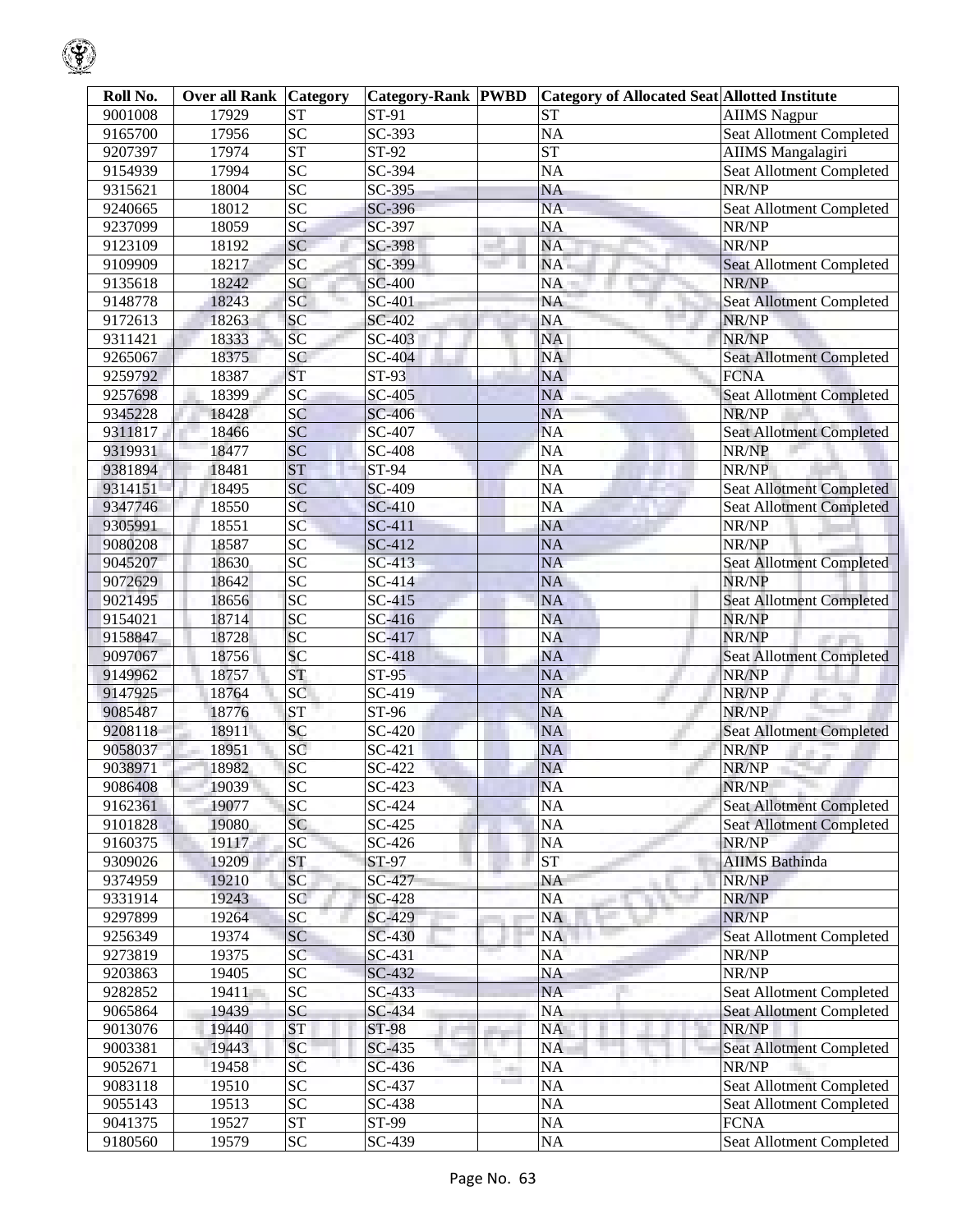| Roll No. | <b>Over all Rank Category</b> |                     | <b>Category-Rank PWBD</b> |             | <b>Category of Allocated Seat Allotted Institute</b> |                                 |
|----------|-------------------------------|---------------------|---------------------------|-------------|------------------------------------------------------|---------------------------------|
| 9342864  | 19602                         | <b>SC</b>           | SC-440                    |             | <b>NA</b>                                            | Seat Allotment Completed        |
| 9339977  | 19656                         | $\overline{SC}$     | SC-441                    |             | <b>NA</b>                                            | NR/NP                           |
| 9176389  | 19702                         | $\overline{SC}$     | SC-442                    |             | <b>NA</b>                                            | Seat Allotment Completed        |
| 9185747  | 19707                         | SC                  | SC-443                    |             | <b>NA</b>                                            | NR/NP                           |
| 9135972  | 19714                         | $\overline{SC}$     | SC-444                    |             | <b>NA</b>                                            | NR/NP                           |
| 9177691  | 19717                         | SC                  | SC-445                    |             | <b>NA</b>                                            | NR/NP                           |
| 9094319  | 19757                         | SC                  | SC-446                    |             | <b>NA</b>                                            | NR/NP                           |
| 9179198  | 19760                         | SC                  | SC-447                    |             | <b>NA</b>                                            | Seat Allotment Completed        |
| 9184209  | 19766                         | <b>ST</b>           | ST-100                    |             | ST                                                   | <b>AIIMS</b> Gorakhpur          |
| 9140626  | 19783                         | SC                  | <b>SC-448</b>             |             | <b>NA</b>                                            | <b>Seat Allotment Completed</b> |
| 9153367  | 19789                         | SC                  | SC-449                    |             | <b>NA</b>                                            | <b>Seat Allotment Completed</b> |
| 9269061  | 19889                         | SC                  | <b>SC-450</b>             |             | <b>NA</b>                                            | NR/NP                           |
| 9219725  | 19960                         | SC                  | SC-451                    |             | NA                                                   | NR/NP                           |
| 9275799  | 19983                         | SC                  | SC-452                    |             | <b>NA</b>                                            | NR/NP                           |
| 9045402  | 20039                         | SC                  | SC-453                    |             | <b>NA</b>                                            | NR/NP                           |
| 9043862  | 20064                         | <b>ST</b>           | ST-101                    |             | ST                                                   | <b>AIIMS Bathinda</b>           |
| 9085084  | 20124                         | SC                  | SC-454                    |             | <b>NA</b>                                            | NR/NP                           |
| 9061048  | 20130                         | SC                  | SC-455                    |             | <b>NA</b>                                            | NR/NP                           |
| 9079490  | 20144                         | SC                  | SC-456                    |             | <b>NA</b>                                            | <b>Seat Allotment Completed</b> |
|          | 20176                         | SC                  | SC-457                    |             | <b>NA</b>                                            |                                 |
| 9384964  |                               | SC                  |                           |             |                                                      | Seat Allotment Completed        |
| 9300051  | 20177                         |                     | <b>SC-458</b>             |             | <b>NA</b>                                            | NR/NP                           |
| 9368190  | 20185                         | SC                  | SC-459                    |             | <b>NA</b>                                            | NR/NP                           |
| 9326284  | 20200                         | SC                  | SC-460                    |             | <b>NA</b>                                            | <b>Seat Allotment Completed</b> |
| 9383393  | 20234                         | $\overline{SC}$     | SC-461                    |             | <b>NA</b>                                            | <b>Seat Allotment Completed</b> |
| 9159075  | 20299                         | SC                  | SC-462                    |             | <b>NA</b>                                            | NR/NP                           |
| 9259441  | 20415                         | SC                  | SC-463                    |             | <b>NA</b>                                            | <b>Seat Allotment Completed</b> |
| 9279456  | 20417                         | <b>ST</b>           | ST-102                    |             | <b>ST</b>                                            | <b>AIIMS Bathinda</b>           |
| 9253223  | 20418                         | SC                  | SC-464                    |             | <b>NA</b>                                            | NR/NP                           |
| 9265013  | 20453                         | <b>ST</b>           | ST-103                    |             | ST                                                   | <b>AIIMS Bathinda</b>           |
| 9229542  | 20456                         | SC                  | SC-465                    |             | <b>NA</b>                                            | Seat Allotment Completed        |
| 9292583  | 20463                         | SC                  | SC-466                    |             | <b>NA</b>                                            | NR/NP                           |
| 9263813  | 20473                         | <b>ST</b>           | ST-104                    |             | <b>NA</b>                                            | NR/NP                           |
| 9223729  | 20528                         | <b>ST</b>           | ST-105                    |             | <b>ST</b>                                            | <b>AIIMS</b> Rae Bareli         |
| 9085669  | 20555                         | <b>ST</b>           | ST-106                    |             | <b>ST</b>                                            | <b>AIIMS Rae Bareli</b>         |
| 9094063  | 20582                         | SC                  | SC-467                    |             | <b>NA</b>                                            | <b>Seat Allotment Completed</b> |
| 9078699  | 20612                         | SC                  | SC-468                    |             | <b>NA</b>                                            | NR/NP                           |
| 9077183  | 20640                         | SC                  | SC-469                    |             | <b>NA</b>                                            | NR/NP                           |
| 9310285  | 20700                         | SC                  | SC-470                    |             | <b>NA</b>                                            | <b>Seat Allotment Completed</b> |
| 9386390  | 20715                         | <b>ST</b>           | ST-107                    |             | <b>NA</b>                                            | NR/NP                           |
| 9346981  | 20723                         | SC                  | SC-471                    |             | NA                                                   | <b>Seat Allotment Completed</b> |
| 9196870  | 20742                         | SC                  | SC-472                    |             | <b>NA</b>                                            | NR/NP                           |
| 9321419  | 20750                         | <b>SC</b>           | SC-473                    |             | <b>NA</b>                                            | <b>Seat Allotment Completed</b> |
| 9190055  | 20851                         | SC                  | SC-474                    |             | <b>NA</b>                                            | NR/NP                           |
| 9201070  | 20892                         | SC                  | SC-475                    |             | NA                                                   | <b>Seat Allotment Completed</b> |
| 9140224  | 20940                         | SC                  | SC-476                    |             | <b>NA</b>                                            | NR/NP                           |
| 9193737  | 20946                         | SC                  | SC-477                    |             | <b>NA</b>                                            | NR/NP                           |
| 9195031  | 20957                         | $\overline{SC}$     | <b>SC-478</b>             |             | <b>NA</b>                                            | NR/NP                           |
| 9266963  | 20989                         | $\operatorname{ST}$ | ST-108                    |             | <b>NA</b>                                            | <b>FCNA</b>                     |
| 9263265  | 20995                         | SC                  | SC-479                    |             | <b>NA</b>                                            | <b>Seat Allotment Completed</b> |
| 9340454  | 21013                         | <b>SC</b>           | <b>SC-480</b>             |             | NA                                                   | <b>Seat Allotment Completed</b> |
| 9274823  | 21035                         | SC                  | SC-481                    |             | <b>NA</b>                                            | NR/NP                           |
| 9251153  | 21041                         | <b>OBC</b>          | OBC-7624                  | <b>PWBD</b> | <b>OBCPwD</b>                                        | <b>AIIMS Jodhpur</b>            |
| 9290237  | 21047                         | $\overline{SC}$     | SC-482                    |             | <b>NA</b>                                            | <b>Seat Allotment Completed</b> |
| 9213121  | 21053                         | <b>SC</b>           | SC-483                    |             | NA                                                   | Seat Allotment Completed        |
| 9264262  | 21077                         | <b>SC</b>           | SC-484                    |             | NA                                                   | NR/NP                           |
| 9224938  | 21118                         | SC                  | SC-485                    |             | NA                                                   | NR/NP                           |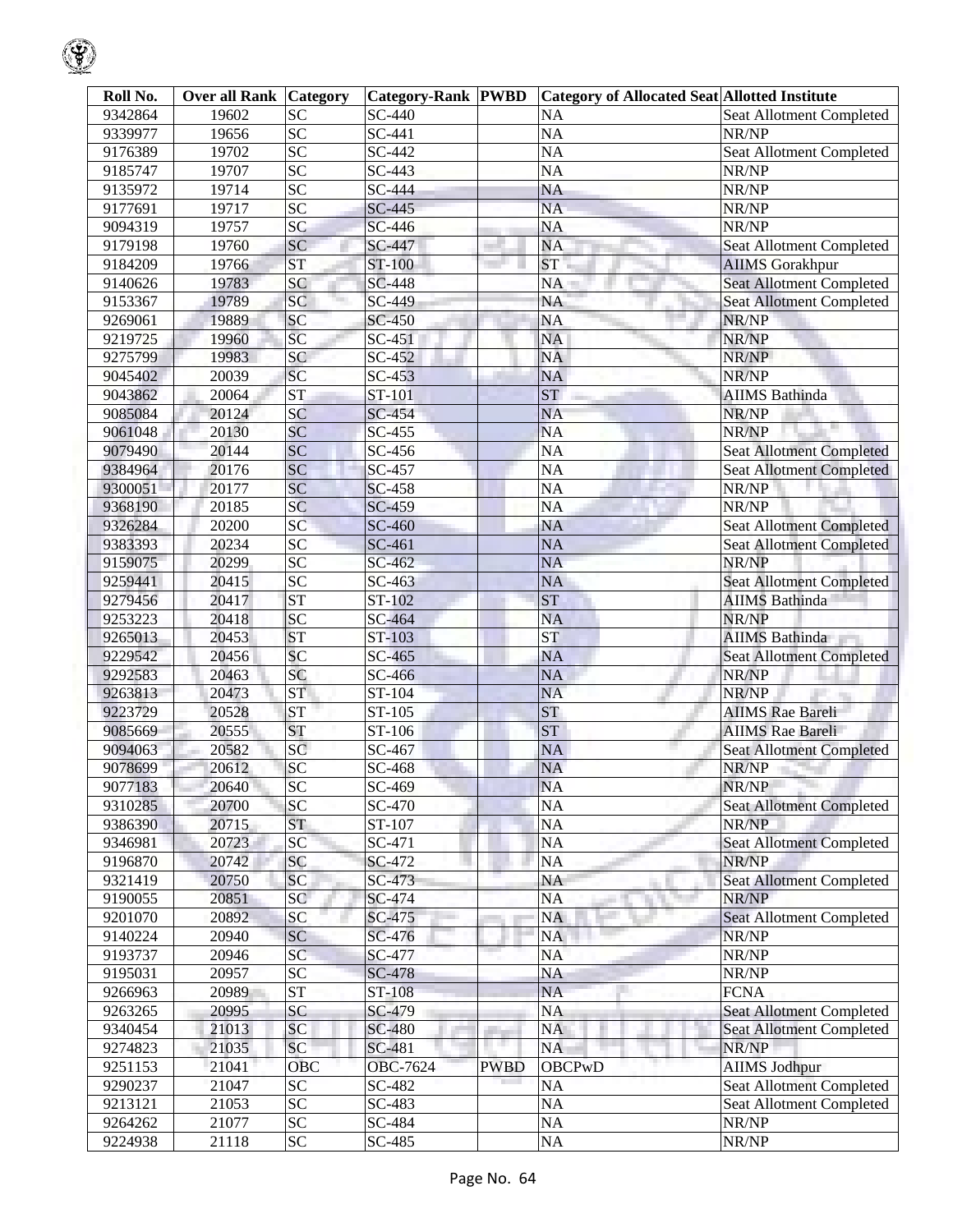| Roll No. | <b>Over all Rank   Category</b> |                        | <b>Category-Rank PWBD</b> |    | <b>Category of Allocated Seat Allotted Institute</b> |                                 |
|----------|---------------------------------|------------------------|---------------------------|----|------------------------------------------------------|---------------------------------|
| 9028722  | 21207                           | SC                     | SC-486                    |    | <b>NA</b>                                            | Seat Allotment Completed        |
| 9011208  | 21209                           | $\overline{\text{ST}}$ | ST-109                    |    | <b>NA</b>                                            | NR/NP                           |
| 9015622  | 21230                           | <b>ST</b>              | ST-110                    |    | <b>NA</b>                                            | NR/NP                           |
| 9018746  | 21270                           | SC                     | SC-487                    |    | <b>NA</b>                                            | NR/NP                           |
| 9131989  | 21274                           | $\overline{SC}$        | <b>SC-488</b>             |    | <b>NA</b>                                            | Seat Allotment Completed        |
| 9146923  | 21285                           | SC                     | SC-489                    |    | <b>NA</b>                                            | NR/NP                           |
| 9147746  | 21315                           | SC                     | SC-490                    |    | <b>NA</b>                                            | Seat Allotment Completed        |
| 9084881  | 21316                           | SC                     | SC-491                    |    | <b>NA</b>                                            | Seat Allotment Completed        |
| 9134753  | 21318                           | SC                     | SC-492                    |    | NA                                                   | NR/NP                           |
| 9145346  | 21349                           | ST                     | ST-111                    |    | <b>NA</b>                                            | NR/NP                           |
| 9112503  | 21406                           | SC                     | SC-493                    |    | <b>NA</b>                                            | Seat Allotment Completed        |
| 9385954  | 21412                           | SC                     | SC-494                    |    | <b>NA</b>                                            | Seat Allotment Completed        |
| 9307691  | 21449                           | ST                     | ST-112                    |    | <b>NA</b>                                            | NR/NP                           |
| 9328502  | 21472                           | <b>ST</b>              | ST-113                    |    | <b>ST</b>                                            | <b>AIIMS</b> Gorakhpur          |
| 9361920  | 21504                           | SC                     | SC-495                    |    | <b>NA</b>                                            | <b>Seat Allotment Completed</b> |
| 9328109  | 21534                           | SC                     | SC-496                    |    | <b>NA</b>                                            | <b>Seat Allotment Completed</b> |
| 9299856  | 21552                           | <b>ST</b>              | ST-114                    |    | <b>NA</b>                                            | <b>FCNA</b>                     |
| 9147836  | 21618                           | SC                     | SC-497                    |    | <b>NA</b>                                            | NR/NP                           |
| 9162451  | 21626                           | SC                     | SC-498                    |    | <b>NA</b>                                            | <b>Seat Allotment Completed</b> |
| 9340712  | 21645                           | <b>ST</b>              | ST-115                    |    | $\overline{\text{ST}}$                               | <b>AIIMS</b> Deogarh            |
| 9022765  | 21723                           | SC                     | SC-499                    |    | <b>NA</b>                                            | NR/NP                           |
| 9079623  | 21733                           | SC                     | <b>SC-500</b>             |    | <b>NA</b>                                            | Seat Allotment Completed        |
| 9001321  | 21736                           | <b>ST</b>              | ST-116                    |    | <b>NA</b>                                            | <b>FCNA</b>                     |
|          | 21745                           | SC                     |                           |    |                                                      |                                 |
| 9048416  |                                 | SC                     | SC-501                    |    | <b>NA</b>                                            | Seat Allotment Completed        |
| 9045448  | 21764                           |                        | SC-502                    |    | <b>NA</b>                                            | <b>Seat Allotment Completed</b> |
| 9001975  | 21777                           | SC                     | SC-503                    |    | <b>NA</b>                                            | NR/NP                           |
| 9079371  | 21781                           | SC                     | SC-504                    |    | <b>NA</b>                                            | NR/NP                           |
| 9040823  | 21786                           | <b>ST</b>              | ST-117                    |    | <b>NA</b>                                            | NR/NP                           |
| 9154508  | 21853                           | SC                     | SC-505                    |    | <b>NA</b>                                            | Seat Allotment Completed        |
| 9157710  | 21855                           | <b>ST</b>              | ST-118                    |    | <b>ST</b>                                            | <b>AIIMS Gorakhpur</b>          |
| 9211612  | 22028                           | SC                     | SC-506                    |    | <b>NA</b>                                            | NR/NP                           |
| 9213375  | 22046                           | SC                     | SC-507                    |    | <b>NA</b>                                            | <b>Seat Allotment Completed</b> |
| 9294167  | 22050                           | SC                     | SC-508                    |    | <b>NA</b>                                            | <b>Seat Allotment Completed</b> |
| 9162227  | 22080                           | SC                     | SC-509                    |    | NA                                                   | <b>Seat Allotment Completed</b> |
| 9192108  | 22084                           | SC                     | SC-510                    |    | <b>NA</b>                                            | <b>Seat Allotment Completed</b> |
| 9266765  | 22089                           | SC                     | SC-511                    |    | <b>NA</b>                                            | <b>Seat Allotment Completed</b> |
| 9180433  | 22141                           | SC                     | $SC-512$                  |    | <b>NA</b>                                            | Seat Allotment Completed        |
| 9369253  | 22178                           | <b>SC</b>              | SC-513                    |    | <b>NA</b>                                            | NR/NP                           |
| 9349907  | 22273                           | SC                     | SC-514                    |    | <b>NA</b>                                            | NR/NP                           |
| 9005083  | 22343                           | SC                     | $SC-515$                  |    | NA                                                   | NR/NP                           |
| 9097404  | 22369                           | <b>SC</b>              | SC-516                    |    | <b>NA</b>                                            | NR/NP                           |
| 9234491  | 22428                           | SC                     | SC-517                    |    | NA                                                   | NR/NP                           |
| 9289241  | 22507                           | SC                     | SC-518                    |    | <b>NA</b>                                            | <b>Seat Allotment Completed</b> |
| 9216433  | 22516                           | SC                     | SC-519                    |    | NA                                                   | NR/NP                           |
| 9170382  | 22579                           | <b>ST</b>              | ST-119                    |    | <b>NA</b>                                            | <b>FCNA</b>                     |
| 9145263  | 22594                           | SC                     | SC-520                    |    | <b>NA</b>                                            | <b>Seat Allotment Completed</b> |
| 9120260  | 22597                           | <b>SC</b>              | SC-521                    |    | NA                                                   | <b>Seat Allotment Completed</b> |
| 9168613  | 22607                           | <b>SC</b>              | SC-522                    |    | NA                                                   | Seat Allotment Completed        |
| 9141607  | 22615                           | SC                     | SC-523                    |    | <b>NA</b>                                            | NR/NP                           |
| 9104070  | 22646                           | <b>SC</b>              | SC-524                    |    | NA                                                   | NR/NP                           |
| 9131256  | 22656                           | SC                     | SC-525                    | ш  | NA                                                   | NR/NP                           |
| 9181020  | 22673                           | ST                     | ST-120                    |    | <b>ST</b>                                            | <b>AIIMS Kalyani</b>            |
| 9142124  | 22691                           | $\overline{SC}$        | SC-526                    | m. | NA                                                   | NR/NP                           |
| 9296386  | 22728                           | <b>SC</b>              | SC-527                    |    | NA                                                   | NR/NP                           |
| 9357069  | 22737                           | <b>SC</b>              | SC-528                    |    | NA                                                   | NR/NP                           |
| 9386864  | 22793                           | <b>SC</b>              | SC-529                    |    | NA                                                   | NR/NP                           |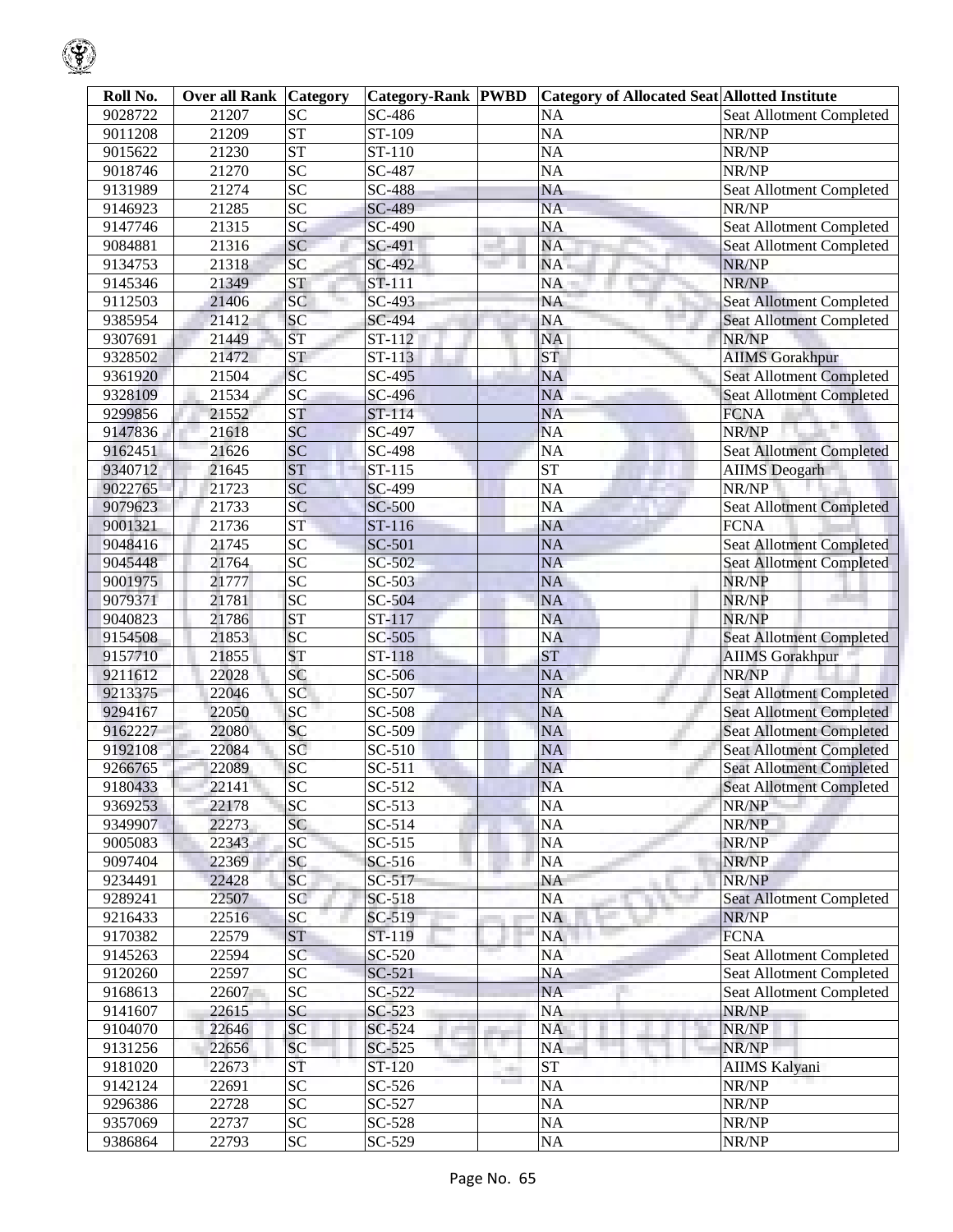| Roll No. | <b>Over all Rank Category</b> |                 | <b>Category-Rank PWBD</b>  |                          | Category of Allocated Seat Allotted Institute |                                 |
|----------|-------------------------------|-----------------|----------------------------|--------------------------|-----------------------------------------------|---------------------------------|
| 9341493  | 22821                         | <b>ST</b>       | ST-121                     |                          | <b>NA</b>                                     | NR/NP                           |
| 9346960  | 22822                         | $\overline{SC}$ | SC-530                     |                          | <b>NA</b>                                     | NR/NP                           |
| 9375028  | 22836                         | <b>ST</b>       | ST-122                     |                          | <b>NA</b>                                     | <b>FCNA</b>                     |
| 9309848  | 22847                         | SC              | SC-531                     |                          | <b>NA</b>                                     | Seat Allotment Completed        |
| 9321226  | 22858                         | SC              | SC-532                     |                          | <b>NA</b>                                     | NR/NP                           |
| 9329517  | 22864                         | SC              | SC-533                     |                          | <b>NA</b>                                     | NR/NP                           |
| 9002449  | 22884                         | SC              | SC-534                     |                          | <b>NA</b>                                     | Seat Allotment Completed        |
| 9087442  | 22899                         | SC              | SC-535                     |                          | <b>NA</b>                                     | NR/NP                           |
| 9069987  | 22958                         | SC              | SC-536                     |                          | NA.                                           | NR/NP                           |
| 9032058  | 22960                         | SC              | SC-537                     |                          | NA                                            | NR/NP                           |
| 9031376  | 22996                         | SC              | SC-538                     |                          | NA                                            | NR/NP                           |
| 9097457  | 23009                         | SC              | SC-539                     |                          | <b>NA</b>                                     | <b>Seat Allotment Completed</b> |
| 9094721  | 23017                         | SC              | SC-540                     |                          | <b>NA</b>                                     | NR/NP                           |
| 9266504  | 23064                         | SC              | SC-541                     |                          | <b>NA</b>                                     | <b>Seat Allotment Completed</b> |
| 9221042  | 23067                         | SC              | SC-542                     |                          | <b>NA</b>                                     | <b>Seat Allotment Completed</b> |
| 9263224  | 23075                         | <b>ST</b>       | ST-123                     |                          | <b>ST</b>                                     | <b>AIIMS Kalyani</b>            |
| 9242631  | 23078                         | SC              | SC-543                     |                          | <b>NA</b>                                     | NR/NP                           |
| 9235623  | 23091                         | SC              | SC-544                     |                          | <b>NA</b>                                     | NR/NP                           |
| 9246879  | 23094                         | SC              | SC-545                     |                          | <b>NA</b>                                     | NR/NP                           |
| 9211848  | 23113                         | SC              | SC-546                     |                          | <b>NA</b>                                     | <b>Seat Allotment Completed</b> |
| 9258036  | 23163                         | SC              | SC-547                     |                          | <b>NA</b>                                     | NR/NP                           |
| 9280449  | 23207                         | <b>ST</b>       | ST-124                     |                          | <b>ST</b>                                     | <b>AIIMS</b> Gorakhpur          |
| 9184771  | 23214                         | SC              | SC-548                     |                          | <b>NA</b>                                     | NR/NP                           |
| 9150270  | 23227                         | $\overline{SC}$ | SC-549                     |                          | <b>NA</b>                                     | NR/NP                           |
| 9087720  | 23257                         | SC              | SC-550                     |                          | <b>NA</b>                                     | <b>Seat Allotment Completed</b> |
| 9130246  | 23278                         | SC              | SC-551                     |                          | <b>NA</b>                                     | NR/NP                           |
| 9166548  | 23294                         | SC              | SC-552                     |                          | <b>NA</b>                                     | NR/NP                           |
| 9091561  | 23330                         | SC              | SC-553                     |                          | <b>NA</b>                                     | <b>Seat Allotment Completed</b> |
| 9097629  | 23331                         | SC              | SC-554                     |                          | <b>NA</b>                                     | <b>Seat Allotment Completed</b> |
| 9106577  | 23340                         | <b>ST</b>       | ST-125                     |                          | <b>NA</b>                                     | NR/NP                           |
| 9345904  | 23403                         | SC              | $SC-555$                   |                          | <b>NA</b>                                     | Seat Allotment Completed        |
| 9297032  | 23415                         | SC              | SC-556                     |                          | <b>NA</b>                                     | <b>Seat Allotment Completed</b> |
| 9319494  | 23421                         | SC              | SC-557                     |                          | <b>NA</b>                                     | Seat Allotment Completed        |
| 9297812  | 23431                         | <b>ST</b>       | ST-126                     |                          | <b>ST</b>                                     | <b>AIIMS</b> Rae Bareli         |
| 9305448  | 23481                         | SC              | SC-558                     |                          | <b>NA</b>                                     | <b>Seat Allotment Completed</b> |
| 9386803  | 23538                         | SC              | SC-559                     |                          | <b>NA</b>                                     | <b>Seat Allotment Completed</b> |
| 9022645  | 23566                         | SC              | SC-560                     |                          | <b>NA</b>                                     | NR/NP                           |
| 9069697  | 23576                         | SC              | SC-561                     |                          | NA                                            | NR/NP                           |
| 9095007  | 23586                         | SC              | SC-562                     |                          | <b>NA</b>                                     | NR/NP                           |
| 9045474  | 23589                         | SC              | SC-563                     |                          | NA                                            | NR/NP                           |
| 9046843  | 23596                         | <b>SC</b>       | SC-564                     |                          | <b>NA</b>                                     | NR/NP                           |
| 9085237  | 23628                         | <b>SC</b>       | SC-565                     |                          | NA                                            | NR/NP                           |
| 9034580  | 23638                         | <b>ST</b>       | ST-127                     |                          | <b>NA</b><br>alan i                           | NR/NP                           |
| 9026839  | 23640                         | SC              | SC-566                     |                          | NA                                            | NR/NP                           |
| 9001771  | 23646                         | <b>SC</b>       | SC-567                     |                          | NA                                            | NR/NP                           |
| 9090938  | 23690                         | SC              | SC-568                     |                          | NA                                            | Seat Allotment Completed        |
| 9252110  | 23746                         | <b>SC</b>       | SC-569                     |                          | <b>NA</b>                                     | NR/NP                           |
| 9199766  | 23810                         | <b>SC</b>       | SC-570                     |                          | <b>NA</b>                                     | Seat Allotment Completed        |
| 9148446  | 23878                         | <b>SC</b>       | SC-571                     |                          | <b>NA</b>                                     | NR/NP                           |
| 9188530  | 23908                         | <b>ST</b>       | ST-128                     |                          | <b>ST</b>                                     | <b>AIIMS Kalyani</b>            |
| 9123289  | 23920                         | SC              | SC-572                     | . .                      | <b>NA</b>                                     | NR/NP                           |
| 9182416  | 23921                         | SC              | SC-573                     |                          | NA                                            | NR/NP                           |
| 9121603  | 23961                         | <b>SC</b>       | SC-574                     | ÷<br><b>The Contract</b> | NA                                            | <b>Seat Allotment Completed</b> |
| 9303211  | 23962                         | <b>SC</b>       | SC-575                     |                          | NA                                            | Seat Allotment Completed        |
| 9165278  | 24026                         | <b>SC</b>       | SC-576                     |                          | NA                                            | NR/NP                           |
| 9188368  | 24028                         | ST              | $\overline{\text{ST-}}129$ |                          | <b>ST</b>                                     | <b>AIIMS</b> Rae Bareli         |
|          |                               |                 |                            |                          |                                               |                                 |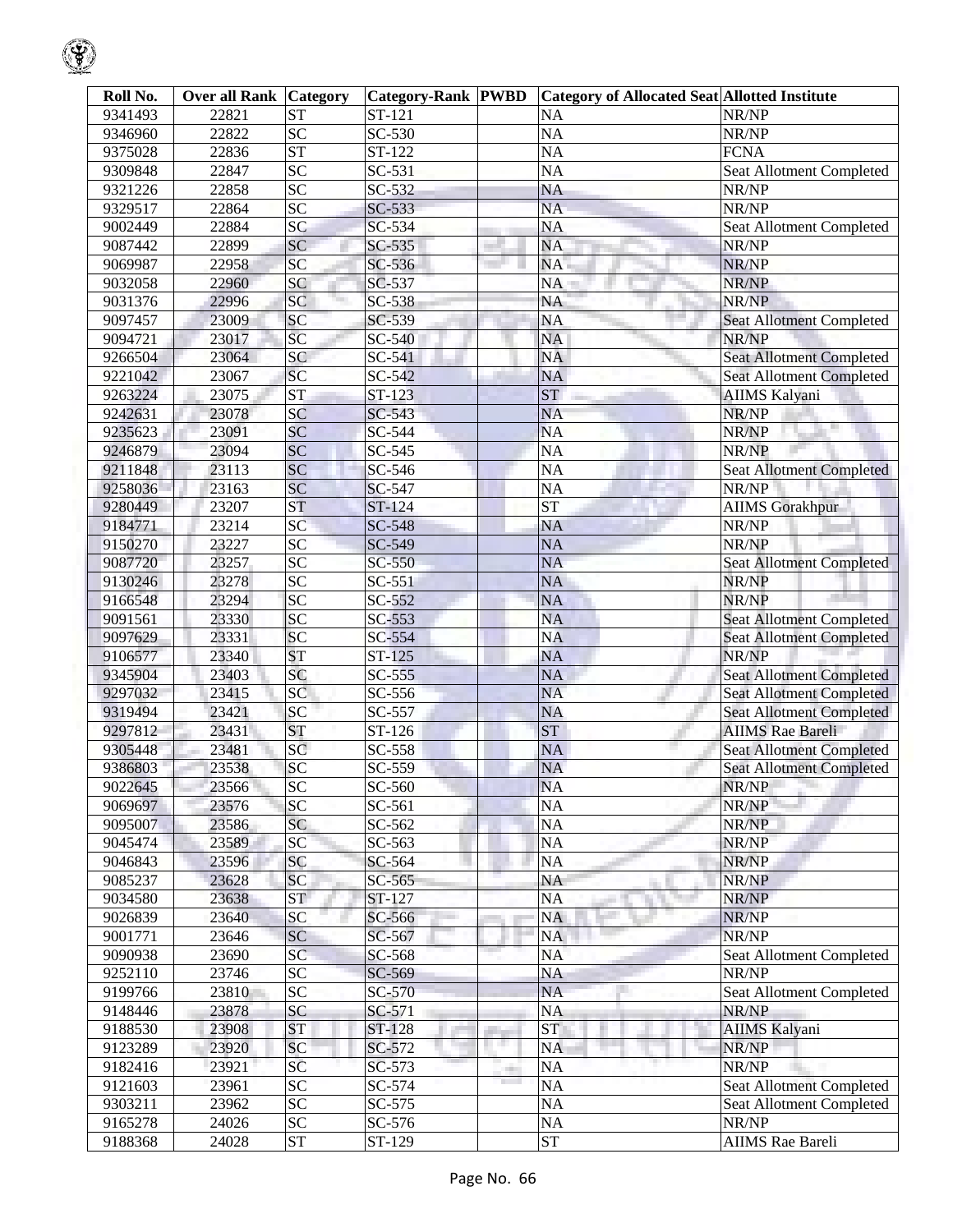| Roll No. | <b>Over all Rank Category</b> |                        | <b>Category-Rank PWBD</b> |             | <b>Category of Allocated Seat Allotted Institute</b> |                                 |
|----------|-------------------------------|------------------------|---------------------------|-------------|------------------------------------------------------|---------------------------------|
| 9173401  | 24031                         | <b>SC</b>              | SC-577                    |             | <b>NA</b>                                            | Seat Allotment Completed        |
| 9352362  | 24041                         | $\overline{SC}$        | SC-578                    |             | <b>NA</b>                                            | Seat Allotment Completed        |
| 9323356  | 24066                         | SC                     | SC-579                    |             | <b>NA</b>                                            | Seat Allotment Completed        |
| 9360743  | 24083                         | SC                     | SC-580                    |             | <b>NA</b>                                            | NR/NP                           |
| 9379848  | 24090                         | SC                     | SC-581                    |             | <b>NA</b>                                            | NR/NP                           |
| 9353815  | 24094                         | SC                     | SC-582                    |             | <b>NA</b>                                            | Seat Allotment Completed        |
| 9350041  | 24116                         | SC                     | SC-583                    |             | <b>NA</b>                                            | Seat Allotment Completed        |
| 9201313  | 24157                         | SC                     | SC-584                    |             | <b>NA</b>                                            | NR/NP                           |
| 9325701  | 24161                         | SC                     | SC-585                    |             | NA.                                                  | <b>Seat Allotment Completed</b> |
| 9344284  | 24164                         | SC                     | SC-586                    |             | <b>NA</b>                                            | NR/NP                           |
| 9314470  | 24177                         | SC                     | SC-587                    |             | <b>NA</b>                                            | <b>Seat Allotment Completed</b> |
| 9005200  | 24200                         | SC                     | SC-588                    |             | <b>NA</b>                                            | NR/NP                           |
| 9077189  | 24202                         | SC                     | SC-589                    |             | NA                                                   | NR/NP                           |
| 9032935  | 24257                         | SC                     | SC-590                    |             | <b>NA</b>                                            | <b>Seat Allotment Completed</b> |
| 9051477  | 24281                         | SC                     | SC-591                    |             | <b>NA</b>                                            | NR/NP                           |
| 9062286  | 24346                         | SC                     | SC-592                    |             | <b>NA</b>                                            | NR/NP                           |
| 9243285  | 24362                         | <b>ST</b>              | ST-130                    |             | ST                                                   | <b>AIIMS</b> Deogarh            |
| 9249702  | 24364                         | SC                     | SC-593                    |             | <b>NA</b>                                            | NR/NP                           |
| 9262955  | 24375                         | SC                     | SC-594                    |             | <b>NA</b>                                            | <b>Seat Allotment Completed</b> |
| 9229101  | 24402                         | <b>ST</b>              | ST-131                    |             | <b>NA</b>                                            | NR/NP                           |
| 9145123  | 24417                         | <b>OBC</b>             | <b>OBC-9022</b>           | <b>PWBD</b> | <b>OBCPwD</b>                                        | <b>AIIMS Bhubaneswar</b>        |
|          | 24442                         | SC                     |                           |             |                                                      | <b>Seat Allotment Completed</b> |
| 9208600  |                               |                        | SC-595                    |             | <b>NA</b>                                            | NR/NP                           |
| 9216752  | 24473                         | SC                     | SC-596                    |             | <b>NA</b>                                            |                                 |
| 9268748  | 24481                         | ST                     | ST-132                    |             | <b>ST</b>                                            | <b>AIIMS Kalyani</b>            |
| 9201484  | 24508                         | SC                     | SC-597                    |             | <b>NA</b>                                            | <b>Seat Allotment Completed</b> |
| 9110548  | 24534                         | SC                     | SC-598                    |             | <b>NA</b>                                            | NR/NP                           |
| 9151198  | 24543                         | SC                     | SC-599                    |             | <b>NA</b>                                            | NR/NP                           |
| 9188411  | 24563                         | SC                     | SC-600                    |             | <b>NA</b>                                            | <b>Seat Allotment Completed</b> |
| 9162907  | 24571                         | SC                     | SC-601                    |             | <b>NA</b>                                            | NR/NP                           |
| 9269016  | 24584                         | <b>ST</b>              | ST-133                    |             | <b>ST</b>                                            | <b>AIIMS</b> Deogarh            |
| 9073210  | 24586                         | SC                     | SC-602                    |             | <b>NA</b>                                            | <b>Seat Allotment Completed</b> |
| 9106709  | 24594                         | <b>ST</b>              | ST-134                    |             | <b>NA</b>                                            | NR/NP                           |
| 9119032  | 24660                         | <b>ST</b>              | ST-135                    |             | <b>NA</b>                                            | NR/NP                           |
| 9112322  | 24701                         | SC                     | SC-603                    |             | NA                                                   | <b>Seat Allotment Completed</b> |
| 9129475  | 24710                         | SC                     | SC-604                    |             | NA                                                   | NR/NP                           |
| 9383703  | 24788                         | SC                     | SC-605                    |             | <b>NA</b>                                            | <b>Seat Allotment Completed</b> |
| 9321128  | 24821                         | SC                     | SC-606                    |             | <b>NA</b>                                            | NR/NP                           |
| 9306134  | 24836                         | SC                     | SC-607                    |             | <b>NA</b>                                            | NR/NP                           |
| 9048198  | 24864                         | <b>ST</b>              | ST-136                    |             | <b>ST</b>                                            | <b>AIIMS</b> Deogarh            |
| 9067642  | 24865                         | SC                     | SC-608                    |             | NA                                                   | NR/NP                           |
| 9012240  | 24873                         | <b>SC</b>              | SC-609                    |             | <b>NA</b>                                            | NR/NP                           |
| 9004341  | 24895                         | <b>SC</b>              | SC-610                    |             | <b>NA</b>                                            | NR/NP                           |
| 9024019  | 24906                         | SC                     | SC-611                    |             | <b>NA</b>                                            | <b>Seat Allotment Completed</b> |
| 9063576  | 24917                         | SC                     | SC-612                    |             | NA                                                   | NR/NP                           |
| 9008043  | 24957                         | SC                     | SC-613                    |             | <b>NA</b>                                            | NR/NP                           |
| 9076187  | 24976                         | SC                     | SC-614                    |             | <b>NA</b>                                            | NR/NP                           |
| 9005101  | 24978                         | $\overline{SC}$        | SC-615                    |             | <b>NA</b>                                            | NR/NP                           |
| 9008954  | 25005                         | $\overline{SC}$        | SC-616                    |             | <b>NA</b>                                            | NR/NP                           |
| 9203218  | 25036                         | <b>ST</b>              | ST-137                    |             | <b>NA</b>                                            | <b>Seat Allotment Completed</b> |
| 9240925  | 25037                         | <b>ST</b>              | ST-138                    |             | <b>NA</b>                                            | <b>Seat Allotment Completed</b> |
| 9286893  | 25121                         | SC                     | SC-617                    |             | <b>NA</b>                                            | NR/NP                           |
| 9242340  | 25125                         | SC                     | SC-618                    |             | NA                                                   | Seat Allotment Completed        |
| 9283337  | 25130                         | $\overline{\text{ST}}$ | ST-139                    |             | NA                                                   | NR/NP                           |
| 9287418  | 25152                         | $\overline{SC}$        | SC-619                    |             | NA                                                   | Seat Allotment Completed        |
| 9296191  | 25172                         | ${\cal ST}$            | ST-140                    |             | NA                                                   | Seat Allotment Completed        |
| 9333594  | 25175                         | $\overline{SC}$        | SC-620                    |             | NA                                                   | NR/NP                           |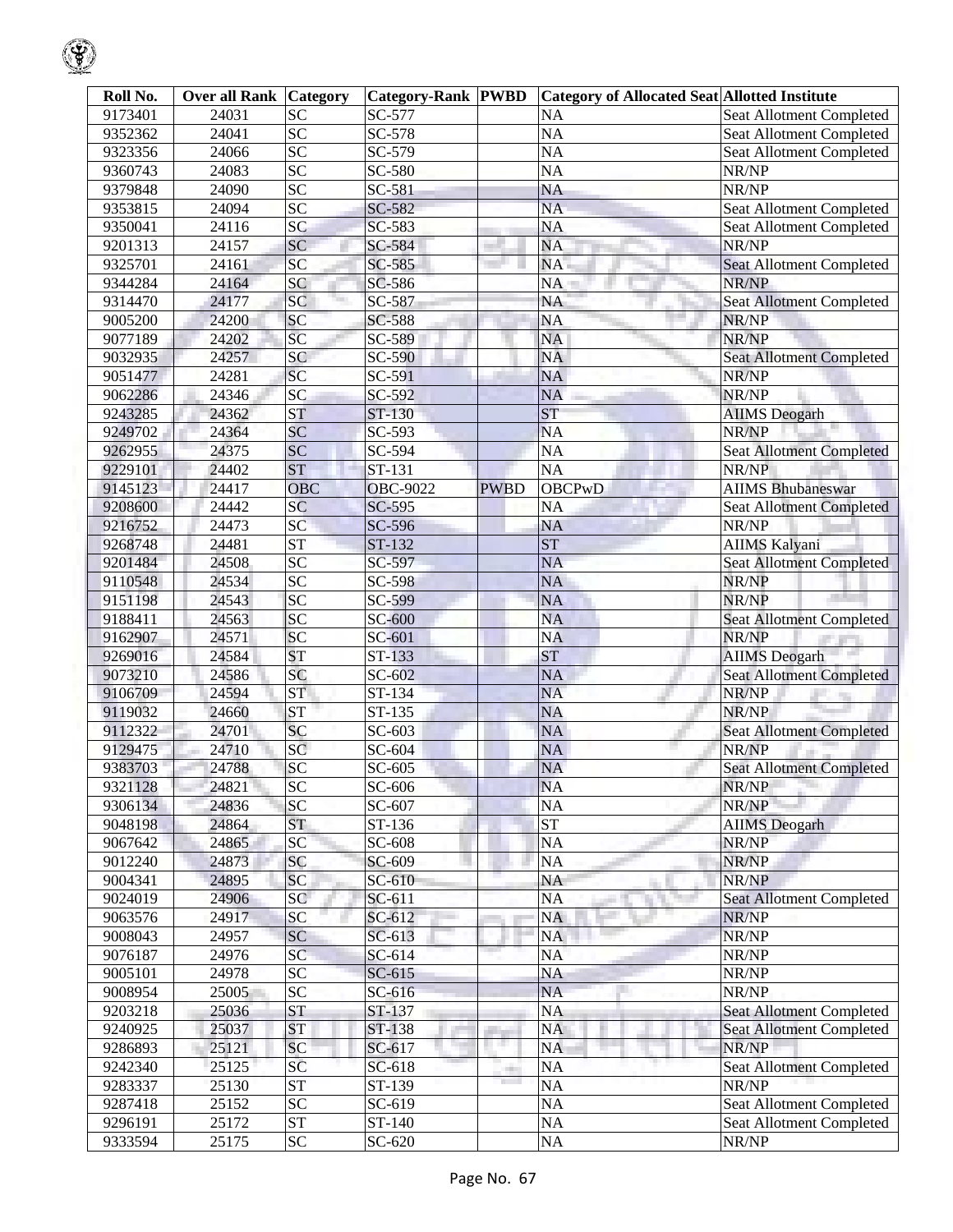| Roll No.           | Over all Rank  | <b>Category</b> | <b>Category-Rank PWBD</b> |                          | Category of Allocated Seat Allotted Institute |                                          |
|--------------------|----------------|-----------------|---------------------------|--------------------------|-----------------------------------------------|------------------------------------------|
| 9318042            | 25206          | <b>SC</b>       | $SC-621$                  |                          | <b>NA</b>                                     | NR/NP                                    |
| 9344778            | 25209          | $\overline{SC}$ | SC-622                    |                          | <b>NA</b>                                     | Seat Allotment Completed                 |
| 9314051            | 25264          | <b>ST</b>       | ST-141                    |                          | <b>NA</b>                                     | Seat Allotment Completed                 |
| 9253858            | 25269          | SC              | SC-623                    |                          | <b>NA</b>                                     | Seat Allotment Completed                 |
| 9257272            | 25275          | <b>ST</b>       | ST-142                    |                          | <b>NA</b>                                     | Seat Allotment Completed                 |
| 9326611            | 25277          | $\overline{SC}$ | SC-624                    |                          | <b>NA</b>                                     | NR/NP                                    |
| 9311842            | 25307          | SC              | SC-625                    |                          | <b>NA</b>                                     | NR/NP                                    |
| 9388482            | 25310          | OBC             | <b>OBC-9384</b>           | <b>PWBD</b>              | <b>NA</b>                                     | NR/NP                                    |
| 9168987            | 25348          | SC              | SC-626                    |                          | NA.                                           | NR/NP                                    |
| 9122420            | 25367          | SC              | SC-627                    |                          | NA                                            | Seat Allotment Completed                 |
| 9175572            | 25414          | <b>ST</b>       | ST-143                    |                          | NA                                            | NR/NP                                    |
| 9172996            | 25439          | SC              | SC-628                    |                          | <b>NA</b>                                     | NR/NP                                    |
| 9150342            | 25443          | SC              | SC-629                    |                          | <b>NA</b>                                     | <b>Seat Allotment Completed</b>          |
| 9104310            | 25473          | SC              | SC-630                    |                          | <b>NA</b>                                     | <b>Seat Allotment Completed</b>          |
| 9129222            | 25480          | SC              | SC-631                    |                          | <b>NA</b>                                     | Seat Allotment Completed                 |
| 9129494            | 25494          | SC              | SC-632                    |                          | <b>NA</b>                                     | <b>Seat Allotment Completed</b>          |
| 9270099            | 25495          | SC              | SC-633                    |                          | <b>NA</b>                                     | <b>Seat Allotment Completed</b>          |
| 9203674            | 25499          | <b>ST</b>       | ST-144                    |                          | <b>NA</b>                                     | NR/NP                                    |
| 9221375            | 25500          | <b>ST</b>       | ST-145                    |                          | <b>NA</b>                                     | <b>Seat Allotment Completed</b>          |
| 9239742            | 25502          | SC              | $SC-634$                  |                          | <b>NA</b>                                     | NR/NP                                    |
| 9223059            | 25551          | SC              | SC-635                    |                          | <b>NA</b>                                     | <b>Seat Allotment Completed</b>          |
| 9208481            | 25556          | SC              | SC-636                    |                          | <b>NA</b>                                     | NR/NP                                    |
| 9250527            | 25561          | <b>ST</b>       | ST-146                    |                          | <b>NA</b>                                     | <b>Seat Allotment Completed</b>          |
| 9241677            | 25565          | $\overline{SC}$ | SC-637                    |                          | <b>NA</b>                                     | NR/NP                                    |
| 9194116            | 25575          | $\overline{SC}$ | SC-638                    |                          | <b>NA</b>                                     | NR/NP                                    |
| 9214734            | 25612          | SC              | SC-639                    |                          | <b>NA</b>                                     |                                          |
| 9289242            | 25617          | SC              |                           |                          | <b>NA</b>                                     | <b>Seat Allotment Completed</b>          |
|                    |                | <b>ST</b>       | SC-640                    |                          | <b>NA</b>                                     | <b>Seat Allotment Completed</b>          |
| 9206984            | 25626          | SC              | ST-147                    |                          |                                               | <b>Seat Allotment Completed</b>          |
| 9282663            | 25631          | SC              | SC-641<br>SC-642          |                          | <b>NA</b>                                     | NR/NP                                    |
| 9207234            | 25648          | SC              | SC-643                    |                          | <b>NA</b><br><b>NA</b>                        | NR/NP<br>NR/NP                           |
| 9063283<br>9077280 | 25691<br>25697 | SC              | SC-644                    |                          | <b>NA</b>                                     | NR/NP                                    |
| 9036201            | 25707          | SC              | SC-645                    |                          | <b>NA</b>                                     | NR/NP                                    |
| 9006347            | 25714          | SC              | SC-646                    |                          | NA                                            |                                          |
|                    | 25722          | SC              | SC-647                    |                          | <b>NA</b>                                     | NR/NP<br>NR/NP                           |
| 9013664            | 25725          | SC              |                           |                          | <b>NA</b>                                     |                                          |
| 9067570            |                |                 | SC-648                    |                          |                                               | <b>Seat Allotment Completed</b>          |
| 9096723<br>9004933 | 25772<br>25802 | SC<br>SC        | SC-649<br>SC-650          |                          | <b>NA</b><br><b>NA</b>                        | <b>Seat Allotment Completed</b>          |
| 9085408            | 25809          | SC              | SC-651                    |                          | <b>NA</b>                                     | <b>Seat Allotment Completed</b><br>NR/NP |
| 9363104            | 25829          | <b>ST</b>       | ST-148                    |                          | NA                                            | <b>Seat Allotment Completed</b>          |
| 9305524            | 25834          | <b>SC</b>       | SC-652                    |                          | <b>NA</b>                                     | NR/NP                                    |
| 9367569            | 25851          | <b>SC</b>       | $SC-653$                  |                          | NA                                            | NR/NP                                    |
| 9332299            | 25881          | SC              | SC-654                    |                          | <b>NA</b>                                     | <b>Seat Allotment Completed</b>          |
| 9352869            | 25950          | SC              |                           |                          | a.                                            |                                          |
|                    |                |                 | SC-655                    |                          | NA                                            | Seat Allotment Completed                 |
| 9296959            | 25966          | <b>SC</b>       | SC-656                    |                          | NA                                            | NR/NP                                    |
| 9383629            | 25980          | SC              | SC-657                    |                          | NA                                            | Seat Allotment Completed                 |
| 9299003            | 25981          | <b>SC</b>       | SC-658                    |                          | <b>NA</b>                                     | <b>Seat Allotment Completed</b>          |
| 9170536            | 26019          | $\overline{SC}$ | SC-659                    |                          | <b>NA</b>                                     | Seat Allotment Completed                 |
| 9163380            | 26023          | SC              | SC-660                    |                          | <b>NA</b>                                     | NR/NP                                    |
| 9167038            | 26046          | <b>SC</b>       | SC-661                    | . .                      | <b>NA</b>                                     | NR/NP                                    |
| 9180815            | 26068          | <b>ST</b>       | ST-149                    |                          | <b>NA</b>                                     | Seat Allotment Completed                 |
| 9103954            | 26113          | SC              | SC-662                    | ÷<br><b>The Contract</b> | NA                                            | NR/NP                                    |
| 9169982            | 26122          | <b>ST</b>       | ST-150                    |                          | NA                                            | <b>Seat Allotment Completed</b>          |
| 9175777            | 26168          | <b>ST</b>       | ST-151                    |                          | NA                                            | NR/NP                                    |
| 9228634            | 26200          | <b>SC</b>       | SC-663                    |                          | NA                                            | NR/NP                                    |
| 9290909            | 26202          | $\overline{SC}$ | SC-664                    |                          | NA                                            | NR/NP                                    |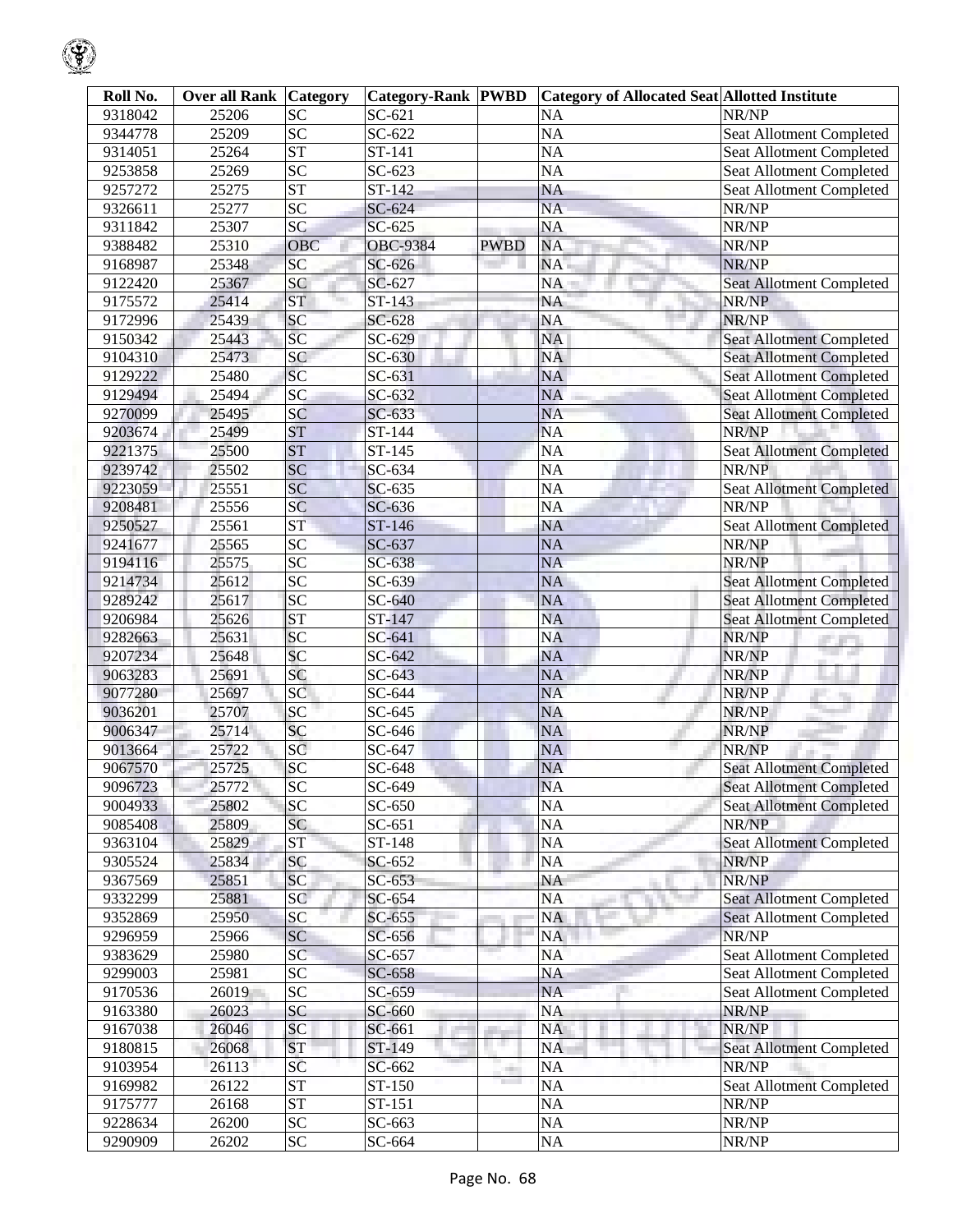| Roll No. | Over all Rank | <b>Category</b>        | <b>Category-Rank PWBD</b> |              | <b>Category of Allocated Seat Allotted Institute</b> |                                 |
|----------|---------------|------------------------|---------------------------|--------------|------------------------------------------------------|---------------------------------|
| 9253025  | 26249         | <b>SC</b>              | SC-665                    |              | NA                                                   | Seat Allotment Completed        |
| 9257739  | 26258         | SC                     | SC-666                    |              | <b>NA</b>                                            | Seat Allotment Completed        |
| 9194179  | 26300         | $\overline{SC}$        | SC-667                    |              | <b>NA</b>                                            | NR/NP                           |
| 9293721  | 26307         | $\overline{\text{ST}}$ | ST-152                    |              | <b>NA</b>                                            | Seat Allotment Completed        |
| 9214579  | 26309         | SC                     | SC-668                    |              | <b>NA</b>                                            | NR/NP                           |
| 9015975  | 26353         | <b>ST</b>              | ST-153                    |              | <b>NA</b>                                            | NR/NP                           |
| 9063231  | 26359         | SC                     | SC-669                    |              | <b>NA</b>                                            | NR/NP                           |
| 9046750  | 26366         | SC                     | SC-670                    |              | NA                                                   | NR/NP                           |
| 9008056  | 26386         | SC                     | SC-671                    |              | NA.                                                  | NR/NP                           |
| 9009096  | 26400         | SC                     | SC-672                    |              | NA                                                   | <b>Seat Allotment Completed</b> |
| 9035141  | 26422         | SC                     | SC-673                    |              | NA                                                   | NR/NP                           |
| 9023007  | 26430         | <b>ST</b>              | ST-154                    |              | <b>NA</b>                                            | <b>Seat Allotment Completed</b> |
| 9047066  | 26433         | SC                     | SC-674                    |              | NA                                                   | NR/NP                           |
| 9113581  | 26440         | OBC                    | OBC-9814                  | <b>PWBD</b>  | <b>NA</b>                                            | NR/NP                           |
| 9261981  | 26444         | SC                     | SC-675                    |              | <b>NA</b>                                            | <b>Seat Allotment Completed</b> |
| 9047909  | 26467         | SC                     | SC-676                    |              | <b>NA</b>                                            | <b>Seat Allotment Completed</b> |
| 9070559  | 26509         | SC                     | SC-677                    |              | <b>NA</b>                                            | <b>Seat Allotment Completed</b> |
| 9106220  | 26513         | <b>ST</b>              | ST-155                    |              | <b>NA</b>                                            | <b>Seat Allotment Completed</b> |
| 9159066  | 26518         | SC                     | SC-678                    |              | <b>NA</b>                                            | NR/NP                           |
| 9283513  | 26543         | SC                     | SC-679                    |              | <b>NA</b>                                            | NR/NP                           |
| 9174847  | 26545         | SC                     | SC-680                    |              | <b>NA</b>                                            | NR/NP                           |
| 9107784  | 26549         | <b>ST</b>              | ST-156                    |              | <b>NA</b>                                            | <b>Seat Allotment Completed</b> |
| 9114825  | 26624         | SC                     | SC-681                    |              | NA                                                   | Seat Allotment Completed        |
| 9193201  | 26644         | SC                     | SC-682                    |              | <b>NA</b>                                            | NR/NP                           |
| 9144346  | 26665         | SC                     | SC-683                    |              | <b>NA</b>                                            | NR/NP                           |
| 9347077  | 26694         | SC                     | SC-684                    |              | <b>NA</b>                                            | <b>Seat Allotment Completed</b> |
| 9324891  | 26707         | SC                     | SC-685                    |              | <b>NA</b>                                            | NR/NP                           |
| 9300668  | 26777         | SC                     | SC-686                    |              | <b>NA</b>                                            | NR/NP                           |
| 9280385  | 26820         | SC                     | SC-687                    |              | <b>NA</b>                                            | <b>Seat Allotment Completed</b> |
| 9290730  | 26850         | SC                     | SC-688                    |              | <b>NA</b>                                            | NR/NP                           |
| 9081945  | 27005         | <b>ST</b>              | ST-157                    |              | <b>NA</b>                                            | NR/NP                           |
| 9261959  | 27017         | <b>ST</b>              | ST-158                    |              | <b>NA</b>                                            | <b>Seat Allotment Completed</b> |
| 9364986  | 27271         | OBC                    | OBC-10157                 | <b>PWBD</b>  | <b>OBCPwD</b>                                        | <b>AIIMS</b> Patna              |
| 9377164  | 27295         | <b>ST</b>              | ST-159                    |              | NA                                                   | <b>Seat Allotment Completed</b> |
| 9322022  | 27331         | <b>ST</b>              | ST-160                    |              | <b>NA</b>                                            | <b>Seat Allotment Completed</b> |
| 9281446  | 27429         | ${\cal S}{\cal T}$     | ST-161                    |              | <b>NA</b>                                            | <b>Seat Allotment Completed</b> |
| 9217765  | 27507         | <b>ST</b>              | ST-162                    |              | <b>NA</b>                                            | Seat Allotment Completed        |
| 9166096  | 27621         | <b>ST</b>              | ST-163                    |              | <b>NA</b>                                            | <b>Seat Allotment Completed</b> |
| 9095843  | 27626         | <b>ST</b>              | ST-164                    |              | NA                                                   | <b>Seat Allotment Completed</b> |
| 9362878  | 28139         | <b>ST</b>              | ST-165                    |              | NA                                                   | NR/NP                           |
| 9371686  | 28226         | <b>ST</b>              | ST-166                    |              | <b>NA</b>                                            | <b>Seat Allotment Completed</b> |
| 9164321  | 28422         | <b>ST</b>              | ST-167                    |              | NA                                                   | <b>Seat Allotment Completed</b> |
| 9355216  | 28813         | <b>ST</b>              | ST-168                    |              | NA                                                   | NR/NP                           |
| 9194726  | 28987         | <b>ST</b>              | ST-169                    |              | <b>NA</b>                                            | NR/NP                           |
| 9158810  | 29030         | <b>ST</b>              | ST-170                    |              | NA                                                   | <b>Seat Allotment Completed</b> |
| 9067218  | 29147         | <b>ST</b>              | ST-171                    |              | NA                                                   | Seat Allotment Completed        |
| 9034169  | 29153         | <b>ST</b>              | ST-172                    |              | NA                                                   | Seat Allotment Completed        |
| 9017552  | 29194         | <b>ST</b>              | ST-173                    |              | <b>NA</b>                                            | NR/NP                           |
| 9062794  | 29231         | <b>ST</b>              | ST-174                    |              | <b>NA</b>                                            | Seat Allotment Completed        |
| 9239832  | 29356         | <b>ST</b>              | ST-175                    |              | NA                                                   | NR/NP                           |
| 9247742  | 29387         | <b>ST</b>              | ST-176                    |              | <b>NA</b>                                            | NR/NP                           |
| 9282068  | 29402         | ST                     | ST-177                    | <b>COLOR</b> | <b>NA</b>                                            | <b>Seat Allotment Completed</b> |
| 9237039  | 29417         | <b>ST</b>              | ST-178                    |              | NA                                                   | NR/NP                           |
| 9386442  | 29531         | <b>ST</b>              | ST-179                    |              | NA                                                   | Seat Allotment Completed        |
| 9373756  | 29547         | ${\cal S}{\cal T}$     | ST-180                    |              | NA                                                   | Seat Allotment Completed        |
| 9354511  | 29548         | <b>ST</b>              | ST-181                    |              | NA                                                   | Seat Allotment Completed        |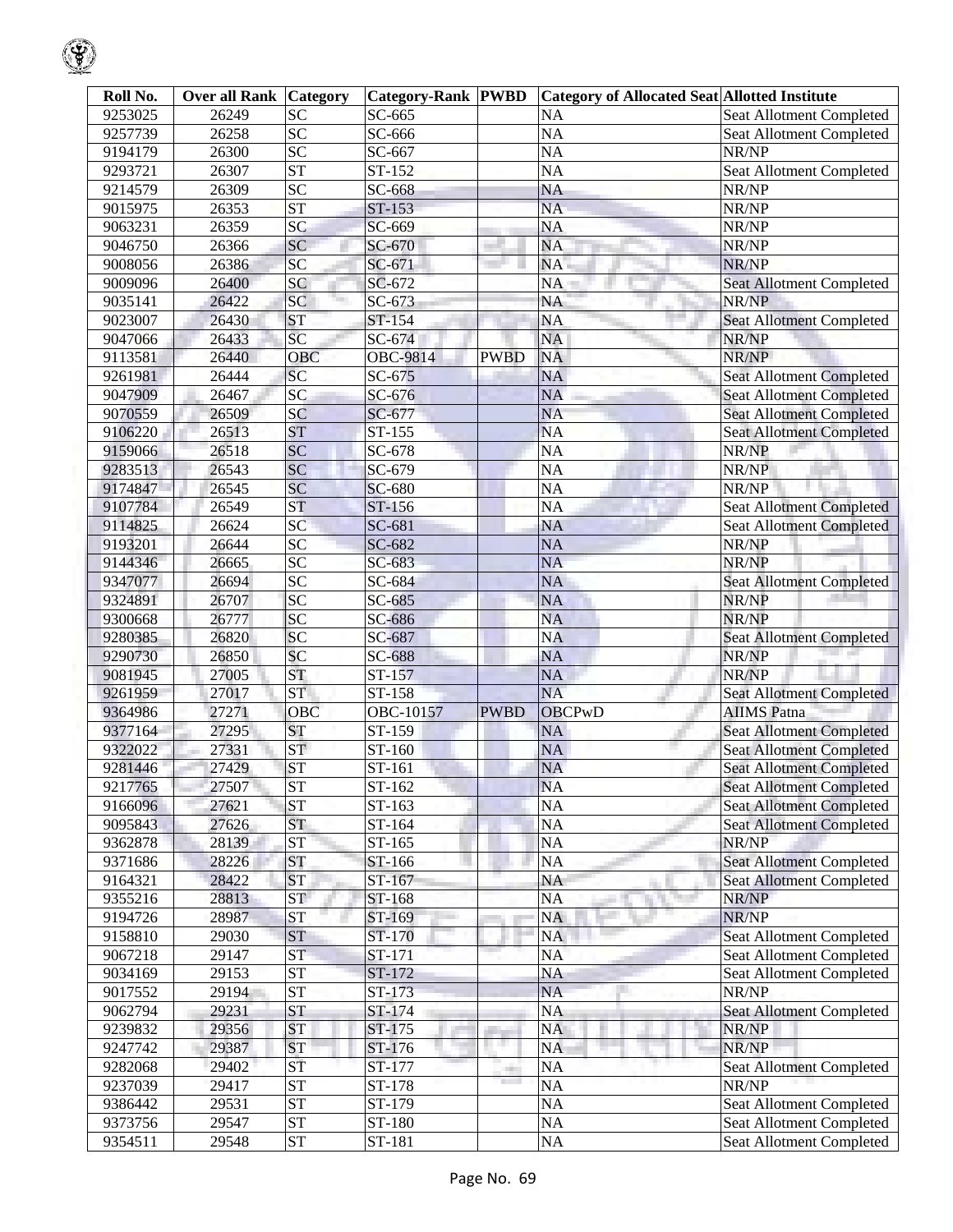| Roll No. | <b>Over all Rank Category</b> |                        | <b>Category-Rank PWBD</b> |             | <b>Category of Allocated Seat Allotted Institute</b> |                                 |
|----------|-------------------------------|------------------------|---------------------------|-------------|------------------------------------------------------|---------------------------------|
| 9370764  | 29621                         | <b>ST</b>              | ST-182                    |             | <b>NA</b>                                            | <b>Seat Allotment Completed</b> |
| 9337941  | 29622                         | $\overline{\text{ST}}$ | ST-183                    |             | NA                                                   | NR/NP                           |
| 9124132  | 29700                         | <b>ST</b>              | ST-184                    |             | $\overline{NA}$                                      | Seat Allotment Completed        |
| 9132036  | 29905                         | <b>ST</b>              | ST-185                    |             | <b>NA</b>                                            | NR/NP                           |
| 9021064  | 30062                         | <b>OBC</b>             | OBC-11269                 | <b>PWBD</b> | <b>NA</b>                                            | NR/NP                           |
| 9026872  | 30114                         | <b>ST</b>              | ST-186                    |             | $\overline{NA}$                                      | Seat Allotment Completed        |
| 9277094  | 30158                         | <b>ST</b>              | ST-187                    |             | <b>NA</b>                                            | NR/NP                           |
| 9256752  | 30202                         | <b>ST</b>              | ST-188                    |             | <b>NA</b>                                            | NR/NP                           |
| 9248504  | 30237                         | <b>ST</b>              | ST-189                    |             | NA                                                   | <b>Seat Allotment Completed</b> |
| 9292076  | 30290                         | OBC                    | OBC-11343                 | <b>PWBD</b> | <b>OBCPwD</b>                                        | <b>AIIMS Rishikesh</b>          |
| 9299734  | 30325                         | <b>ST</b>              | ST-190                    |             | <b>NA</b>                                            | <b>Seat Allotment Completed</b> |
| 9190613  | 30449                         | <b>ST</b>              | ST-191                    |             | $\overline{NA}$                                      | NR/NP                           |
| 9324954  | 30477                         | <b>ST</b>              | ST-192                    |             | <b>NA</b>                                            | NR/NP                           |
| 9095447  | 30622                         | <b>ST</b>              | ST-193                    |             | <b>NA</b>                                            | NR/NP                           |
| 9273961  | 30829                         | <b>ST</b>              | ST-194                    |             | <b>NA</b>                                            | <b>Seat Allotment Completed</b> |
| 9322015  | 31078                         | ST                     | ST-195                    |             | <b>NA</b>                                            | NR/NP                           |
| 9330905  | 31162                         | <b>ST</b>              | ST-196                    |             | <b>NA</b>                                            | <b>Seat Allotment Completed</b> |
| 9110781  | 31272                         | ST                     | ST-197                    |             | <b>NA</b>                                            | <b>Seat Allotment Completed</b> |
| 9317280  | 31808                         | <b>ST</b>              | ST-198                    |             | <b>NA</b>                                            | <b>Seat Allotment Completed</b> |
| 9378881  | 31864                         | <b>ST</b>              | ST-199                    |             | $\overline{NA}$                                      | <b>Seat Allotment Completed</b> |
| 9321414  | 31872                         | <b>ST</b>              | ST-200                    |             | <b>NA</b>                                            | NR/NP                           |
| 9352252  | 32021                         | <b>ST</b>              | ST-201                    |             | <b>NA</b>                                            | NR/NP                           |
| 9101634  | 32054                         | <b>ST</b>              | ST-202                    |             | NA                                                   | <b>Seat Allotment Completed</b> |
| 9181487  | 32081                         | <b>ST</b>              | ST-203                    |             | <b>NA</b>                                            | NR/NP                           |
| 9279227  | 32240                         | <b>ST</b>              | ST-204                    |             | <b>NA</b>                                            | NR/NP                           |
| 9262449  | 32303                         | <b>ST</b>              | ST-205                    |             | <b>NA</b>                                            | NR/NP                           |
| 9010916  | 32515                         | <b>ST</b>              | ST-206                    |             | <b>NA</b>                                            | NR/NP<br>and the                |
| 9232646  | 32559                         | <b>ST</b>              | ST-207                    |             | <b>NA</b>                                            | NR/NP                           |
| 9289982  | 32697                         | <b>ST</b>              | <b>ST-208</b>             |             | <b>NA</b>                                            | NR/NP                           |
| 9250481  | 32709                         | OBC                    | OBC-12356                 | <b>PWBD</b> | <b>OBCPwD</b>                                        | <b>AIIMS</b> Rae Bareli         |
| 9378416  | 32756                         | <b>ST</b>              | ST-209                    |             | <b>NA</b>                                            | <b>Seat Allotment Completed</b> |
| 9367521  | 32800                         | <b>ST</b>              | ST-210                    |             | <b>NA</b>                                            | NR/NP                           |
| 9388425  | 32869                         | <b>ST</b>              | ST-211                    |             | <b>NA</b>                                            | NR/NP                           |
| 9171400  | 32934                         | <b>ST</b>              | ST-212                    |             | <b>NA</b>                                            | NR/NP                           |
| 9129561  | 32970                         | <b>ST</b>              | ST-213                    |             | <b>NA</b>                                            | <b>Seat Allotment Completed</b> |
| 9134404  | 33017                         | <b>ST</b>              | ST-214                    |             | <b>NA</b>                                            | <b>Seat Allotment Completed</b> |
| 9144759  | 33046                         | <b>ST</b>              | $ST-215$                  |             | <b>NA</b>                                            | NR/NP                           |
| 9022272  | 33190                         | <b>ST</b>              | ST-216                    |             | $\overline{NA}$                                      | <b>Seat Allotment Completed</b> |
| 9364360  | 39761                         | SC                     | SC-1344                   | <b>PWBD</b> | <b>SCP<sub>w</sub>D</b>                              | <b>AIIMS New Delhi</b>          |
| 9011181  | 47809                         | SC                     | SC-1856                   | <b>PWBD</b> | <b>SCPwD</b>                                         | <b>AIIMS</b> Nagpur             |

### **Abbreviation**

**FCNA:** Filled Choice Not Available at that rank.

**NR / NP:** Not Participated (did not fill any choice/did not register)

**MRC:** Meritorious Reserved Category Candidate (A candidate of OBC/SC/ST category who has been allocated a UR seat on the basis of Overall Merit).

**Seat Allocation Completed:** The seat allocation completed based on all available seats and choices exercised for that category at a rank higher that of the candidate as given below:

|                        | UR   | <b>OBC</b>                           | SC   | <b>ST</b> | <b>PWBD</b>                                 |
|------------------------|------|--------------------------------------|------|-----------|---------------------------------------------|
| <b>AIIMS-MBBS-2019</b> | !451 | 2595<br><b>The Company's Company</b> | 5253 | 24864     | UR-<br>15863<br>OBC-32709<br>47809<br>$SC-$ |